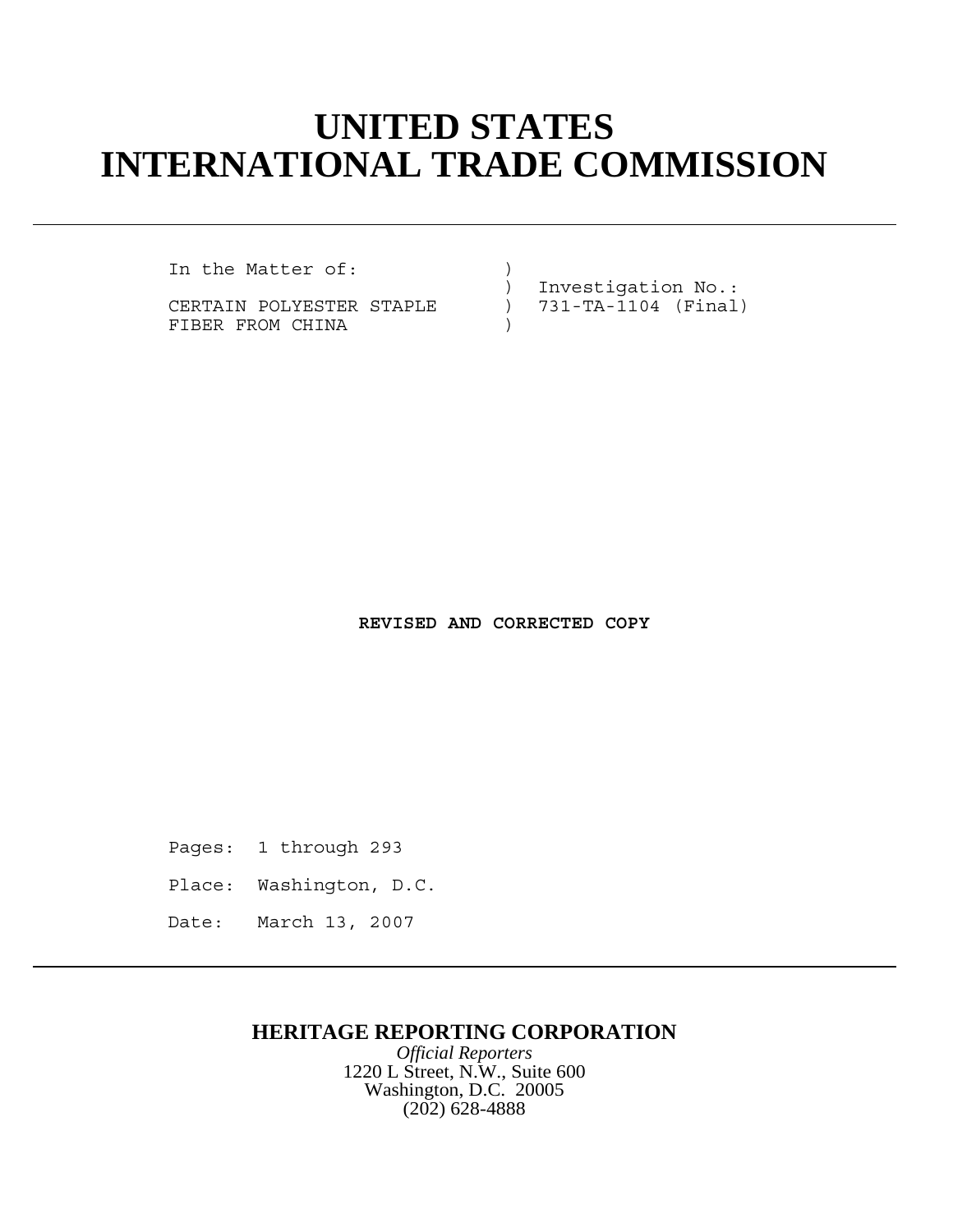#### THE UNITED STATES INTERNATIONAL TRADE COMMISSION

In the Matter of: ) Investigation No.: CERTAIN POLYESTER STAPLE ) 731-TA-1104 (Final) FIBER FROM CHINA

> Tuesday, March 13, 2007

Room No. 101 U.S. International Trade Commission 500 E Street, S.W. Washington, D.C.

The hearing commenced, pursuant to notice, at 9:30 a.m., before the Commissioners of the United States International Trade Commission, the Honorable DANIEL R. PEARSON, Chairman, presiding.

APPEARANCES:

On behalf of the International Trade Commission:

Commissioners:

DANIEL R. PEARSON, CHAIRMAN SHARA L. ARANOFF, VICE CHAIRMAN DEANNA TANNER OKUN, COMMISSIONER CHARLOTTE R. LANE, COMMISSIONER IRVING A. WILLIAMSON, COMMISSIONER DEAN A. PINKERT, COMMISSIONER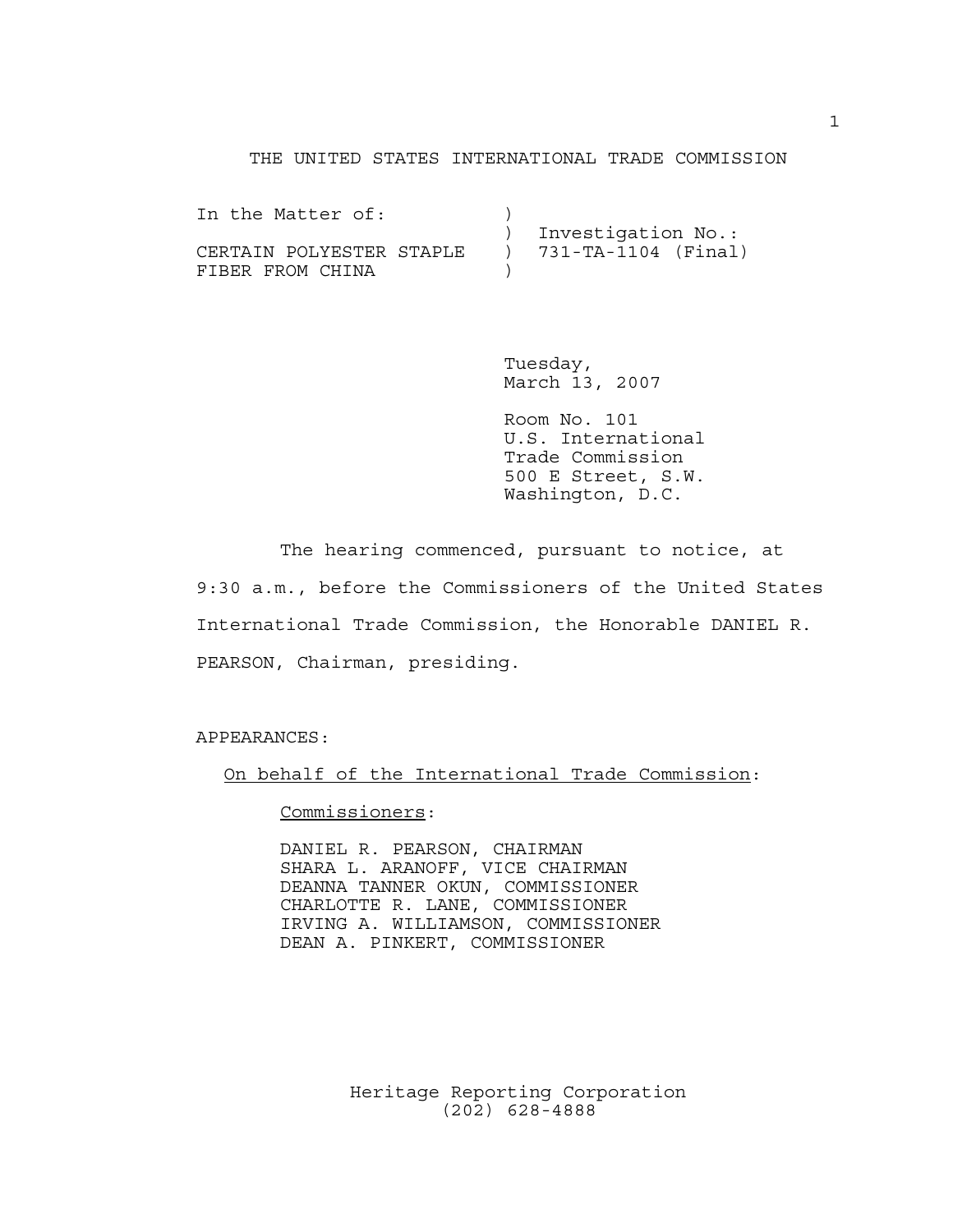APPEARANCES: (Cont'd.)

Staff:

MARILYN R. ABBOTT, SECRETARY TO THE COMMISSION WILLIAM R. BISHOP, HEARINGS AND MEETINGS COORDINATOR SHARON D. BELLAMY, HEARINGS AND MEETINGS ASSISTANT NATHANAEL COMLY, INVESTIGATOR JEFF CLARK, INDUSTRY ANALYST KELLY CLARK, ECONOMIST MARK KLIR, ACCOUNTANT/AUDITOR KARL VON SCHRILTZ, ATTORNEY DIANE MAZUR, SUPERVISORY INVESTIGATOR

In Support of the Imposition of Antidumping Duties:

On behalf of DAK Americas LLC, Wellman, Inc. and Nan Ya Plastics Corporation Americas:

GISELA KATZ, Manager, Market Planning, Wellman, Inc. JOSEPH CHANDRL, Account Manager, Nan Ya Plastics Corporation Americas JON MCNAULL, Fibers Business Director, DAK Americas LLC RICKY LANE, Director, Public Affairs, Trade Relations and Corporate Communications, DAK Americas LLC PATRICK MAGRATH, Director, Georgetown Economic Services GINA BECK, Economist, Georgetown Economic Services PAUL C. ROSENTHAL, Esquire KATHLEEN W. CANNON, Esquire Kelley Drye Collier Shannon Washington, D.C.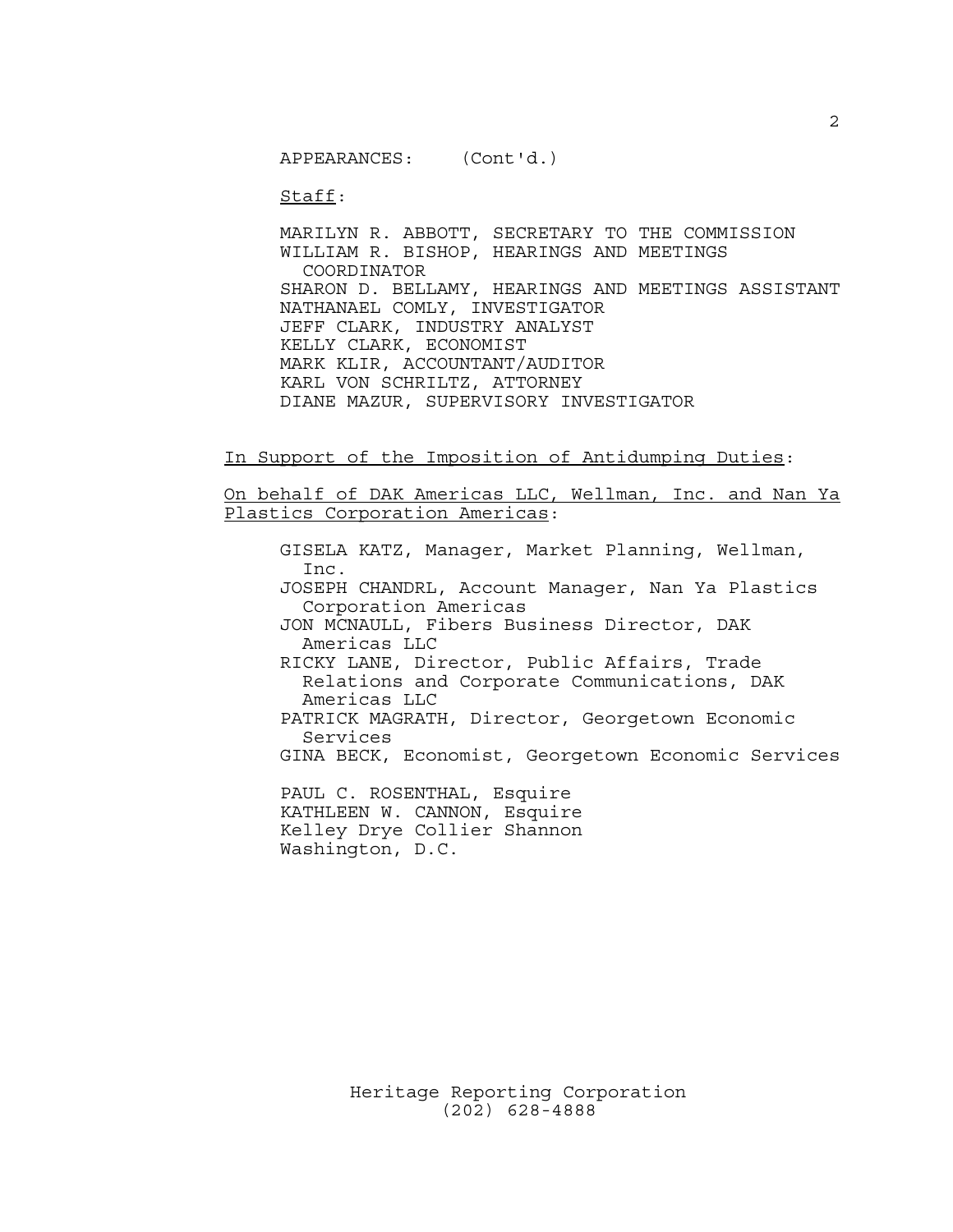APPEARANCES: (Cont'd.)

In Opposition to the Imposition of Antidumping Duties:

On behalf of Ashley Furniture Industries, Inc.:

JAY PLUMMER, Corporate Vendor and Supply Chain Manager, Ashley Furniture Industries, Inc.

KRISTIN H. MOWRY, Esquire JILL A. CRAMER, Esquire Mowry International Group, LLC Bethesda, Maryland

On behalf of Insituform Technologies, Inc.:

KYLE COSTA, Director of Engineering, Insituform Technologies WEIPANG WANG, Engineering Manager, Insituform Technologies APRIL GREER, Corporate Counsel, Insituform Technologies

ROBERT A. SHAPIRO, Esquire LAURA MARTINO, Esquire Thompson Coburn LLP Washington, D.C.

On behalf of Hollander Home Fashions Corporation:

RICH EPSTEIN, Consultant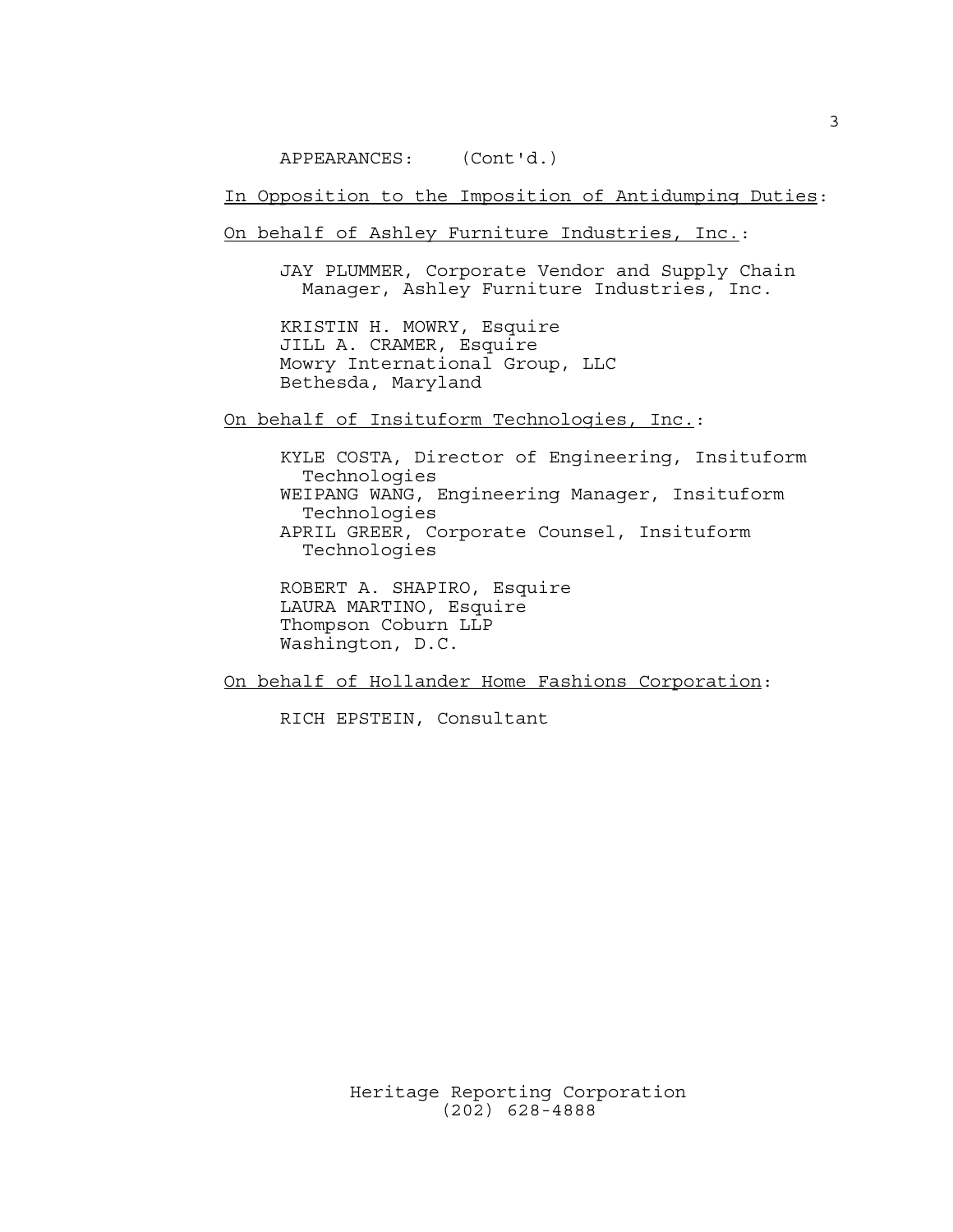# $\underline{\texttt{I}} \underline{\texttt{N}} \underline{\texttt{D}} \underline{\texttt{E}} \underline{\texttt{X}}$

4

| OPENING STATEMENT OF PAUL C. ROSENTHAL, ESQUIRE,<br>KELLEY DRYE COLLIER SHANNON                                            | 7   |
|----------------------------------------------------------------------------------------------------------------------------|-----|
| OPENING STATEMENT OF ROBERT A. SHAPIRO, ESQUIRE,<br>THOMPSON COBURN LLP                                                    | 11  |
| TESTIMONY OF PAUL C. ROSENTHAL, ESQUIRE,<br>KELLEY DRYE COLLIER SHANNON                                                    | 14  |
| TESTIMONY OF JON MCNAULL, FIBERS BUSINESS DIRECTOR, 15<br>DAK AMERICAS LLC                                                 |     |
| TESTIMONY OF GISELA KATZ, MANAGER, MARKET PLANNING, 21<br>WELLMAN, INC.                                                    |     |
| TESTIMONY OF JOSEPH CHANDRL, ACCOUNT MANAGER,<br>NAN YA PLASTICS CORPORATION AMERICAS                                      | 30  |
| TESTIMONY OF PATRICK MAGRATH, DIRECTOR, GEORGETOWN 34<br>ECONOMIC SERVICES                                                 |     |
| TESTIMONY OF GINA BECK, ECONOMIST, GEORGETOWN<br>ECONOMIC SERVICES                                                         | 40  |
| TESTIMONY OF KATHLEEN W. CANNON, ESQUIRE,<br>KELLEY DRYE COLLIER SHANNON                                                   | 49  |
| TESTIMONY OF RICKY LANE, DIRECTOR, PUBLIC AFFAIRS, 60<br>TRADE RELATIONS AND CORPORATE COMMUNICATIONS, DAK<br>AMERICAS LLC |     |
| TESTIMONY OF ROBERT A. SHAPIRO, ESQUIRE,<br>THOMPSON COBURN LLP                                                            | 158 |
| TESTIMONY OF KYLE COSTA, DIRECTOR OF ENGINEERING,<br>INSITUFORM TECHNOLOGIES                                               | 161 |
| TESTIMONY OF JILL A. CRAMER, ESQUIRE,<br>MOWRY INTERNATIONAL GROUP, LLC                                                    | 173 |
| TESTIMONY OF JAY PLUMMER, CORPORATE VENDOR AND<br>SUPPLY CHAIN MANAGER, ASHLEY FURNITURE INDUSTRIES,<br>INC.               | 175 |
|                                                                                                                            |     |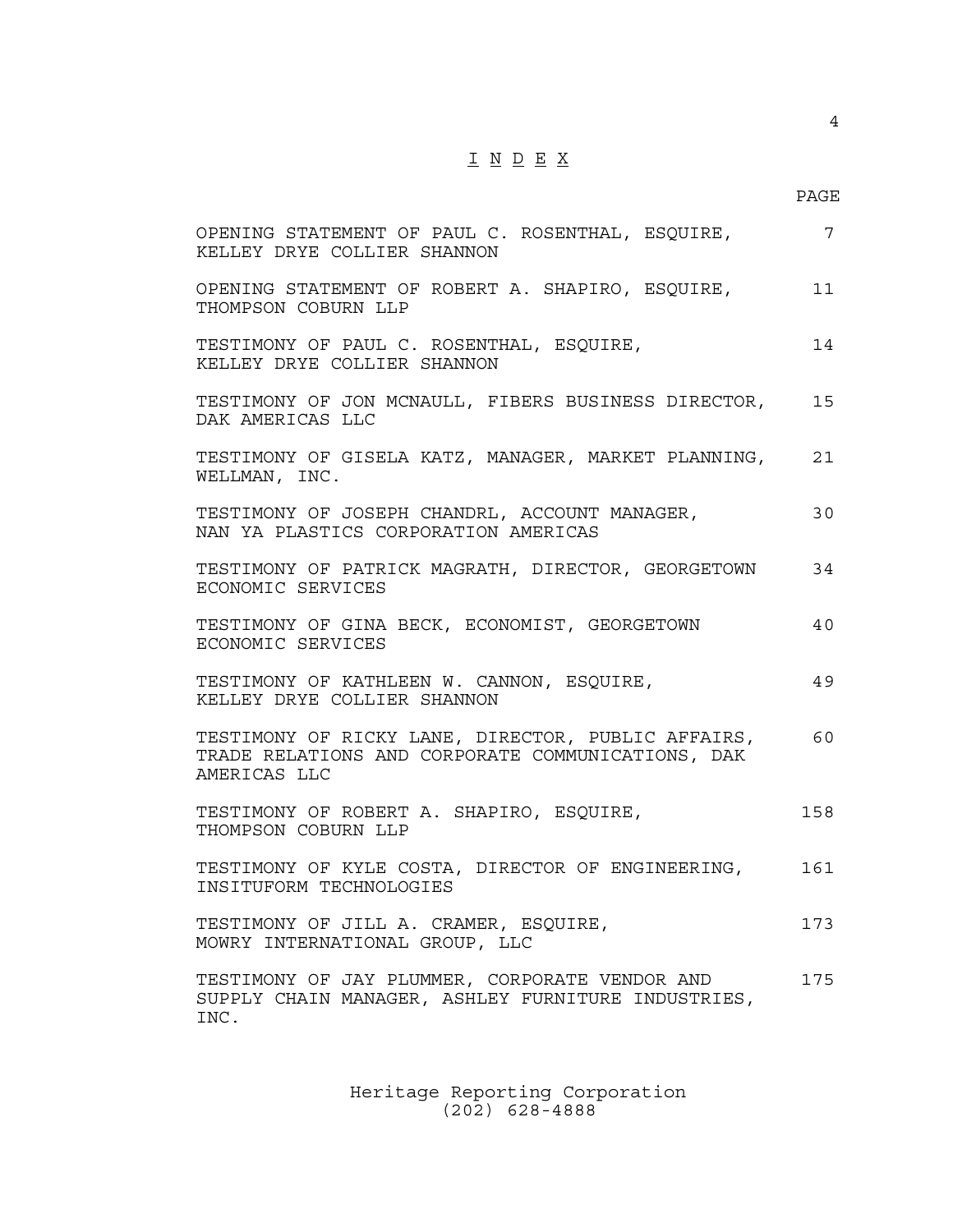## I N D E X

PAGE

| TESTIMONY OF RICH EPSTEIN, CONSULTANT, HOLLANDER<br>HOME FASHIONS CORPORATION   | 186 |
|---------------------------------------------------------------------------------|-----|
| TESTIMONY OF WEIPANG WANG, ENGINEERING MANAGER,<br>INSITUFORM TECHNOLOGIES      | 225 |
| CLOSING STATEMENT OF PAUL C. ROSENTHAL, ESQUIRE,<br>KELLEY DRYE COLLIER SHANNON | 281 |
| CLOSING STATEMENT OF ROBERT A. SHAPIRO, ESQUIRE,<br>THOMPSON COBURN LLP         | 289 |

Heritage Reporting Corporation (202) 628-4888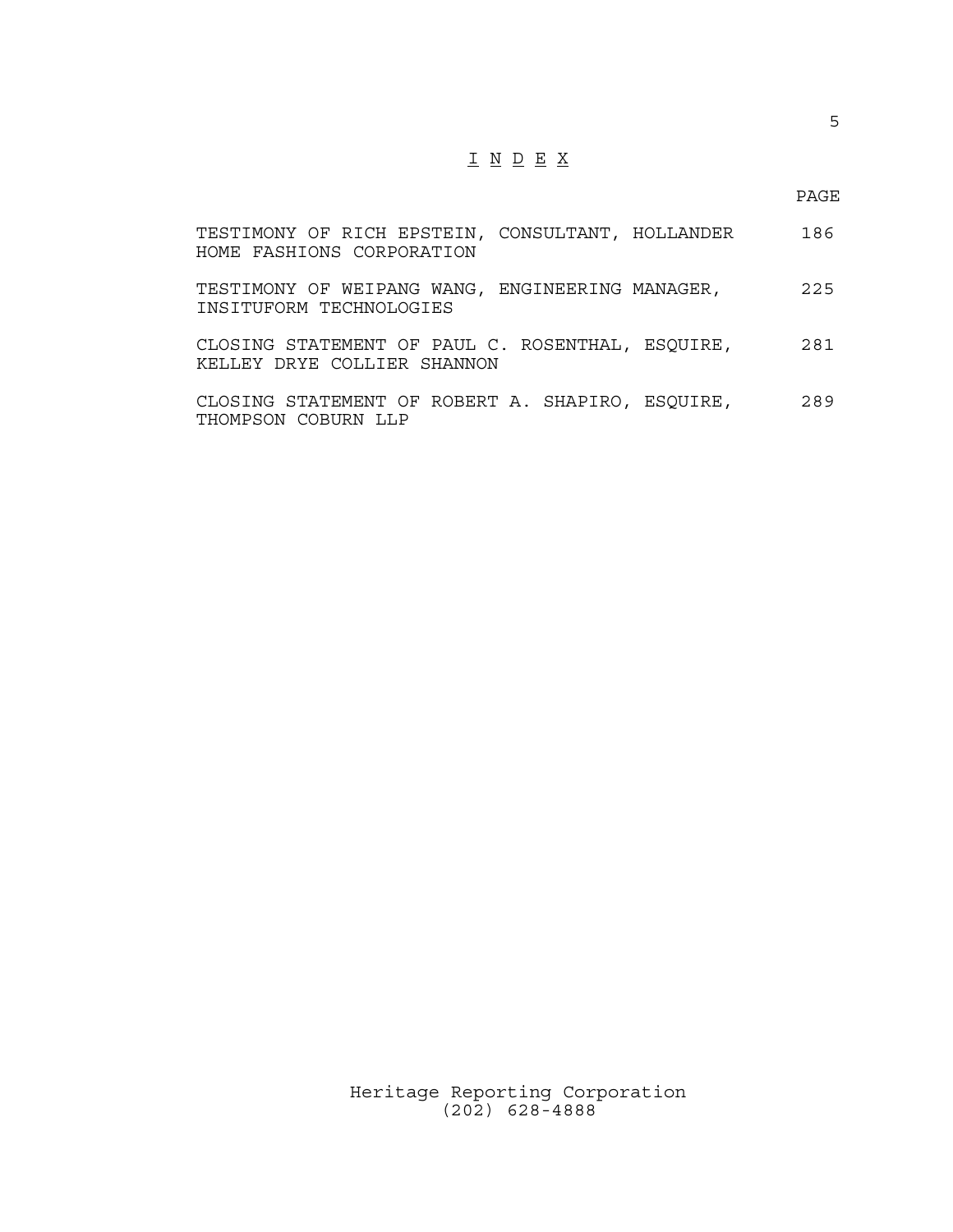Heritage Reporting Corporation (202) 628-4888 P R O C E E D I N G S (9:30 a.m.) CHAIRMAN PEARSON: Good morning. On behalf of the U.S. International Trade Commission I welcome you to this hearing on Investigation No. 731-TA-1104 (Final) involving Certain Polyester Staple Fiber From China. The purpose of this investigation is to determine whether an industry in the United States is materially injured or threatened with material injury by reason of less than fair value imports of subject merchandise. Schedules setting forth the presentation of this hearing, notice of the investigation and transcript order forms are available at the public distribution table. All prepared testimony should be given to the Secretary. Do not place testimony directly on the public distribution table. As all written material will be entered in full into the record it need not be read to us at this time. All witnesses must be sworn in by the Secretary before presenting testimony. I understand that parties are aware of the time allocations. Any questions regarding the time allocations should be directed to the Secretary.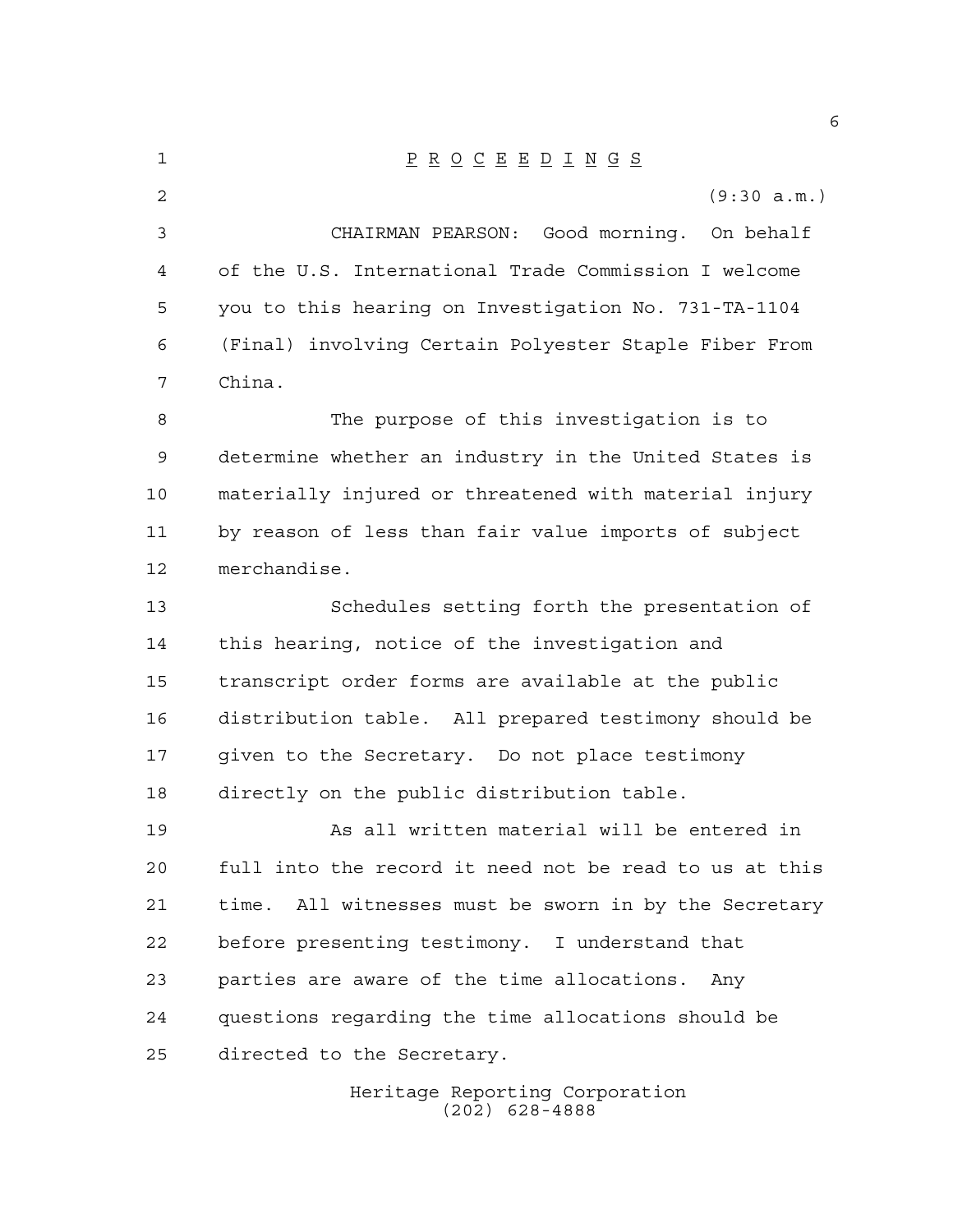Heritage Reporting Corporation (202) 628-4888 Finally, if you will be submitting documents that contain information you wish classified as business confidential your requests should comply with Commission Rule 201.6. Madam Secretary, are there any preliminary matters? MS. ABBOTT: Yes, Mr. Chairman. With your permission, Rich Epstein, Consultant, will be placed on the calendar for Hollander Home Fashions Corporation. CHAIRMAN PEARSON: Without objection. 12 Let us then proceed with opening remarks. Have all witnesses been sworn? MS. ABBOTT: All witnesses have been sworn. (Witnesses sworn.) CHAIRMAN PEARSON: Okay. MS. ABBOTT: Opening remarks for Petitioners will be by Paul C. Rosenthal, Kelley Drye Collier Shannon. CHAIRMAN PEARSON: Welcome, Mr. Rosenthal. Good to see you again. MR. ROSENTHAL: Good morning, Mr. Chairman, members of the Commission. I'm Paul Rosenthal of the law firm of Kelley Drye Collier Shannon, and it's always a pleasure to appear before you. I even think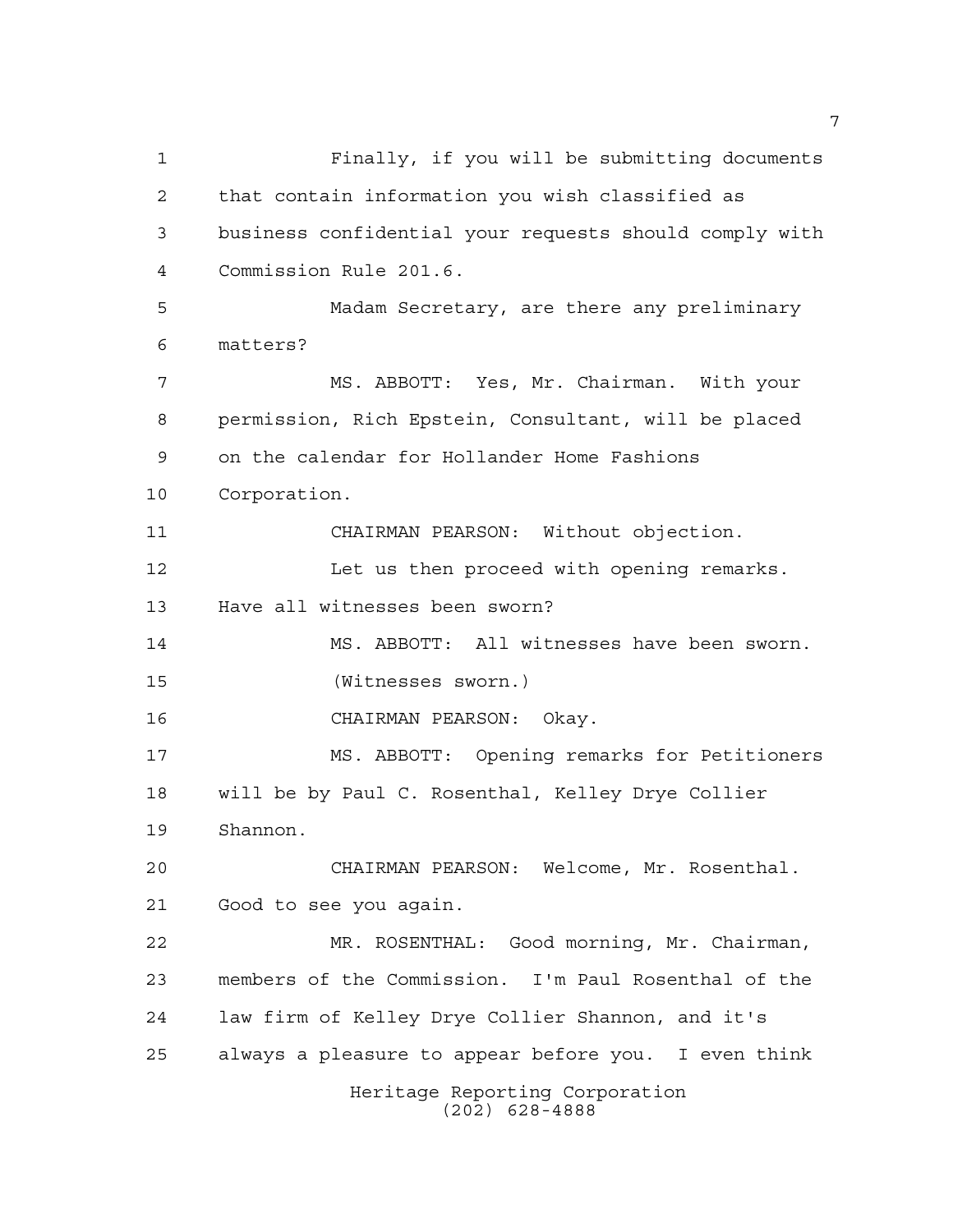that at the end of the day, and I hope I'll think that today. I'm sure I will.

 I'm delighted to welcome Commissioners Williamson and Pinkert. It's nice to see you. I'm hoping this morning will be informative and interesting and perhaps even entertaining.

7 For better or worse, this industry is not new to the other four Commissioners. They have experienced a recent sunset review involving the dumping orders on Korea and Taiwan, and in this case the Commission's record is well developed thanks in large part to that previous sunset case and largely to the staff, who has collected a great deal of data, thanks in no part to the Chinese Respondents who have largely failed to place data on the record of this proceeding.

 The record in this case supports a finding that dumped imports of certain polyester fiber from China have materially injured the competing U.S. producers. In fact, the data gathered since the time of the preliminary determination in this case provides even more evidence of the injurious volume and price effects of the dumped Chinese imports.

 Trends in import volumes and market shares as compared to U.S. sales and market shares over the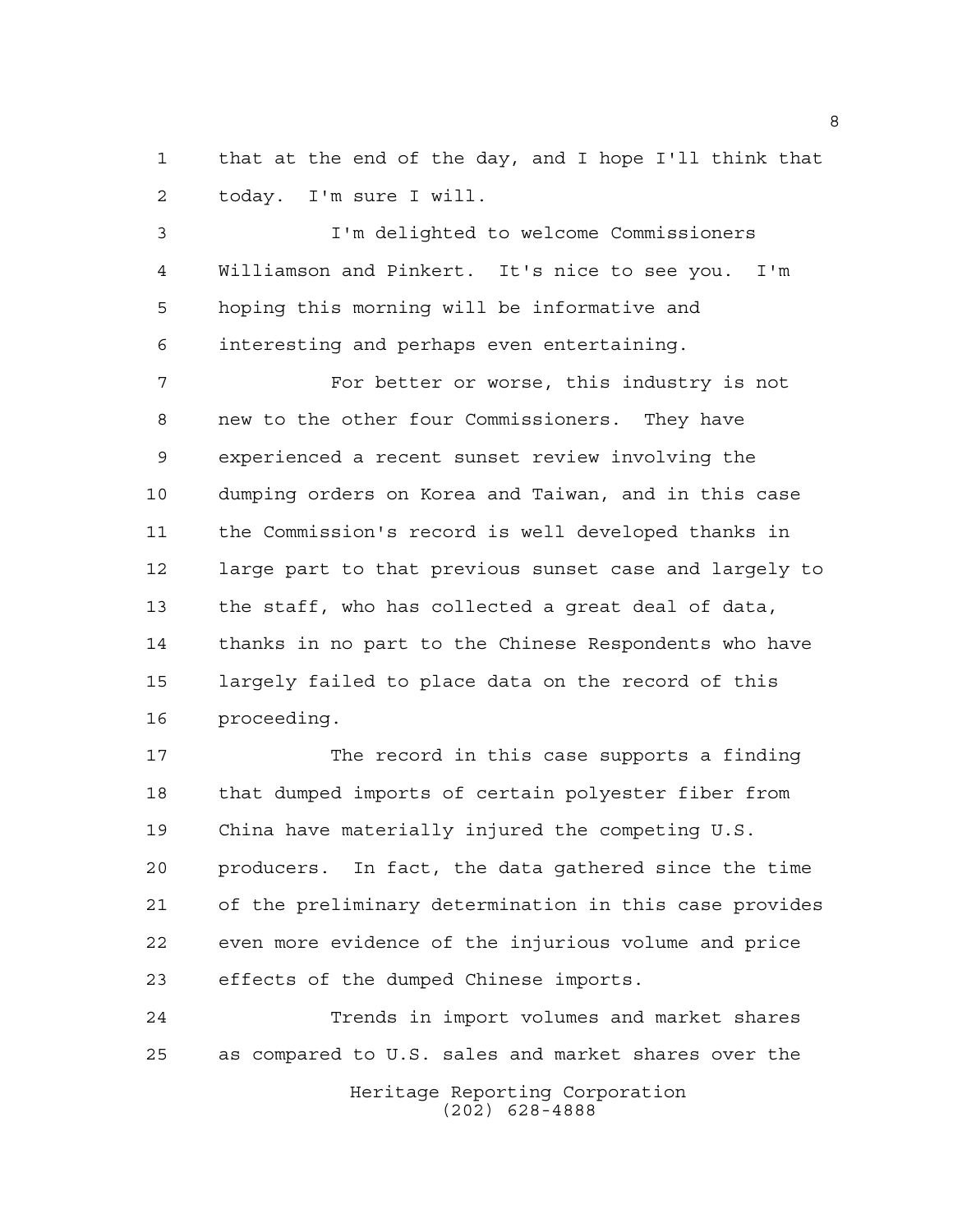past three years provide a classic case of import- related injury. Even at a time when demand was declining, the volume of imports from China increased rapidly with a volume growth of over 200 percent.

 As Chinese market share grew from about six percent in 2004 to over 22 percent in 2006, domestic producers saw their market share fall by over 13 percent, and I should add that nonsubject import market share also declined over this period, showing that the loss to the U.S. producer market share was due to imports from China, not to other countries.

 How is this remarkable growth rate and market penetration attained? The answer is found in your price comparison data. Imports from China undercut U.S. prices in the vast majority of all comparisons. Underselling also occurred more frequently in 2005 and 2006 when the greater import volumes and higher market penetration occurred.

 Chinese producers use their low dumped prices to obtain market share at the expense of the U.S. industry. The staff report and your record is very, very clear on all of this. A market share loss was not the only byproduct of these unfair trading practices. During a time of rising cost, domestic producers found themselves unable to increase prices

Heritage Reporting Corporation (202) 628-4888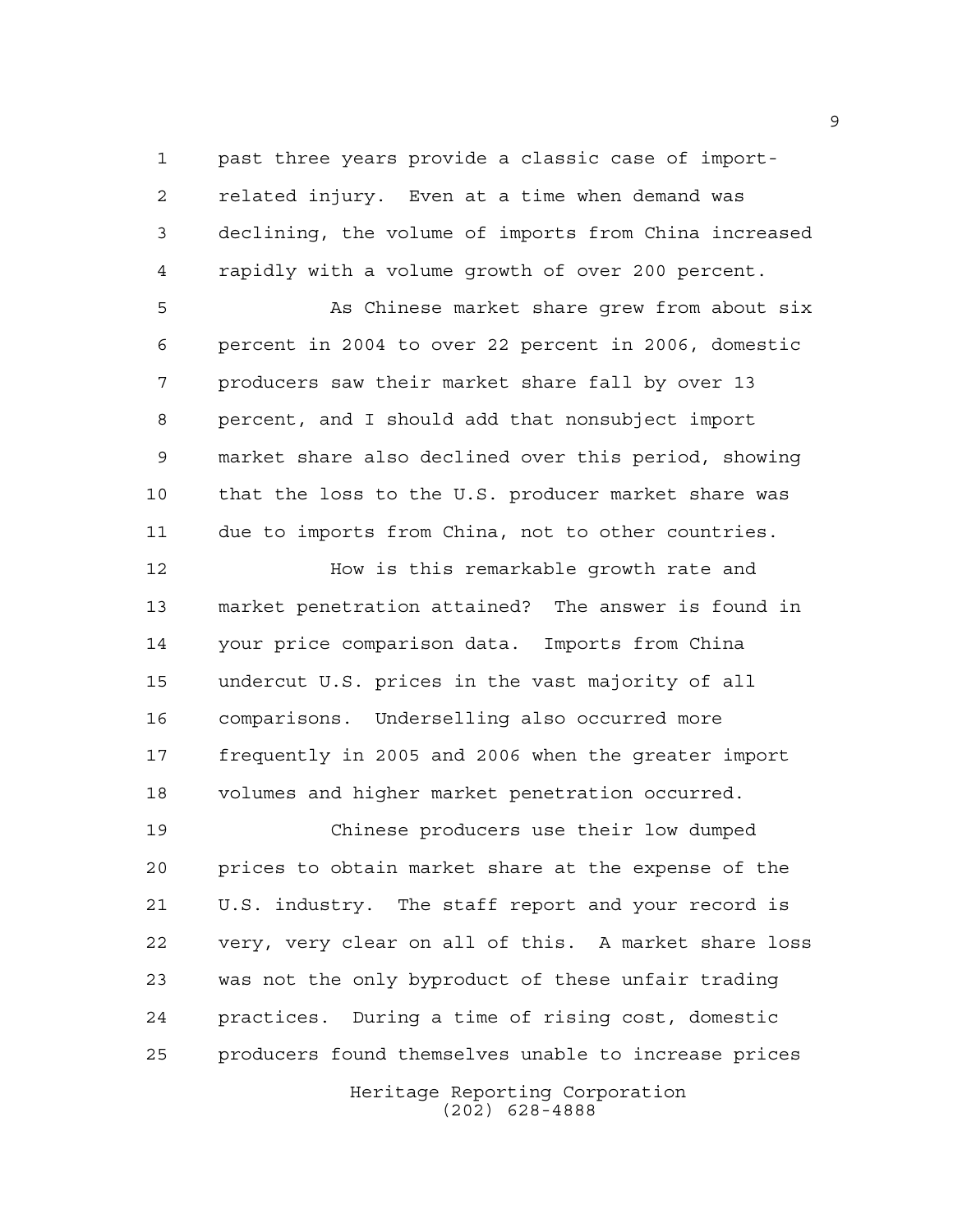sufficiently to cover cost increases due to the competition from low-priced Chinese imports.

 Domestic producer prices were suppressed, and as a result the industry suffered significant losses in 2006. As the witnesses will attest, plant closures, employee layoffs and inability to invest in continued capital improvements were all consequences of the Chinese import surge, and in this capital- intensive industry you must continue to be able to generate revenues to reinvest. The impact of the imports is very, very clear there.

 Notably absent from the hearing today are representatives of the Chinese producers who participated at the preliminary stage of this case. Indeed, out of an estimated 150 Chinese PSF producers, only eight submitted questionnaire responses.

 Some, like Far Eastern, participated at the Commerce Department, but have not submitted information to the Commission here. On the basis of the data that Far Eastern submitted to Commerce, the Commerce Department reached an affirmative critical circumstances finding, and that finding is also warranted by the Commission.

Heritage Reporting Corporation (202) 628-4888 The reason for the absence of Chinese producers is obvious. Their data did not help their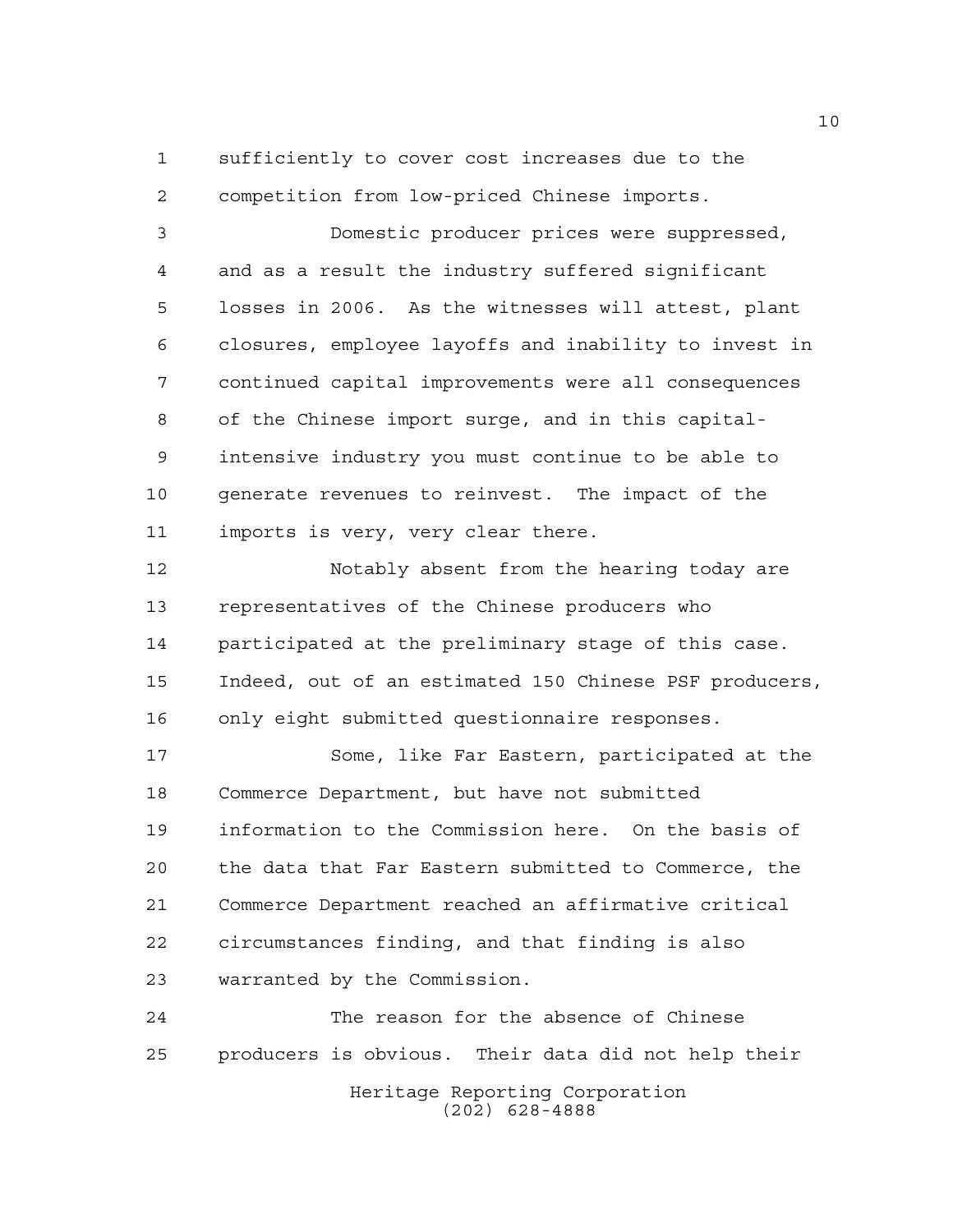case. Publicly available information shows that the Chinese capacity and production of PSF is massive and rapidly increasing, outpacing home market demand.

 The EU has imposed duties on Chinese PSF, causing China to divert even larger export volumes to the United States. There is not only present injury, but the threat of future injury.

 Finally, and we'll talk more about this this morning, there is nothing in the Court of Appeals to the Federal Circuit's decision in Bratsk that should prevent you from applying an affirmative injury determination in this case.

 Ms. Cannon will go into that in greater detail this morning, but I hope you will agree that while most of us -- I hope to think all of us -- 16 believe that the Bratsk decision was misquided, there is ample evidence in this case to make an affirmative 18 determination despite the Bratsk decision.

Thank you.

 MS. ABBOTT: Opening remarks on behalf of Respondents will be by Robert Shapiro, Thompson Coburn.

 CHAIRMAN PEARSON: Welcome, Mr. Shapiro. Please proceed. MR. SHAPIRO: Good morning. It's a pleasure

> Heritage Reporting Corporation (202) 628-4888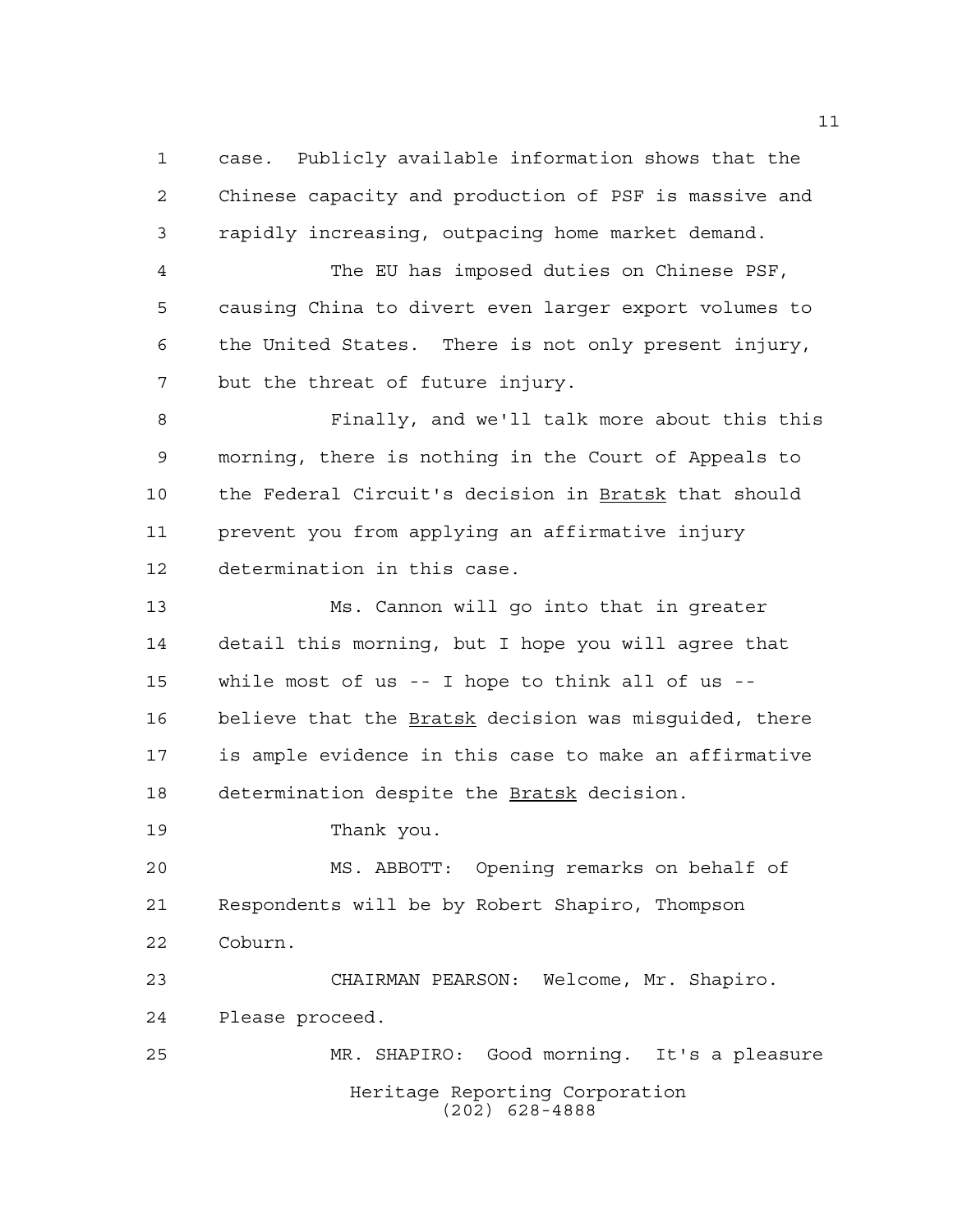to be here this morning. It's actually nice to have spring in the air, and thank you for the opportunity to appear before you. My name is Robert Shapiro, and I'm a partner at the law firm of Thompson & Coburn.

 In this investigation there are several economic indicators moving in opposing and conflicting directions that counter any argument of injury, material injury, as stated by the Petitioners. The domestic industry has an improvement in profits over the period of the investigation. They experienced a loss at the beginning and a profitable situation at the end of the investigation.

 The average unit value for the domestically produced PSF has increased dramatically during the period of the investigation. The total number of hours committed by production-related workers has also increased, and exports of domestically produced PSF are climbing.

 It is hard to imagine an injury to an industry that is experiencing those economic factors, yet the industry cites a reduction in capacity and a reduction in capacity utilization as indications of their injurious condition. One must ask how these factors can be reconciled with the positive economic impact discussed above.

> Heritage Reporting Corporation (202) 628-4888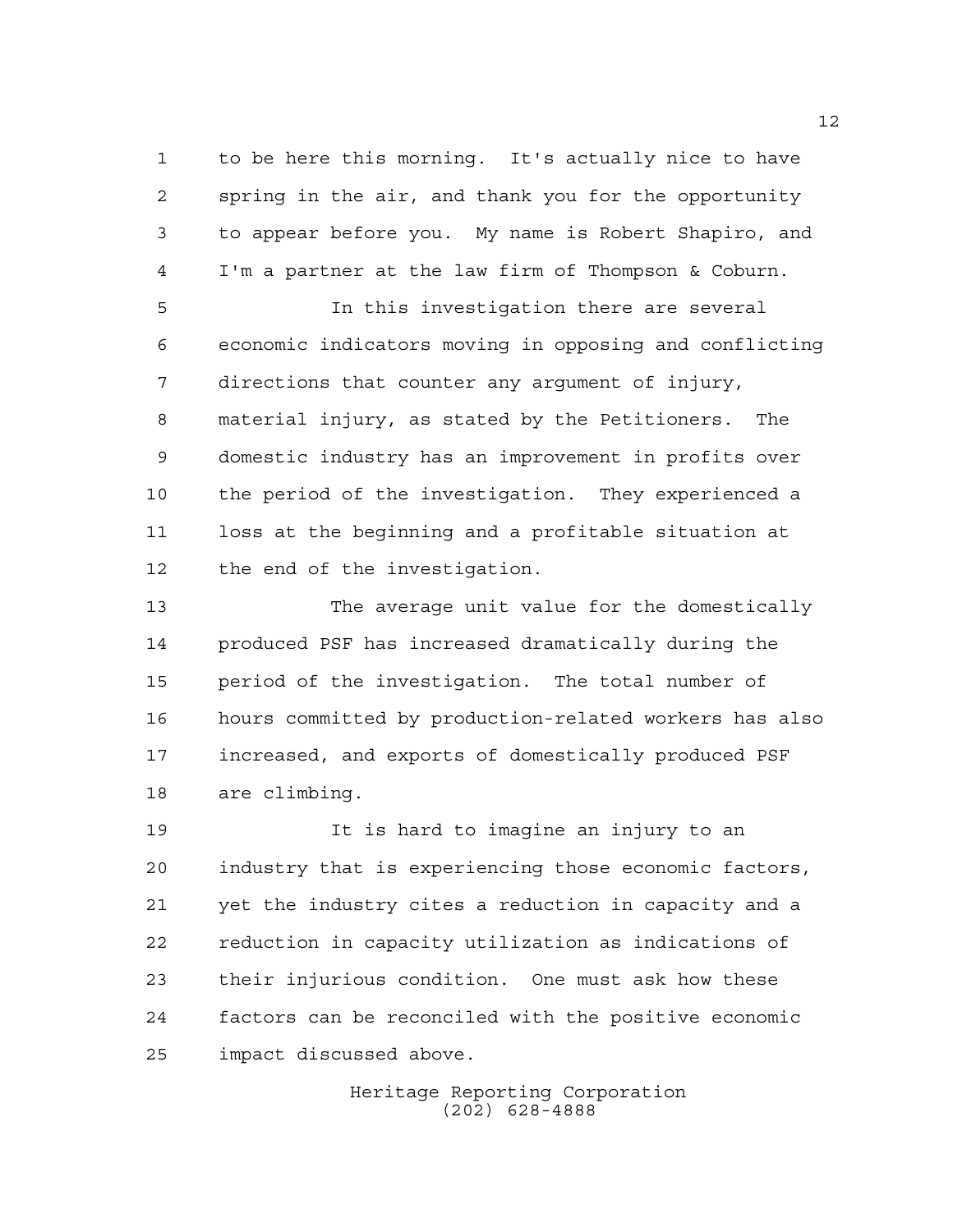One problem for the domestic industry is that they or their related companies represent some of the largest importers of PSF into the United States. They also have a problem with apparent U.S. consumption of PSF declining. That would account for some of the decrease in capacity and capacity utilization.

 They have seen dramatic decreases in productivity. It is taking them more hours of labor to produce less PSF. They have seen production costs climb outside of the costs associated with the decrease in productivity. Their raw material costs have climbed. PSF is a plastic product. Its primary raw materials are petroleum derivatives.

 There has been a shift in the consuming industry, some of the consuming industry, away from PSF because of flame-retardant rules that are coming into effect by the Consumer Product Safety Commission.

 Despite what the industry has led the Commission to believe and the Commission has stated in its prehearing reports, polyester staple fiber is not monolithic. It is not all used in a single application.

Heritage Reporting Corporation (202) 628-4888 There are a variety of applications, and what we will demonstrate here or the Respondents will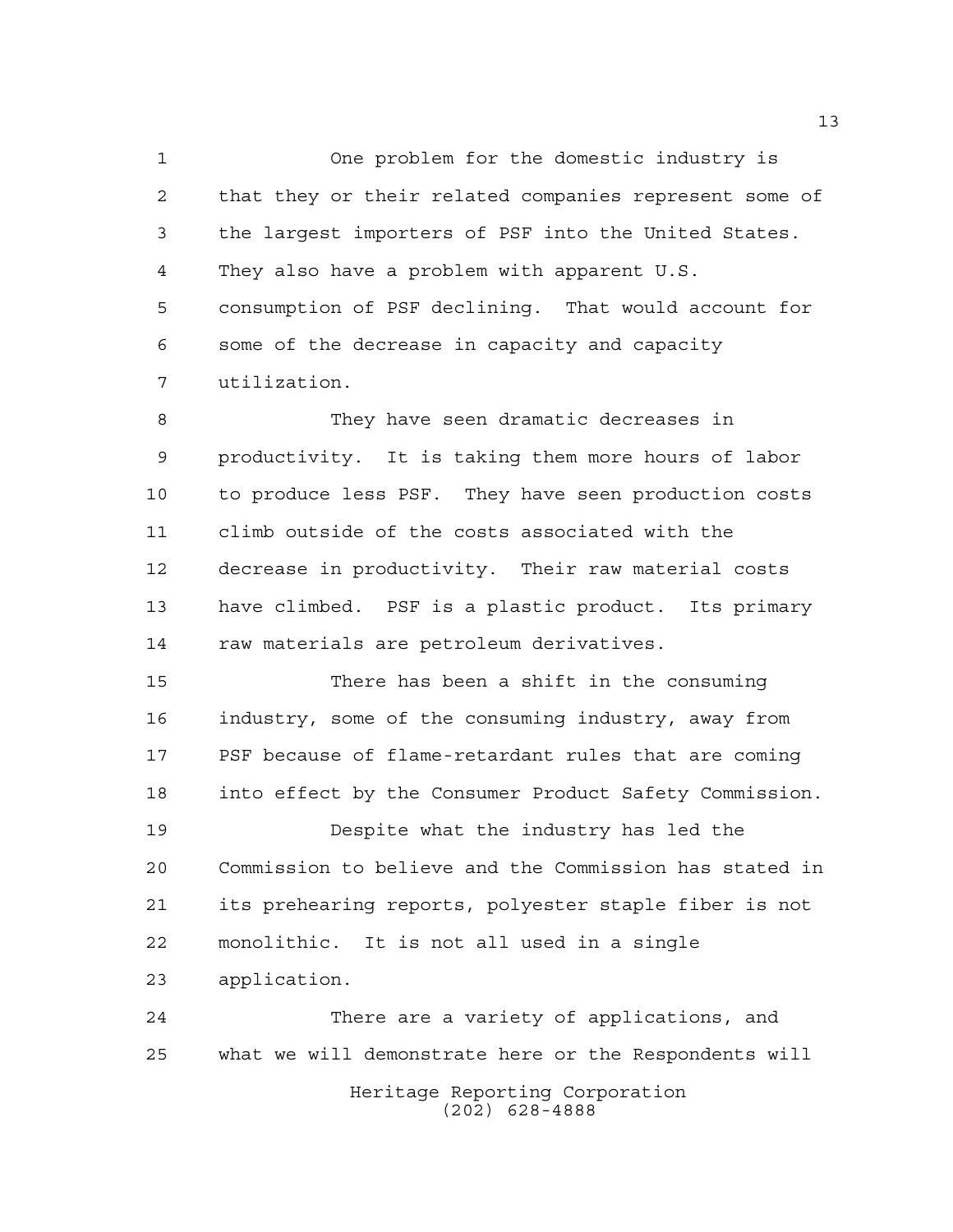show here is this wide berth of product factors, different polyester staple fiber that is not adequately produced in the United States, where demand cannot be satisfied, where these products are not available from domestic producers, so the monolithic idea of a single polyester staple fiber industry that meets all needs, primarily high-loft, is the interest of the industry is also discredited. For these reasons we think that an injury determination here is inapplicable. There has been a growth in profits, growth in exports, growth in hours of work committed to it. This is an industry that is on an upward trend and has experienced the benefits of the previous investigation against Korea and Taiwan and has appreciated those, and it does not warrant a finding of injury in this case. Thank you very much. MS. ABBOTT: The first panel in support of the imposition of antidumping duties, please come forward and be seated. CHAIRMAN PEARSON: Okay. Mr. Rosenthal, please continue. MR. ROSENTHAL: Thank you. Our first

witness this morning will be Jonathan McNaull.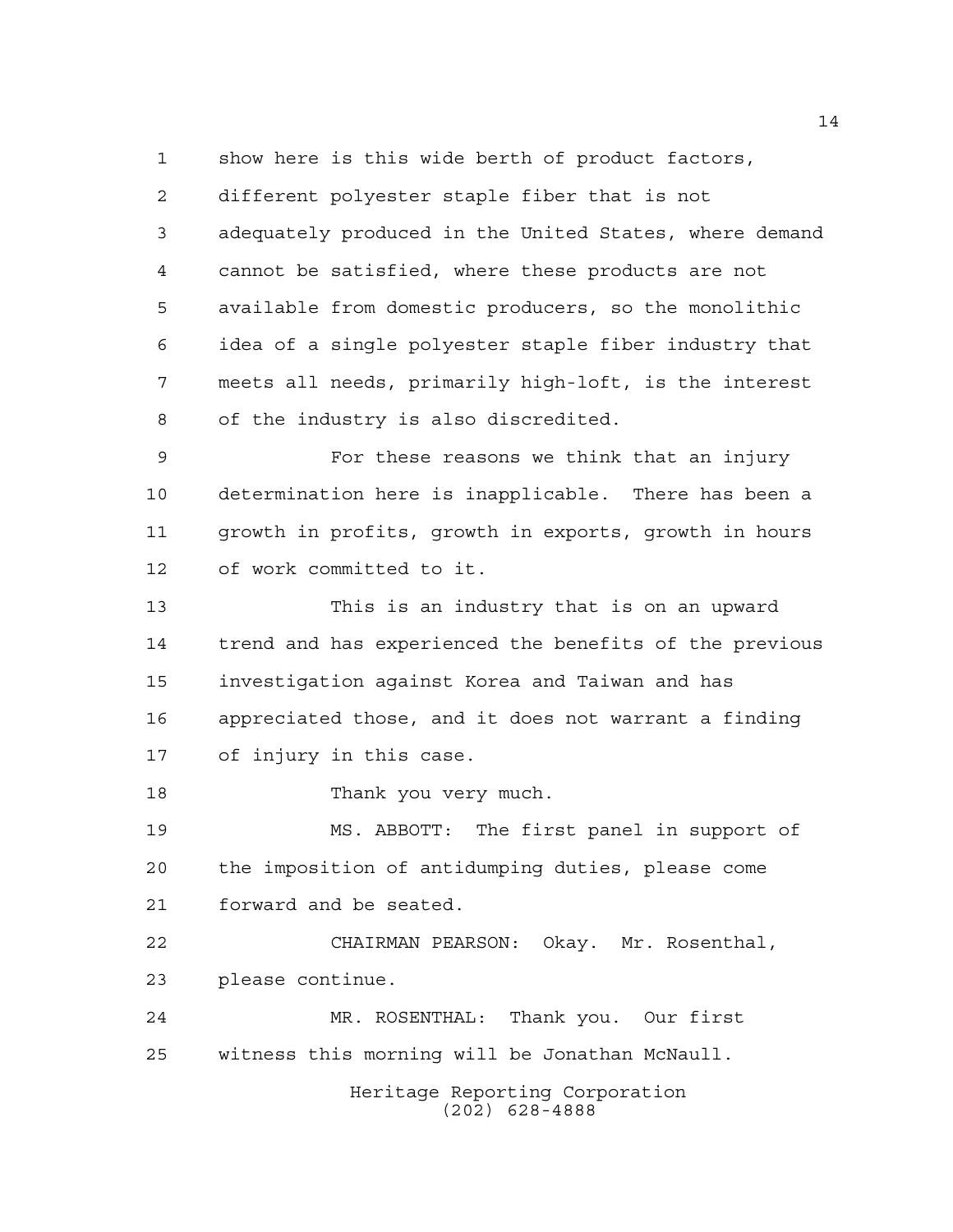MR. MCNAULL: Good morning. My name is Jon McNaull. I'm the fibers business director for DAK Americas. In 2001, DAK became a standalone company when Dupont sold its position in the joint venture.

 I've been in the polyester staple business for 14 years working in every aspect of the industry. My responsibilities have included working as an engineer in the manufacturing operation, as well as in technical marketing, sales and supply chain management before assuming my current role as director of DAK Americas' fibers business.

 In these positions I've become very familiar with most aspects of the production and sale of PSF and have seen the business change dramatically as a result of import competition. Prior to the arrival of imports first from Korea and Taiwan and now from China, competition has centered more on brand image and marketing. With the arrival of imports, the significance of brands has diminished and low price is now the paramount concern of customers.

Heritage Reporting Corporation (202) 628-4888 I appeared before the Commission in last year's sunset review involving Polyester Staple Fiber From Korea and Taiwan. When the domestic industry first filed that in 1999, China did not export any PSF. In discussing our concerns with the potential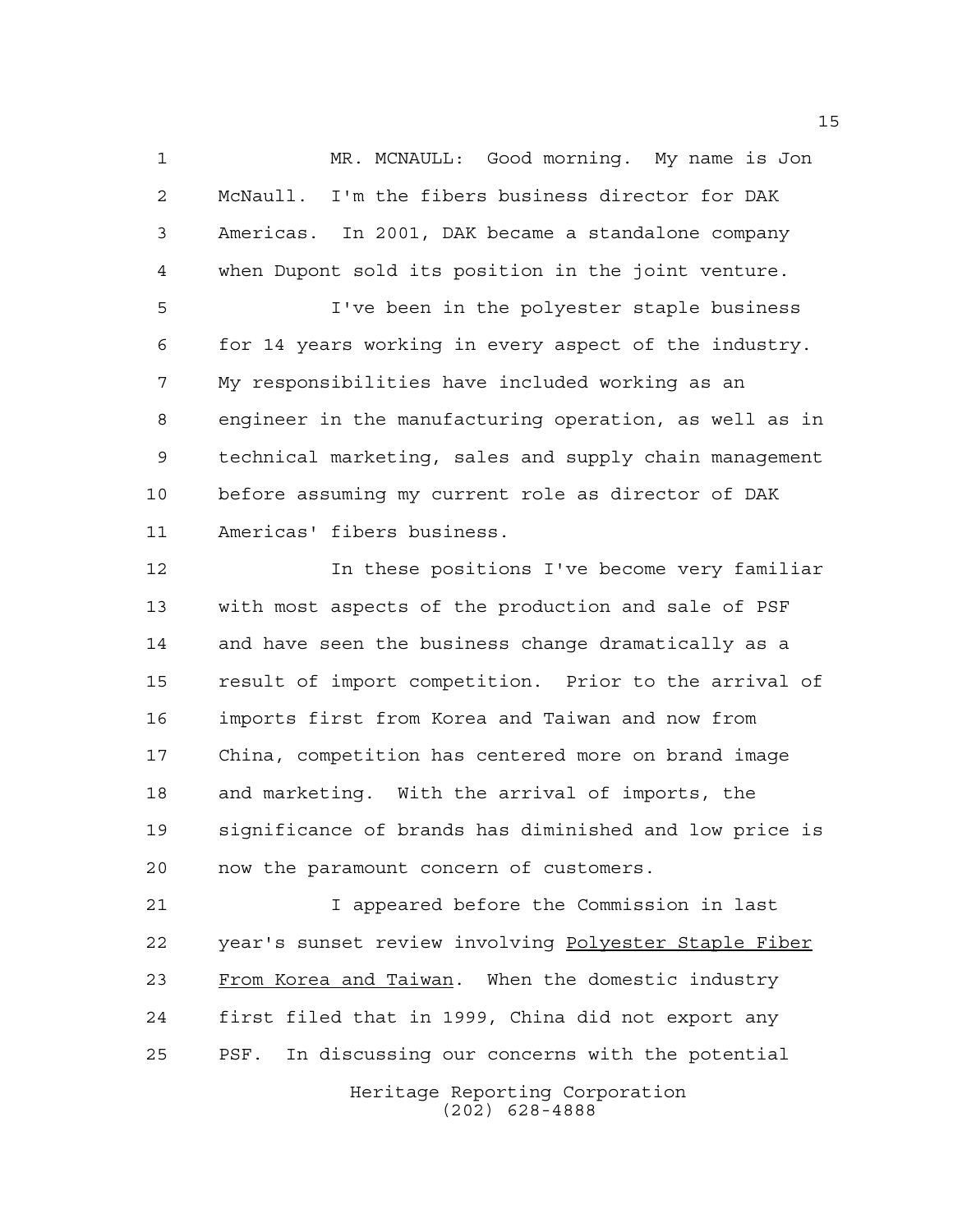revocation of the Korean and Taiwan orders in 2006, I testified to the rapid increases we were seeing in Chinese imports and identified China as one of DAK Americas' emerging competitive problems.

 Imports from China have increased further at even lower prices since that testimony was given in January 2006, causing our industry's condition to deteriorate substantially.

 One important condition of competition we have faced that I would like to address first is the cost increases. Over the past few years there have been significant and fairly continuous increases in the cost of producing polyester staple fiber. Specifically, the cost of petroleum-based raw materials has increased steadily in recent years. The rise in the cost of petroleum has led to substantial increases in energy costs as well, which are significant in the PSF industry.

 The production of polyester staple is dependent on petroleum in one form or another, whether it is our principal raw material, monoethylene glycol, known as MEG, and purified terephthalic acid, known as PTA, or the natural gas and electric energy consumed in the production process. MEG and PTA account for the majority of the cost of producing PSF. Costs for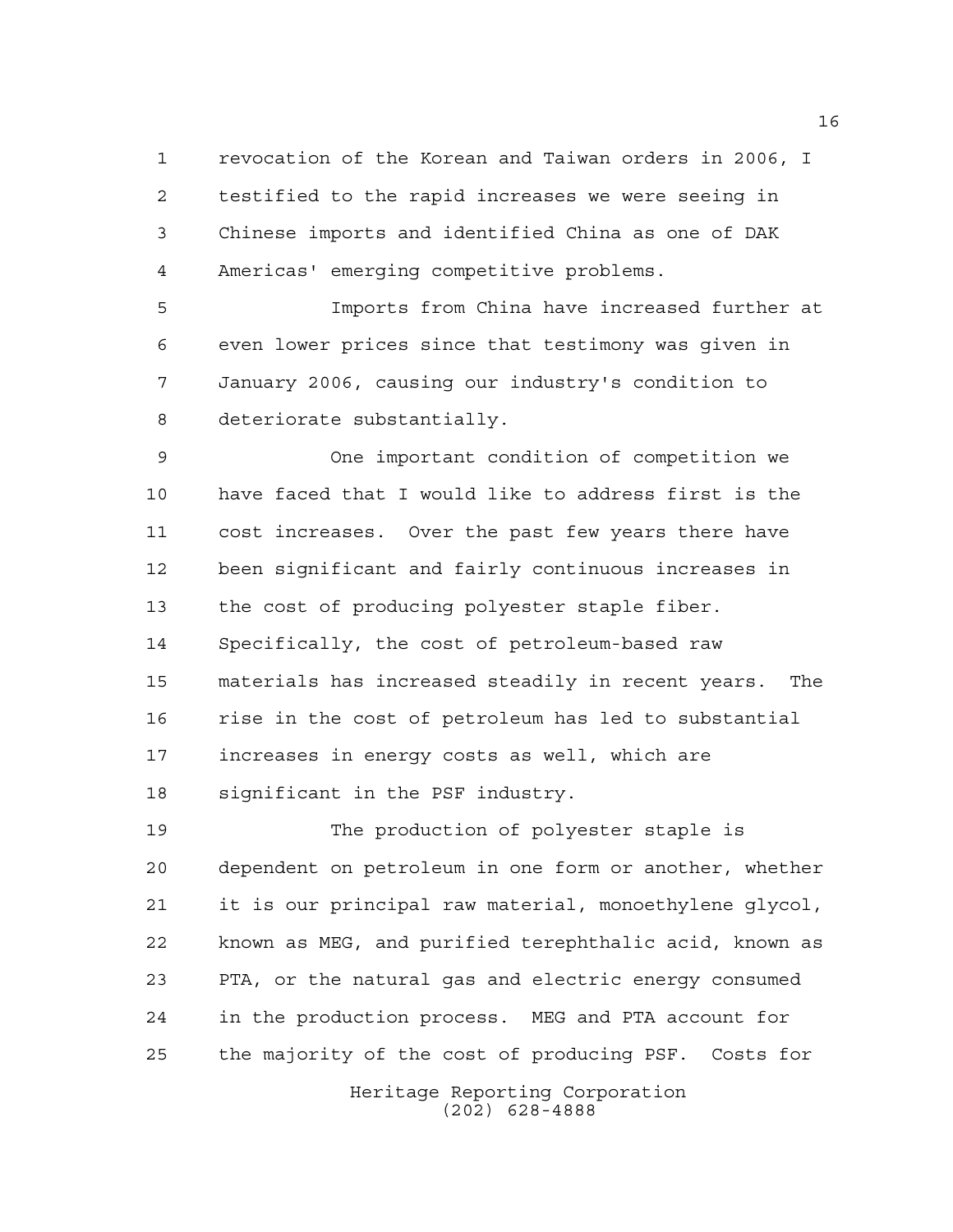both of these raw materials have increased throughout the review period.

 DAK has attempted on a number of occasions to increase prices to cover these increased costs. Although some price increases have been attained, we have not been able to increase prices sufficiently to cover these rising costs due to competition with low-priced dumped imports from China.

 Chinese imports have impeded DAK's ability to recover these rising costs because they consistently undercut our prices. Customers are unwilling to increase the prices they pay to us when Chinese producers are offering lower prices, even though our increases are justified by rising cost. Increased prices alone are meaningless as an indicator of health if those prices do not cover the increased cost.

 This difficult situation caused by China is growing worse. Last year underselling by China seemed to be even more extreme than it's been in the past. As a result, these dumped imports have really affected our returns by preventing DAK from raising prices sufficiently to cover these increasing costs.

Heritage Reporting Corporation (202) 628-4888 This increased underselling is commensurate with the Chinese producers' apparent collective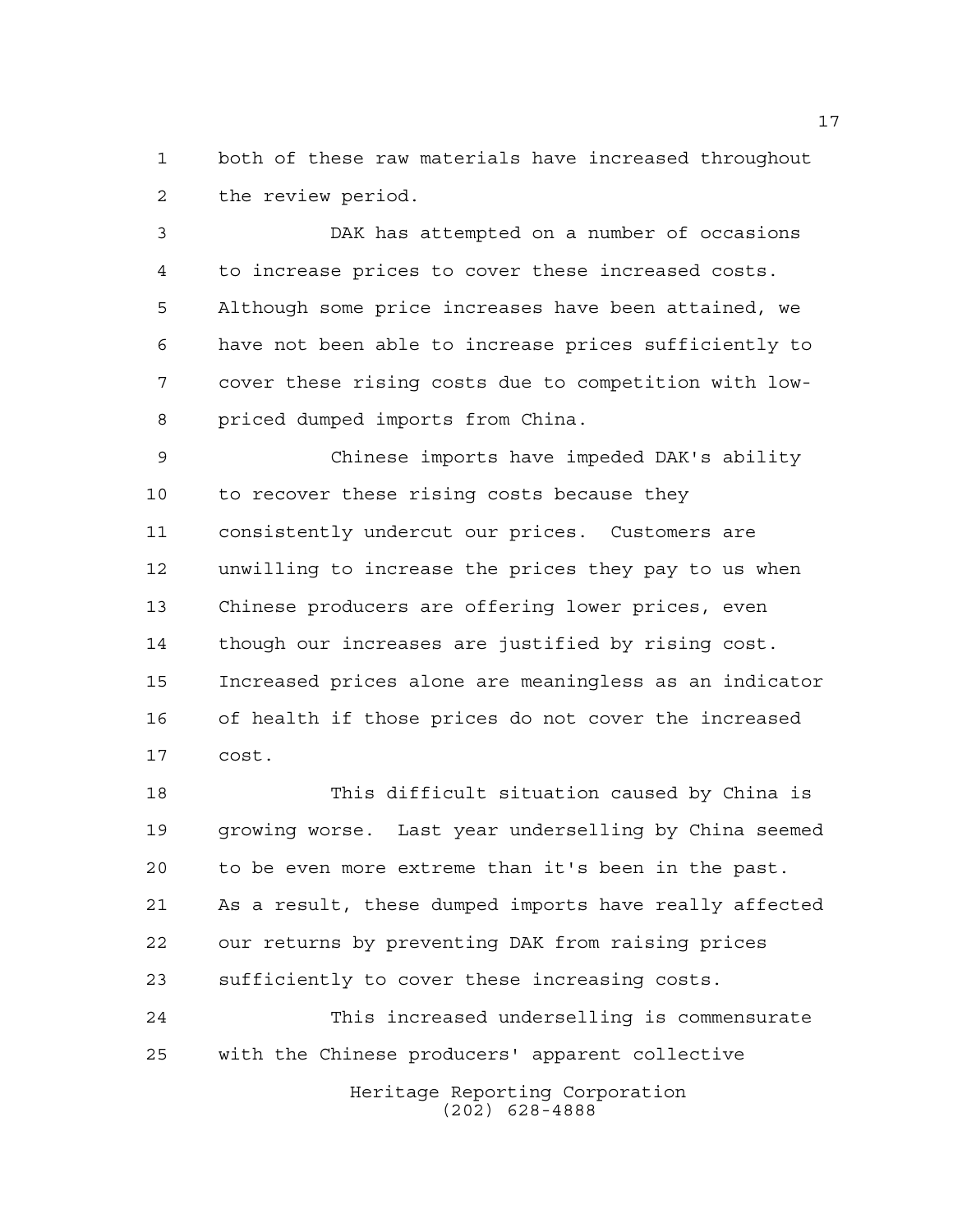decision not to raise prices, notwithstanding rising costs, in mid 2005.

 The Commission correctly recognized in its preliminary decision that the domestic industry sacrificed market share in 2005 in the interest of maintaining price levels and meager profits. By 2006, our industry saw both market share and profits erode due to increasingly lower Chinese prices.

 The capital and energy-intensive nature of the PSF industry makes it important that producers maintain high operating rates to maximize efficiencies. If we cannot run our lines at optimal efficiency levels, significant costs are incurred and shutdowns are often our only alternative. The increased volumes of Chinese imports leading to reduced production and shipments of U.S. producers have not only cost us market share, but have also affected our production efficiencies.

 The problems our industry has suffered recently cannot be blamed on anything but dumped imports from China. Absent these imports, the cost increases we experienced would have been dealt with by increased prices to cover those costs. Price increases, however, have been prevented by the lower prices of Chinese imports. If customers can buy PSF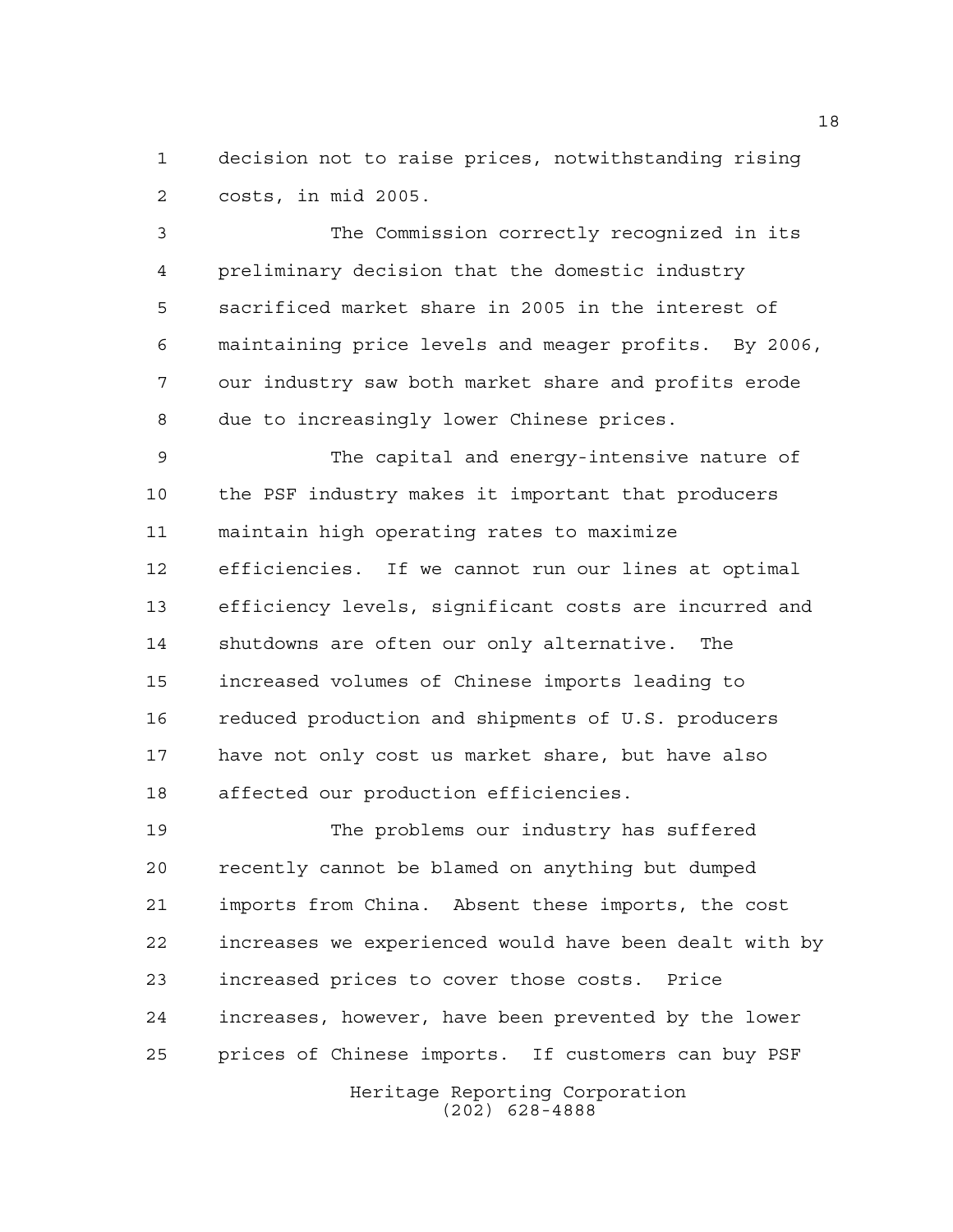from China at below cost prices, why agree to price increases from DAK Americas?

 Similarly, demand for PSF has not been the cause of the injury we have suffered. Although demand has dropped somewhat, import volumes from China have taken a larger share of even these lower demand levels, causing our market share to fall and our production and shipments to decline. Our industry has plenty of unused capacity that it cannot put to use because of displacement of our sales in our home market by Chinese imports.

 The hurricanes that took place in the fall of 2005 are also not the cause of injury observed or of the surging imports from China. The hurricanes did have an affect on our raw material supplies at that time, causing us to institute surcharges in the fall of 2005.

 The effect of the hurricane, however, was only temporary. By 2006, the industry had returned to normal business operations and eliminated raw material surcharges. The temporary impact of these hurricanes is not the cause of the injury that we have suffered.

 As the business director, I can testify that these other conditions of competition -- increased cost, fluctuations in demand and even weather-related

> Heritage Reporting Corporation (202) 628-4888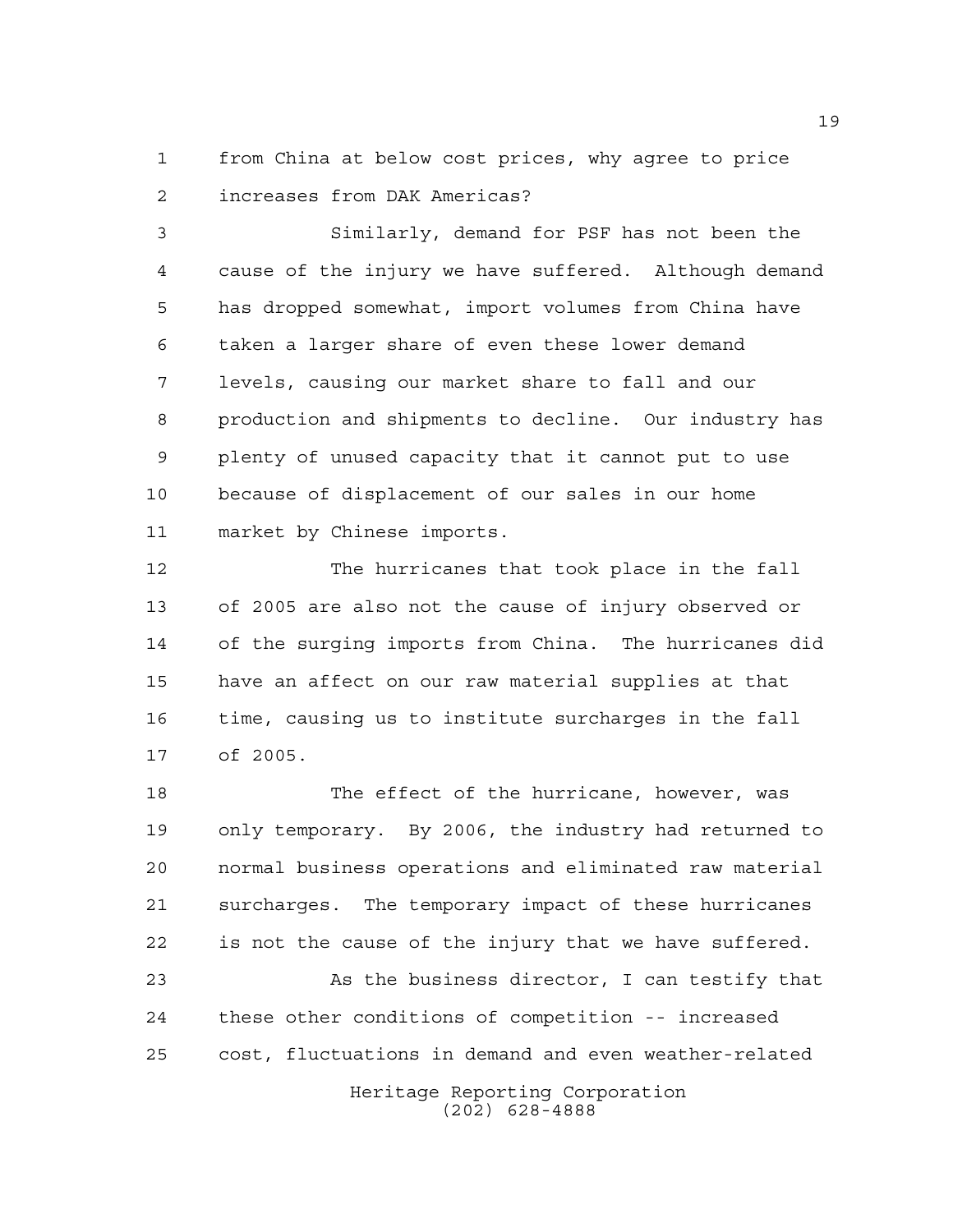factors like hurricanes -- are normal facets of competition that every industry faces.

 None of these factors, however, come even close to the problems caused by the dumped Chinese imports. Although we can adjust to other factors, most of which are temporary, we cannot remain in business when forced to compete with companies that price below cost and are willing to undercut our prices however low we reduce them.

 Let me make it clear that price is the driving force in purchasing decisions when comparing our product to Chinese imports. We are not losing business to China for reasons or quality of an inability to supply product.

 In the fiberfill market what my customers want to know is whether I can price competitively with the low prices they're offering from China. If I can't, we lose the business. If I try to compete on price, we lose money. It's a no win situation.

 In recent years, no other product appears to have been the subject of so many antidumping duty orders around the world than PSF. In fact, the Chinese Government itself imposed duties on Korean PSF before becoming a huge exporter of PSF.

Heritage Reporting Corporation (202) 628-4888 Recently the European Union imposed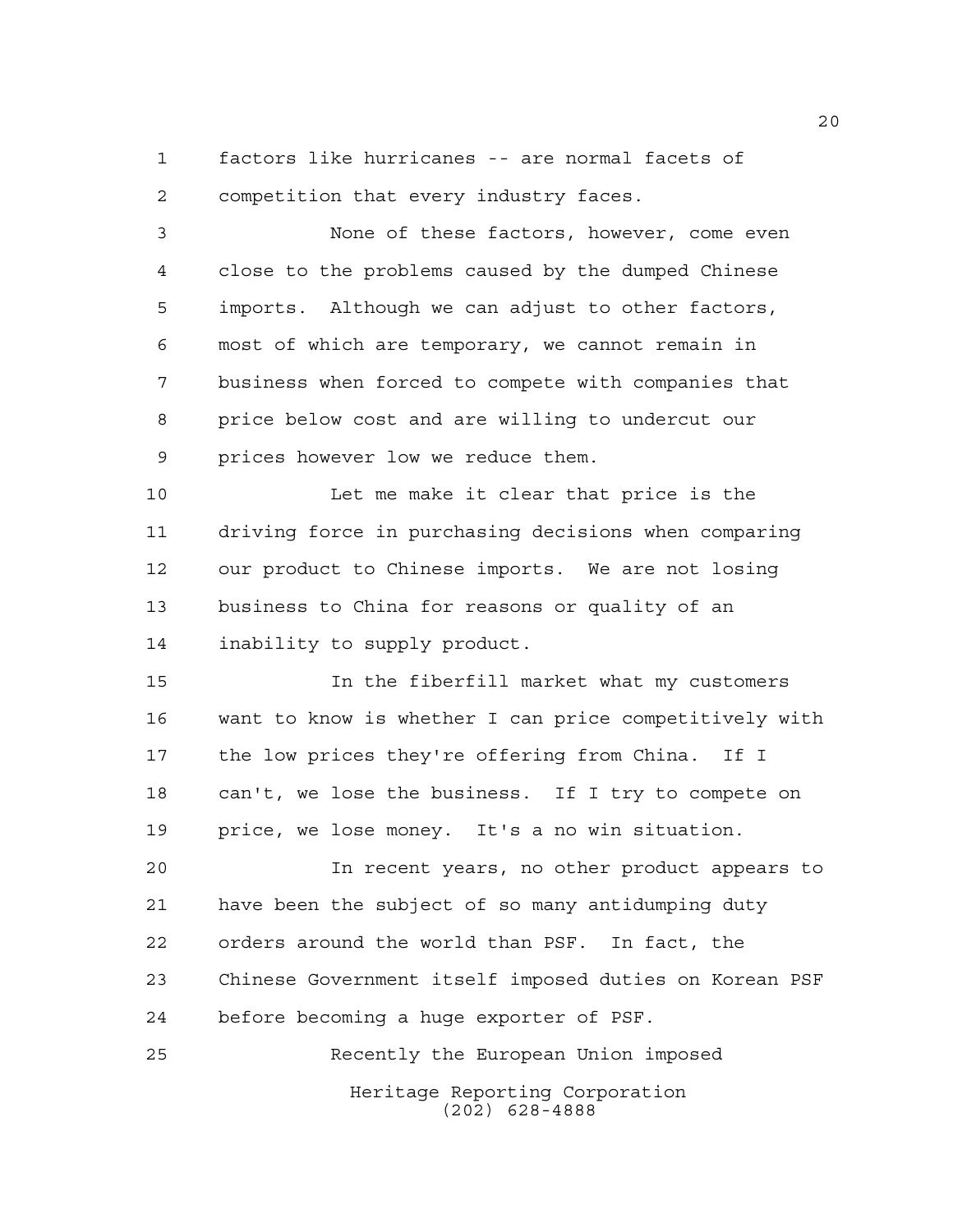antidumping measures on China, causing them to send even more product to the United States, yet capacity to produce PSF in China continues to grow, and the U.S. producers continue to suffer. Chinese producers have used low, dumped prices to become the largest import supply source of PSF in the United States' market, surpassing both Korea and Taiwan.

 My company believes that if PSF imports from China are not restrained, DAK will be forced into the partial or complete shutdown of its production capacity and will be forced to terminate hundreds of workers. We simply cannot survive as an industry when we must suffer continuous losses and cede market share to unfairly traded imports first from Korea and Taiwan and now from China.

 DAK respectfully requests that the Commission find that imports from China are causing material injury so that this one textile segment, like many others before it, is not driven out of business by unfair trade practices.

Thank you.

 MR. ROSENTHAL: Our next witness will be Gisela Katz from Wellman.

 MS. KATZ: Good morning. My name is Gisela Katz, and I'm a manager of Market Planning with

> Heritage Reporting Corporation (202) 628-4888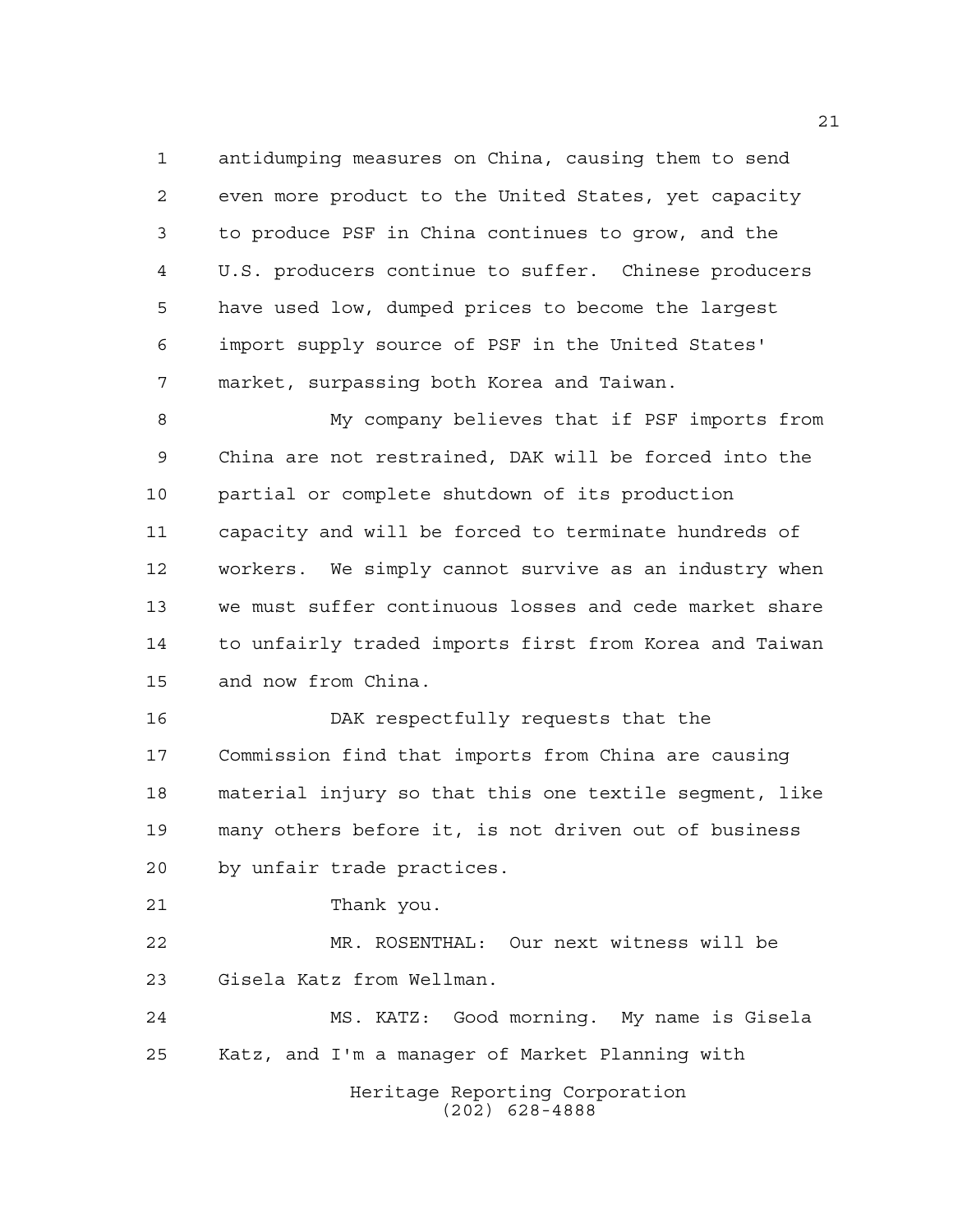Wellman, Inc. I have been with Wellman over 17 years, first in the strategic planning area and then in the Fiber and Recycled Products Group.

 Before I worked for Wellman I was with Celanese and Fiber Industries, two companies that subsequently became part of Wellman, so I've been in the fiber business for over 20 years. Wellman is now the second largest producer of certain polyester staple fiber, or PSF, in the United States and also has operations in Europe.

 This morning I would like to first discuss our product and production process. We were pleased to have the opportunity recently to conduct a tour for several members of your staff to demonstrate how our product is produced and to show samples of our product and their inputs. We understand that some Commissioners may be interested in taking a tour in the next several weeks, and we would be very happy to accommodate you.

 The tour we conducted took place at our Palmetto facility in Darlington, South Carolina. Over the course of this investigation, Wellman has manufactured PSF at both the Palmetto plant, as well as a plant in Johnsonville, South Carolina. Our Palmetto plant manufactures PSF from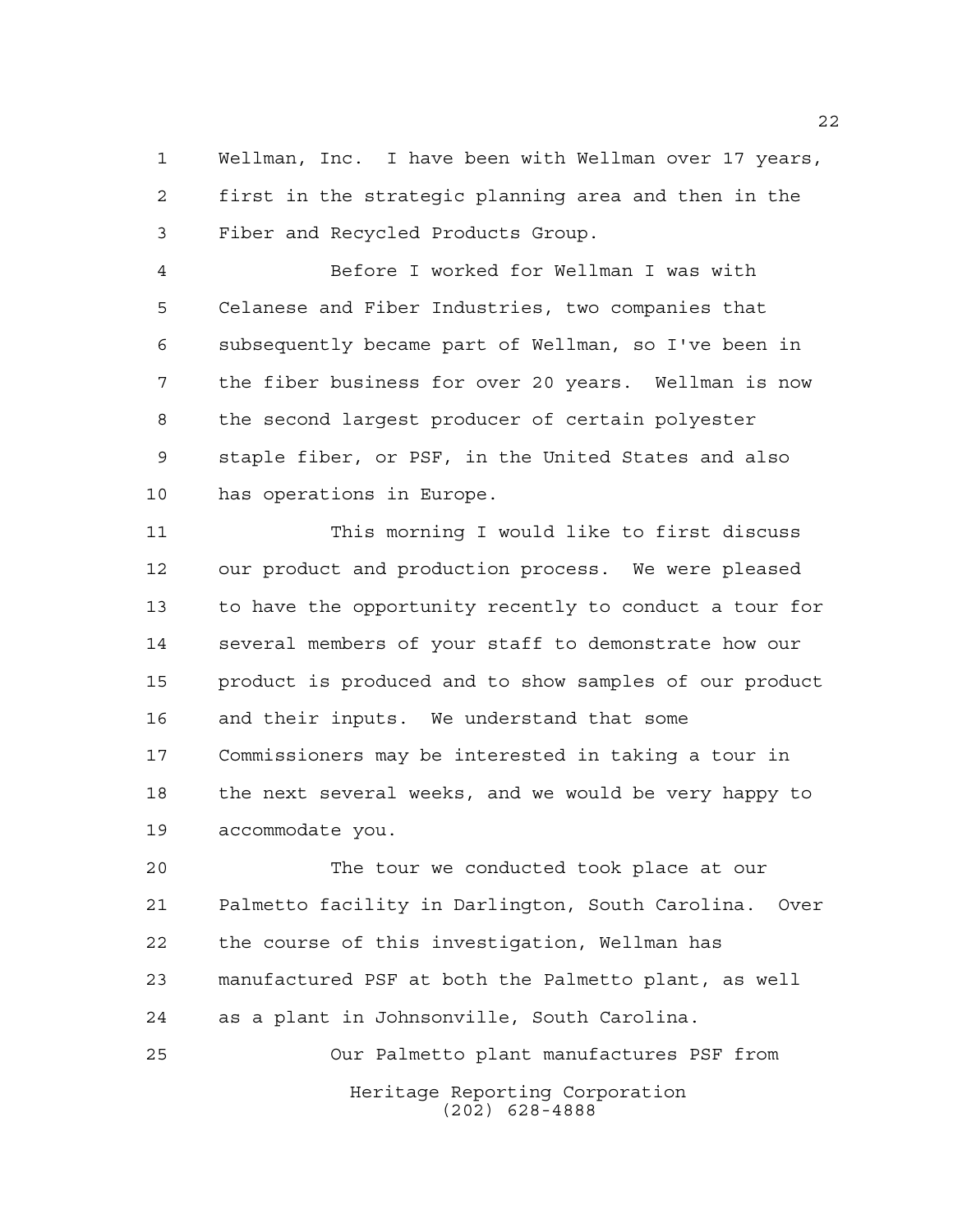virgin inputs, while our Johnsonville plant used to manufacture PSF from regenerated and recycled inputs. Unfortunately, we were forced to shut down our Johnsonville plant last year due to competition from dumped Chinese imports.

 During the recent tour we were able to show the Commission staff members samples of inputs to our production of PSF from regenerated materials that had been in use in Johnsonville, as well as to show them how we produce PSF from virgin materials.

 Virgin inputs to the production of PSF are primarily ethylene glycol and terephthalic acid. Nonvirgin inputs to the production of PSF may include bottles, film, pellets, filament waste, as well as waste materials such as clunkers, which are chunks of solidified polyester.

 The virgin and nonvirgin inputs used to produce PSF in China are the same as the inputs we use here in the United States. Importantly, although different input materials can be used to produce PSF, there is no fundamental difference between the finished PSF produced from virgin raw materials as compared to PSF produced from recycled or regenerated raw materials.

Heritage Reporting Corporation (202) 628-4888 The same staple fiber can be manufactured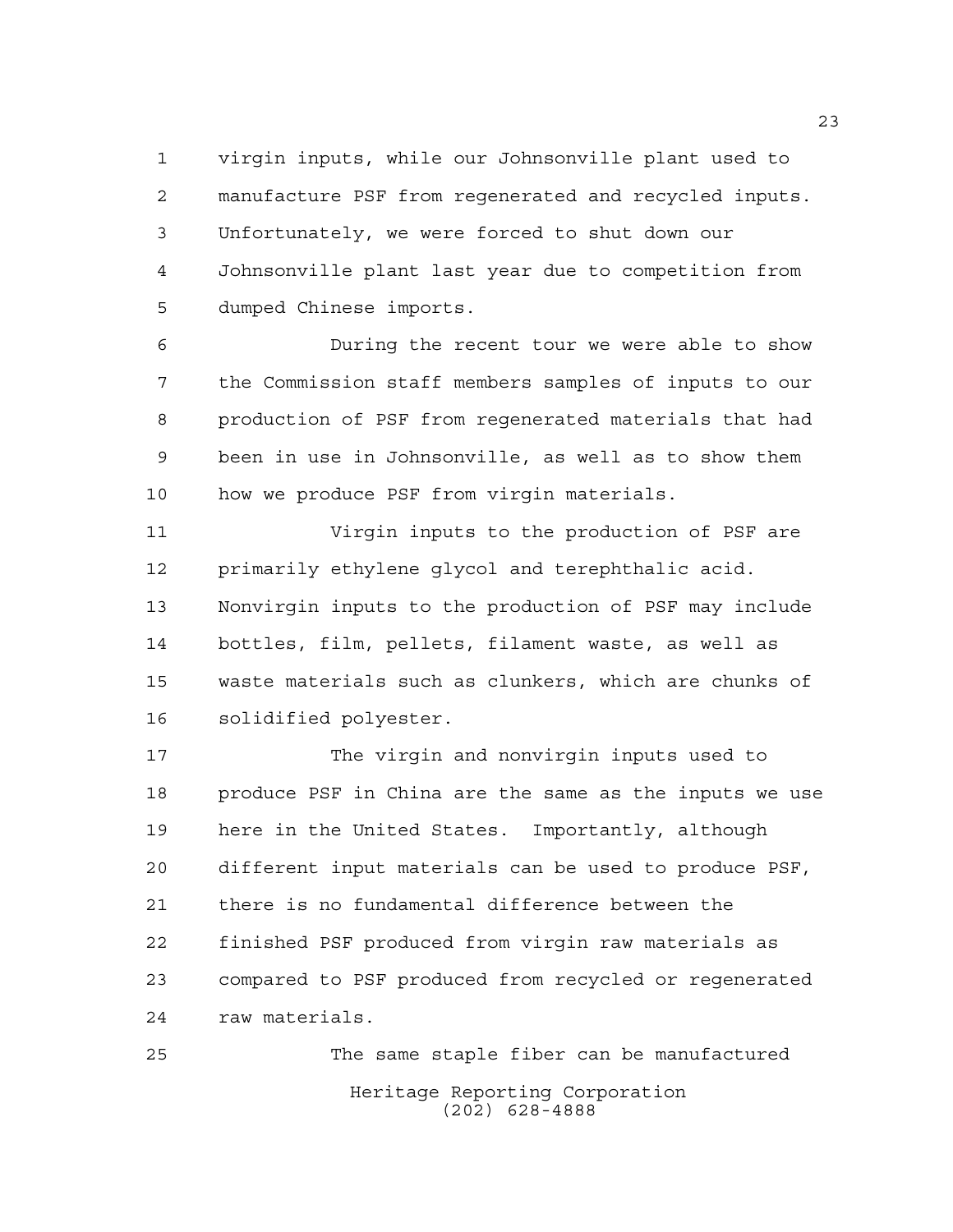from either virgin inputs, recycled or regenerated inputs or a blend of the two. Nor is there any difference in the physical characteristics of the PSF produced in China and that produced in the United States.

 One of the products that we discussed with the Commission staff during our tour is what we call a 3-D high void PSF. That product is a mechanically crimped product, not a conjugate made from two different polymers, but is a three-dimensional product with physical characteristics similar to a conjugate and is directly competitive with sales of conjugate PSF in the United States market.

 I understand that a Respondent has argued that conjugate PSF is a different product from other PSF. To say that PSF made with a chemical crimp, known as conjugate, as opposed to a mechanical crimp, known as mechanically crimped, are different products is incorrect. The characteristics that these products provide to the final end product are identical. Both processes can yield a three-dimensional PSF, as is true of Wellman's 3-D high void product.

Heritage Reporting Corporation (202) 628-4888 Our mechanically crimped 3-D high void product is used for precisely the same end uses as a conjugate product. The three-dimensional nature of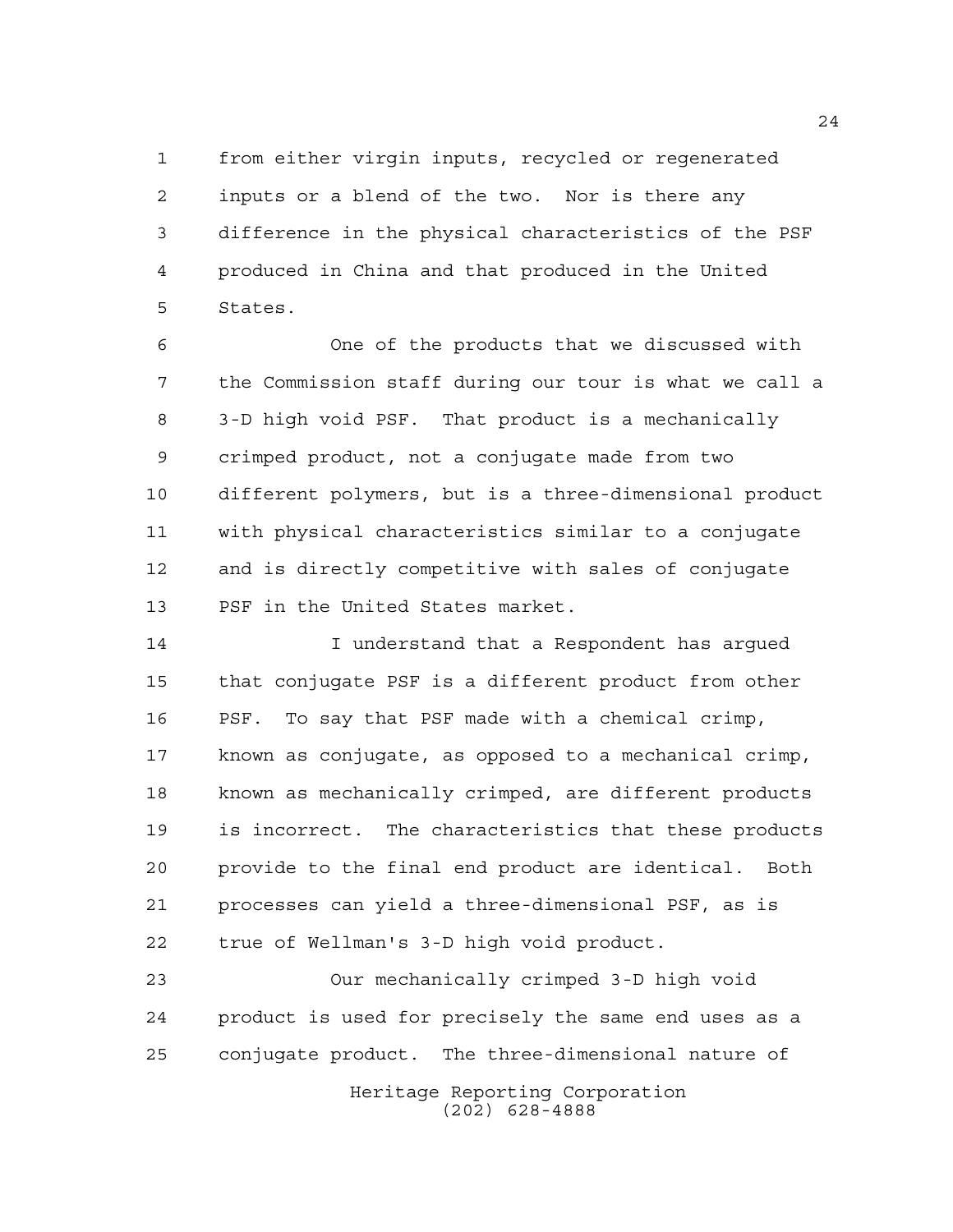both of these products provide a high loft, making them particularly suitable for applications such as pillows.

 During the Korea and Taiwan PSF investigation, U.S. producers conducted extensive laboratory testing to compare conjugate PSF with mechanically crimped PSF to determine whether one product was really superior to the other.

 The lab tests examined characteristics such as loft, meaning the height; loft recovery, meaning the bounce back after a pillow or a cushion is pressed down. The processing, blowing, garnetting, cross section analysis, loft testing results and loft recovery results all provided objective evidence that there is no claimed superiority of conjugate PSF over mechanically crimped PSF.

**I** might also add that the only difference between conjugate and nonconjugate products is that conjugate PSF is produced by combining two polymers of different viscosity. Regardless of these differing processes, however, conjugate PSF has similar properties to mechanically crimped PSF and is used for the same purposes.

Heritage Reporting Corporation (202) 628-4888 In fact, a number of different types of PSF may have slightly different characteristics based on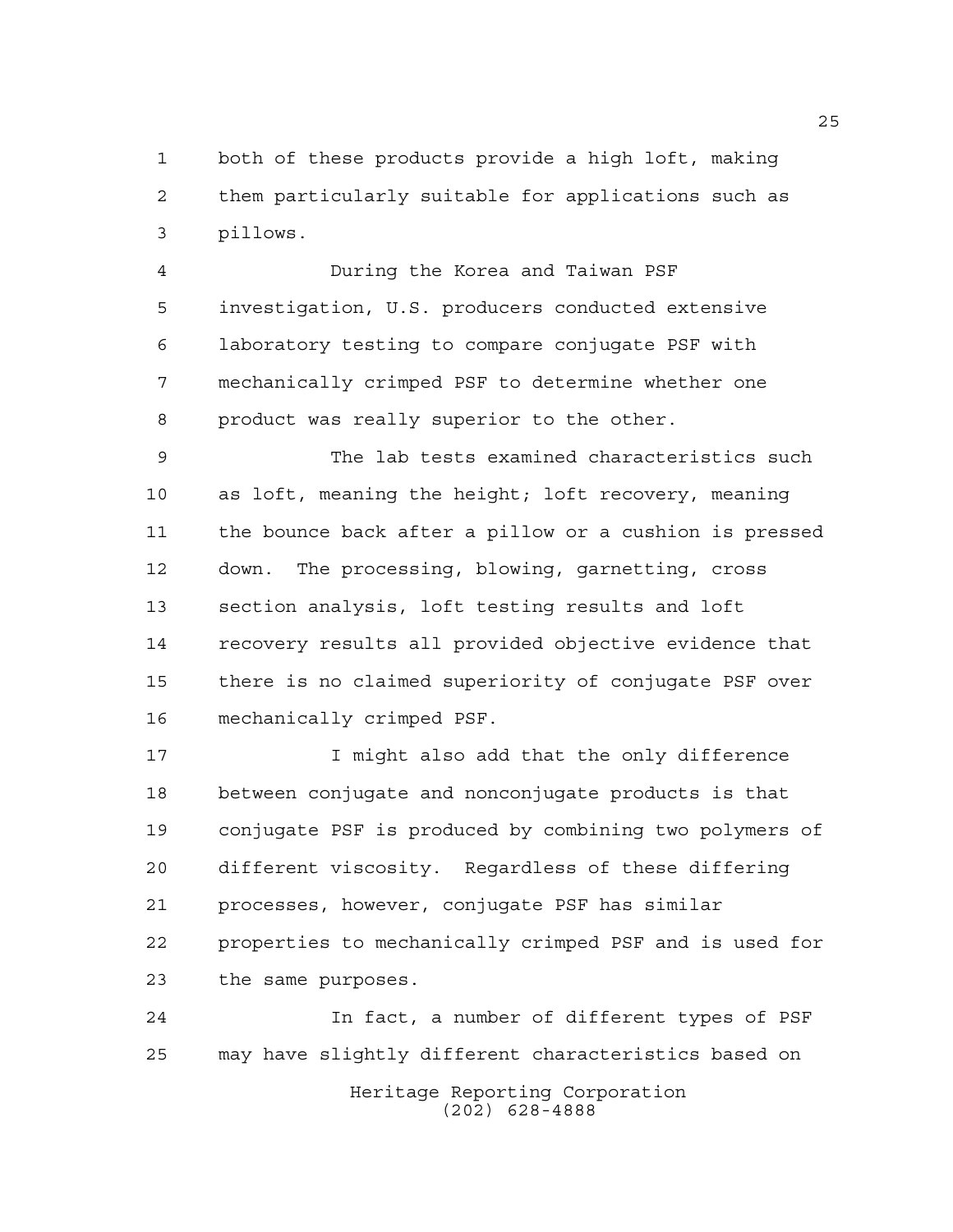their precise intended use, but these differences are not sufficient to consider them separate products.

 Another Respondent, Insituform, has argued that it requires a unique type of PSF for its special CIPP technology. That claim is also not true. The PSF that Insituform buys is not a unique product, but is a basic PSF product that is produced by a number of companies and is used for both nonwoven and fiberfill applications.

 As we showed the Commission staff during our plant tour, products such as the mesh you might see covering the ground next to a highway where construction is occurring are made from subject PSF. Subject PSF may be used for both nonwoven applications, as well as fiberfill applications.

 What is important to recognize though is that the same PSF used to produce that mesh can also be used in fiberfill applications. Similarly, the exact PSF product that Insituform describes is used in fiberfill applications.

 Wellman can and does manufacture the product Insituform describes. Our understanding is that Invista, another U.S. PSF producer, has supplied Insituform with this product. It is not an inability to obtain this product domestically that is driving

> Heritage Reporting Corporation (202) 628-4888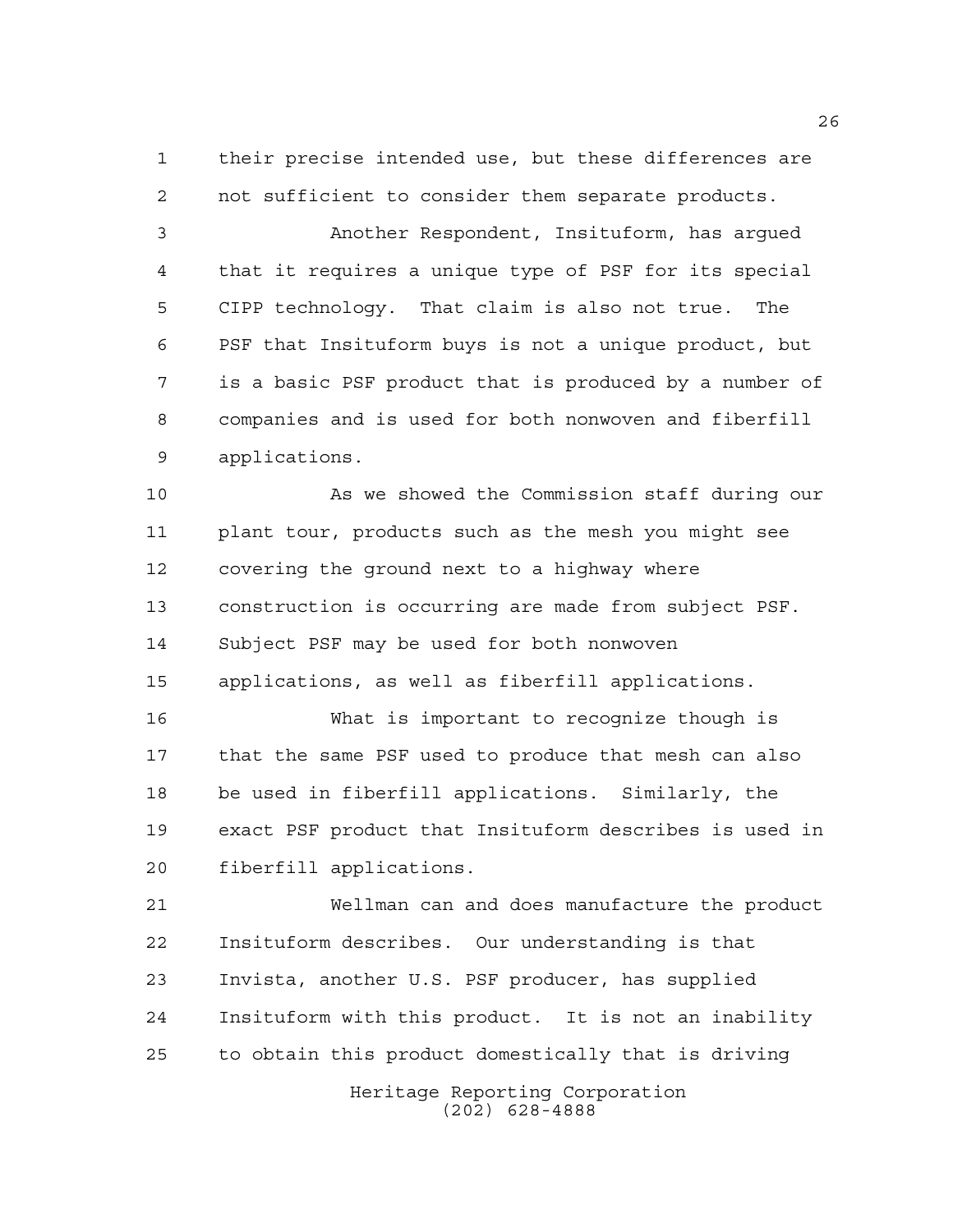Insituform to try to exclude that product from the order here.

 The bottom line is that the U.S. industry can produce a product that meets both Ashley's needs for high-loft fiber and Insituform's needs for a nonwoven application. We are not losing sales to China due to failure to supply conjugate PSF. We are losing sales to lower prices offered by China.

 PSF customers are always looking to buy product at the lowest possible price. That is the reason we have lost so many sales to imports from China. We cannot beat the low prices offered by subject imports.

 When we agree to sell at these low prices to compete with Chinese imports we lose money. As your report shows, our industry has been faced with rising costs over the past few years. These increased costs have led to the need to raise our selling prices, but we have had great difficulty in doing so as a result of low-priced Chinese imports.

 As a result, only limited increases in PSF prices have occurred without any improvement to our profit margins. In 2005 and first quarter 2006, for example, we implemented several price increases, but even these weren't sufficient to cover our cost of raw

> Heritage Reporting Corporation (202) 628-4888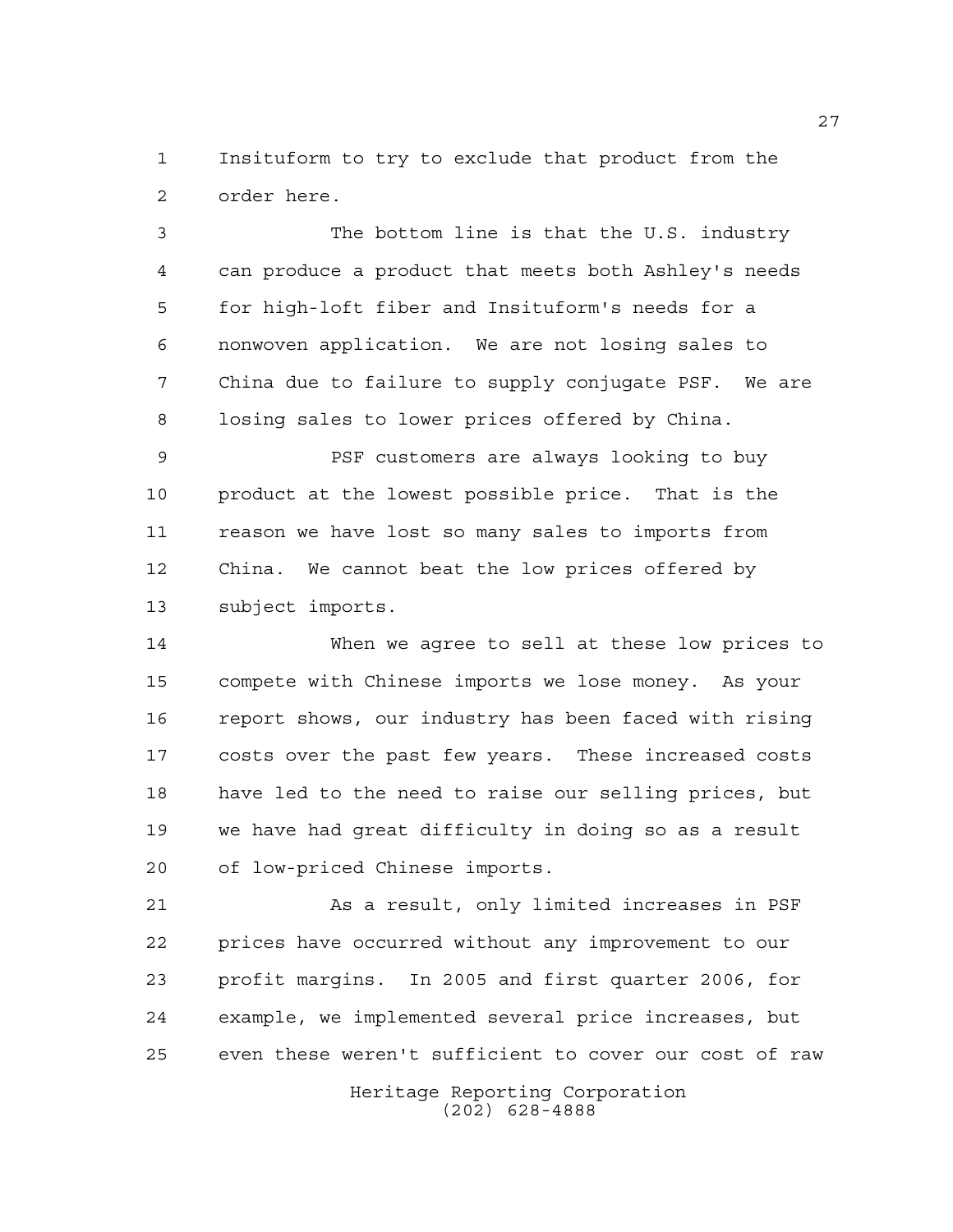materials increases.

 Further, these increases are also at the expense of ceding market share to imports from China. By the end of 2006, we were ceding market share and losing money due to their dumping. In the past, when faced with rising virgin raw material costs Wellman had the flexibility of shifting between virgin inputs to nonvirgin inputs based on relative cost. In 2005 and 2006, however, the pricing of PSF was so low that even using nonvirgin inputs we were not able to show a profit. Just knowing we had this ability to shift between nonvirgin and virgin inputs, however, was extremely important to Wellman, and it was hoped that as the market improved we would be able to take advantage of this shift in the future when necessary. Last year, however, we were forced to close our Johnsonville facility that produced PSF from recycled inputs due to an inability to compete with imports from China. The irony of that closure is that Wellman should have had a cost advantage in using nonvirgin raw material inputs in 2005 and 2006 due to the very high virgin raw material cost. That advantage should have better enabled us to compete with imports from China. However, the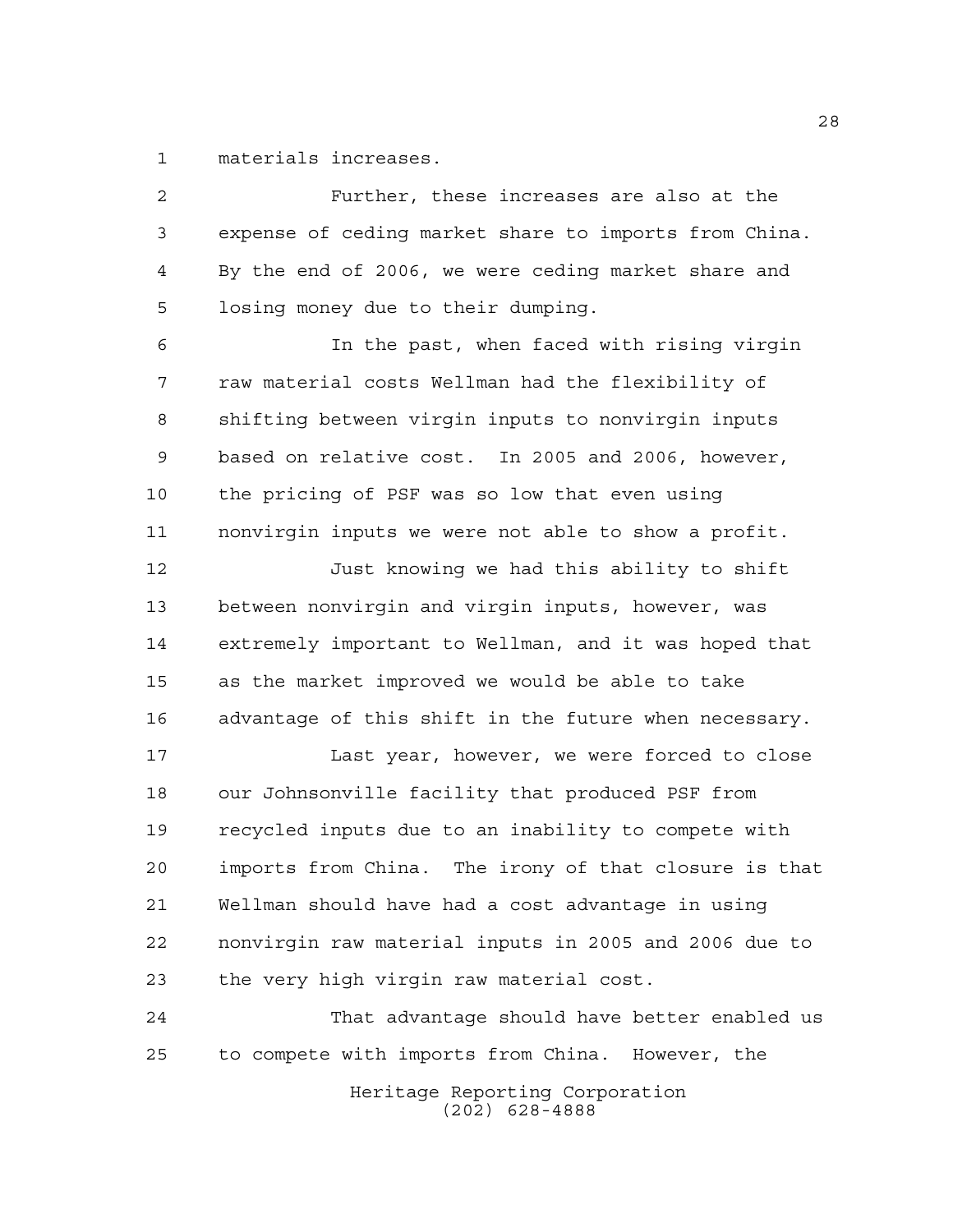prices offered for Chinese imports were so low that we could not operate profitably even in that environment. Wellman has made a concerted effort to reduce its expenses and remain competitive through cost cutting measures, including a reduction in the levels of management, plant closings and employee layoffs.

 The closure of our Johnsonville facility alone resulted in the elimination of over 360 jobs. That plant represented a major source of employment for the community in Johnsonville. The elimination of jobs of dedicated workers by a major employer in the town is certainly not good for morale, but we had no choice.

 It is heartbreaking to walk through the plant and see employees crying. When the plant became cash negative due to an inability to compete with Chinese imports, our company had no choice but to take these actions. Absent relief in this case, the closures and layoffs will only continue.

 The industry producing PSF in China is massive compared to not only the United States, but also compared to all other countries. China continues to expand capacity to produce PSF well beyond their own home market demand.

> Heritage Reporting Corporation (202) 628-4888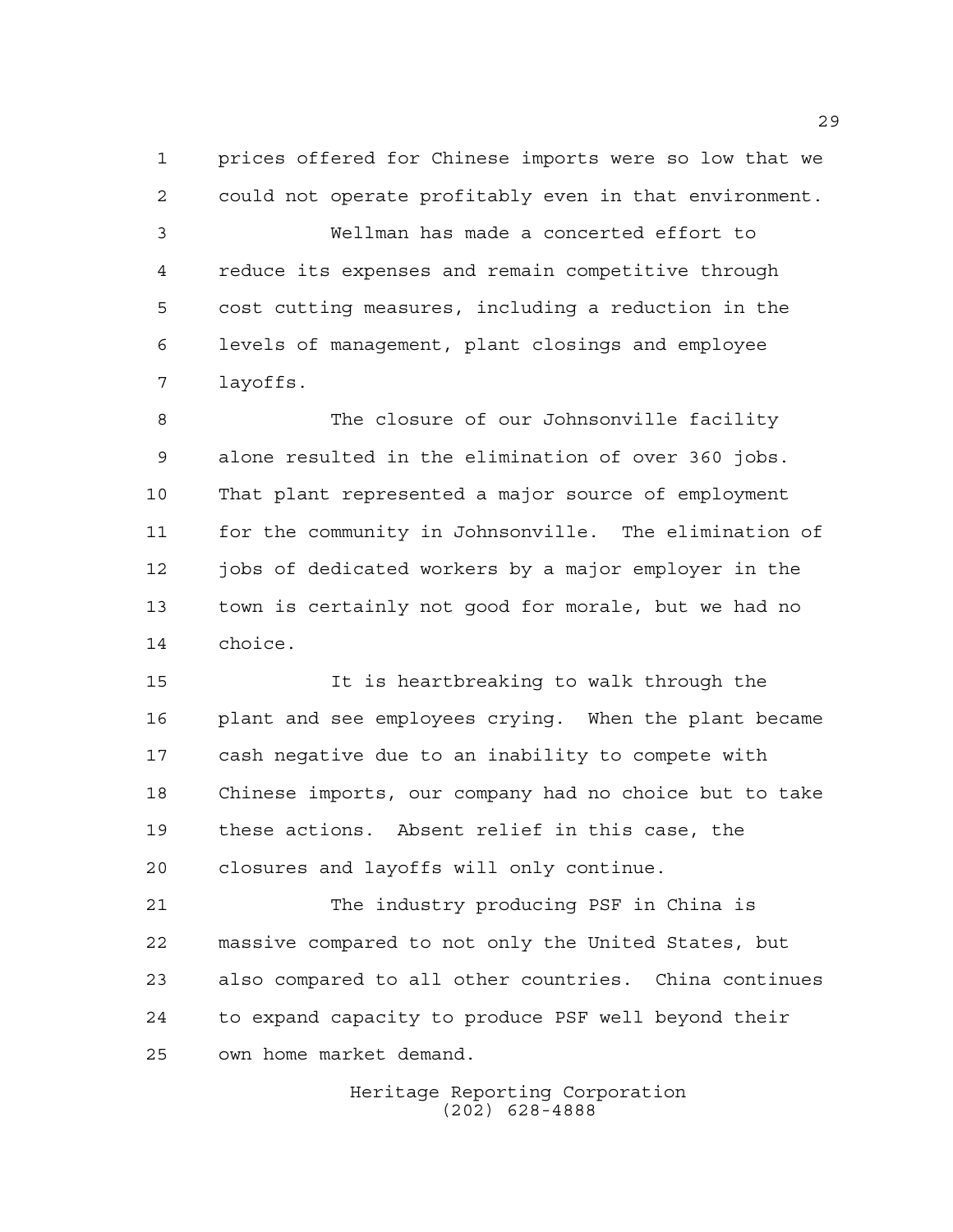Unless antidumping duty orders are imposed on these imports, closure of our remaining U.S. PSF production plant in Palmetto could soon follow. Thank you for your attention. MR. ROSENTHAL: Our next witness will be Joseph Chandrl. MR. CHANDRL: Good morning. My name is Joseph Chandrl, and I am the account manager for Nan Ya Plastics Corporation America. Nan Ya is a subsidiary of Taiwan-based Nan Ya Plastic Corporation and is a major producer of polyester staple fiber in the United States. During the past three years, low-priced imports of Chinese PSF have flooded the U.S. market. These imports have caused us to lose sales and have undercut our prices, preventing price increases we needed badly. As a result, Nan Ya's production and shipments have fallen to all-time low levels in 2006. Our profitability has also declined to a loss last year as we had to reduce our prices in order to retain customers. Attempted price increases have been unsuccessful due to low-priced imports. Any increases that have occurred have not kept pace with rising cost, leading to dismal financial results for the

> Heritage Reporting Corporation (202) 628-4888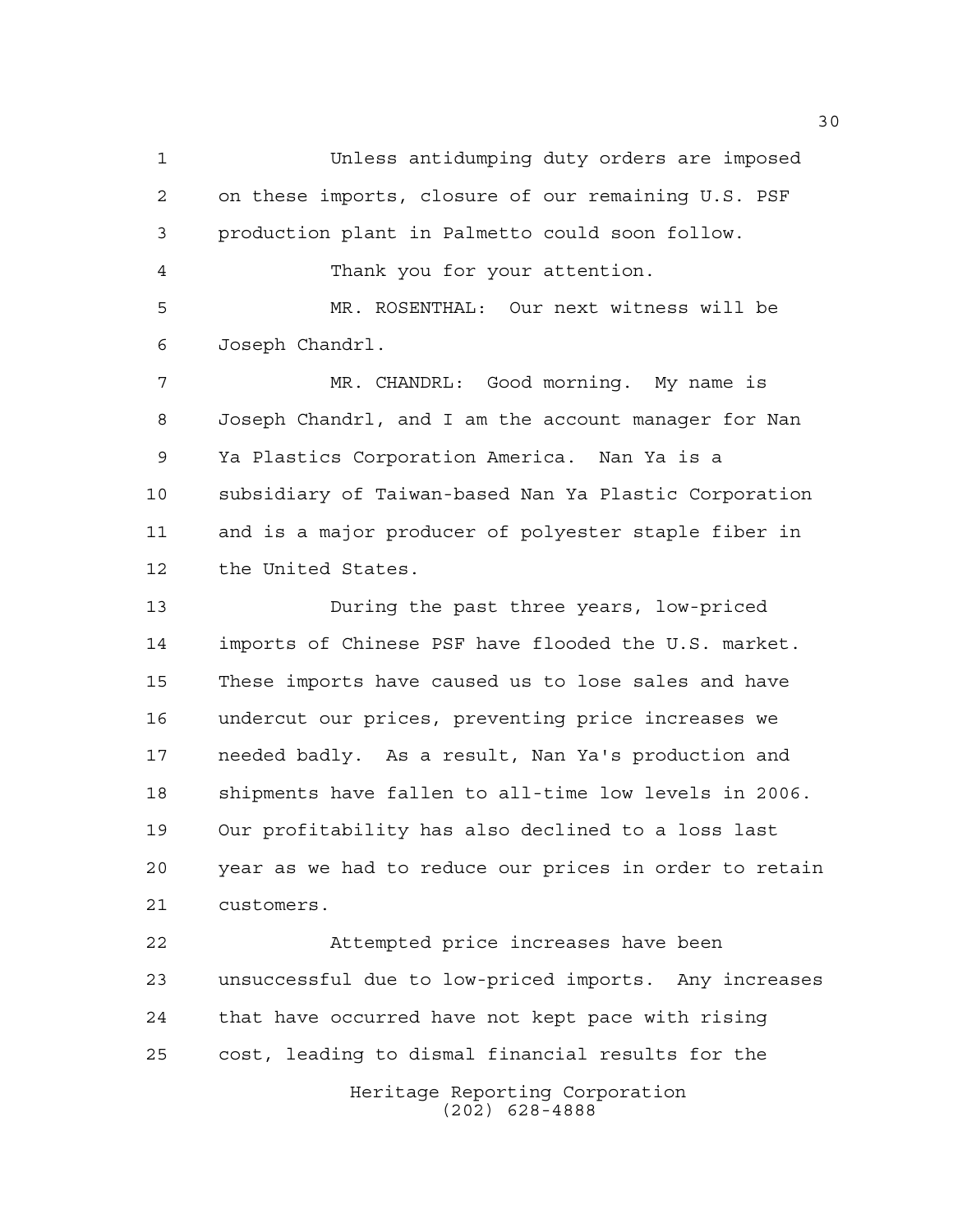industry. Even with these low prices, we have

 continued to lose sales and market share to Chinese imports. We have also had to reduce our workforce, a difficult matter for any company.

 One type of PSF that we produce that is very important to our company is conjugate PSF. Nan Ya produces a quality conjugate product that was very much in demand until low-priced Chinese imports started replacing these sales. Historically conjugate fiber has been one of Nan Ya's highest margin PSF products. Imports of conjugate PSF from China at low prices, however, have virtually eliminated any price premium for conjugate fiber.

 In addition, as reflected in the lost sales data we submitted in this case, Nan Ya has lost a number of sales to conjugate PSF imports from China, as well as to other types of PSF imports from China. These losses occurred due to lower dumped prices, not better quality of the imports.

 In fact, competition from low-priced conjugate imports from China became so bad that we were forced to shut down our conjugate line in June 2006. This shutdown was a direct result of competition from lower priced imports from China. Not until this case was filed did we see any

Heritage Reporting Corporation (202) 628-4888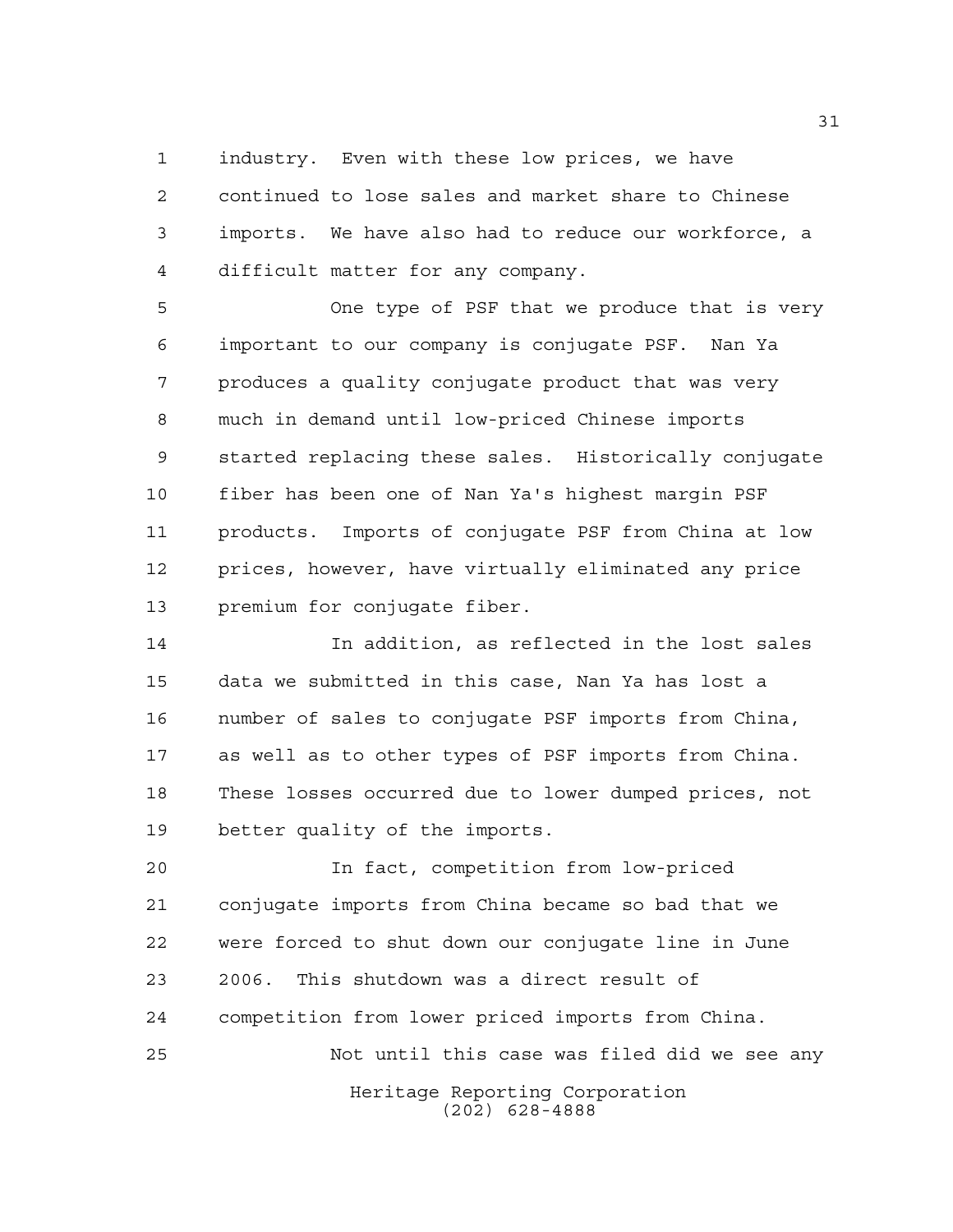recovery in our sales of PSF. After the filing of this case last summer, however, Nan Ya was able to resume production on our conjugate line in September 2006 as the positive effects of this case began to be felt in the market.

6 At that point, we were running the conjugate line at 50 percent of its capacity. Only after the preliminary duties came into effect did we notice a real improvement in the market in terms of lower volumes of Chinese imports.

 In 2007, we have been able to run the conjugate line at 100 percent of its capacity. The resumption of production at this facility is a direct benefit from this case.

 I would now like to address the fiber industry in China. Nan Ya is very familiar with the Chinese fiber market as our parent company completed installation of a polyester filament plant in Kushan, China, in 2006. The facility produces only polyester filament, and the company has no plans to produce other fiber products, including certain PSF, in China. From our counterparts in Kushan, however, we have become aware of the numerous producers of certain PSF in China. Available information is that Chinese capacity and production of PSF is massive and is

> Heritage Reporting Corporation (202) 628-4888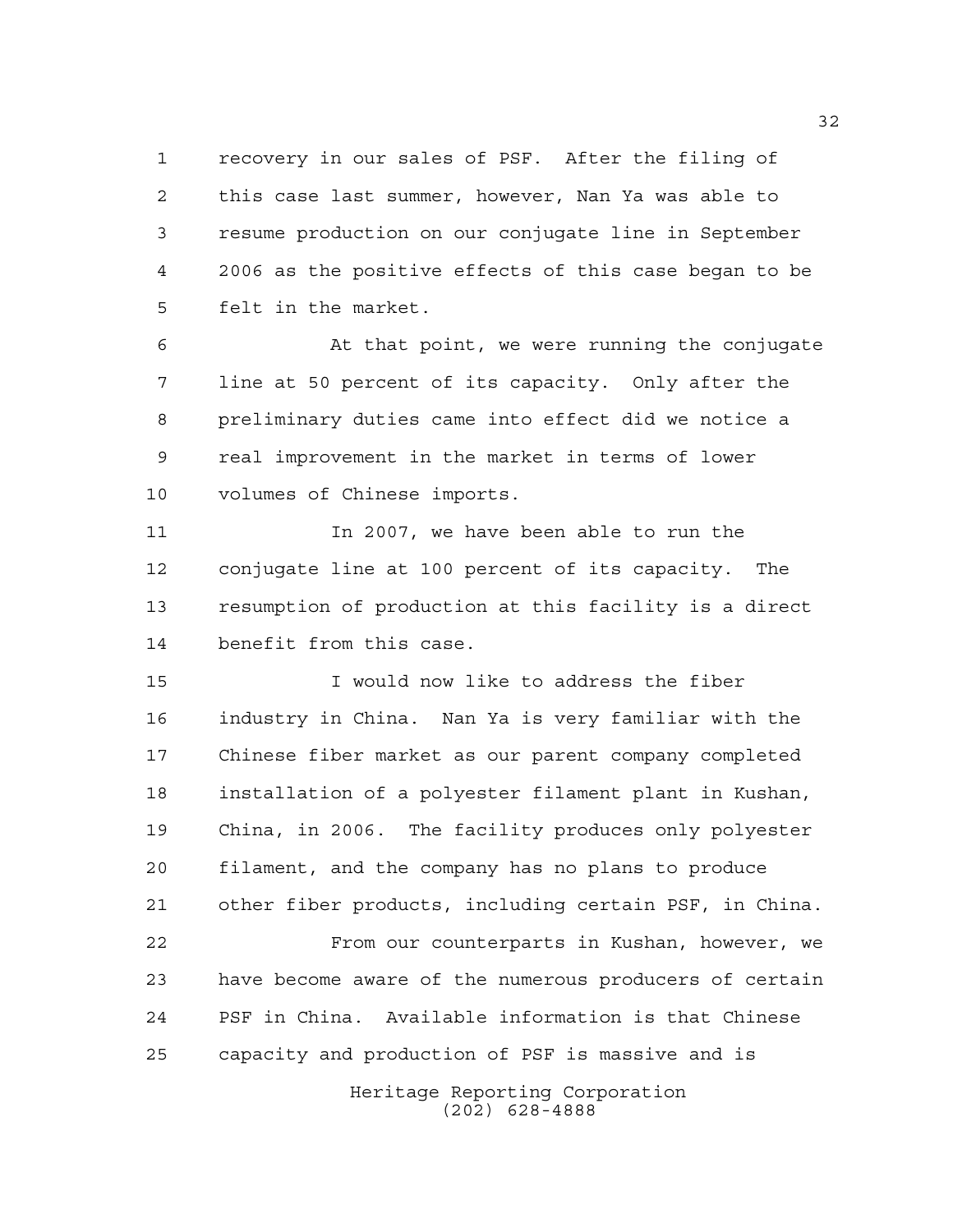continuing to increase. It is amazing to me that China did not even begin exporting substantial volumes of PSF to the United States until a few years ago, yet it is now the largest exporter of PSF to the United States.

 This massive capacity with the United States its clear export market is very alarming to Nan Ya. We are already losing significant sales and market share to these imports. We are unable to increase prices sufficiently as costs increase and are in financially poor shape.

 These surges in capacity mean that imports from China will only continue to grow exponentially as they have in the past. This import growth will continue pricing pressure in the U.S. market, forcing U.S. producers to further cut prices to retain market share or lose customers to Chinese producers.

 I cannot stress enough the importance of this case to Nan Ya, especially because it allowed us to restart our conjugate production line. This would not have been possible without the filing of this case. Termination of this case without the imposition of an order against China, however, will likely force Nan Ya to permanently close not only its conjugate PSF line, but other PSF production lines as well.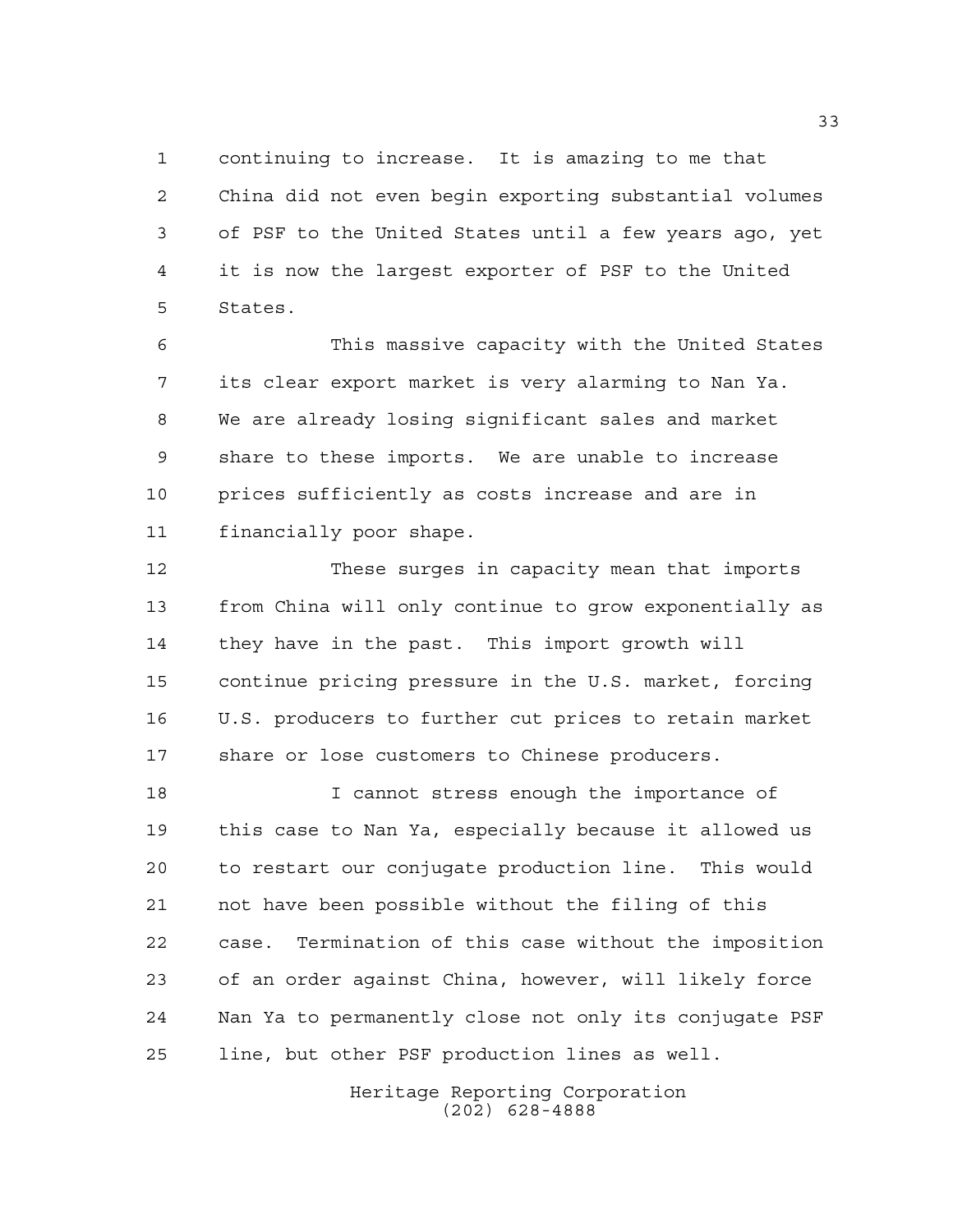Heritage Reporting Corporation (202) 628-4888 Relief from unfair pricing practices of the Chinese producers is critical to enable Nan Ya to remain in the business of producing polyester staple fiber in the United States. On behalf of my company, I urge the Commission to grant us that relief. Thank you. MR. ROSENTHAL: We are going to have two witnesses in tag team. Kathy, I am going to let Pat and Gina go next, and then we'll hear from Ms. Cannon on some legal issues. CHAIRMAN PEARSON: Mr. Magrath, is your microphone on? MR. MAGRATH: No. Actually yes, now. I'm sorry. Gina Beck is with me. We would like to welcome the new Commissioners. In its preliminary determination, the ITC identified several conditions of competition that characterized the U.S. market for certain PSF. These conditions describe either demand or supply factors particular to the U.S. market, as is customary. My testimony begins with a description of these conditions, but also points out how data for two of the market participants, the U.S. industry and imports from China, followed trends that deviated from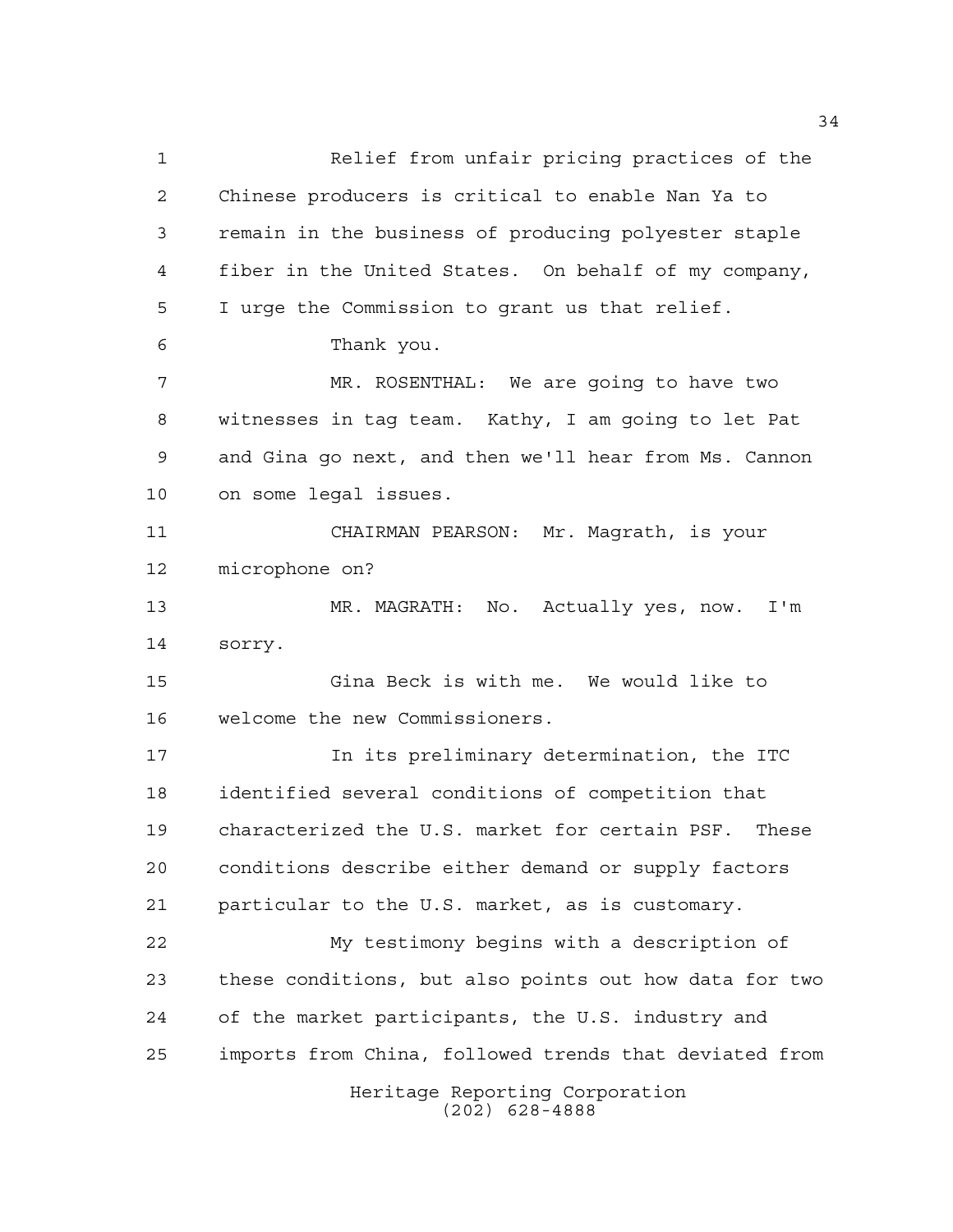the overall market. These deviations tell the story of injury to the U.S. industry by reason of imports from China.

 In terms of overall demand, last year the market declined as consumption of certain PSF roughly followed the housing market. Thus, demand in this cycle peaked in 2005 at 1.15 billion pounds -- that was total demand in the U.S. market -- and then fell back in 2006 for an overall decline of 5.4 percent.

 However, as we have said, the story is in the contrast, this one being the U.S. industry's market share in the period which fell when the market was in an up cycle, 2004-2005, and also fell again when it was in the down cycle, 2005-2006.

 If I can refer you all to Chart 1 in the handout that we gave you, the declining U.S. shipments over the period was 13.4 percent, far greater than the 5.4 percent decline in the general market. The supply conditions also underwent a significant transformation. U.S. producers' supply was characterized by underutilization of its facilities, underutilization that grew as the sales declined over the period.

Heritage Reporting Corporation (202) 628-4888 Adjusting to lower shipment levels, lower business opportunities for U.S. producers meant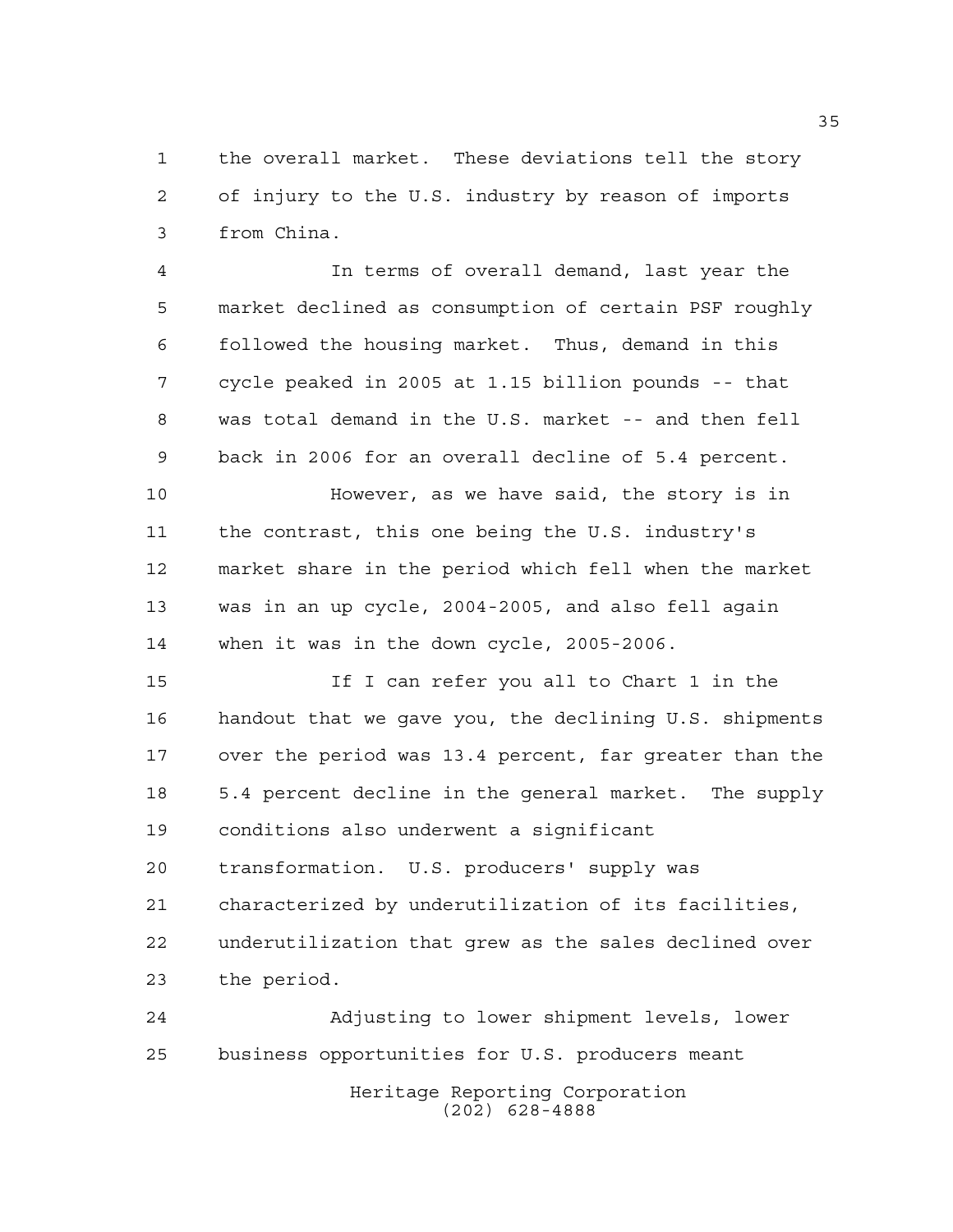consolidations, the closing of facilities like

 Johnsonville, as you have just heard from Ms. Katz, and shutdown of production lines, as you have just heard from Joseph here.

 As Chart 2 shows, which is just like Chart 1 with an overlay of other suppliers' market share, nonsubject import market share, like the U.S. producers' share, also declined in 2005 as the overall market went up. It was flat in 2006 as overall demand fell. Imports from Korea and Taiwan declined, and only minor suppliers -- India and Indonesia -- increased. India and Indonesia combined for only about six percent of the U.S. market.

 So who is the winner? Subject imports from China is the definite winner, whose market share more than doubled over the POI, and that is in Chart 3, once again an overlay on Chart 1 so that you can make a comparison.

 The final condition I wish to address is the general substitutability of U.S. and Chinese PSF products. The preliminary determination noted that, "All producers and a majority of importers reported that the domestic like product and the subject merchandise from China are always or frequently interchangeable."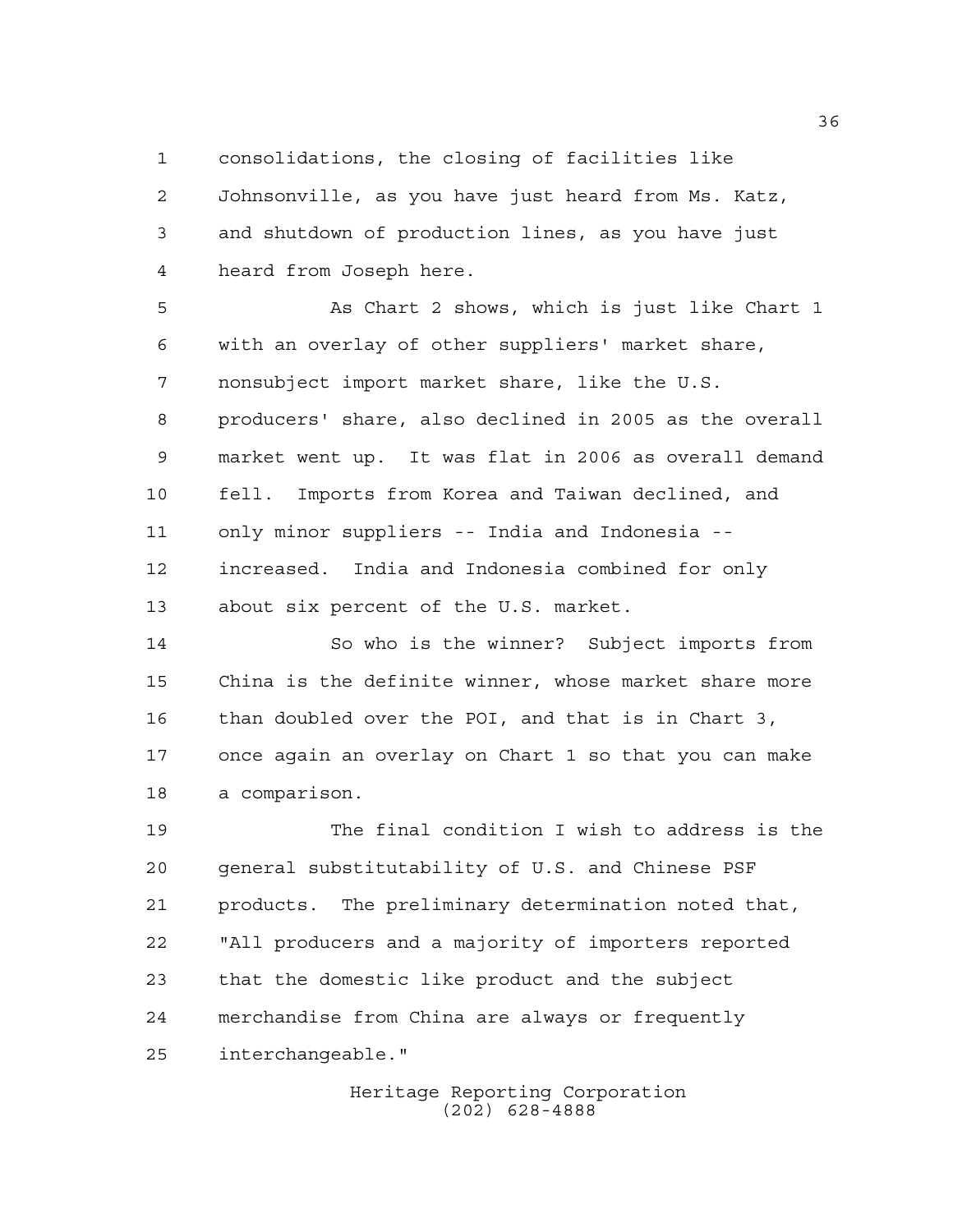In this final phase, the staff report found "a moderate to high" degree of substitution between U.S. and Chinese products. Among evidence to support this conclusion is a table, a very valuable table, summarizing purchasers' opinions as to the comparability of U.S. and Chinese products on 16 purchasing variables, including several related to quality. That is Chart 4, the bar graph.

 Looking at Chart 4, which supplier, the U.S. or China, is superior as to the factor of availability, for example? That is the first set of bars. As you can see by the much larger blue bar, most purchasers said the two were comparable. The blue color is if the purchasers judged the Chinese and the U.S. comparable.

 The next one over is Color, and the great majority said comparable. Quality, Meets Industry Standards, large majority comparable, and on it goes for 14 of 16 factors. The clear majority of purchasers say in terms of this factor the two are comparable.

Heritage Reporting Corporation Factor 15 we see there is the third one over from the left, Delivery Time, which seven purchasers say comparable, but another seven say U.S. producers are superior. U.S. producers are the yellow bar. See

(202) 628-4888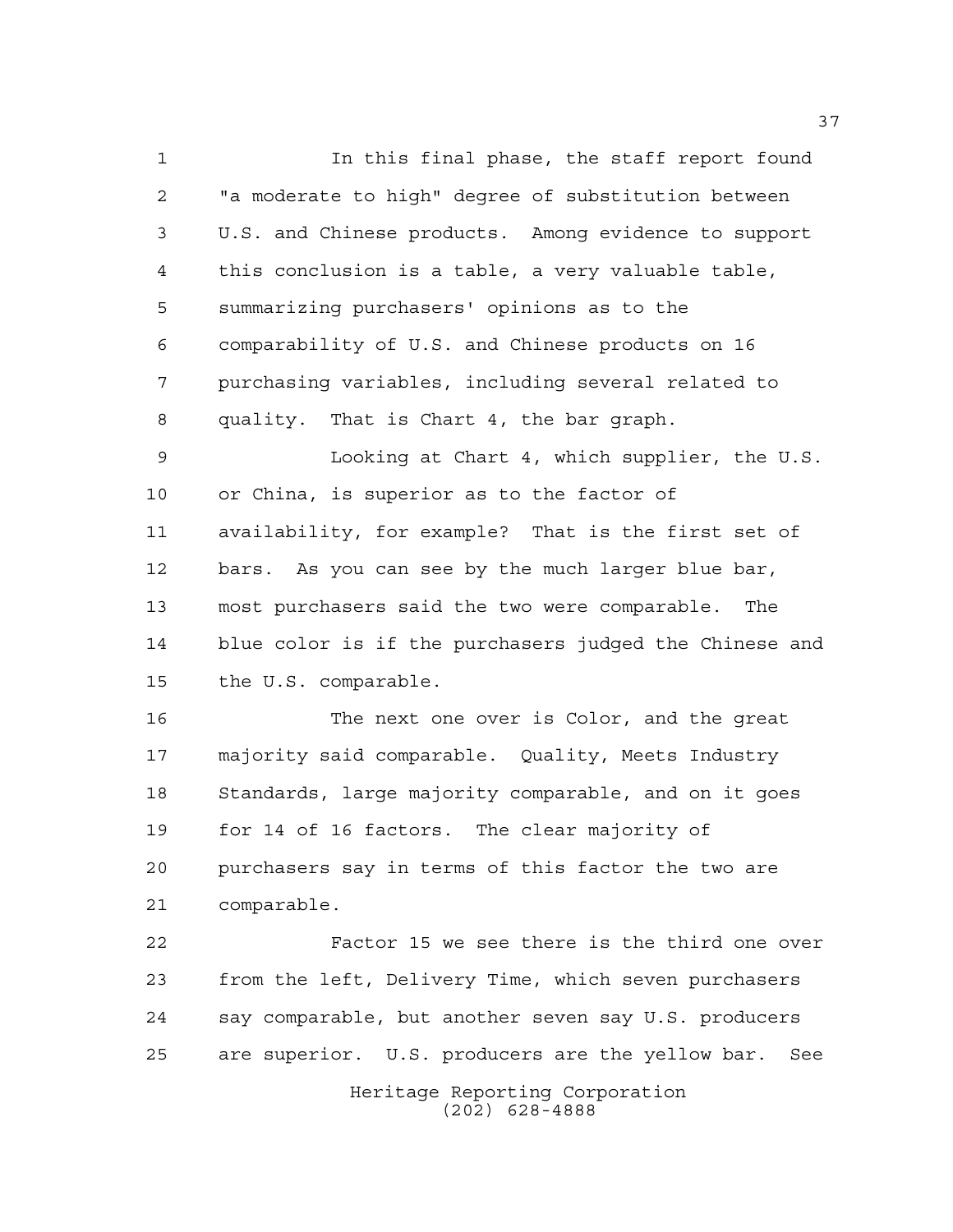Chart 4.

 Thus, the staff report's finding of moderate to high substitutability is well grounded, even maybe a little bit understated. The problem is that all this comparability cannot explain why it is then that U.S. producers lost 13.4 percentage points market share and the Chinese gained 16 percentage points market share.

 The explanation for the dramatic change over the period is of course that the Chinese have significantly lower prices for these comparable products. The table in the staff report at Roman number II-18 that lists all these comparables also cites under Lowest Prices, and that is the fourth one over from the left, that U.S. purchasers, seven of them judged the U.S. product as inferior, along with seven who think the products are comparable in lowest price.

 So the U.S. product, which you can see by the chart and in your staff report, is judged comparable to the Chinese in 14 factors, superior in delivery time, loses 13 percentage points market share over the period. The Chinese products the majority judged superior in zero of the factors, but which have an almost majority there in lower price as you can

> Heritage Reporting Corporation (202) 628-4888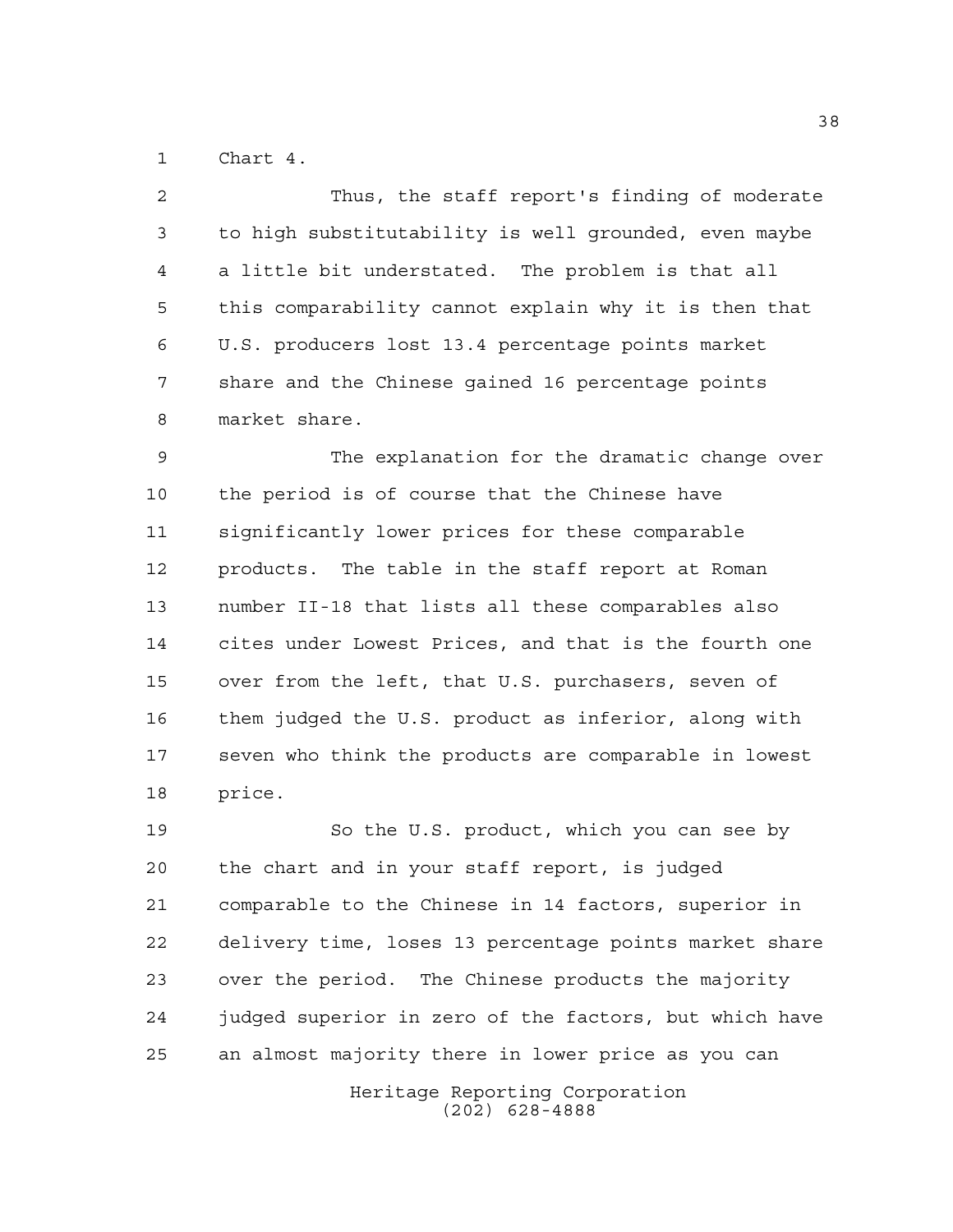see. They gained 16 percentage points market share. Yes, quality is important. Yes, these other factors -- availability, technical support, et cetera -- are important, but what factor moves the market here? What is, in addition to being an important factor, the reason that purchasers switch polyester staple fiber suppliers from the U.S. to China? The answer is price, and there is also another summary of that in the staff report of purchasers' opinions in the second chapter, Conditions of Competition, pages 9 and 10. 12 Lastly, while we are looking at these same results on a country-by-country comparison, we should mention that Respondent Ashley's prehearing brief is misleading, to be kind. It states that more purchasers stated that Chinese PSF is of higher quality than that of the U.S. That is true as far as it goes. The difference is three thought the Chinese superior, two thought the U.S. superior. That is here in Chart 4. The real point, of course, is the one that Petitioners are making that the vast majority of purchasers ranked

 the U.S. and Chinese fiber equal in quality, 10 versus three versus two.

Heritage Reporting Corporation (202) 628-4888 Second, Ashley stated that purchasers found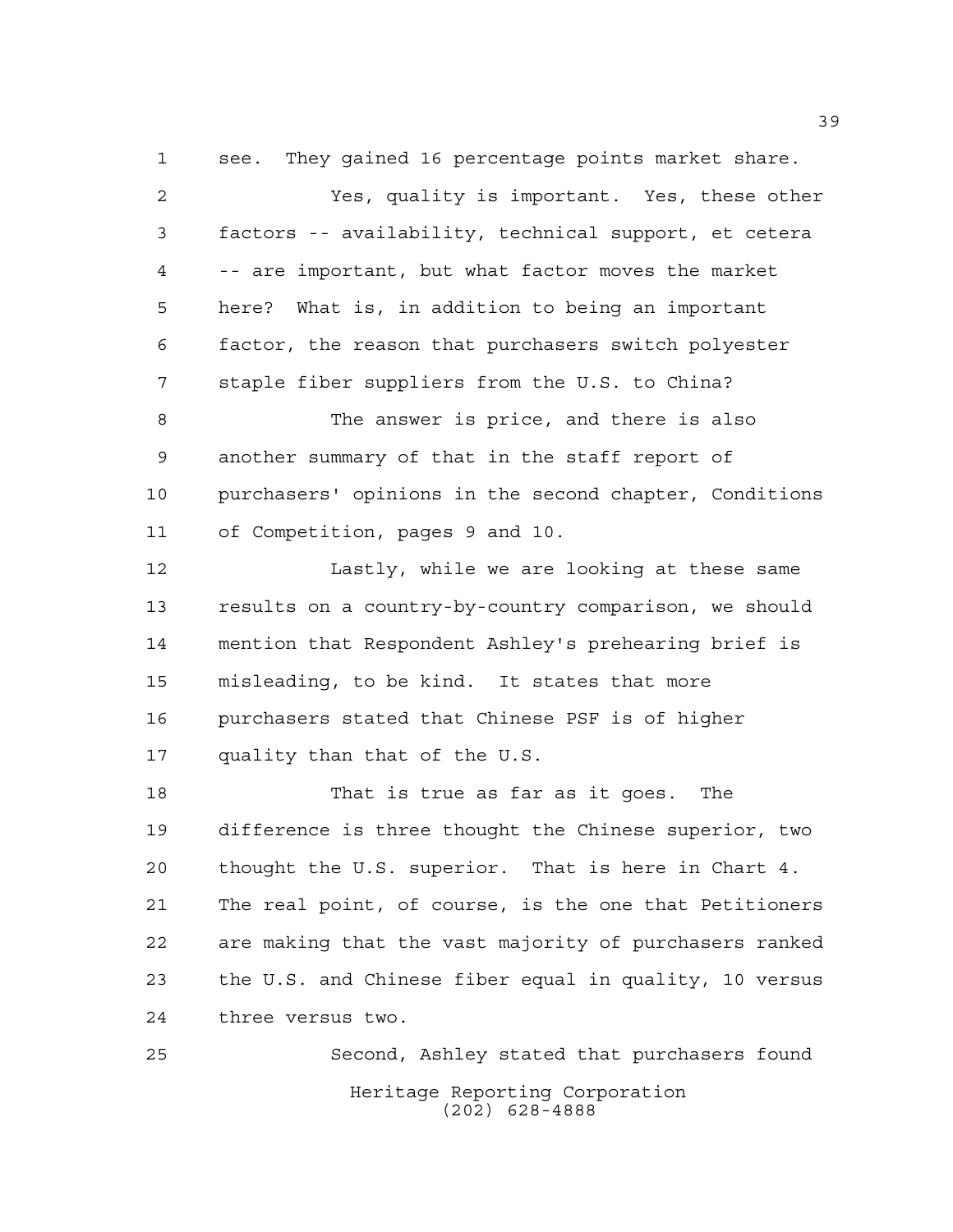a lack of availability of certain PSF in the U.S.

 market specifically for conjugate. If this is so, why did Nan Ya have to close its conjugate production line for over three months last year if there was a lack of availability of conjugate as has just been testified?

 If Chinese imports are allowed to continue to sell at dumped prices in the U.S., Ashley of course eventually will be right. U.S. producers will be driven from the market. But as of now, U.S. producers are capable of making large quantities and do make large quantities of conjugate fiber.

Gina?

 MS. BECK: Good morning. I am Gina Beck of GES. This morning I would like to address the volume, price and impact of unfairly low-priced imports on the domestic PSF industry.

 The increase in subject imports from China has been exorbitant over the POI, rising by 234 percent as shown in Chart 5. The volume of imports from China surged from 71 million pounds to 238 million pounds in two years alone. This sizeable import increase of more than threefold from 2004 to 2006 flooded into a U.S. market in which demand for PSF had declined by more than five percent. What that means is that the rapid and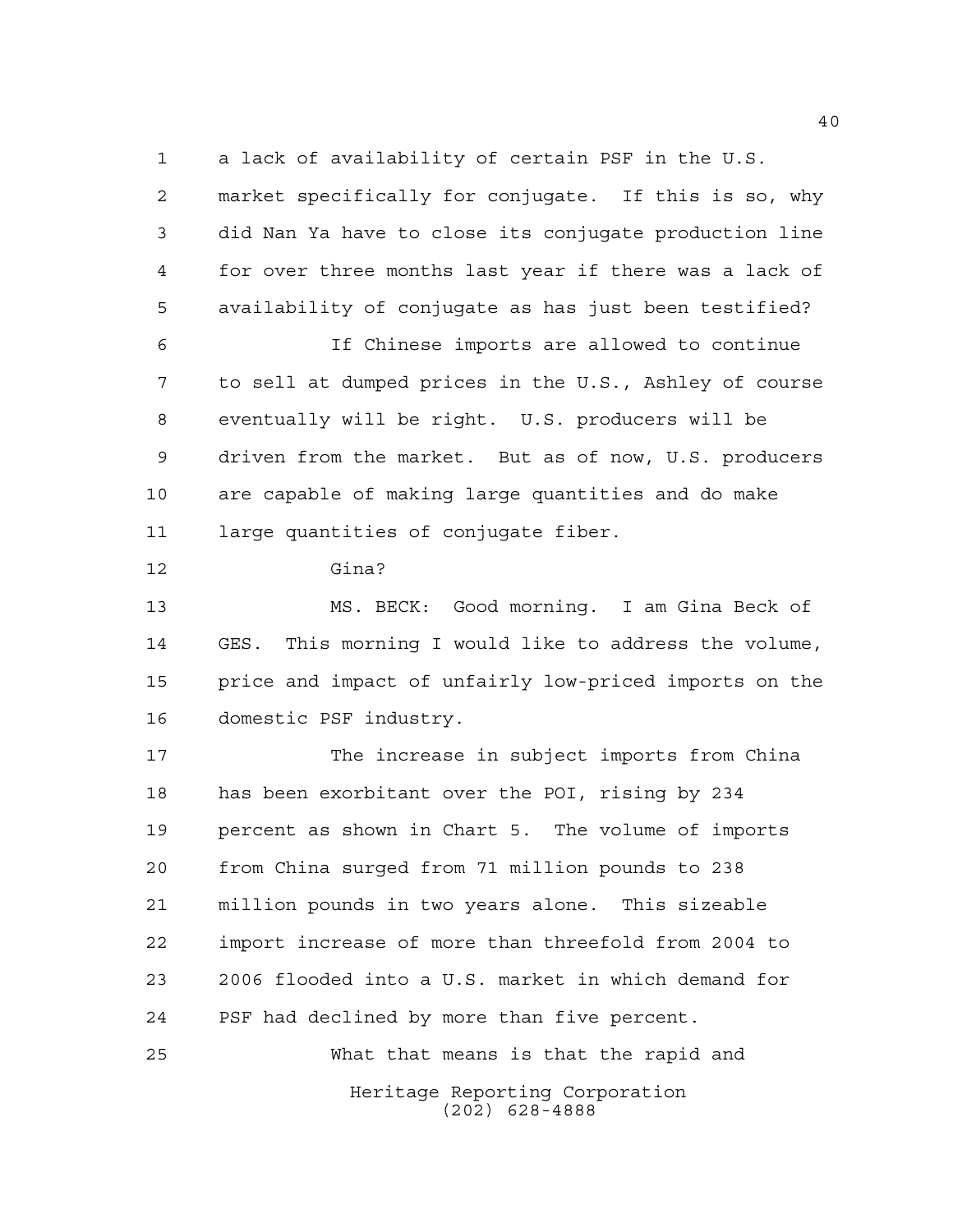sustained increase in unfair imports on an absolute basis is tracked by similar increases in market share for imports from China. As a percent of domestic consumption, the share of imports from China increased rapidly from six percent in 2004 to 17 percent in 2005 before jumping even further to 22 percent of the market in 2006.

 As you can see in Chart 6, at the same time U.S. producers' share of the domestic market dropped during each of those years, falling from 60 percent in 2004 to 52 percent in 2005 and then to 47 percent in 2006.

 The share that unfair imports achieved in 2006 to almost one-quarter of all consumption is significant. While imports from China gained 16 absolute percentage points of market share from 2004 to 2006, U.S. producers' market share dropped by 13 percentage points over the same period. It is also important to note that nonsubject imports in contrast to China showed a market share decline of 2.6 percentage points over the same period.

 Now I would like to turn to the price effect of low-priced imports from China. The only way for Chinese imports to increase market share at such a fast pace was by aggressive low pricing. The

Heritage Reporting Corporation (202) 628-4888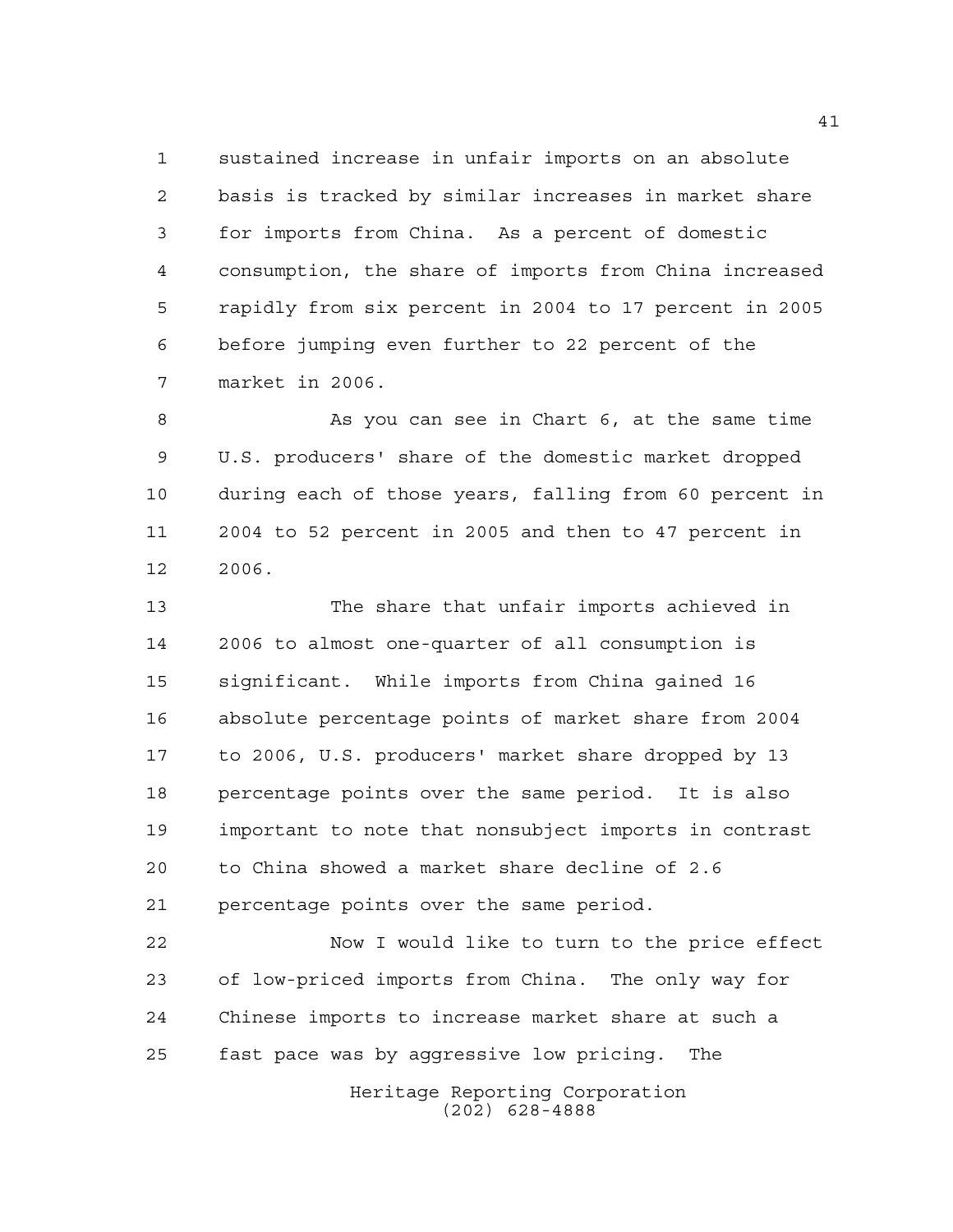extremely low prices of imports from China have manifested themselves in underselling of the U.S. product in the vast majority of instances.

 Out of 54 possible comparisons, subject imports undersold the U.S. product in 34 instances or in 72 percent of the comparisons. Underselling by the Chinese imports is also more prevalent in 2005 and 2006 when Chinese imports made rapid market share gains.

 Higher margins of underselling were also more common in the latter quarters of 2005 and in 2006. This strong underselling by imports occurred when the domestic industry was experiencing high and increasing raw material costs.

 Although U.S. prices increased overall as a result of these rising costs, these prices did not sufficiently keep pace with increased costs and were severely suppressed. Record data also demonstrate that unit cost increases were more rapid than the revenue on a unit basis in 2006.

 Although domestic producers were able to increase prices somewhat in '05 and '06 to cover some of the cost increases, cost of goods sold remained at an extremely high ratio of net sales. These higher prices were also at the expense of losing sales and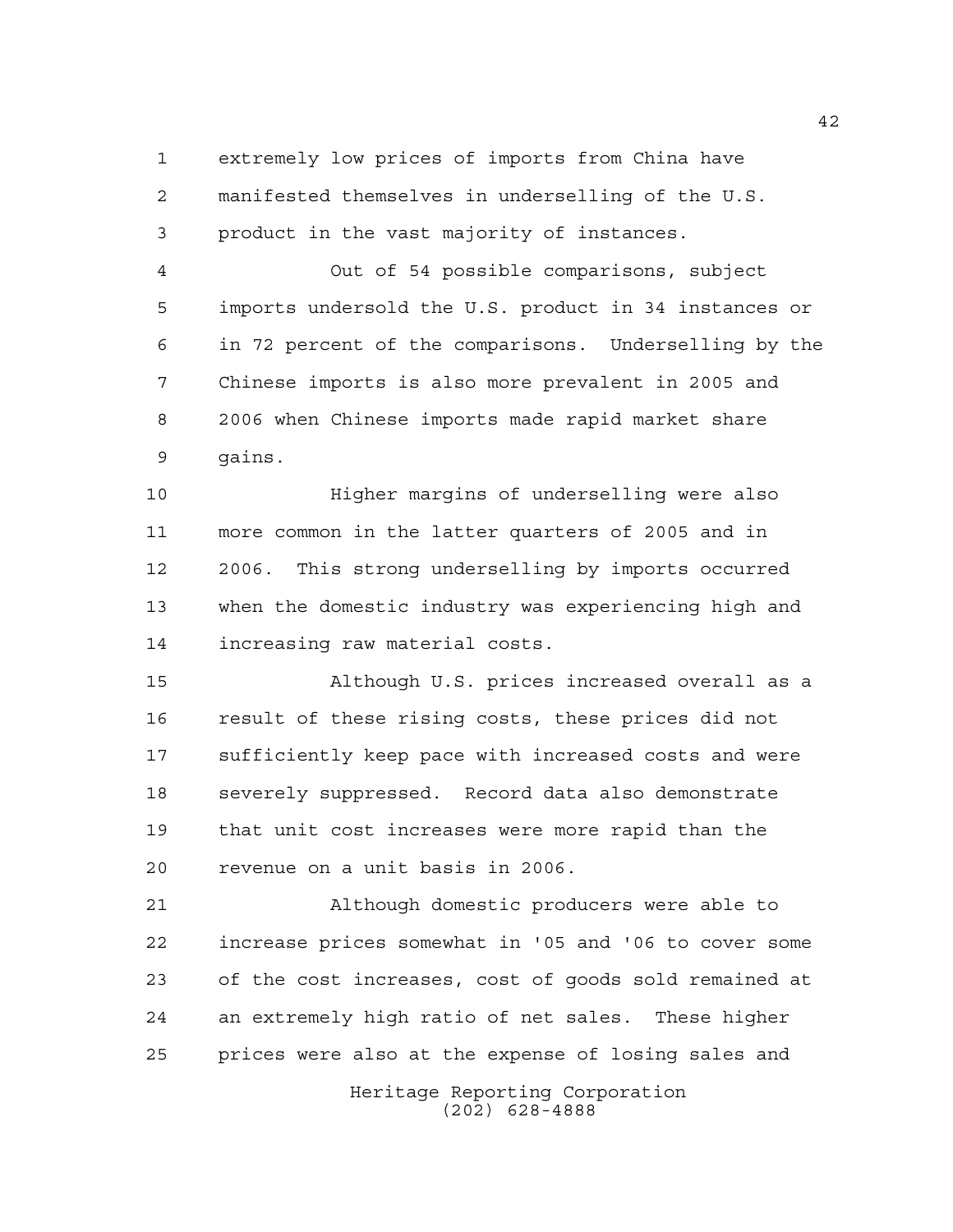substantial market share to imports. Most

 importantly, domestic producers sacrificed market share in '05 in the interest of achieving certain pricing and profit levels, but, may I add, meager profits.

 As the Commission staff report shows, this profitability was short-lived. It was just a matter of time before more customers were lost to the lower import prices, U.S. shipments were reduced, capacity was underutilized and profits declined to an operating loss, and this in fact occurred in 2006.

 Notably, the upturn in prices during the second half of '05 was followed by substantial declines in prices in the first quarter 2006 for all five products covered in the Commission's questionnaire.

 The bottom line is that although the industry's prices showed some rising trends during the POI, the increases were not enough to cover cost efficiently and rebound to a profitable position in 2006.

 The volume and price effects of these imports have resulted in a severe negative impact on U.S. industry operations. You can see from the data that when imports from China surged into the U.S.

> Heritage Reporting Corporation (202) 628-4888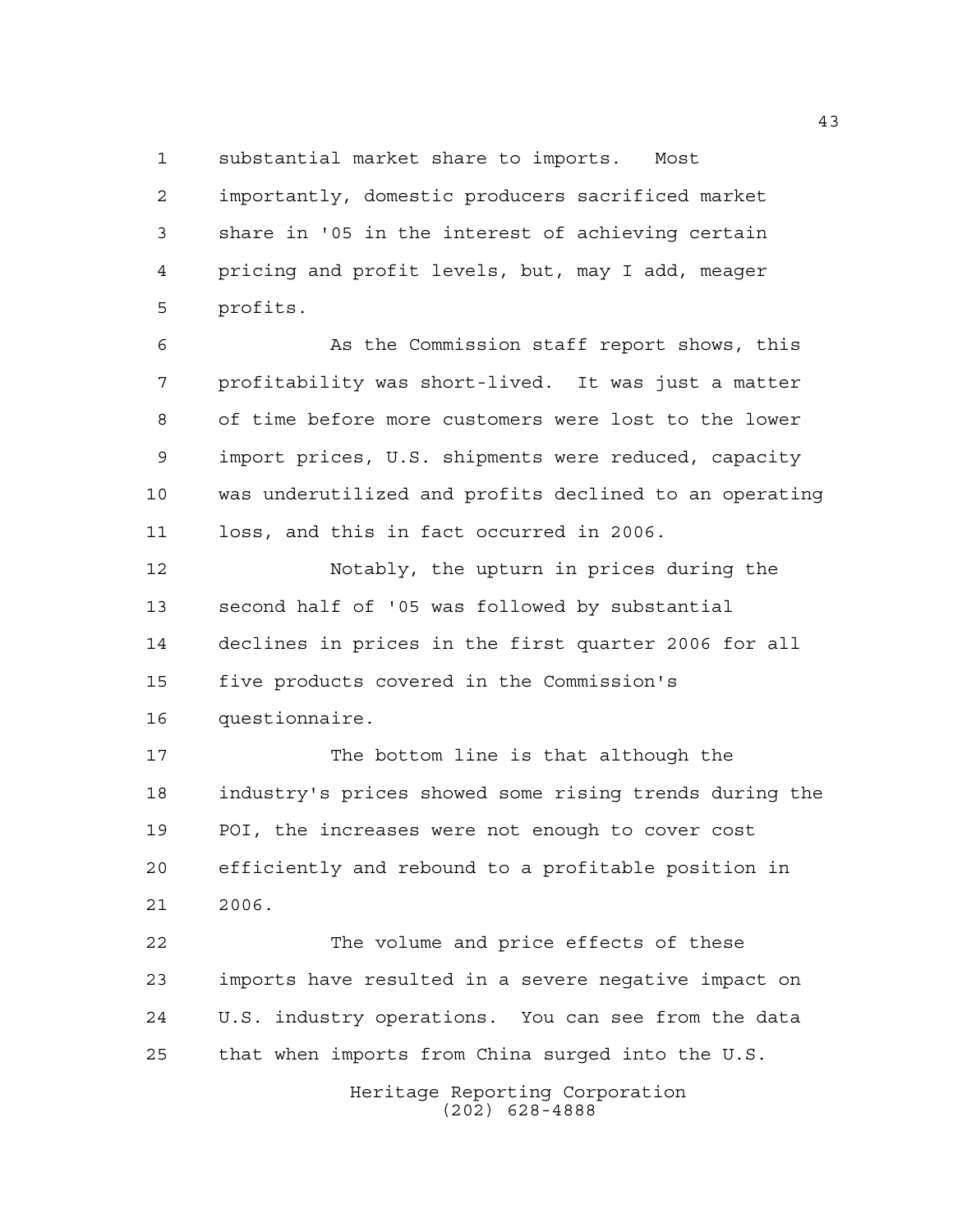market in '05, U.S. producers at first tried to maintain prices.

 They succeeded in achieving a minimal profit of 1.9 percent of sales, but only by giving up eight percentage points of the market to imports from China and having sales drop by 12 percent. This profitability, however, soon returned to an operating loss to sales ratio of 1.3 percent in 2006.

 The domestic industry's trade indicia were also far from what could be characterized as healthy during the POI. Capacity and production dropped, capacity utilization never achieved any efficient level and declined to a period low of 73.9 percent in 2006, and inventories increased.

 Given that the PSF industry is a capital- intensive business, low levels of capacity utilization are extremely injurious and affect not only sales levels, but also U.S. producers' profitability. Extremely telling of the injurious impact of unfair imports is also the closure of PSF manufacturing plants, the shutdown of production lines and layoffs of long-time employees as you have heard from industry witnesses this morning and as detailed in our prehearing brief.

Heritage Reporting Corporation (202) 628-4888 Domestic producers cannot continue to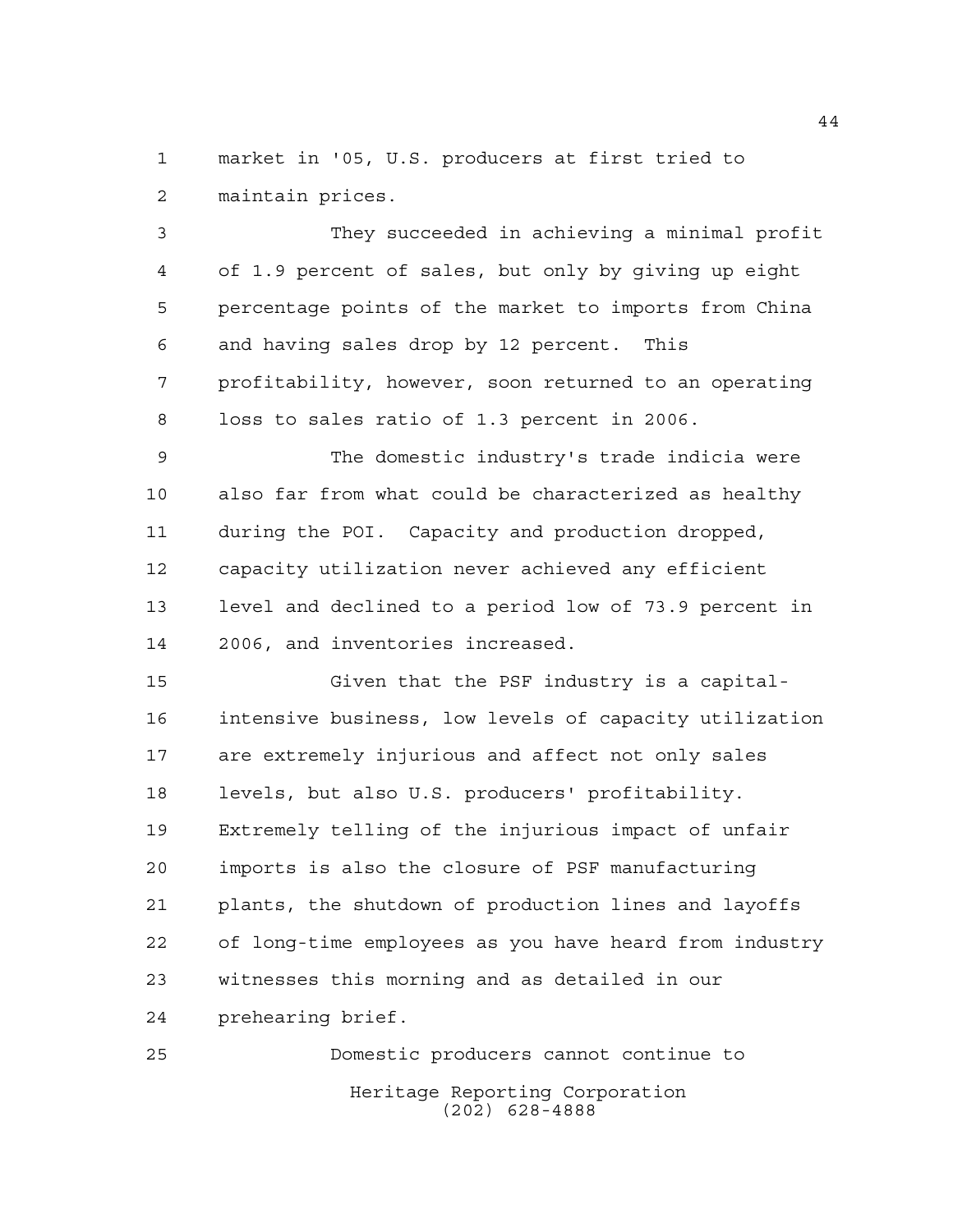survive at these devastatingly low operating levels and financial levels and stay in business in the long run.

 MR. MAGRATH: Madam Secretary, could I have a time check?

 MS. ABBOTT: Twenty-one minutes remain. MR. MAGRATH: Okay. GES will wrap up its part of the testimony by a few remarks on threat of injury.

 In terms of the threat issues that the Commission usually looks at, unfortunately for the domestic industry the Chinese have it all. First, they have a huge and growing capacity to produce polyester staple fiber.

 Second, they have a large and growing unused capacity as overinvestment has resulted in supply far exceeding demand, compelling exports at lowest prices.

 Third, the resultant soaring exports to the United States are the result. Exports to the United States have increased at 234 percent over the period, as Gina just related to you.

 Fourth, as if that weren't enough there is an antidumping order in the other major consuming market against Chinese PSF, the other market being the EU, that has resulted in export diversion to the U.S.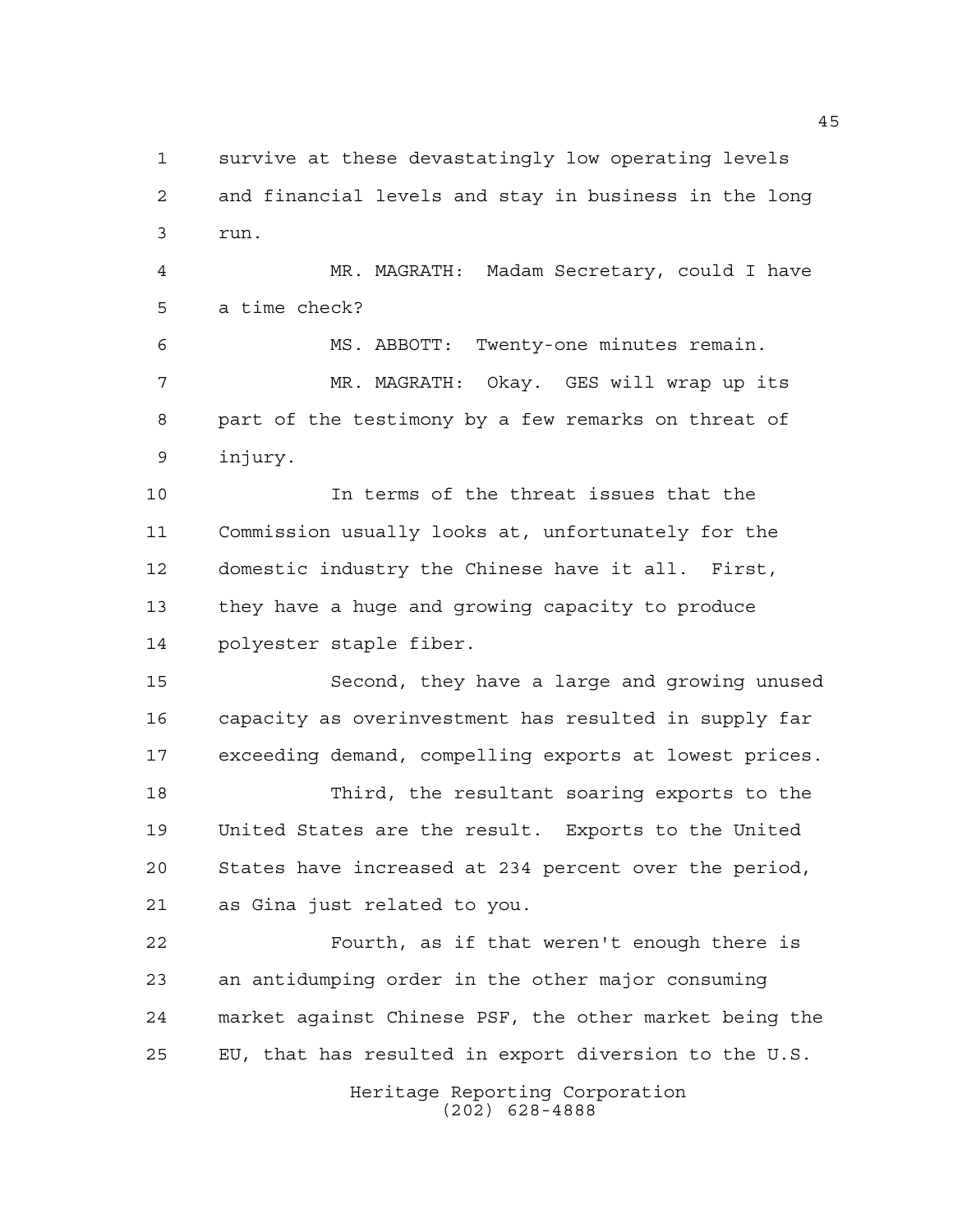market.

| 2  | The polyester staple fiber story is a                  |
|----|--------------------------------------------------------|
| 3  | typical Chinese story: A sector which the central      |
| 4  | planners concluded needs to be developed, the building |
| 5  | and then overbuilding of huge capacity, much of which  |
| 6  | is owned or supported by the Chinese Government.       |
| 7  | The result of these reckless investments is            |
| 8  | that China now has a massive capacity to produce       |
| 9  | polyester staple fiber equaling many times over that   |
| 10 | of the total market, the total demand in the United    |
| 11 | That massive capacity is growing both<br>States.       |
| 12 | absolutely and relatively to total world capacity of   |
| 13 | which it is already the largest source by far.         |
| 14 | I apologize for these dramatic but vague               |
| 15 | assertions. They are based on data and information     |
| 16 | that are confidential and are listed in our            |
| 17 | confidential brief and its appendices for you to       |
| 18 | The sources that we cite and that we<br>review.        |
| 19 | reproduced in the appendices to our prehearing brief   |
| 20 | are industry publications that are known to and used   |
| 21 | by us, used throughout the industry and by the staff   |
| 22 | as well.                                               |
| 23 | Typically in testimony parties can cite to             |
| 24 | the information presented in the staff report, but not |

in this case, at least for the issues relating to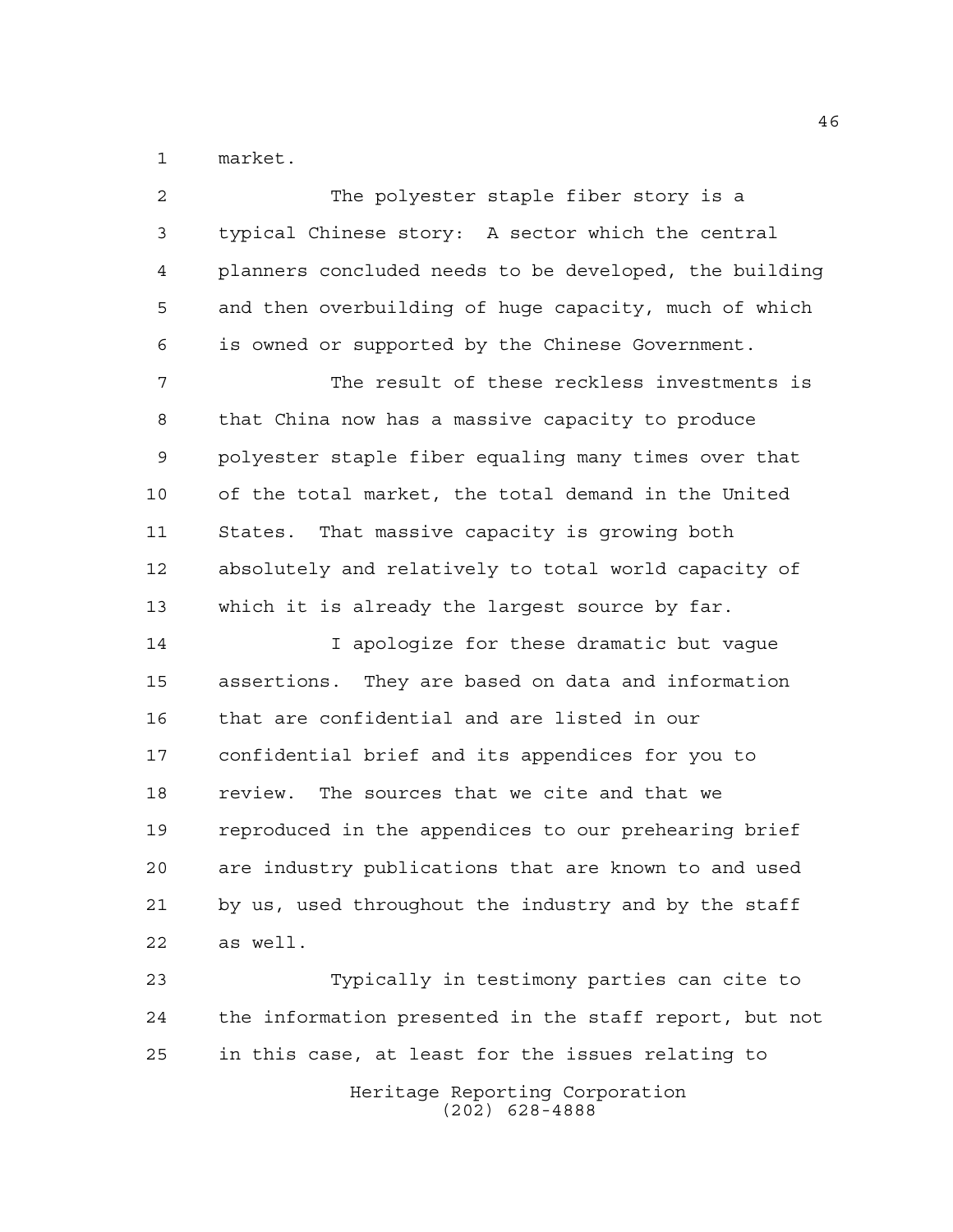threat. What the staff report does state is that of about 150 polyester staple fiber producers in China, they sent foreign producer questionnaires to 60 and received back eight. Eight. A 13 percent response, and approximately only five percent of total Chinese producers bothered to give you data.

 Consequently, Petitioners had to develop our own sources to analyze these enumerated threat factors. Fortunately, the industry is comprehensively covered by the trade press and by various industry consultancy reports. These and other publications are consistent concerning the size of the Chinese industry -- massive and getting more so -- and the condition of that industry -- overbuilt, large excess capacity, export orientation, companies losing money.

 But what remains an important issue when reaching beyond this case is the increasingly poor response and cooperation the staff receives in its attempts to gather statutory, relevant information from foreign producers.

 This increased stonewalling prevents you and us from making an informed analysis in these cases and, at worse, may lead to a Commission determination some day based on this woefully inadequate and therefore misleading data.

> Heritage Reporting Corporation (202) 628-4888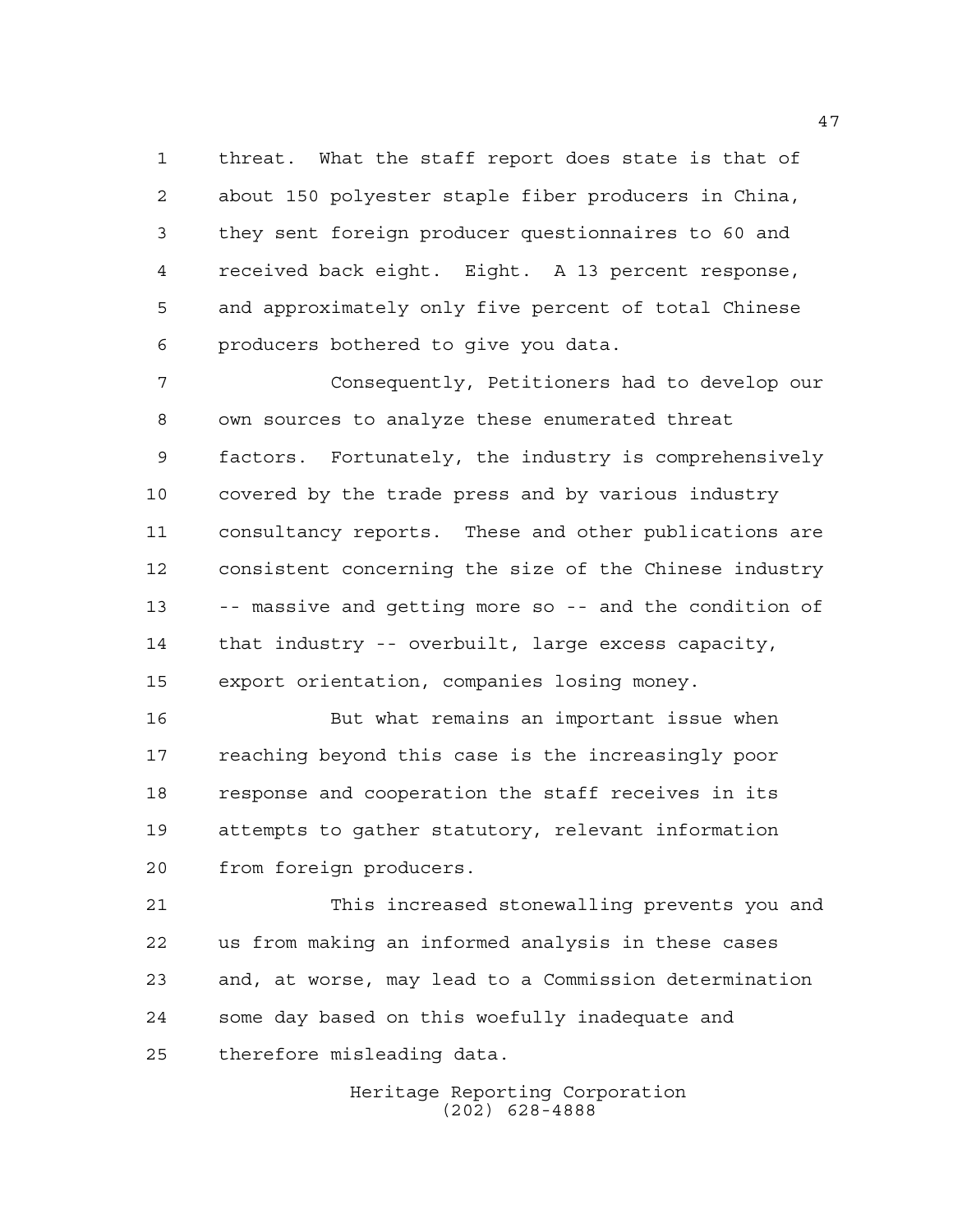For example, the staff report at Table VII-2 indicates that Chinese PSF exports to the United States were 128 million pounds in 2006, and they were projected to decline to 102 million pounds by 2008 based on foreign producer questionnaire responses. Well, as we know, 2006 exports were not 128 million pounds. They were more like 238 million pounds, 86 percent more, as the U.S. import statistics elsewhere in your report show. You have projections as to what will happen in the imminent future from just five percent of the Chinese industry. If past is prologue, projections won't be down. In fact, exports will be going up -- way, way up -- in coming years. Yet that number and the projected decline in exports are in the staff report because that's all the staff has, waiting for some Commissioner to say to him or herself that's not so bad. Look, they're going down. They're projected to decrease. There's no threat going forward. Well, there certainly is if you had all the numbers. Unfortunately, the ITC's data gap cannot be

 solved here today, though actually we thought it might. Two very large Chinese producers key to this proceeding, Far Eastern of critical circumstances fame

Heritage Reporting Corporation (202) 628-4888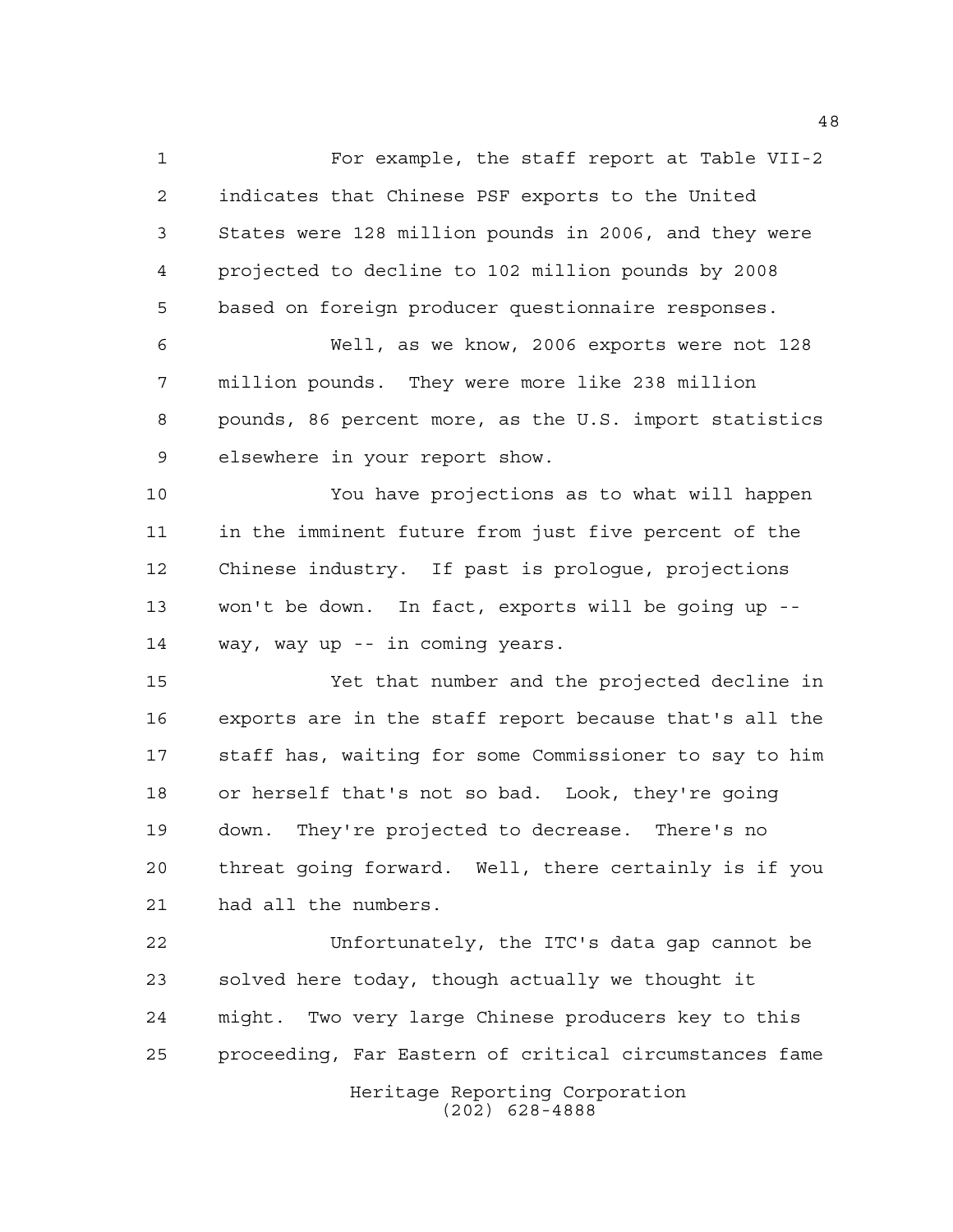and Xianglu, neither of whom responded to Commission questionnaires, signed up to be here today to plead their innocence.

 Apparently at the last minute wiser heads prevailed and they are, unfortunately, not here. Too bad. The Commission could have taken advantage of the opportunity to fill in some of its threat database and to enforce the integrity of its data gathering process.

10 That concludes my testimony.

11 MR. ROSENTHAL: Ms. Cannon?

 MS. CANNON: Good morning. I'm Kathleen Cannon of Kelley Drye Collier Shannon. My testimony today will focus on three legal issues: The domestic like product, critical circumstances and the Bratsk analysis.

 Let me begin with the like product. The Commission preliminarily defined the like product as coextensive with the scope of this case consisting of all certain polyester staple fiber. This definition was consistent with the like product definition that the Commission adopted in its prior investigation of the same products in the Korea and Taiwan case.

 In a sunset review conducted just last year, this same like product definition was again relied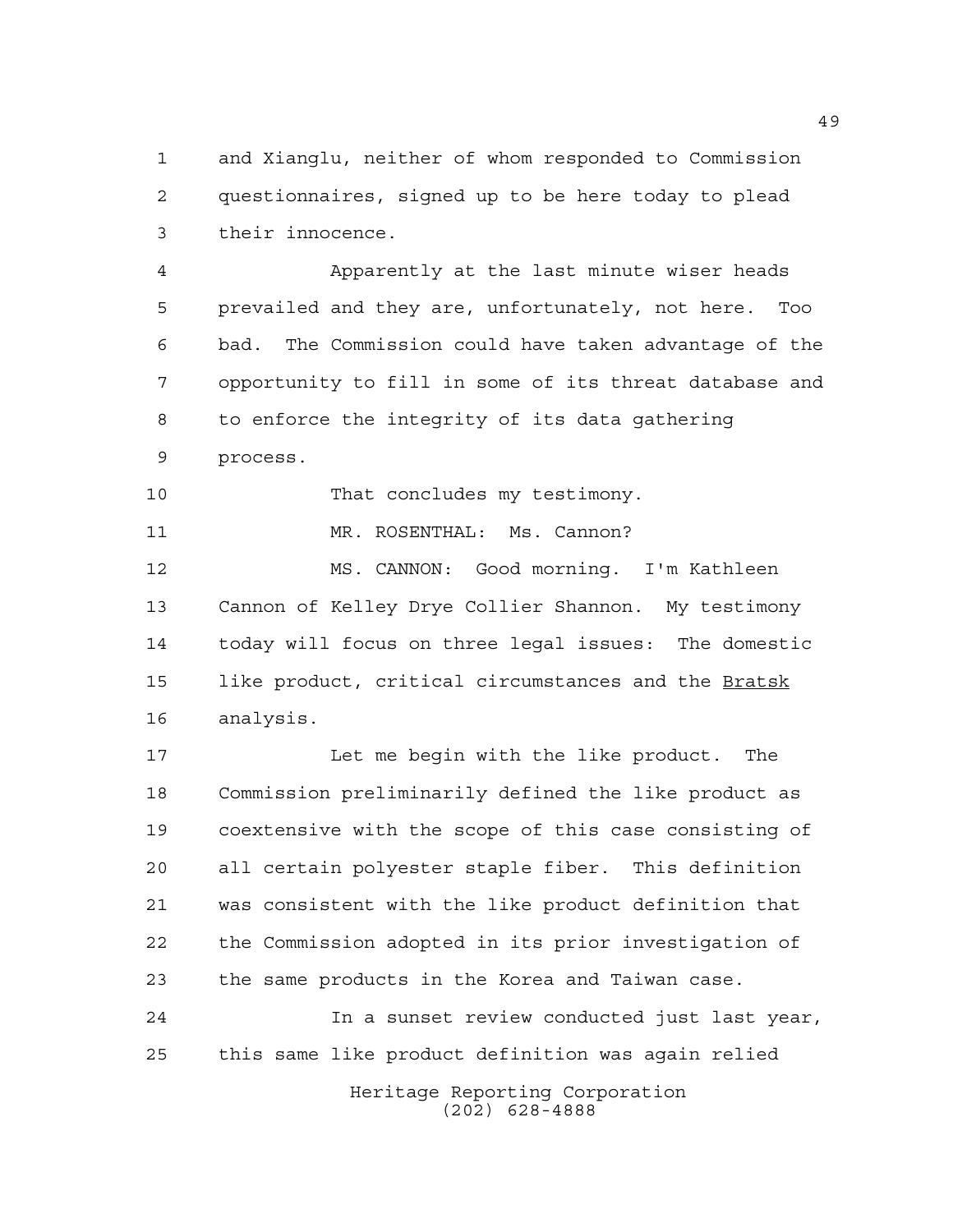upon in that proceeding. We agree that the like product consists of all certain PSF.

 Briefs submitted by Ashley Furniture and by Insituform, however, urge you to revise the like product definition and to differentiate PSF products from all others. Ashley asks you to find that conjugate PSF is a separate like product, and Insituform asserts that the PSF it buys is sufficiently unique to separate it as a like product. Neither of these arguments has merit. On the conjugate issue, Ashley describes

 what it characterizes as the unique three-dimensional qualities of conjugate that allegedly differentiate conjugate from all other two-dimensional PSF.

 As Ms. Katz just testified, however, Wellman's 3-D high void PSF, although not a conjugate, is also three-dimensional and is sold for precisely the same end uses such as pillows or furniture for which conjugate is sold.

 Indeed, the Commission recognized exclusively in the Korea and Taiwan case that some nonconjugate PSF is three-dimensional, and that is not a clear dividing line for separating these products. In that case, the Commission expressly rejected the argument that conjugate is a separate like product.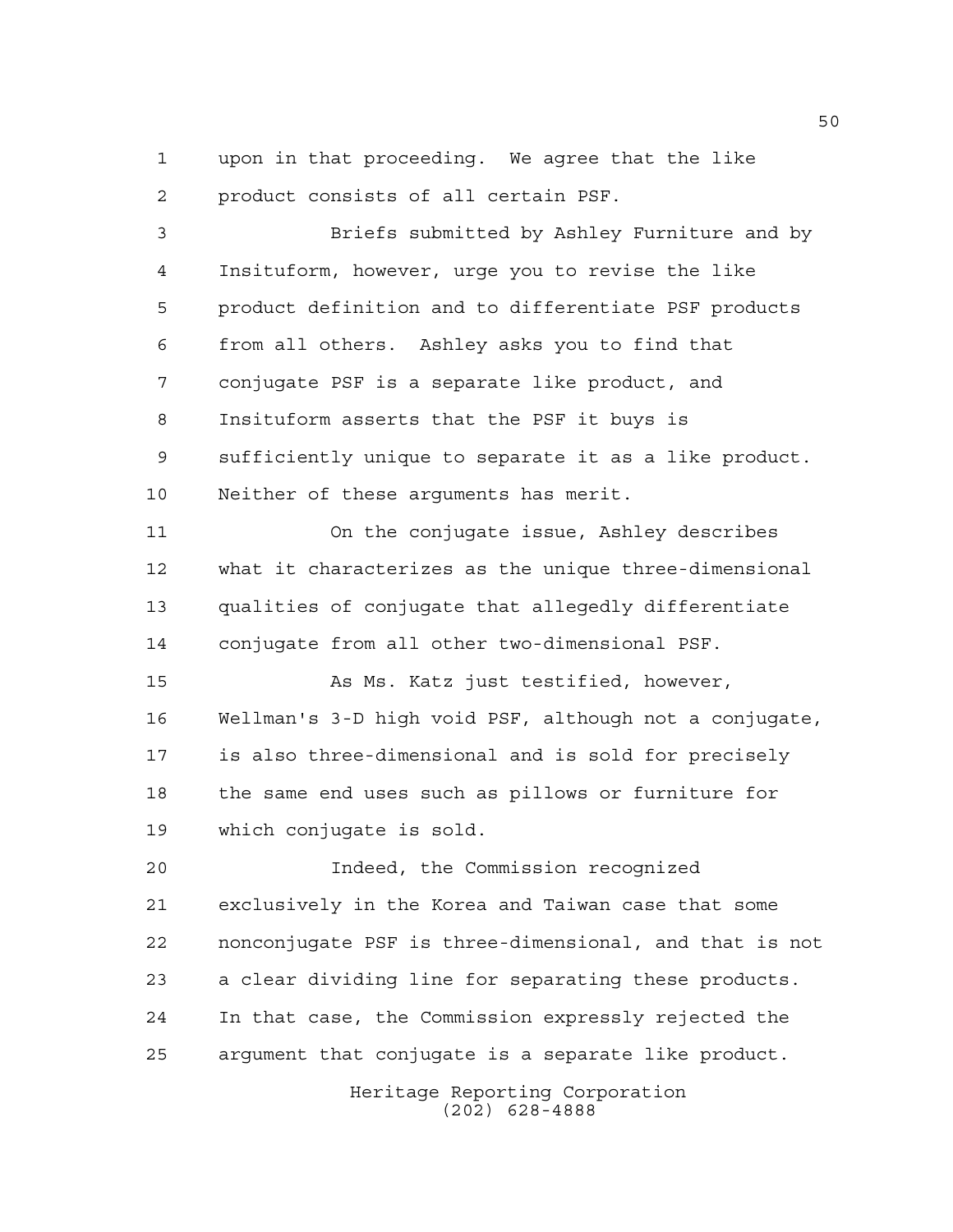Ashley has presented no indication that any of the Commission's findings in that case are incorrect and no information to show that anything has changed to warrant reconsidering this definition.

 Insituform, on the other hand, argues that the PSF it purchases for its cured-in-place pipe technology is a separate like product. Initially I note that other than describing the end uses of its product, Insituform has not really identified how exactly this product is defined.

 Further, Insituform argues that the PSF it buys is used for nonwoven applications and that the scope of this case is limited to fiberfill and excluded nonwoven applications.

 That argument is incorrect for two reasons. First, although most of the PSF covered by the scope of this case is used as fiberfill, there are certain nonwoven applications for subject PSF as well. PSF meeting the scope definition and used for these purposes is within the like product. In fact, Wellman demonstrated some of these nonwoven applications during the recent plant tour, as you just heard Ms. Katz describe.

Heritage Reporting Corporation (202) 628-4888 Second, as Ms. Katz testified, PSF with characteristics that Insituform describes is used for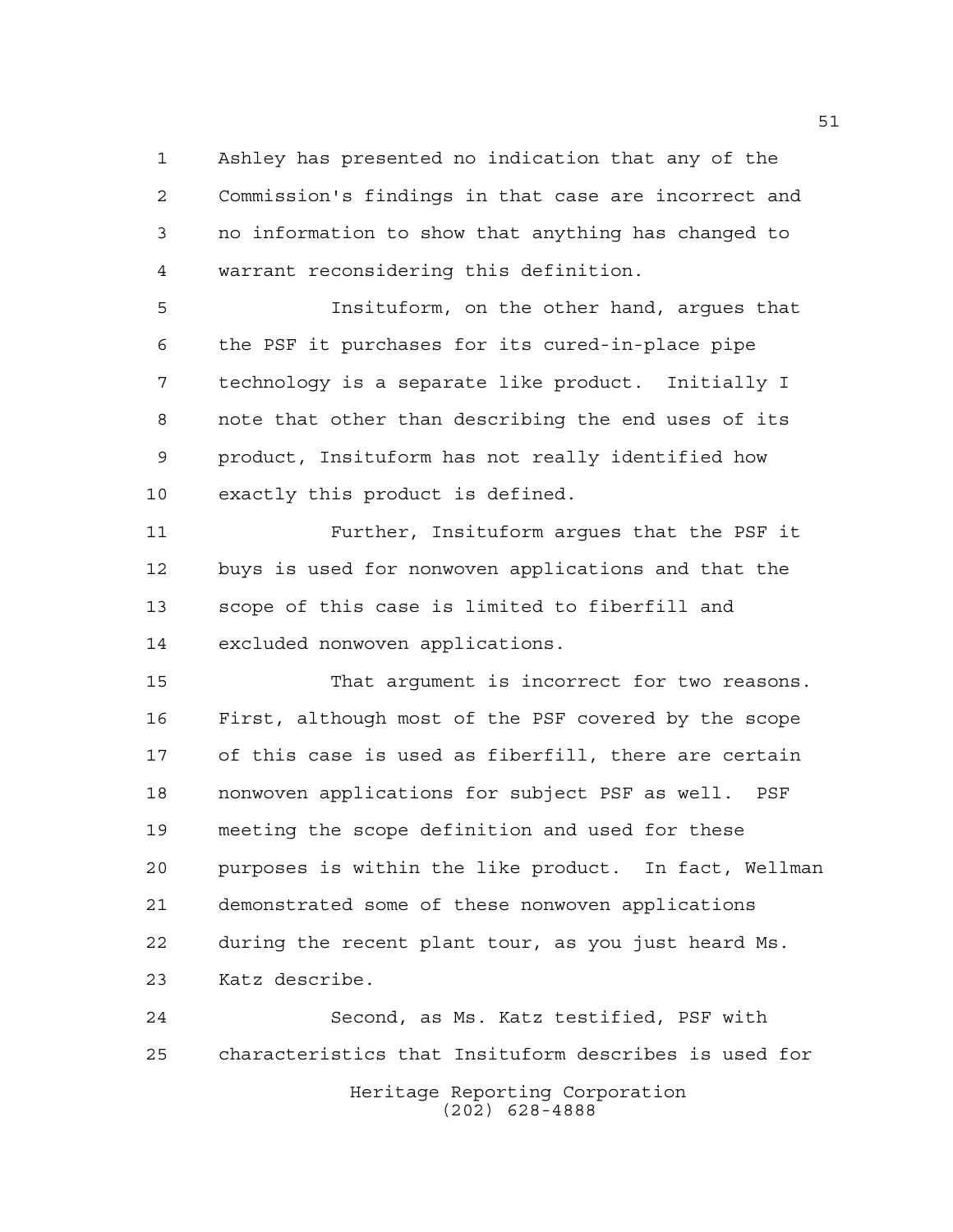fiberfill as well. Nothing differentiates the PSF that Insituform purchases from other PSF to justify a separate like product finding.

 A second legal issue that Ashley has raised and that we have addressed in our brief is critical circumstances. Commerce made a preliminary affirmative critical circumstances finding here as to one company, Far Eastern Shanghai. That determination was premised on company specific information that Far Eastern provided to Commerce that showed a rapid increase in its imports over the six month periods examined.

 Here, however, Far Eastern has submitted no response at all to the Commission's questionnaire. As a result, the data in the prehearing report on import increases from Far Eastern are limited to those importers who responded to Commission questionnaires. These data are incomplete and present an inaccurate picture of the import trends.

 Ashley urges the Commission to rely on these data to find no rapid increase in imports, but that approach would be wrong. It would basically reward Far Eastern for not answering your questionnaire, knowing full well that the data it submitted to Commerce showed rapid import surges as Commerce found.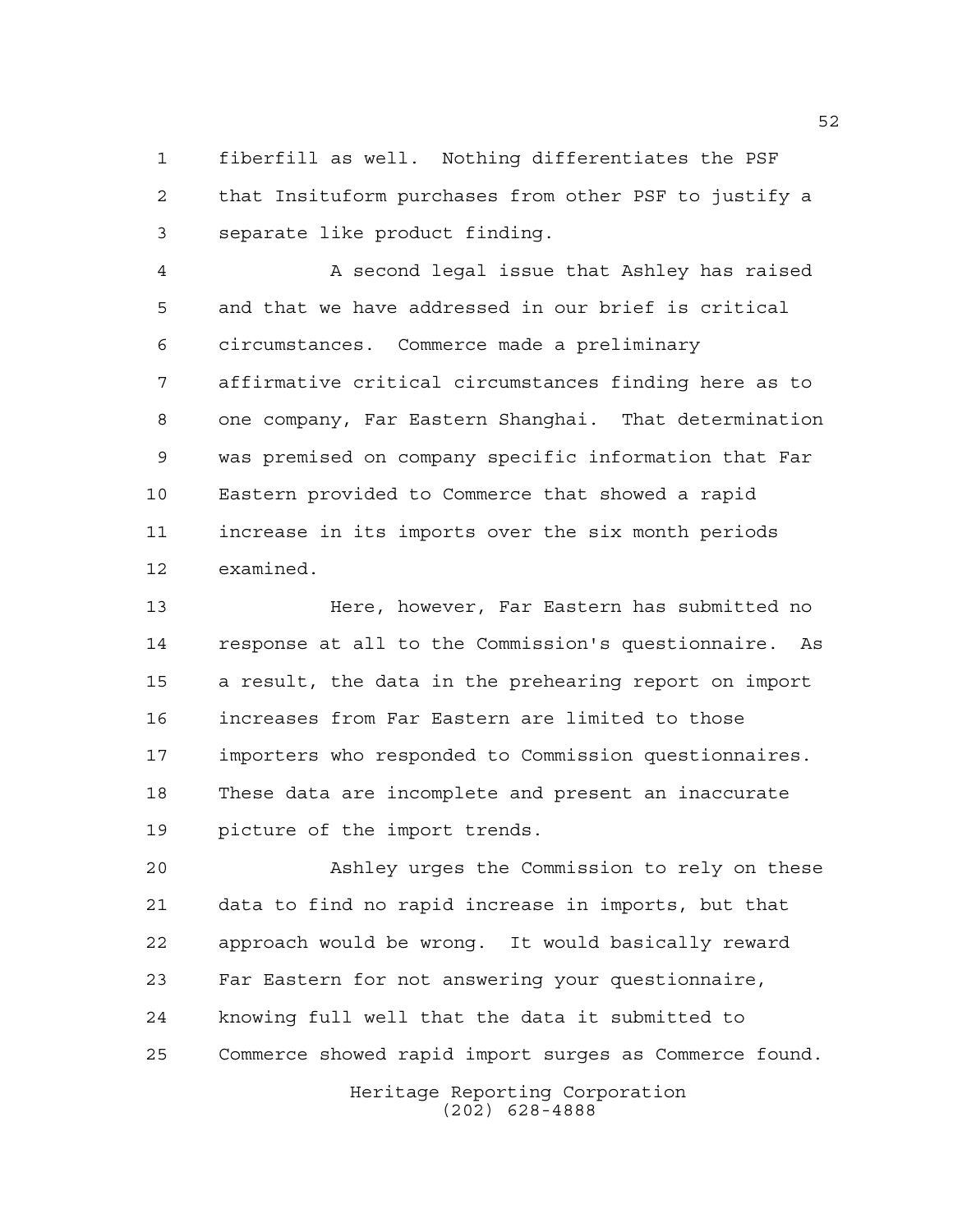We urge the Commission to either rely directly on the Commerce finding of a rapid surge in imports based on Far Eastern's data or to request that Commerce provide it with those proprietary data for the record of this case.

 The third and final legal issue I will address is the Bratsk case and its implications here. I first must urge the Commission to reconsider whether adoption of an entirely new, extra statutory test is mandated by that decision.

 In the Lined Paper case, the Commission set forth in very strong words its belief that the statute does not require any replacement benefit test and that the Court's analysis in Bratsk suggesting otherwise misconstrues the law. We agree.

 Given that a literal reading and application of the Court's statement would result in a test that is inconsistent with law, we believe that the better interpretation of Bratsk is simply along the lines of the Gerald Metals holding.

 The Commission could ensure that the injury is attributable to subject imports and not to nonsubject imports. Under that test, the evidence here establishes a direct correlation between the declining market share of U.S. producers and China's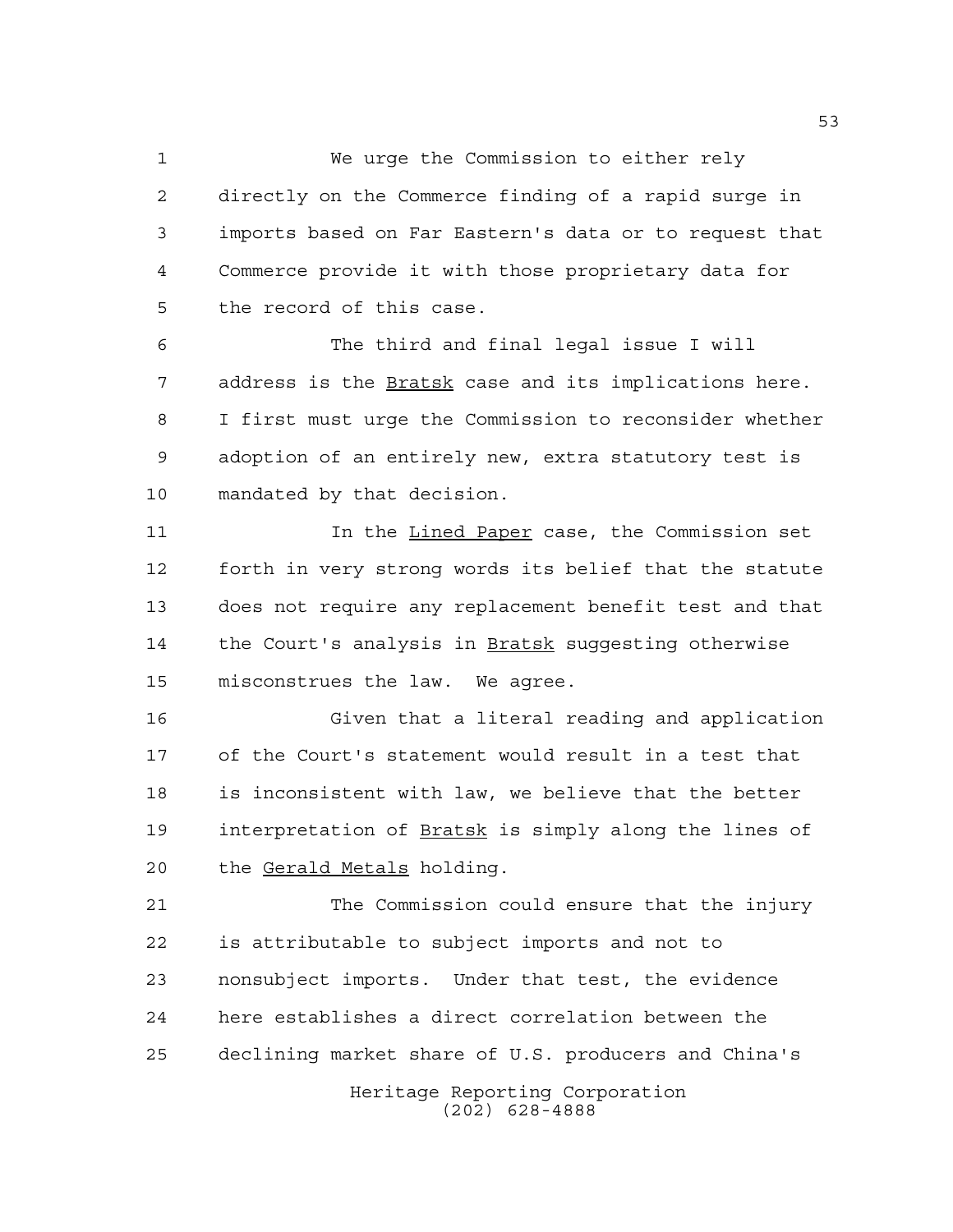increased market share. Nonsubject imports by contrast to imports from China lost market share and sold PSF at higher prices than imports from China.

 If the Commission does further examine the 5 triggering factors to the Bratsk analysis that it set forth in the Lined Paper case it should find that Bratsk is not applicable here. Although PSF produced by different sources is substitutable and competitive to a large degree, all PSF is not completely interchangeable with all other PSF from all sources.

 For example, record evidence shows that one customer buys hollow recycled PSF from China because it is unable to obtain sufficient quantities of that type of PSF from Korea. Purchasers reported that China and other countries were frequently or sometimes interchangeable, but not always, showing that other sources are not complete replacements for the PSF from China.

 As a second triggering factor to applying the Bratsk replacement benefit test, the Commission looks at whether other imports are price competitive with subject imports. The record demonstrates that imports from China have lower average unit values and lower prices on specific products than nonsubject imports.

> Heritage Reporting Corporation (202) 628-4888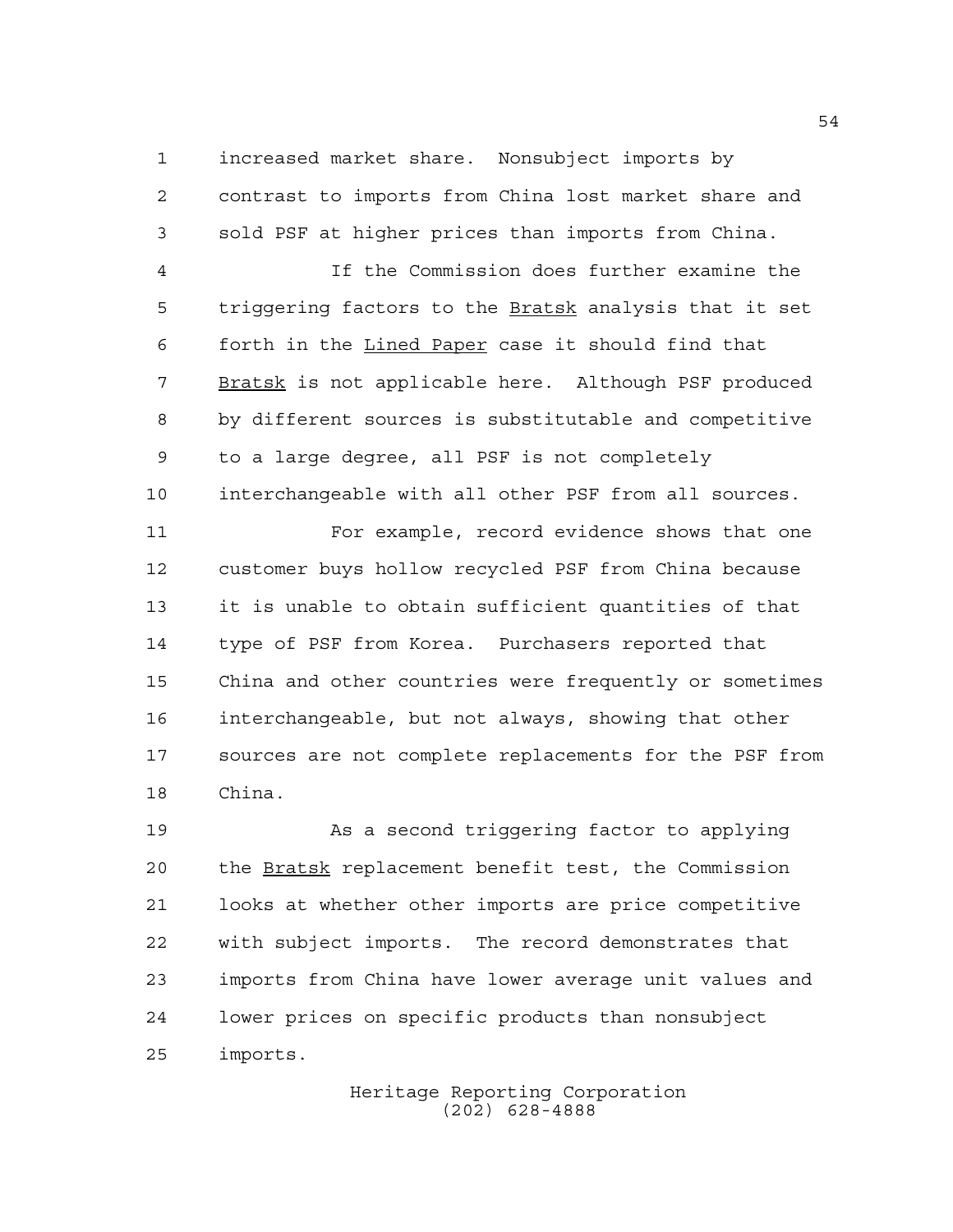In fact, nonsubject foreign producers themselves complained about their inability to compete with the low prices of the imports from China. These data provide strong evidence that the second 5 triggering factor to the **Bratsk** analysis, the presence of price competitive nonsubject imports, is not met here.

 The record also indicates that even were the triggering factors met, nonsubject imports are not able to replace imports from China. Chinese capacity and production of PSF is massive and increasing rapidly as compared to all other countries in the world. This growing capacity, as well as the low dumped prices at which China sells PSF, have fueled the surge in imports from China that the U.S. industry has suffered over the past three years.

 While Chinese capacity is growing astronomically and is projected to continue to do so, capacity to produce PSF in other countries is declining. Korea and Taiwan, two countries that have historically been large suppliers of PSF to the United States, are closing down PSF plants, are converting PSF capacity to other products and are shifting to establish production facilities in China.

Heritage Reporting Corporation (202) 628-4888 Mexican PSF producer Polykron also closed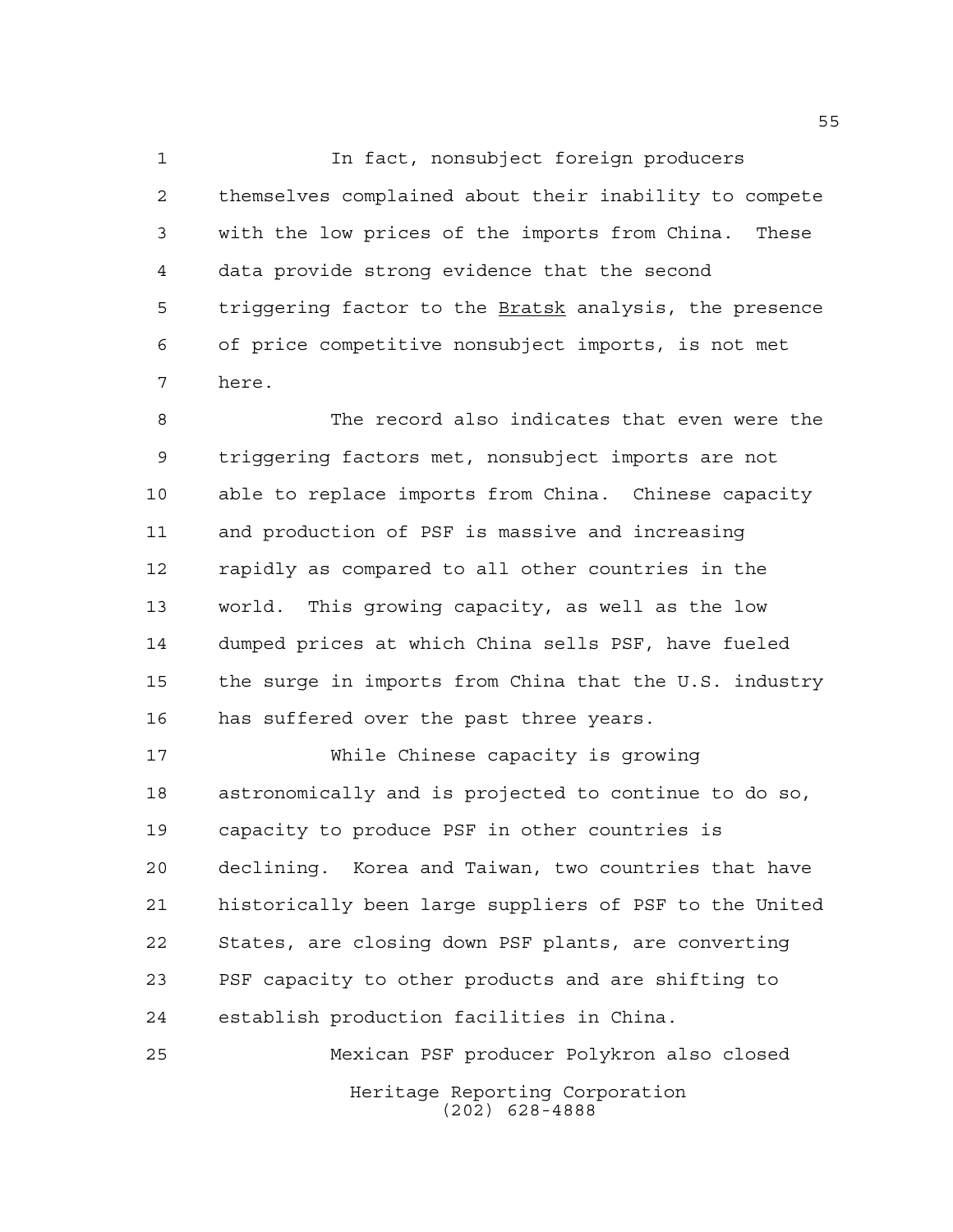its PSF operations in 2005, as did a major Thai producer. Further, none of these countries is in a position to replace the sizeable volume of imports from China.

 The import market share of most of these other countries is very small compared to that of China, reflecting either their smaller industries or their interest in selling to home or other export markets. High capacity utilization rates in nonsubject countries also indicate that these countries do not have the ability to increase production sufficiently to replace China.

 Where Korea and Taiwan are concerned, the continued imposition of antidumping duty orders against those two countries limits their ability to replace dumped imports from China at the low prices at which China is selling. Record data show that imports from both Korea and Taiwan have declined significantly in recent years as they too are unable to compete with the low-priced imports from China.

 Let me comment specifically on Korea. Korea has the largest volume of imports of any nonsubject import source and was selling at a low average unit value in 2006, but still Korea is in no position to replace China.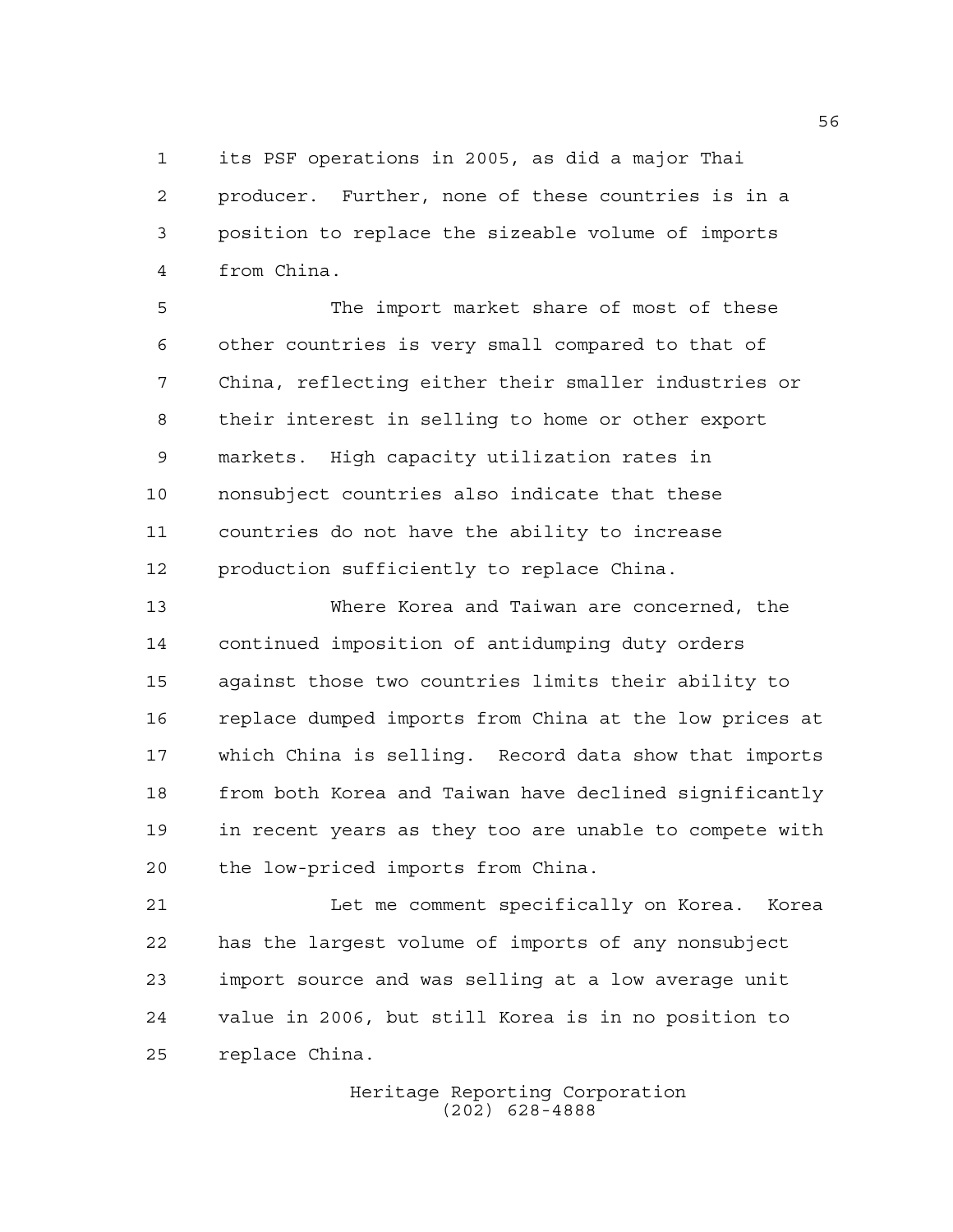The Korean Fibers Association reported that Korean producers were operating at a 90 percent capacity utilization rate in 2006. To replace China, Korean PSF producers would have to be able not only to maintain their 2006 sales of 170 million pounds to their own U.S. customers, but also to supply an additional 238 million pounds of imports to serve the customers that Chinese imports were supplying in 2006. That is not possible for Korea or for any other country.

 Last, even if you find that all of these tests are met, which they are not, you still could not conclude from this record that the U.S. industry would not benefit from an order on China. The prices of nonsubject imports are significantly higher than the prices of Chinese imports. Many are overselling U.S. producers, and even where underselling is occurring the prices are not as low as those of China.

 If China were subject to an order and other imports came in at those same volumes they would still be at higher prices, permitting the domestic industry to raise prices and to experience a financial benefit. Even applying the replacement benefit test, therefore, relief is appropriate here.

Thank you.

Heritage Reporting Corporation (202) 628-4888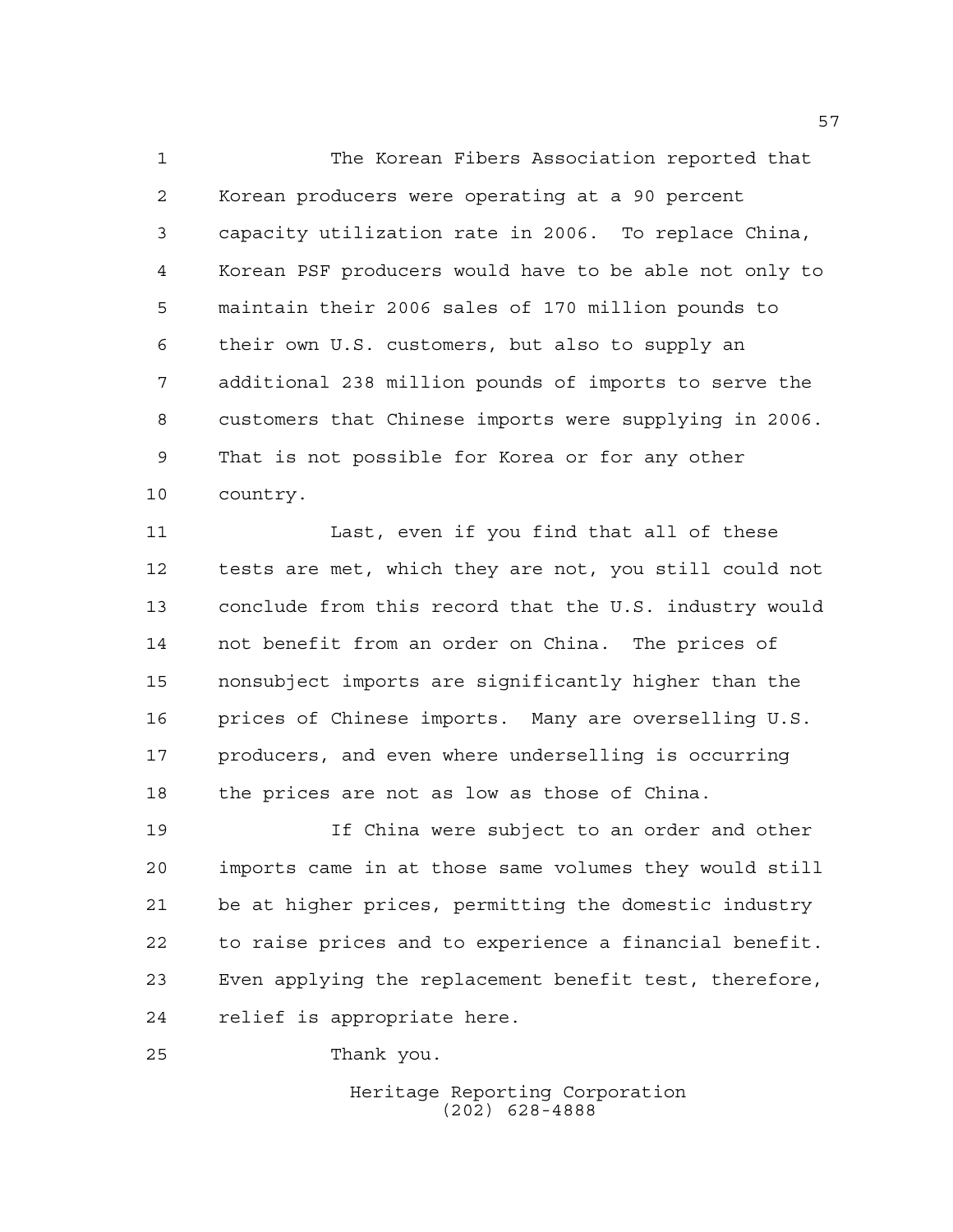Heritage Reporting Corporation (202) 628-4888 MR. ROSENTHAL: That concludes our testimony. We are happy to answer questions. CHAIRMAN PEARSON: Okay. Well, I think we'll have some questions for you. Let me just begin by welcoming the panelists. It is interesting to review the issues relating to polyester staple fiber again this year. Let's hope we don't have to do it every year. The questioning this morning will begin with Commissioner Williamson. COMMISSIONER WILLIAMSON: Thank you, Mr. Chairman. I, too, would like to welcome the people giving testimony. I appreciate their thoroughness in covering the subject. As my first question, some purchasers reported that they are forced to buy imports because they cannot get the type of PSF they need from U.S. producers. That was something that was indicated in the staff report. I would like to know. Are there types of PSF that you cannot or do not produce in the United States? If so, why not? Also, have there been any instances over the period of investigation in which you were unable to supply a purchaser's needs? MS. KATZ: I think essentially between the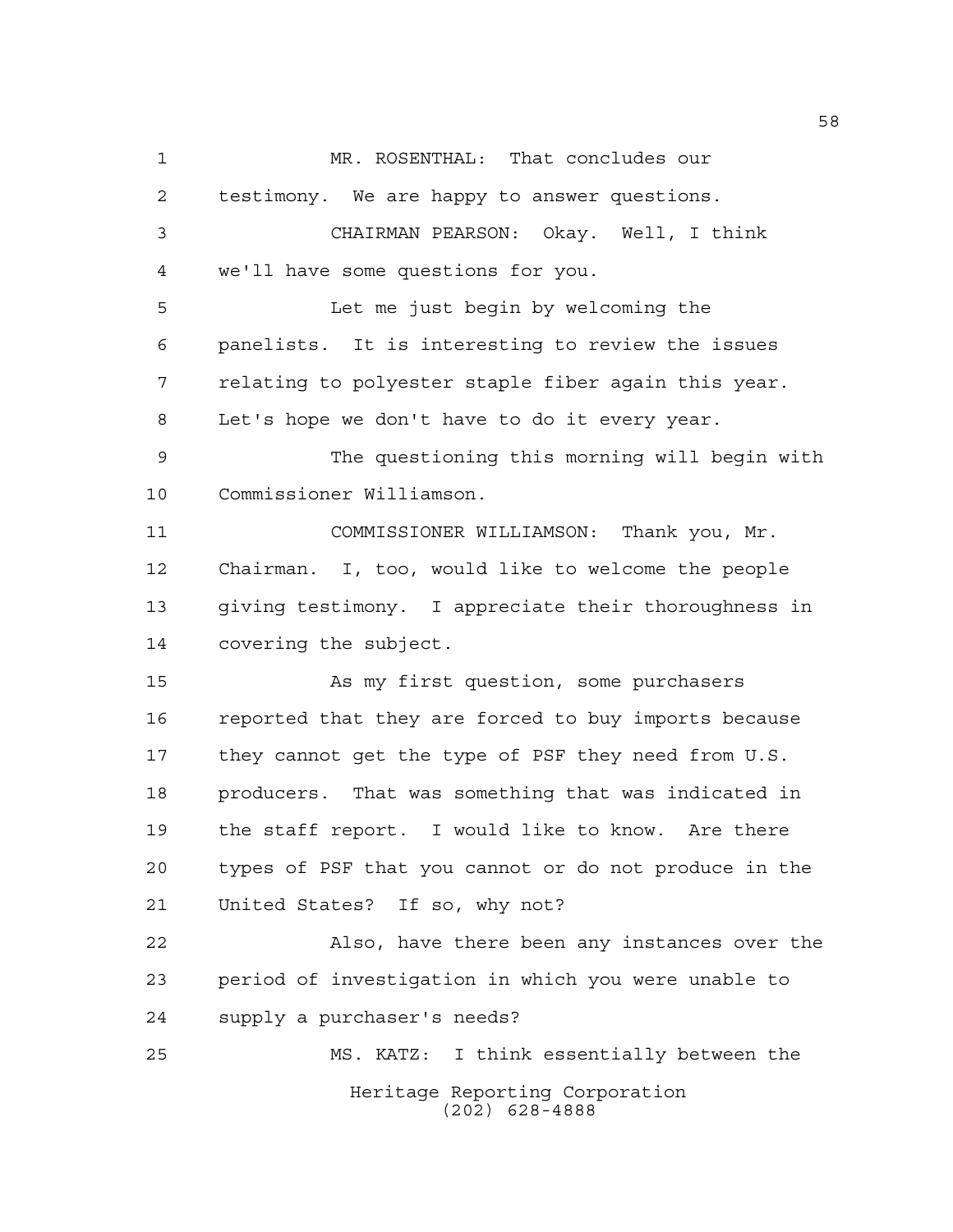major producers in the U.S. any product that a PSF user would need would be produced here between any of the major companies.

 The only time that I think there may have been a shortage that you're referring to was during the time of the hurricanes where for a very brief period of time, one to two months, the producers who use the virgin raw materials, particularly PTA, had some difficulty in getting raw materials and also were faced with very, very high prices that we could not put through.

 Therefore, we opted not to make a sale instead of losing even more money on those sales, but that was very temporary, and things were back to normal before year end.

 MR. ROSENTHAL: Excuse me, Commissioner Williamson. I meant to introduce Ricky Lane also from DAK Americas, who is available to answer questions as well. He may have something to add on this.

Heritage Reporting Corporation I think the testimony so far from all the witnesses is that we make conjugate. One of the claims from the purchasers was they can't get conjugate in the U.S. That is not true. DAK Americas is a big producer. Excuse me. Nan Ya is a big producer of conjugate, and Wellman makes a conjugate

(202) 628-4888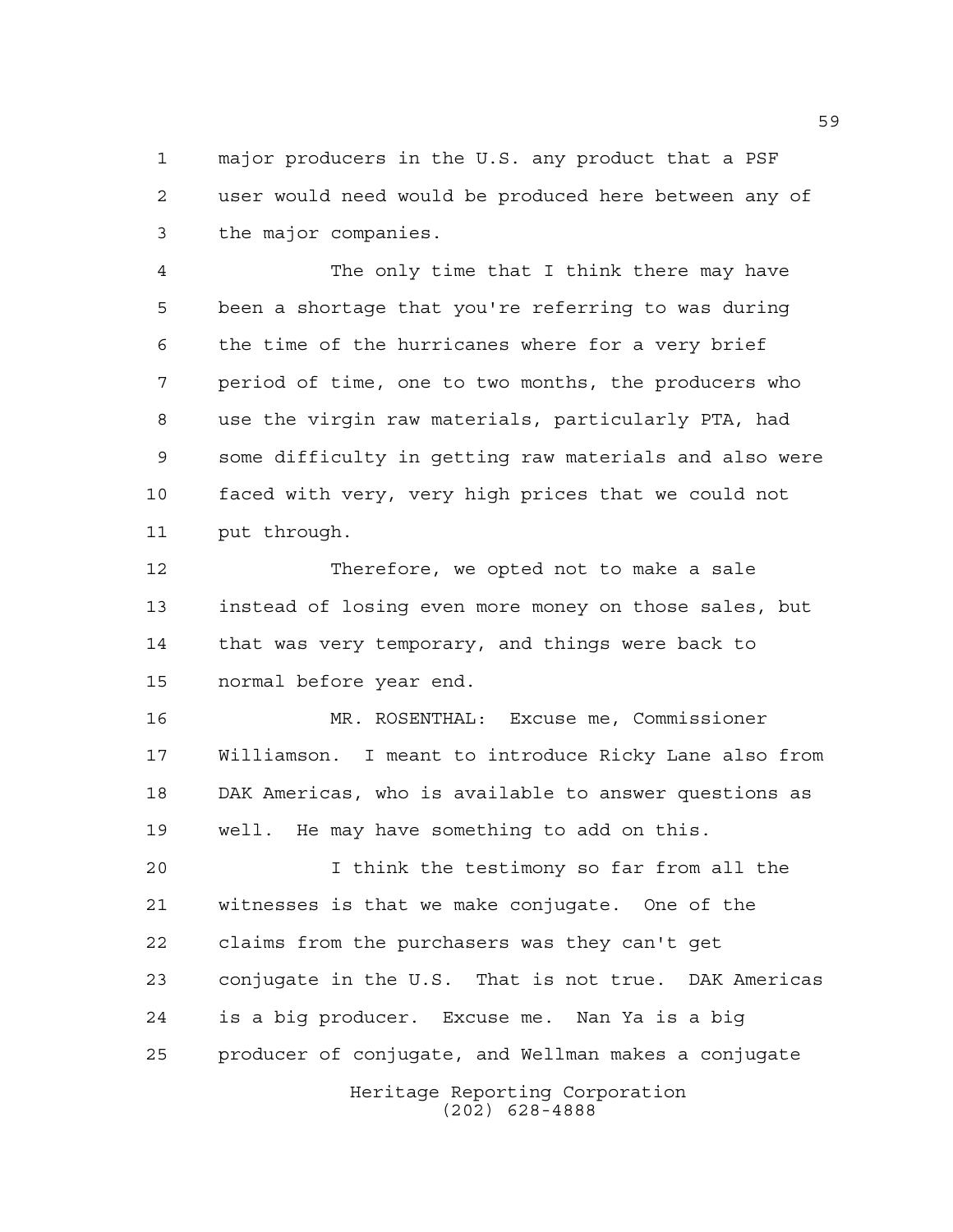substitute.

| $\overline{a}$ | The product that Ashley claims it can't get            |
|----------------|--------------------------------------------------------|
| 3              | in the U.S. it can indeed get. There are always        |
| 4              | differences in the particular characteristics, but     |
| 5              | it's not an issue of lack of availability of U.S.      |
| 6              | product.                                               |
| 7              | MR. LANE: I would confirm that, and I would            |
| 8              | say that that would even go to the Insituform.<br>We   |
| 9              | have reviewed their qualifications of what product     |
| 10             | they need, and we believe that those qualifications    |
| 11             | can certainly be sourced by any of the major producers |
| 12             | here today.                                            |
| 13             | MR. CHANDRL: Yes. Nan Ya would also                    |
| 14             | confirm that the conjugate products that Ashley is     |
| 15             | referring to we can also produce here domestically as  |
| 16             | well.                                                  |
| 17             | During the hurricane season, from Nan Ya's             |
| 18             | perspective we did not have any issues where we were   |
| 19             | not able to supply our customers.                      |
| 20             | COMMISSIONER WILLIAMSON: As a followup to              |
| 21             | that -- thank you for those answers -- how long does   |
| 22             | it take you say to gear up for a different type of PSF |
| 23             | product? Is there a problem of time?                   |
| 24             | How long does it take to switch from one               |
| 25             | product to another? I know it may vary depending on    |
|                | Heritage Reporting Corporation<br>$(202)$ 628-4888     |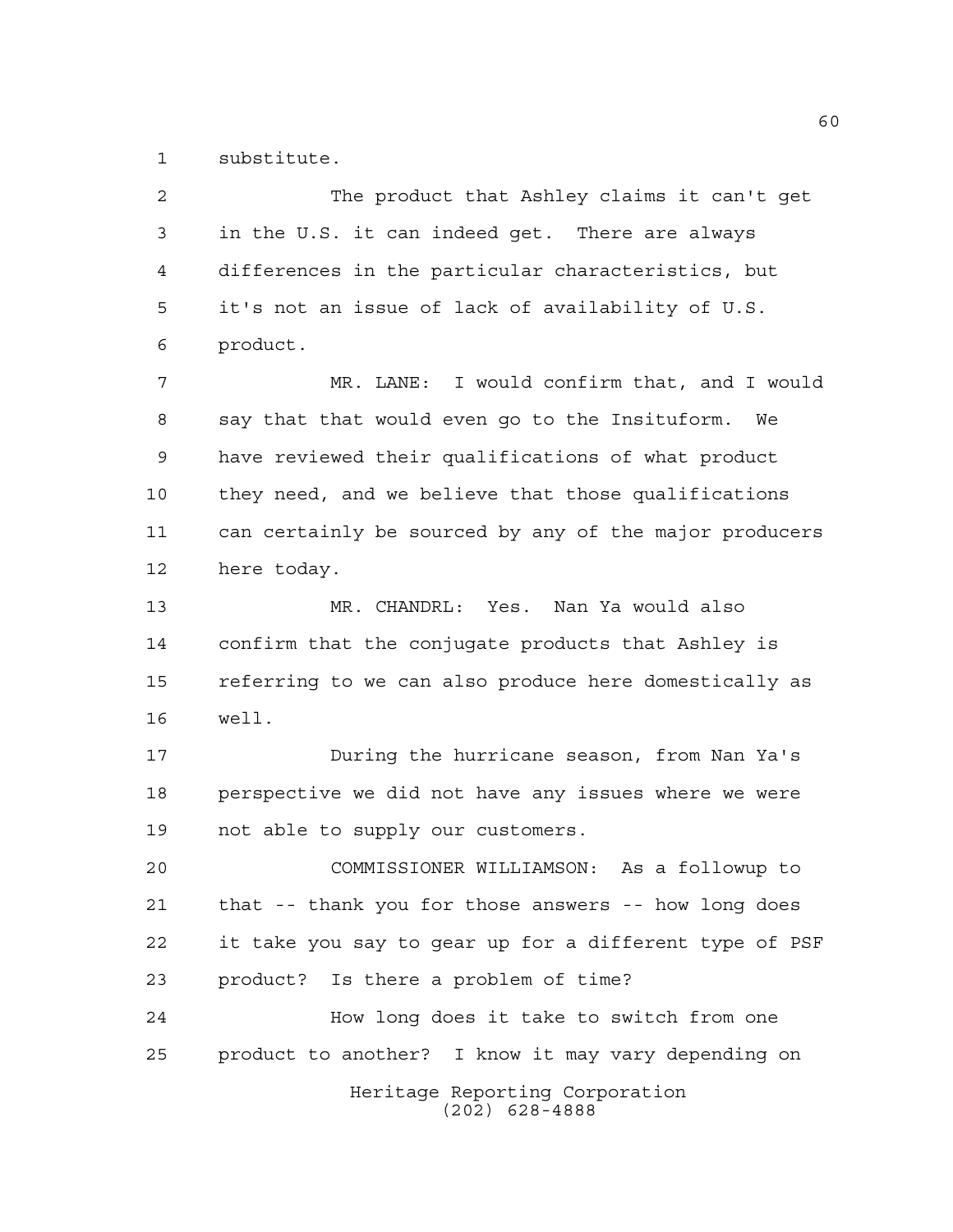the product, but in general. Also, what are the lead times like that your customers are asking for?

 MR. CHANDRL: In terms of changing from one conjugate product to another, sir, we run a continuous process of production so making a change is simply what we call changing a spinnerette. It's like changing a showerhead.

 It can be made relatively quickly, a matter of hours. I mean, interchanging products for us is fairly simple, sir.

 MS. KATZ: It's very common for us to make slight changes to our products all the time. Each customer may require a slightly different finish or length or something, but that's just part of the ordinary course of business, and it's done routinely daily.

 There are no major lead times to make changes. If you're a producer of PSF, there are no major lead times required.

COMMISSIONER WILLIAMSON: Thank you.

 Ashley contends that conjugate PSF should be a separate like product based on a number of differences, and I think you've addressed some of this in your testimony, but one of their arguments is that conjugate PSF is produced through a double spinning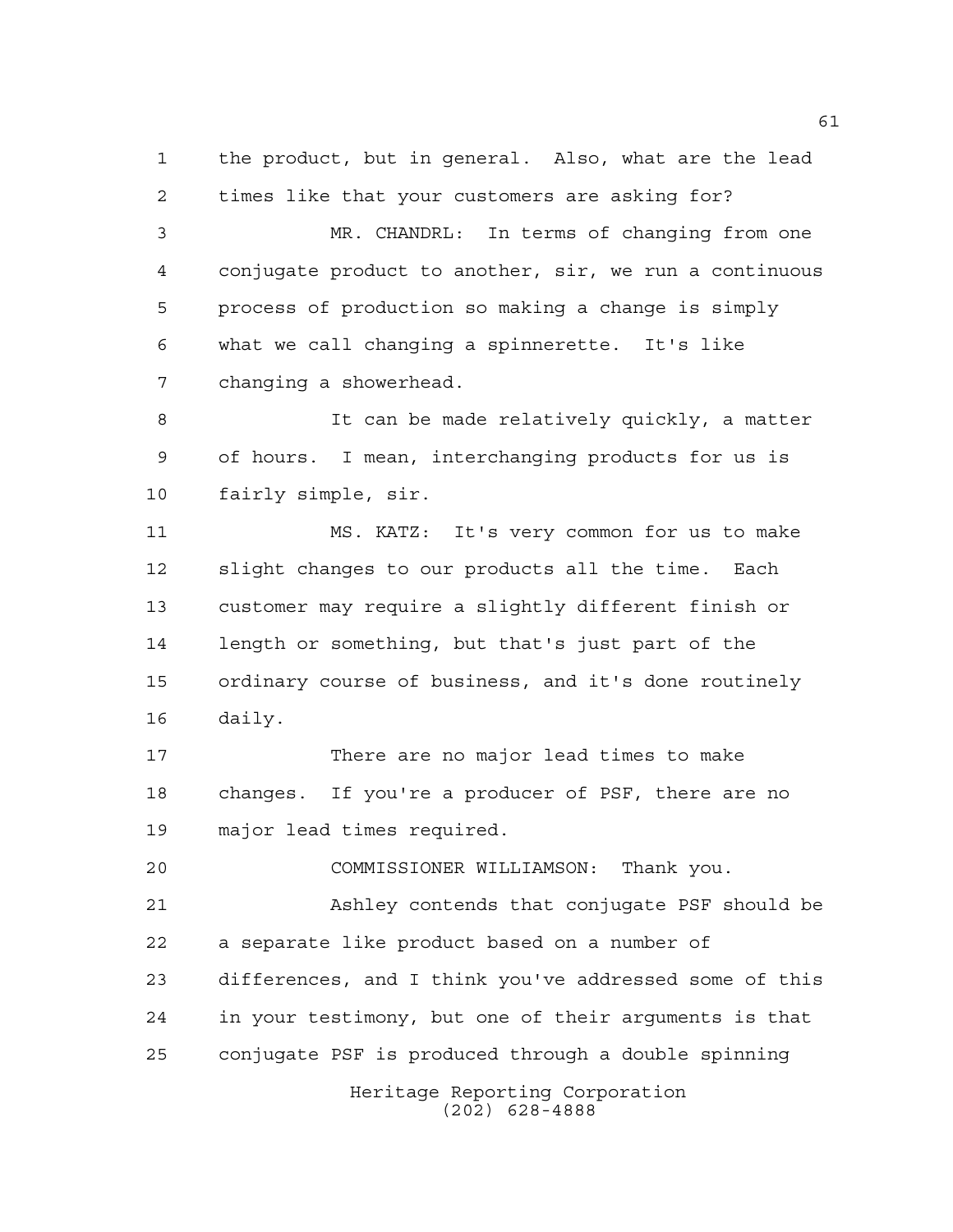process that requires separate production lines and workers.

 Can you comment on the production process and the extent to which there are similarities in production equipment and workers?

 MR. ROSENTHAL: I'll let the industry witnesses address that, but let me just say, as mentioned by Ms. Cannon, that the Commission reviewed all of the six factors looked at for like product and specifically looked at the question of whether conjugate was a separate like product and concluded not just based on production processes, but all the factors, that it was not a separate like product.

 You'll hear specifically on production processes now.

 MR. CHANDRL: Referring to the production processes question, Nan Ya does have a true production conjugate line here in the United States. The Wellman line is slightly different, but we produce the true conjugate they are speaking about using the two different polymers, different viscosities that they are referring to.

 We have the technology they were referring to when you use a chemical crimp, which is what they were also asking for. On top of that, we have seen

> Heritage Reporting Corporation (202) 628-4888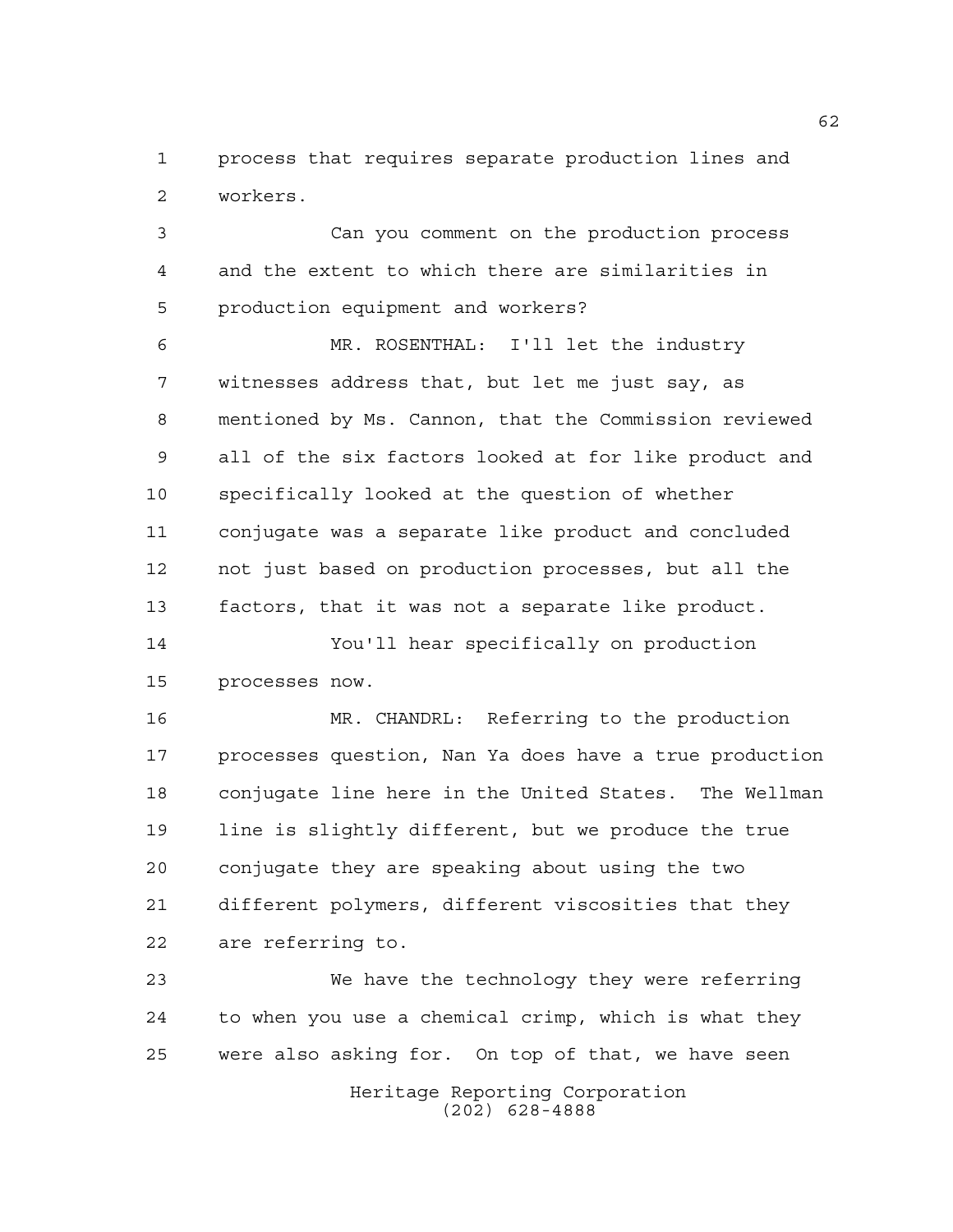customers make substitutions for our product with the product that Wellman is producing as well, so both our product and their product can be used for the same end uses.

 MR. ROSENTHAL: You would not make it on the same line, so if you're looking at if you would switch from a conjugate to a nonconjugate on the same line, you would not ordinarily do that. Up to a certain point the process is common and after a certain point it is common, but there is a certain point when it is not.

 The key point being made in the last statement though is that the product, the end use, is comparable or similar. The customer perceptions of the product, the conjugate versus nonconjugate, when you're dealing with a mechanically crimped is similar.

 Pricing is similar, so if you look at all 18 the six factors the balance clearly favors viewing them as the same like product.

 COMMISSIONER WILLIAMSON: Thank you. 21 Are there differences in cost, significant differences in cost of production of conjugate and nonconjugate products?

Heritage Reporting Corporation (202) 628-4888 MR. CHANDRL: I can't really speak to the cost of Wellman's fiber, but from what I understand I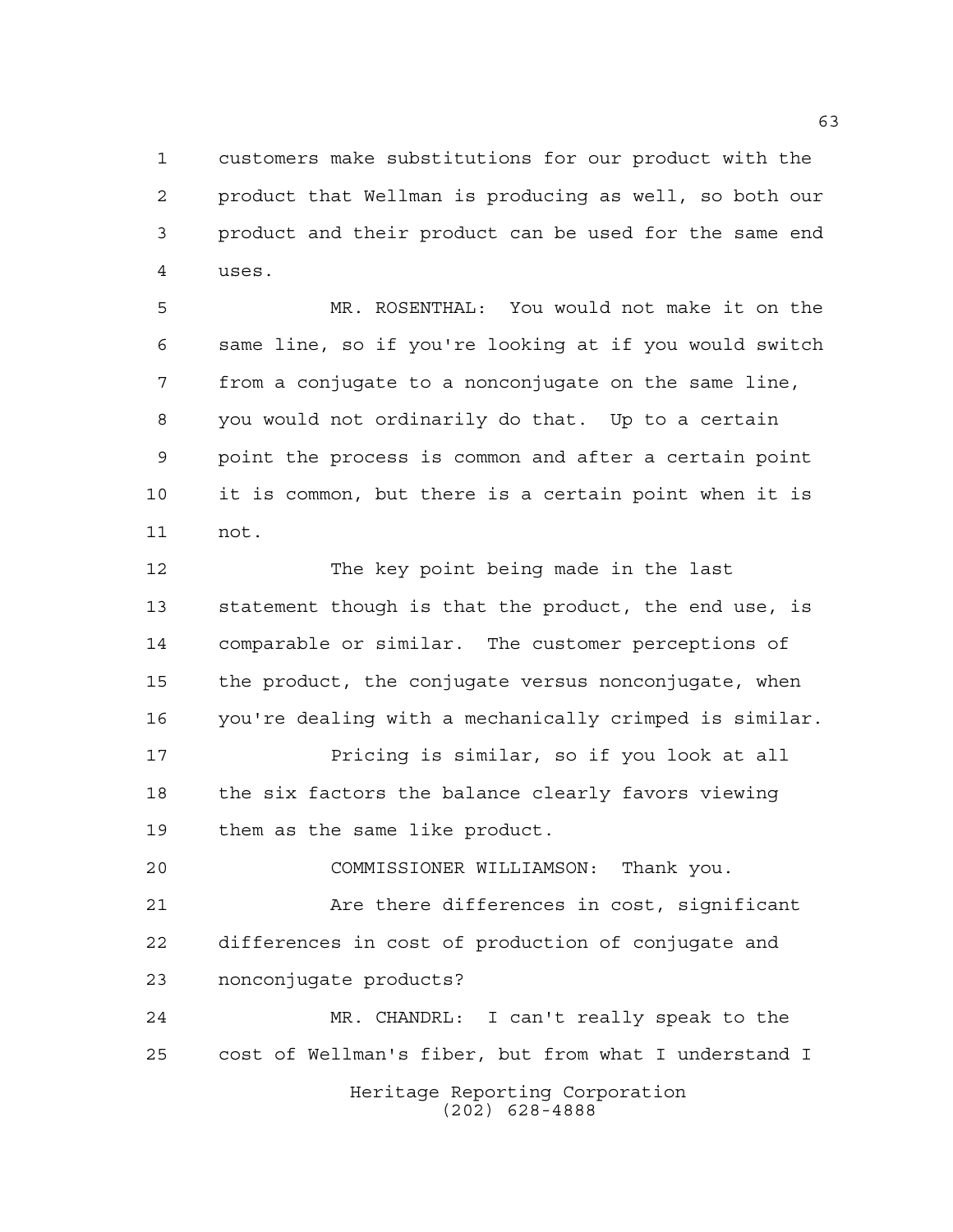believe the price of producing conjugative fiber is slightly higher than the other process, but I can't speak to her cost structure.

 MS. KATZ: In terms of the raw material costs or general processing costs, it's a similar cost basis. It's just a slightly different process, just like a lot of products require a slightly different process depending on what properties you're trying to impart on the fiber.

 MR. CHANDRL: However, we use the two different polymers in producing our conjugate fiber, so using that there's a slightly higher cost we believe to producing the conjugate fiber. COMMISSIONER WILLIAMSON: Thank you.

 I was wondering. Are there differences in the production process or in the end use markets between conjugate PSF produced in the United States and conjugate PSF produced in China?

 MR. ROSENTHAL: Sir, are you focusing mainly on end use?

 COMMISSIONER WILLIAMSON: Well, both. Are there any differences in the process of producing conjugate in China?

MR. ROSENTHAL: Okay.

Heritage Reporting Corporation (202) 628-4888 COMMISSIONER WILLIAMSON: And then also are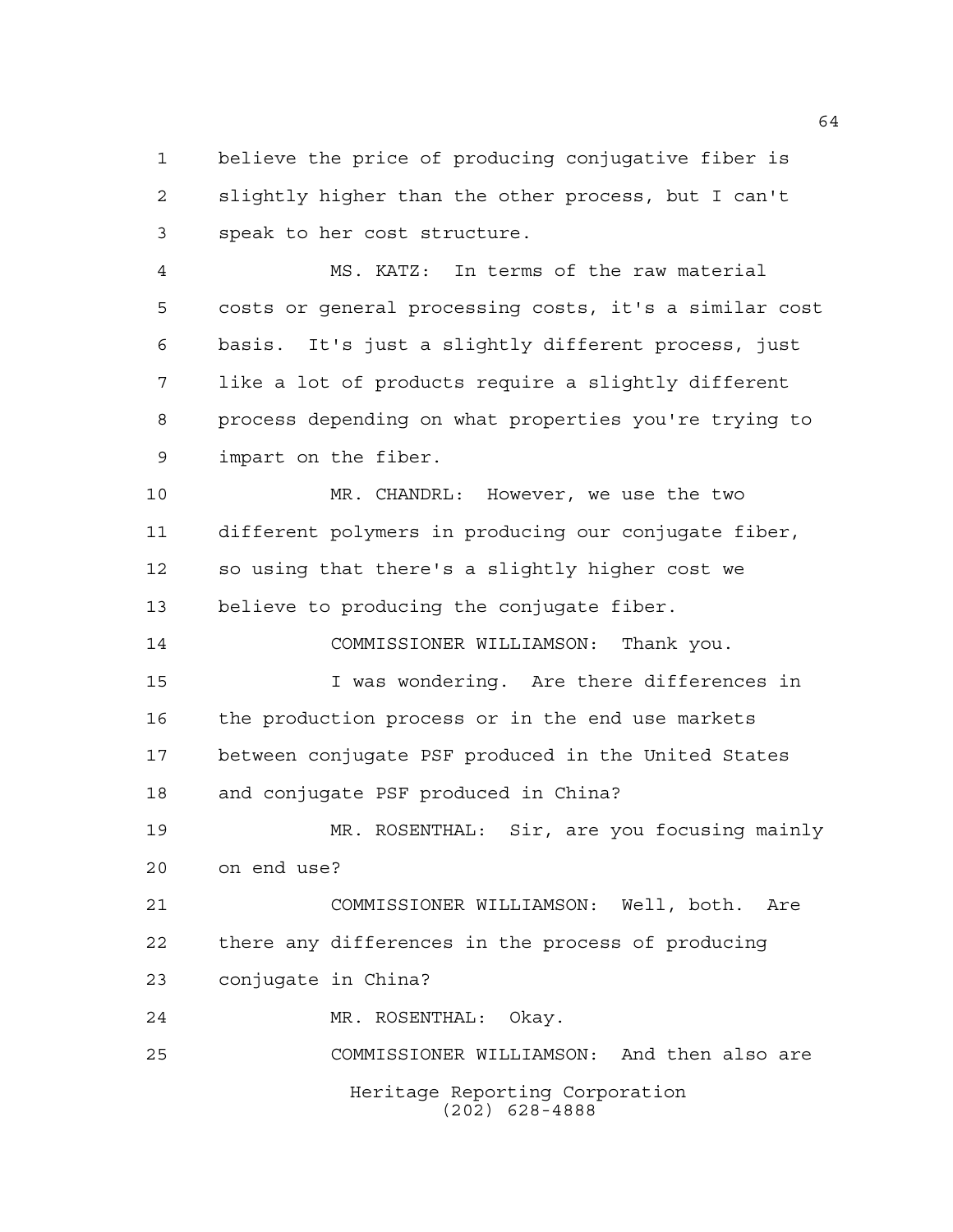there differences in the end use of both?

Heritage Reporting Corporation (202) 628-4888 MR. CHANDRL: To the best of my knowledge, there's no difference in the processes. We're using a very similar technology to what they're using. Also, the end uses would be the same. Yes, sir. COMMISSIONER WILLIAMSON: Thank you. My next question is rather long and elaborate so I think I'll save it for the next time around since the yellow light is on. CHAIRMAN PEARSON: Okay. COMMISSIONER WILLIAMSON: Thank you. CHAIRMAN PEARSON: Commissioner Pinkert? COMMISSIONER PINKERT: Thank you, Mr. Chairman, and thank you to the panel for making the trip here today for those who don't live here in Washington, D.C. I have a couple of questions about the issue of price suppression, and to the extent that you can answer them without using proprietary information I'd appreciate it, or if you could put it in a supplemental submission. To what extent did nonsubject import competition suppress domestic prices during the period of investigation? This is referring to nonsubject that is of the same type as the merchandise that's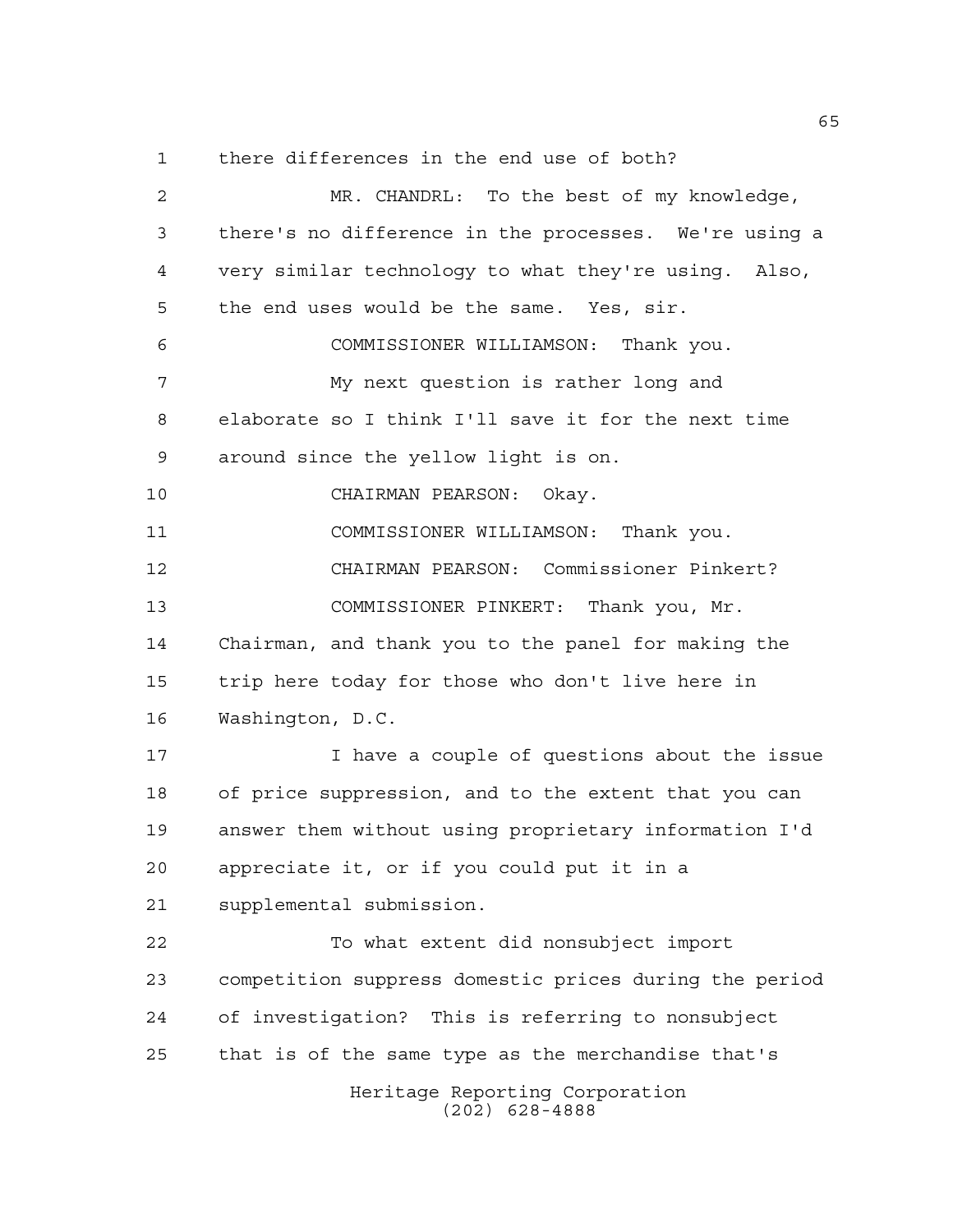under this investigation.

 MR. ROSENTHAL: Actually, this is a good opportunity to talk about what a classic case of import injury this presents.

 What you had early in the period, let's say 2004, was a fairly high volume of low-priced imports from Taiwan and Korea in the market still, even though they were subject to order, but you saw an increase of Chinese imports coming into the marketplace.

 What happened in that time period was that there were also rising raw material costs in the U.S. industry. The U.S. industry essentially had to make the decision do we try to pass on these raw material costs and lose market share to Taiwan, Korea and now this new insurgent importing source, China, or do we try to maintain our market share and lose money?

 If you look at the early period 2004, you 18 see the industry by and large essentially said if we want to maintain our market share and we'll lose money. The Chinese began to come in and put pressure not just on Korea and Taiwan, but on the U.S. industry.

Heritage Reporting Corporation As the period moved on, continuing increases in raw materials costs, the industry said we can't continue to take these losses. We'll give up some

(202) 628-4888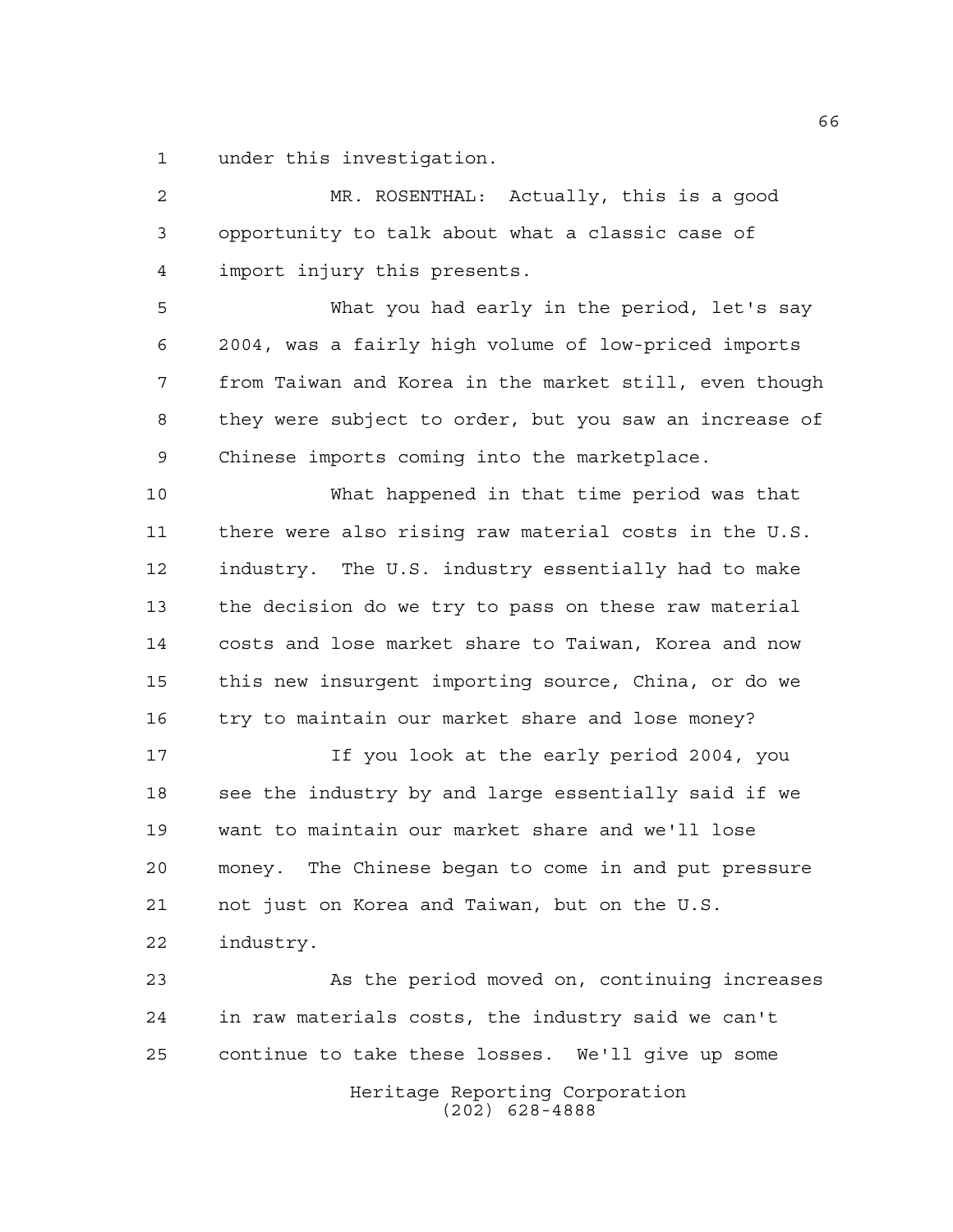Heritage Reporting Corporation (202) 628-4888 sales in order to improve our profitability. Chinese increases in volume went up dramatically. They gained much more market share because the U.S. decided they couldn't -- CHAIRMAN PEARSON: Please suspend the testimony for a moment. Madam Secretary, can you please find out what's going on and freeze the clock so that Commissioner Pinkert doesn't lose time? (Whereupon, a short recess was taken.) CHAIRMAN PEARSON: I must say the Secretary was very effective at walking out of the room and taking care of that. Let's just withhold briefly until the Secretary's return. I would also note that if we had to go outside for a fire alarm this would not be a real bad day to do it. Madam Secretary, have you learned anything about the alarm? MS. ABBOTT: No. I'm being told it was a false alarm. CHAIRMAN PEARSON: Okay. Excellent. That's the best kind. The real ones you want to avoid. Could you advise how much time is left on Commissioner Pinkert's questioning?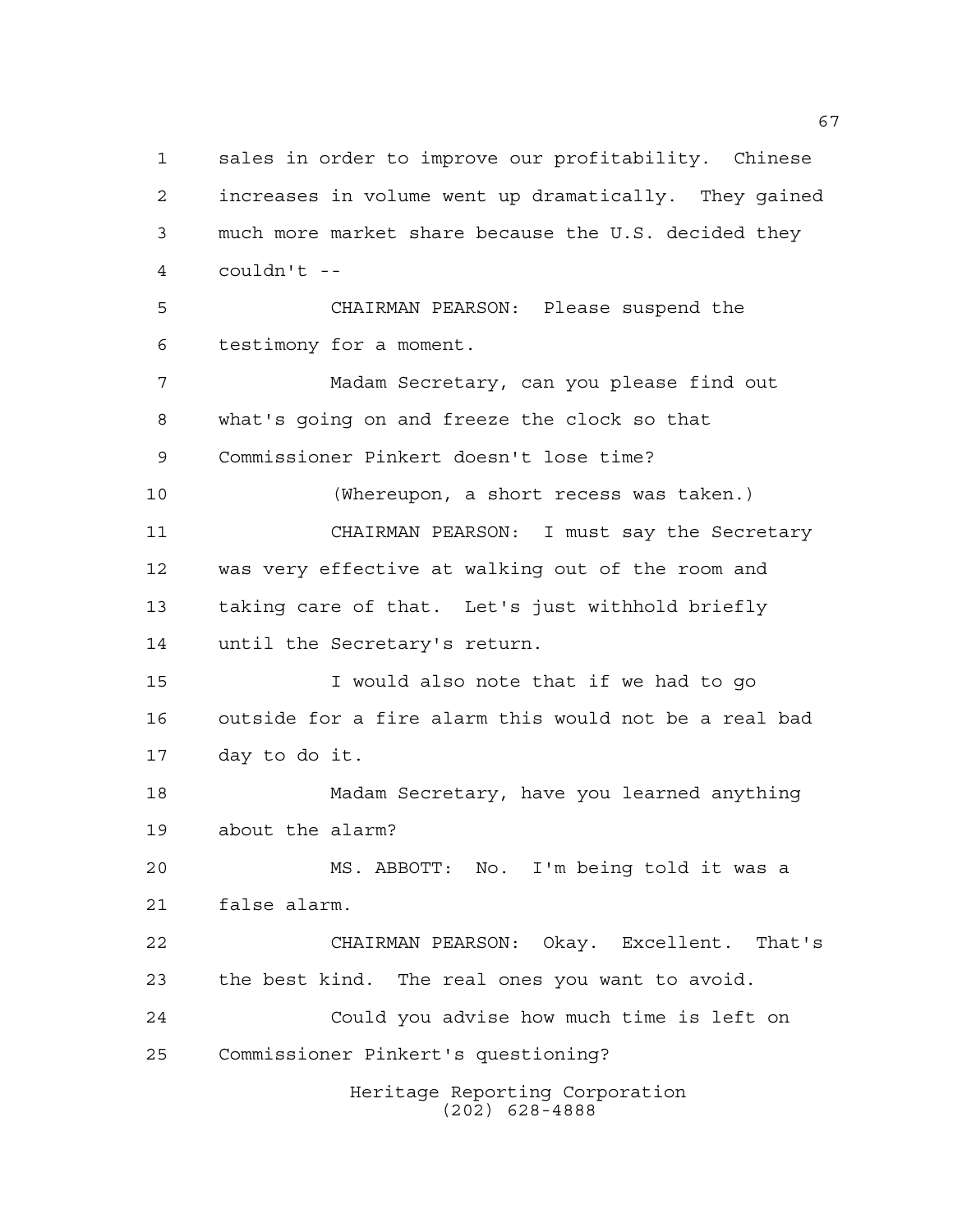Heritage Reporting Corporation (202) 628-4888 MS. ABBOTT: Two and a half minutes is all that's been expanded. CHAIRMAN PEARSON: Okay. MS. ABBOTT: So seven and a half. CHAIRMAN PEARSON: Fine. Please resume, Commissioner. COMMISSIONER PINKERT: Please continue, Mr. Rosenthal. MR. ROSENTHAL: Thank you. I would note the very fortunate proximity to the fire station across the street too. In 2005 what happened was that it became very clear that the Chinese were now the low-cost or low-priced supplier to the marketplace and then began to take market share not only from Korea and Taiwan, but dramatically from the U.S. industry, and it was clear that the price depression in 2005 and then continuing to 2006 was mainly as a result of the Chinese pricing as opposed to pricing from the nonsubject imports. I think there is this classic pattern there because you will see the shift in shares, if you will, being driven by the low-priced provider to the marketplace. As Dr. Magrath told you, the winner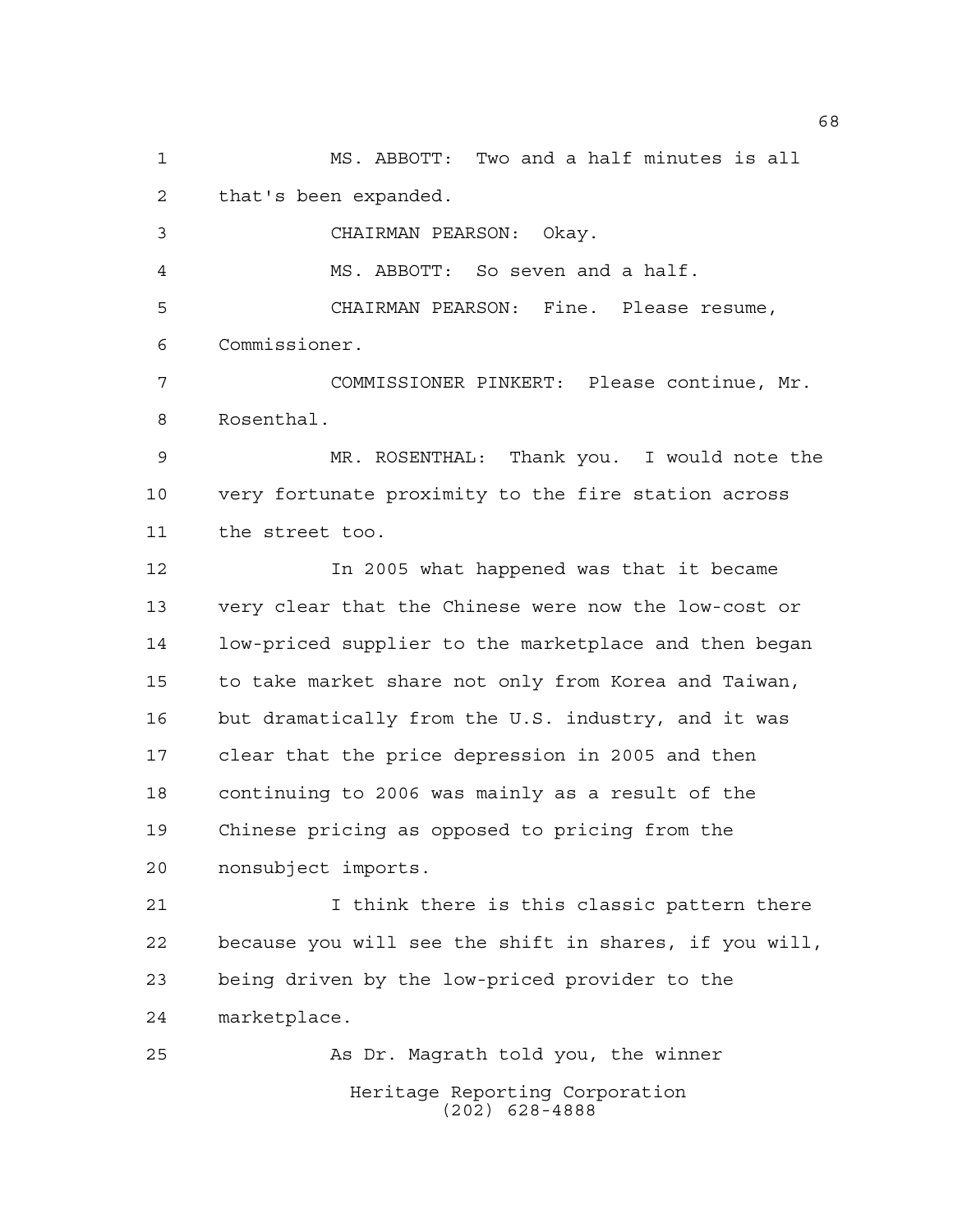throughout the period of investigation is China and it was due to price, taking market share from the U.S. producers and from nonsubject producers and suppressing prices even more so as the period went on. COMMISSIONER PINKERT: Yes? MS. KATZ: I would like to add historically there has always been imports of PSF into the U.S. -- well, not always; in the last 15, 20 years -- and we have always managed to compete against those imports without a problem.

 It really wasn't until mid 2005 and then in 2006 where the pricing just got so low due to the imports from China that Wellman had to shut the plant down. As I said before, we've been able to manage competing against these products for many, many years.

 There really is no other country that exhibits the pricing behavior that China exhibits in this country, and I don't foresee anyone behaving that way either.

 MR. MAGRATH: Commissioner, I think to us the most striking set of numbers we have here in terms of answering your question, this is a product that is primarily sold on price. Other questioning has revealed this product and its many forms can be supplied by a number of people around the world.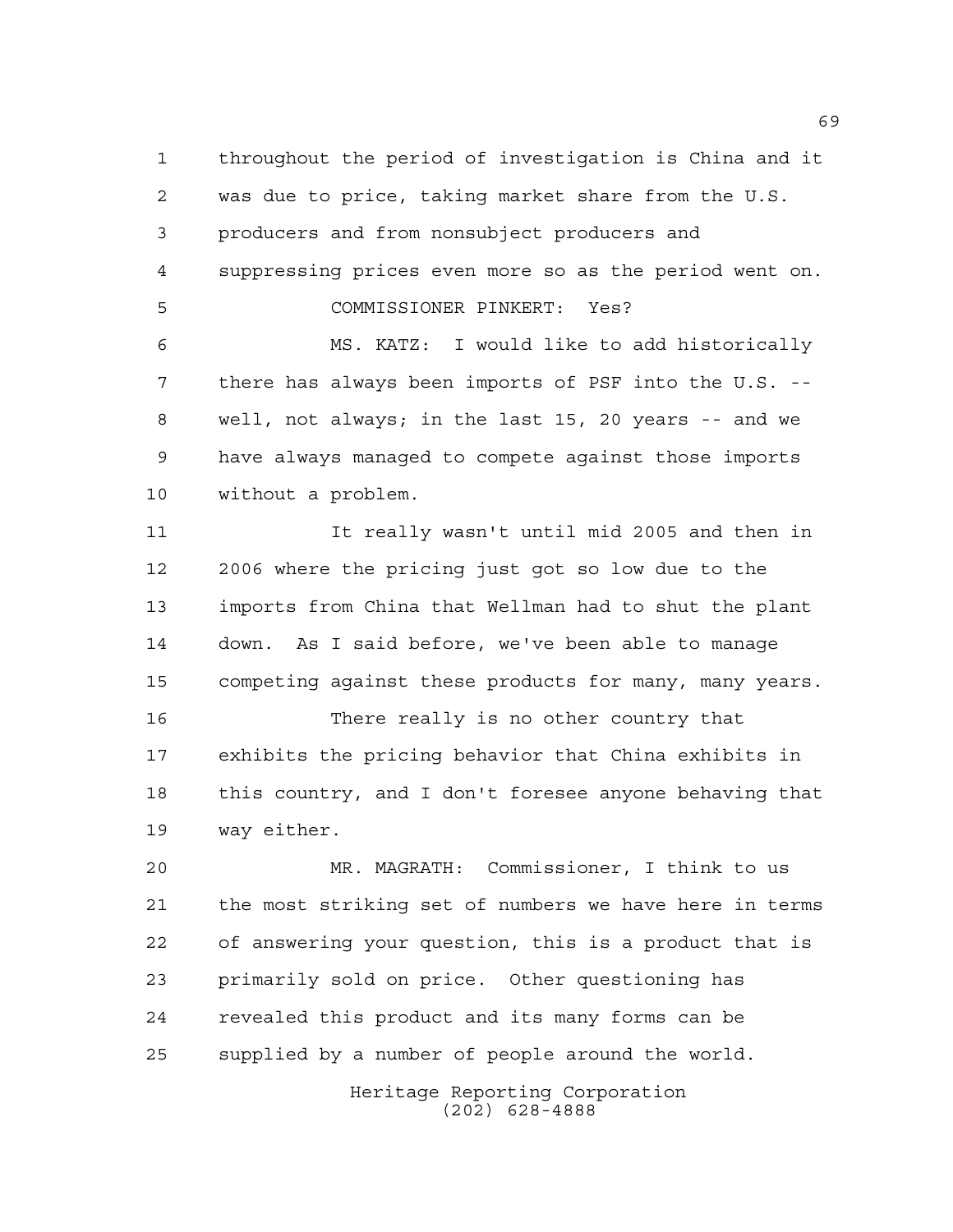Korea, Taiwan, the U.S. producers produce all the products and the Chinese too, but this one country in this situation has been able to increase their market share, more than double their market share, increase it by 16 points to a very significant one-quarter of the market, while the U.S. has gone down and the nonsubject imports have gone down. That's quite a trick.

 COMMISSIONER PINKERT: Now, our data reflect that apparent U.S. consumption decreased in quantity but increased in value from 2004 to 2006, reflecting prices in the U.S. market. Was this strictly due to higher raw material costs, or can you explain what other factors may have caused that?

 MR. MCNAULL: Yes, it's been very much driven by raw material costs. You know, you've seen the petroleum markets, and you know that the cost of crude oil, which is kind of the beginning element of what we do to manufacture polyester, has gone up dramatically over the period so we have not been able to have better margins or higher profitability.

 We've only made attempts to try to raise price to offset the cost of raw materials, and that's what you're seeing in that data.

COMMISSIONER PINKERT: Sir?

Heritage Reporting Corporation (202) 628-4888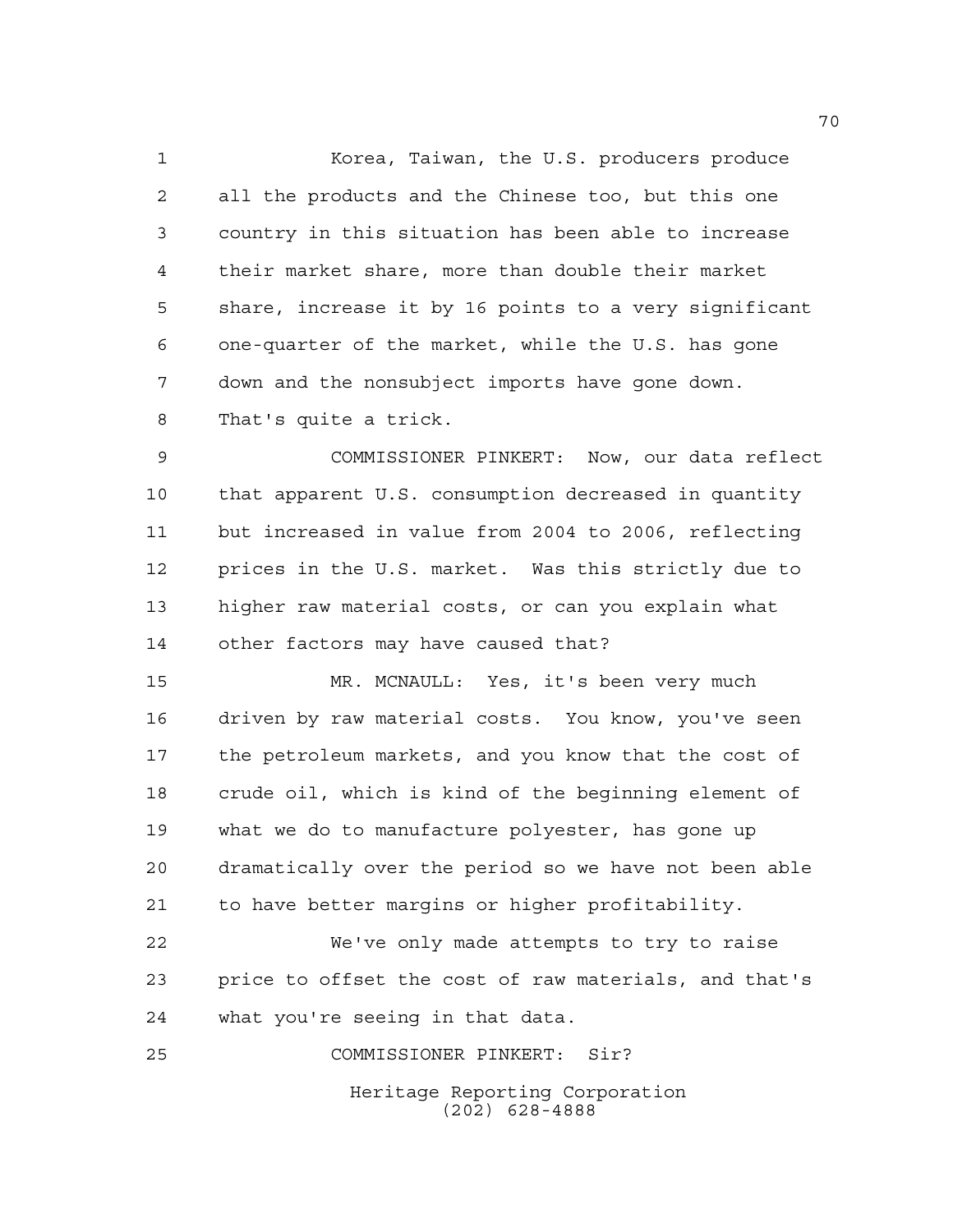MR. CHANDRL: Mr. Commissioner, also on the respective pricing marketplace there are numerous trade publications that make the prices of our raw materials very transparent to our customers and they know what our prices are and so it's been very difficult for us to raise our price even equal to what raw materials have been increasing, if we get a price increase to not be able to even cover our raw material costs over the last two years.

 COMMISSIONER PINKERT: Just for clarification, is it your testimony that the only factor driving this increase in value was due to higher raw material costs? Are you saying that that was the predominant factor, but there may have been other factors as well?

 MR. MCNAULL: I mean, that was the primary driver was to raise prices to offset the cost of raw materials.

 MS. KATZ: If I could just add a comment? If you were to look at Wellman's press releases for price increase announcements over the last several years, and they're all posted on our website, you will see that every announcement starts with due to the recent increase in raw materials costs, Wellman needs to announce an increase in the prices of PSF. It will

> Heritage Reporting Corporation (202) 628-4888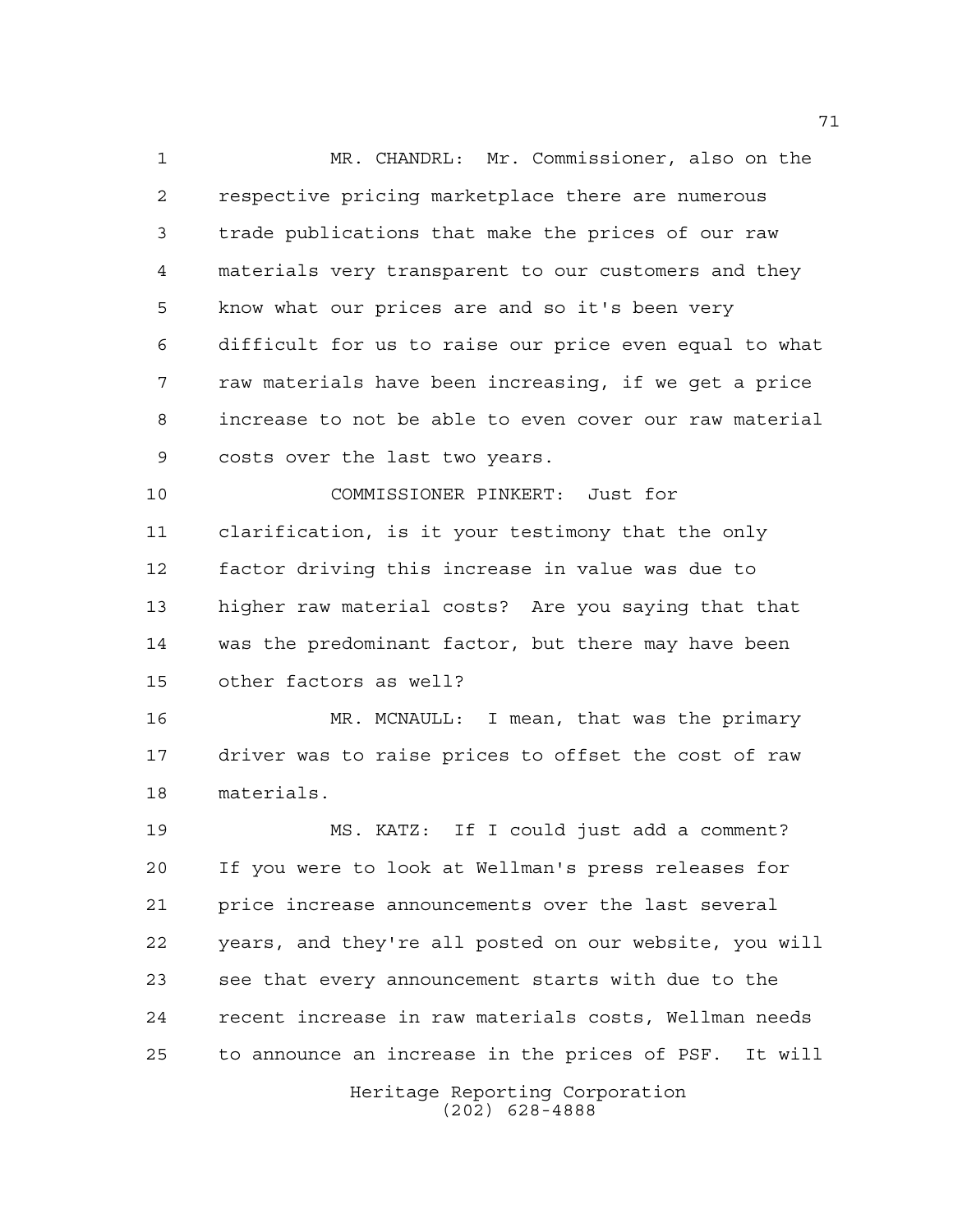be consistent.

 There's too much competition. The customer just does not allow the industry to receive increases other than really for raw material costs, so those increases in values that you see are strictly the pass through for the industry of its raw material cost increases.

 COMMISSIONER PINKERT: A question on Bratsk perhaps for Ms. Cannon. In your prehearing brief you seem to argue that imports from no one nonsubject country could replace the subject imports were an antidumping duty order to ultimately impose on PSF from China.

 Under Bratsk, shouldn't the Commission consider this issue with respect to the ability of all nonsubject countries considered in the aggregate and whether they could replace subject imports in the U.S. market?

 MS. CANNON: The answer to that is no, in 20 our opinion. We think legally that under the Bratsk 21 case there's nothing the **Bratsk** Court said that suggested that there was supposed to be a cumulative approach.

Heritage Reporting Corporation (202) 628-4888 The statute is very specific in telling the Commission when it's supposed to aggregate the effects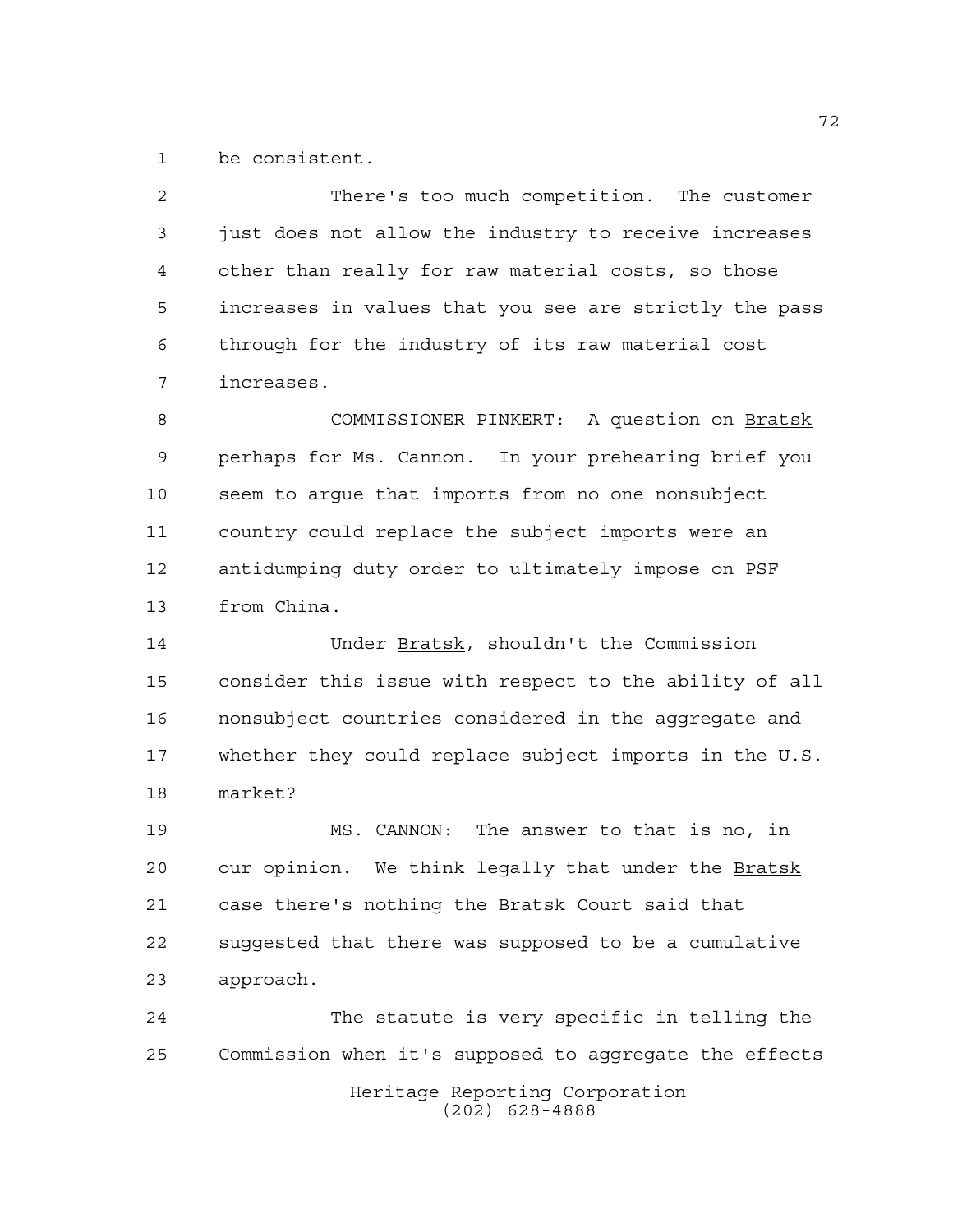of imports and what conditions it's supposed to take account of when it considers and cumulates imports, so we do not believe that under Bratsk there should be a cumulative approach legally because A) the Federal Circuit did not say to do that. It didn't discuss adding imports together.

 B) Given that there is a specific statutory directive then in the absence of any specifics here or any suggestion that the Commission should be doing that here I think suggests otherwise.

 As a practical matter too, I think you have to look at when the Commission cumulates imports and why the Commission cumulates imports. When it's looking at the effects of imports together and how they affect competition it looks at things like whether they're in the same channels of distribution and how they're competing geographically, that type of thing, to add them all up.

 If the Commission adds the other imports up, as I recognize that it has done in responding to remand orders by the Court in other cases, I think that it is going down a path that would suggest that the imports altogether could replace something when in fact all the imports could not replace the subject imports.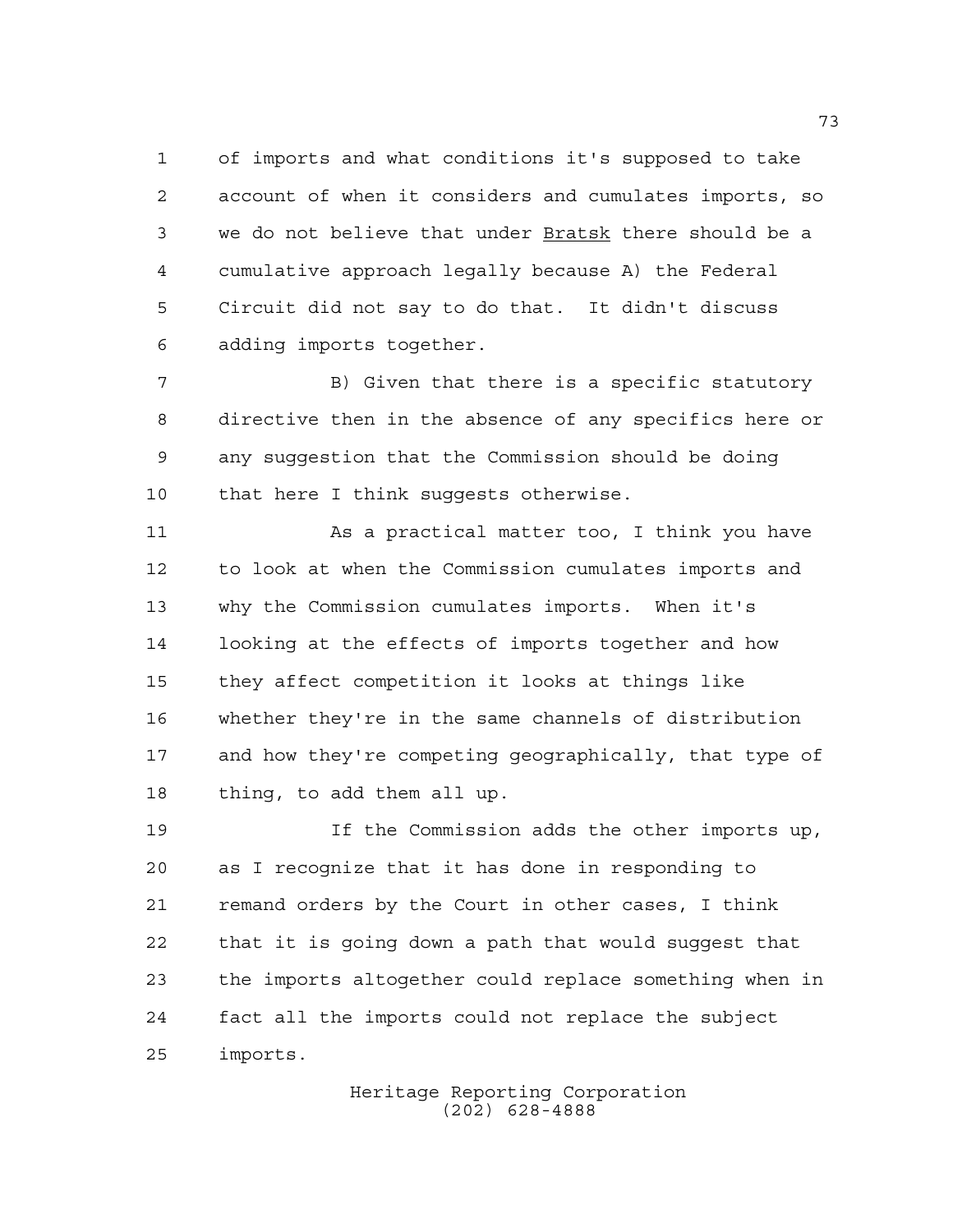In other words, one import source may have a particular type of product. One import source may be at maximum levels of capacity utilization. One import source may be focused on home market at a particular time.

 All of those variables you can't just add up. Gee, there's excess capacity because there's total capacity around the world of this number like you might when you're looking at volumes of imports actually coming into a country.

 So I think there's a real danger in going down a path that just lumps everything together and doesn't look at specific countries as a factual matter and says here, for example, on Korea gee, there's a big volume there so do we think they're going to come in?

 Well, maybe we better look at their prices and compare those to China, or maybe we better look at the fact that they've got a 90 percent capacity utilization rate before we just add their capacity to Taiwan or to somebody else.

 There's nothing that mandates that you look at cumulation. I think there's a lot of reasons that you shouldn't look at those imports together.

Heritage Reporting Corporation (202) 628-4888 Finally I guess I would just say here even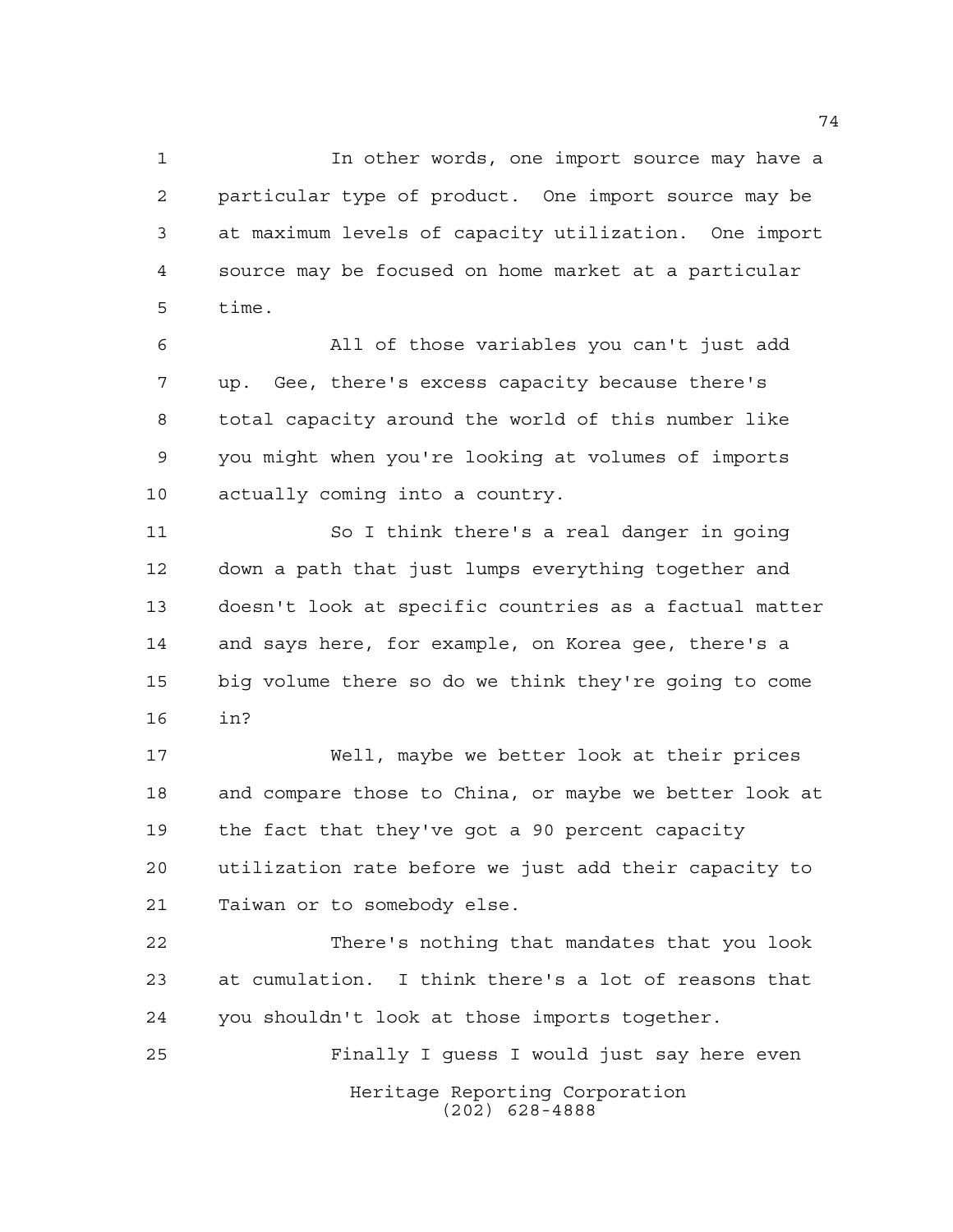if you do that you don't have really enough

 collectively of the other imports out there to replace China, given how massive China's imports are here and how large their capacity would be for potential future imports.

COMMISSIONER PINKERT: Thank you.

 CHAIRMAN PEARSON: Okay. Now it's my turn. I would like to ask about apparent consumption, which has declined.

 On the public record we've got it down I think a little more than seven percent from 2005 to 2006. What were the reasons for that decline? Ms. Katz?

 MS. KATZ: Well, first it would be a lot of the end uses that we sell into are tied into the housing market, so some of the decline that we've all heard about in the last year or so in terms of new sales would affect that.

 Also there has been a movement of some of the end products being imported from China and other places as well, so those comforters that were being made in the U.S. are now coming in, those beds-in-a- bag that you see in the stores. Those will come in imported as a finished good, so creating a little bit less demand here in the U.S. for the PSF.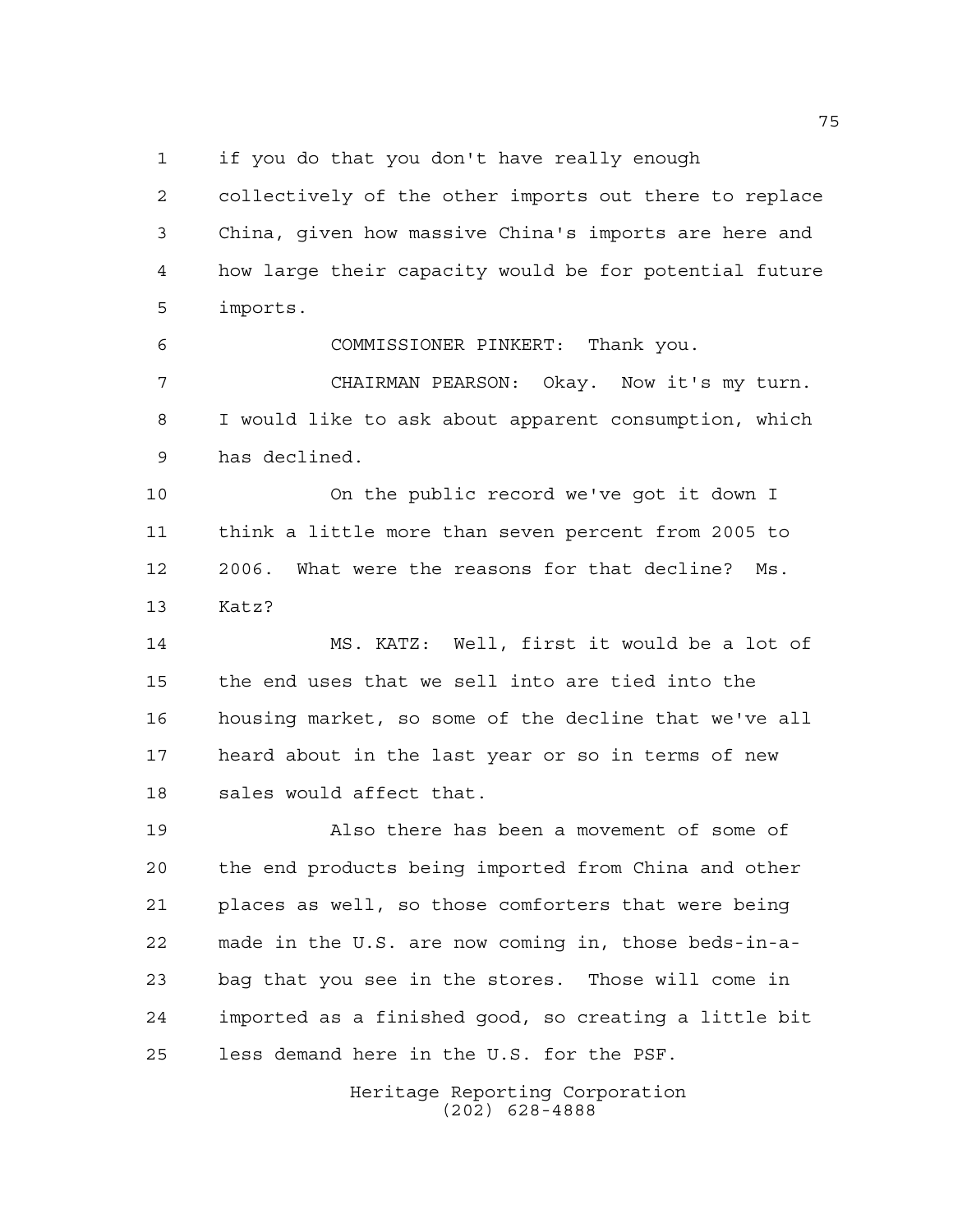Heritage Reporting Corporation (202) 628-4888 CHAIRMAN PEARSON: Do you have any way of sensing what portion of the decrease in consumption was due directly to housing and which portion might be due to the manufacture overseas of finished products that formerly had been manufactured in the United States? MS. KATZ: No, I wouldn't. MR. MCNAULL: You know, I agree with her assessment. I don't have any hard data to be able to split it into the two categories on a percentage basis or anything like that. These are just trends that we're describing. I'm sorry I can't be precise. CHAIRMAN PEARSON: I didn't know whether we could. I just want to make sure. We see probably those two separate components playing into the apparent consumption numbers that we have, right? MS. KATZ: Yes. I would guess you may be able to get trade data from the Commerce Department on imports of pillows and comforters and things like that, and you could see the growth trend that way in those categories. MR. MCNAULL: My experience has been in the case of pillows and comforters, because the shipping cost of moving things from Asia is almost prohibitive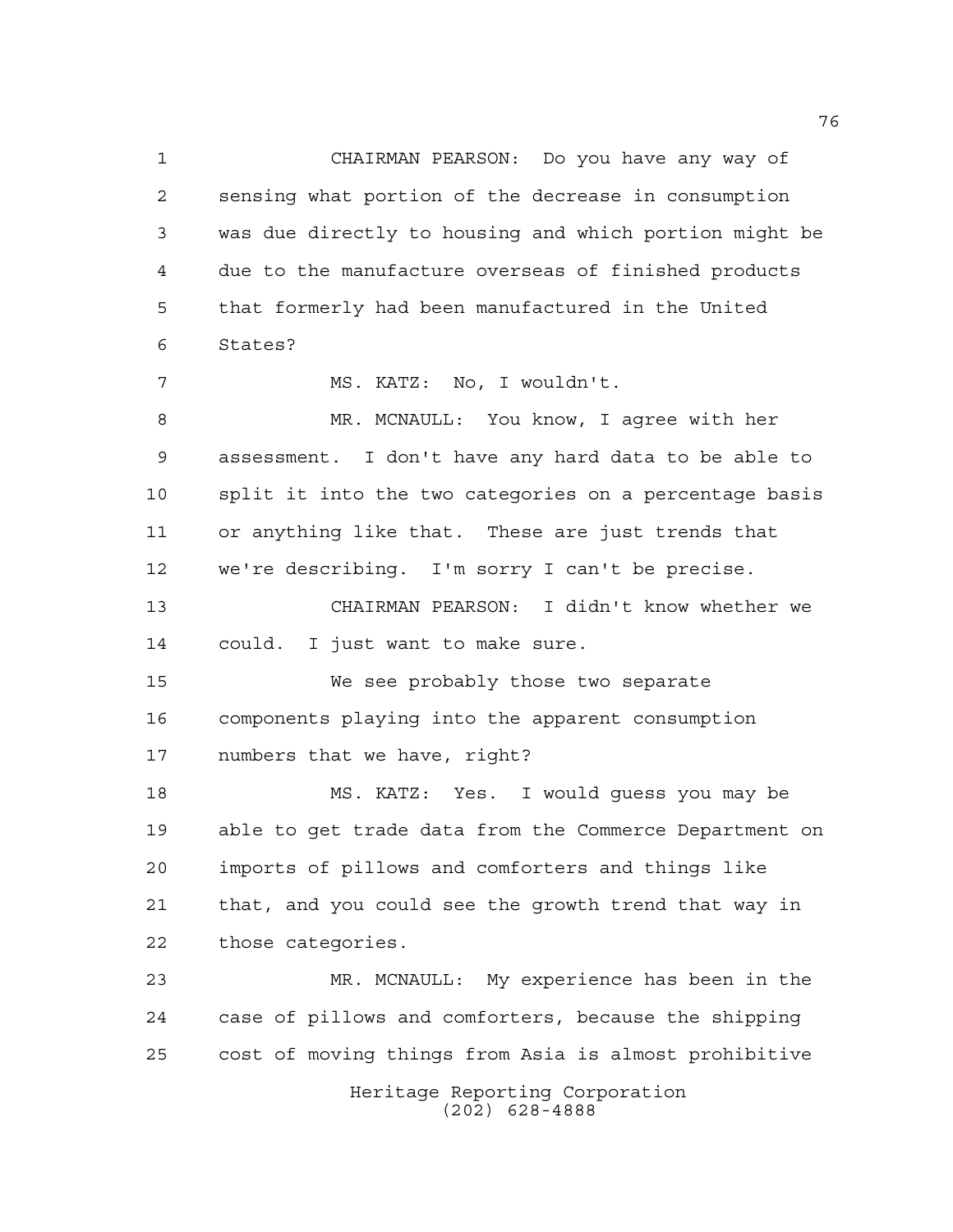because they are very high-loft, very voluminous items that don't have much weight to them.

 Furniture I think is the area where there's been a trend to create finished or semi-finished furniture goods and import those from Asia, so I think furniture is the trend that I'm more concerned about. More of the import side of your question would be furniture. I don't think pillows and comforters are suffering from that kind of trend.

 My sense is, and I don't have any hard data to support it. My sense is that the apparent consumption is down more driven by housing, the correction of the housing market that we're experiencing in the United States more than anything else.

 CHAIRMAN PEARSON: Okay. Mr. Lane? MR. LANE: I would just add that with regard to many of the examples that we're familiar with on the other parts of our business, especially in NAFTA, there is a fiber forward requirement for those products as they are made in the NAFTA area that that fiber has to be produced in the United States.

Heritage Reporting Corporation That is not the case with regard to items that use these fiberfill type products. There is no fiber forward requirement, so when they leave the

(202) 628-4888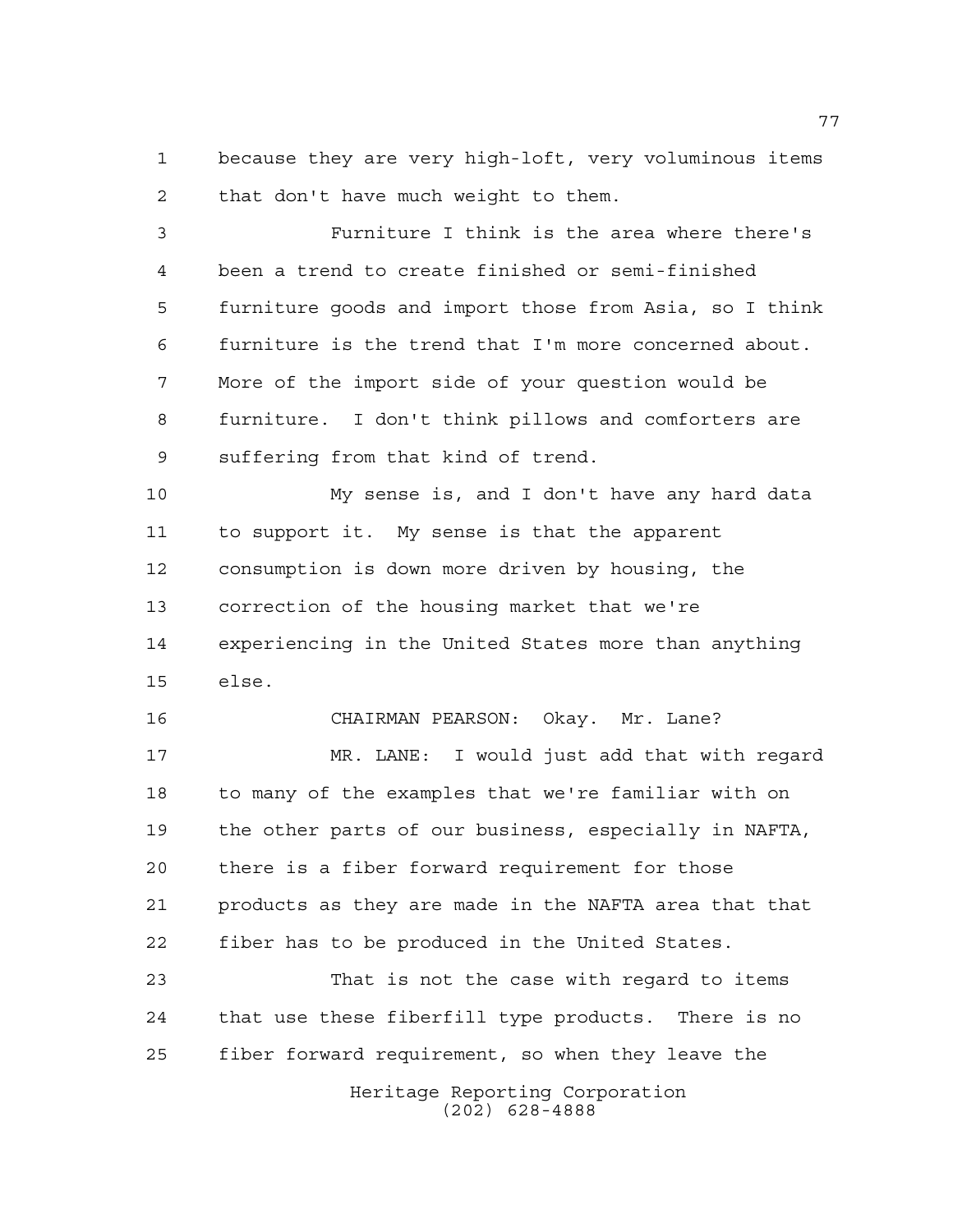United States that fiber can come from any supplier, so you could see a reduction in the market by items within NAFTA and other products coming back in that aren't required to have the U.S. sourced polyester staple fiber in them.

 CHAIRMAN PEARSON: Within the period of investigation, do any of you know of customer firms that move some of their production, some or all of their production, offshore?

 MR. MCNAULL: Yes. For DAK Americas we've had a major home furnishing producer, their senior vice president, indicate to me that they were going to take a very large portion of their consumption offshore.

 He cited price as his primary driver. His ability to buy from China at very, very low prices was his key motivation for doing so.

 CHAIRMAN PEARSON: And he was anticipating no longer being able to buy Chinese product at a low price in the United States? Was he presuming that the requested order would go into effect?

 MR. MCNAULL: No. This was prior to the order that this individual was chasing Chinese pricing rather than buying domestically.

Heritage Reporting Corporation (202) 628-4888 CHAIRMAN PEARSON: Okay. It's not clear to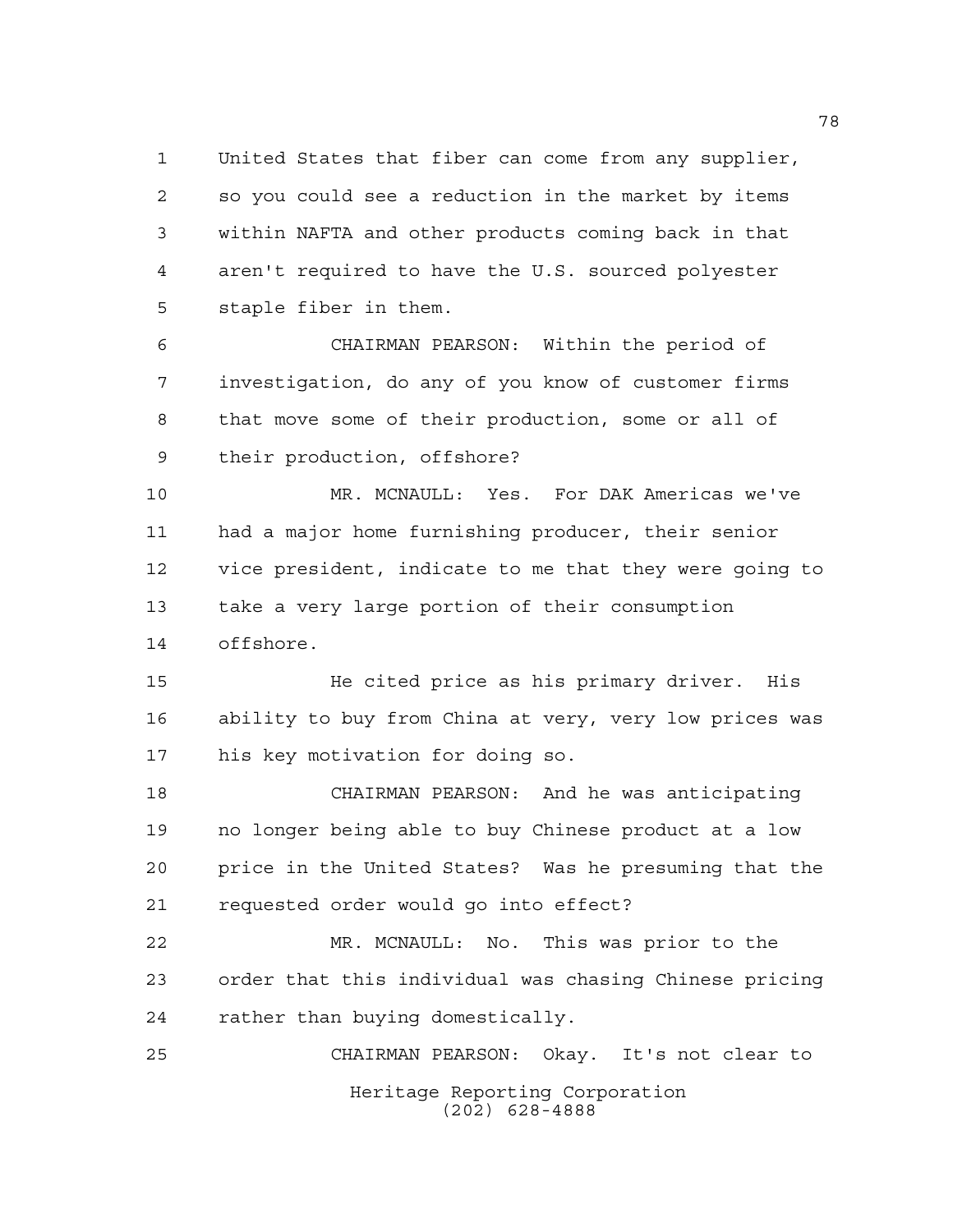me why if he could get the Chinese product at a low price in this country that he wouldn't continue to manufacture here instead of moving his operation out of the country.

 MR. MCNAULL: No, no. I'm sorry. Paul may have clarified for me. He was purchasing polyester staple fiber to convert to finished goods in the United States.

CHAIRMAN PEARSON: Okay.

 MR. MCNAULL: So this individual was going to purchase low-cost fiber from China to manufacture finished goods here. I'm sorry. I got confused with your question.

 CHAIRMAN PEARSON: Well, I probably didn't ask it very well. I was just wondering. Do we know of customer firms that made a decision recently to actually shift some of their production out of the United States to another country so that they would manufacture in another country instead of here?

 The reason for asking is, of course, we've seen that in other textile related industries and so I'm just trying to understand whether that's going on in this business. Ms. Katz?

Heritage Reporting Corporation (202) 628-4888 MS. KATZ: I think there are one or two Wellman customers that have added capacity in the Far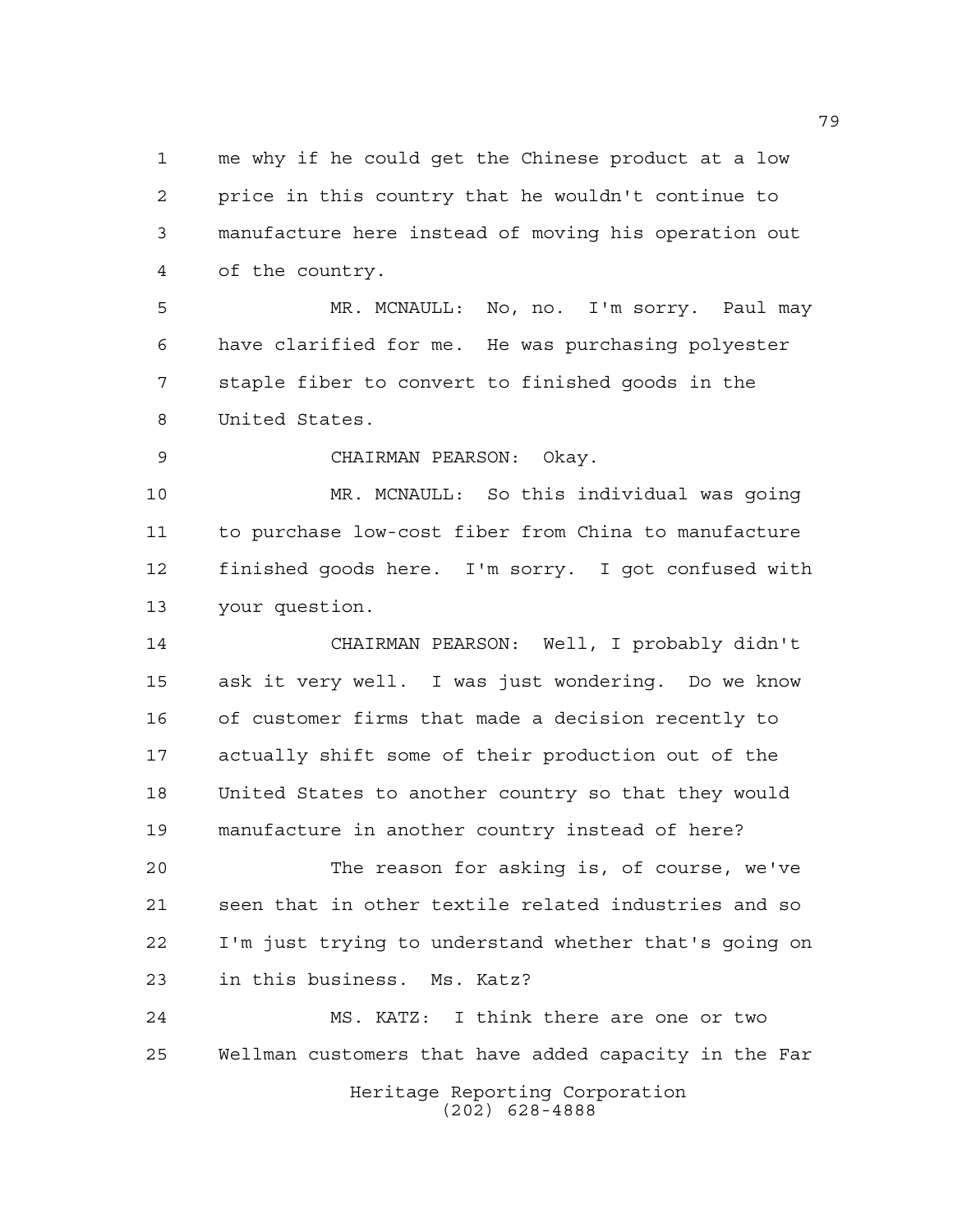East instead of adding it here in the U.S. in the furniture industry. They've opted to add it in the Far East.

 CHAIRMAN PEARSON: These questions were background for my main question, which is how do you see the long-term prospects for demand for your product in the United States? I mean, is there a future for your business here, getting back to what we've seen in some other textile related industries?

 MS. KATZ: I think what Jon said is true in terms of because a lot of the products that we sell in the certain PSF is high-loft and that's the quality you really want, it's difficult to bring those goods in the general markets.

 In the low end, you can do anything with low end. You can put cheap stuff in there and bring it over cheaply and sell it cheaply, but in the general marketplace high-loft is that way because there's a lot of air in the product so to transport product with a lot of air that you're not getting paid for is very costly.

 That's what has limited the decline in certain PSF for fiberfill because a lot of that industry has to stay here because of the product and the relative cost of making the final end use, as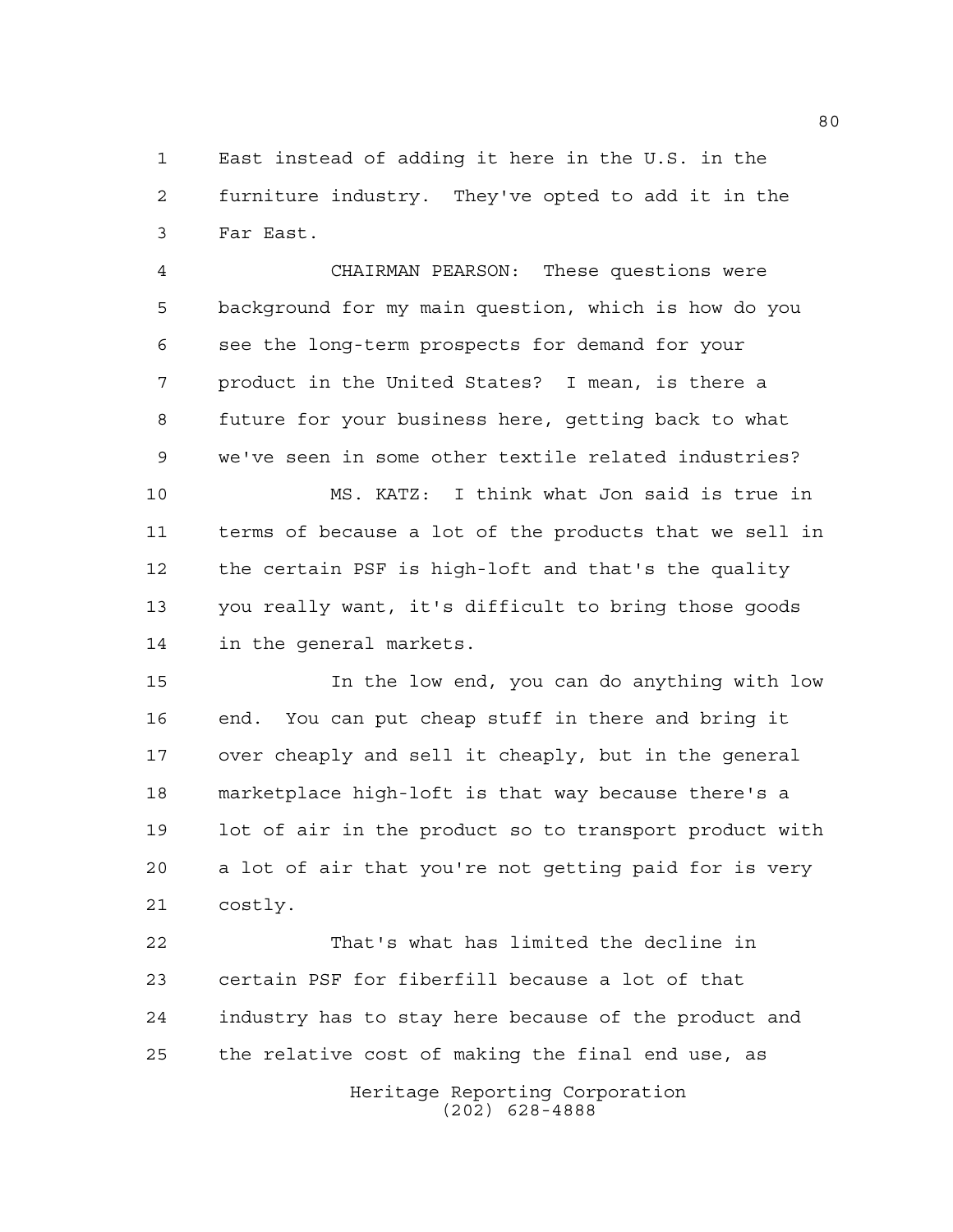opposed to textile where a lot of the goods, as we all look at our labels, most of the goods are not being made in the United States. They're being made abroad.

 Also, a lot of the industry that uses certain PSF is not as labor intensive. A lot of it is the equipment, and the equipment is not as expensive as labor.

 Labor is very cheap in other countries as compared to the United States, so those labor intensive industries such as the garment and textile industries are better served in cheap labor countries, as opposed to making a product here that doesn't require a lot of labor. The equipment is basically the same cost no matter what part of the world you're in.

 MR. MAGRATH: Mr. Chairman, I'd just like to make the remark that the Chinese suppliers whose imports to the United States have gone up 233 percent over the period, they don't seem to be having this problem with their end use customers in the United States.

 So we're here today. It's a fiber problem, not any significant disappearance of the end use products.

Heritage Reporting Corporation (202) 628-4888 CHAIRMAN PEARSON: Mr. McNaull?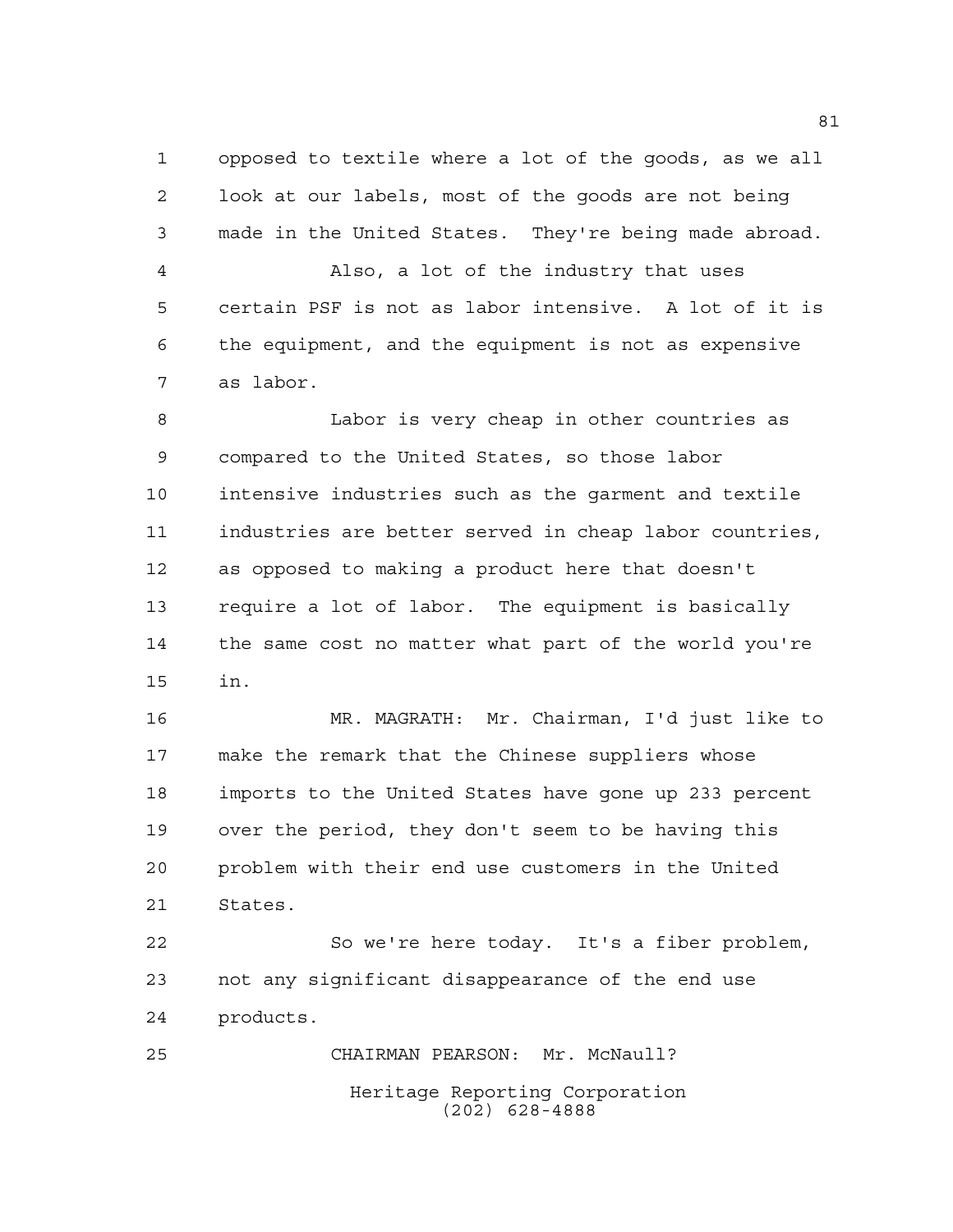MR. MCNAULL: Yes. I mean, I think where we've seen the most concerning attrition rate in polyester staple has been in apparel. That's an area where people are taking advantage of lower unit labor costs by taking things overseas because there's a much higher manual component in assembling apparel.

 I think carpet, I think the subject product that we're talking about here, the customers that consume and create high-loft things, as well as nonwoven segments are viable.

 They're going to be here longer term, and I think the primary area where you're seeing attrition is in apparel and is in our injury where China is displacing domestic shipments in this particular area we're talking about today.

 MS. KATZ: One last comment. If you were to look at industry data and shipments of polyester staple you would see that industry shipments on fiberfill and nonwoven products has either been stable or grown, while industry shipments into the textile market have declined.

 CHAIRMAN PEARSON: Okay. And then if you could quickly, five years from now are we likely to see apparent consumption in the United States that's higher or lower than current levels?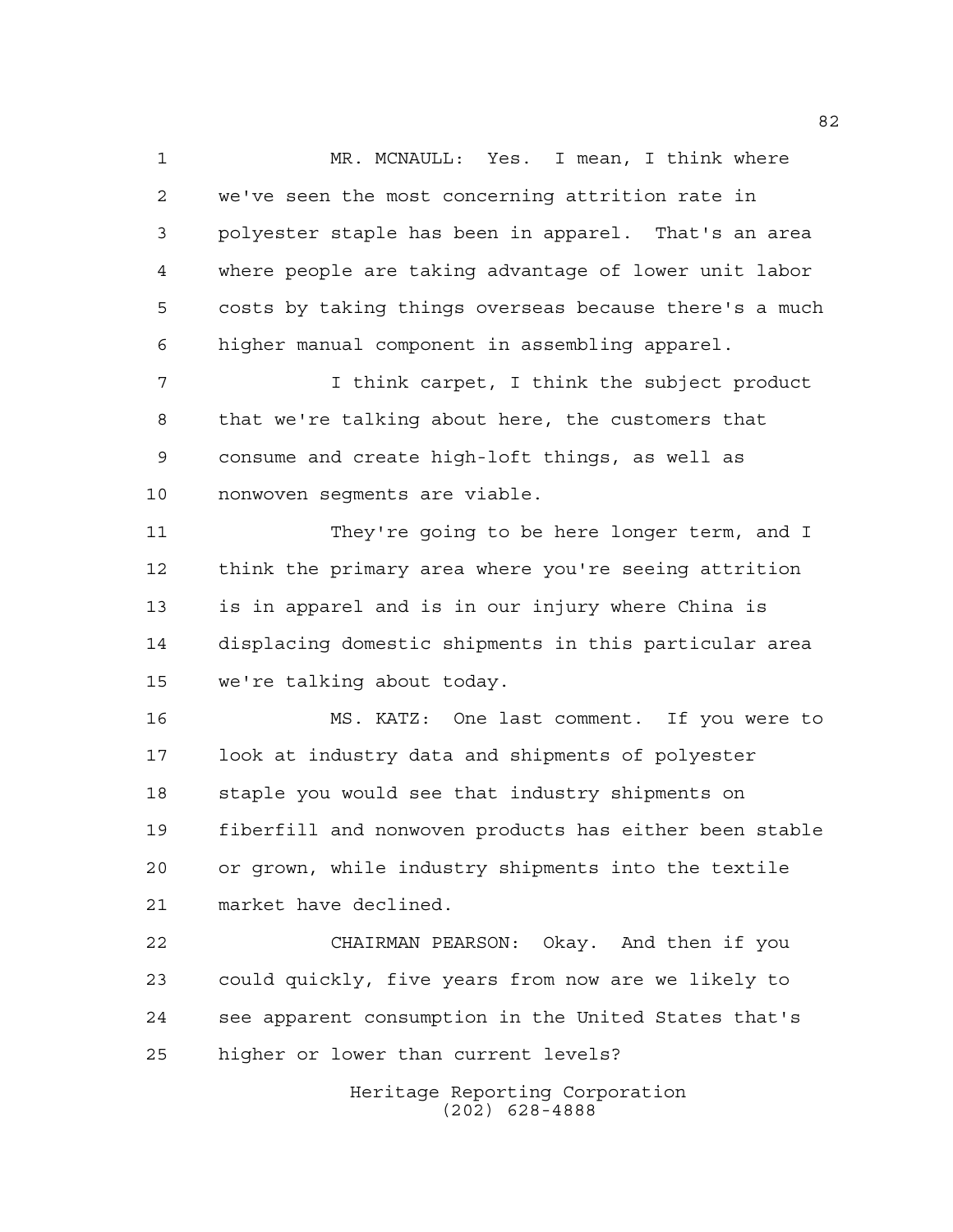MR. MCNAULL: I mean, I think apparel is going to continue to go through this trend, so I think overall if you aggregate all the market segments you would see lower consumption. As it relates to fiberfill, no, I think it will be flat to slightly up for the subject polyester staple. MS. KATZ: And it would depend on the economy really. That would be the main driver. You just kind of have to have a projection for what the economy is going to do first. CHAIRMAN PEARSON: Okay. Let's say three percent annual growth. MR. CHANDRL: We see with an increase in housing that we would see an increase in the fiberfill. We anticipate the housing market would pick back up and come back. Yes, sir. CHAIRMAN PEARSON: Okay. Well, my time has expired, so I will pass on this round, and we will go to Vice Chairman Aranoff. VICE CHAIRMAN ARANOFF: Thank you, Mr. Chairman. I want to join my colleagues in welcoming the witnesses here this morning and welcoming many of you back from your visit with us in the sunset case last year.

> Heritage Reporting Corporation (202) 628-4888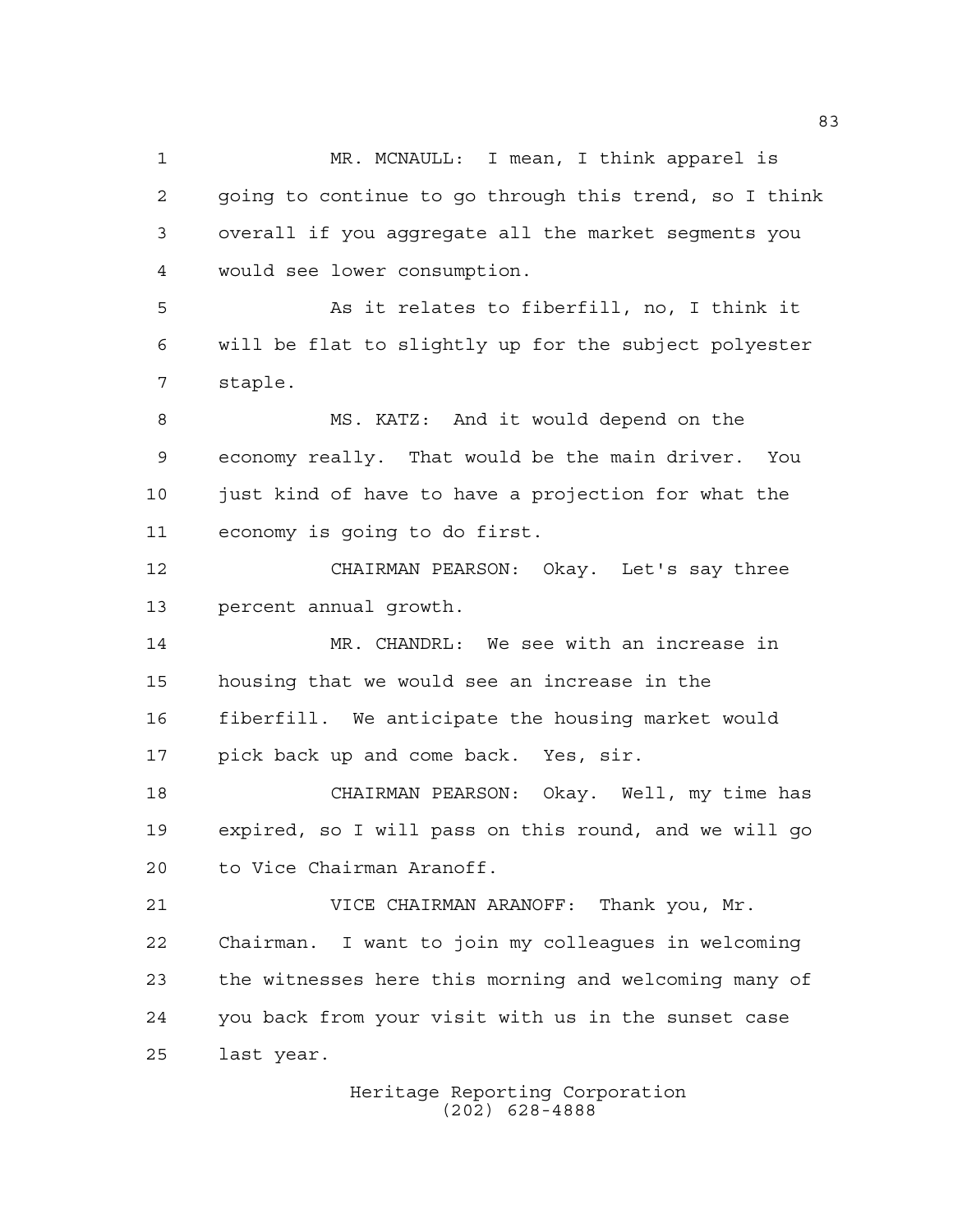1 Let me start by asking. Some of the Respondents point to the significant decline in productivity in the domestic industry over the period and say this is self-inflicted injury. Have your workers become less efficient, or is there another explanation?

 MR. CHANDRL: I think I can explain that in an example of our running our line at only 50 percent of its capacity.

 Whenever I run my line at less than our desired capacity I still have to have an equal or slightly fewer number of workers, so regardless of whether we're running 100 percent or 50 percent, I still have to employ people.

 The numbers may show that I'm less productive, but it's simply because I've been harmed and I cannot run my line at 100 percent. I'm forced to run it at 50 percent. I haven't become any less efficient. I've just simply been forced to run my line at a lower efficiency because I have no place to sell my goods because I've been dumped on.

 VICE CHAIRMAN ARANOFF: Okay. Mr. McNaull, did you want to add something to that? MR. MCNAULL: I agree. I mean, it's a capital-intensive business, very large-scale assets.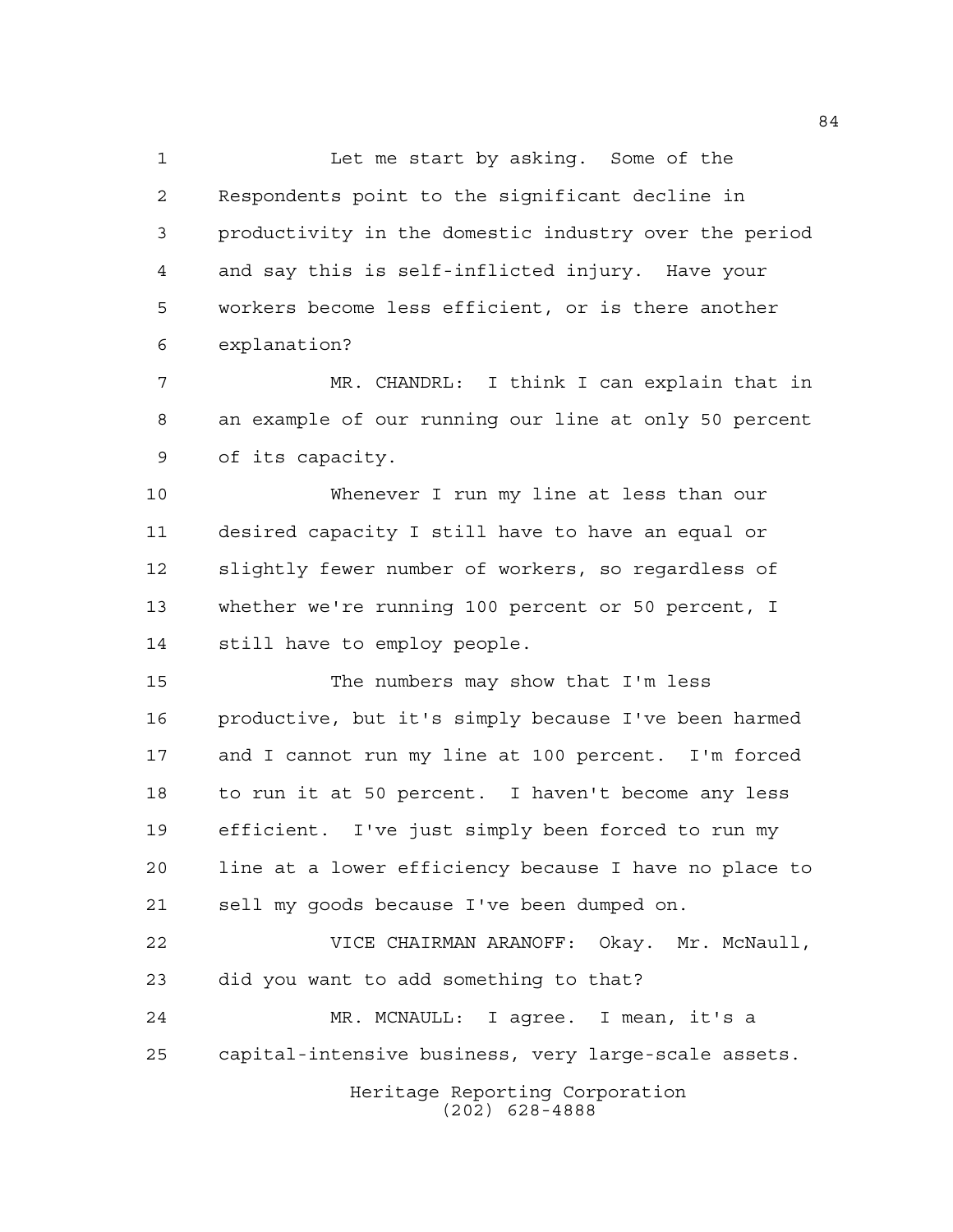For example, if you had an asset that manufactured 80 million pounds nominally with a fixed cost of X if you want to manufacture 60 million on it your cost is basically still very close to X because you'd have to staff and you have to have personnel in place to run the facility whether it's running at high rates or low.

 You know, as we get into a position where we're not able to shift the amount of pounds the assets are capable of producing then you go into turndown rates, but your costs are really basically the same.

 VICE CHAIRMAN ARANOFF: And that's true even as the cost of raw materials is going up and so they take a relatively larger part of your cost than they otherwise would have relative to fixed cost?

 MR. MCNAULL: Well, again we testified earlier the raw material costs are the majority of the cost of manufacturing polyester staple. You can have swings of raw material costs that far outweigh these changes of efficiency that we're discussing.

 MR. ROSENTHAL: That was one of the more unusual arguments, shall we say. I'll leave the adjective at that.

Heritage Reporting Corporation (202) 628-4888 The notion that you'll deprive the domestic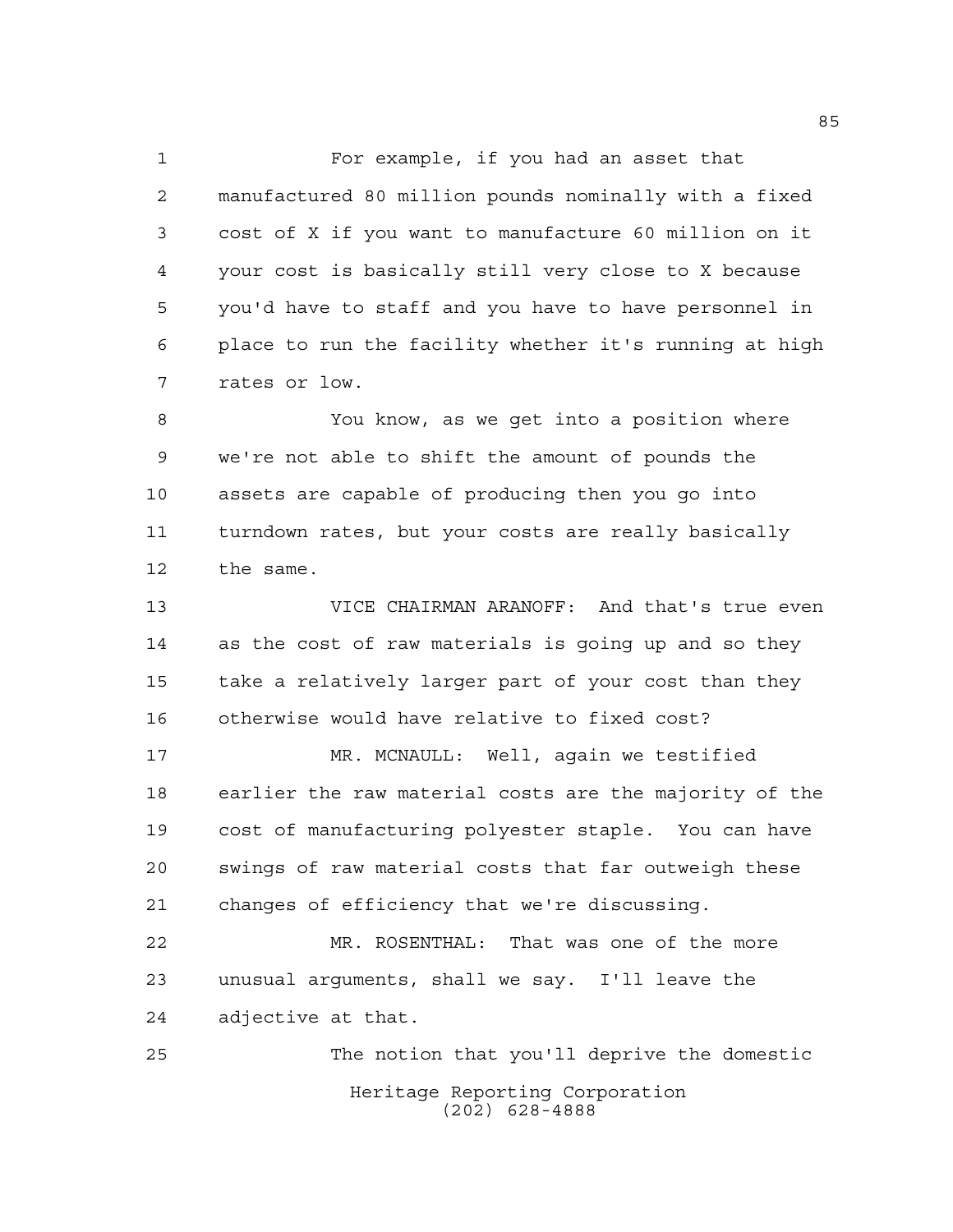industry of millions and millions of pounds of

 throughput in these high capital-intensive plants and thereby drive up their cost per unit and per workers and then accuse the industry of being inefficient is really unfair, shall we say.

 It's the old -- never mind. I won't go into that analogy.

 This is such a volume driven industry that with these declines in volume, these shutdowns, the essential argument by the other side is well, you're 11 just not firing your people fast enough and you're not closing your plants fast enough to make you more efficient.

 You can have much lower unit costs if instead of operating at 50 percent of capacity you just don't reopen your plant.

 MS. KATZ: If I could add one more comment? When you hire a new employee to work in a plant he just doesn't start working day one. It takes some time to train him.

 It's very expensive to lay off people and hire people and lay off people and hire people, so you try to keep a basic level of employee staffing that will allow you to ride during some of the rough times, but will provide you with the service you need when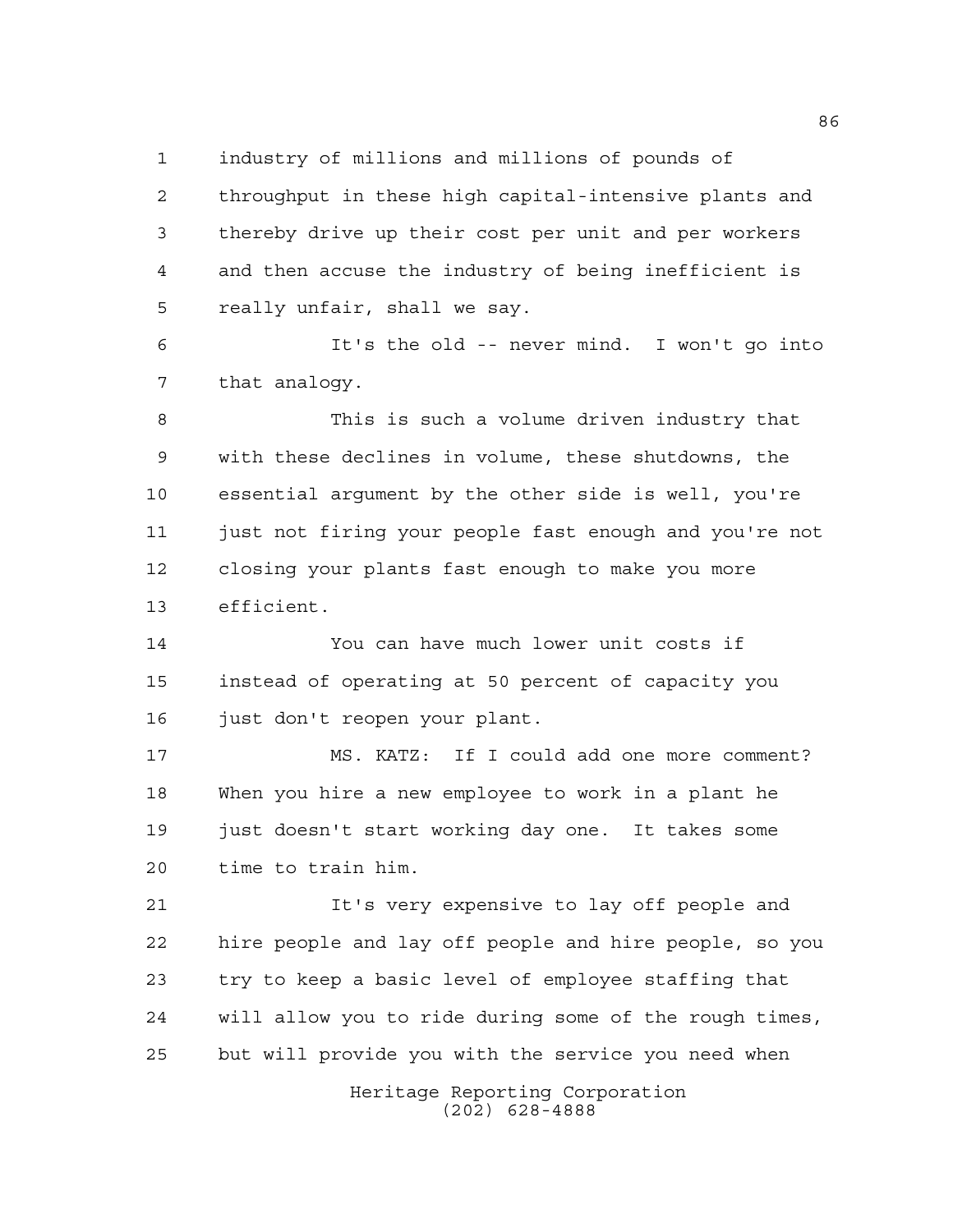you're running full.

 You just can't say okay, why don't you fire these people for the three months you aren't running. You have to think about what's going to happen after those three months.

 If there are other employers in the area, you're not going to get them back. You're going to have difficulty finding the right people, and then you have to train them. It's expensive to train people and then having to let them go. You do try to maintain a minimum level of staffing even in those times when you may not be running the line full.

 VICE CHAIRMAN ARANOFF: Okay. Well, let me follow up on that because that really was my next question, some inconsistencies in the employment data that we see where the data on the record are consistent with what Ms. Katz just indicated, that there haven't been significant layoffs in the industry, and what Mr. Chandrl was saying, that you tend to need almost the same number of people even when you're operating at lower capacity utilization.

 And yet, Ms. Katz, you indicated that your company closed a plant and let go 360 people. That doesn't really show up in our data. Is somebody else hiring and that's offsetting what we see, or is there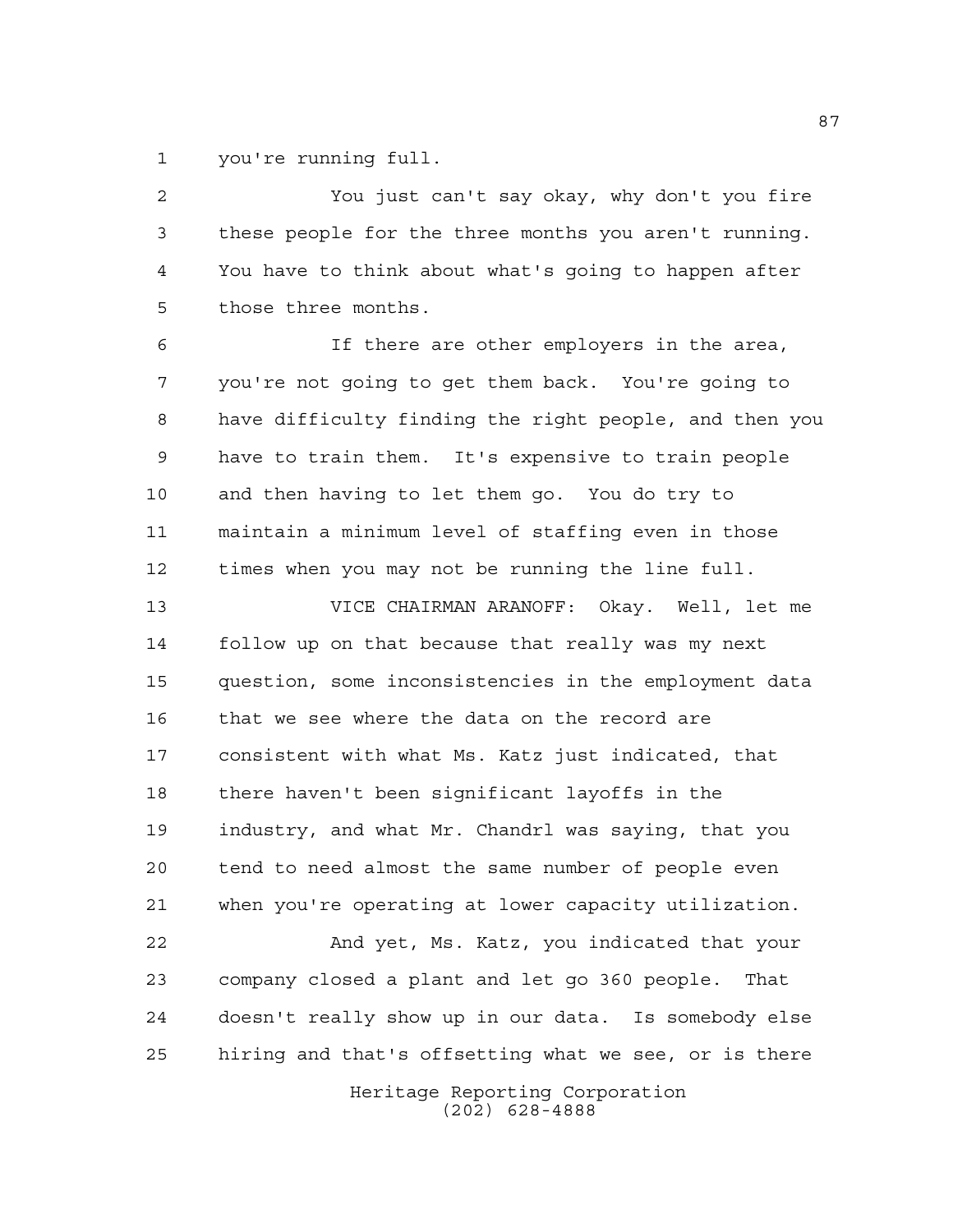a lag? Why are we not seeing those numbers?

 MS. KATZ: Well, maybe that's an error in the way the data was presented. Those numbers I thought were meant to represent the number of people during the period.

 Our layoffs all occurred and the plant closed down in December, so you would see most of the employees still there through year end 2006. If you were to do a comparable statement in 2007, you would see that sharp reduction show up.

 VICE CHAIRMAN ARANOFF: Okay. That is an explanation with respect to Wellman.

13 13 I know there were other domestic producers who closed facilities earlier in the period. Is there a reason why we don't see that show up? Was nobody laid off in those cases?

 MR. LANE: Well, you heard Ms. Cannon make reference to the Polykron facility that is a polyester staple manufacturer in Monterrey, Mexico, that DAK Americas shut down in 2005.

 It is basically an affiliated company, so that's not counted in any of our numbers because it's outside of the U.S., but fundamentally we did have some reduction of capacity to be able to supply the broader sense.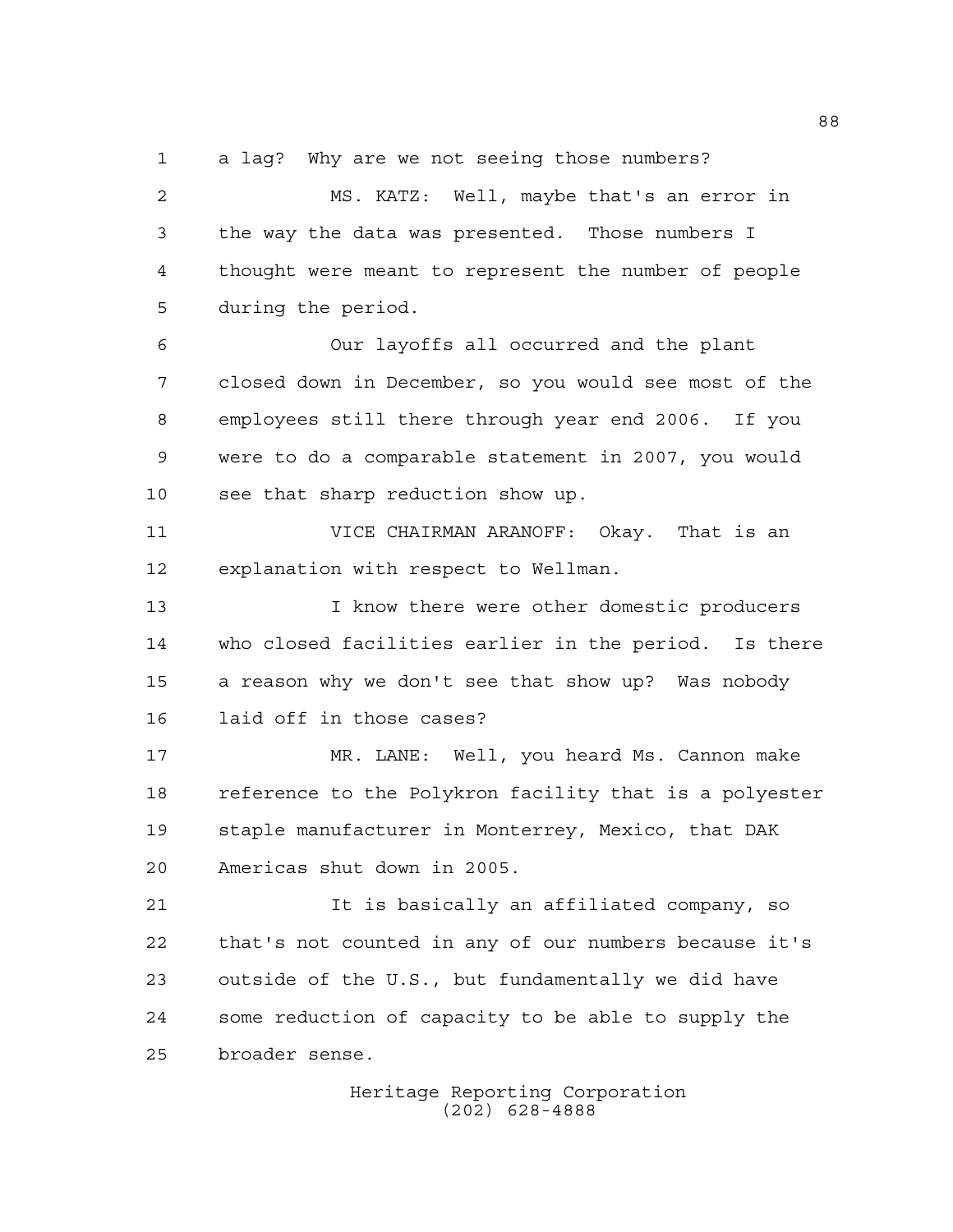VICE CHAIRMAN ARANOFF: Okay. Right. But that wasn't U.S. employment, so we wouldn't expect to see that.

 Okay. Let me move on and ask. Let's see. In connection with lost sales, I can only characterize these generally obviously, but there was a substantial number of allegations of lost sales made in this case, and of those a surprising number of purchasers who professed that they had never bought product from China.

 Do you have any explanation for why that response would be so prevalent?

 MR. ROSENTHAL: They're obviously at a disadvantage, not having seen some of these responses. It is hard to understand some of those responses, especially when you see the growth in Chinese exports of over 234 percent.

 Somebody is buying them, and we've established that the market is not growing at that rate and U.S. companies' market share is declining by over 13 percent, so either they're not telling you the entire truth or some of them are being technical about how the lost sales are not being properly characterized or there are other customers who you did not hear from.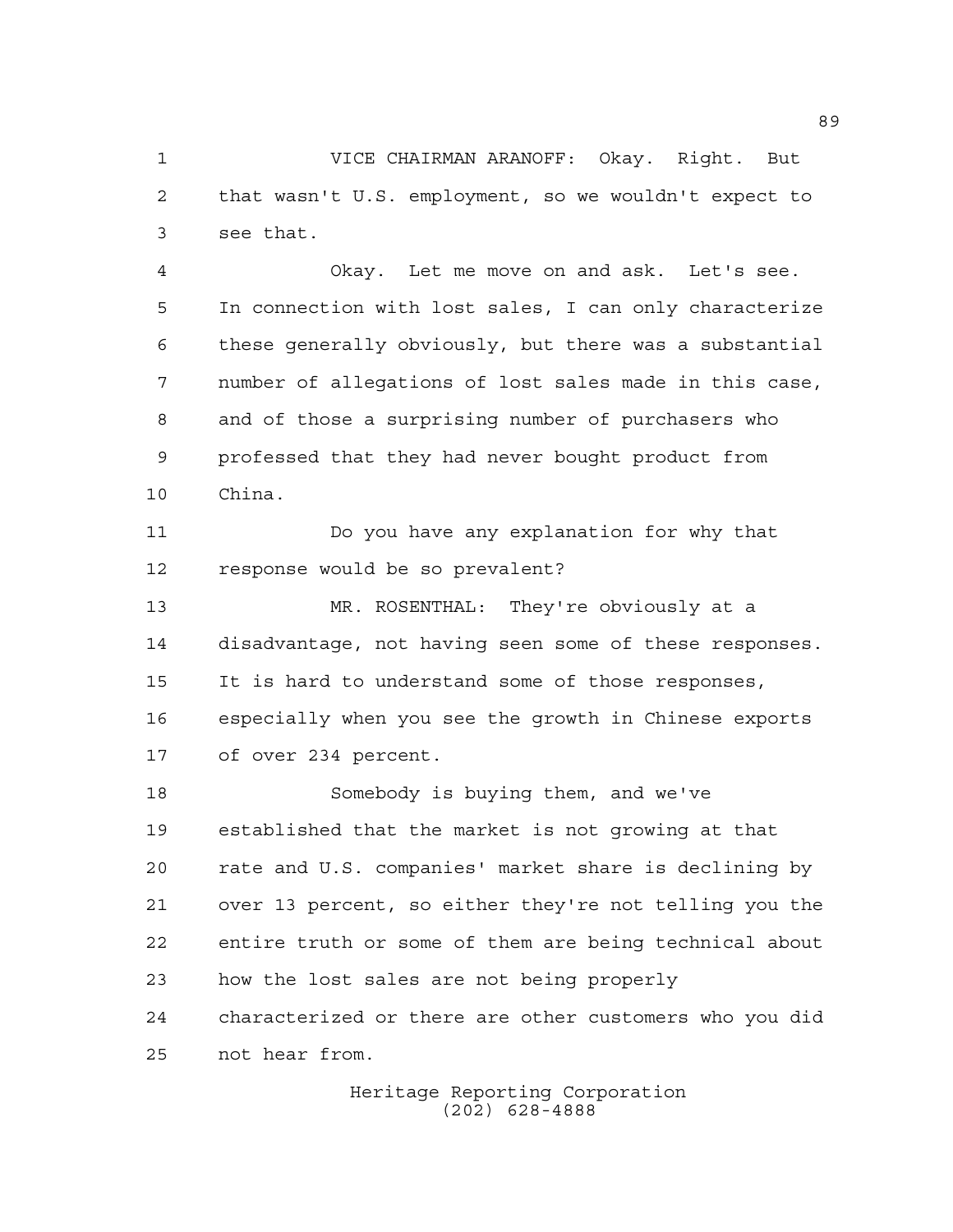I would really focus more on the confirmed lost sales, and there's a series by one in particular who is a very, very well known importer and has confirmed a fairly large volume of sales lost directly as a result of Chinese sales, Chinese imports.

 VICE CHAIRMAN ARANOFF: Yes. No, I'm aware of the ones you're referring to, and I guess my question with respect to the others was whether there might not be some kind of don't ask/don't tell thing going on between purchasers and importers and whether the producers here know.

 When you talk to your customers and they tell you that you have an alternate source, do they 14 tend to tell you the name of the importer, or do they tend to know where the product is coming from?

 MS. KATZ: If a customer is buying from a broker, they themselves may not know where the fiber is coming from. All they know is that they have a supplier, Broker A, and as long as Broker A meets their demands of the product and the pricing and the timing he doesn't really care. He doesn't need to know anything else.

 I think in instances where there might be a broker involved, the end buyer/purchaser may not know where the product came from.

> Heritage Reporting Corporation (202) 628-4888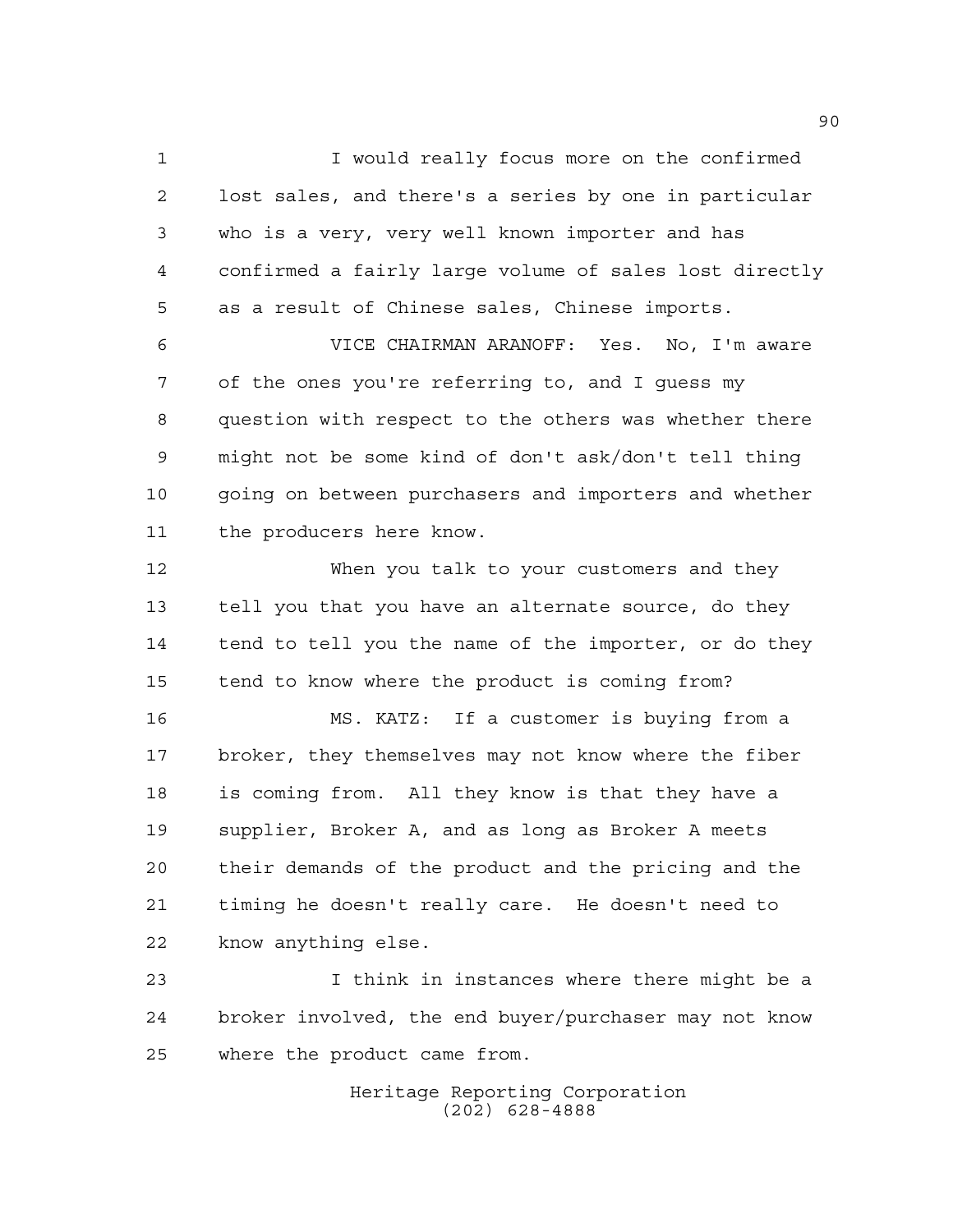VICE CHAIRMAN ARANOFF: Okay. Well, just following up on that, since my light is yellow, Mr. Rosenthal, if there's anything that the industry can add in posthearing on why the customers may not know where the product they buy is from, but the domestic producers do --

 I mean, I understand in the aggregate that there's a lot of Chinese product and it must be going somewhere, but for specific allegations how they can know who they were competing against.

 MR. ROSENTHAL: We'll do our best. Because it's APO it's hard to talk to our clients and say gee, this particular purchaser denied the claim. What is it that's wrong about this?

 VICE CHAIRMAN ARANOFF: Right. I think you can state it the other way. You told us that you lost this sale to China. How do you know it was China?

MR. ROSENTHAL: We'll do our best.

VICE CHAIRMAN ARANOFF: Thank you.

Thank you, Mr. Chairman.

 CHAIRMAN PEARSON: Commissioner Okun? COMMISSIONER OKUN: Thank you, Mr. Chairman, and I join my colleagues in welcoming all of you today and welcoming back many of you. I appreciate you being here. I certainly have seen a number of you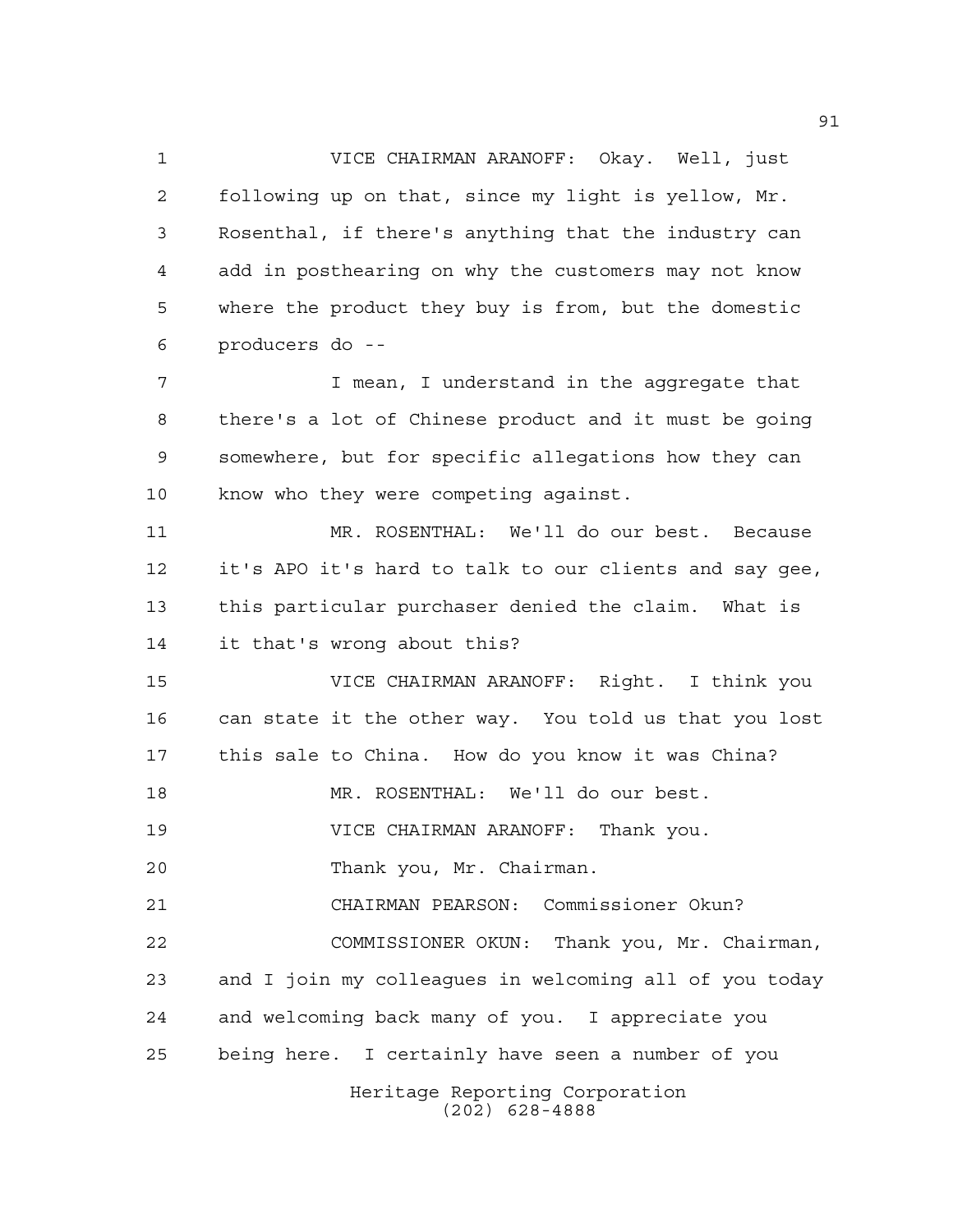over the years and so feel like I do know this product.

 Let me start actually first with a followup for you, Mr. Chandrl. You had your hand up in response to the Vice Chairman's question about the employment data, so just for the completeness of the record is there something else you wanted to add with regard to those numbers?

 MR. CHANDRL: Just simply when we shut our line down for three months I just wanted to state that I can't lay employees off for a three month period of time when I anticipate coming back into production fairly soon.

 Like Wellman had mentioned, you need quality, trained employees to run your production lines. Unfortunately, if we have to shut down for three months we cannot simply lay all of our employees off for that short period of time. We have to maintain their employment in the hopes that we can resume our production in the future.

 COMMISSIONER OKUN: Okay. So that's why those numbers wouldn't be in there as well. Okay. I appreciate that.

Heritage Reporting Corporation (202) 628-4888 Mr. McNaull, just to come back just to follow up on the Chairman's question about apparent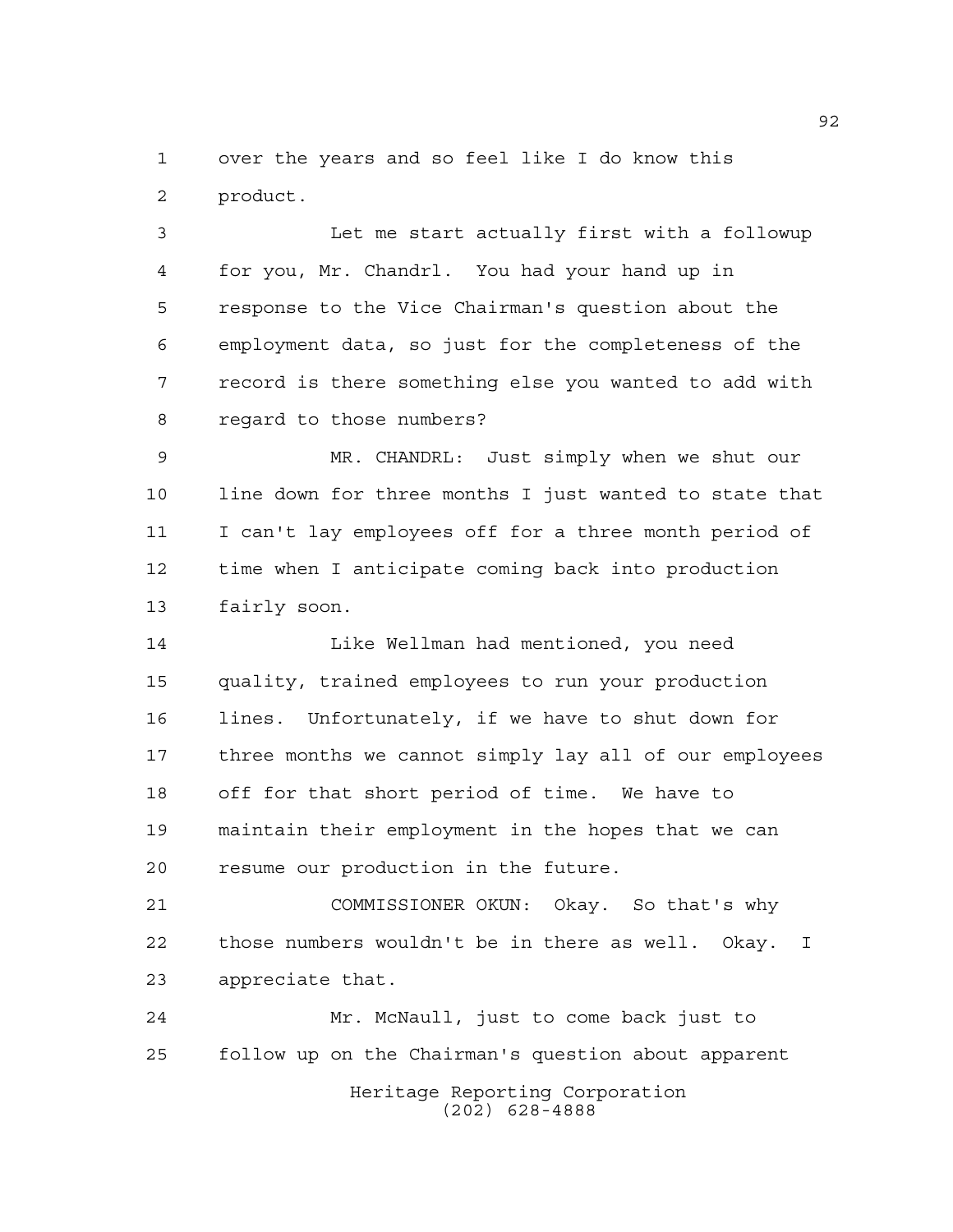consumption, Mr. Shapiro in his opening had also noted flame-retardant material as a reason for the decline. I didn't hear you mention that, and I wondered if there was anything you could tell us about that? MR. MCNAULL: I don't think that's a material factor in the apparent consumption at all. COMMISSIONER OKUN: Okay. MR. MCNAULL: I don't think that's the case. COMMISSIONER OKUN: Okay. I just wanted to make sure I had heard your response on that. 11 A question just again on the '06 pricing, and I think you had some responses to my colleagues earlier about the price increases the entire time being driven by your raw material costs, and I can look in the record and see that. I wondered if you could help me understand what you would expect the market to do in '06 when we see apparent consumption going down, how your buyers react and whether you would have expected to lose the market share just because they're saying housing starts are down and we're not going to accept your price increase, as opposed to how much the imports were playing a role, if you can help me kind of sort

Heritage Reporting Corporation (202) 628-4888 MR. MCNAULL: Can you restate that? I'm a

through the '06 dynamics versus the '05 dynamics.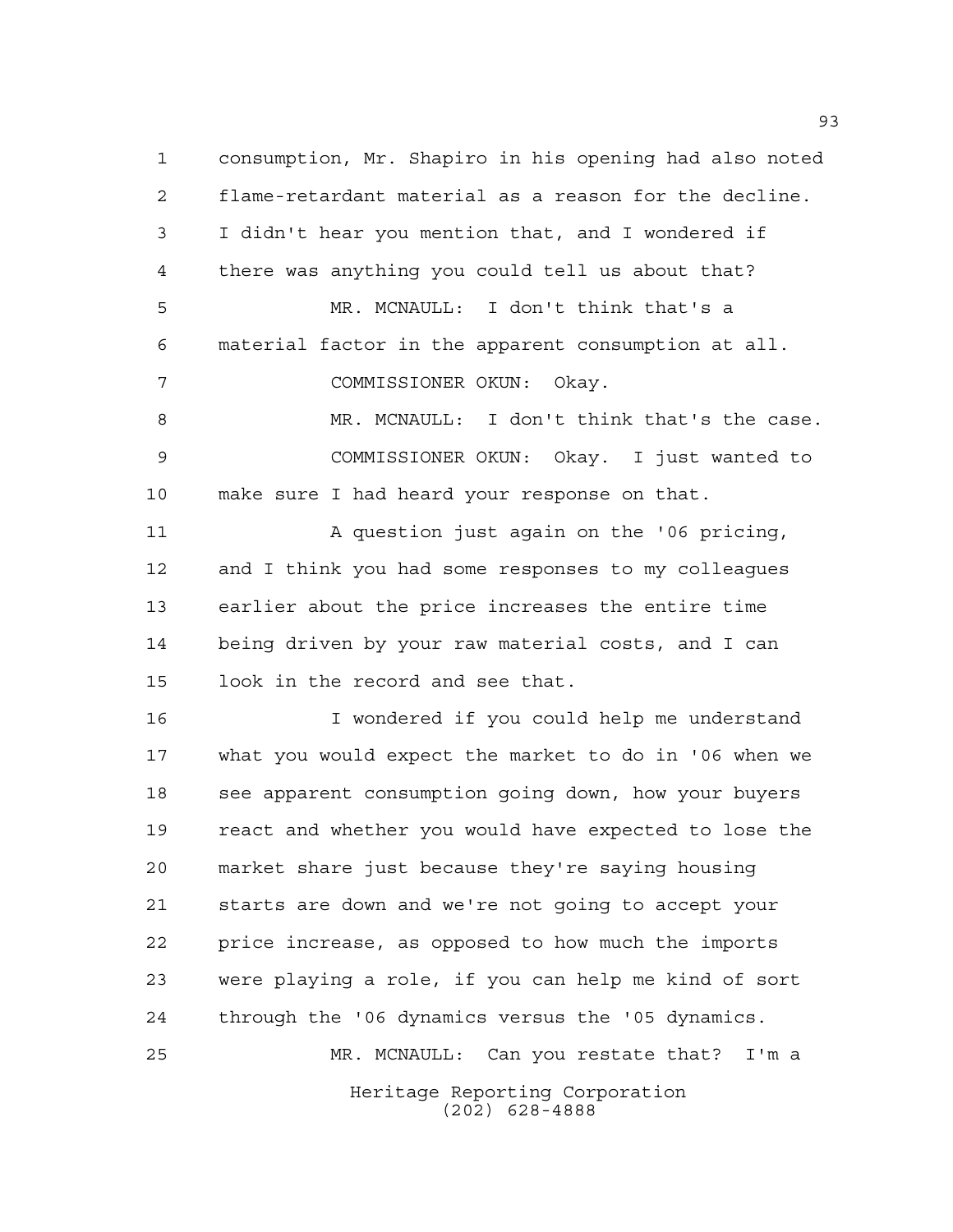little bit confused by your question. I'm sorry.

 COMMISSIONER OKUN: Mr. Rosenthal might want to help you out, but I'll restate my question and then I'll see.

 In '06, the pricing. What was going on in terms of your conversations with your purchasers in a market going down as opposed to a market going up? Would you have expected to see purchasers going along with you?

 Take aside the imports of your competition. Would you have expected to be able to get those price increases in that type of market? Let me hear from Mr. McNaull first and then Mr. Rosenthal.

 MR. MCNAULL: Yes. The issue is one of the raw material escalations were to a point that continued to manufacture and supply products to customers. You had to go negotiate some increase in price to be able to justify continuing to run your facilities and supplying their needs.

 You know, in terms of microeconomics, the market is going down. Therefore, you can't theoretically push price increases through when the industry hits the wall, if you will, from a cost perspective. It really has no choice but to say I need to have at least X price to continue producing.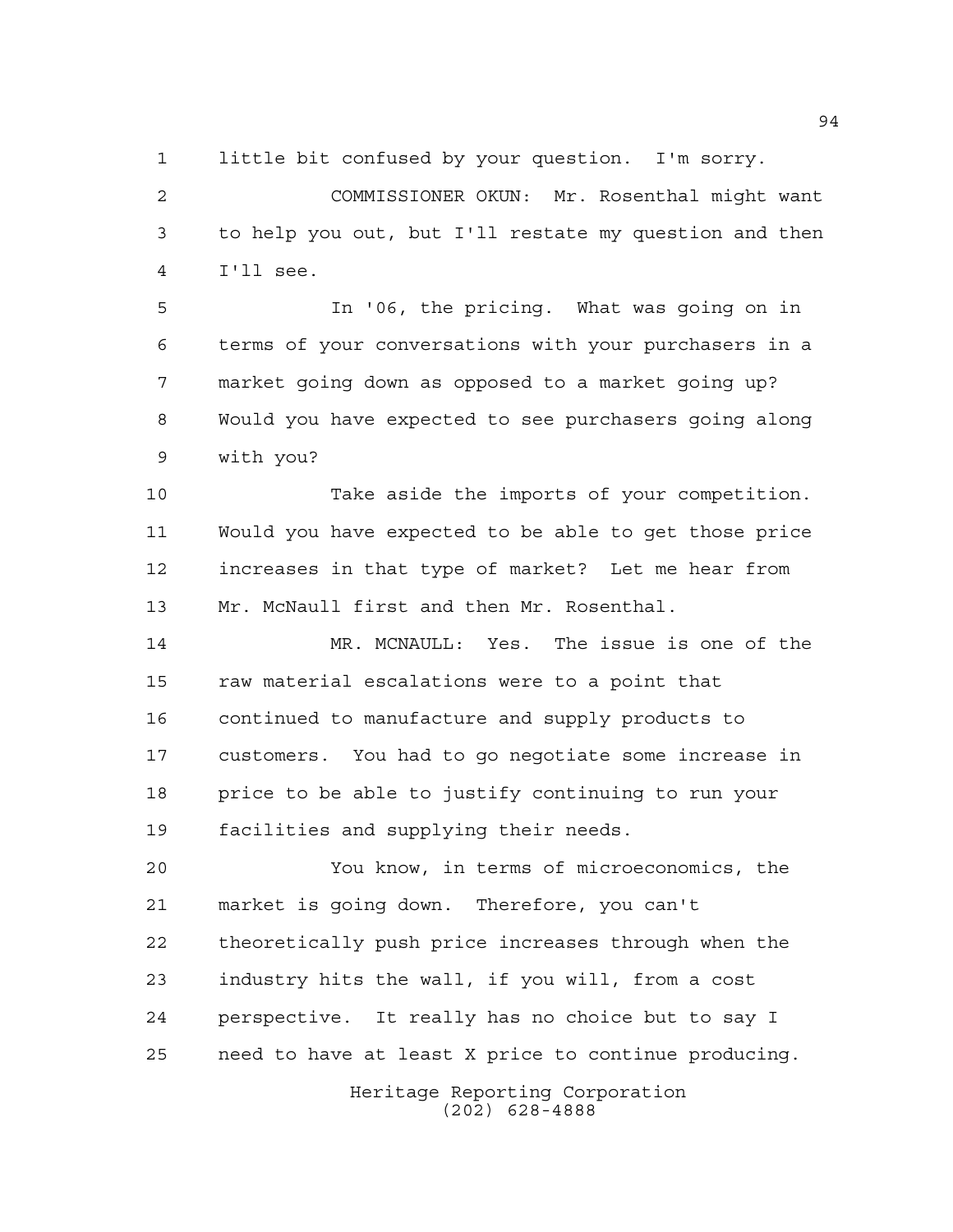Then often times they'll acquiesce and they'll agree to a price increase.

 But I will say our price increases did not fully recoup the cost of raw materials in '06, and that was a huge issue for the industry.

 COMMISSIONER OKUN: Okay. That's helpful. Mr. Rosenthal?

 MR. ROSENTHAL: Two points. Number one, the Chinese have the same raw material cost price increases. I mean, they buy petroleum-based inputs, and most of those are denominated in dollars so they are not immune from the increased costs that the U.S. industry is suffering, yet they don't pass those costs on. That's one of the significant problems that the domestic industry faces.

 Now, if you're a customer and you see a decline in the market because of housing starts and it went down from let's say five to seven percent and you are being presented by the Chinese with certain prices that don't reflect an increase in raw material costs even though you as a Chinese producer have experience in them, sure it's going to be a lot easier for you to buy the Chinese product than the U.S. product.

 We can talk all we want, I suppose -- it's probably not the right forum -- about why the Chinese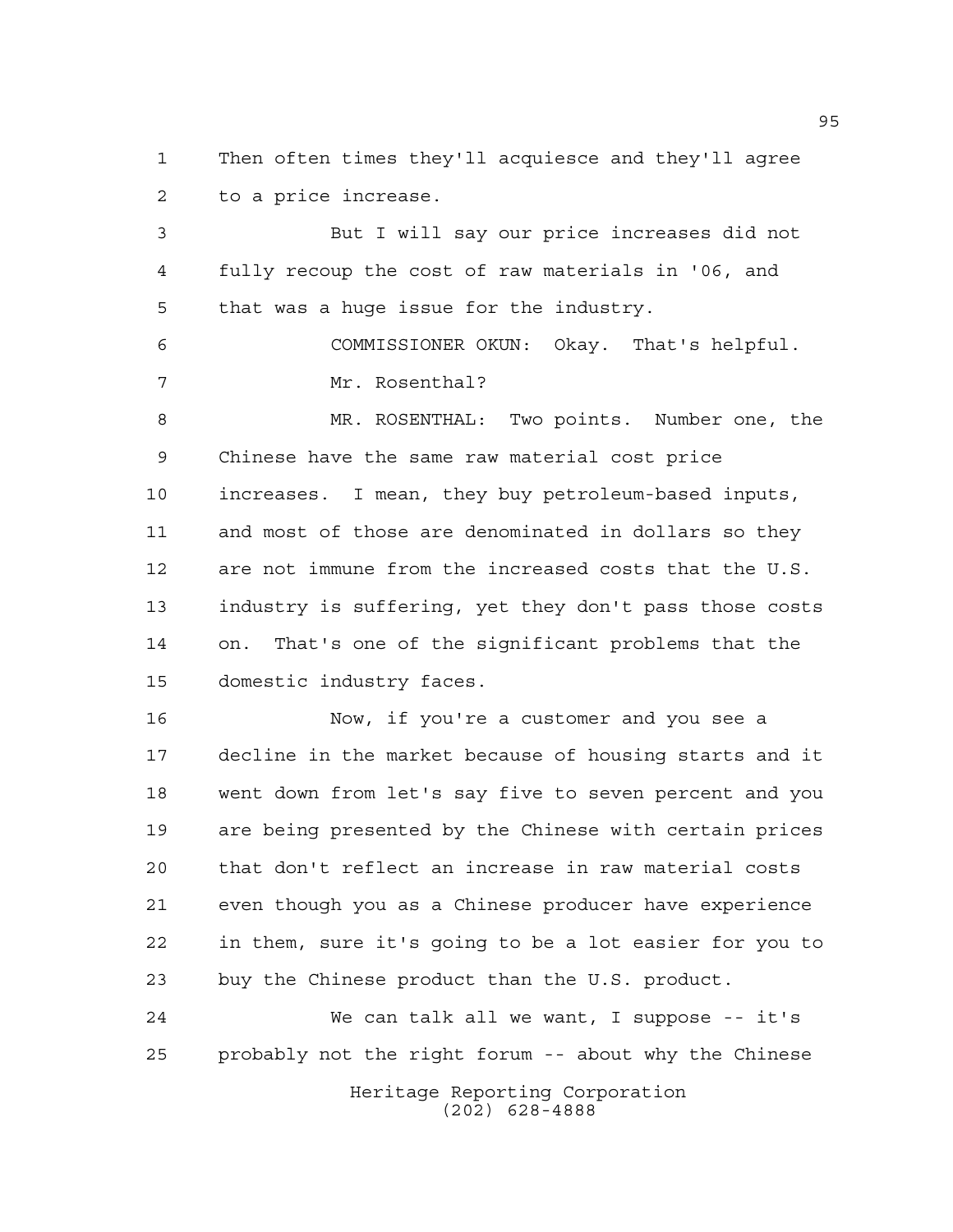don't raise their prices when their costs go up and the overcapacity being driven by uneconomic investments and loans and that sort of thing, but as a practical matter the assumption in your question, why would a customer buy a higher priced product or pay for raw material increases when the market is going down is they would if they couldn't source from the Chinese.

 COMMISSIONER OKUN: Okay. I appreciate those comments.

 Ms. Cannon, I'm going to turn over to you now for some discussions on Bratsk. I had noted before I read your brief that I was going to ask you to brief the Gerald Metals like analysis, and then I read your brief and I realized that you were actually recommending the Commission do that so I don't need to ask you to brief that.

 While you did not note it in your brief, I know that you've read Lined Paper, and in fact the Chairman and I did suggest the Gerald Metals analysis as a plausible reading of what the Federal Circuit did in Bratsk.

Heritage Reporting Corporation (202) 628-4888 While we wait for the Federal Circuit to give us further guidance on what they did or didn't mean, I will continue to analyze it both ways as I did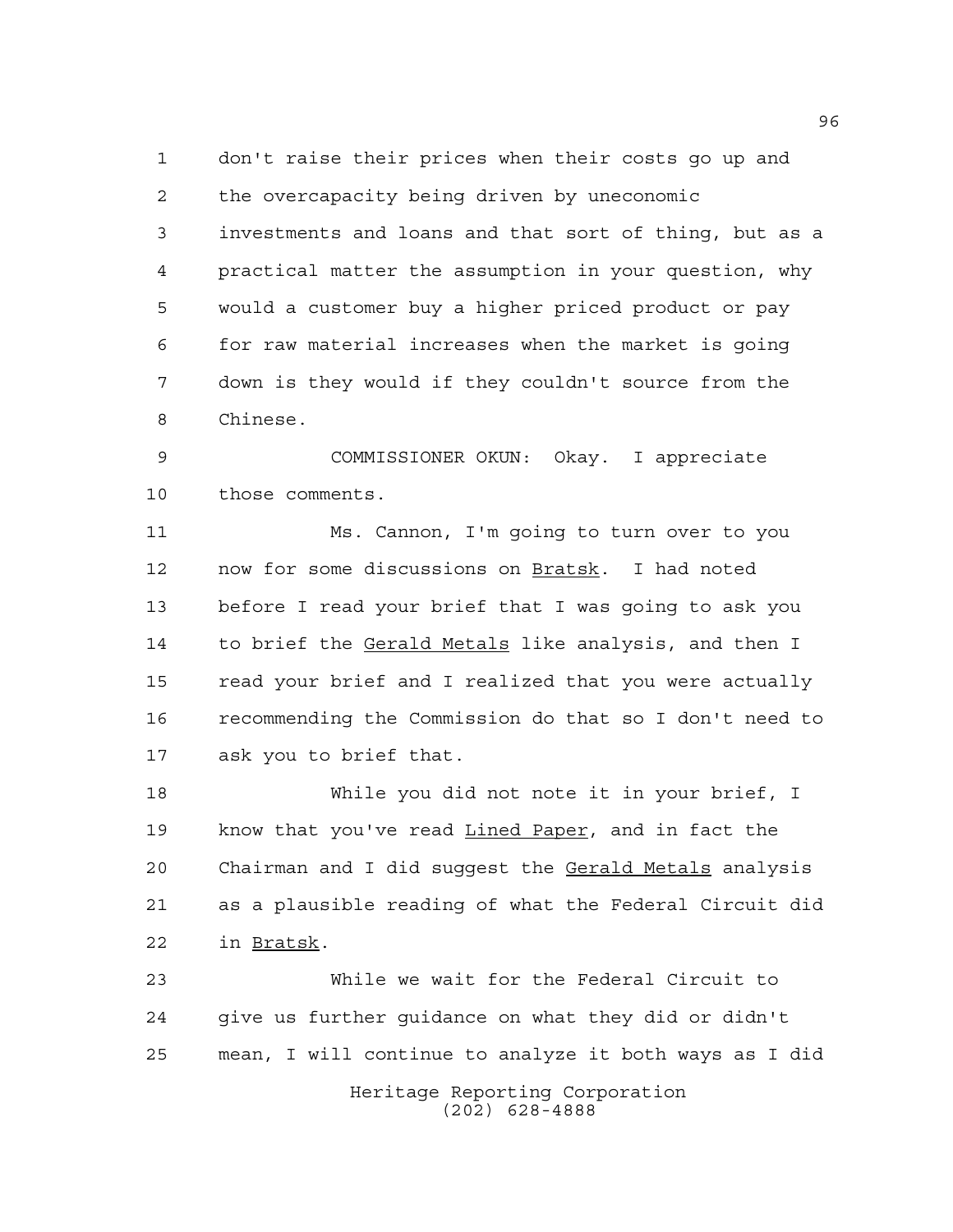in Lined Paper, so I appreciate you having put that in there.

 If it's not the Gerald Metals and you get into the triggering, I did have some questions. You know, one of them that just strikes me as something we have to spend more time on is the commodity nature for 7 purposes of the **Bratsk** analysis.

 I know you spend time on that in your brief, but I'm still trying to sort through that because you've been before us a long time and you know that in many of the product areas where we find a price sensitive product, moderate to high substitutability, that has been the lingo of a commodity product.

 I know there are economists and Mr. Magrath and others who can talk about there are a lot of distinctions among commodities, but I'm just trying to get some further explanation, particularly in a case 18 like this where on the one hand we've got moderate to high substitutability. We have you arguing the price sensitive nature of it. On the other hand, when it 21 comes to this Bratsk analysis you're saying now look at the facts. Not everybody can buy this same product.

Heritage Reporting Corporation (202) 628-4888 I'm wondering if you can give me any better help on how we would look at that just generally. Is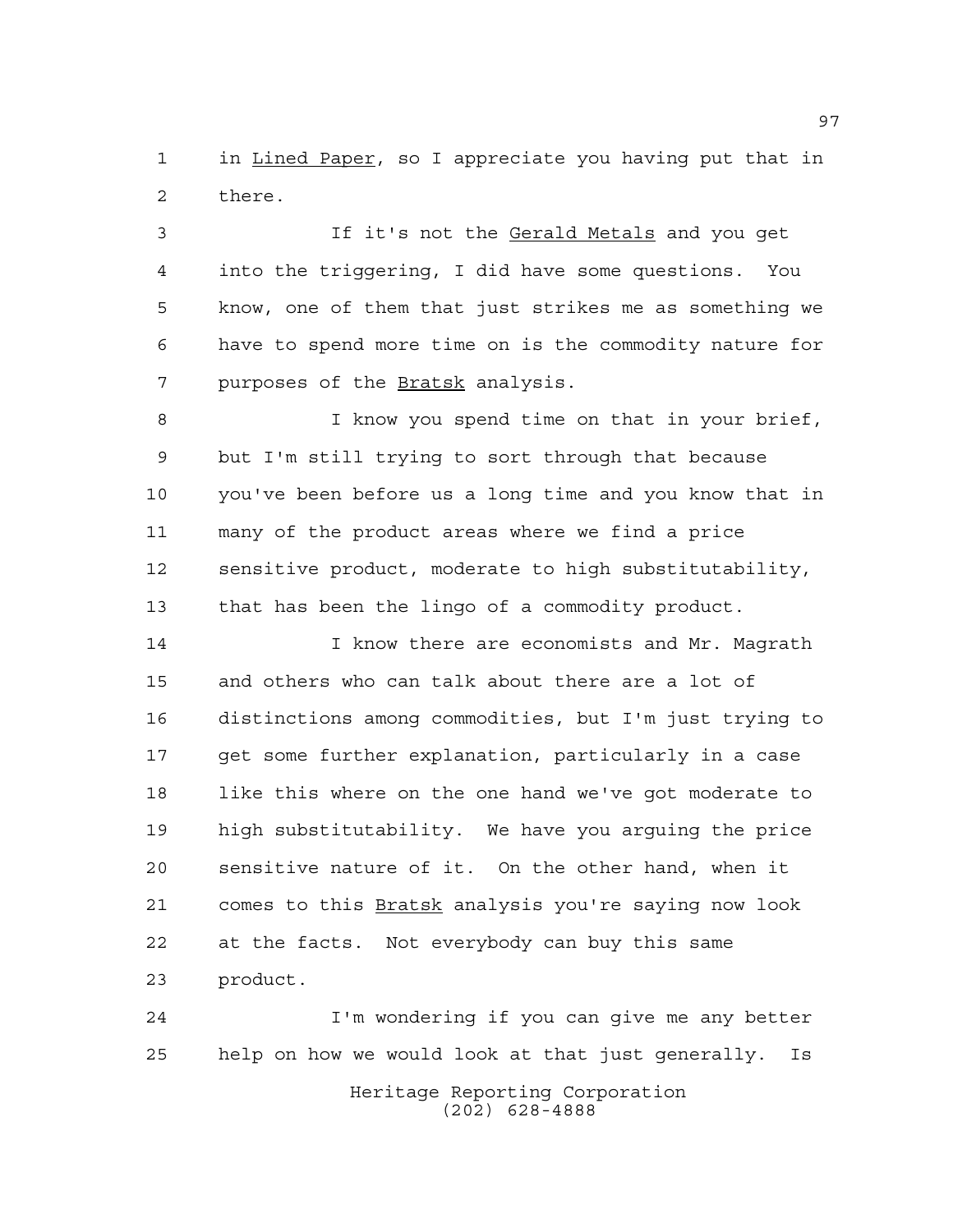there something we should be looking to?

 MS. CANNON: Well, I think as we've set forth in our brief, the first thing you should recognize, and I think you have recognized this in some of the remand decisions you've handed down, is that the concept of commodity product or fungibility is not the same in all contexts. For like product purposes or cumulation, it's not the same as it is in causation, and that concept was recognized by the Courts well before Bratsk.

 The Courts had recognized I think it was in the Bic case that simply because you found some overlap in competition and cumulation analysis or enough of an overlap to find fungibility for purposes of like product that didn't necessarily mean that there was direct competition for purposes of causation.

18 18 I think when you get to Bratsk the question that the Court has asked is even more stringent, which is could one source replace another? Is it such a commodity that one is just going to be able to completely replace the other? So I think when you get to that level of analysis you do have to alter the way you look at things, and you can't just look at the word commodity and check it off.

> Heritage Reporting Corporation (202) 628-4888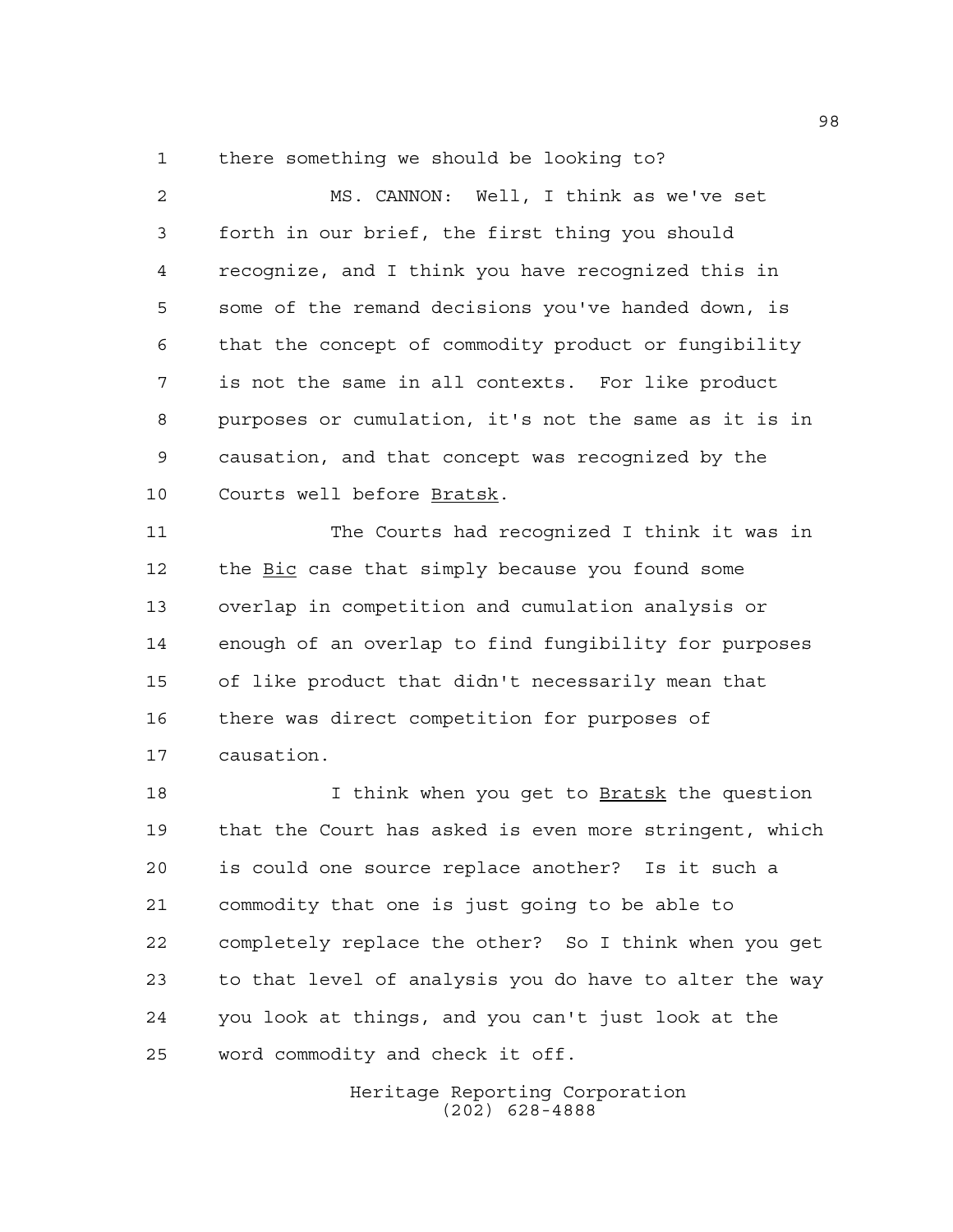You have to say what exactly was the Court talking about when it used that term in the context of the Bratsk analysis itself or generally? And there it seems like if you're really going to look at replacement you do have to look at more what you would term a pure commodity, gasoline, something that is completely replaceable one for another, as opposed to this which is a continuum product where there are different types and gradations along a line, so it's all a like product and it does compete -- COMMISSIONER OKUN: Okay. My light's on. Let me just ask one follow-up -- 14 MS. CANNON: Sure. COMMISSIONER OKUN: -- to that which is would it matter if the facts of the case like this one where you see wide market share swings from among, you know, the Chinese come in we can see their market share numbers, it's a very big swing. So to me again to that point of could they come in, then looking at where the nonsubjects were or weren't, they're a big part of this market, they've been big before, you know, should the shifts in market share be any indication of the commodity nature for purposes of a Bratsk analysis or not?

> Heritage Reporting Corporation (202) 628-4888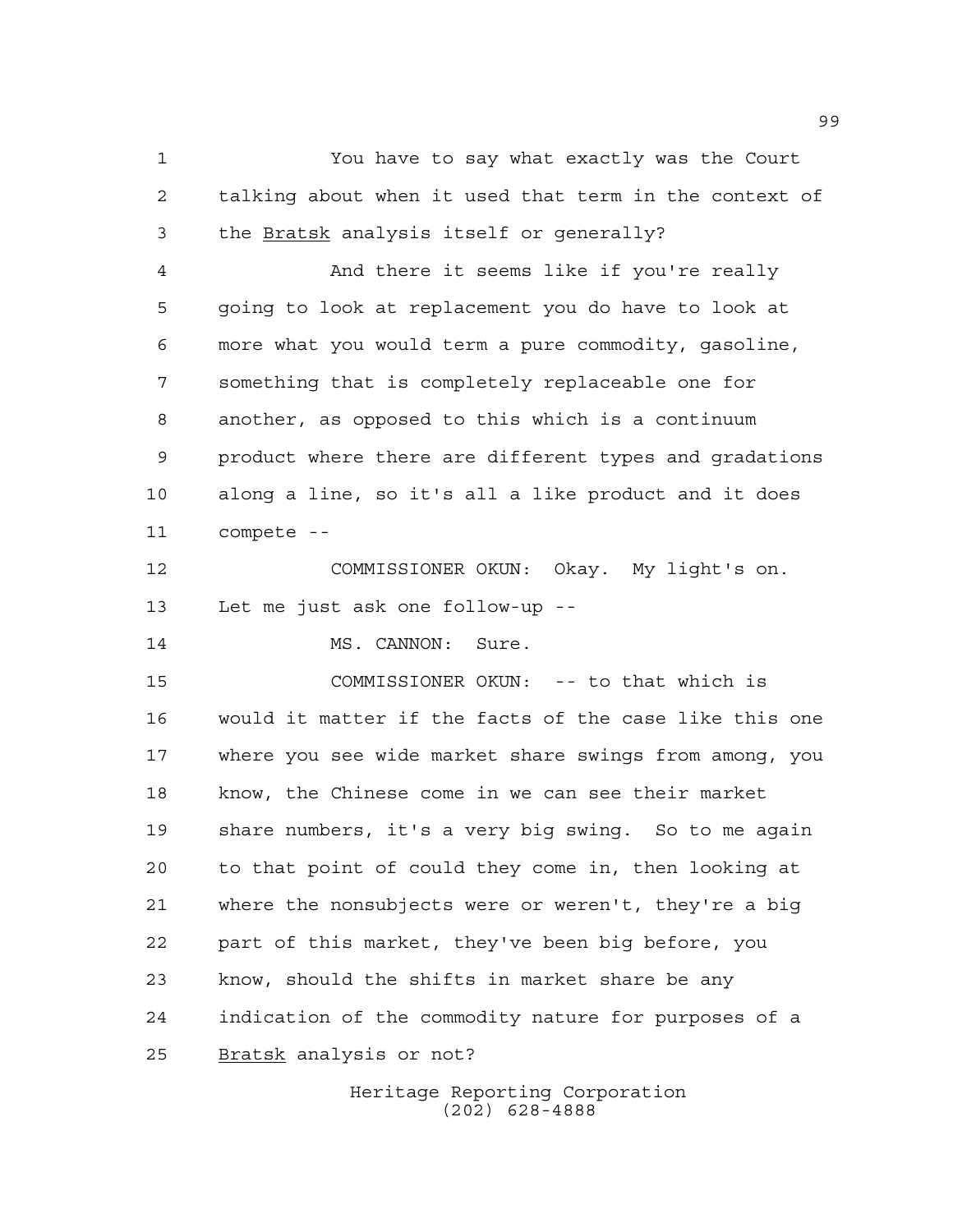MS. CANNON: Well, the shifts in market share were going to show that somebody's able to penetrate a market, but they don't necessarily show where they're penetrating it or how they're penetrating it. Mexico comes in, you can't assume that they are necessarily selling the same thing as China is. You would have to be more specific in terms of the analysis I think before just checking off the box and saying overall this is a commodity product.

 So when you saw those shifts in shares I think it requires then a closer inspection, and that goes to my earlier comment in response to Commissioner Pinkert's question about aggregating these together. You really have to look at what these products are to determine if one can replace another.

 COMMISSIONER OKUN: Well, I have some other questions, Mr. Rosenthal, so on my next round I'll let you finish since my red light's come on. Thank you. CHAIRMAN PEARSON: Well, I'll note your red

light also went off.

 COMMISSIONER OKUN: I didn't even get to abuse my red light privileges.

Heritage Reporting Corporation (202) 628-4888 CHAIRMAN PEARSON: Commissioner Lane? COMMISSIONER LANE: Good morning. Ms. Beck, my first question is for you.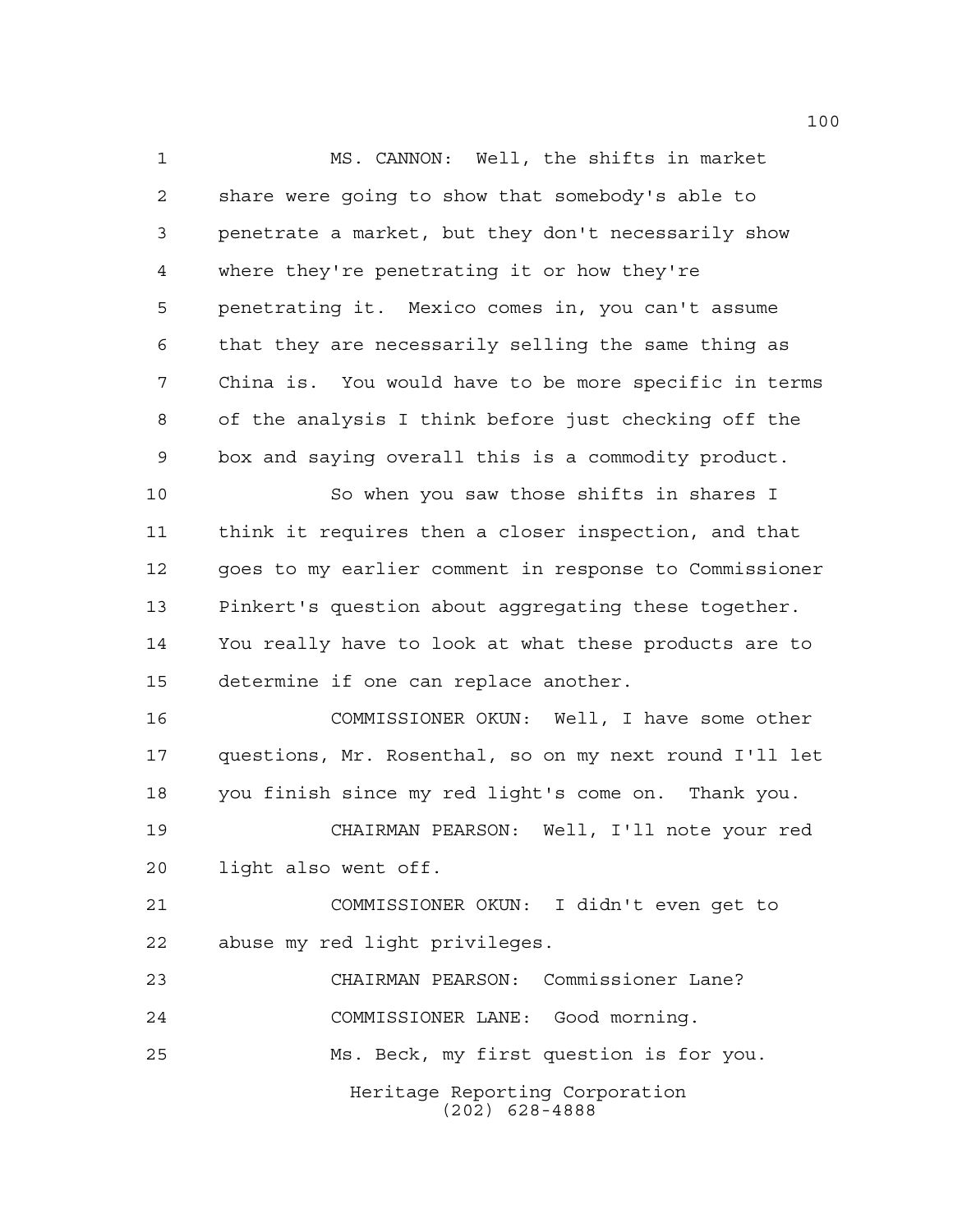Table VI-1 of the staff report shows the average cost of goods sold increasing from 59 cents per pound to 72 cents per pound over the POI, an increase of 13 cents per pound. The same table shows domestic net sales increasing by 15 cents per pound over the POI. In your prehearing testimony you said the U.S. industry price increases did not increase sufficiently as compared to cost increases.

 Could you explain, please, what you mean by sufficiently considering that is shown on Table VI-1? MS. BECK: Yes, Commissioner Lane. I think one of the points is on page 6-3 of the staff report where your staff accountant describes the increase in percentage terms.

 Basically the raw materials increase and the sales increase for 2006 were about the same even though earlier in the year, first quarter for example, what was found in the preliminary investigation, in first quarter there was a much greater increase in the unit cost of raw materials compared to sales, so what's happened in the remainder of the year is you've continued to have raw materials increase.

Heritage Reporting Corporation (202) 628-4888 In fact raw materials peaked in third quarter, and the industry has continued to try to achieve some sort of a price increase, which to a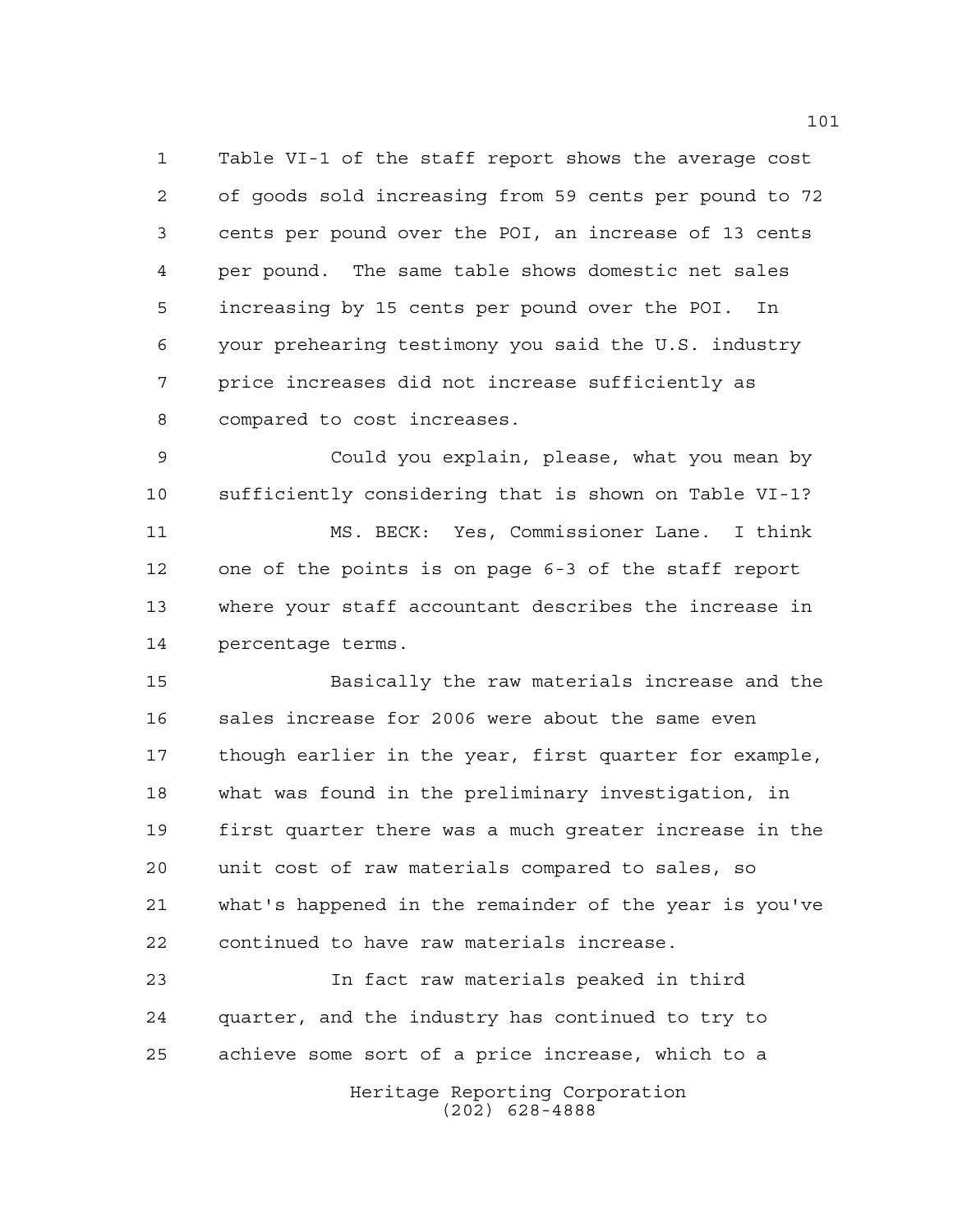certain extent has lag time. They have been

 successful to a certain degree, but again it hasn't been able to keep pace. I think instead of looking at the absolute level of the increases, I mean, what we have to look at, too, is the bottom line in terms of financials because it wasn't sufficient enough in order to rebound from a loss position.

 In fact it went the opposite direction from 2005 and 2006.

 MR. CHANDRL: Also, on the cost increases the only cost I have is not just my raw material cost, I also have various other various energy costs and labor costs as well, which are also increasing, so the everyday cost of using energy in my plant absent of raw materials also increases and that's not taken into effect I don't believe.

 COMMISSIONER LANE: Okay. Do you anticipate raw material costs will remain high in 2007, and do you anticipate that raw material prices and availability will require the continued use of price increase announcements?

 MR. MCNAULL: I think the third-party consultants who track these things globally would say that we will see increases in raw material costs this year. We'll see them in the second and third quarter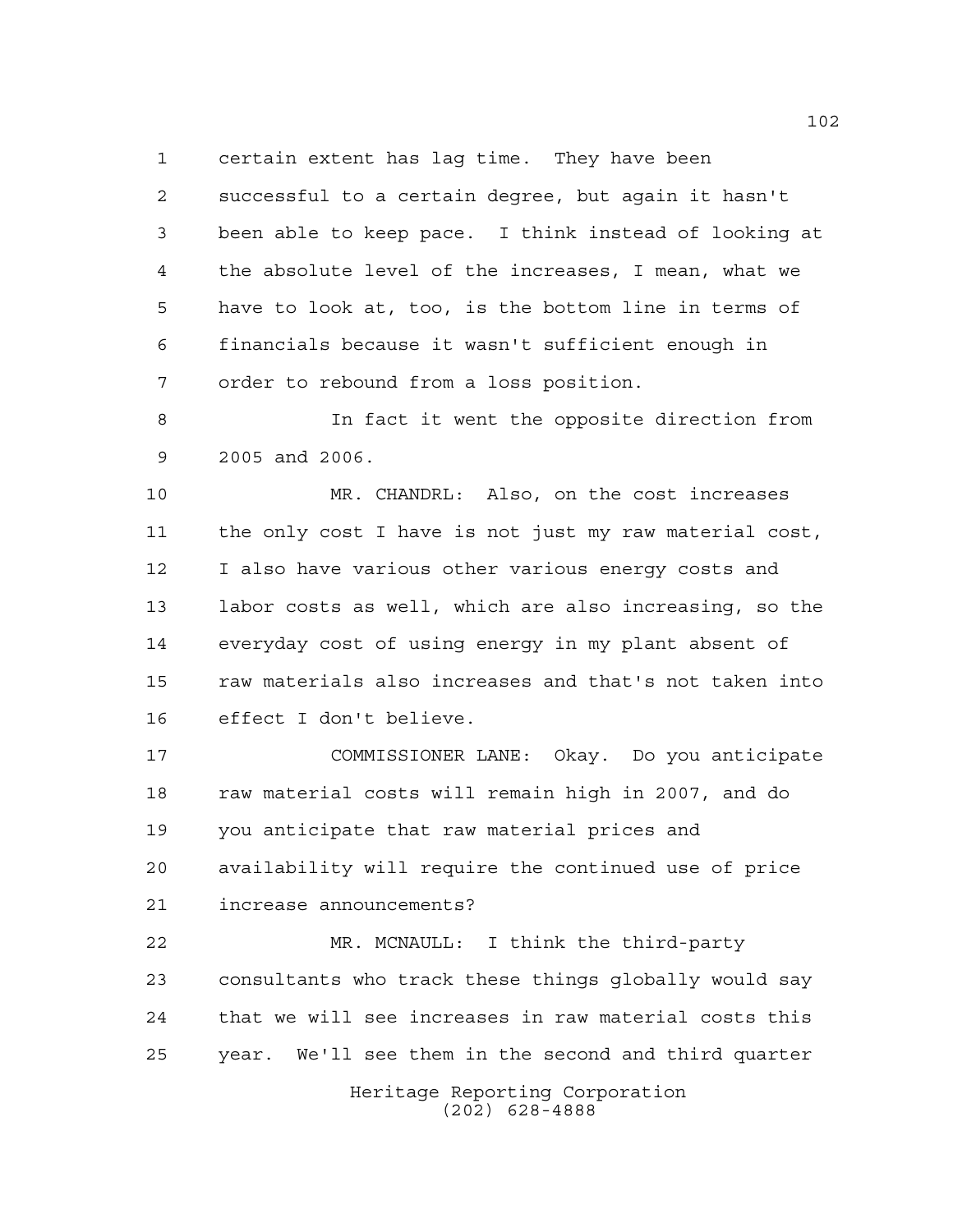as the Petra Chemical aromatics compete with the gasoline pool in the United States. Kind of the consensus at the moment is during the U.S. driving season, May through September, you'll see an increase in raw material prices and then some moderation in the fourth quarter.

 It should be much less volatile than what we've seen in 2005 and 2006, which were hurricane and posthurricane kind of factors and influences there, but we will see some modest increases this year. COMMISSIONER LANE: Okay.

 Mr. Rosenthal, this next question is probably for you. In looking at the staff report at Table VI-2, which is BPI, and in looking at the raw material costs and the cost of goods sold one set of numbers from 2005 to 2006 shows a different trend than all of the others. Could you please provide in your posthearing an explanation as to why those numbers are different? Is that fairly innocuous considering it's all BPIs?

 MR. ROSENTHAL: I can innocuously say yes, we will address this in our posthearing brief.

Heritage Reporting Corporation COMMISSIONER LANE: Okay. Thank you. Now, several domestic producers who report manufacturing both subject and nonsubject products on the same

(202) 628-4888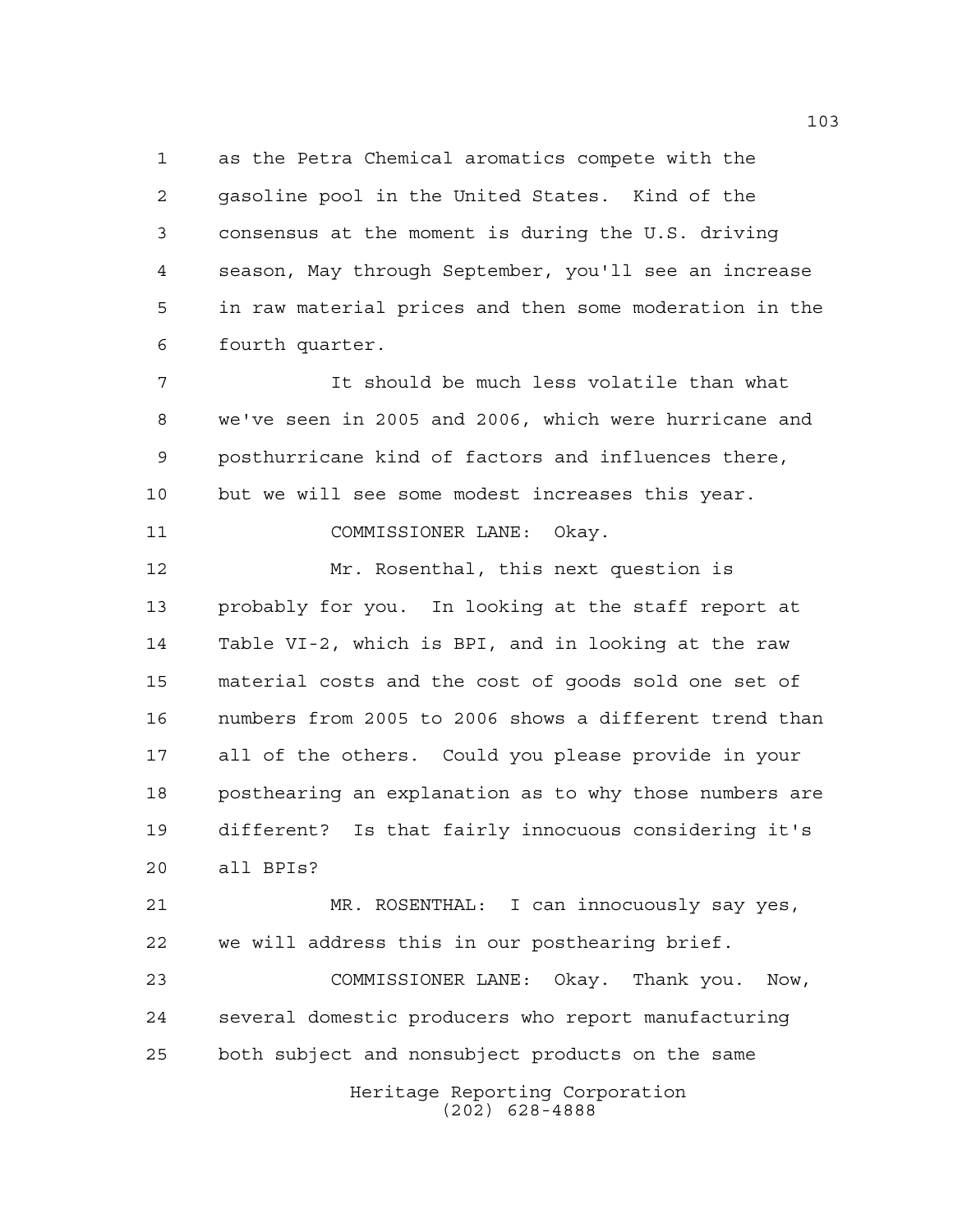equipment do not appear to be reporting capacity allocation based on actual production of subject and nonsubject products. Could you please describe how you allocated your reported capacity utilization between subject and nonsubject products?

 MS. KATZ: Well, for Wellman it depends on the plant, so when our Johnsonville plant was up and running essentially 99.9 percent of the product, which was most of the PSF that we sold, there was no other product being made, so there was no allocation required. At our Palmetto plant, that also produces fine denier, less than three denier products, which is not subject.

 We basically took the percentage of sales of each product as the total sales out of the plant and used that allocation as the percentage of capacity that was allocated to each of the subject and nonsubject product.

 MR. LANE: That would be true for DAK Americas as well. As Ms. Katz indicated our sales are distributed based upon the total production of the plant.

 MR. CHANDRL: I don't have that information specifically with me right now, but I can put it in the posthearing brief.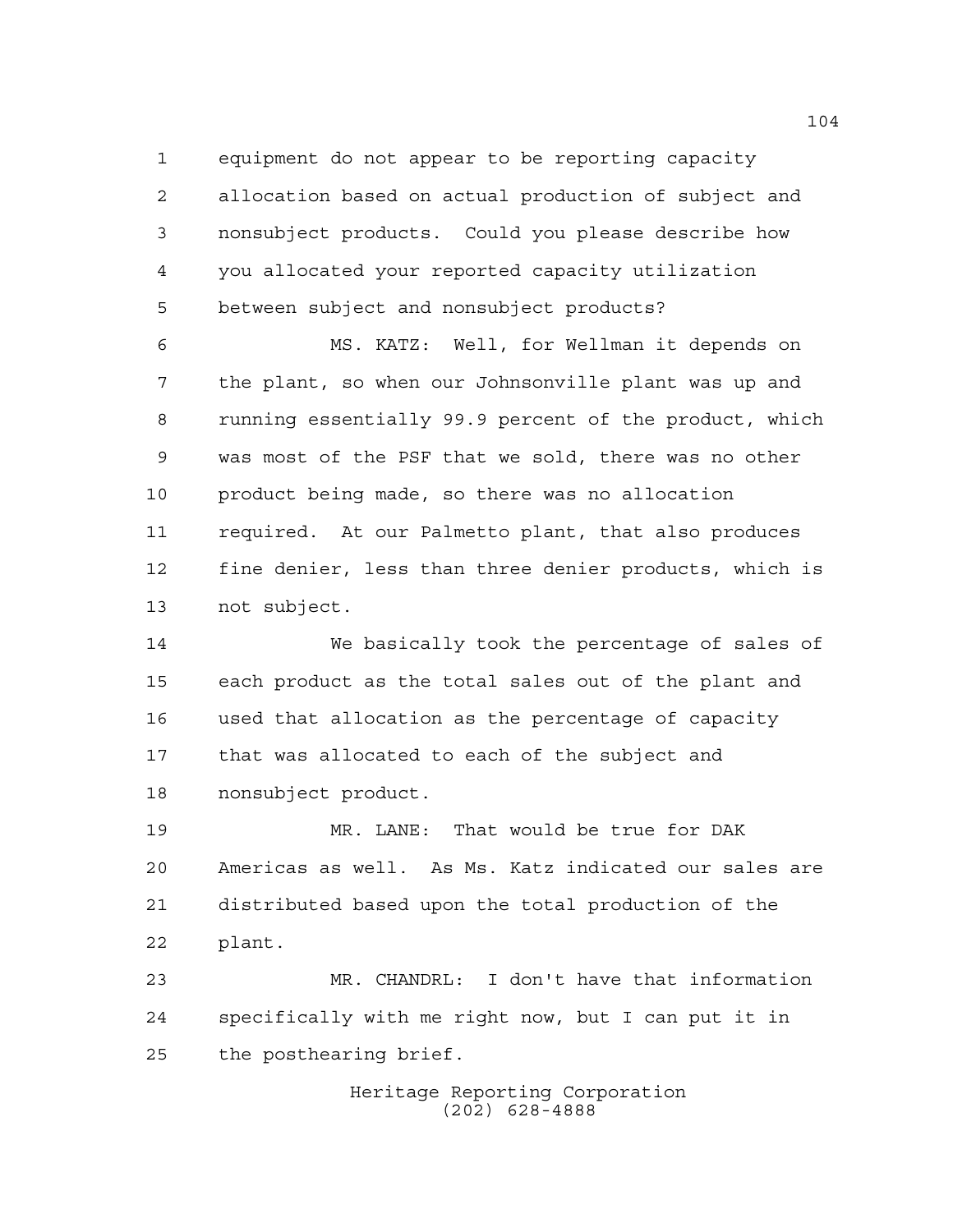COMMISSIONER LANE: And are these plants running 24 hours a day, seven days a week? MR. LANE: Yes, ma'am, they are. COMMISSIONER LANE: Okay. Thank you. Now, going back to raw material costs what steps are U.S. producers taking to ensure their raw material needs are met in the future? 8 MS. KATZ: Okay. With respect to virgin raw materials, which is all that Wellman will have going forward, there's basically one supplier of terephthalic acid in the U.S. and that's BP. The prices out of BP are the same no matter who they sell to. There's a uniform price in the United States. There is absolutely nothing a producer can do about those prices. They're formula set, and they're just dictated to us. With respect to the other major raw material, ethylene glycol, there are several suppliers of that, and Wellman has contracts to secure a long- term supply of that product. At this point there's no reason to think that there would not be adequate supply of either TA or EG for U.S. production. MR. CHANDRL: Nan Ya, we are backwards integrated into our EG production at our facility in Point Comfort, Texas, which has the pure supply there.

> Heritage Reporting Corporation (202) 628-4888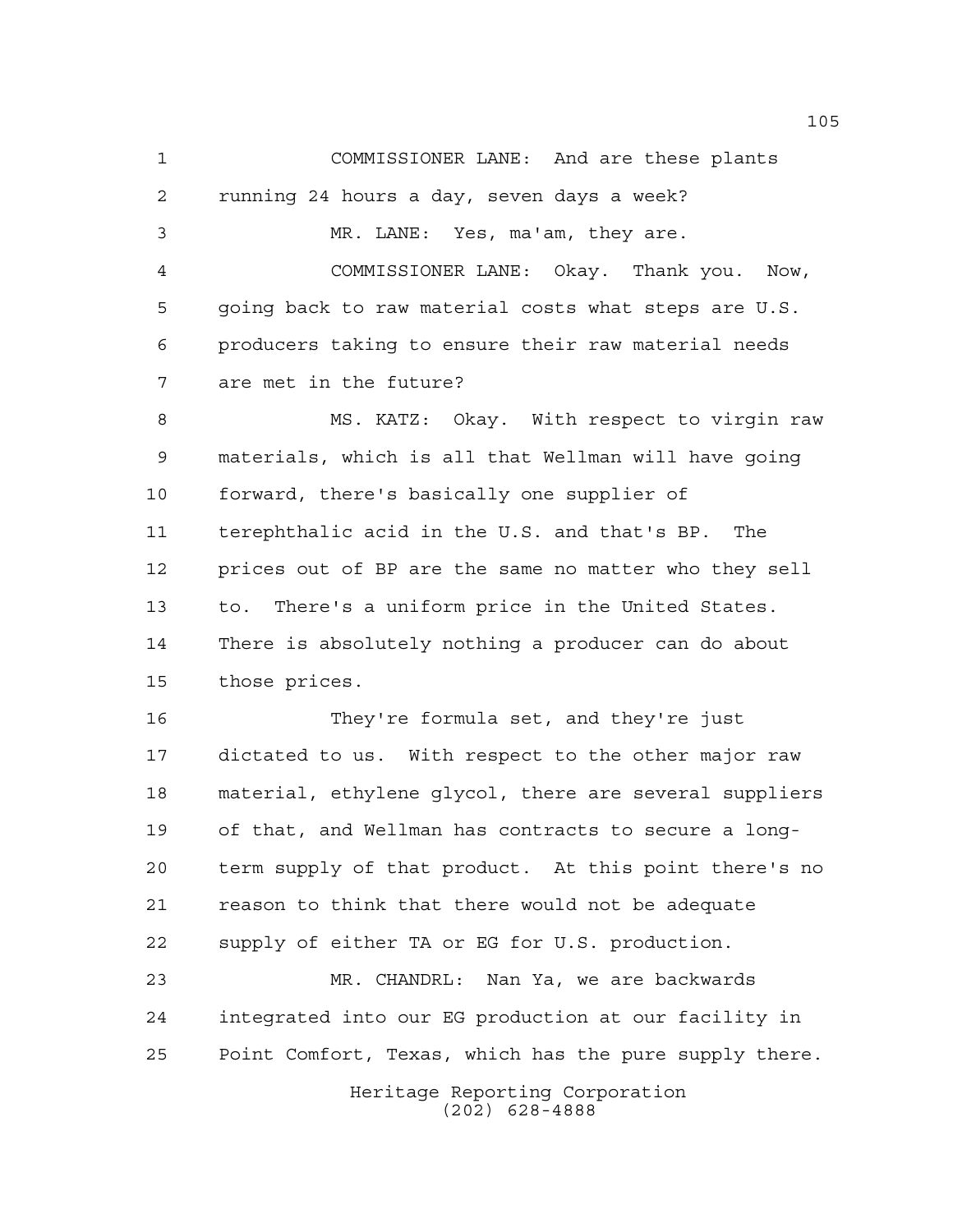And going back to the PTA purchase from BP, only there is only one supplier there and two main purchasers we were able to negotiate a reduction in the formula price for 2007, so with our combined effort we were able to get the prices to come down a little bit from BP.

 MR. MCNAULL: DAK Americas manufactures PTA. As of a couple years ago we were the second largest producer in the world behind BP Amoco, so we've got a number of production lines for the major ingredient for polyester. In the case of MEG we have multiple strategic supply arrangements with gulf coast, Canadian and Mexican producers of MEG.

 And I'll note during the hurricane, we were able to meet requirements of customers during that period, so we've got a pretty robust supply chain for supplying the domestic industry.

 COMMISSIONER LANE: Thank you. Do your firms' contracts typically contain clauses for raw material surcharges? Do these clauses also adjust prices of PSF for any declines that may occur in raw material costs?

Heritage Reporting Corporation MS. KATZ: We have several contracts with several customers that are based on raw material costs, and they will track, and our price change to

(202) 628-4888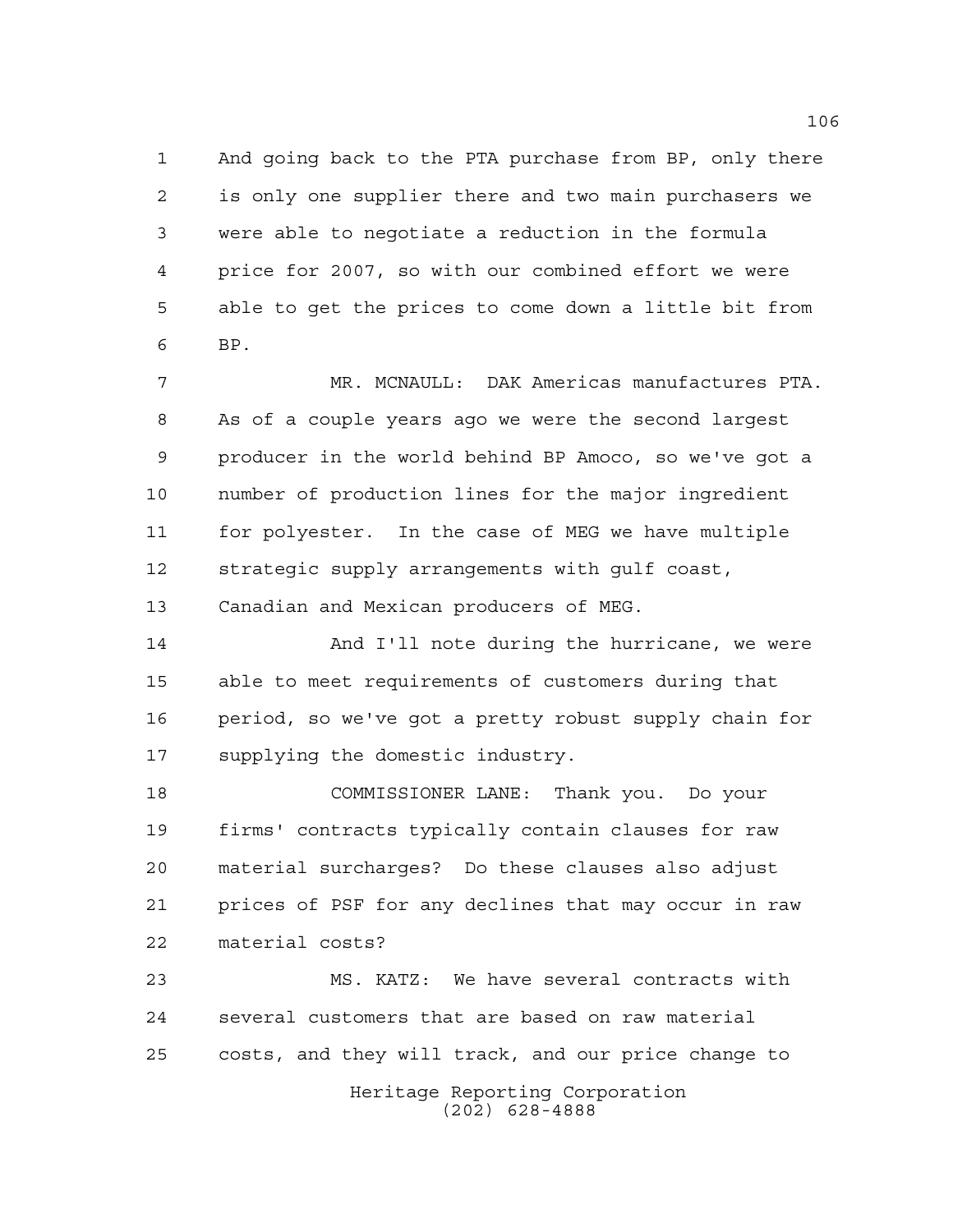Heritage Reporting Corporation (202) 628-4888 that customer will be totally dictated by publicly quoted raw material cost changes. We will pass on increases, and we will take back declines in cost. So basically what you've done is you negotiate a standard acceptable operating margin for yourself, and you build in any raw material changes as an extra. COMMISSIONER LANE: Okay. Thank you. Mr. McNaull? MR. MCNAULL: Likewise. COMMISSIONER LANE: Okay. Thank you. MR. CHANDRL: Very similar. Yes, ma'am. COMMISSIONER LANE: Okay. Thank you. 14 Thank you, Mr. Chairman. CHAIRMAN PEARSON: Commissioner Williamson? COMMISSIONER WILLIAMSON: Thank you, Mr. Chairman. I'd like to get to the question of critical circumstances. You asked the Commission to compare the three-month period before and after March 2006 because the Commerce Department had found that importers knew or should have known that an antidumping petition was imminent at that time. However, the statute and its legislative history indicate that the Commission is to focus its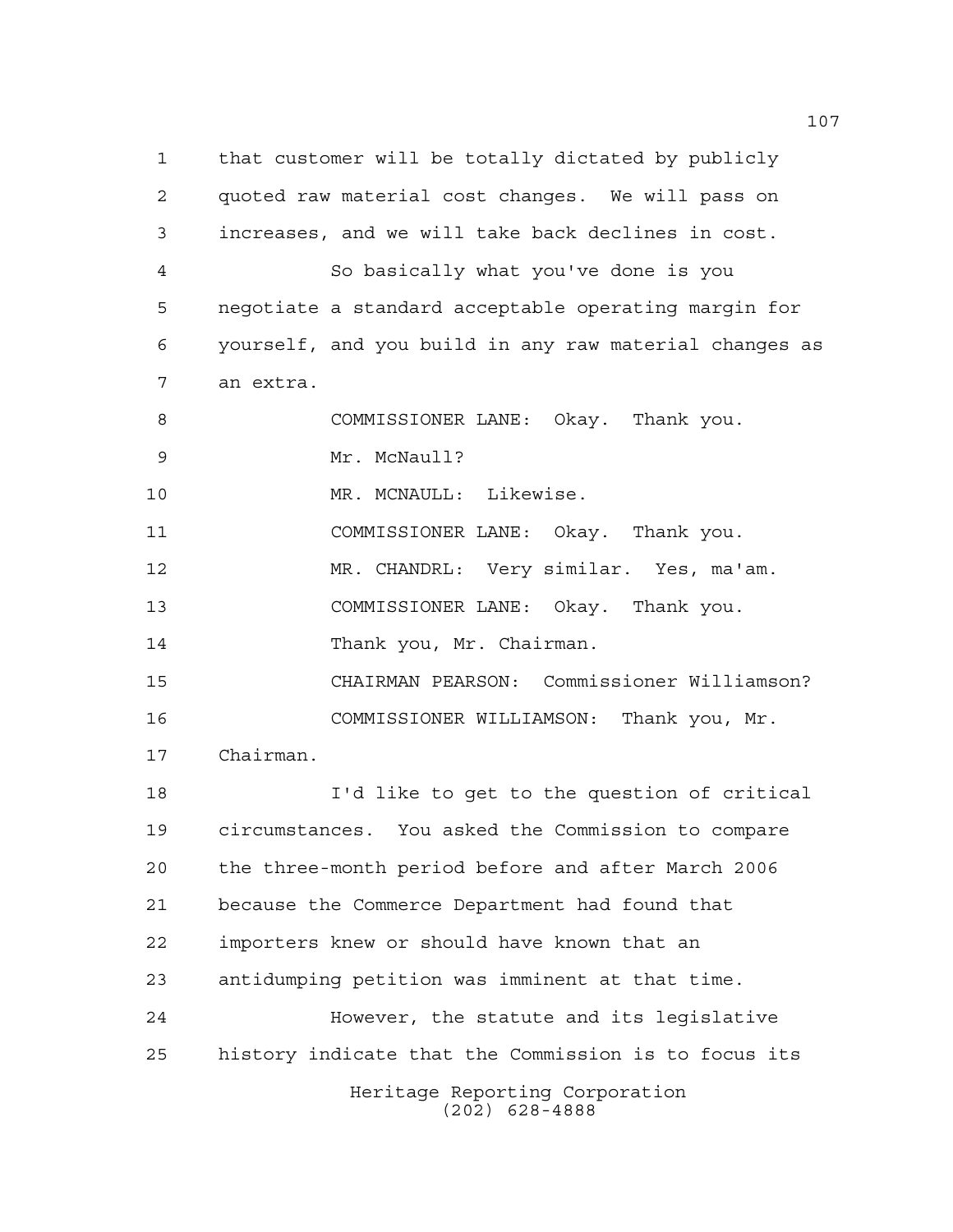critical circumstances analysis on subject imports during the period between the filing of the petition, which was June 23, 2006, and the issuance of Commerce's preliminary determination, which was December 26, 2006. Why should the Commission do something different in this case than what the statute and its precedent seem to direct?

 MS. CANNON: Commissioner, we've looked at that, and we've also looked at Commission past practice, and the Commission has in some other cases decided based on the specific facts of that case to alter that period, so it has not always compared the exact six month period, but based on the circumstances of the case we believe that the circumstances of this case do warrant adjusting that period for precisely the reasons that Commerce found and we can address that and cite those cases further to you in our posthearing brief.

 The other thing I would say, though, is that part of our argument is not only that you should adjust the time, but that the real problem here is the absence of the data and that looking at even the period that the Commission would typically focus on, the six months before and after, you don't have any data showing what the total Far Eastern imports are

> Heritage Reporting Corporation (202) 628-4888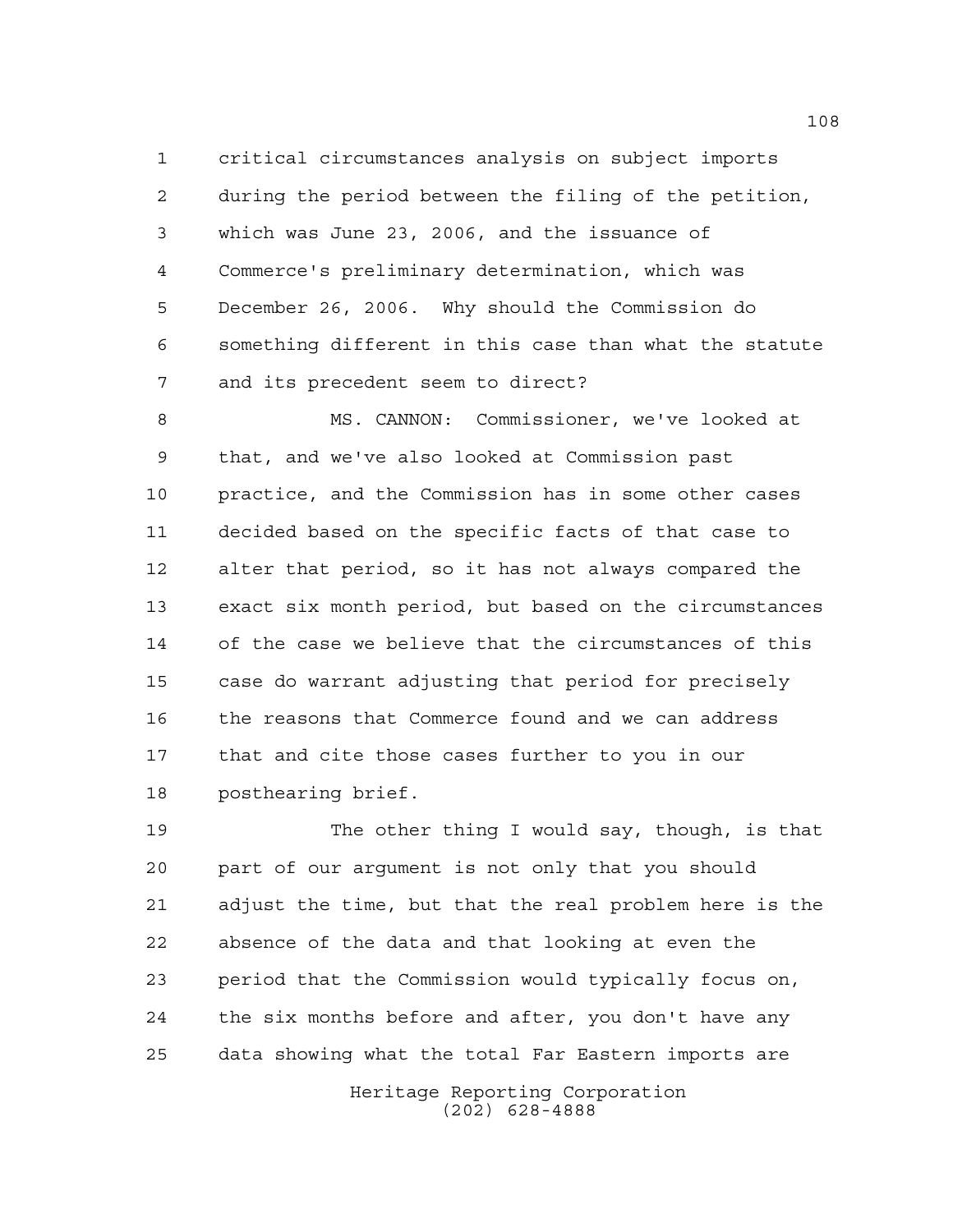for that period either because they didn't answer your questionnaire and the importers that did are incomplete.

 So even if you were to use the standard period the Commission normally does we still think that the best information available to you, if you will, is the Commerce finding here, which may have been on an adjusted period because of that lack of data.

 COMMISSIONER WILLIAMSON: Okay. Thank you. Ms. Katz, I was wondering, what would it take to reopen the Johnstown plant?

 MS. KATZ: The Johnsonville plant? COMMISSIONER WILLIAMSON: Yes.

 MS. KATZ: At this point I don't think there will be an opportunity to reopen that plant, but what we can do is we can increase the amount of PSF that we make at the Palmetto plant. As we showed people who were on the tour we have expanded the amount of PSF that we make at our Palmetto plant.

 MR. MCNAULL: And a comment. If the playing field were level where the Chinese or other importers would have prices that are reasonable we have plenty of capacity to bring on line in very short order to meet the needs of the marketplace. I don't know if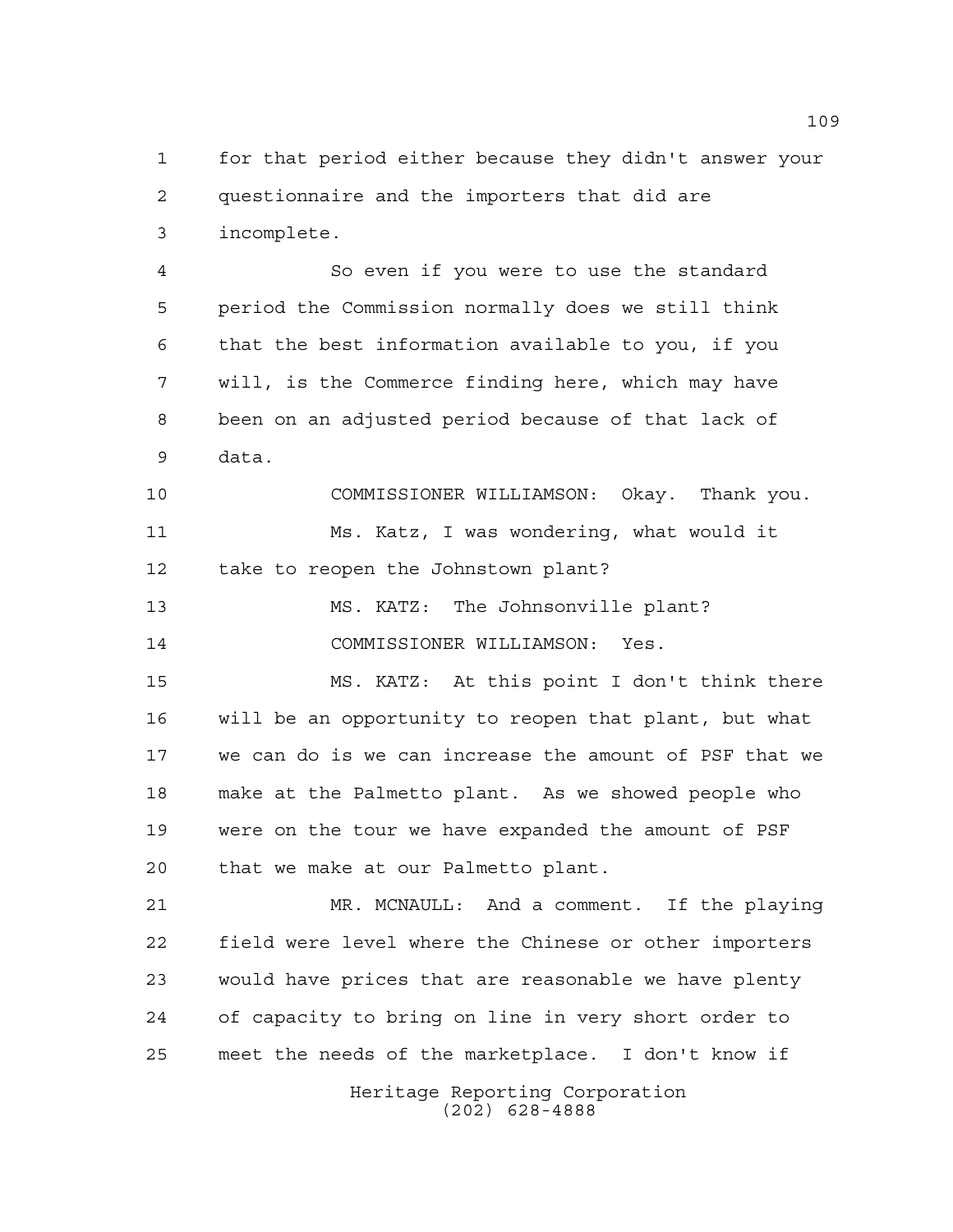that was what was the essence of your question, but that is true, and we would be able to meet the needs of customers if this order were put in place.

 COMMISSIONER WILLIAMSON: How long would you take to sort of make that kind of decision or how long would something have to be --

 MR. MCNAULL: I mean, we could do it relatively quickly. You know, we talked earlier about utilization of existing assets, which are basically staffed, but running at turned down rates. Those rates can be increased with a phone call and 12 to 24 hours. If we need capacity beyond that we could staff and start facilities in as short as four to six weeks.

 MR. ROSENTHAL: Commissioner Williamson, the unfortunate closing of the Johnsonville facility demonstrates what happens in an industry like this. Once that decision is made and those 300 jobs are lost it is hard to get them back. You can't find the employees necessarily even if the demand picks up, and the company has already gone through significant expense to in effect close down that facility.

 They've already taken write-offs. That's a sad fact of manufacturing, and capital and labor in this country. So one of the reasons we're here today is to prevent another Johnsonville, that we don't have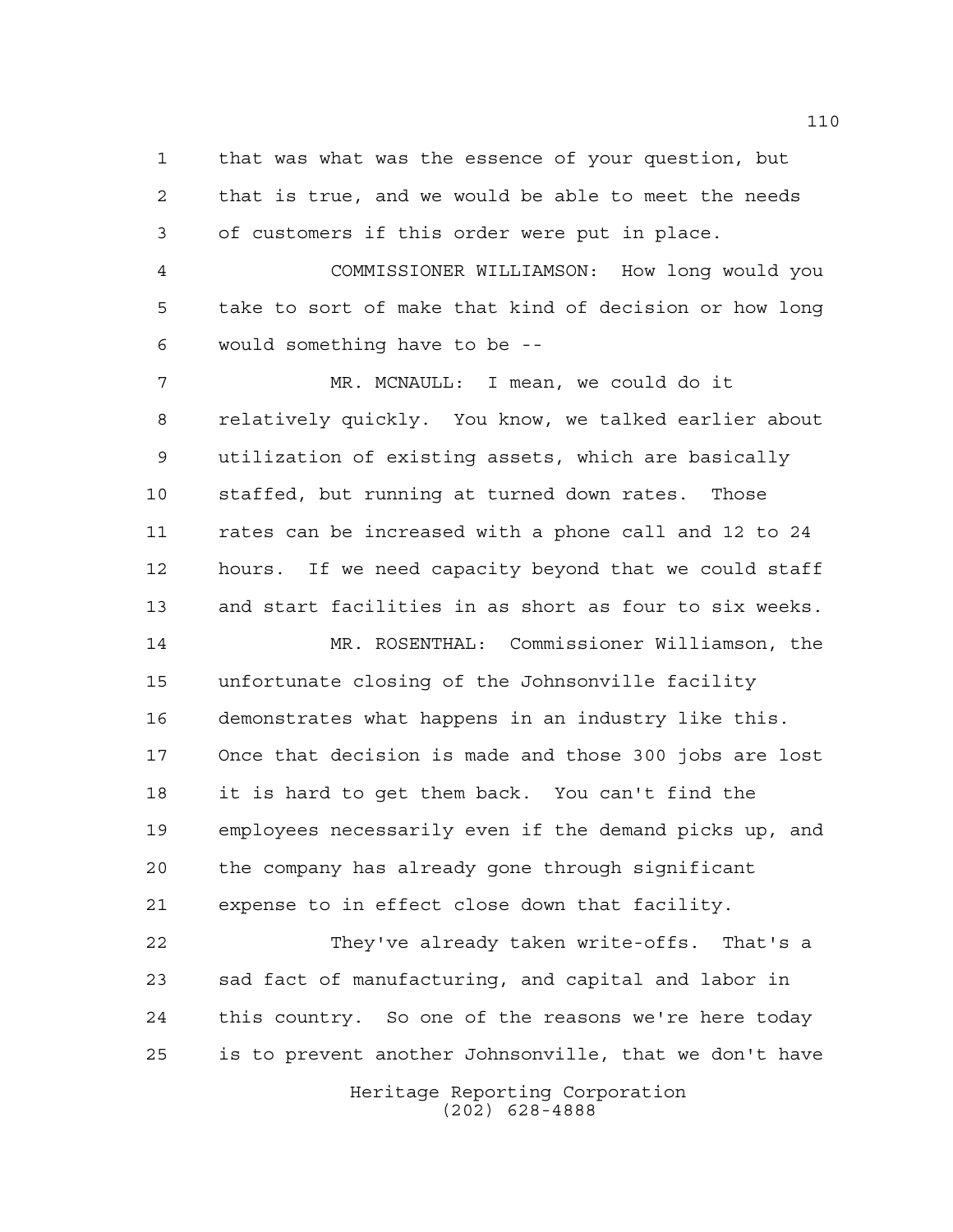another closing that won't be reversible.

| 2  | And as indicated by Mr. McNaull there's                |
|----|--------------------------------------------------------|
| 3  | plenty of existing capacity even absent the            |
| 4  | Johnsonville capacity to supply the market if the      |
| 5  | market is willing to pay a reasonable price, which     |
| 6  | they're not willing to do as long as they can access   |
| 7  | the Chinese prices at the levels they're at today.     |
| 8  | COMMISSIONER WILLIAMSON: Thank you. Let's              |
| 9  | I don't think this has been addressed. You<br>see.     |
| 10 | argue that underselling by subject imports suppressed  |
| 11 | domestic prices and prevented domestic producers from  |
| 12 | passing higher costs on to their customers. I guess    |
| 13 | however a nonsubject import average unit value is      |
| 14 | while a bit higher than Chinese AUVs were also lower   |
| 15 | than domestic industry average unit values.            |
| 16 | Given that nonsubject import volumes                   |
| 17 | exceeded subject import volumes throughout the period  |
| 18 | of investigation to what extent did nonsubject import  |
| 19 | competition suppress domestic prices?                  |
| 20 | It was clear that the source<br>MR. ROSENTHAL:         |
| 21 | that is gaining market share in a price sensitive      |
| 22 | product is the price leader. I don't think any         |
| 23 | economist would dispute that. The fact that there are  |
| 24 | other imports in the marketplace, other supply, at low |
| 25 | prices will have an affect on the marketplace, too,    |
|    | Heritage Reporting Corporation<br>$(202)$ 628-4888     |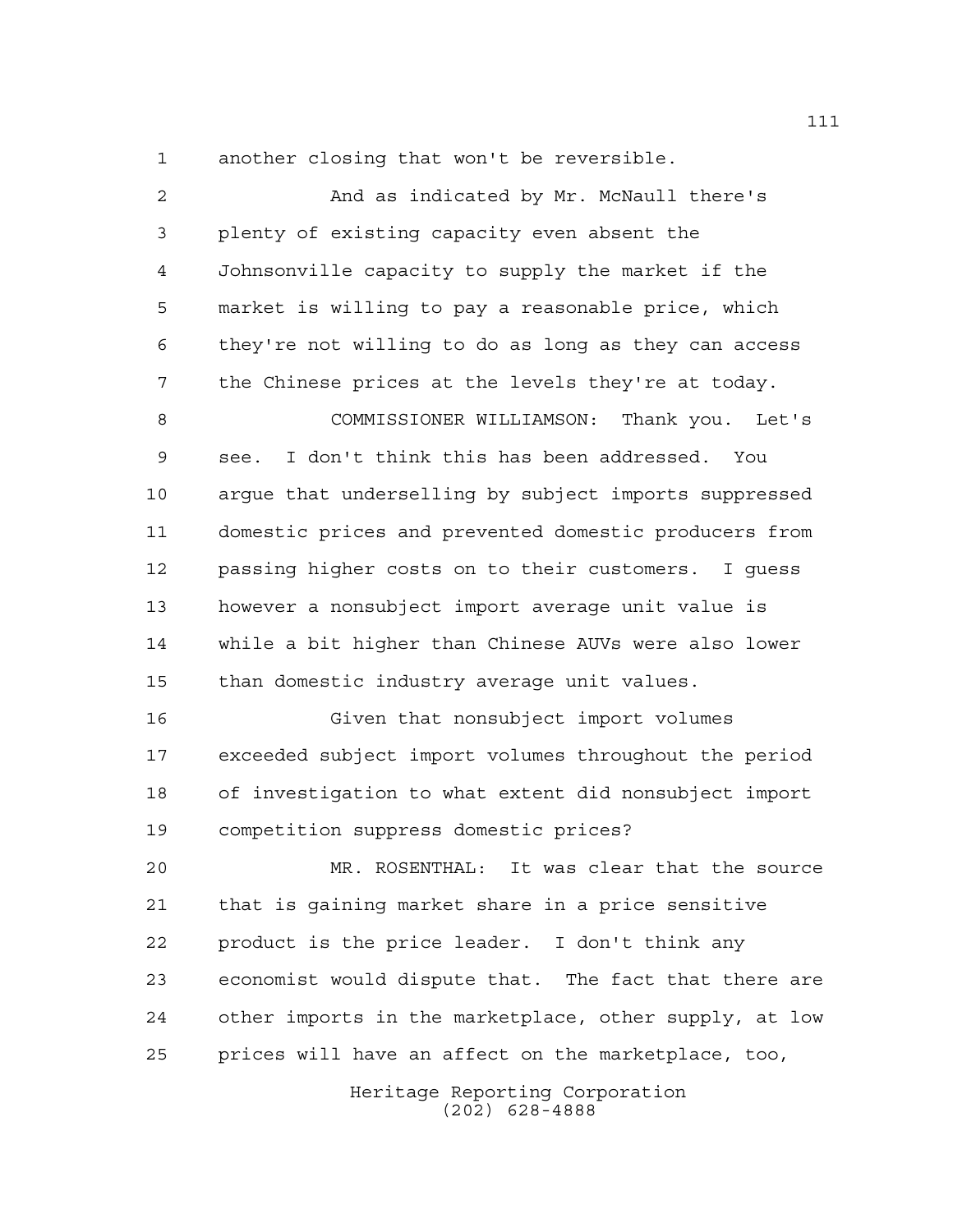but the real issue is can you attribute to the imports from China an injurious effect?

 And for those folks who are competing against the Chinese and customers, we're telling them we're not going to pay you the increased raw material costs you want, we're not going to pay you as much as you want because I can get the product from China, that is clear evidence of price suppression from China.

 Is there also competition from other sources, Korea, Taiwan, et cetera? Yes, there is. Is there some price suppression? Perhaps there is, but 13 one of these things, and this goes to the Bratsk analysis, too, that makes this case different than many of the others is that you've got antidumping orders on Korea and Taiwan, two of the other major, if you will, nonsubject potential import sources here.

 Those dumping orders do have a restraining affect on Korea and Taiwan. They cannot afford in those countries and those importers to continue a race to the bottom that the Chinese have initiated in the last couple of years.

 Therefore they are not as injurious, if you will, they're not as much of a factor in the price suppression as the Chinese have been for the last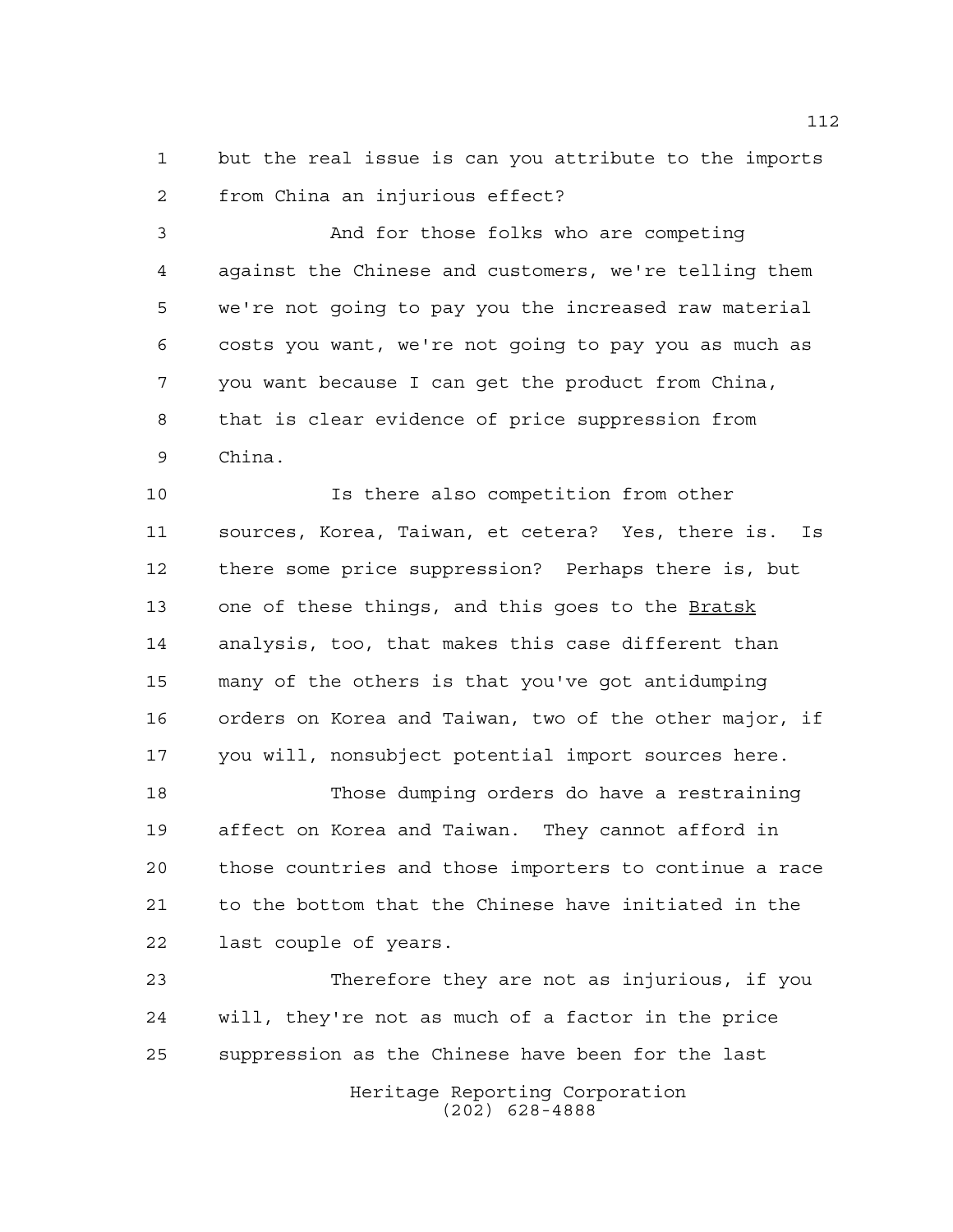couple of years, nor using a Bratsk analysis would they be able to replace the Chinese because they will not be as pernicious when it comes to pricing as a result of the existing orders.

 COMMISSIONER WILLIAMSON: Thank you. MS. CANNON: Commissioner, if I could just add to that? When I was looking specifically at the average unit values, and this is the table on page 4-7 of your report setting forth public average unit values of all of those imports, you see really a large disparity between the imports from China and the average unit values of the imports from most of the other countries.

 They're generally quite a bit higher, and occasionally when you see something very low like a 52 cents coming in from Mexico in 2006 you see also extremely small volumes coming in from Mexico that year, so only with respect to Korea are you seeing any volumes and also low average unit values.

 And Korea was there for the one country I talked about more specifically with respect to the Bratsk analysis because while you see some large volumes and some low values when you look more closely at Korea at the pricing data that you have on Korea you see that they're also not as low as China. So it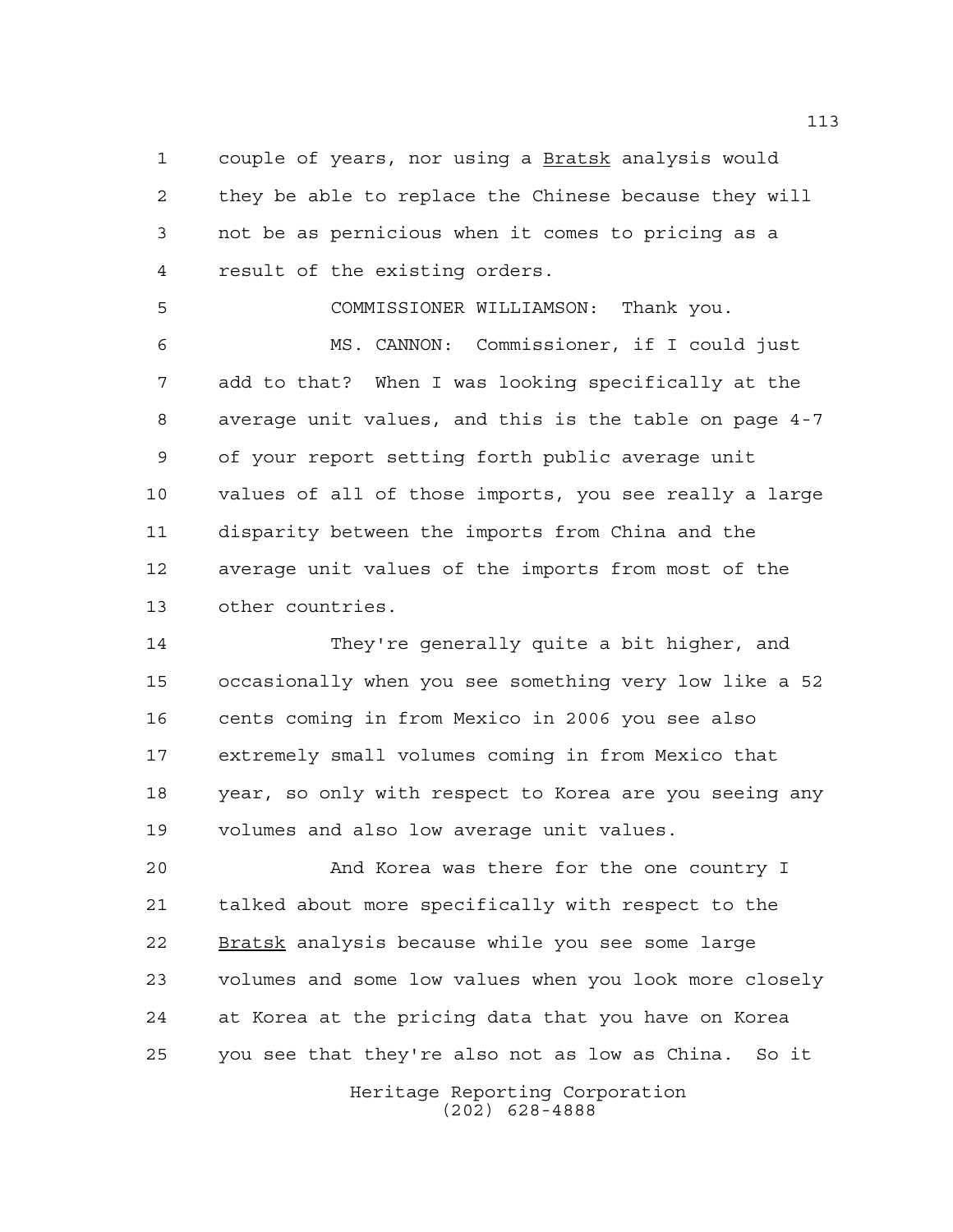really gives you a picture of an industry where yes, the other imports may have some low prices and some of them may be lower than U.S. prices, but what are they doing?

 They're all competing with China, too. China is the big gun in this market, and they're having to lower their prices to compete as well, and they've told that to you. You have documented reports from those foreign producers saying we're struggling to compete with those prices as well. So I think you have to recognize that they're not the cause of the problem, they're just trying to follow down the trend to keep their share of the market as well if they can.

 COMMISSIONER WILLIAMSON: Thank you. Just one other question regarding the issue between the producers in China, and in Korea and Taiwan. I've seen in other cases where often the Korean and Taiwanese producers sort of move their factories to China, and I think there was earlier testimony that most of the firms in China were sort of state owned or state sponsored, but to what extent are the Taiwanese and Korean producers playing a role in China?

 MS. KATZ: I know of two companies who after the orders were obtained, one from Korea, one from Taiwan, that went and put capacity into China. One is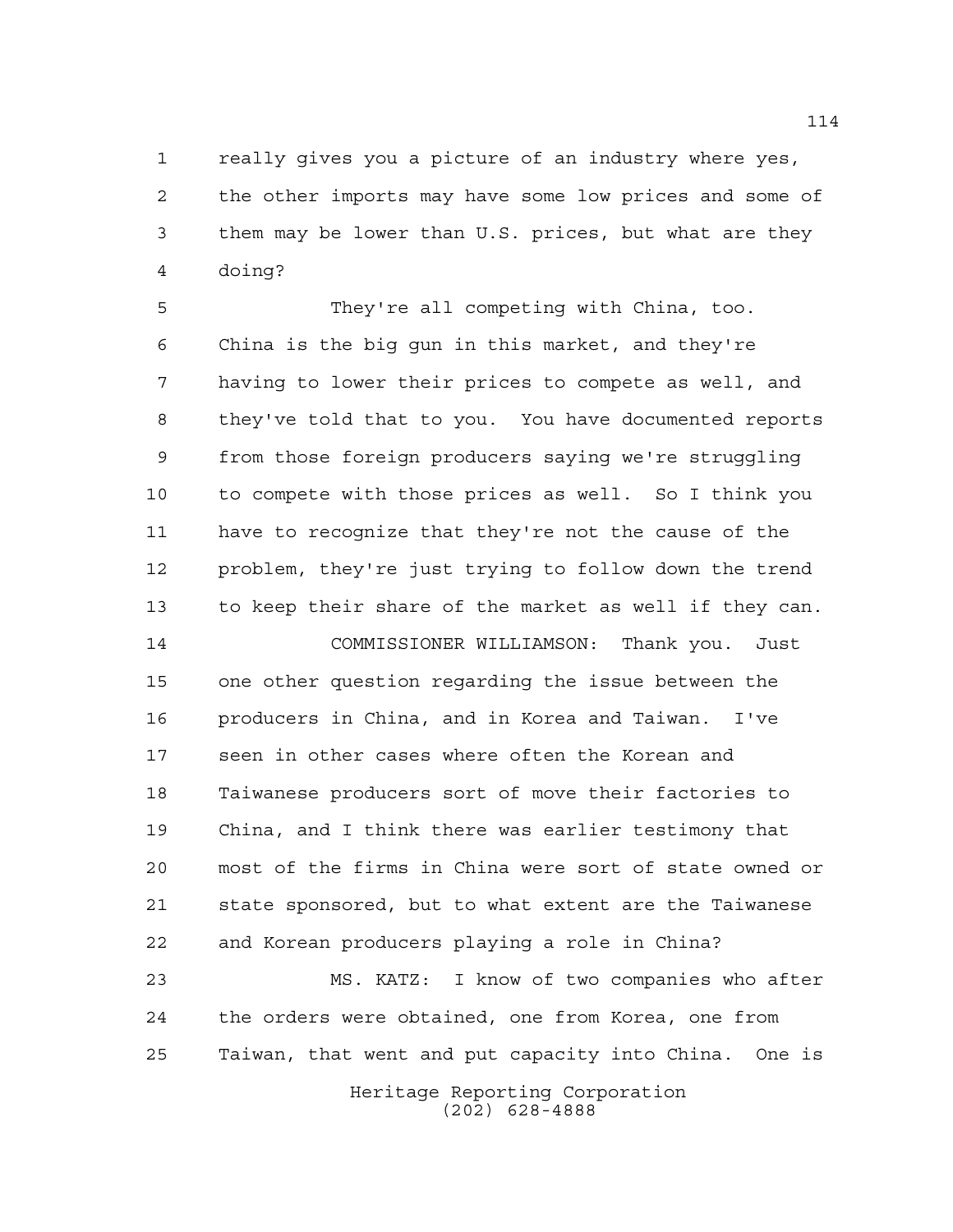Far Eastern out of Taiwan and one is Huvis out of Korea. With both of those companies we saw shortly after we got the antidumping order on Korea and Taiwan we started seeing imports from their sister companies in China.

 COMMISSIONER WILLIAMSON: Thank you. Time is up.

 CHAIRMAN PEARSON: Commissioner Pinkert? COMMISSIONER PINKERT: Follow-up question on 10 the Bratsk analysis.

 Ms. Cannon, does it make a difference for 12 the results of your **Bratsk** analysis if we apply it to the period of investigation versus prospectively?

 MS. CANNON: No. I mean, I think the result is the same, although the analysis might be slightly different. The analysis that we were describing was based on the year 2006, the most recent year, and I think the information in your record pretty much is clear in showing that the other imports do not have the capacity to continue to supply what they're supplying to the United States plus replace China at these low prices.

Heritage Reporting Corporation (202) 628-4888 They're not coming in at those low prices. They don't have sufficient excess capacity. They weren't able to do that. If you look prospectively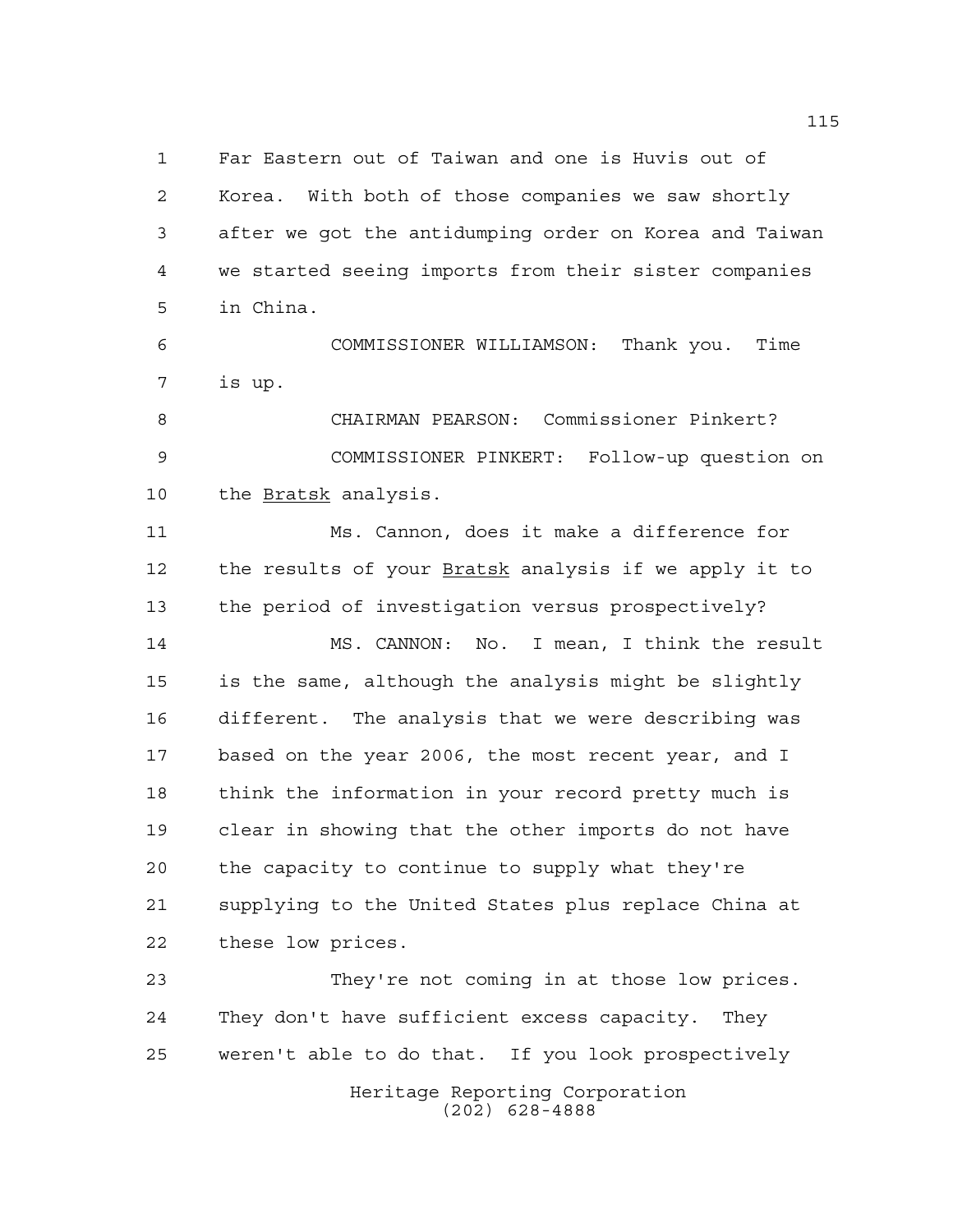then you would need to look at some of the data we've placed on the record in terms of total capacity and projections, and at that point, too, China just dwarfs everybody else.

 China not only has a massive capacity now, but they're projecting continued and substantial growth whereas what you're seeing from the other countries in recent years, especially last year, are closures, shifting to other products, primarily because they can't compete with China. So going forward I'd say if anything there's even less likelihood that somebody else could come in to replace them under these conditions that we're seeing going forward.

 COMMISSIONER PINKERT: Thank you. Now, 19 out of 36 responding purchasers stated that they require certification for suppliers of PSF. Can somebody, perhaps one of the witnesses, describe how the certification process works?

 MS. KATZ: I can. Certification means that the customer has an opportunity to try out the product and make sure that it meets all the specifications that it requires. In some cases if that product is going into a medical end use, let's say, the product needs to meet more stringent tests as handed down by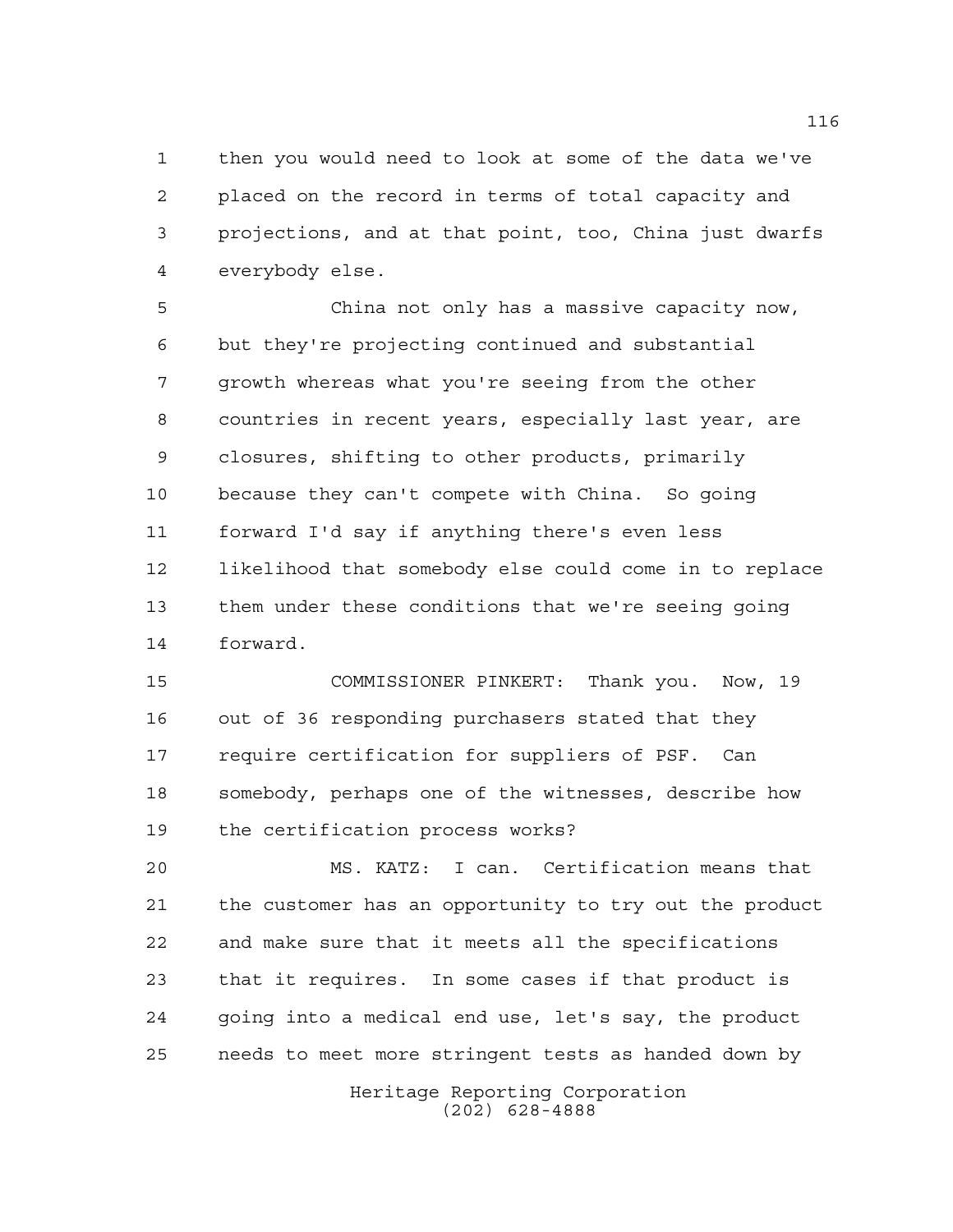Heritage Reporting Corporation the FDA, and so you need to be qualified or certified as a producer of a product that will meet all the requirements, but that's basically it. Certified means that you've had a chance to run the product at the plant, and it works fine and it meets all the specs that you need. COMMISSIONER PINKERT: Does certification limit purchasers' ability to switch suppliers? MS. KATZ: It doesn't take that long to be certified, so in a couple of months, you've had a chance to have that product go through your plant, you can provide a certification. COMMISSIONER PINKERT: Does a supplier 14 generally approach a purchaser or is it the other way around? MS. KATZ: The purchaser would approach the supplier. MR. LANE: Excuse me. I believe there also could be the specification of a certification by means of ISO registration that is your facility ISO registered, and you certify that your product is made against the international standards for ISO certification. I'm not totally familiar with the question, how it's put in that questionnaire to the purchasers, but we are ISO certified, and any product

(202) 628-4888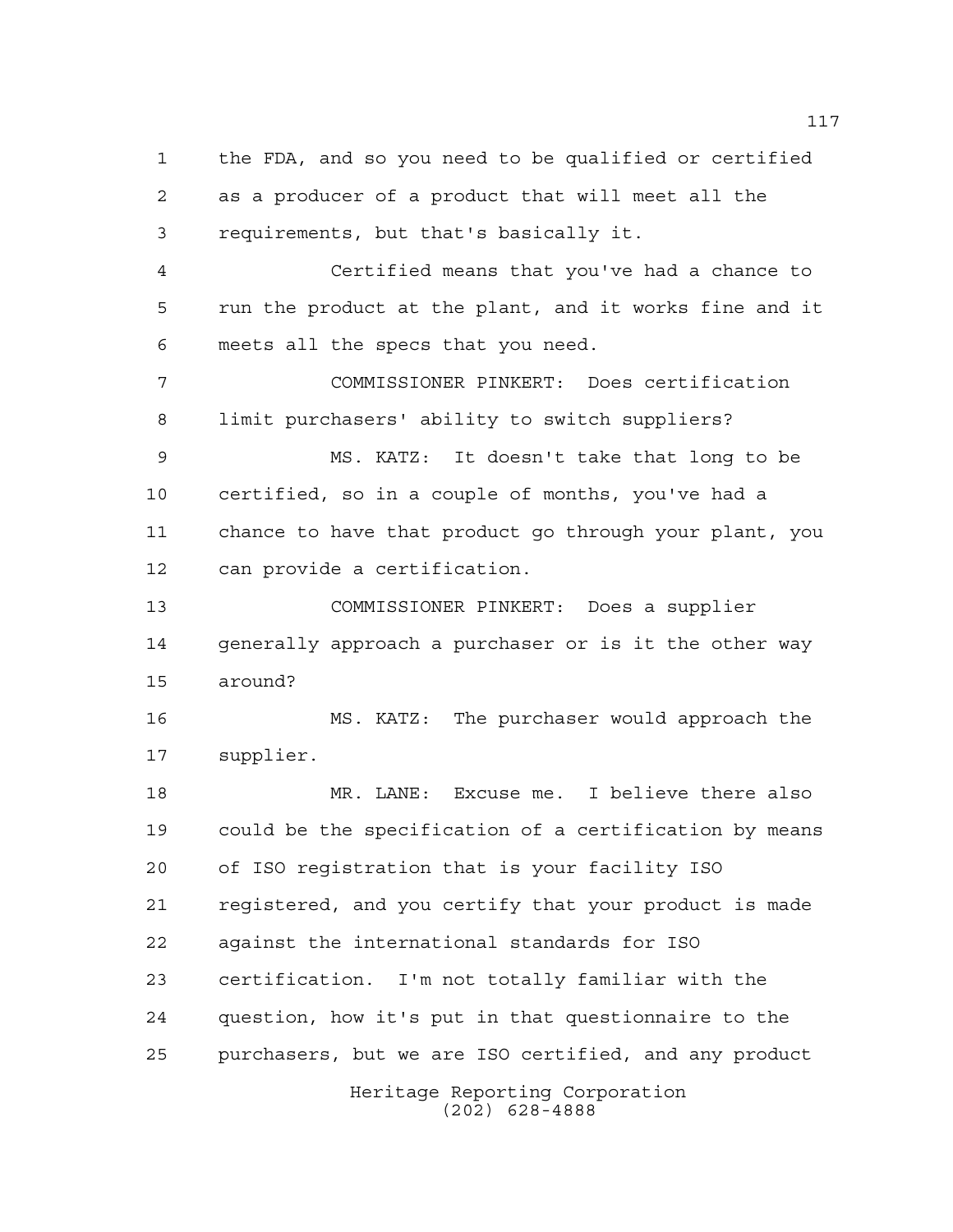that we make we do certify meets those requirements as specified by Underwriters Laboratories.

 MS. KATZ: Oftentimes a customer will certify several potential suppliers so that in case they need to use a different supplier they have access to them, so it will be done in advance.

 COMMISSIONER PINKERT: Have any of the Petitioners had difficulty in being certified to supply a particular type of PSF?

 MR. MCNAULL: Yes. Certification, depending on the procurement department they'll have a unique process or, I mean, they may ask do you have a quality system, do you have security for your facilities? I mean, it can be questionnaires, it can be a lot of things.

 Sometimes in product development you face challenges that are more difficult than others in terms of meeting specification requirements, but generally as a general rule our industry has done a very good job of delivering ultimately what customers need in terms of meeting those challenges.

 MR. CHANDRL: Yes, sir. I would agree in general that our products can meet the needs of the customers.

Heritage Reporting Corporation (202) 628-4888 COMMISSIONER PINKERT: Go ahead.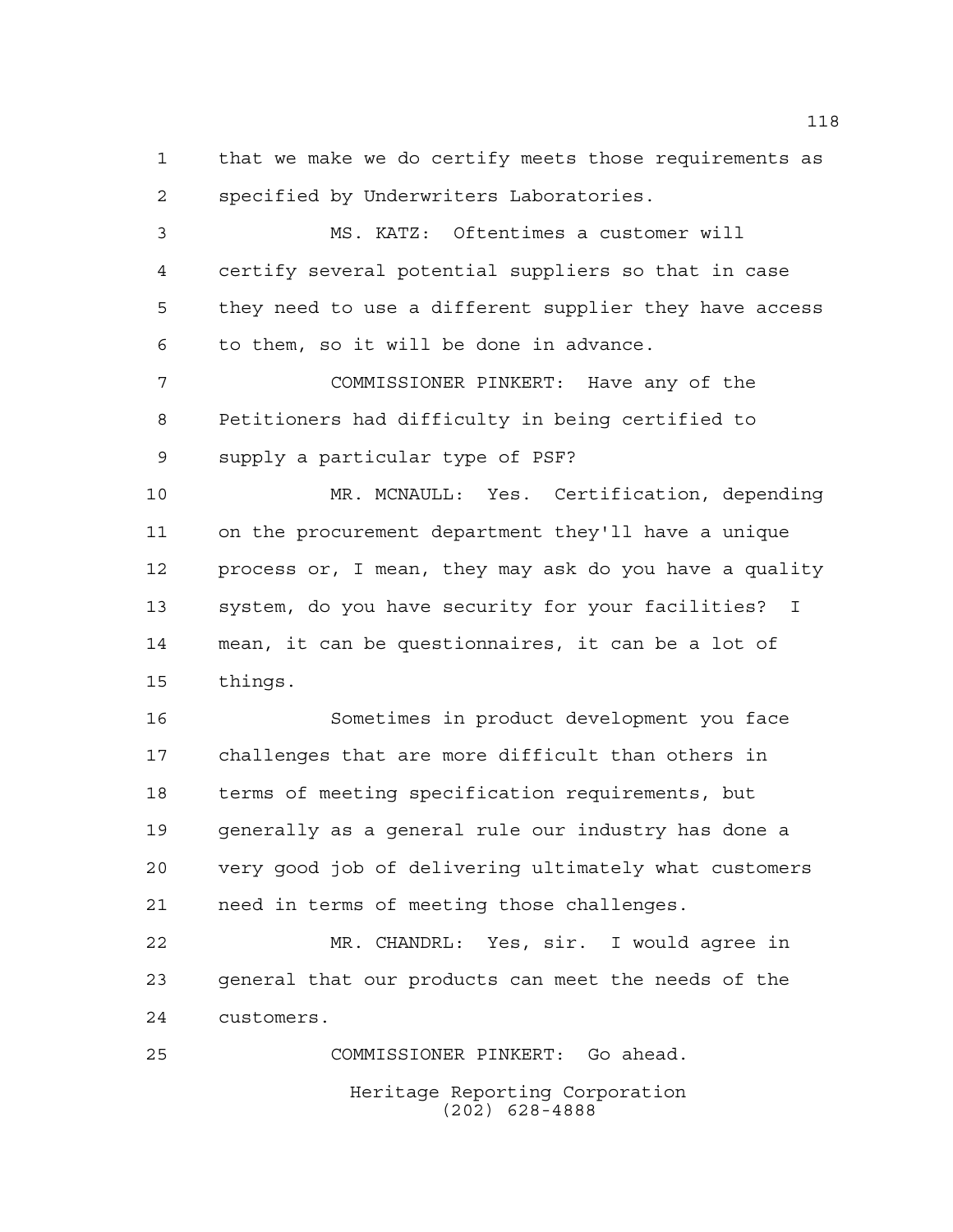MR. MAGRATH: Commissioner Pinkert, the producers are talking from their perspective. The staff report has a number of instances where the certification efforts have not been met on the part of purchasers. To the extent that this is important to purchasers in the United States this is another sort of hindrance in terms of this Bratsk instantaneous replacement scenario that one has to have to think 9 that Bratsk is at all applicable in this case.

 COMMISSIONER PINKERT: Now, how do you respond to Respondent Ashley's claim that the quality of the Chinese conjugate fiber PSF exceeds that of domestic suppliers?

 I think you spoke about this somewhat, Dr. Magrath, but specifically the claim on page 1213 of its brief.

 MR. MAGRATH: We'll let Mr. Chandrl, the producer of conjugate in the United States, answer the question.

 MR. CHANDRL: From what we've seen from the fibers that they're using to produce their products ours are very comparable to what they're making and can be substituted for them. We could provide further information in a posthearing brief of how our products have been substituted for the ones they're using right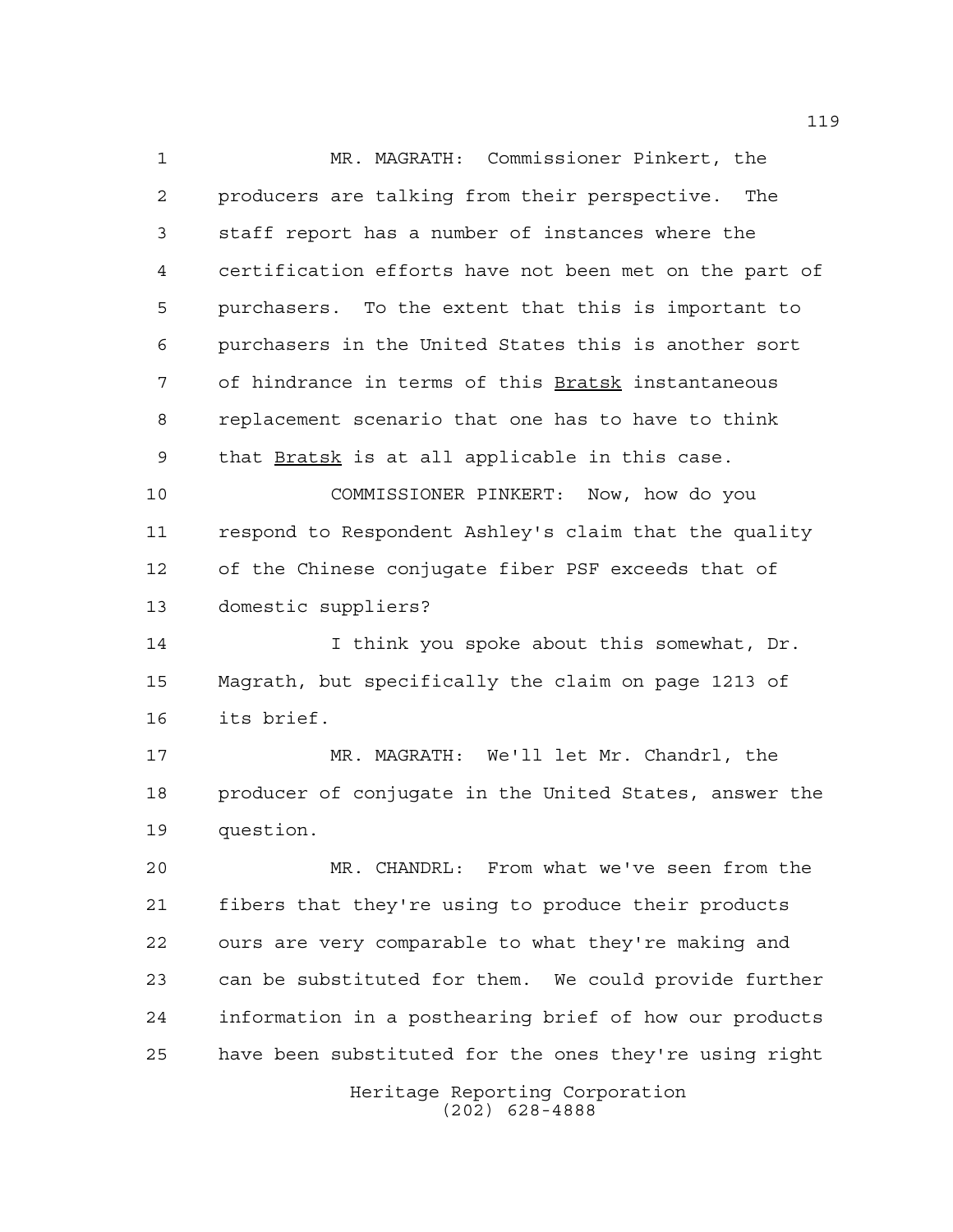now.

| $\overline{2}$ | I quess additionally I quess Ashley                    |
|----------------|--------------------------------------------------------|
| 3              | Furniture makes a claim that they're producing these   |
| 4              | higher end products. However, in reality Ashley        |
| 5              | Furniture is not marketing their products as being     |
| 6              | higher end. They're marketing their furniture on the   |
| 7              | lower end of the spectrum. So making a claim that      |
| 8              | they need a higher end conjugate fiber for their       |
| 9              | higher end products doesn't really make sense since    |
| 10             | they're selling their furniture as low priced goods.   |
| 11             | So why would you need this high quality                |
| 12             | product if you're going to sell it as a low end        |
| 13             | product?                                               |
| 14             | COMMISSIONER PINKERT: What percentage of               |
| 15             | the U.S. market for PSF is accounted for by this       |
| 16             | product?                                               |
| 17             | MR. ROSENTHAL: This product meaning the                |
| 18             | product specified by Ashley?                           |
| 19             | COMMISSIONER PINKERT: Yes.                             |
| 20             | MR. ROSENTHAL: Well, I just want to clarify            |
| 21             | a little bit further if you're talking about conjugate |
| 22             | or the high void product that Ashley claims it needs   |
| 23             | for its so-called high end applications?               |
| 24             | COMMISSIONER PINKERT: Let's talk about                 |
| 25             | conjugate and what you regard as a substitute for the  |
|                | Heritage Reporting Corporation<br>$(202)$ 628-4888     |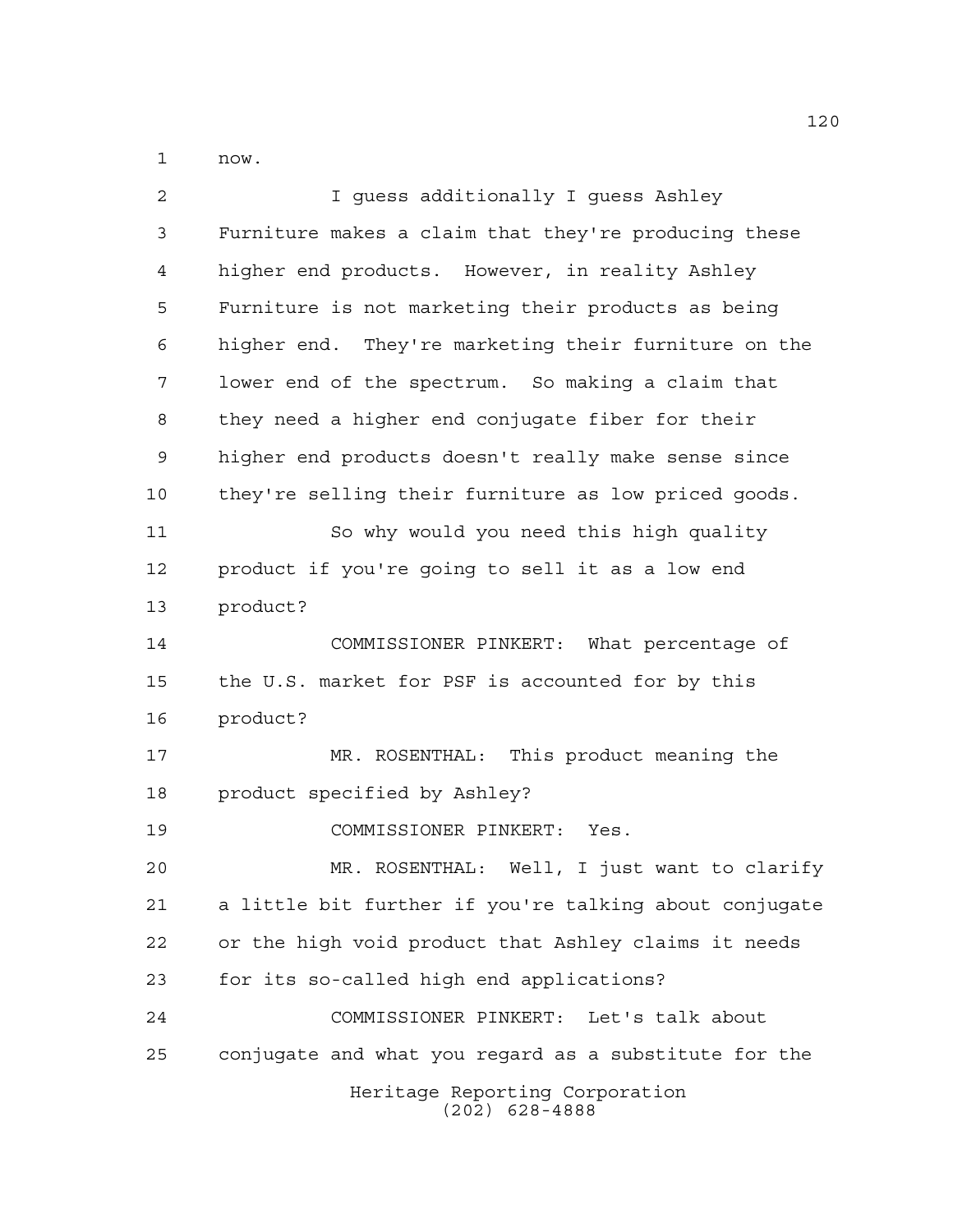conjugate product.

Heritage Reporting Corporation (202) 628-4888 MS. KATZ: The high void. I don't have the number off the top of my head of what percentage of our production is 3-D high void. We could get that. MR. ROSENTHAL: We can get you all of that for the posthearing brief. It's pretty readily available in the numbers in the files. COMMISSIONER PINKERT: Is there a different market for virgin regenerated PSF and conjugate fiber PSF in the United States or is that all one market? MS. KATZ: If I could speak to that because we were the major producer of recycled regen PSF. The customer, the end use does not care whether a product is made of recycled raw materials or virgin raw materials. The product performs just as well no matter what the inputs are. The U.S., Wellman's equipment was very sophisticated in cleaning and getting the products into useable condition, which I'm sure I would assume I guess the Chinese have figured it out as well. But many of our customers who bought our recycled product were perfectly happy with it. All of them were. We had a long-term customer base and long-standing customer base. COMMISSIONER PINKERT: Perhaps this is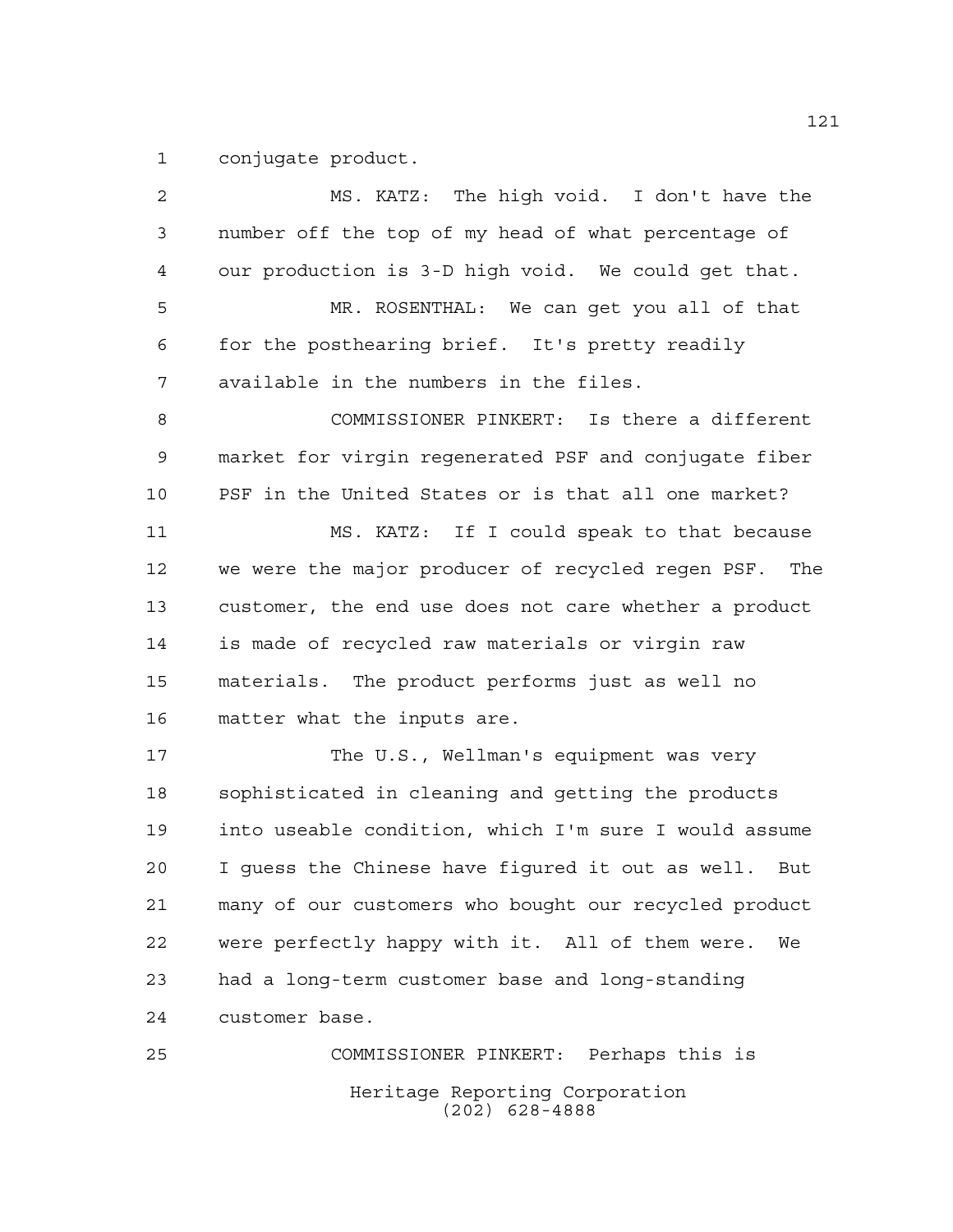appropriate for the posthearing submission, but is it your view that any domestic producer should be excluded from the domestic industry? If so, please discuss the confidential data set forth in Table III-7.

 MS. CANNON: It's our view that we don't think they're appropriate circumstances to exclude anyone here. We did address that somewhat in our prehearing brief, but we'll look further at that table and address that in our posthearing as well.

COMMISSIONER PINKERT: Thank you.

12 Thank you, Mr. Chairman.

 CHAIRMAN PEARSON: Going back to where I left off the last time. We were talking about longer term prospects for apparent consumption looking out 16 five years or so, and I think that I heard a variety of answers. If the economy continues growing there, there may be some growth, if the housing market recovers there may be growth, but we're not sure that there will be very much growth.

 Was there more that you wanted to say on the long-term outlook for demand?

 MS. KATZ: I mean, it's driven by major economic factors, so really whatever your estimate is for the economy, for the housing market, you would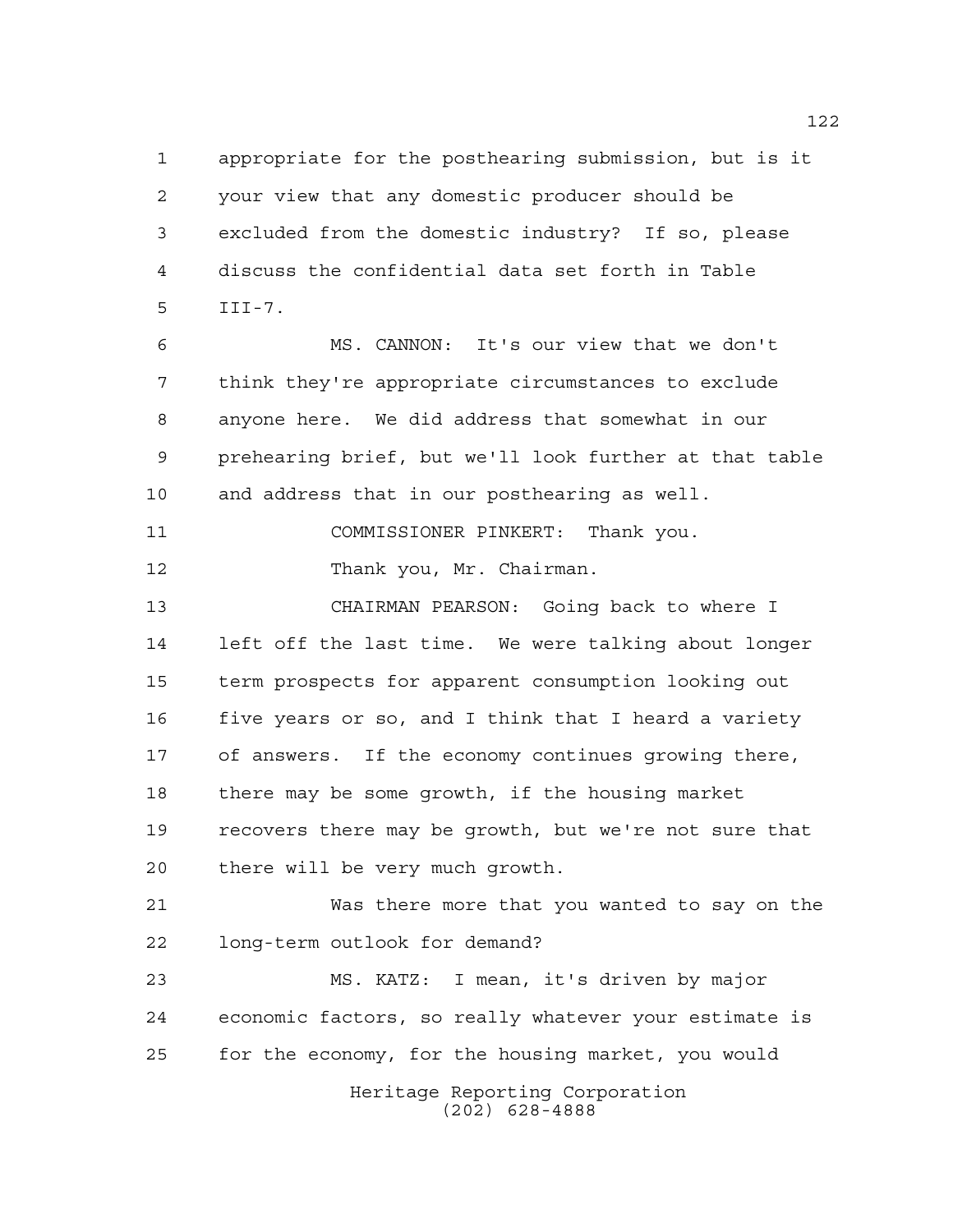expect the demand to follow that trend for the product. It's really a very strong correlation between the two.

 CHAIRMAN PEARSON: Okay. Well, let's look at a shorter time then, the reasonably foreseeable future, perhaps one to two years. What do you think might happen within that time? For instance your firms will be interested in issues relating to housing starts and will have seen projections on what they might be. What's your outlook for the nearer term?

 MR. MAGRATH: Mr. Chairman, we produced a table in our prehearing brief from a national housing organization that said, and you and I as homeowners in northern Virginia will be glad to hear this, that the housing market is bottoming out and there are projected modest increases in the housing sector this year, 2007, and going into 2008. That's Attachment 1 to our prehearing brief.

 CHAIRMAN PEARSON: Okay. Thank you. Any of the industry representatives have

additional perspectives?

Ms. Katz?

 MS. KATZ: All I would add is over the last 10, 20 years you have ups and downs in the market that follow ups and downs in the economy in general, and a

Heritage Reporting Corporation (202) 628-4888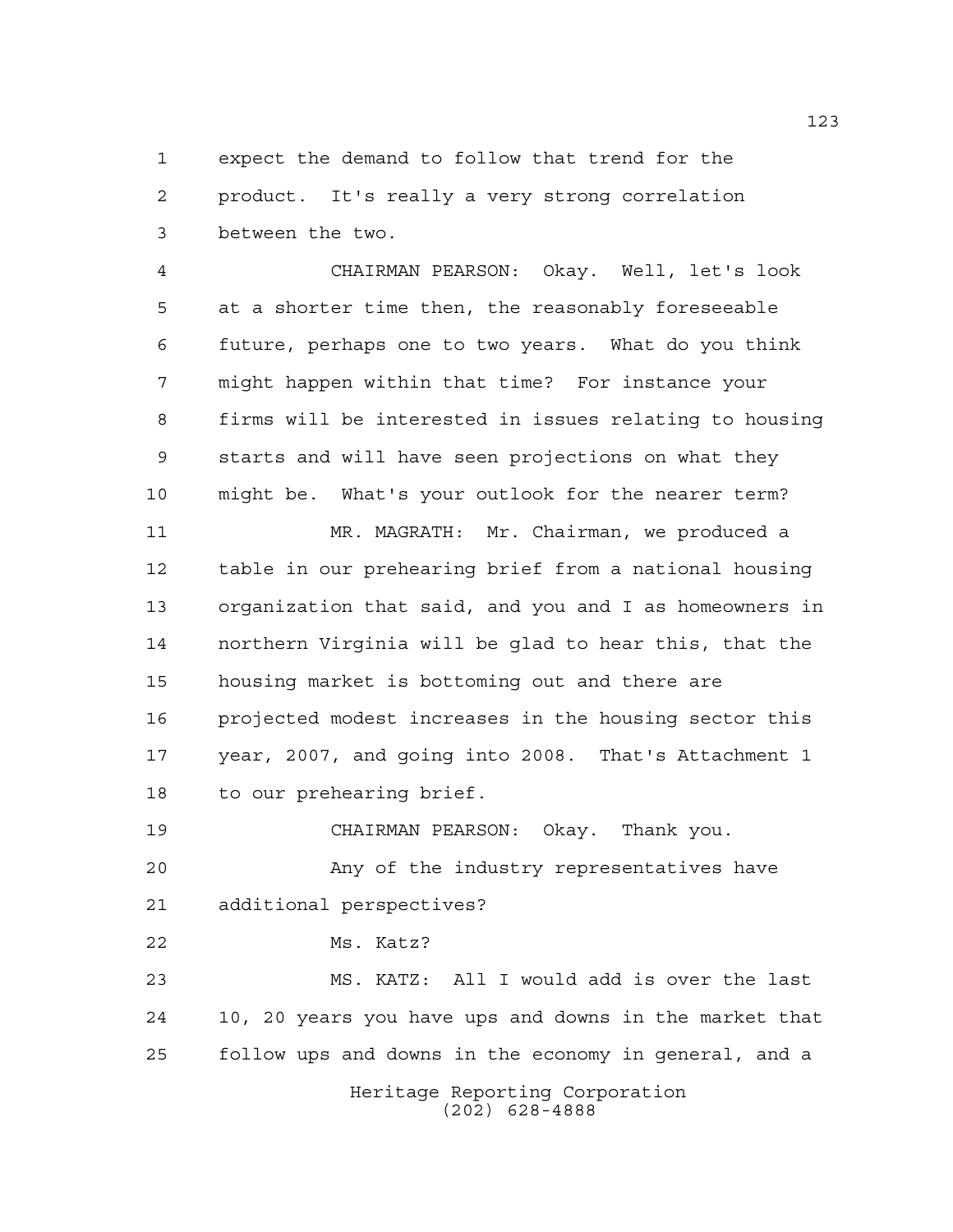down hasn't necessarily translated into the industry shutting down or having a catastrophic effect on the industry. You adapt, and you find an alternative market. You might export. If the domestic industry is not as strong perhaps there's another economy that is strong and is in demand of the product.

7 So I think to say if the housing industry declines it means the demise of the PSF industry is incorrect. We've weathered these before. They're just part of business.

CHAIRMAN PEARSON: Mr. McNaull?

 MR. MCNAULL: I think the subject PSF is going to be an important short and long-term marketplace for our industry. It's pretty sizeable. I agree it will ebb and flow depending on what's going on in the economy, depending on consumer confidence, housing, so on and so forth, but it's always been an important segment for our business, and I think it will continue to be. It's one that strategically we need to be able to serve to have a successful industry in North America.

 CHAIRMAN PEARSON: Okay. Thank you. There may be an argument presented this afternoon that Chinese imports have been drawn into the United States to replace product that had come previously from

Heritage Reporting Corporation (202) 628-4888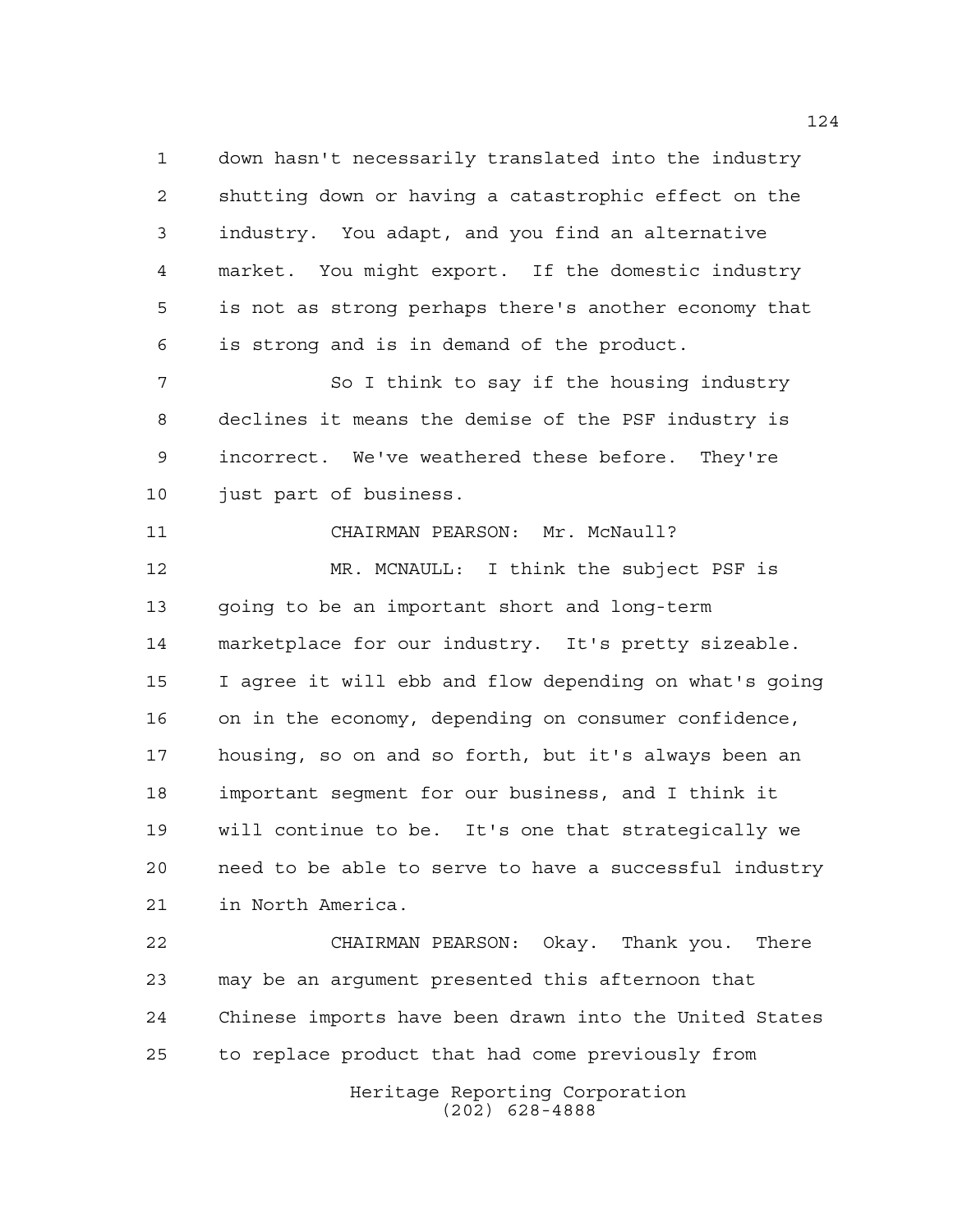Taiwan or Korea, but since those countries have been under orders now for some years that supply has been restrained, and so Chinese supply has moved in to fill a vacuum. How would you respond to that argument? MR. ROSENTHAL: Interestingly enough when we had the sunset hearing last year Commissioner Lane asked when are you going to bring a case against China because it was obvious that what was happening was that the Chinese were coming into the marketplace and not only replacing Korea and Taiwan, but displacing

U.S. sales.

 The data have become even clearer now because what's happened is the Chinese have taken away some share from Korea and Taiwan, but taken away over 13 percentage points in market share. We're not talking about a growth of imports of 13 percent, we're talking about 13 percentage points in market share from the U.S. industry. That is a lot.

 If you're in Proctor & Gamble, if you're in the consumer products industry, and you lose one or two percent of the market share you are apoplectic. You lose 13 percent of the market share you close down plants, and 300 employees lose their jobs, you take out 80 million pounds of capacity. That is a gigantic problem.

> Heritage Reporting Corporation (202) 628-4888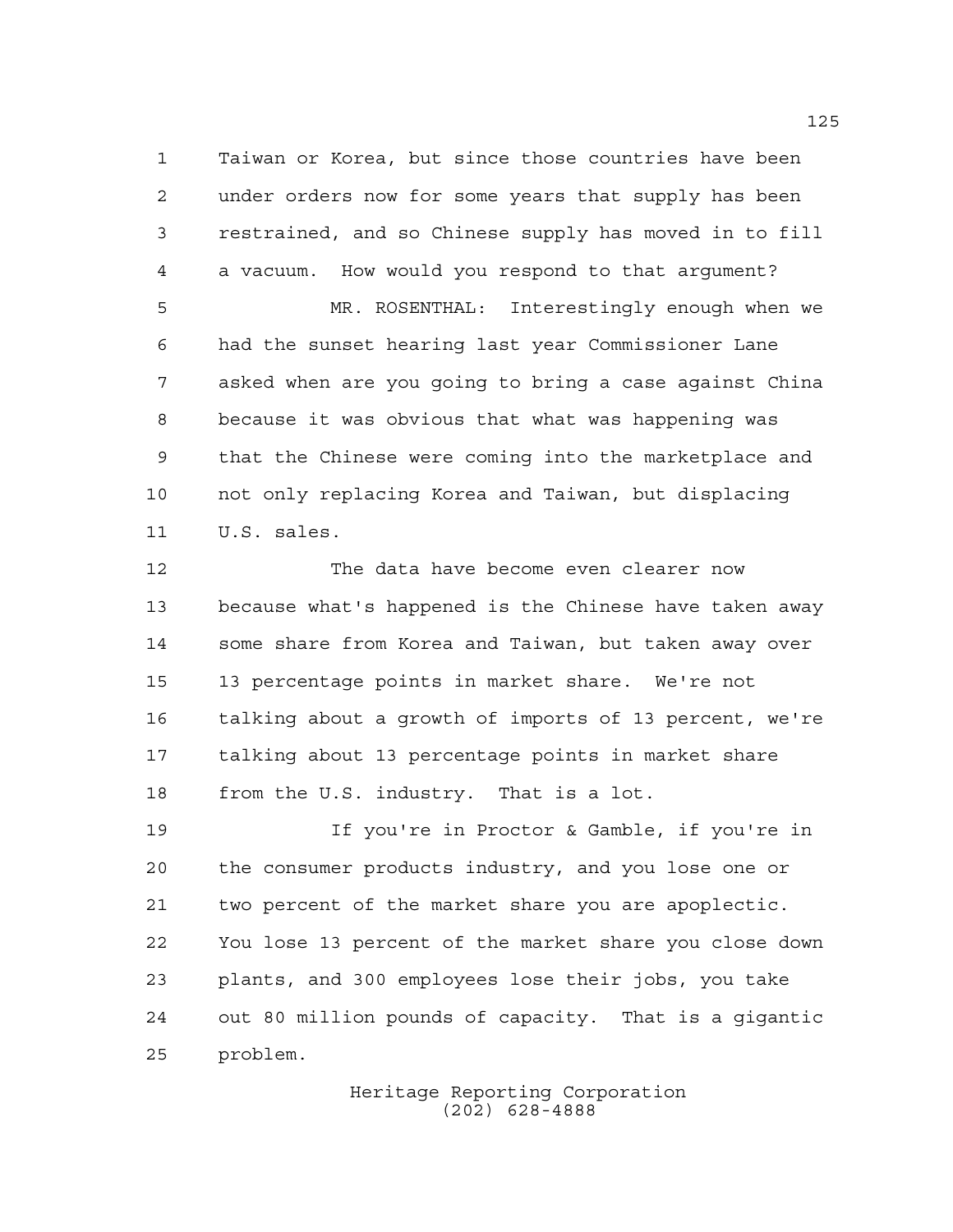And it was not simply displacement of Korea and Taiwan, it is a whole new incursion into the U.S. industry's sales. So that's how I would respond to that.

Heritage Reporting Corporation And we're here not exactly at your suggestion, Commissioner Lane, but one of the reasons why we had this conversation, it goes directly to Bratsk also even though I wish I could anticipate the 9 bad decision by the CAFC in Bratsk, but what you heard from the Koreans, and the Taiwanese and what you heard from us in the sunset review was if you let the Koreans and the Taiwanese out from under this order they are going to then be unrestrained and be able to act just like the Chinese are behaving now in 2005 and 2006, and then we will not be around because we cannot afford to have Korea and Taiwan along with China unrestrained. So I hope that answers your question. CHAIRMAN PEARSON: Well, in part. Mr. McNaull, do you have something to add? No. 21 MR. MCNAULL: No. CHAIRMAN PEARSON: Okay. Could I rephrase your argument, Mr. Rosenthal, to make sure I got it right that to the extent there might have been some vacuum created by

(202) 628-4888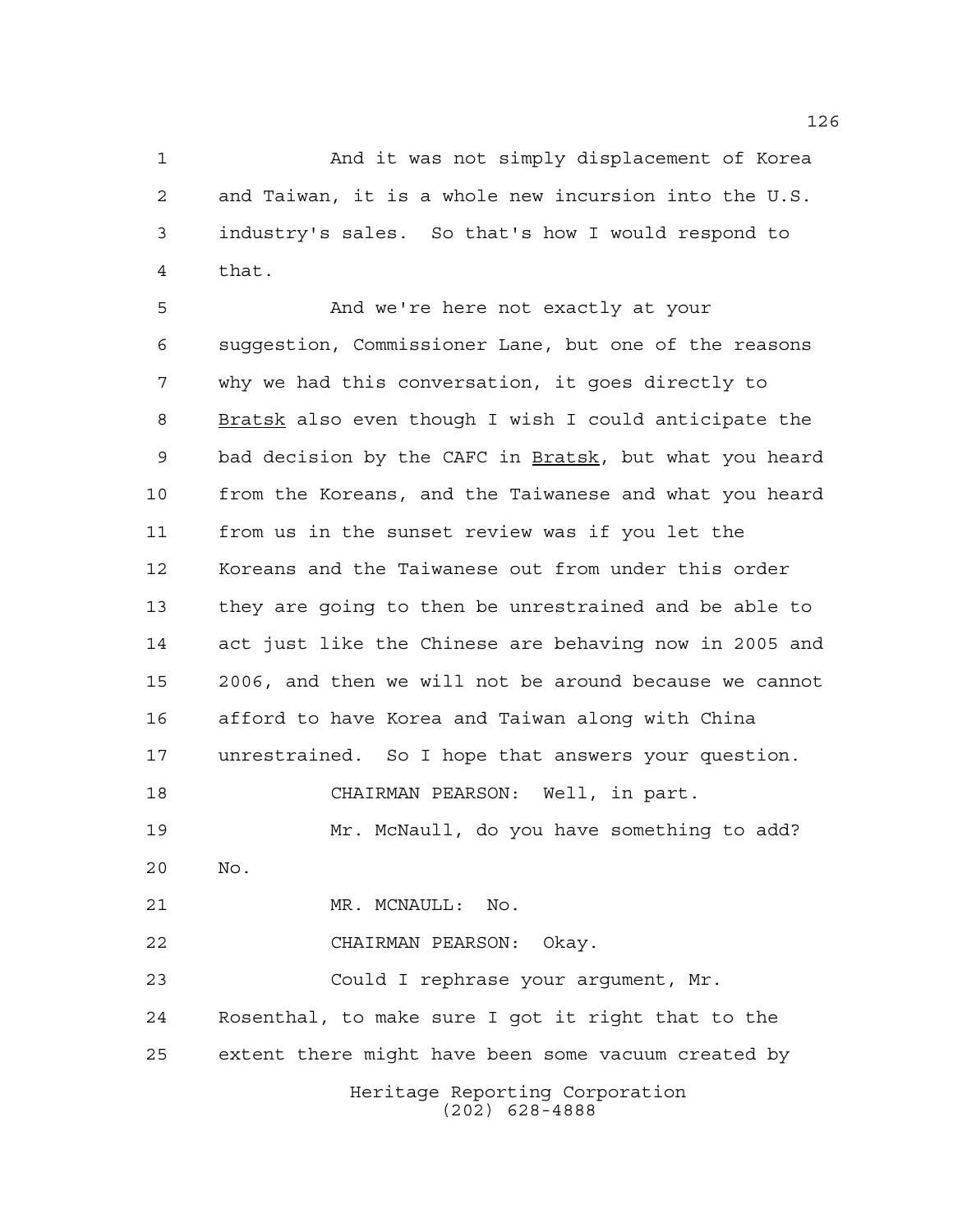the restraints imposed on imports on Taiwan and Korea that Chinese imports have more than filled that vacuum and spilled over onto the carpet or whatever the right analogy would be? Yes? MR. ROSENTHAL: That's a fair summary. I'd

 say spilled more like a tsunami over onto the carpet. CHAIRMAN PEARSON: Okay. Good. This is just an aside.

 Mr. McNaull, are you a chemical engineer? You indicated earlier that you're an engineer.

 MR. MCNAULL: No. Believe it or not I'm a mechanical engineer.

 CHAIRMAN PEARSON: Okay. Well, the reason for asking, and maybe you'll have an opinion on this anyway, but Ms. Cannon a few minutes ago made a reference to gasoline I think in the sense of being a more pure commodity than polyester staple fiber. I'm starting to think about how many different ways there are to combine hydrocarbons to produce clear gasoline, and I'm not quite sure that's the greatest analogy, but we can talk about that some other time.

 I was just going to encourage you if you had thoughts on that to visit with her off line. Maybe you can find an even better commodity to reference than gasoline. I do have other questions here. I'm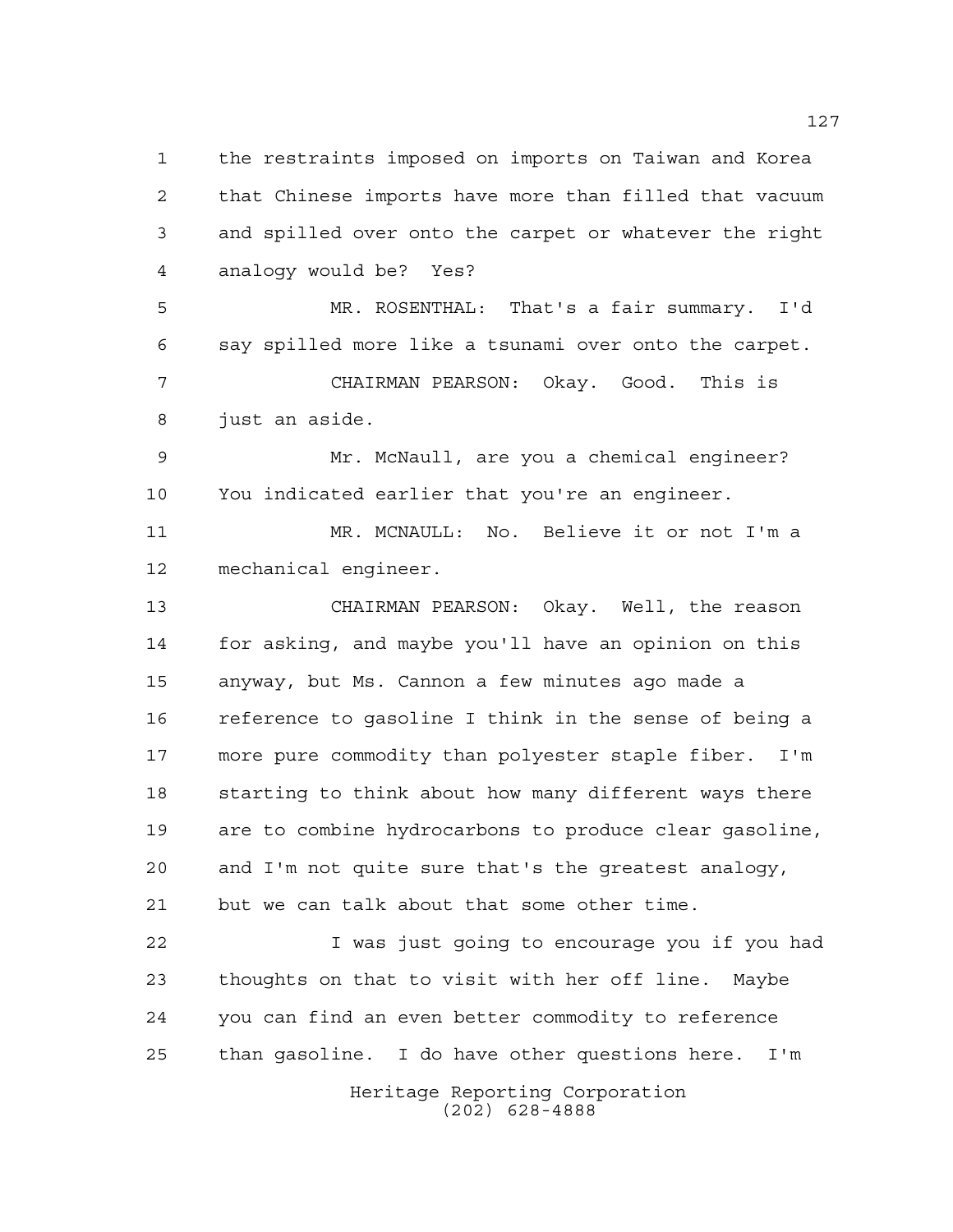sorry.

 There have been some questions already on the pricing of Chinese product, but do any of your firms have enough knowledge of production processes and practices in China to know something about why they are able to sell polyester staple fiber into the United States at such relatively low prices? What's going on to drive --

 MR. MCNAULL: You know, I can't speak to their motivation or even how they're able to do that. What I can tell you is that as we've run into areas where we've had issues with Chinese products competitively, the raw materials purchased on the global market are common and they're well-understood.

 There are a lot of third-party consultants that analyze that, so it's very much an even playing field there. Additives packaging, same situation. Energy generation, we have some understanding there. When you look at the prices they deliver here it would be impossible under western economics to cover your cost for the prices they sell here.

 And so I don't know how they're able to do that, whether it's subsidies. I don't know the things that they have in their marketplace that allow them to do it, but we see products here that are priced in a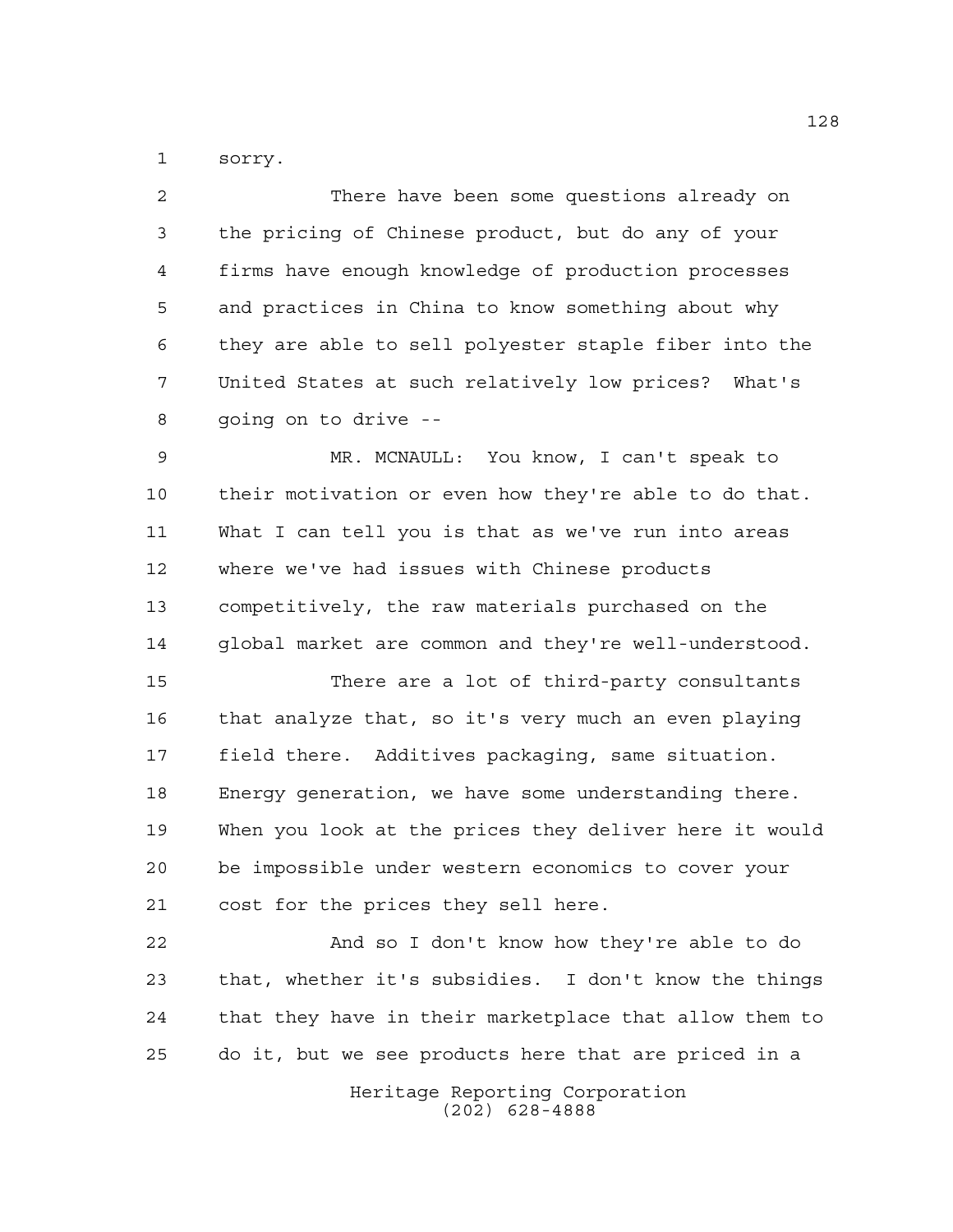way that don't even cover the cost to purchase the materials and convert them into polyester staple.

 And that's one of the reasons that we struggle to compete with those prices.

 CHAIRMAN PEARSON: Is it possible that in their relatively newer plants that their technology allows them to get a higher yield out of the inputs that they're putting into the process?

 MR. MCNAULL: Not possible. I mean, if you look at what they pay for raw materials, and if you make very aggressive assumptions about world-class conversion cost their prices still don't reflect what it should cost to manufacture those PSF goods.

 MR. MAGRATH: And, Mr. Chairman, in terms of their regen production most of their raw materials for regen come from the United States. And you can imagine the cost of that, empty crushed soda bottles, being exported from the United States to China, turned into PSF and then brought back again. There is no economically rational way that they can do this.

 One very quick story. When we were touring Johnsonville in the sunset case the Johnsonville people were saying the Chinese will even buy the dirt shop from the production floor because it has these microscopic bits of PSF chip in it. From the floor of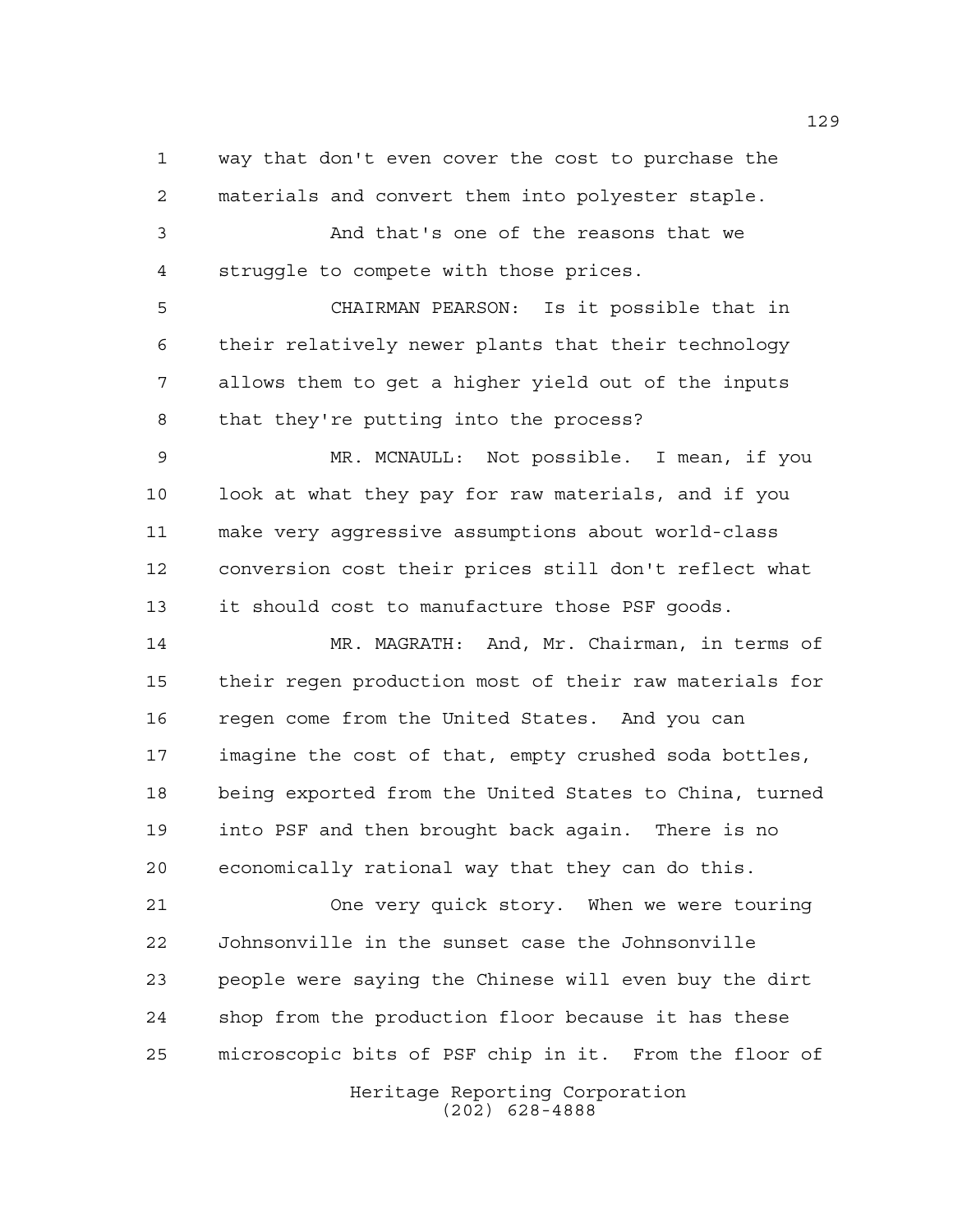Johnsonville, exported over to China to turn it into eventually polyester staple fiber.

 CHAIRMAN PEARSON: Mr. Chandrl? MR. CHANDRL: Also, on the lines of our -- we have a production facility in China producing polyester filament and, based on our analysis of the financial situation in China as I noted we have no plans to build any PSF plants over there because it's not rational to do that. CHAIRMAN PEARSON: Okay. My time has expired, so let me turn now to Vice Chairman Aranoff. VICE CHAIRMAN ARANOFF: Thank you, Mr. Chairman. 14 A couple of other questions on pricing. As you know, the statutory formula for price suppression, which is what your primary argument is based on, refers to preventing price increases that otherwise would have occurred. Normally if you look at a situation where production costs are increasing you would say to yourself yes, price increases otherwise

 would have occurred because prices would tend to go up with cost.

Heritage Reporting Corporation But you also have a case here where demand has been slacking off or perhaps falling, which all other things being equal would tend to suggest that

(202) 628-4888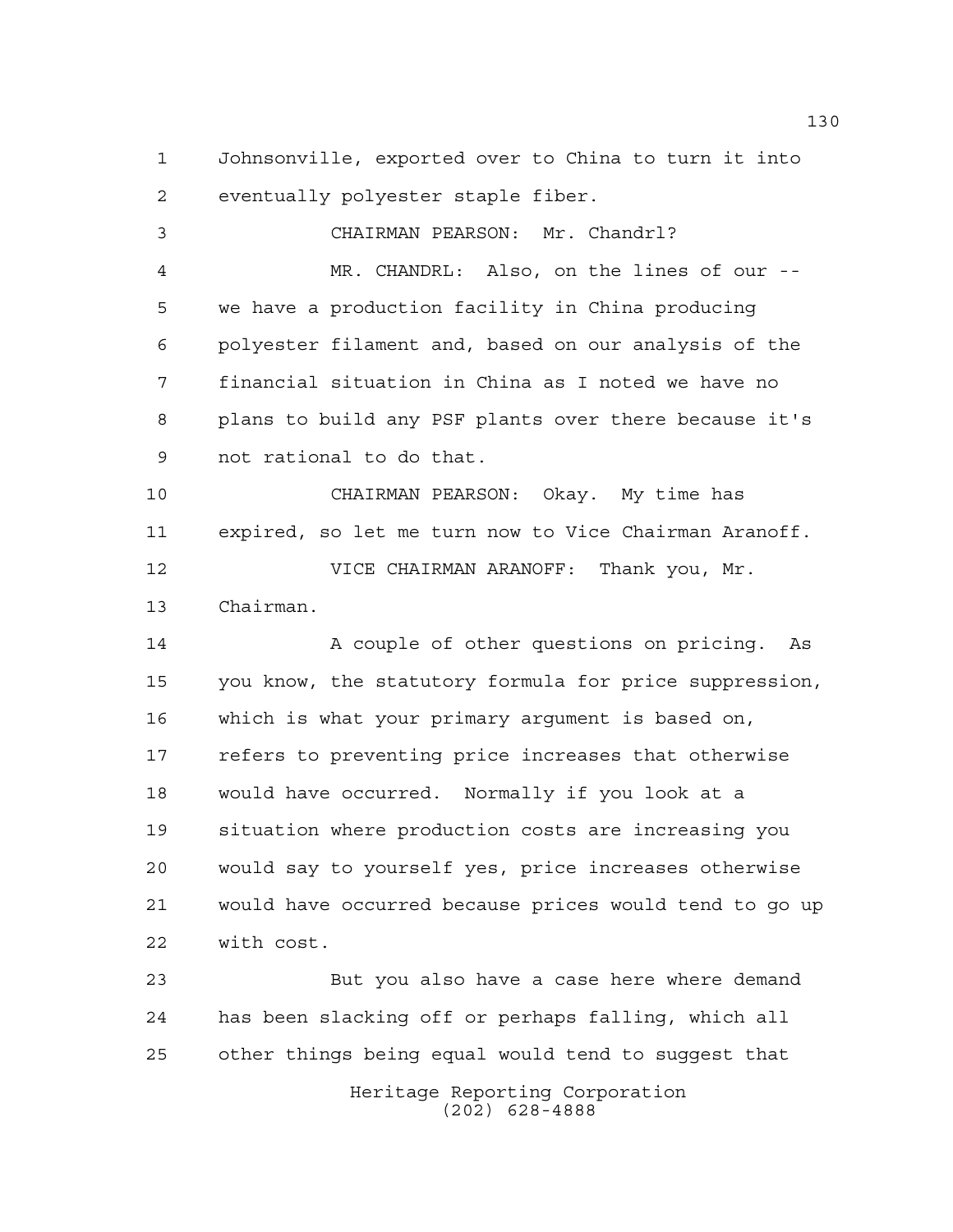price increases might not have occurred. Is there anything we can do short of running some really complicated regressions to figure out whether price increases otherwise would have occurred on these facts?

 Mr. Magrath, you want to take a shot at that?

 MR. MAGRATH: I mean, on the macro level what we've already testified to is that the price is an important purchasing variable, that we have been able to, thanks to the staff and the staff report, isolate price as the decision turning point for purchasers. A number of them said they decreased purchases from the U.S. because of the price and they increased purchases from China because of the price.

 I'd just like to reiterate what we said a while back. Demand may be falling in the U.S. market and U.S. production shipments may be falling, but demand is not a problem for the Chinese in this market. Their volumes have gone up over 200 percent. MR. ROSENTHAL: I don't think there's an

 economic analysis you can do, but you have ample evidence in your record from purchasers, from even lost sales, even some have been denied, but others who essentially have said they've bought from the Chinese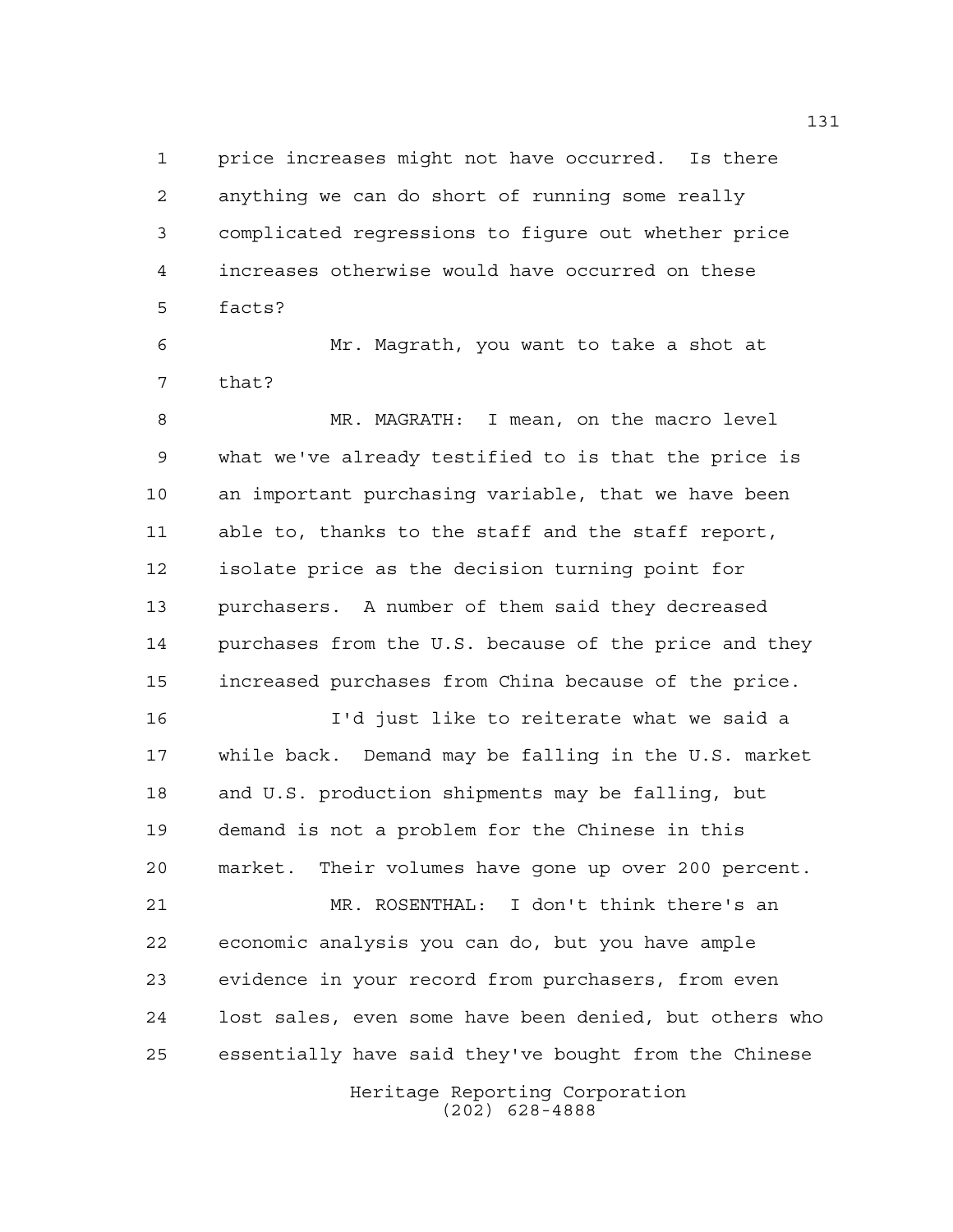because of lower price. You can assume that had that not happened the industry would have either gotten a higher price or gotten more volume and been able to lower its throughput costs had there been an absence of Chinese competition or fairer competition.

 VICE CHAIRMAN ARANOFF: Okay. Appreciate those answers. In looking at the data that our staff collected on the specific pricing products that we looked at, several of those products encompassed both virgin and regenerated products, there are also some cases where a pricing product might have encompassed both conjugate and nonconjugate product, and so I guess my question is do we have true apples to apples comparisons in these circumstances?

 I'm asking that question particularly because if you look at Table III-6 in the staff report, which is BPI, which shows you unit values split out dividing virgin and regenerated, and conjugate and nonconjugate, you do see some spreads, I don't know if they're statistically significant, in those unit values, which leads me back to okay, are these really good apples to apples comparisons or if we have a case where we're comparing domestic virgin conjugate to Chinese regenerated nonconjugate could we be creating a false impression of underselling?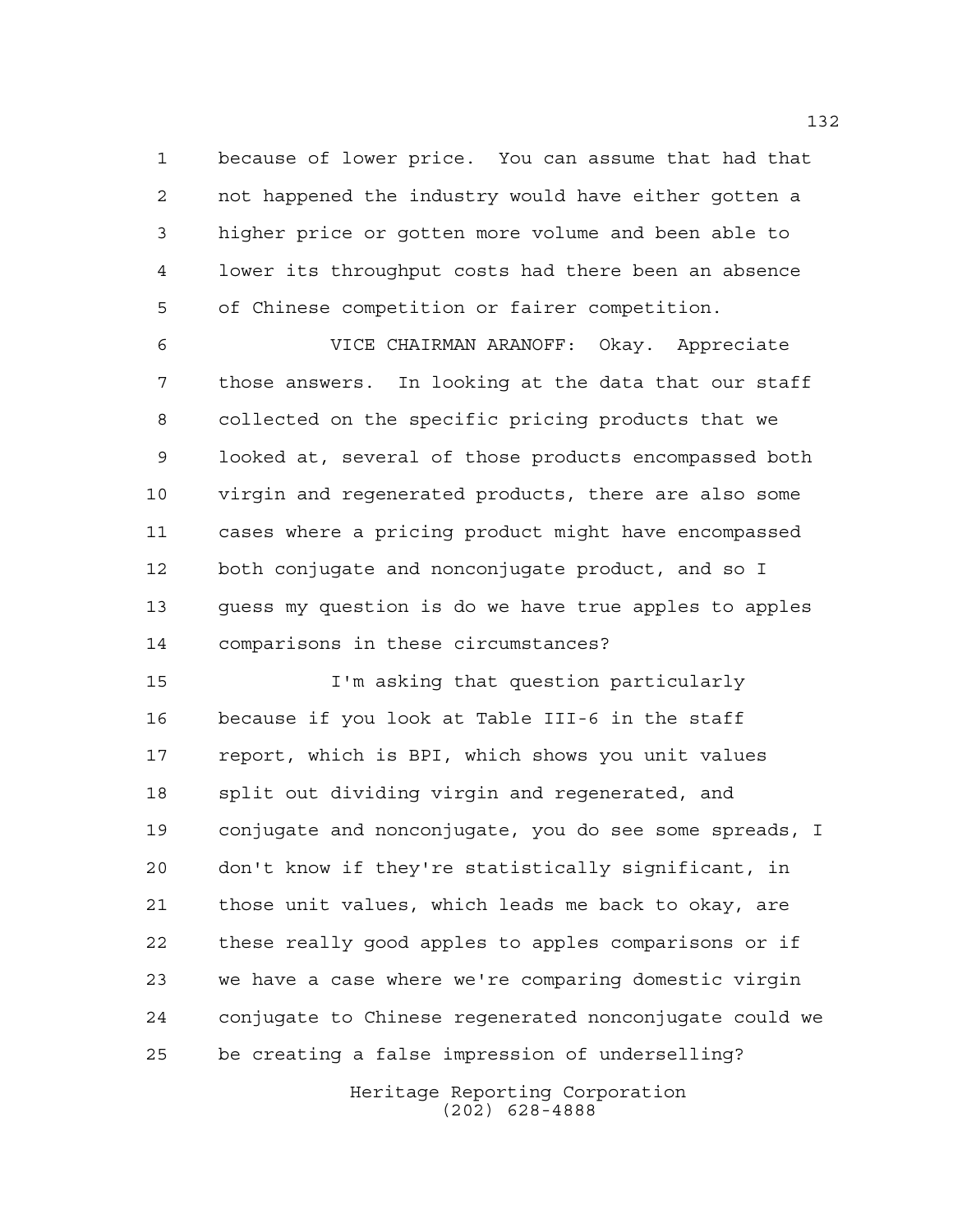MS. CANNON: Let me start with that and then others can supplement. This is an issue that has come up a lot in this case, and in fact for a long time the Commission did ask for separate pricing categories of regenerated as compared to virgin input product.

 But based on the record that was developed for us in the Korea and Taiwan original investigation, and in the sunset review and preliminarily here we kept saying, as Ms. Katz testified, it doesn't matter which you make the product from, it's the same product in the end and it competes directly with one another. So we had always urged the staff to combine the two, and I think this is the first time the staff has done that.

 We did break them out preliminarily, though. We were looking at them both separately and then combined because we had data that enabled us to do that, and we saw exactly the same trends, which is what the staff I believe also saw, and that's why they agreed that why continue to treat these as dissimilar products?

Heritage Reporting Corporation So this is then a case or an issue with a lot of history in terms of whether regen and virgin inputs, whether the input to the product, should differentiate the product for price comparison

(202) 628-4888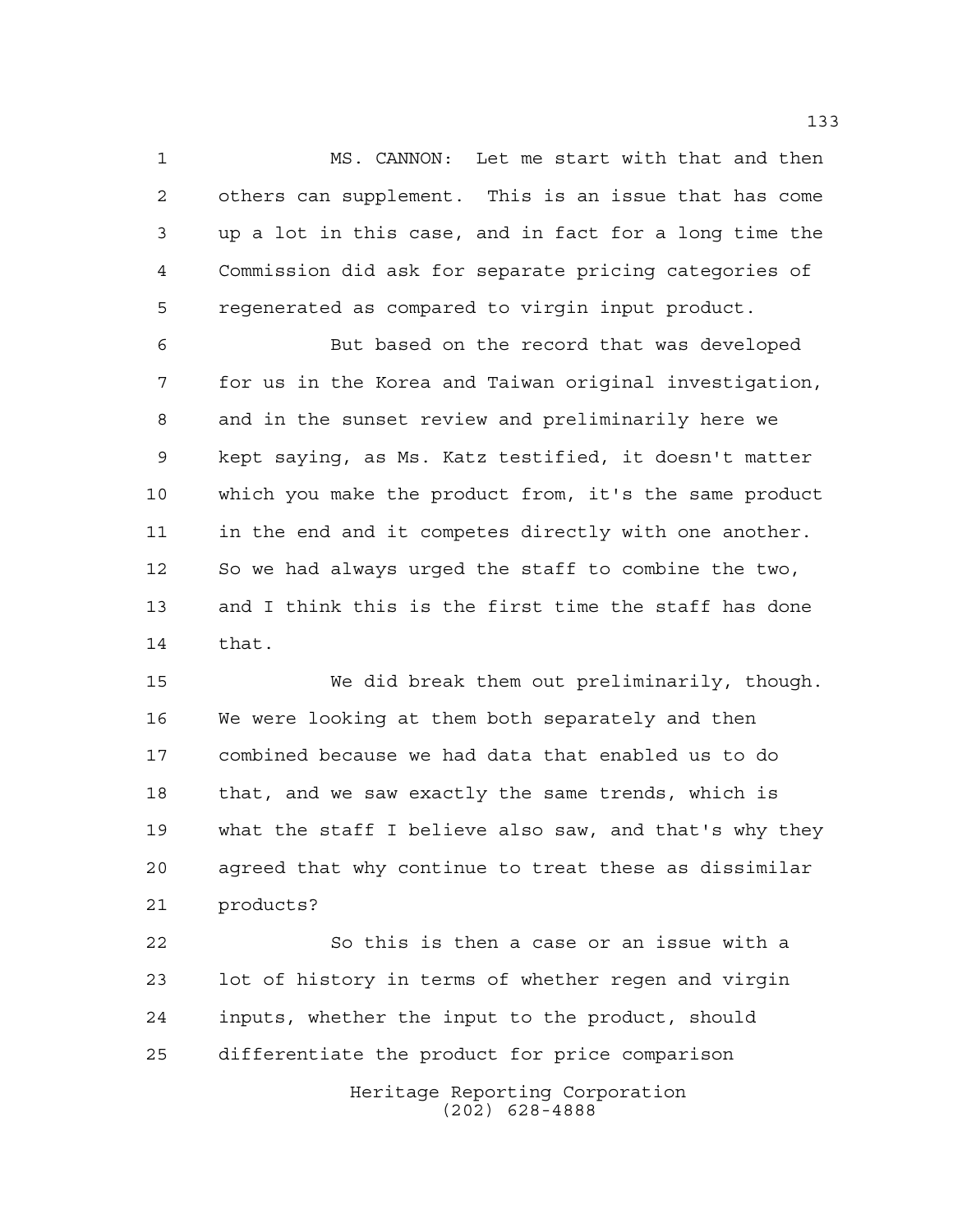purposes, and we don't believe that should be the case. We certainly can look more closely at the BPI data that you have identified and probably it's more appropriate to address that in posthearing in confidence.

 But in terms of the appropriateness of the way that the comparisons are done we think that's correct. And that's also true for the conjugate versus the mechanically crimped product. Again, as Ms. Katz testified, those compete directly. We think those comparisons are proper, although you do have information in your database that would allow you to know which is which.

 VICE CHAIRMAN ARANOFF: Okay. Appreciate that. And then any additional analysis that you can add to my mind the price comparisons establish the underselling and the underselling is what supports the price suppression argument, and so it all goes to how good the price comparisons are, what they're telling us.

MS. CANNON: We'll do that.

 MS. BECK: And, Commissioner, if I could just add to from the sunset review when the products were broken out into regen and virgin material, I think one of the reasons that the Commission now in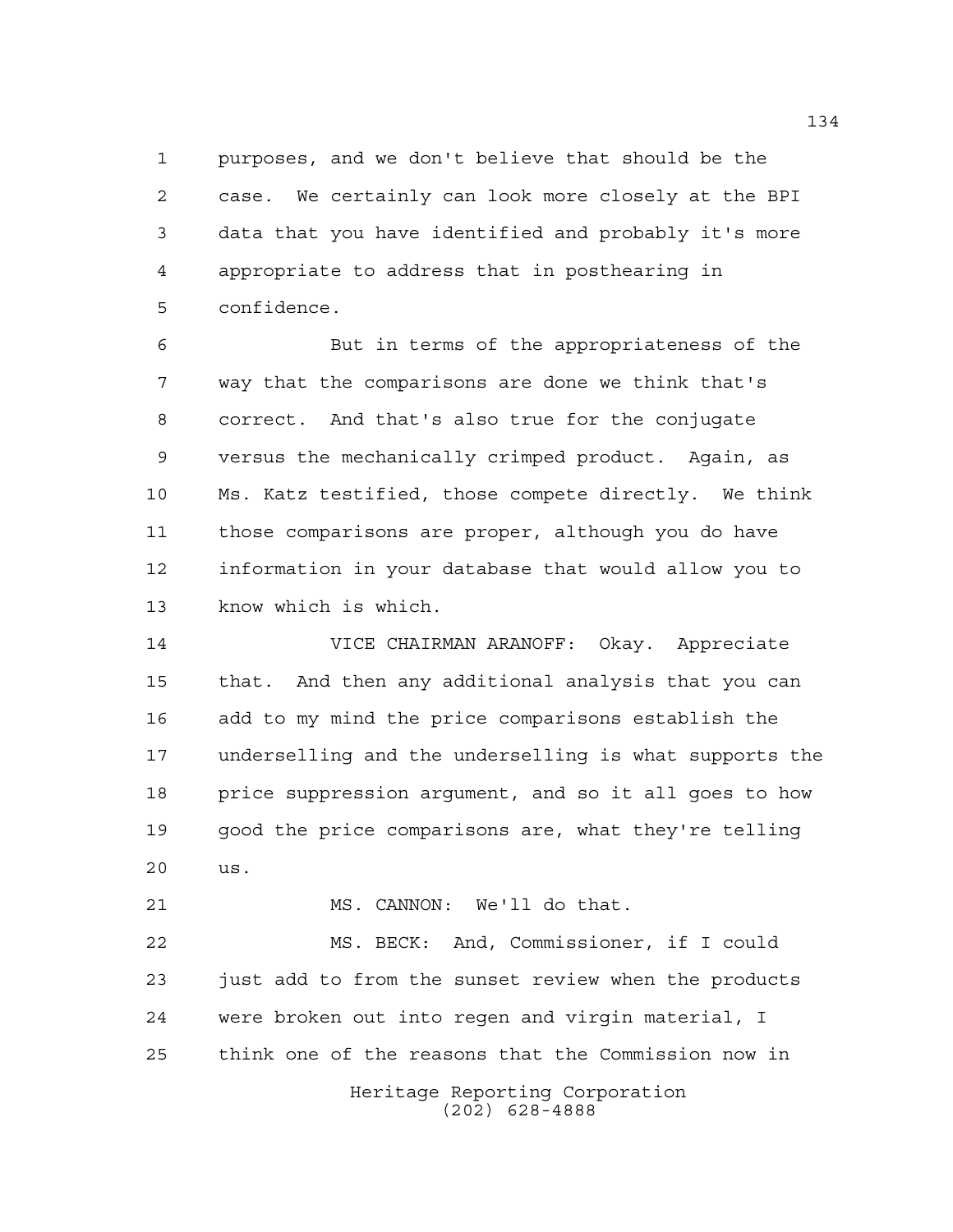the final investigation decided to combine is because they noted in the determination that the underselling results were very, very similar not only for the virgin, but also for the region. So the underselling was probably regardless of what the inputs were. VICE CHAIRMAN ARANOFF: Okay. And then also take that and look at conjugate versus nonconjugate. MS. BECK: Okay. We will. VICE CHAIRMAN ARANOFF: That's where you'll see some of the differences. All right. **I** don't want to beat this argument to death, 13 but, Ms. Cannon, let me ask you one more Bratsk question or maybe it's the same question my colleagues have already asked another different way. Your argument appears to be that in any case where you have a continuum of product that the precondition of finding a commodity product is not met. There aren't that many products that we look at in our cases where the product only comes in vanilla. There's almost always something, size, shape, chemistry, something, some continuums contain more product and more variation than others, but it seems to me that taken to its logical extreme you'd be looking at a very narrow group of cases that the

Heritage Reporting Corporation (202) 628-4888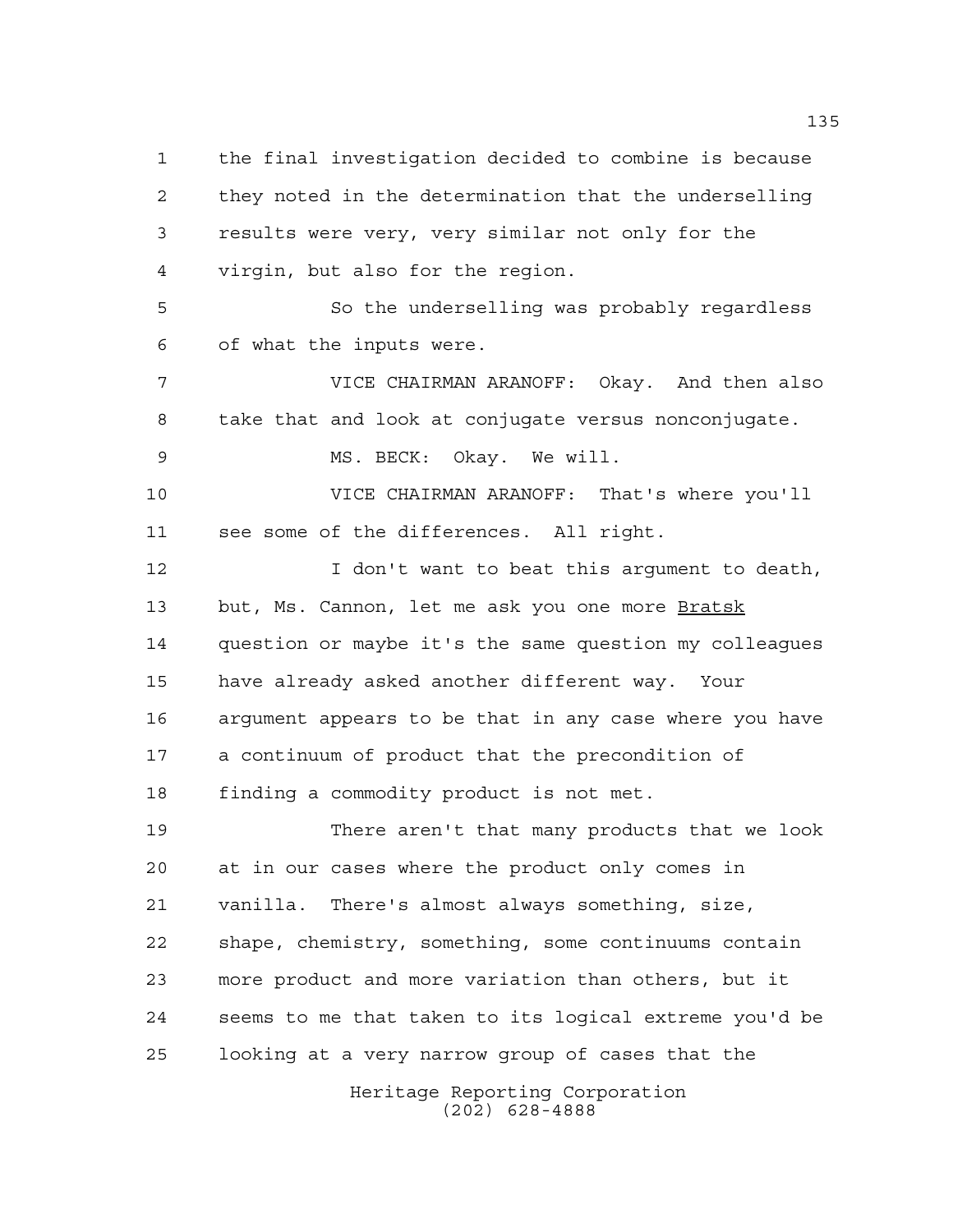Bratsk analysis would apply to.

 And yet the way that the Federal Circuit described what it meant or says it meant by commodity strikes me as much broader than that. It seemed to be referring to anything that competes mostly on price. MS. CANNON: Well, I guess I don't read that language maybe that broadly. I think that when the Court was talking about a commodity and under the specific facts of Gerald Metals where this whole thing 10 had its genesis, and Gerald Metals was a very unusual fact pattern where the Commission was looking at some product that was going through the same trader, and the purchaser didn't know what it was buying and when it got the end product it didn't know necessarily where it had come from. It could have been fair or unfair imports. That was where the Court started in this whole analysis, and it couldn't differentiate products at all. It was not only the same type of product, but precisely the same thing. When the Court then started trying to look at that and consider that in the Bratsk analysis that's when it kind of got into this whole discussion of commodity products and gee, could somebody replace somebody else, which is why I started saying go back

> Heritage Reporting Corporation (202) 628-4888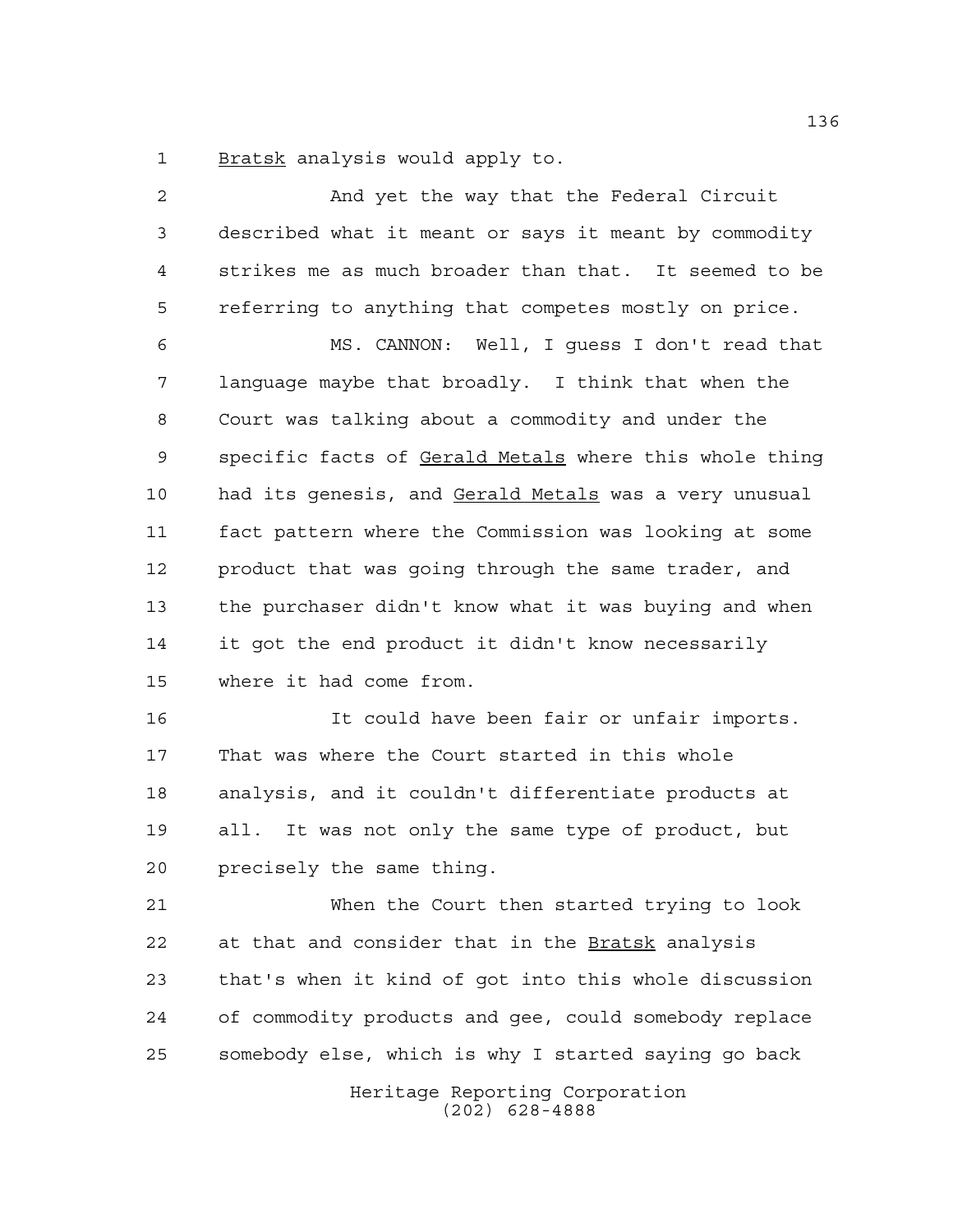to the beginning of Bratsk and reconsider really what that case means.

 Because, I mean, I agree with you it has very specific language about replacement and benefits in the test. And you submitted Court briefs to the Federal Circuit questioning that, we submitted Court briefs questioning that as well saying that is unlawful and illogical, you can't mean that.

 On the other hand Appellant submitted court 10 briefs saying gee, this isn't any more than Gerald Metals, this is just asking whether you're unfairly attributing affects to other imports, and the Appellate Court denied everybody's motion for rehearing. It didn't say why, but perhaps that was what it was thinking was that was all it had done.

16 And I think that background is relevant to your question because when it started getting into this commodity issue it was in that context I think of a very specific question of whether you actually could have replacement. And under that sort of background I would submit that is what they had in mind was a very narrow context of could something actually replace something else when it used the term commodity.

 So it wasn't looking at it broadly, and therefore in applying it you, too, can take it more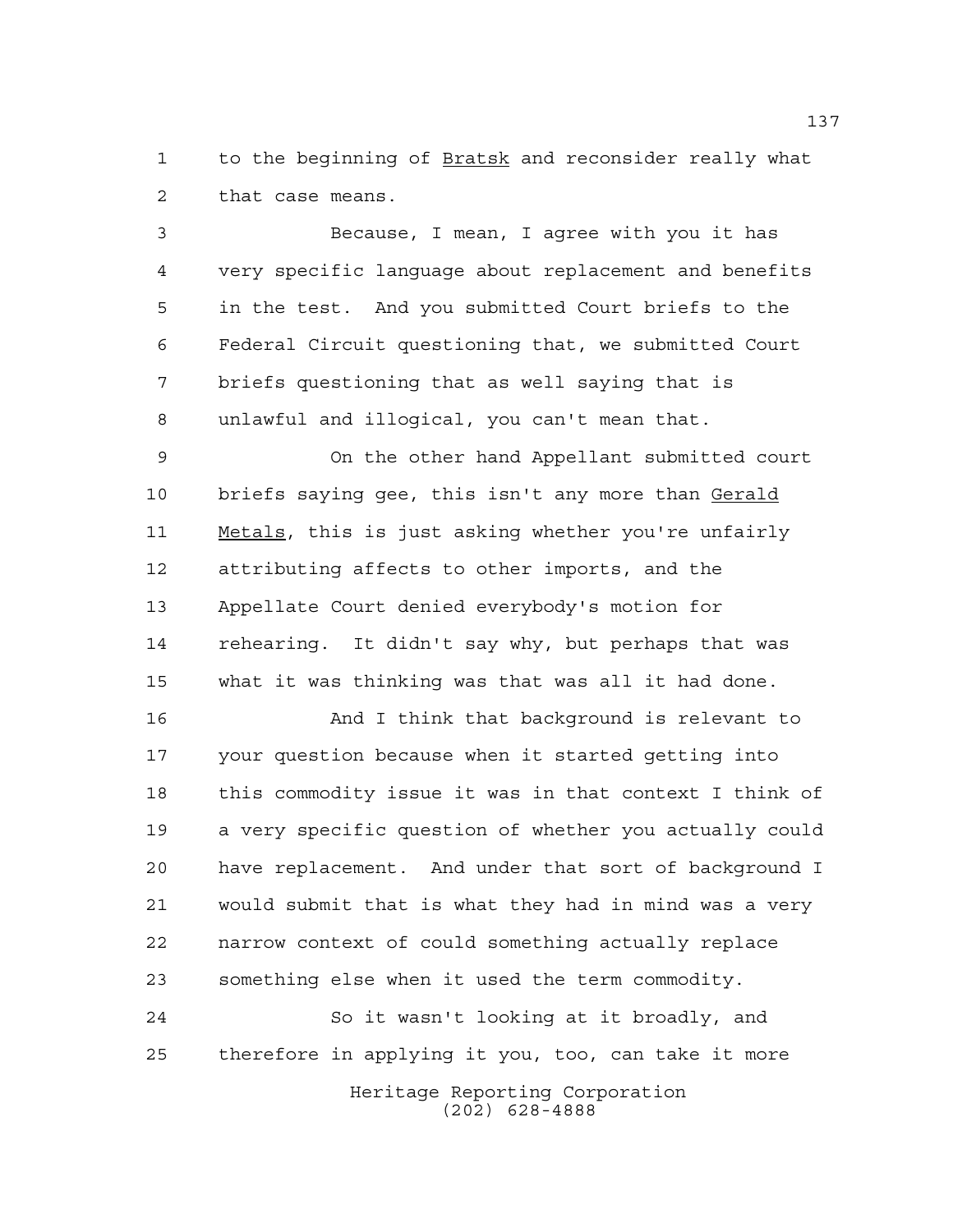narrowly in terms of what the Court meant and not extend it to cases where you don't have a true commodity.

 MR. ROSENTHAL: Let me just add trying to define what the Court had in mind in Bratsk I think is a hopeless exercise. It is not obvious that they really understood ITC practice or the statute for that matter. And the best way to look at it is a narrow way to look at it, which is simply a reiteration with some bad dicta concerning Gerald Metals.

 I would urge the Commission not to take the broad meaning when you don't have to because it results in I think unnecessarily bad decisions by the Commission. So unless compelled to take a broader ruling I would urge you not to.

 VICE CHAIRMAN ARANOFF: Okay. Well, I appreciate all those answers, and I for one sincerely hope that my plea to the Court, including this patch, please explain this better to us, his answer, sooner rather than later, but I don't know whether it will be.

Thanks, Mr. Chairman.

Heritage Reporting Corporation (202) 628-4888 CHAIRMAN PEARSON: Commissioner Okun? COMMISSIONER OKUN: Thank you, Mr. Chairman. I guess before posing the question I'll say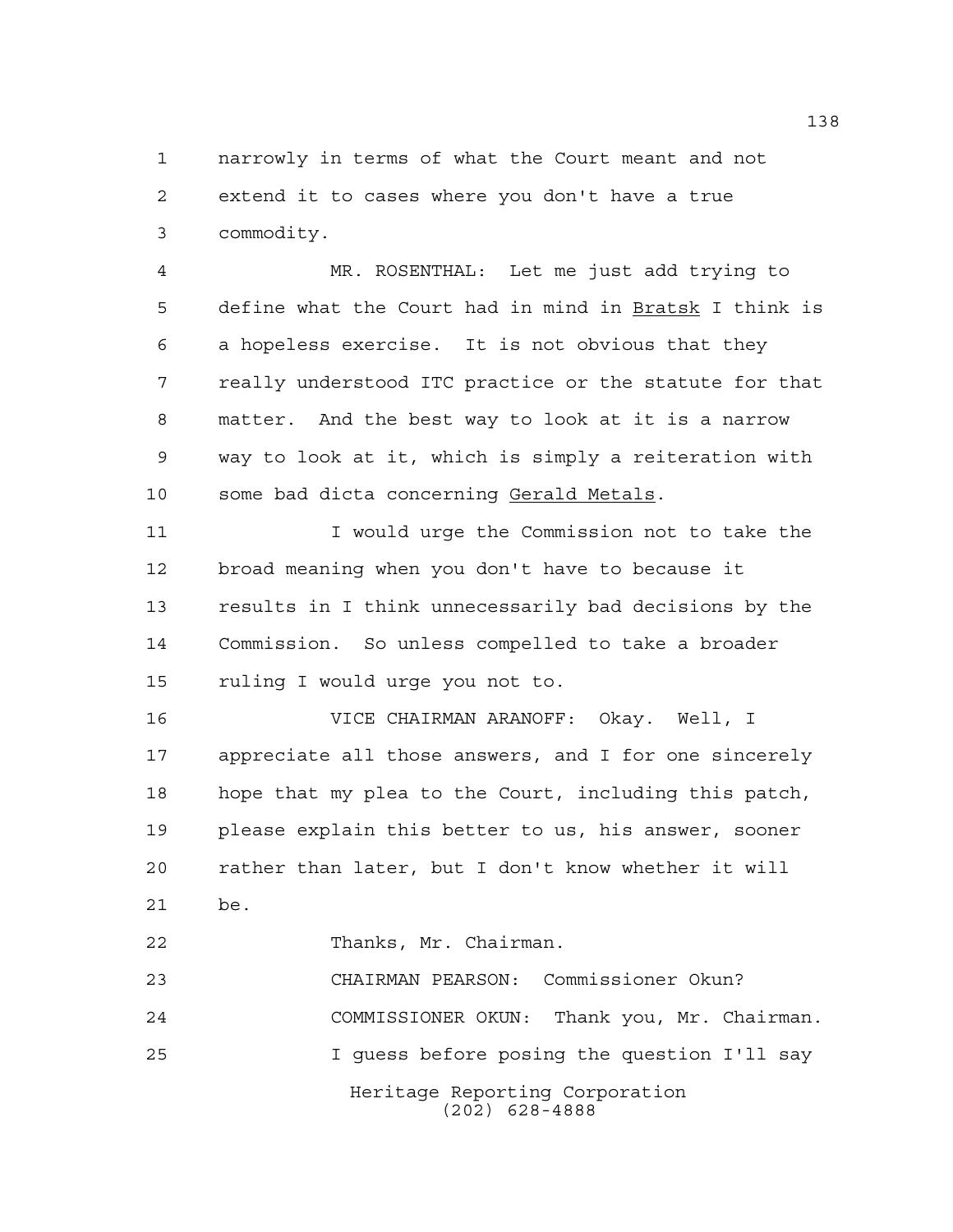that I hear you, Mr. Rosenthal, and that it goes back and strikes me at it again. Since I was recused from the underlying Bratsk case it's a little hard for me, but you all argued the other way when you argued. You know, in other words if everyone would have said gee, you really should be reading this narrowly, and it 7 really is Gerald Metals plus or, you know, more of a Gerald Metals analysis, maybe it would have made a difference --

 MR. ROSENTHAL: Well, I totally understand your argument, and I'm afraid of the extreme interpretation of Bratsk. That's why there are a number of people who are concerned enough that the Bratsk will be clarified in a way that is not simply Gerald Metals, which is why we're concerned about getting Congress to clarify what the statute is for the Court of Appeals.

 So there is this tension there about what does this mean, how far does it go? As a practical matter I would like to have some certainty, and certainty in a good way rather than in a bad way, with a broad reading. That all said in the short-term while we're waiting for certainty either by the Court or by the Congress I urge the most narrow reading possible.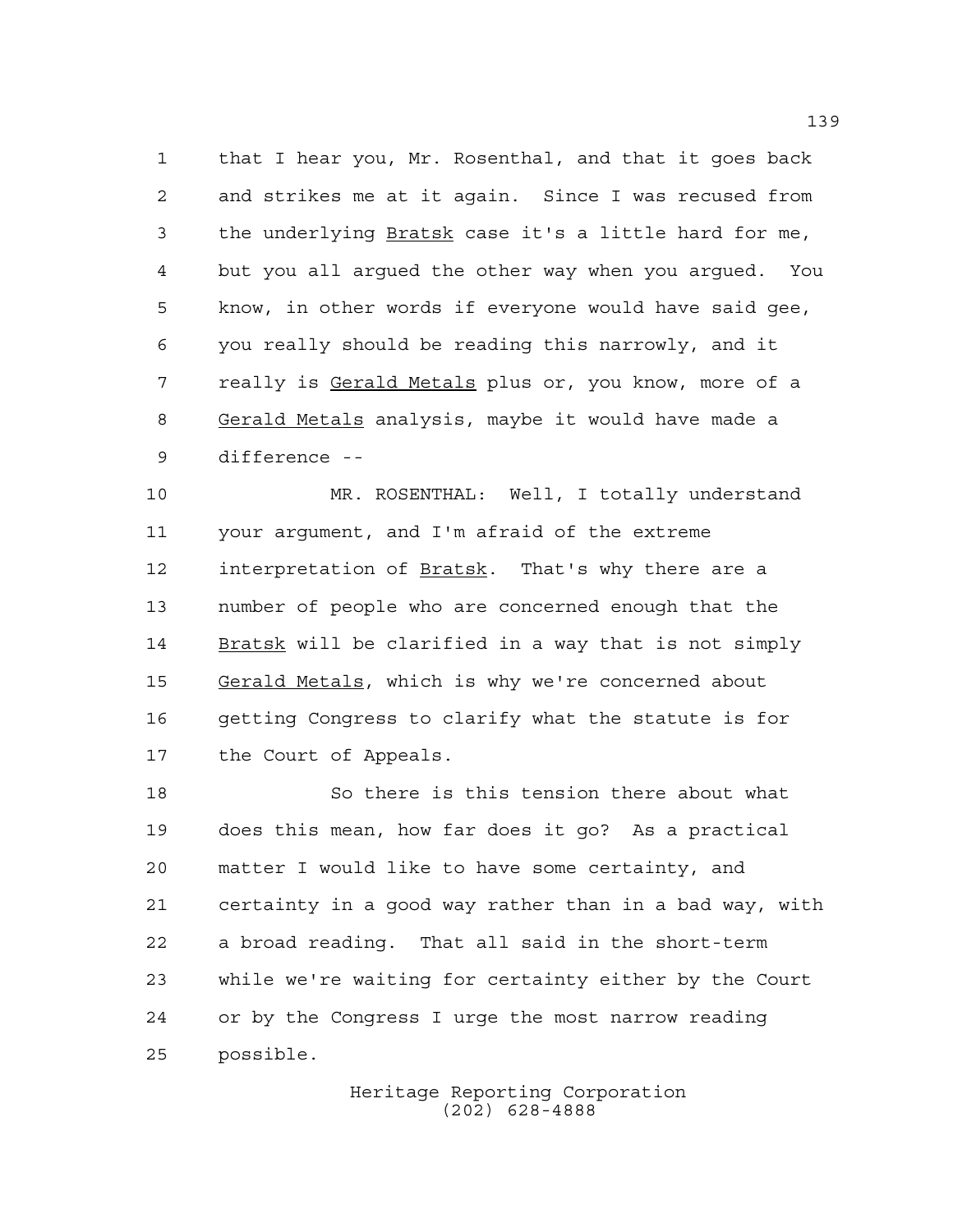COMMISSIONER OKUN: Okay. Well, let me ask 2 another Bratsk question since we will have to if we reach affirmative determination apply it, and that is how will subject imports react in the markets if an order were placed on them, and does it matter when you get to the replacement benefit?

 In other words if the hypothetical is an order is placed on Chinese product and they behave the way the Koreans, which they stay in the market with pretty low prices and pretty big volumes, does that tell me anything about the Bratsk analysis and replacement benefit or not or should I assume that they really can't be in the market under that, and they'll further go out and does that matter?

 MR. ROSENTHAL: One thing, you talk about the Koreans being in the market at large volumes at low prices. I don't think the Koreans would be in the market at the prices as low as they are if the Chinese weren't in the market at large volumes of even lower prices. I think if you're looking at the replacement benefit test that way I think what would happen with the Chinese is that if they stay in the market, if they can stay in the market it would be at lower volumes and at higher prices.

Heritage Reporting Corporation (202) 628-4888 That in turn will result in higher prices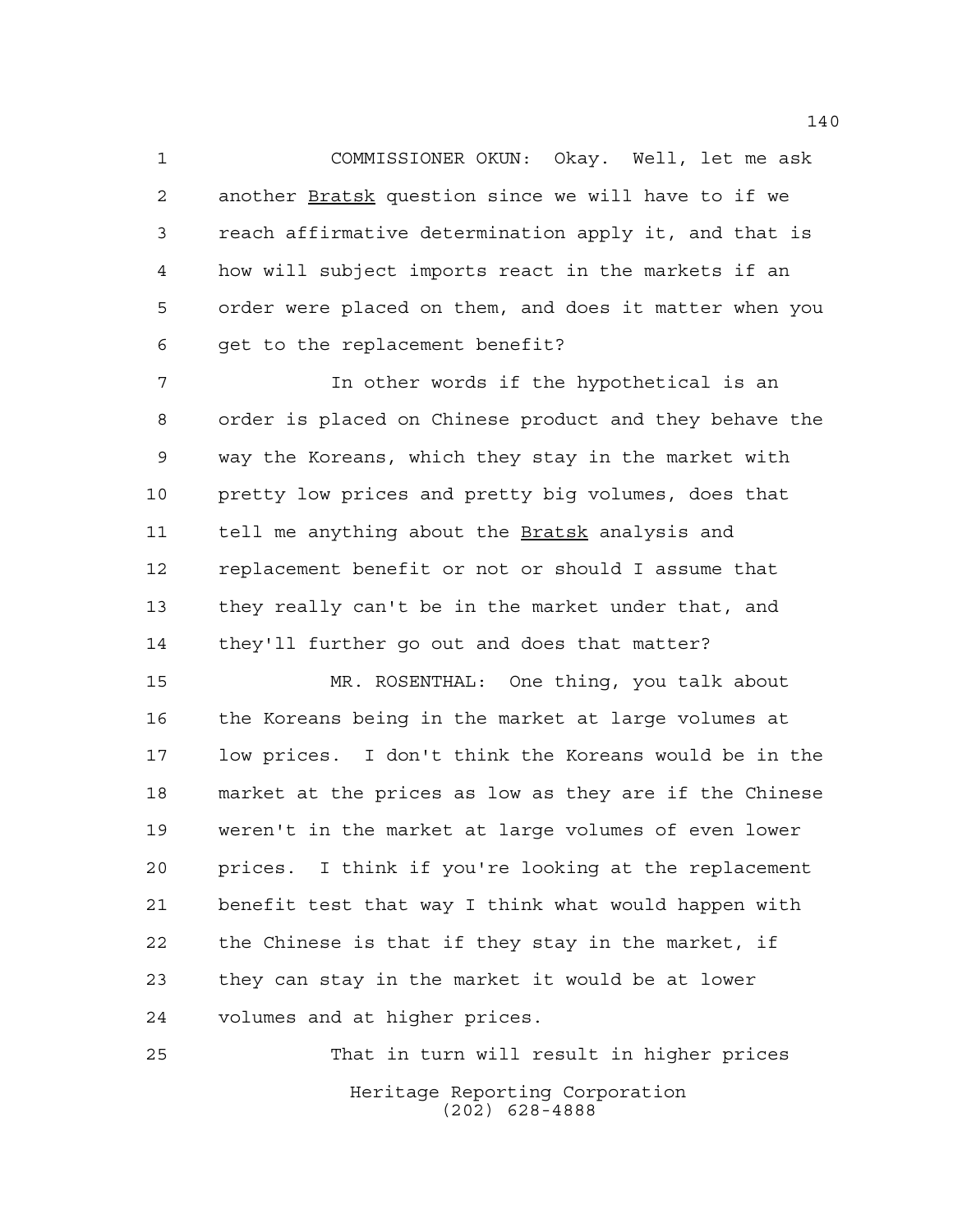from other nonsubject imports. Therefore, you're not going to see the Koreans come back in and get greater market share because they're already at high capacity utilization rates. They're not going to have the pressure to lower their prices to replace the Chinese. Quite the contrary.

 The Koreans and everyone else in the marketplace right now have the same cost structures, same raw material increases and a rational act on their part along with everyone else in the marketplace is to take a higher price rather than continue to try to chase the Chinese down.

 COMMISSIONER OKUN: Okay. And do you think it matters whether one views the Chinese imports as leaving or staying in big volumes, whether you think it's at higher prices or not, whether there's a void from the subject imports going out because of an order being placed on them or not, and should that matter at all in the Bratsk analysis?

 And you're welcome to add in the posthearing, with apologies to the domestic industry because it's here to testify about your industry, but that's what all the questions are for.

Heritage Reporting Corporation (202) 628-4888 MR. ROSENTHAL: I know you have to try to 3 project under Bratsk what might happen, but if the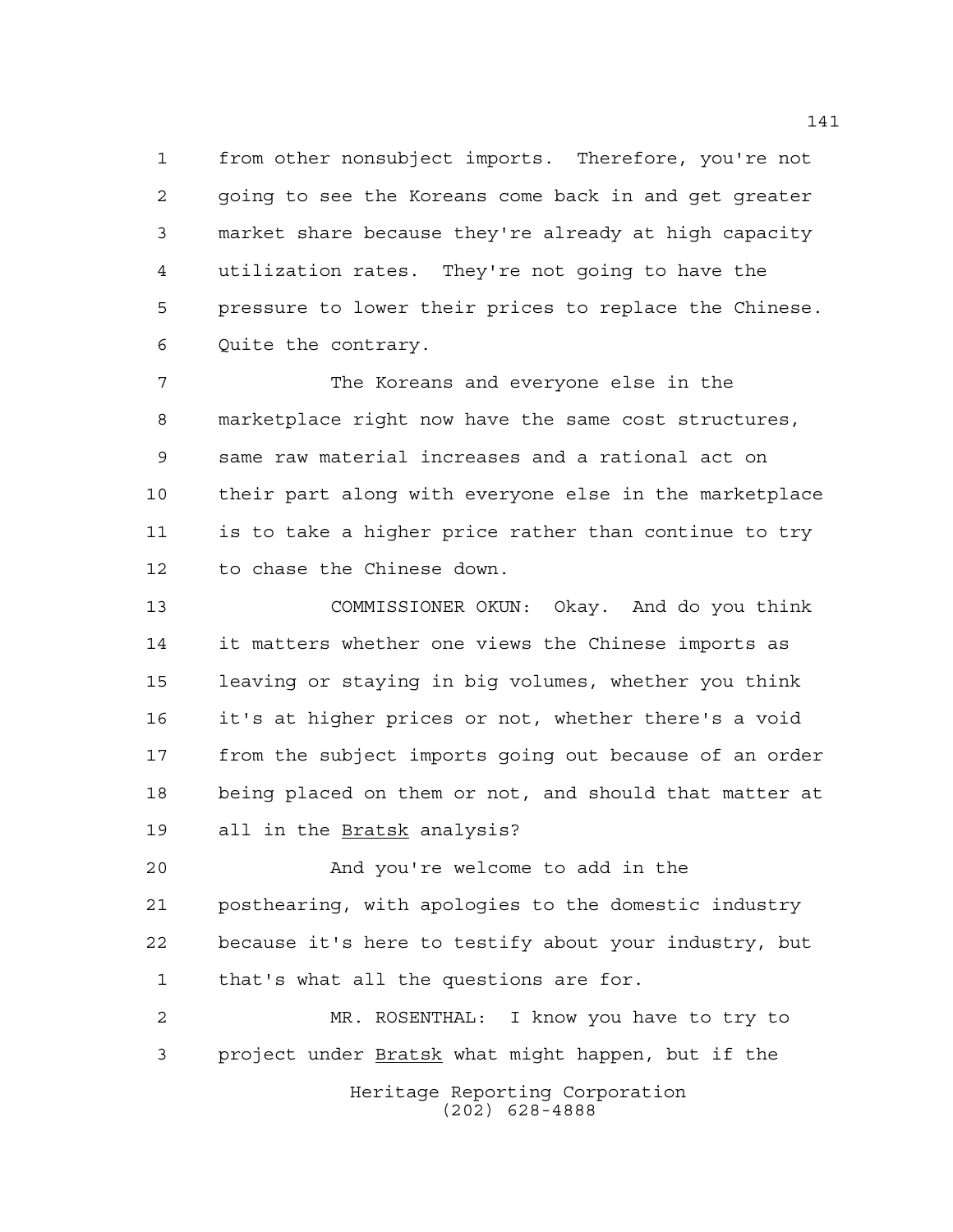volumes stayed exactly the same and dumping were eliminated, the industry, you would benefit instantly. You've already seen as a result of the preliminary determination that Nan Ya was able to restart its conjugate facility and begin to get some prices that it couldn't get before.

 So you know this is one of those rare instances where in the midst of the case you can see a benefit from just having a provisional duty in place without any real permanent duty or a real decline in Chinese imports. So it's hard to know how the Chinese will react going forward.

**I** will say that there have been press reports and we've cited one in the brief where one of the companies, Ningbo, had said their 4.39 percent or so preliminary margin was enough to have it consider even opening a plant in the U.S. because that 4 percent duty was such a significant factor in being able to ship to the U.S.

Heritage Reporting Corporation (202) 628-4888 Well, if that's the case, having the order in place permanently could make a tremendous difference to the U.S. industry. And I'm not sure I'm answering your question, this back part now. I don't see anyone else coming in to fill the Chinese volumes. COMMISSIONER OKUN: Okay. I appreciate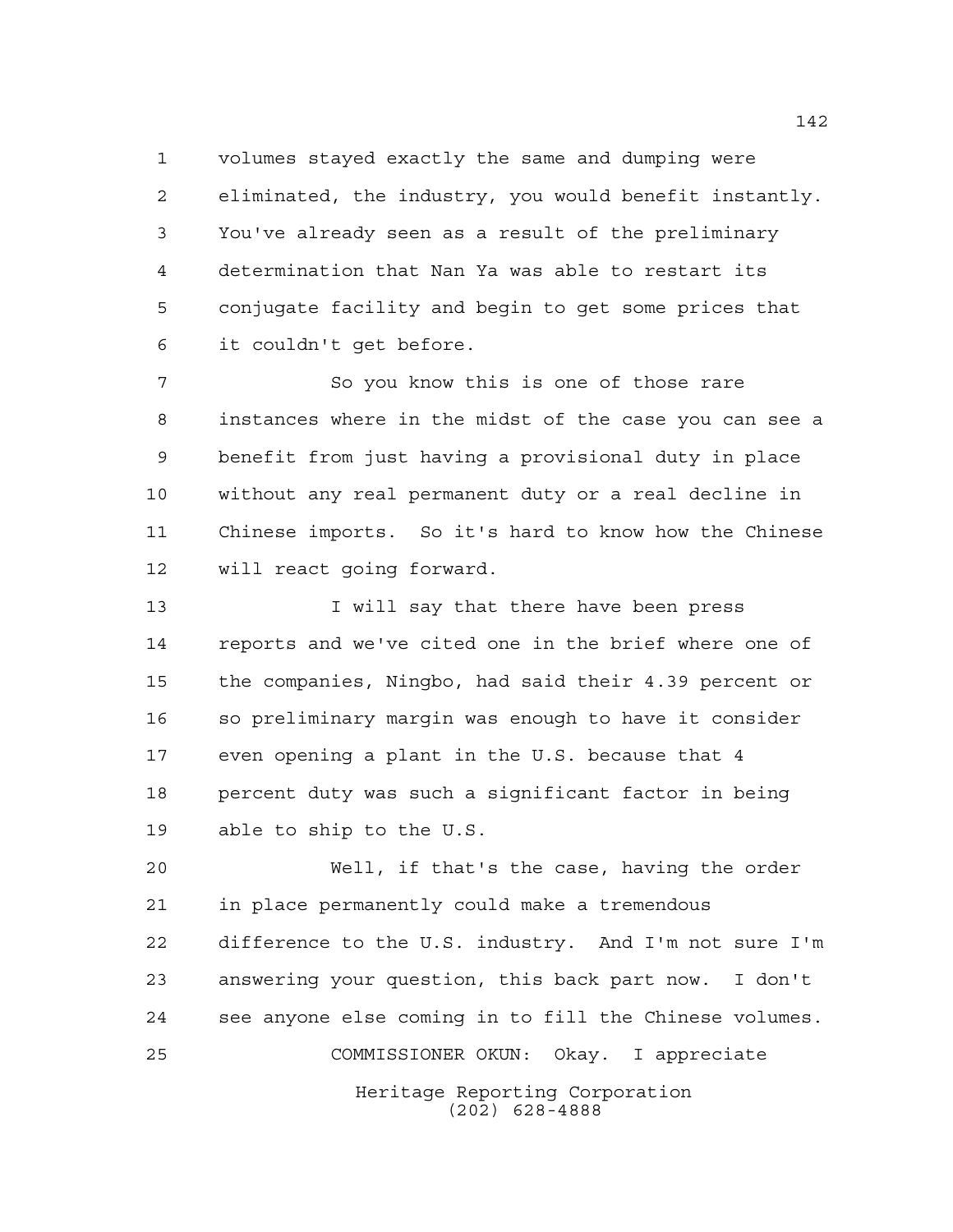those comments. Ms. Cannon?

 MS. CANNON: Let me just add I think the Bratsk Court, the issue that they were concerned about that you maybe should focus on in trying to assess what China would do and how you would line up everyone else is whether there's a benefit, and the Court in 7 the Bratsk case appeared to assume wrongly that an order means imports disappear completely, which obviously we all know is not the case. Sometimes imports back down. Sometimes they stay on, but their prices adjust, that type of thing. But I think an order imposed will offset unfair trade practices, and that's why we're coming

 back to price, because here, as you know, most of the testimony is the problem is the low prices of the Chinese imports, which, of course, have had volume effects. They've allowed them to increase their market share as well.

 But if an order is imposed and you therefore assume that you're correcting the effects of the unfair trade practices, which is what the order is supposed to do, you're going to have either a volume or a price effect or both. And if you have that on China at these large volumes, necessarily there's going to be a benefit to the industry regardless and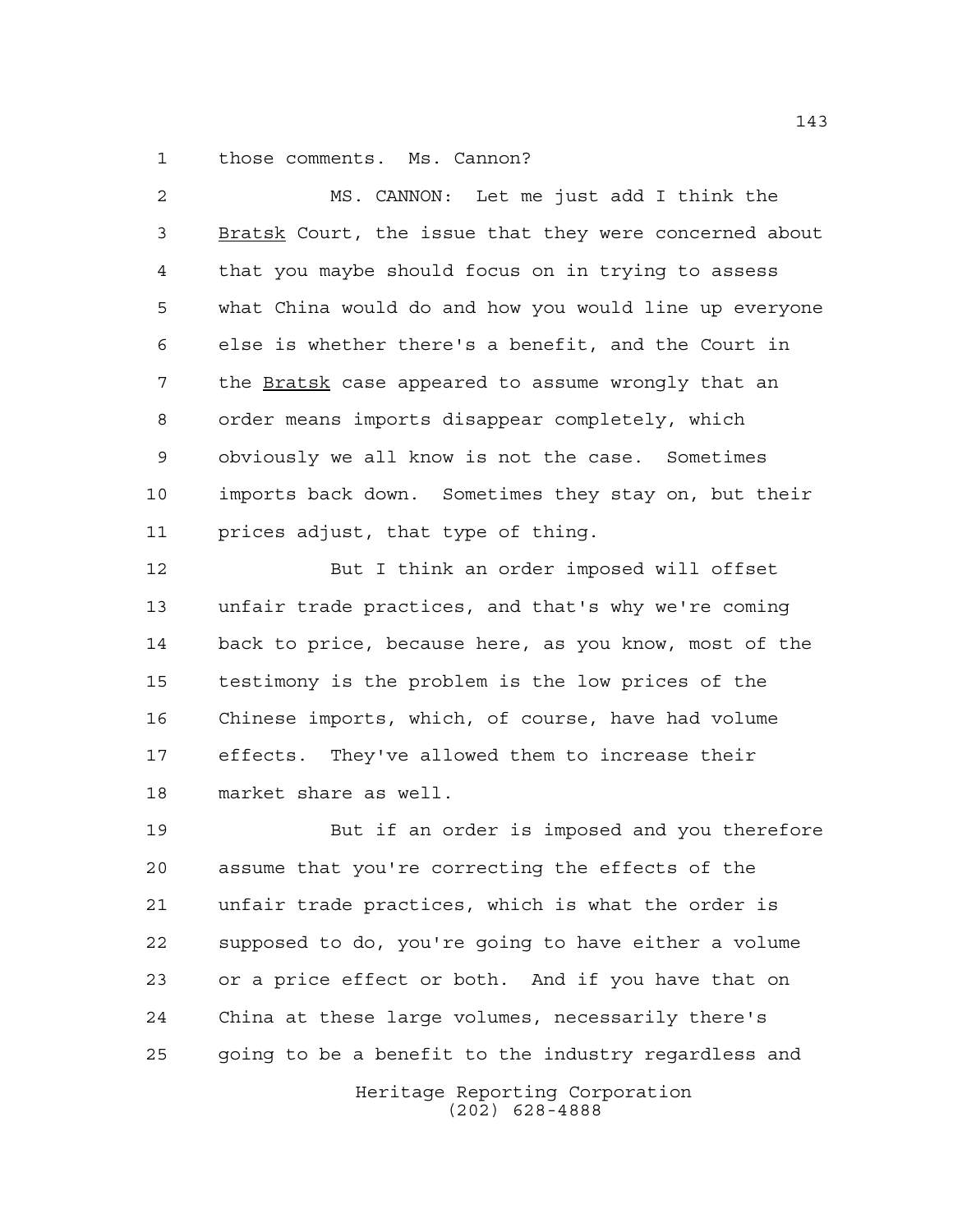irrespective of what other imports do, because they are being driven by China.

 So I think maybe if you start at the back of the analysis and consider that and then consider what China might do and others might do when an order is imposed and whether the domestic industry will benefit and try to answer that question, that would lead clearly I think to a finding that relief is 9 appropriate here, notwithstanding the Bratsk test. COMMISSIONER OKUN: Okay. I appreciate those comments and I hope anything else that you want to add in posthearing on that, and I would in particular like you just on Korea to just go through

 that data again, because I know you make the argument in your brief, you've made it here, that the pricing is such for the Koreans that the Chinese were lower, and again, even going back to '04, your data that you put in about '04 on AUV data before the Chinese were a large presence in this market certainly at much lower volumes, the Koreans were still low.

 So to the argument that if you just take the Chinese out, the Koreans would have to price higher, I'm trying to figure out, the Koreans seem to be low the whole time. So if there's anything else in particular you want me to look at on that particular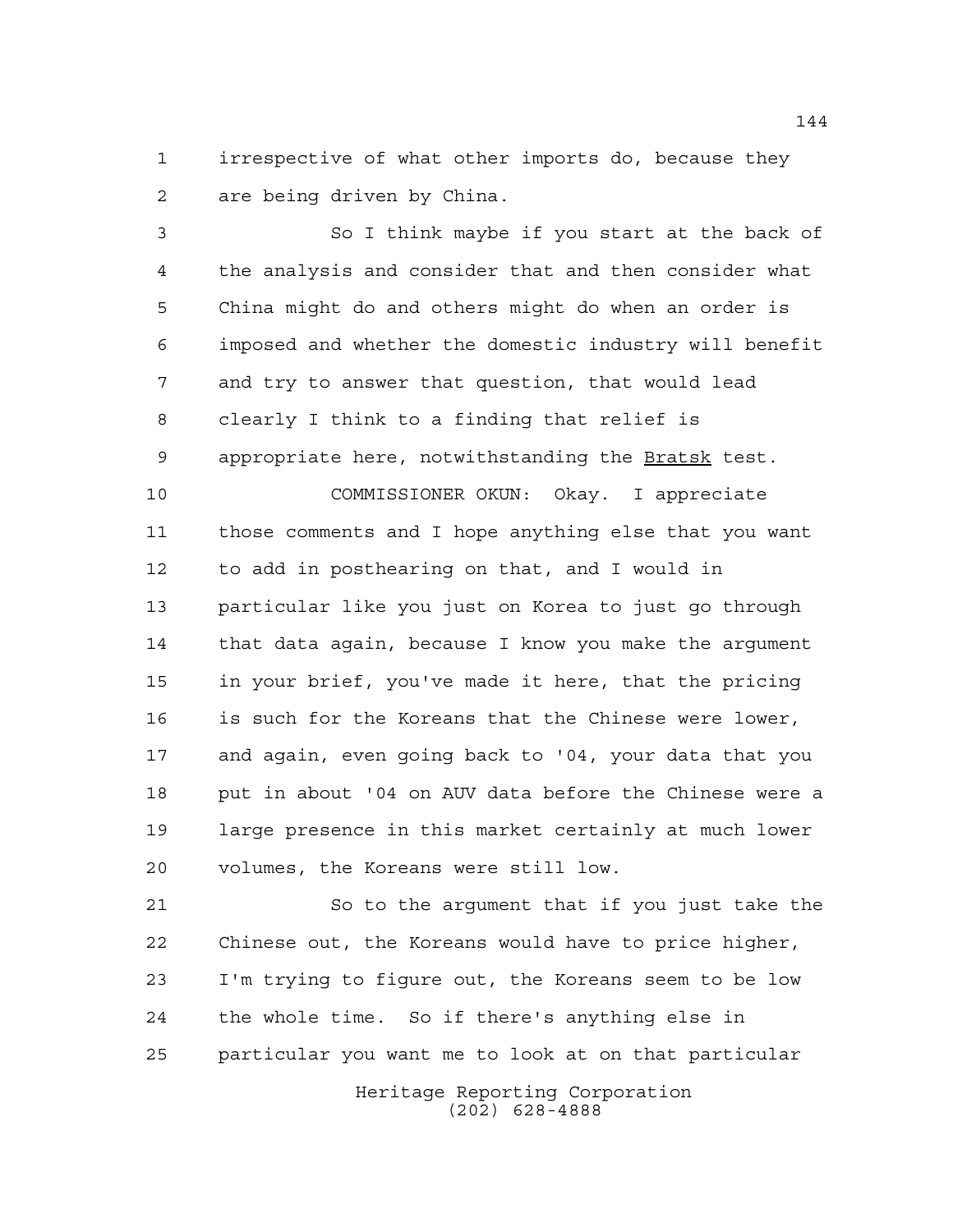point, I'd do that as well.

| $\overline{a}$ | MR. MAGRATH: You know --                               |
|----------------|--------------------------------------------------------|
| 3              | COMMISSIONER OKUN: Yes?                                |
| 4              | MR. MAGRATH: Excuse me.                                |
| 5              | COMMISSIONER OKUN: Oh, yes. Sure. Mr.                  |
| 6              | Magrath. Dr. Magrath.                                  |
| 7              | MR. MAGRATH: I'm sorry. No, Commissioner.              |
| 8              | Just one brief point. One big difference between 2004  |
| 9              | and now is the Korean won, they've let it go and it's  |
| 10             | appreciated a lot against the U.S. dollar, and we'll   |
| 11             | have that in the posthearing brief.                    |
| 12             | COMMISSIONER OKUN: Okay. I appreciate                  |
| 13             | that. Then on a critical circumstances followup, I     |
| 14             | will appreciate seeing what you provide in response to |
| 15             | Commissioner Williamson on other cases looking at      |
| 16             | data. I know we have done that, but I particularly     |
| 17             | would like you to go through that.                     |
| 18             | The other question as part of that for                 |
| 19             | posthearing is if you could also address the second    |
| 20             | point that you're asking us to do, which is to use the |
| 21             | same data the Department of Commerce relied on,        |
| 22             | whether there is similar precedent from the ITC on     |
| 23             | having accepted the second argument that you make.     |
| 24             | MS. CANNON: I'm not sure in this particular            |
| 25             | context, but I know that the Commission has gone to    |
|                | Heritage Reporting Corporation<br>$(202)$ 628-4888     |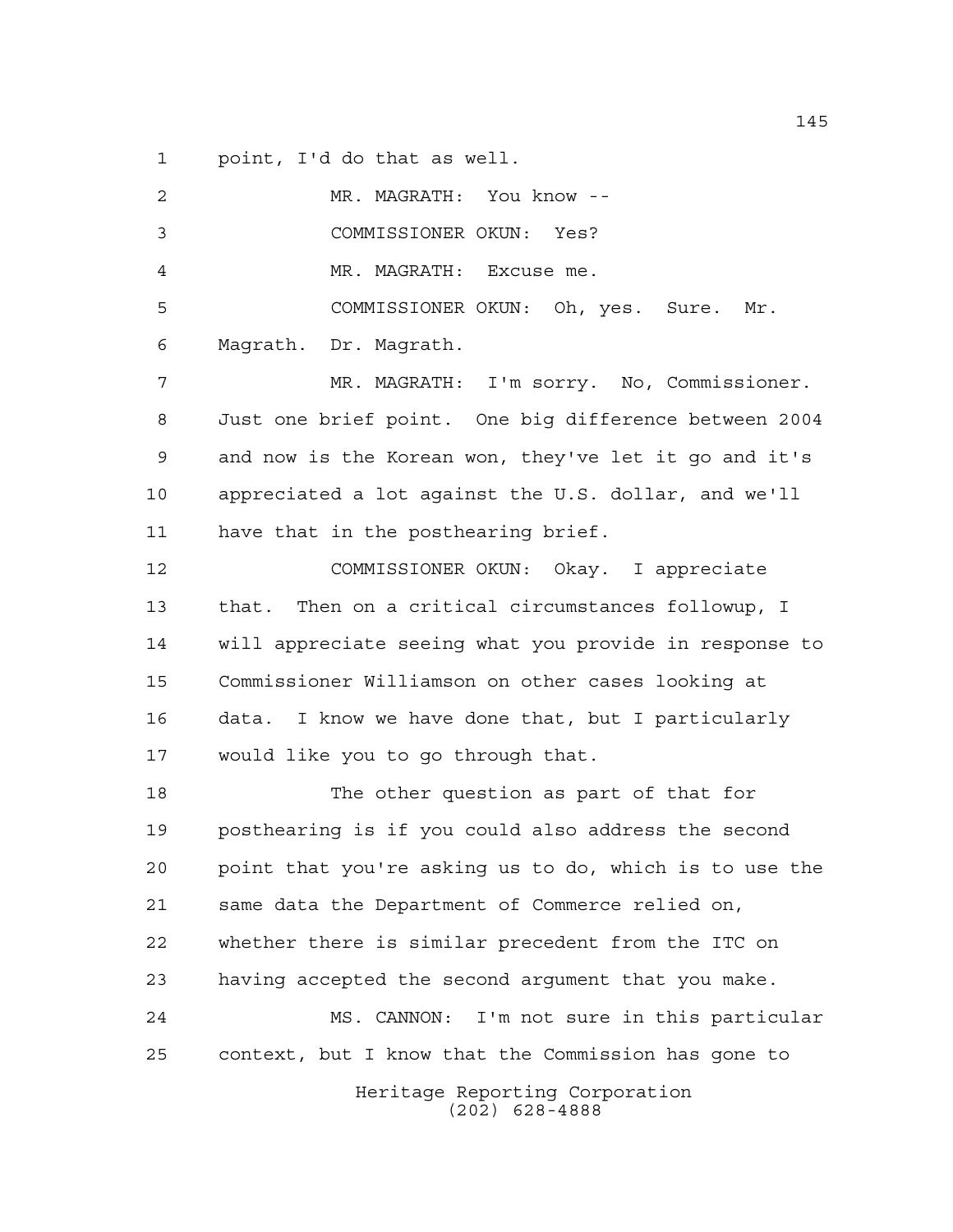Heritage Reporting Corporation (202) 628-4888 the Commerce Department and has requested proprietary data when they feel that it's relevant to fill in their database because somebody hasn't responded, and that's really more the point we're going to here than in the context of critical circumstances specifically. COMMISSIONER OKUN: Okay. So if you can help me on that, because I do remember I think instances but not related to critical circumstances. I'm trying to figure out whether they're comparable. 10 MS. CANNON: Sure. COMMISSIONER OKUN: And then just briefly with respect to critical circumstances, you didn't say much about inventories. Do you intend to make that argument? MS. CANNON: We do make that argument. Obviously, that's confidential, so that's why we didn't address it publicly. COMMISSIONER OKUN: Right. But do you think between your two arguments, volume that came in and inventory, volume is a stronger argument on critical circumstances than inventory? MS. CANNON: Well, the inventory argument I think is reasonable, too. The problem again with inventories is you don't have complete data, so we don't know what the complete inventories are either.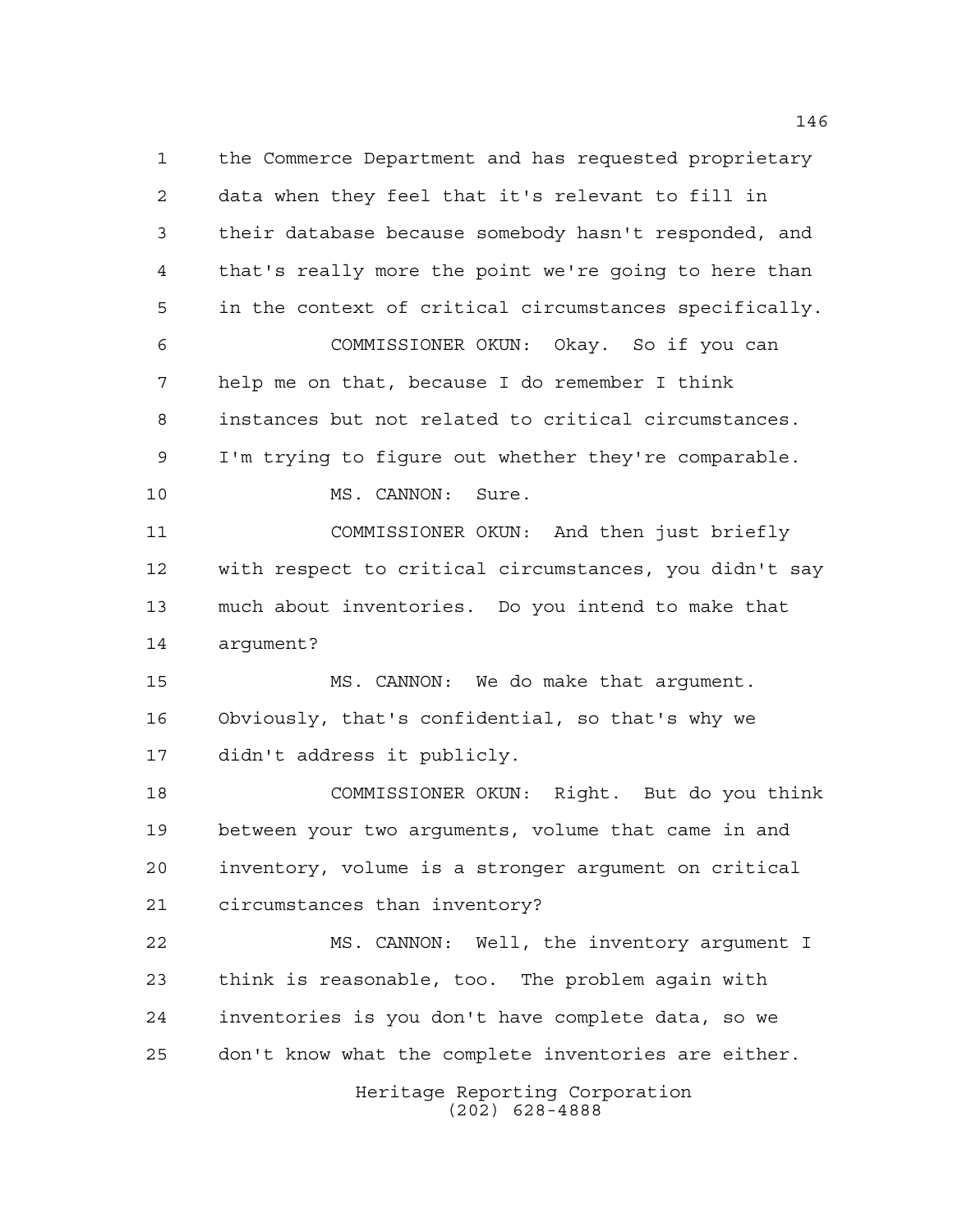COMMISSION OKUN: Okay. And then I don't think you did this in the brief, but posthearing, if you can just address I believe it's Ashley's argument, the data that they put in confidentially about what the matchup is and whether that affects your argument or not. 7 MS. CANNON: We will do that. COMMISSIONER OKUN: Thank you very much. CHAIRMAN PEARSON: Commissioner Lane. COMMISSIONER LANE: Thank you. Now that I know that people actually listen to me, I guess I better be careful what I say. Ms. Katz, the first question is how far is your Johnsonville plant from your Darlington plant? MS. KATZ: It's about an hour, an hour and a half.

 COMMISSIONER LANE: Okay. So if the market improved, would former employees of the Johnsonville plant be able to be employed at your Darlington plant? Because you indicated it would be the Darlington plant that would increase production.

Heritage Reporting Corporation MS. KATZ: I would guess. I don't know. Different levels of employment are willing to put up with different times of commute. I don't know if a plant worker is willing to work an hour and a half

(202) 628-4888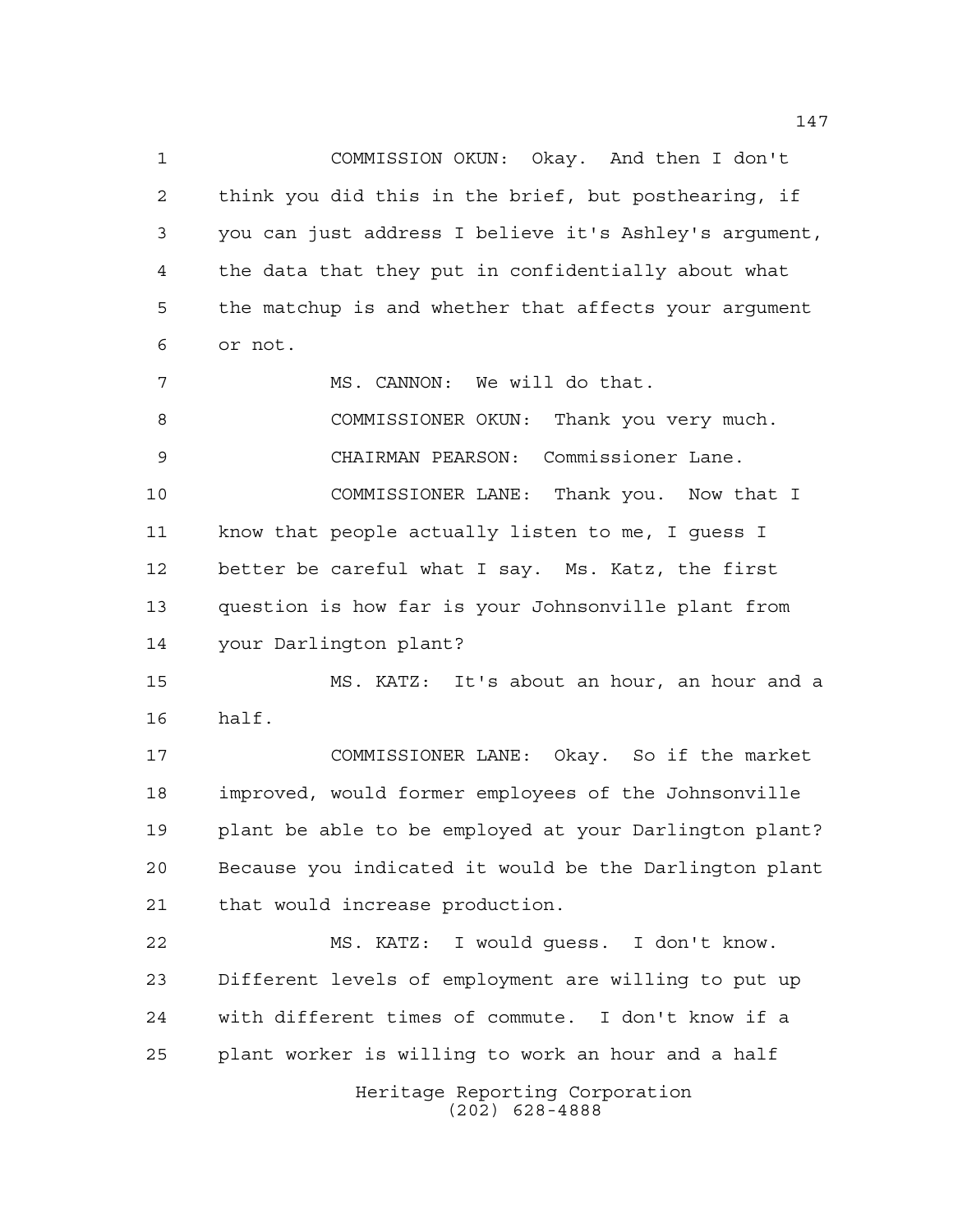away. I don't know really how to answer that.

 COMMISSIONER LANE: Okay. Thank you. Are there substitutes for polyester staple fiber? MS. KATZ: Okay. It depends on the application. With respect to for filling purposes, there are two substitutes that are used. There's goose down that's used in pillows, and there is foam that's used in furniture. But even in the application for furniture, usually there is this foam and then there is a fiber fill layer on top of the foam to add comfort, so it's not 100 percent replaceable. And in the case of goose down, it's a much higher cost item, a much more expensive product, so it's not as easily replaceable.

 COMMISSIONER LANE: Okay. Ms. Cannon, the next question is for you. I know we keep hitting on Bratsk, and I share your concern what kind of opinion we might get out of the Courts when we keep having to address this issue. So how strong is your argument that the product in this case is not a commodity 21 product as compared to just triggering the Bratsk issues and still going affirmative?

 MS. CANNON: I think there is an argument that it's not a commodity product for the reasons I gave earlier given that it's a continuum and

> Heritage Reporting Corporation (202) 628-4888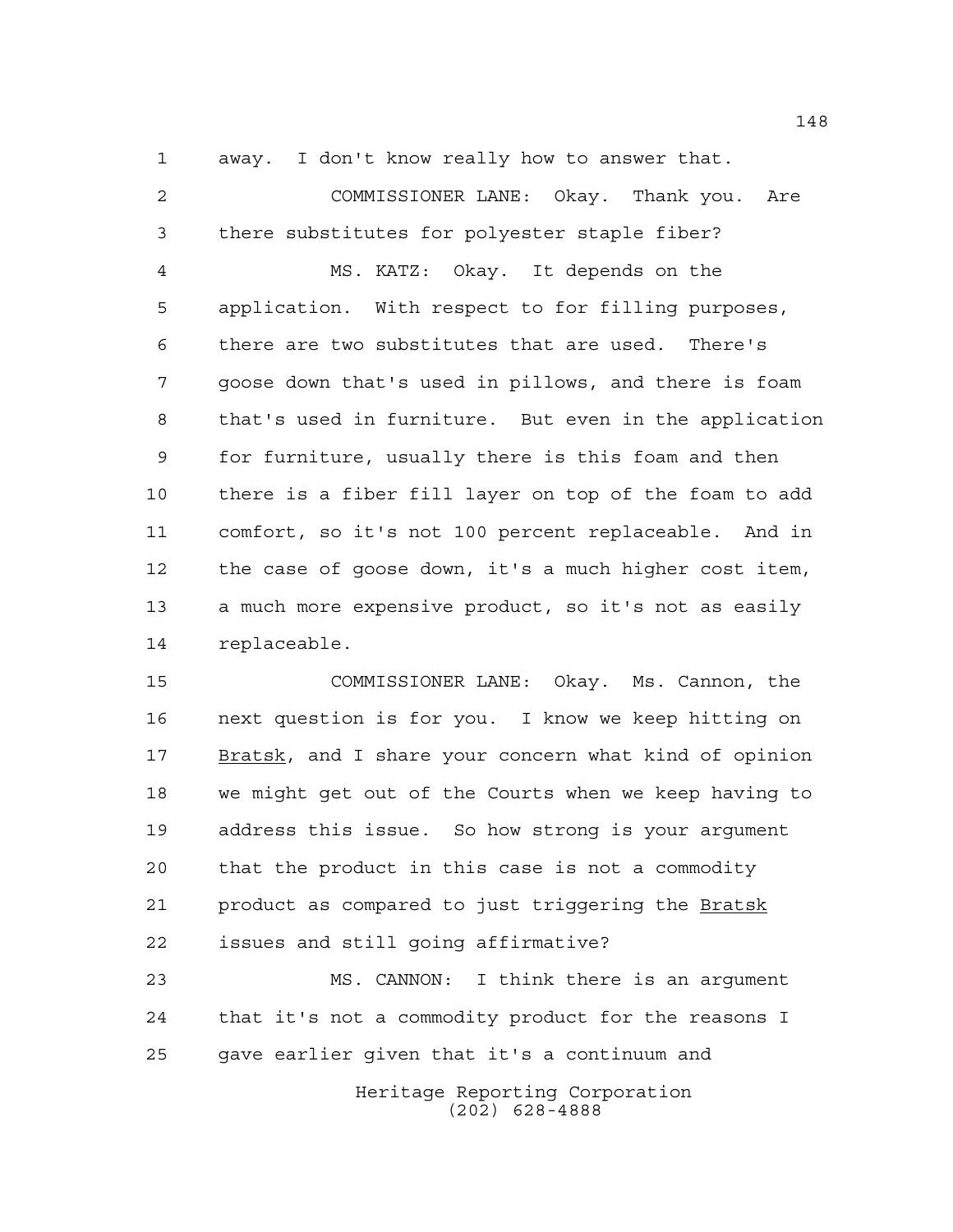everything is not the same. You can't completely replace one. And you have data in your record that shows there's not complete replaceability, and I think the Bratsk commodity test is a high standard for the reasons I gave earlier in response to Commissioner Aranoff's question.

 You also have a triggering factor to Bratsk, but I think we have even better data in this case to support, and that is whether there's a significant presence of other price-competitive imports. You do not really have that here. If you look at the other imports, with the possible exception of Korea, those are really much higher average unit values and prices. And even Korea, the one country that's alone with low average unit values, on a product-specific basis, its prices were also not as low as those of China.

 So you don't really have the significant presence of the price-competitive imports. Across the board, that second triggering factor I think is really a very strong evidentiary base here regardless of how you define the term commodity.

Heritage Reporting Corporation COMMISSIONER LANE: Okay. Thank you. Commission data in the staff report indicate that U.S. producers' exports increased consistently over the period of investigation. What market factors drove

(202) 628-4888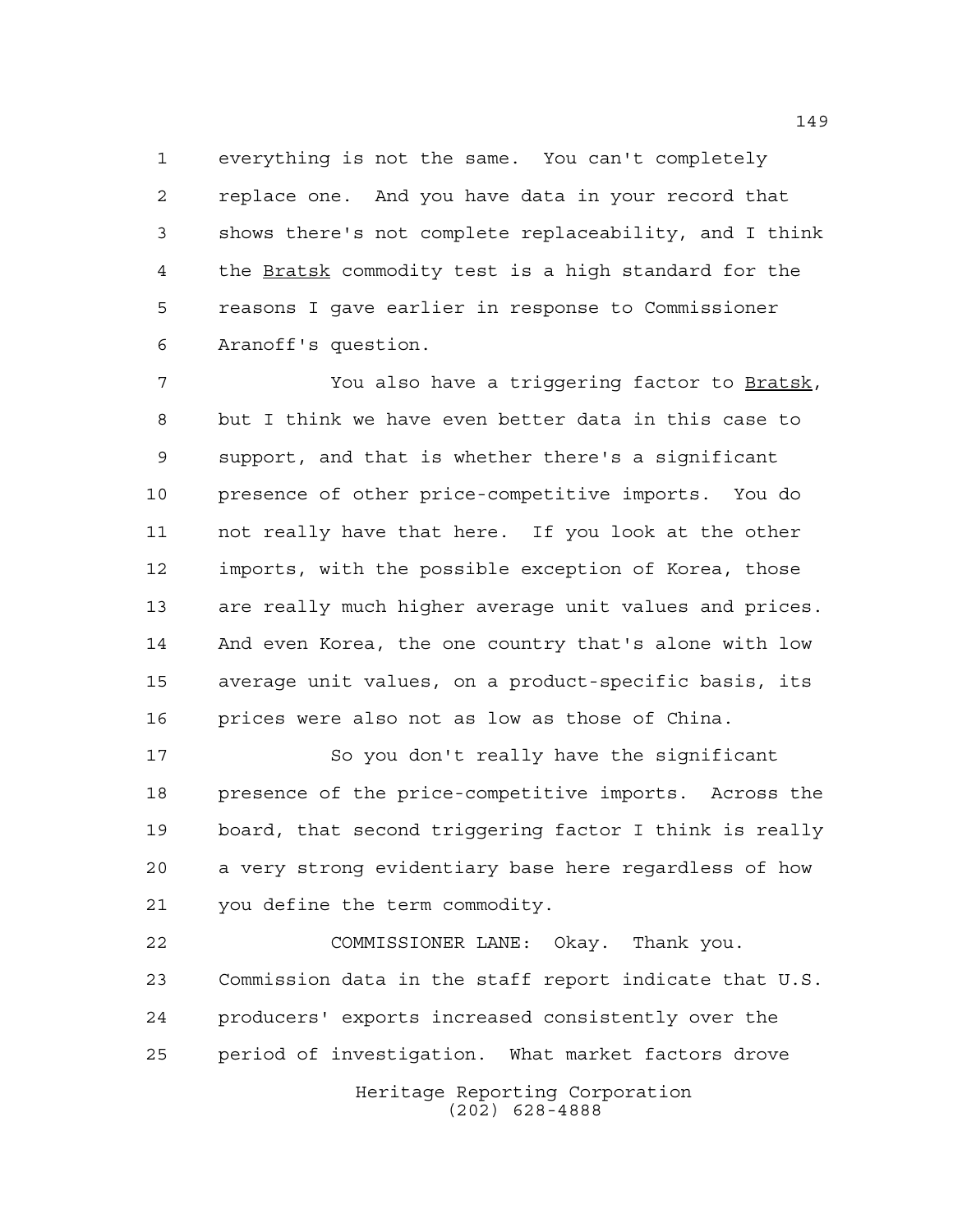this increase in exports by domestic producers?

 MS. KATZ: Well, as our opportunities to sell product in the United States declined due to imports from China, we needed to find other markets so we don't shut down more capacity, and the market we turned to were export markets.

 COMMISSIONER LANE: And so are you continually pursuing those markets?

MS. KATZ: Yes.

 MR. CHANDRL: We see the decline in the strength of the dollar as a reason we may be able to export more goods abroad. And that may be a short- term or a long-term solution, but based on historical standards, the dollar may increase in value again, so this may only be a short-term aberration in our ability to export as we have, taking advantage of the low value of the dollar.

 MR. MAGRATH: Commissioner, to the extent that Respondents have made a general argument that there should be no injury found here, it's really very brief, but they did mention exports. But in their highest year, exports were less than 10 percent of total U.S. shipments. So the industry is not going to be saved by becoming the Western hemisphere's version of China and exporting all its production.

> Heritage Reporting Corporation (202) 628-4888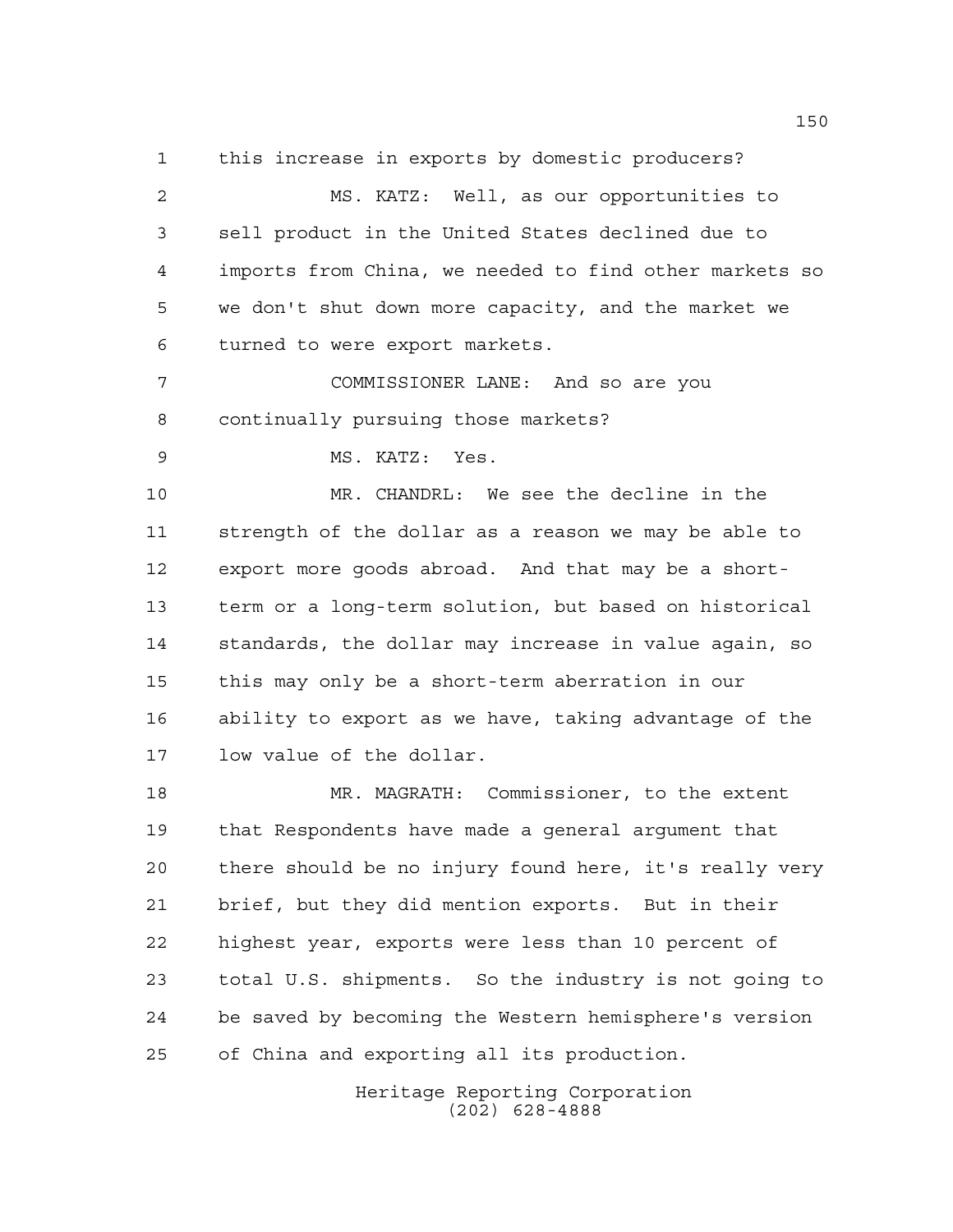MR. MCNAULL: Yes. Since closing our Polykron facility in Mexico in mid-2005, DAK Americas is exporting a pretty sizable quantity of product from U.S. facilities to Mexico. So that was just a function of our restructuring and our NAFTA assets and strategy. That's a portion of the export increase you see.

 MR. ROSENTHAL: Commissioner Lane, if I could just go back to your previous question for one second on how strong the commodity argument is? 11 COMMISSIONER LANE: Yes.

 MR. ROSENTHAL: I did not handle the 13 Commission investigation on BIC, the lighters case, disposable lighters, but I did handle the appeal and unfortunately lost that because the Commission ordered strongly that lighters were not necessarily commodities and that you could have essentially market segmentation even those disposable lighters to my mind and to I think most people's mind look pretty much the same.

 You or the Commission bought the argument that while you could have a commodity product or fungibility for purposes of cumulation and for like product that you were going to see that they were different enough to have a market segmentation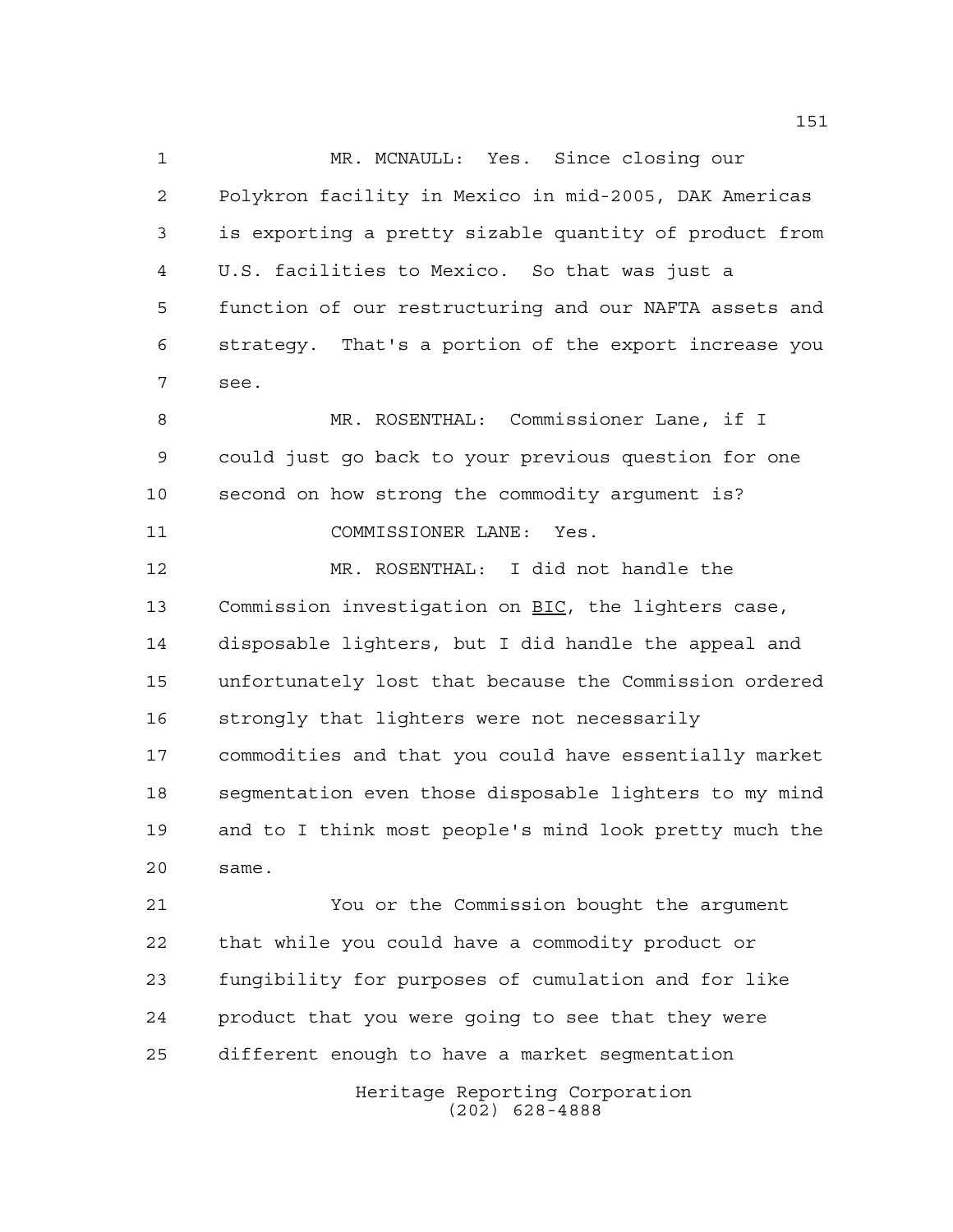analysis. The Court accepted that argument.

 I think you can similarly find that for purposes of like product with a continuum, for purposes of cumulation in other cases, that a polyester staple fiber is a commodity product, but for purposes of Bratsk, you can find ways to differentiate there just as you did in the BIC case. You have I believe accepted a notion that fungibility, commodity analysis, all of that, differs depending on which statutory provision you are applying.

 And I know Ms. Cannon made this argument earlier, but it goes to the question how strong is your argument on whether this is a commodity. I think you can argue it's a commodity for certain analyses and perhaps not for other analyses, including Bratsk.

 COMMISSIONER LANE: Okay. Thank you. I'm interested to assess how difficult it is for a domestic polyester staple fiber producer to adjust to changes in the market. Are you able to shift production to different types of PSF which you do not currently produce if needed?

Heritage Reporting Corporation MS. KATZ: I think the Wellman plant is a perfect example of that. As we shut down Johnsonville, our Palmetto plant, which was running mostly fine denier, was not fully utilized, and so to

(202) 628-4888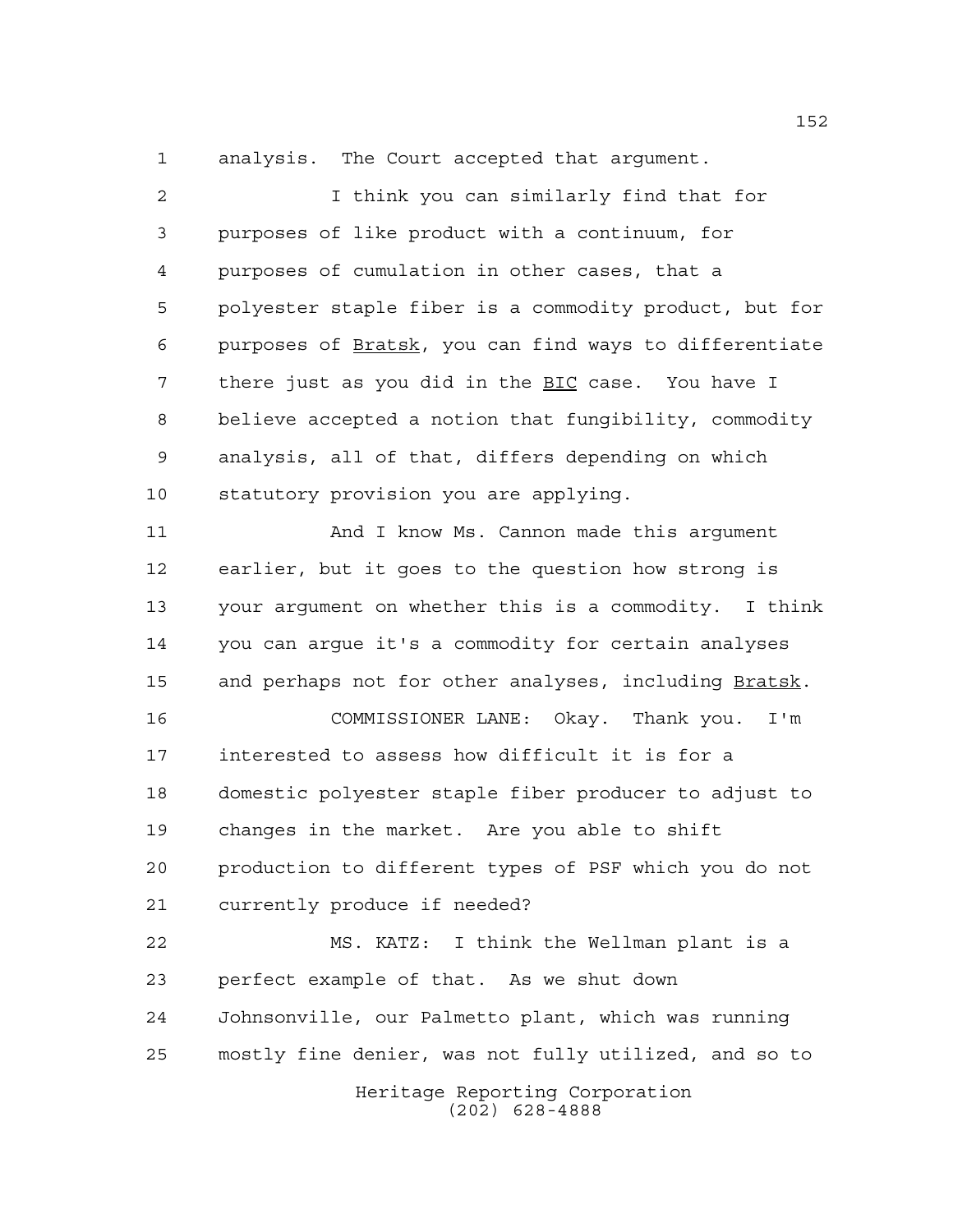improve the economics there, we are now expanding the capability of that plant to run more and more of the certain PSF. So it takes some equipment modification, but it can be done, and we're in the process of doing that.

 MR. MCNAULL: We talked earlier about attrition in other areas of our marketplace. I think that in this area of certain PSF, it's important for us to have a fair and even playing field and an opportunity to move into this marketplace to have volume to make our businesses viable. There are not a tremendous number of opportunities for us to go out and replace this volume in other areas.

 COMMISSIONER LANE: Okay. Thank you. Are there certain end-use markets that have switched to imported PSF more so than other end-use markets?

 MS. KATZ: Nothing that stands out. It's not a particular end use that's using imports.

 COMMISSIONER LANE: Okay. Thank you. Mr. Chairman, that's all I have right now.

 CHAIRMAN PEARSON: Commissioner Williamson? COMMISSIONER WILLIAMSON: Mr. Chairman, I have no further questions.

Heritage Reporting Corporation (202) 628-4888 CHAIRMAN PEARSON: Commissioner Pinkert? COMMISSIONER PINKERT: Just one additional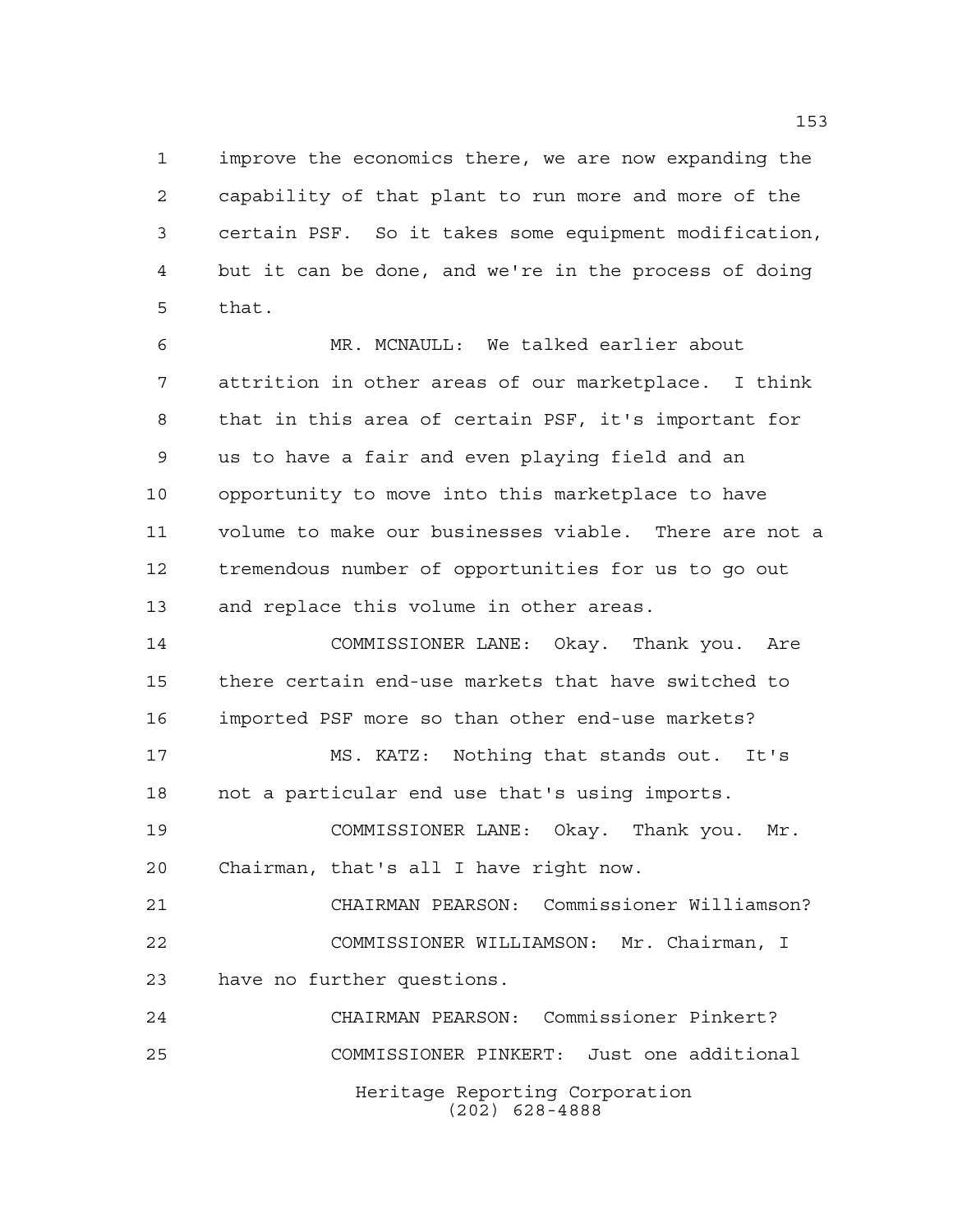question, Mr. Chairman. Can you say whether the Petitioners have operated at their full reported capacity during any month during the period of investigation? (No response.) COMMISSIONER PINKERT: Perhaps you could address this in a posthearing submission. MR. ROSENTHAL: Yes. I will do that. COMMISSIONER PINKERT: Thank you. That's all I have, Mr. Chairman. CHAIRMAN PEARSON: Okay. I think I have just one. In March of 2005, the European Union imposed an antidumping order on Chinese PSF, and Chinese shipments to the EU appear to have fallen perhaps in response to that order. U.S. exports also have risen over the period of investigation. Did some portion of the U.S. exports go to Europe to replace the Chinese product? MR. LANE: Again, for DAK Americas, I believe that our export increase was as a result of the shutdown of the Polykron facility which was in June of 2005 or July of 2005 as well, so that timing is pretty close to there. And we certainly have not increased that export in Europe, so our numbers would be as a result of the Polykron closure in Mexico.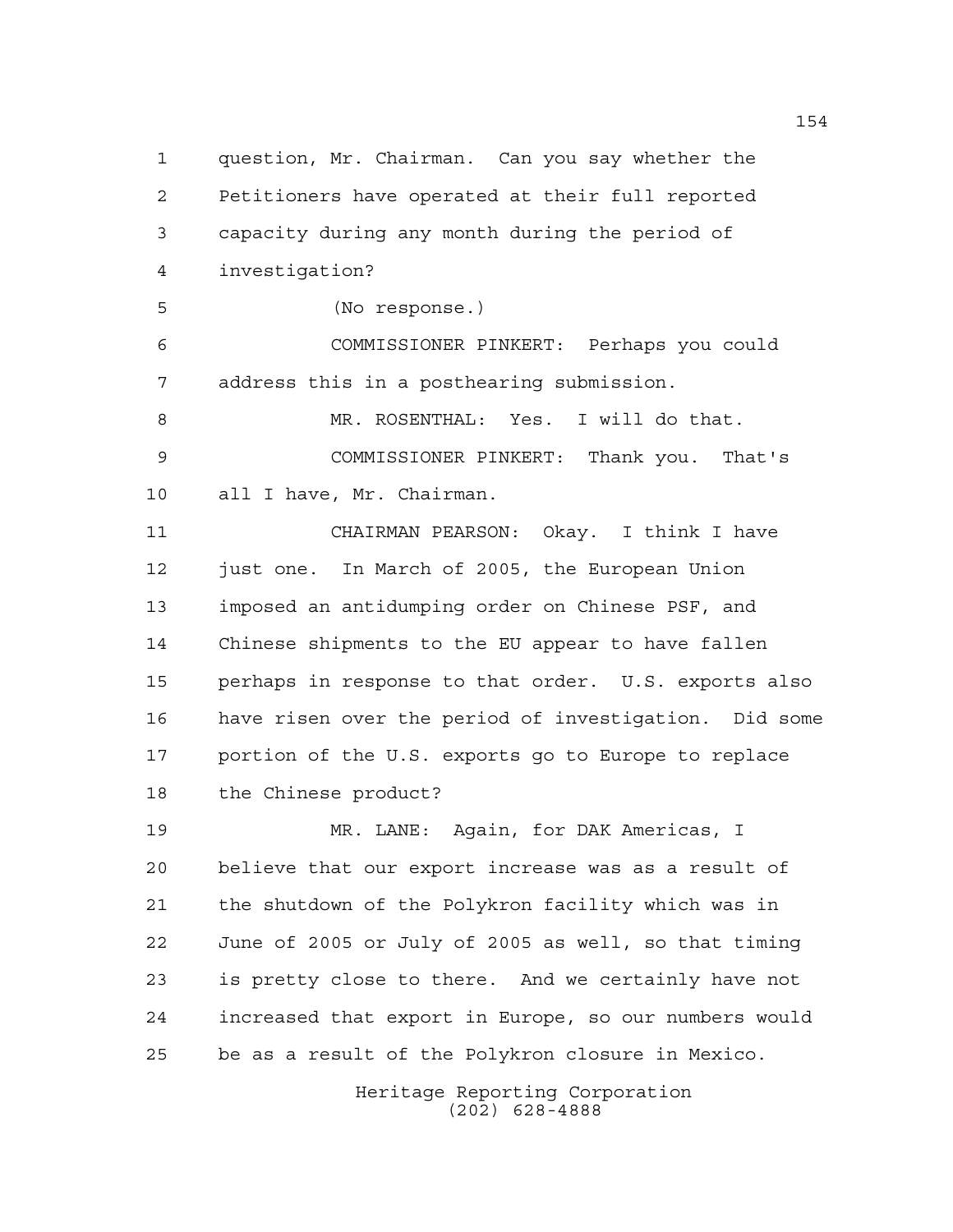Heritage Reporting Corporation (202) 628-4888 MR. MCNAULL: Yes. Strictly from a DAK Americas perspective, Ricky's right. I mean, our changes in export patterns were just a function of our restructuring of these North American assets. It wasn't an opportunity in Europe. CHAIRMAN PEARSON: Okay. And we can't get in -- well, no, actually this is in the public C table, so we see what the increase in exports was. You might not want to say in public, and if so, for purposes of the posthearing, could you clarify roughly how much of what we're seeing as increased export is accounted for by DAK Americas' shipments down to Mexico? MR. MCNAULL: Yes. In posthearing, we will. Sure. CHAIRMAN PEARSON: Okay. And, Ms. Katz, do you have any? MS. KATZ: We have a facility in Ireland, so it was to their benefit. We don't really export to Europe. They take care of that business out of Ireland. CHAIRMAN PEARSON: And do you know, did your business managers in Europe see a benefit from the order on Chinese polyester staple fiber? MS. KATZ: I don't know off the top of my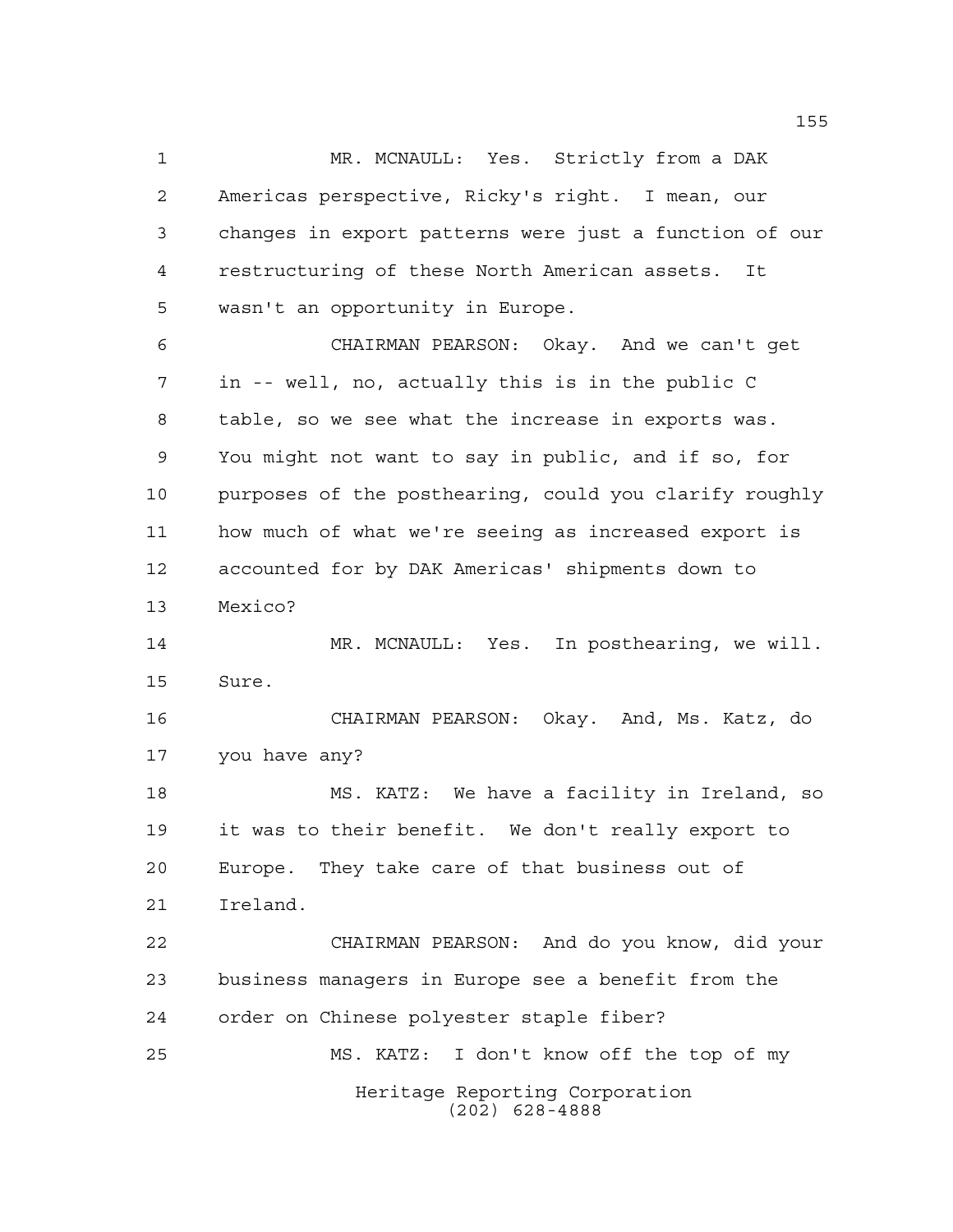head. We can address that.

| 2  | CHAIRMAN PEARSON: Okay. Sure. If you                   |
|----|--------------------------------------------------------|
| 3  | could provide some perspective on that in the          |
| 4  | posthearing, that would be great.                      |
| 5  | MS. KATZ:<br>Okay.                                     |
| 6  | CHAIRMAN PEARSON: Mr. Chandrl, anything to             |
| 7  | add?                                                   |
| 8  | MR. CHANDRL: I can say we will export a                |
| 9  | small amount to Europe since the duties came into      |
| 10 | effect on the Chinese fiber. I believe that we've      |
| 11 | been able to do it at an economically justifiable      |
| 12 | level, though, and that may have been also based on    |
| 13 | the declining value of the dollar going over there as  |
| 14 | well, though, not just on the import duties. The       |
| 15 | value of the dollar versus the value of euros soon     |
| 16 | began to spread, and that may have played a bigger     |
| 17 | role in our ability to export there.                   |
| 18 | CHAIRMAN PEARSON: Okay. Point well taken.              |
| 19 | Would it be fair to say that the polyester staple      |
| 20 | fiber in the European Union is somewhat similar to     |
| 21 | polyester staple fiber production in the United States |
| 22 | in terms of the overall costs, the requlatory          |
| 23 | environment that the industry might operate in?        |
| 24 | MS. KATZ:<br>I think in general, the industry,         |
| 25 | the polyester staple fiber industry, in Europe is a    |
|    | Heritage Reporting Corporation<br>$(202)$ 628-4888     |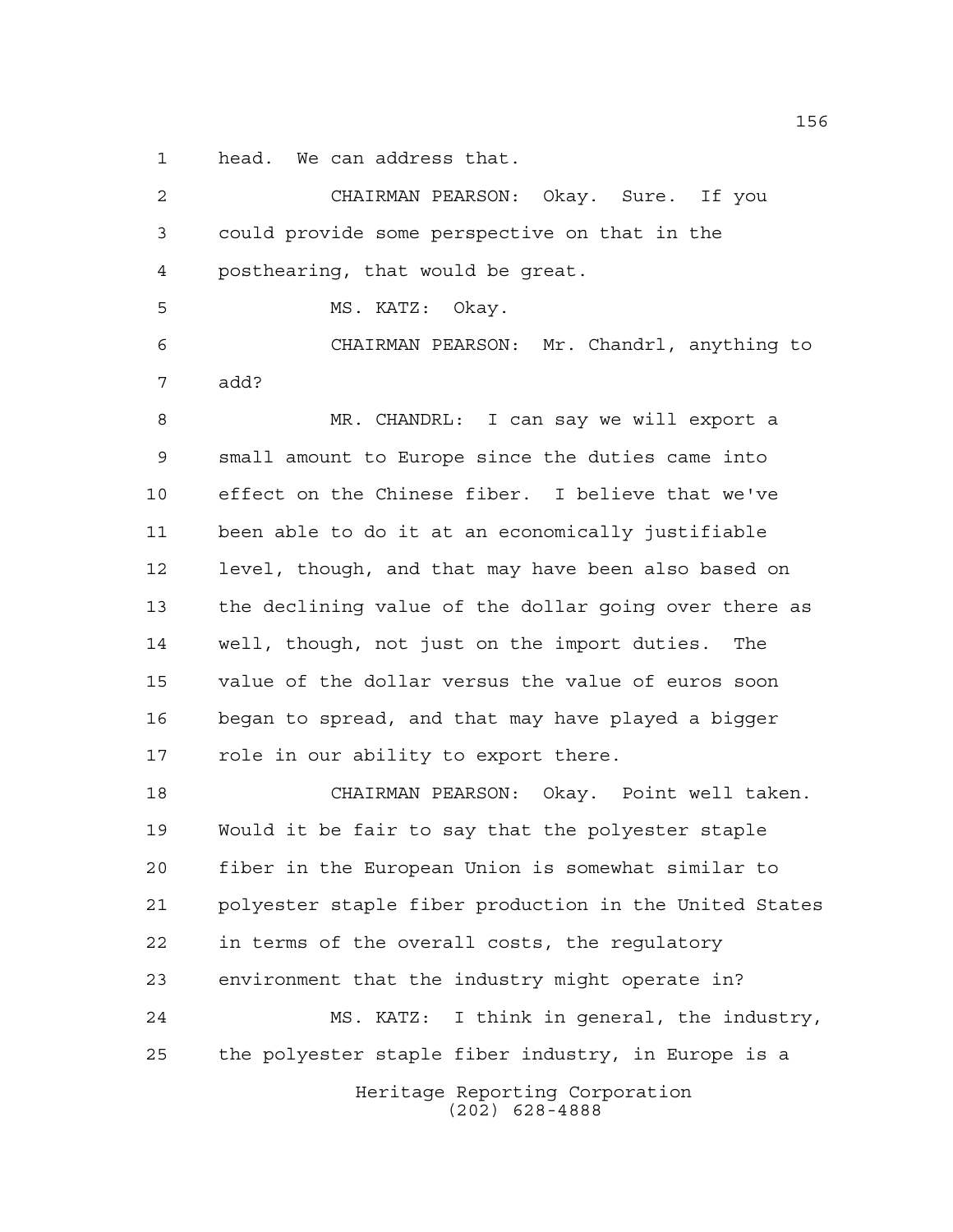lot more fragmented. There are many, many small players. And when you have a small line, it's a more costly process. But the lines that most of us have in the U.S. are quite large and you get much, much better returns or use of capital on that. That industry has struggled more, but again, it's just a more fragmented industry.

 CHAIRMAN PEARSON: Okay. So on the basis of cost over time, perhaps some possibility of shipping some polyester staple fiber to Europe, but it won't save the U.S. industry. Is that what I'm hearing you say?

 MS. KATZ: It's not the same size, yes. MR. MCNAULL: You may have opportunities over different periods depending on dollar, euro balances, but is it an alternative to the subject market we're talking about today? Not really. CHAIRMAN PEARSON: Okay. I believe I have no further questions. Let me turn to Vice Chairman Aranoff. (No response.)

 CHAIRMAN PEARSON: Commissioner Okun? (No response.) CHAIRMAN PEARSON: Commissioner Lane?

(No response.)

Heritage Reporting Corporation (202) 628-4888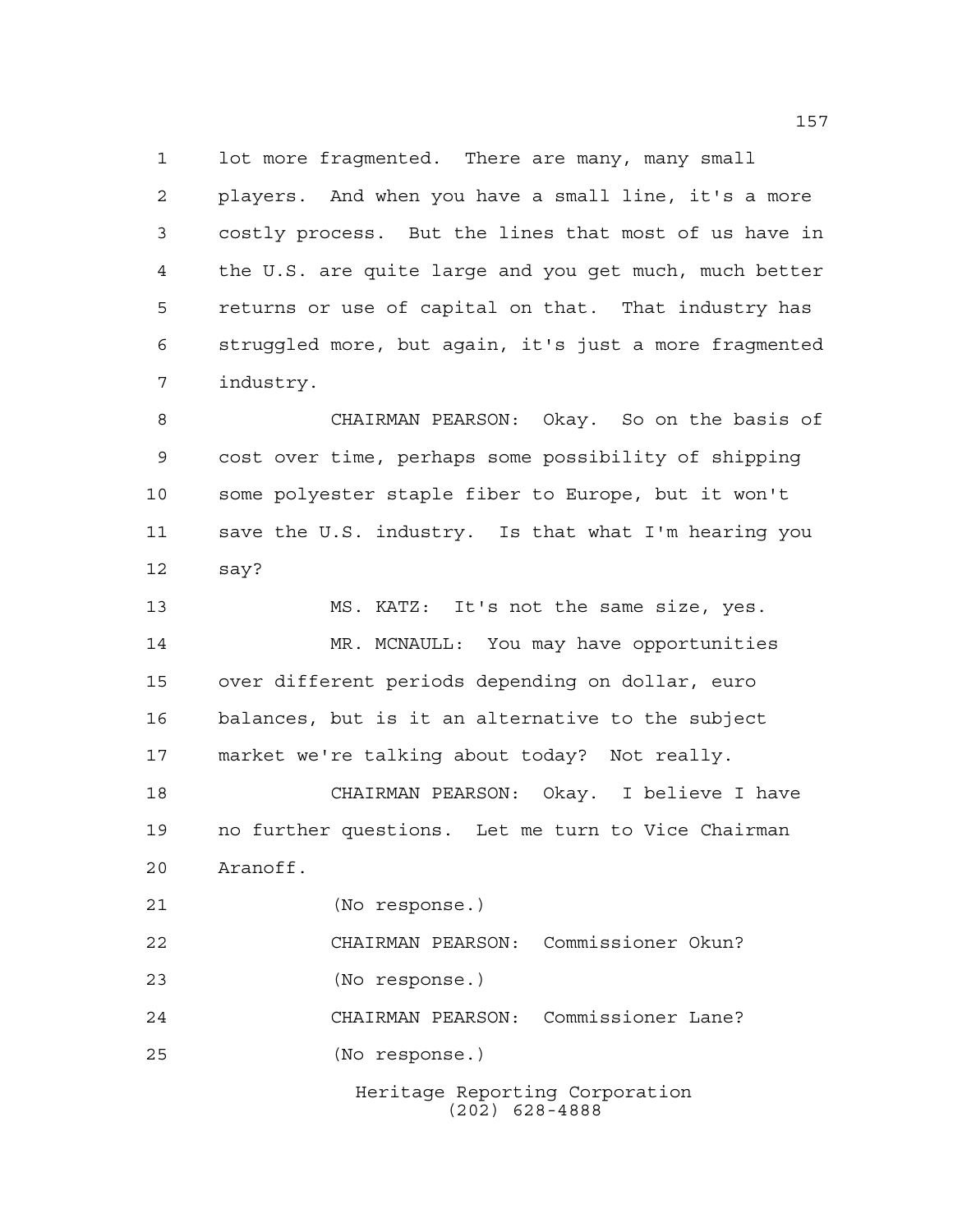Heritage Reporting Corporation CHAIRMAN PEARSON: No further questions from the dais? (No response.) CHAIRMAN PEARSON: Excellent. Do members of the staff have any questions for this panel? MS. MAZUR: Mr. Chairman, staff has no questions. CHAIRMAN PEARSON: Do counsel for Respondents have any questions for this panel? MR. SHAPIRO: Not at this time, Mr. Chairman. CHAIRMAN PEARSON: Okay. Well, then I think we can break for lunch. Let's see. I should advise you that the room is not secured, so any business confidential information, anything you don't want to lose should go with you. Let's see. It is 10 before one. Let's take an hour and reconvene at 10 before two. This hearing is recessed. (Whereupon, at 12:50 p.m., the hearing in the above-entitled matter was recessed, to reconvene at 1:50 p.m. this same day, Tuesday, March 13, 2007.)  $23 / /$  $24 /$ //

(202) 628-4888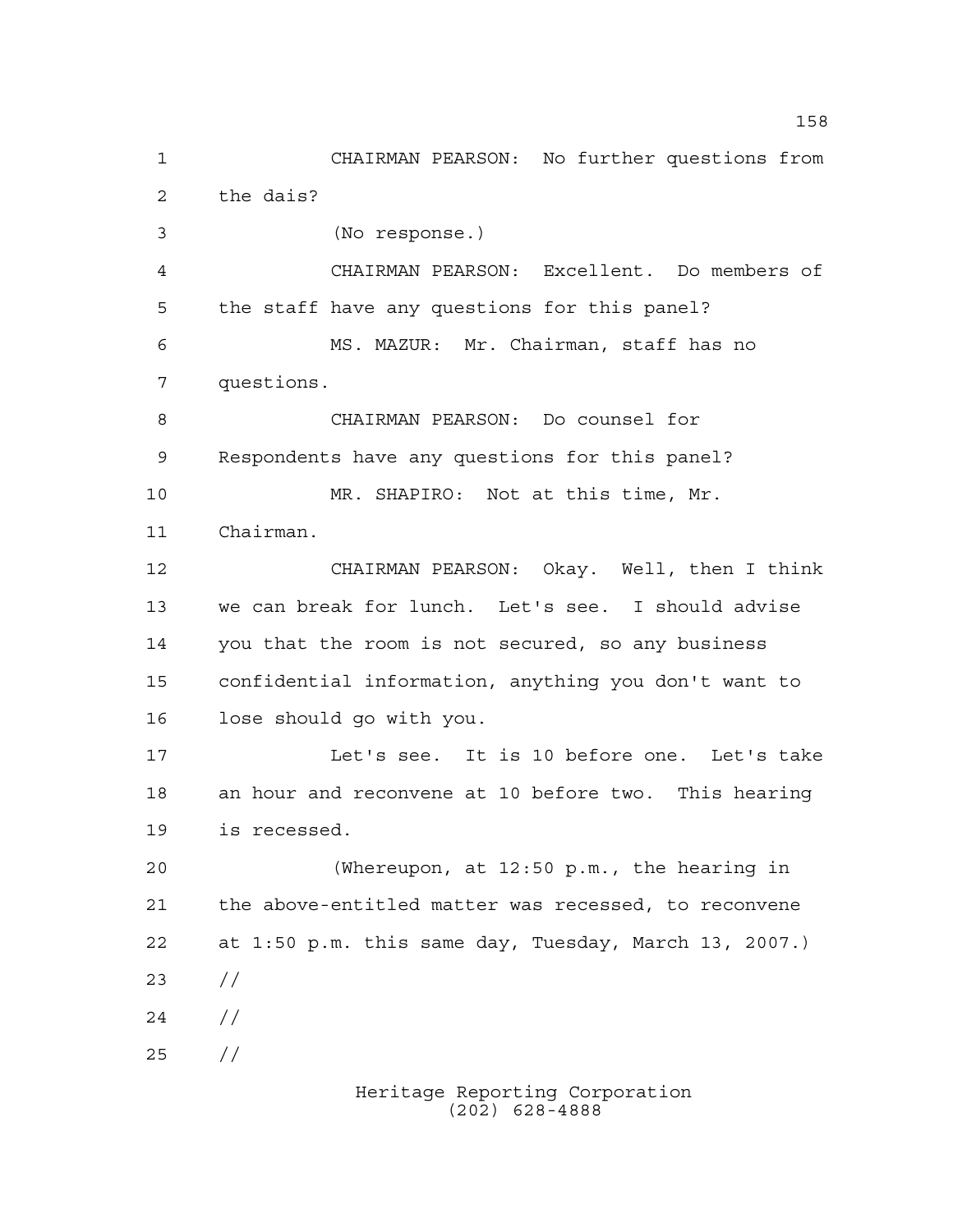A F T E R N O O N S E S S I O N (1:53 p.m.) CHAIRMAN PEARSON: This hearing is reconvened. Madame Secretary, would you call the afternoon panel? MS. ABBOTT: Yes, Mr. Chairman. The second panel in opposition to the imposition of antidumping duties has been seated. All persons have been sworn. CHAIRMAN PEARSON: Thank you very much. Mr. Shapiro, please proceed. MR. SHAPIRO: Thank you. Good afternoon. I'm Robert Shapiro with Thompson Coburn in Washington. I'm here on behalf of Insituform Technologies, Inc., an importer of polyester staple fiber. With me today are three representatives of Insituform: Mr. Kyle Costa, the director of engineering; Mr. Weiping Wang, the engineering director; Ms. April Greer, the corporate counsel. Also with me is Ms. Laura Martino from Thompson Coburn. As will be discussed more fully by Mr. Costa, Insituform is a unique user of polyester staple fiber. Using its patented technology, Insituform operates a textile mill to produce nonwoven fabric tubes that are used to rehabilitate damaged sewer lines and other pipes without the disruption that is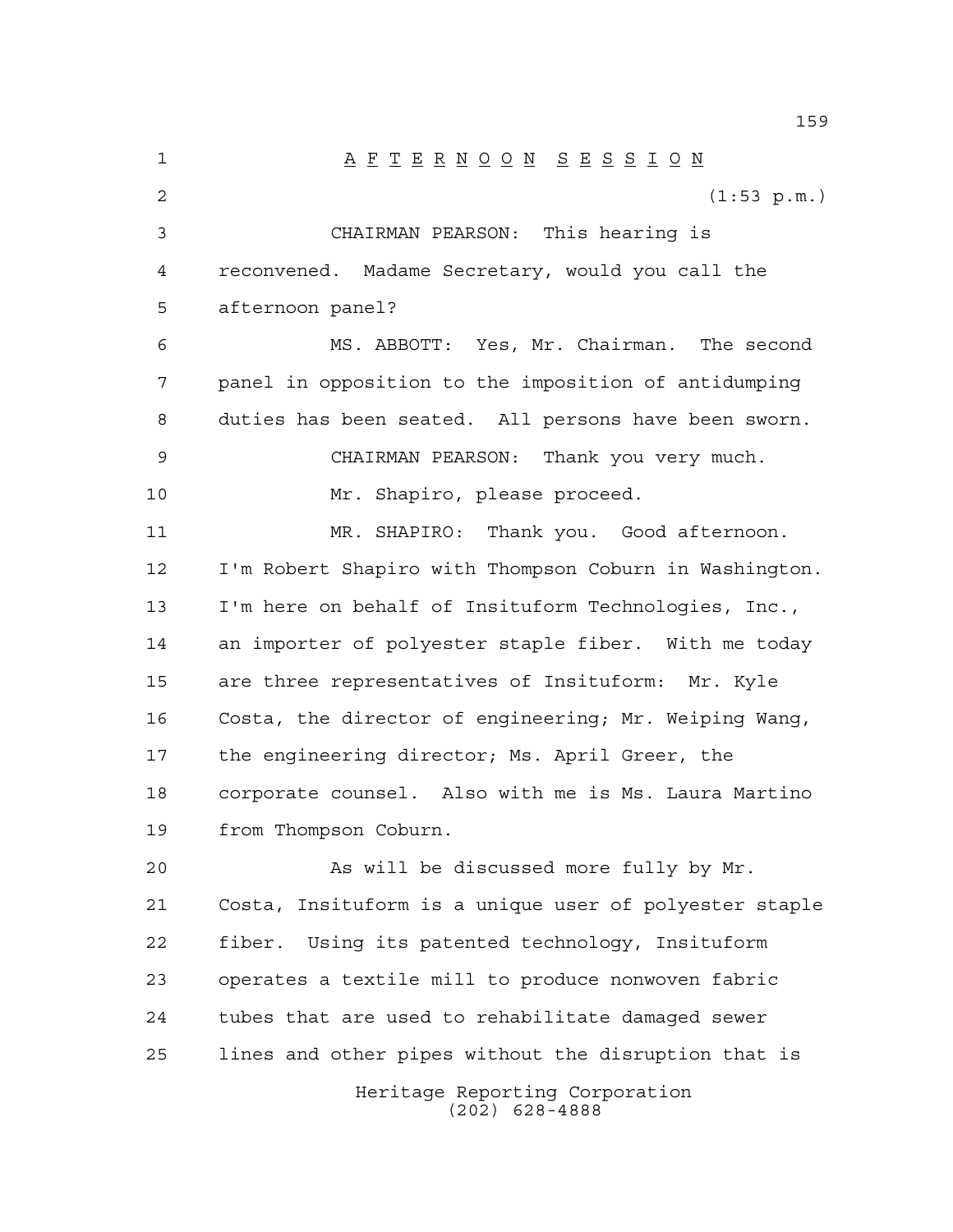typically associated with digging up streets, as we are all experienced with way too much in the D.C. area.

 Mr. Costa will discuss in detail the company's process for converting PSF into a pipe within a pipe, but the important thing here is the idea of polyester staple fiber being more than a generic product.

 The Petitioners went to some length to try to say polyester staple fiber has multiple uses, but in their prehearing brief to the Commission, they used terms like all subject merchandise is used in fiber fill operations. A review of the transcript will show that a vast majority of the discussion had to do with high-loft or fiber fill operations. This is a very different and technical use of the product and requires very specific products that few companies are able to make.

 The industry that can produce polyester staple fiber that is used to make cured-in-place pipes is not being injured. That will be discussed more fully also by Mr. Costa.

 The effects of the dumping order should they be imposed with respect to polyester staple fiber from China would have serious repercussions to the U.S.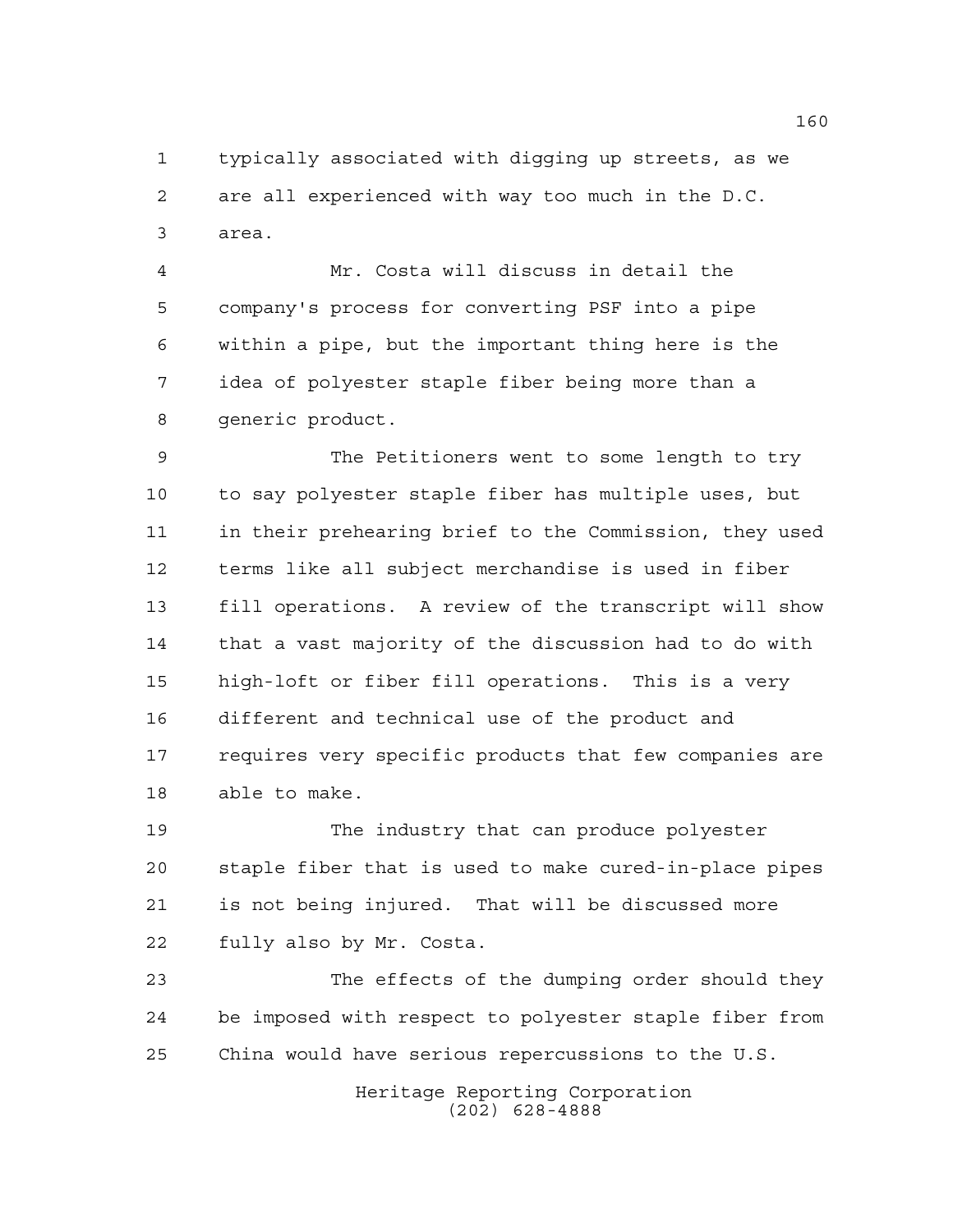textile industry. Insituform operates a textile mill. That means they actually manufacture a fabric and cut and sew that fabric. As I'm sure you are aware, the U.S. textile industry is one that is constantly threatened, and the imposition of a dumping order here will only threaten that further.

 I will now turn it over to Mr. Costa to discuss fully Insituform's product and their process.

 MR. COSTA: Good afternoon. My name is Kyle Costa, and I am the director of engineering at Insituform Technologies. What I'd like to do is take a few minutes and describe to you what my company does, how we use PSF, and how we have had some issues with finding sources for PSF in the recent past.

 Insituform is the world's largest trenchless technology company. We produce a product called cured-in-place pipe, also known as CIPP, for the rehabilitation of deteriorating pipelines, typically the infrastructure below our city streets, water, sewer, other processing lines. Our process allows the rehabilitation of those pipes to occur without digging up the streets and having to replace those pipes. I'll explain to you a little bit further how that process works.

Heritage Reporting Corporation (202) 628-4888 About 30 years ago, an inventor named Eric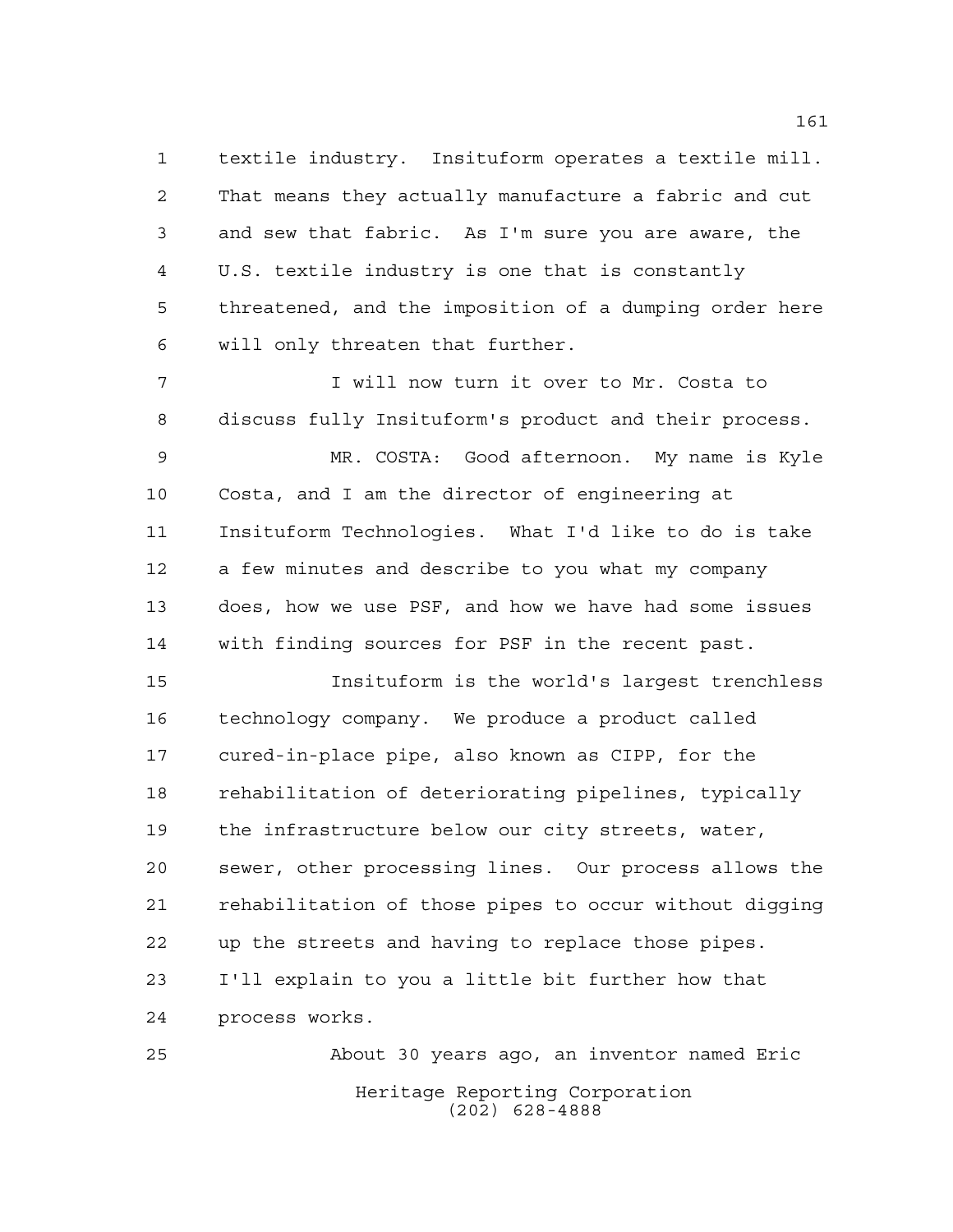Wood came up with this process, and we have since performed many, many miles of pipeline rehabilitation. To date, what we have rehabilitated is 15,000 miles of pipeline both in the United States and all over the world. We are in fact a global company, and we're headquartered in St. Louis, Missouri.

 Insituform maintains a textile mill in our Batesville, Mississippi, factory where we use PSF to manufacture the nonwoven fabric that forms the basis for our cured-in-place pipe. In the last five years, we've doubled the capacity of our Batesville facility. We've doubled the footprint, added more than double the capacity for our fabric manufacturer and had significant increases in our employment level there. This particular facility not only produces CIPP fabric 16 for North America, we also export from that facility.

 Insituform uses PSF to produce a nonwoven fabric containing voids necessary to hold a polymer resin while maintaining specific textile strength or tensile strength and predictable elongations and stretch characteristics.

 At our mill in Batesville, we first take the PSF and separate the fibers to orient them. We then create through a cross-lapping process a large stack of materials that are then fed into what's called a

Heritage Reporting Corporation (202) 628-4888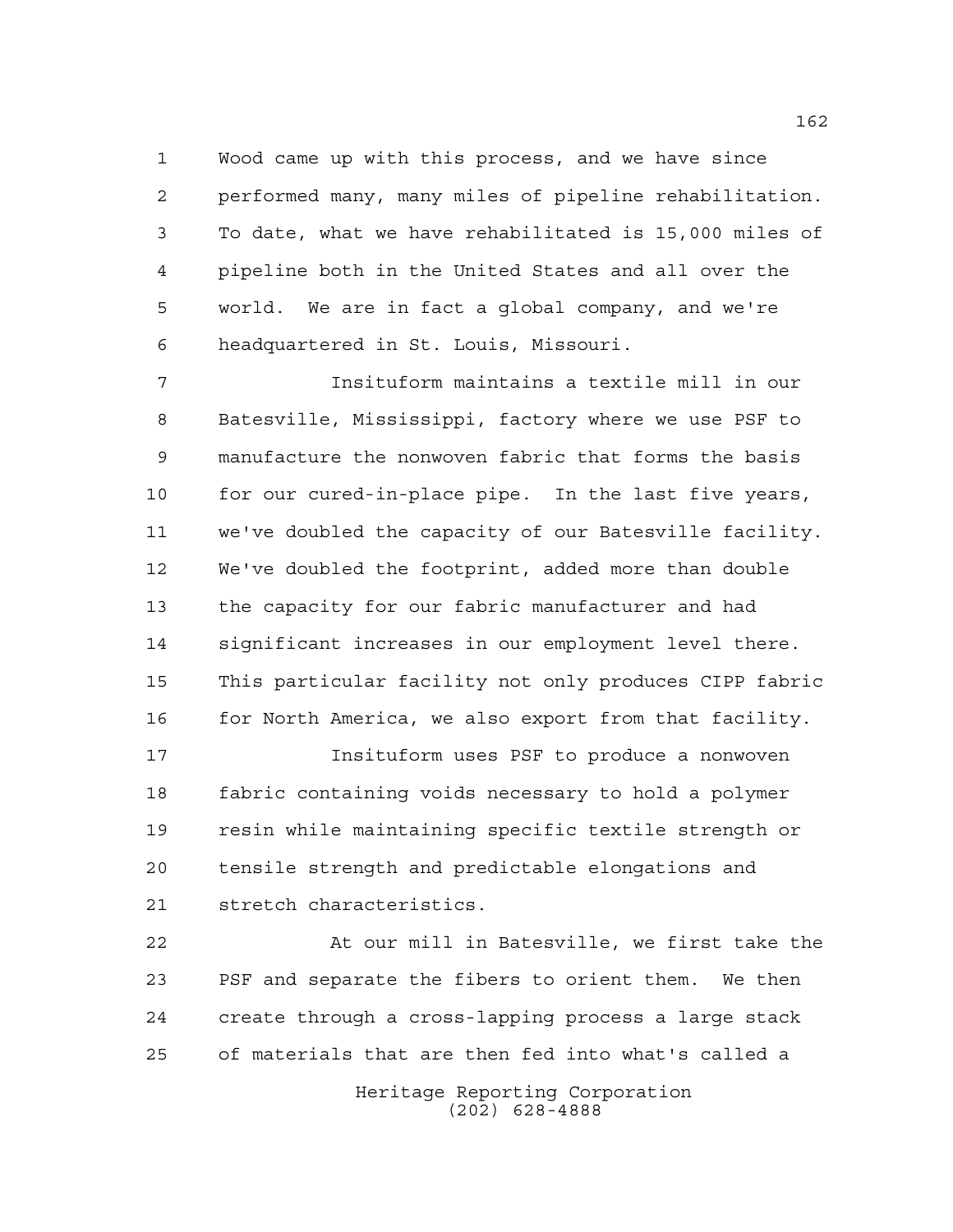needle-punch operation. As the material feeds in at about a height of six to 12 inches, it is needle- punched. Literally tens of thousands of needles are brought together in a controlled fashion, and the material is then densified to where it comes out the other side of the machine at about three to six millimeters thick. So it goes in at six to 12 inches, comes out as the layer of material like this.

 The process of densification requires us to create an interlocking mechanism within the fabric. So to contrast with a loose-fill operation or a hollow-fill operation is one where we're densifying and interlocking the materials rather than counting on the materials to separate and add volume.

 We have specific quality controls that we must put into place. Once we've created our fabric, we test them for thickness, strength, elongation to ensure that the fabric is in specifications. This fabric will do a lot of work in subsequent operations. It's important to us that it is on quality. When we have problems with our fabrics, we face detrimental effects in terms of having to potentially dig up streets if we have an ill-failed inversion, which could result in \$1 million or so in additional costs to us for this process.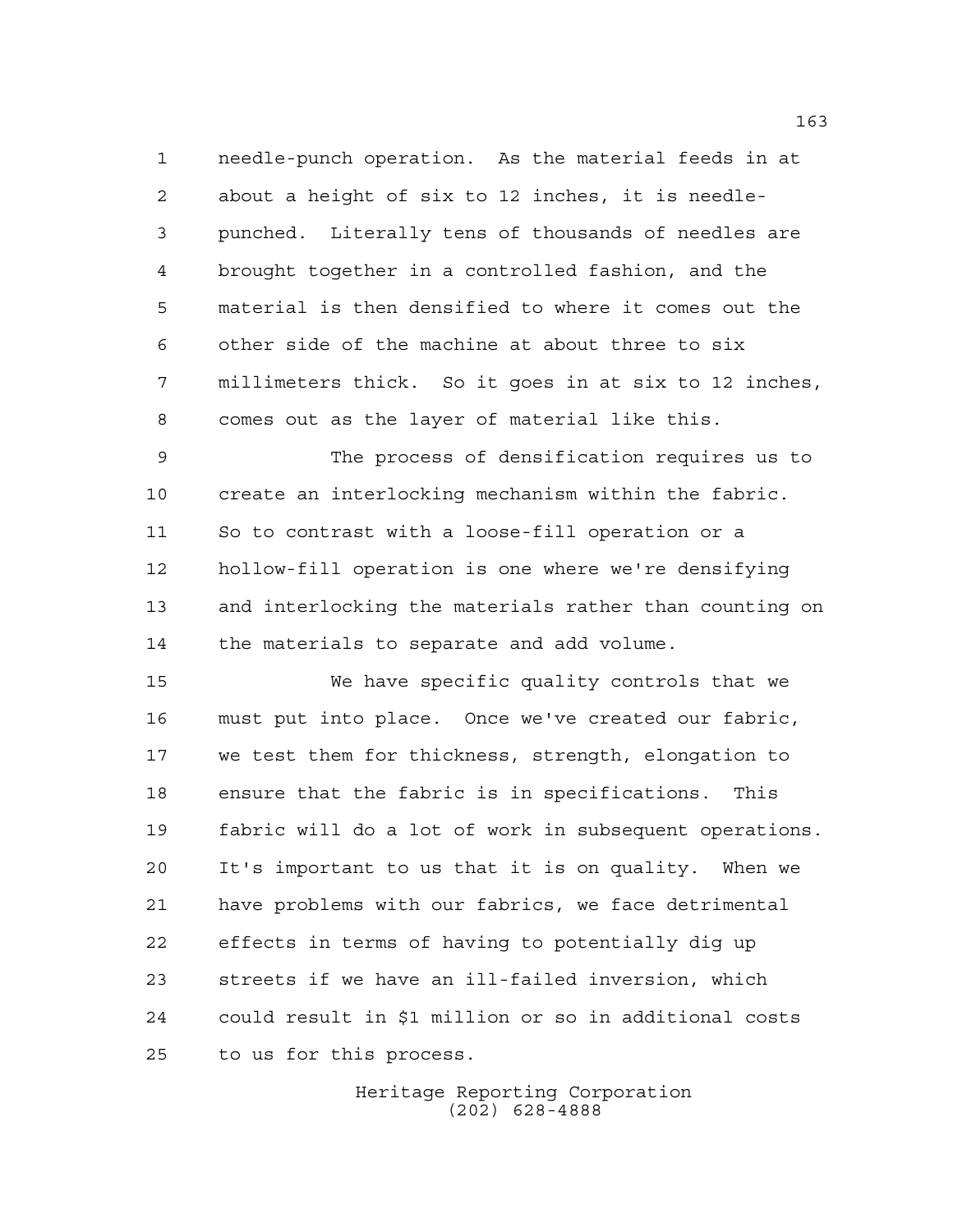Some of the fabric is sent to a secondary operation where we put a coating on it. It's an extrusion process with polyolefins. We take the fabrics, we lay them out and we cut them to size, and then we literally draw them together and sew them with various layers of product to build up the thickness that's required. The tube is then impregnated with a liquid resin that will harden when it's exposed to heat to form a pipe within a pipe. That liquid resin is a very similar material to what's used in the boat industry.

 Once we've started this process to fill the tube with our resin, the material has been catalyzed, so we literally have a ticking time bomb where a reaction is starting to occur at a micro level. So in order to get our tubes to the installation points, we put them on refrigerated trucks just like the refrigerated trucks that bring food to our grocery stores. We have approximately two to three weeks from the time we fill with resin to the time we start to see the reaction occur.

 At installation, we have a very unique process that we call inversion. The inversion process takes the tube that has the resin-filled material into it and we literally turn it inside out. Mr. Chairman,

> Heritage Reporting Corporation (202) 628-4888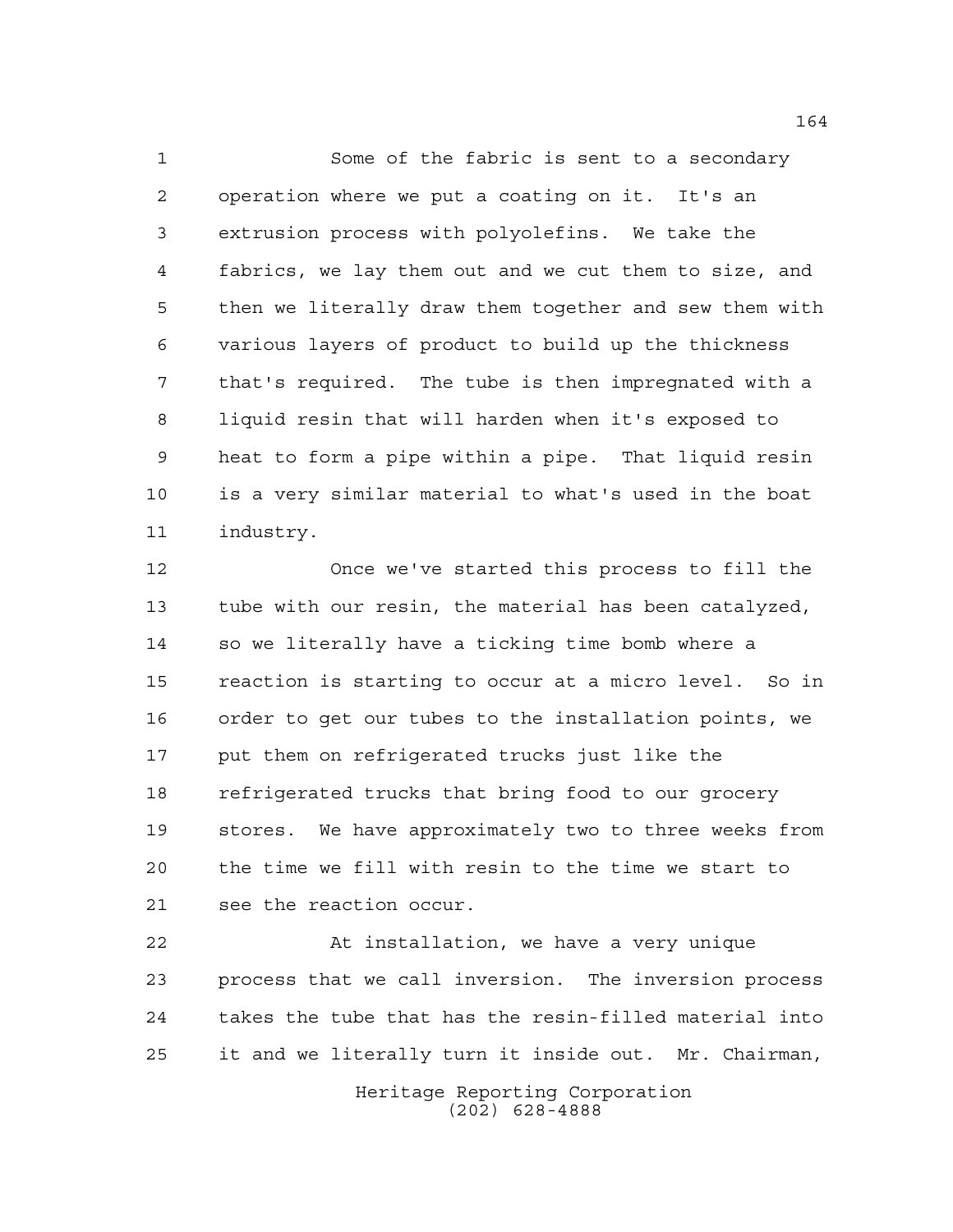I'd like to maybe pass around a sample of what a tube looks like.

 CHAIRMAN PEARSON: Madame Secretary, could you please bring it up here?

 MR. COSTA: What you have there is our dry tube. The resin has not been imparted. I didn't think it would be appropriate to bring that today. And I've also started the cuffing process that's the initial step to our inversion process.

 This is an eight-inch tube. Our tubes go up to eight feet in diameter, so 96 inches. So you can imagine a tube that's filling an eight-foot sewer line underneath our city streets. When we talk about the pressures involved with this process, we're looking at pressures on the order of 1,000 psi. That's what that tube has to sustain during many of the processes. So where we talk about our cars tires being at say 30 or 35 psi, we're talking about 30 to 40 times that amount of pressure that that fabric has to be able to handle.

 Once we've put the tube into place, we hold it under pressure and we apply heat to the tube. We can do that with hot water or with steam. The cross- leaking mechanism in the polymer resin then takes place and we literally form a pipe within a pipe. So this is our finished product.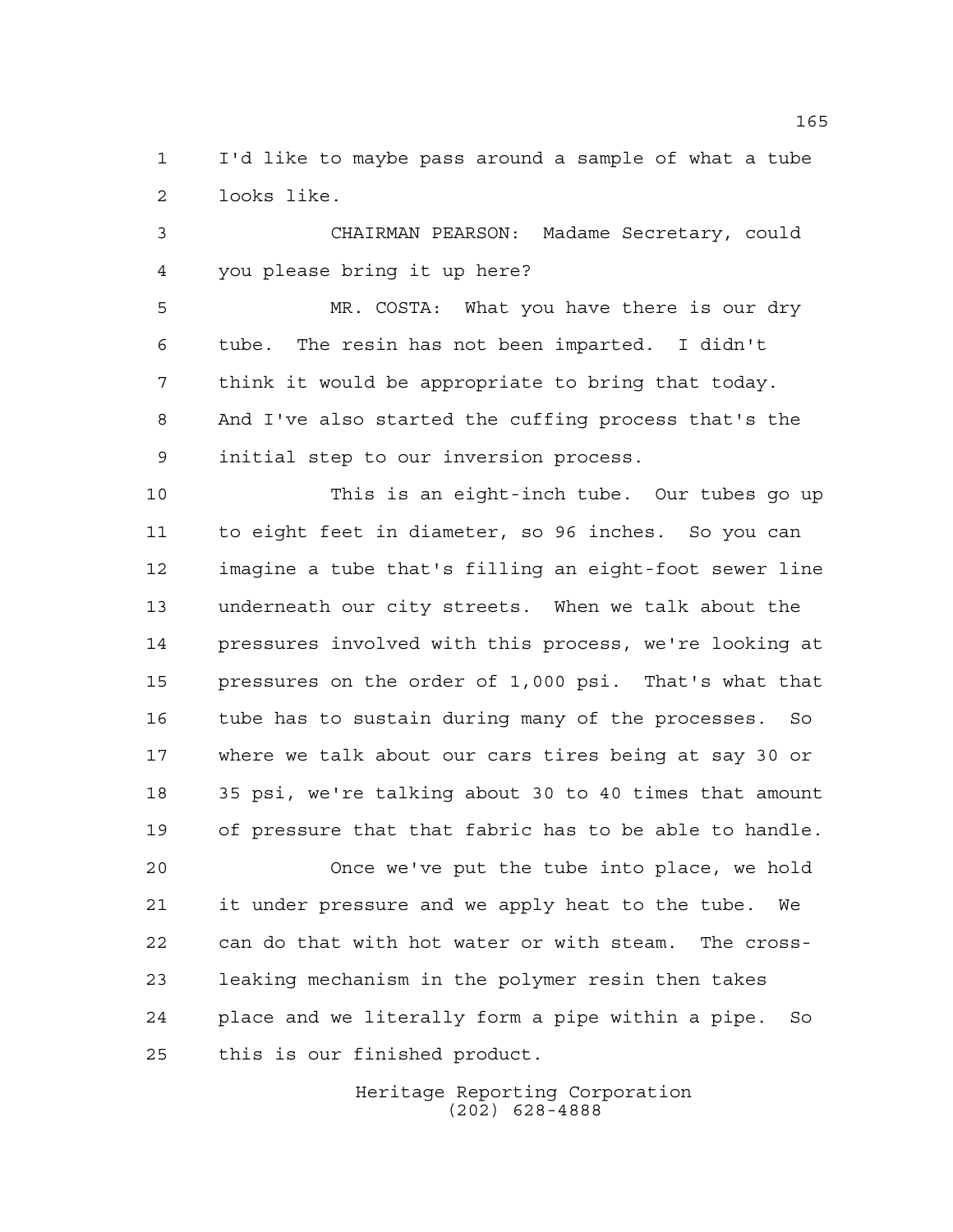As I've described to you, though, the work that has to be done by our fabric is unique, and when we talk about other nonwoven construction materials, they typically have a lot different application. There are literally barrier coats or filtration coats that are laid into place in long rolls and then covered up. They don't do anything like what we do with the work required and the pressures and strains that are required during our processes.

 The scope of this investigation includes PSF for use in sleeping bags, mattresses, ski jackets, comforters, pillows, furniture, and high-loft applications. The scope excludes PSF in certain fabric-making applications like woven and knit applications to produce textile and apparel products and PSF used to manufacture carpeting. The PSF that we use in our CIPP is unlike the PSF used in high-loft applications. In fact, it's more analogous to the PSF excluded in this investigation.

 The PSF purchased by us to produce our cured-in-place pipe must meet criteria for crimp count, elasticity, and tensile elongation. These are properties that we rely on to gain the final product fabric properties that have to go through our entire process.

> Heritage Reporting Corporation (202) 628-4888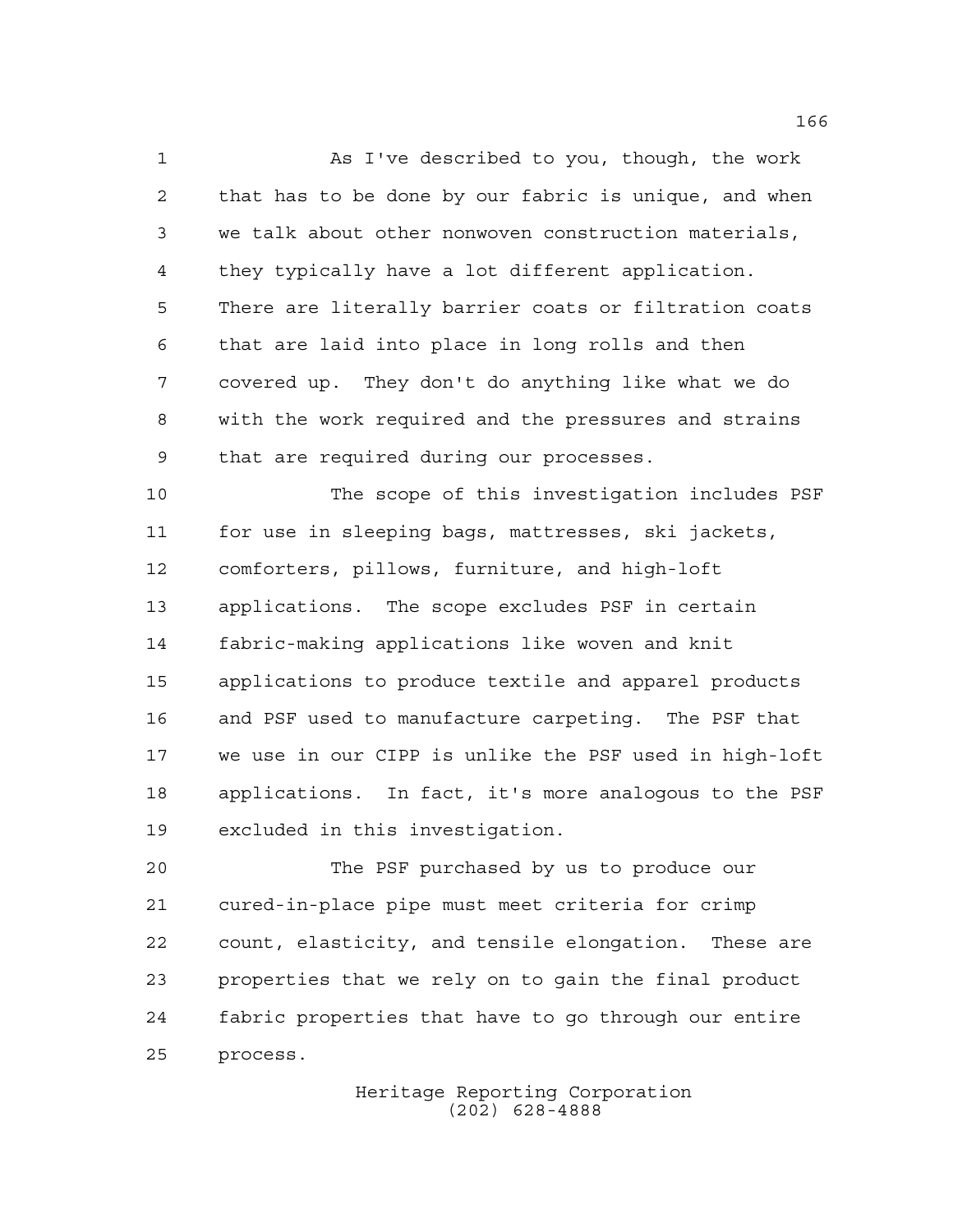Specifically, we have followed these criteria for our PSF. We can only use solid noncoated PSF. We require a finish that facilitates efficient felt production and is compatible with our resin. We require a crimp count in the range of eight to nine crimps per inch. Said crimps must be hardened such that they have the interlocking potential to hold during our needle-punching operations and then subsequently following processes.

 We require a tenacity of three to five grams per denier, tensile elongations from 38 to 45 percent, cut lengths from three to four inches, and deniers in the range of six to 15. Each one of these characteristics is essential to the production of our cured-in-place pipe and ultimately the integrity of the finished pipe that we put into the ground.

 We in fact have a design life that engineers, civil engineering groups throughout the world, count on this product to last for 50 years. So when we install one of those pipes, we're potentially fixing what would be a 50-year problem.

 In high-loft applications, we literally look at the fibers wanting to separate and create volume. But as you can see with our product, we're looking to link the fibers together and expect them to hold

> Heritage Reporting Corporation (202) 628-4888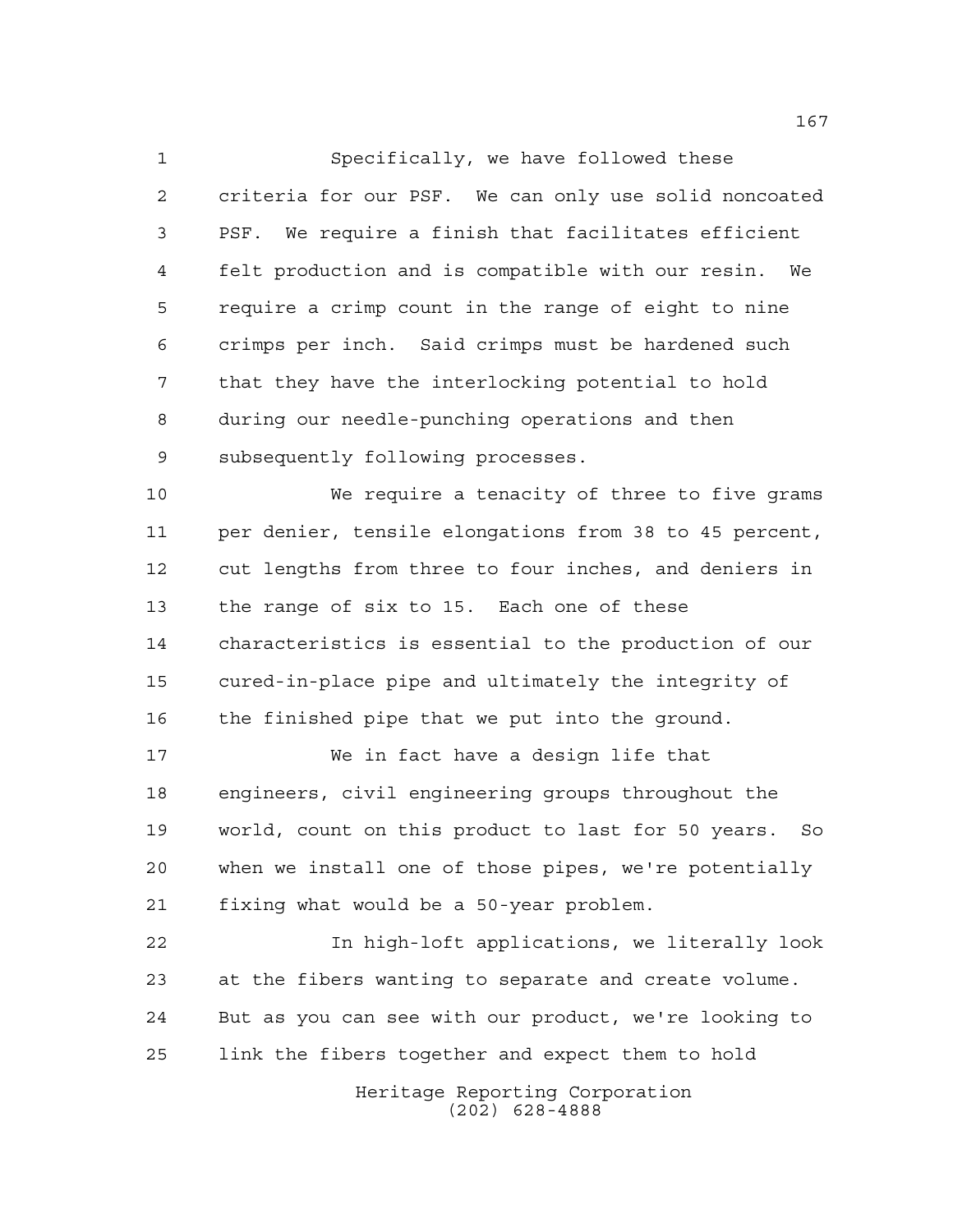together as part of our process.

 We also understand that there's potential to use in high-loft a hollow-type product. Well, we've disqualified hollow as a potential as it fails our tensile strength requirements. The coating process for PSF fibers can have a detrimental effect on our process. We do not use a coated material. The coating itself can in fact eliminate the potential for us to have good interlinking as it provides a lubricated surface for 11 the fibers to pull away from each other. It also destroys the ability of our resin system to gain a good strong hold against the fiber, and that's essential in our product. When we have our process, we want the matrix to be very tight, and you'll see in the sample there that that matrix is in fact a nonporous continuous matrix of resin. While we don't use a coating on our material, we do require specific finishes, and we do find that although the finishes are trade secrets or somewhat held closely by our manufacturers, there are particular families of finishes and amounts of finishes that are particularly beneficial to the felting process. The finish will provide some lubrication for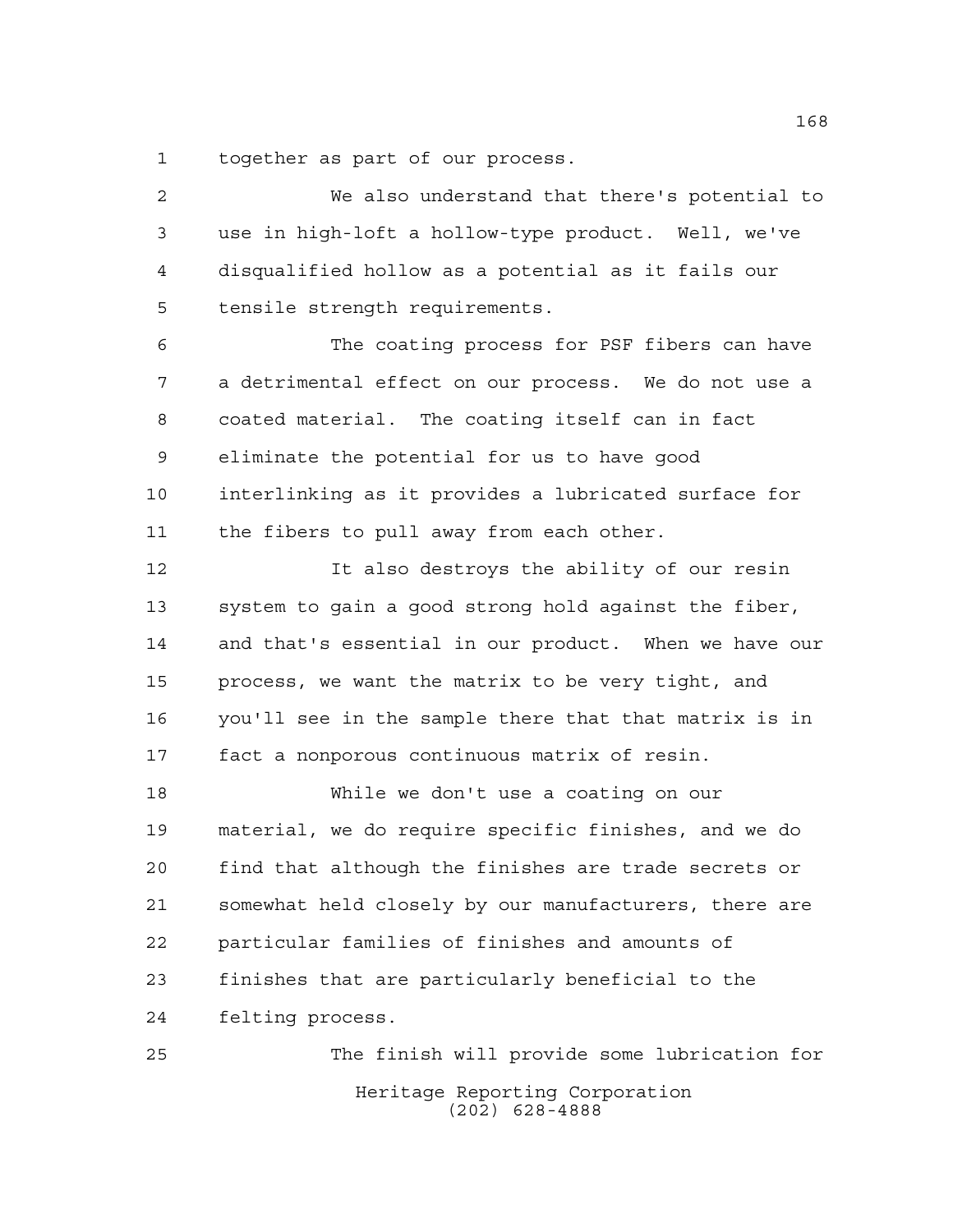the needling process. When we talk about tens of thousands of needles working in orchestration together, we need that material to flow through smoothly.

 We also create a lot of electrostatic discharge, discharge capabilities, when we have this process. Small pieces of fiber can break off and become airborne, and it's important for us to keep that dust to a minimum. We have had fibers come in that were disqualified for that exact reason. They create an environment that would be unhealthy for our workers as well as create very high maintenance for our machines as the dust could go everywhere. The finish must also be compatible with our resin system. So there's a lot of nuances to what has to go on with the finishing part of our fibers.

 We target eight to nine crimps per inch, and that's the essential number to get the type of interlocking that we need. We also look for the crimps to be of a permanent nature. They have to hold the product, and as the stresses are pulled as they shear apart, the crimps cannot be allowed to break down or elongate.

Heritage Reporting Corporation (202) 628-4888 The fibers themselves must require a higher tenacity and elongation than other fibers. The fabric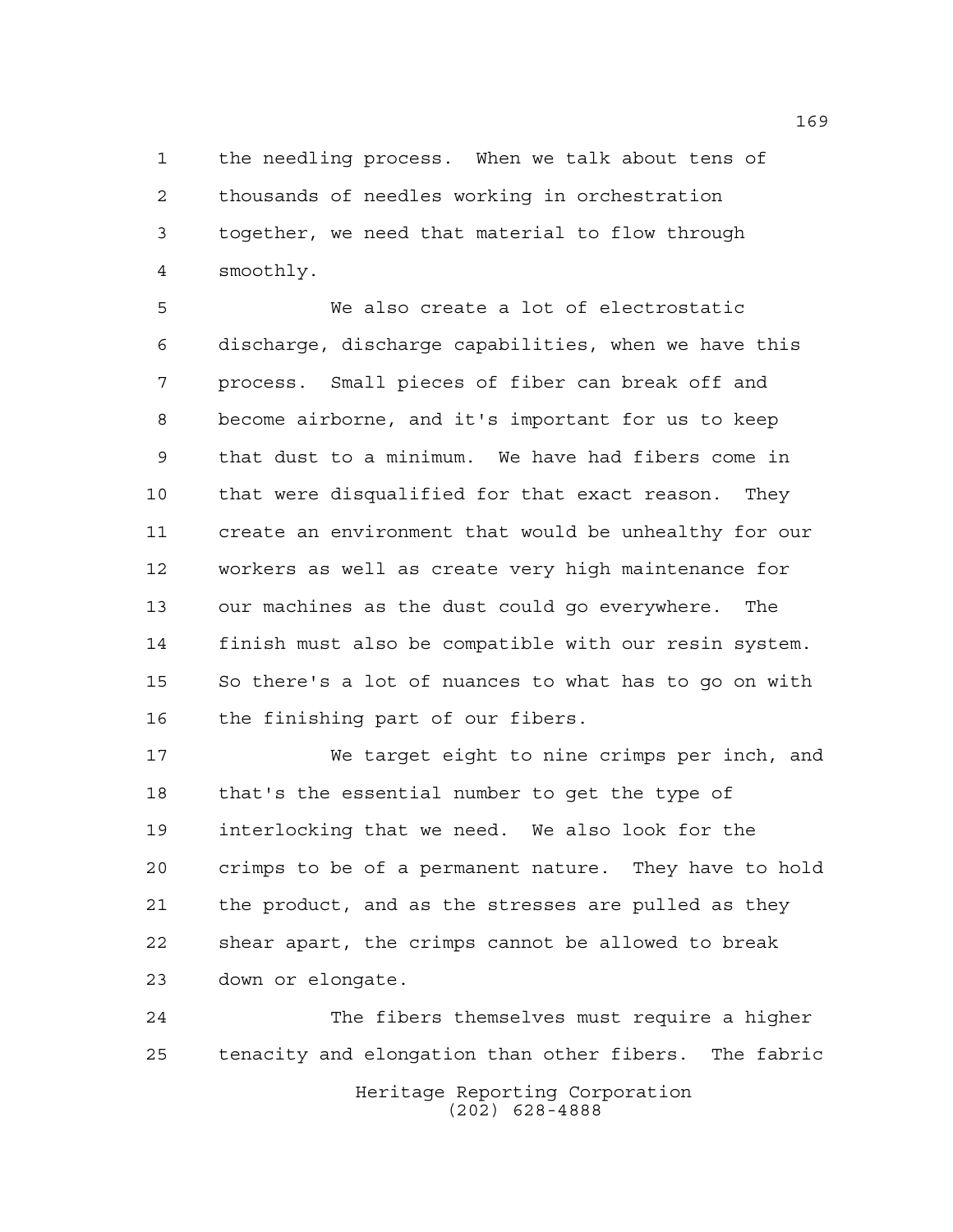that we produce counts on these characteristics of the fiber in order to gain the tensile strength that we need in the final fabric. We look at specifics again of 38 to 45 percent on our tensile elongation. We also again use the denier range of six to 15 with our PSFs.

 We have found that we have a limited number of manufacturers that are capable of producing PSF that meets these performance specifications. Historically, Insituform had a longstanding sole source relationship. Following Hurricanes Rita and Katrina, we experienced supply shortages and interruptions. This led us to review our position with our sole source, and we invited several other manufacturers in North America to qualify their PSF for our applications.

 When we qualify a PSF in our process, it's a very time-consuming and costly process. We don't have pilot lines to do this work. We literally take our full-scale production lines, we bring in enough materials from the vendors to load and charge the system, and we have to create enough yardage of the fabric in order to get good consistency, get the product to its form where it's complying with our needs, and then produce enough for our full-scale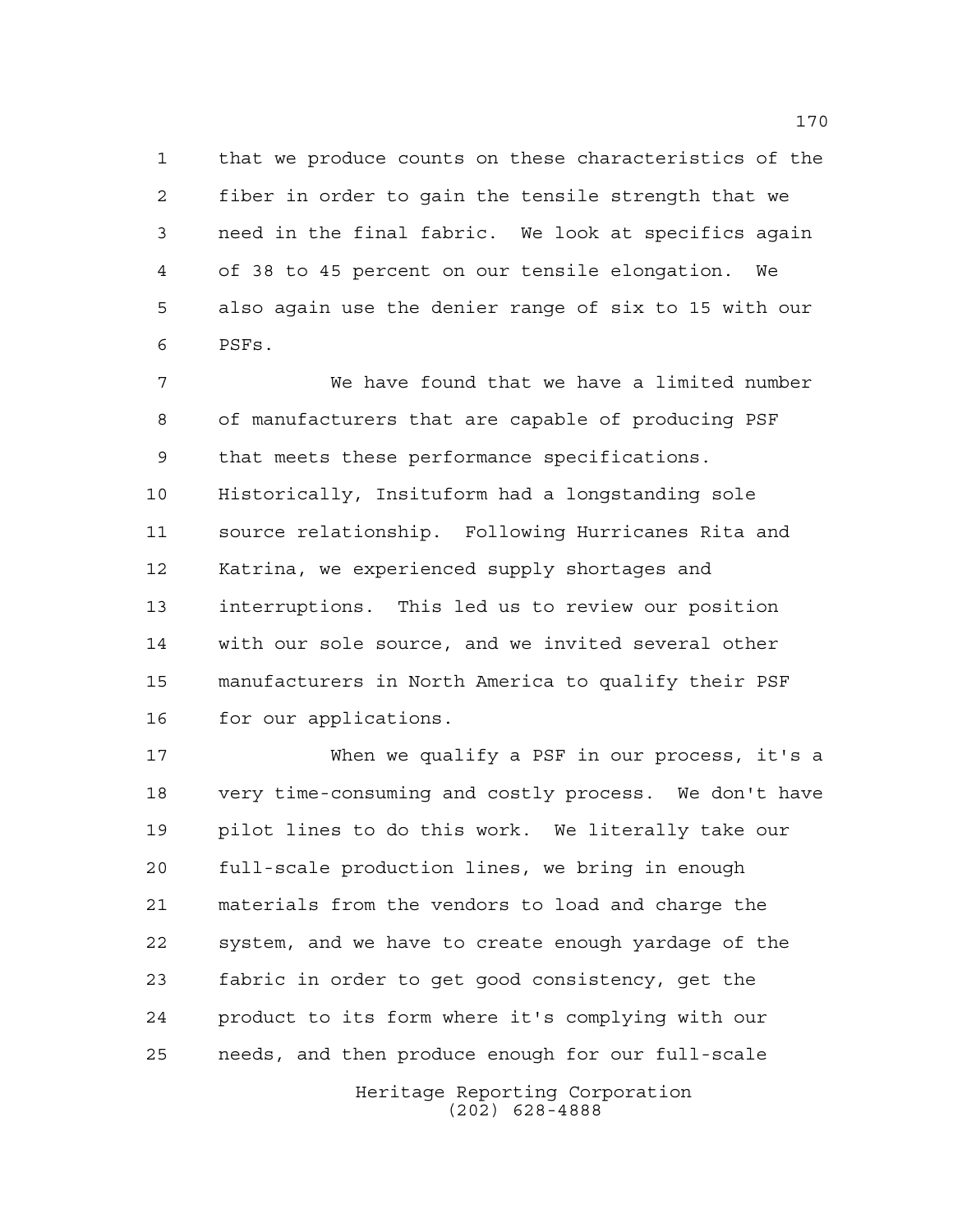testing.

 We're talking on orders of tens of thousands of dollars just to do a simple iteration of a trial with one of our suppliers. We have invested during that process, and we really have put forth an effort to gain a second, third, and fourth source for our PSFs.

 What we found is that some materials get very close. They don't exactly meet our needs. We have invested with one material that literally got us very close to what we believe could be a workable material. We brought in over a quarter million pounds of the material from one of our vendors here today, and the product didn't work in our final application. Nothing we could do. Nothing the technical service department from our vendor could do could help us to use that material, and ultimately it was sent back to the vendor.

 Finally, we reached a point where we said we're going to have to look globally if we want to find alternative sources for this material. We were able to find one additional source for PSF that qualifies to meet the needs of the cured-in-place pipe.

Heritage Reporting Corporation (202) 628-4888 The industry producing PSF that meets ITI's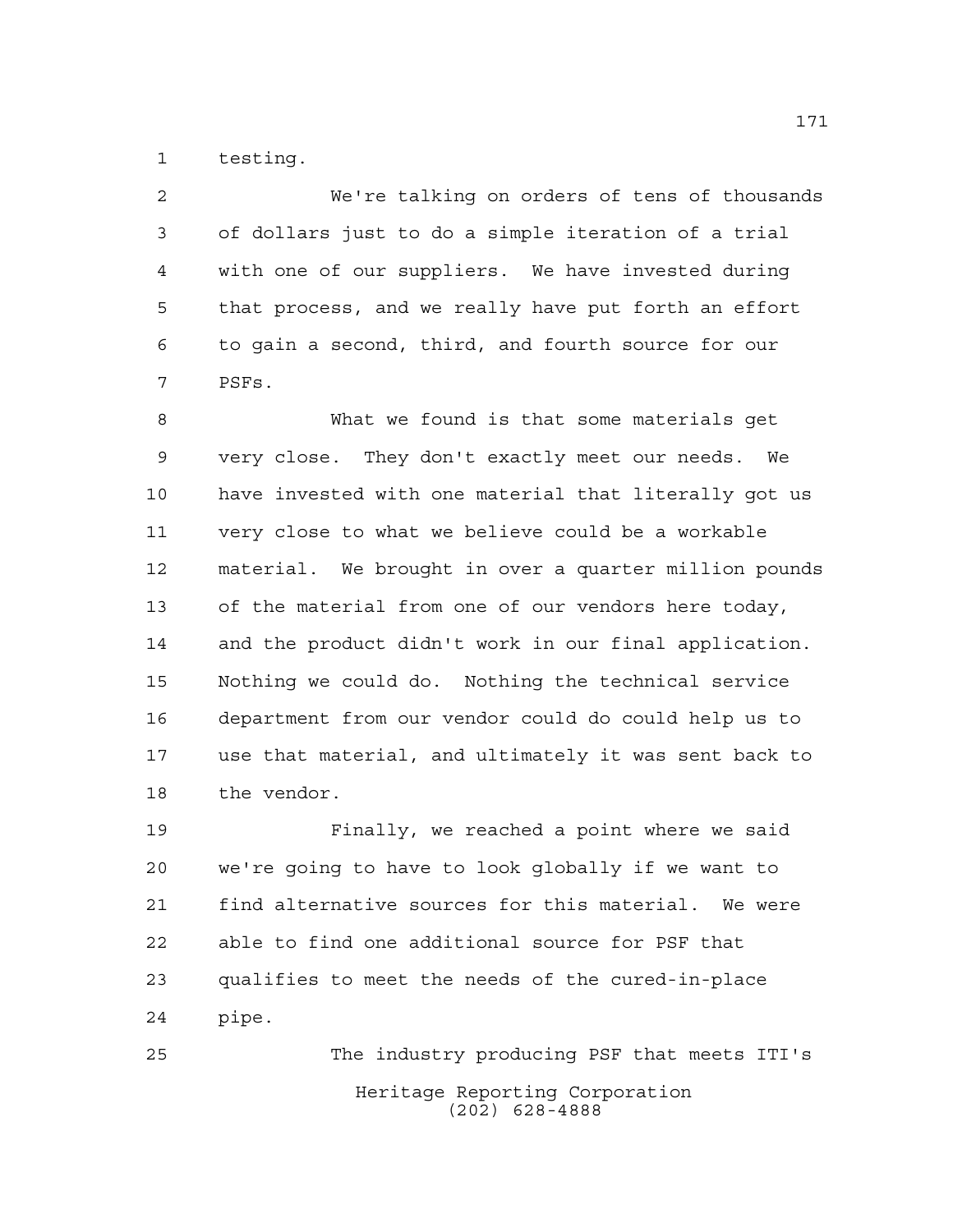needs is not being injured by the imported products we have today. We have dedicated resources throughout the world in our business development function that go out and call on our customers who are the municipal owners, the infrastructure owners of the world, and literally create the demand for CIPP. We invest in that process in order to make people aware that we have a deteriorating pipeline system underneath our streets that are causing catastrophic failures when left unattended.

 We are growing the marketplace. Year over year, we've been growing at a very high rate, and we've been creating demand for PSF through that growth rate. So by virtue of our sales increasing, we literally have ratcheted up the ability to use PSF in this application.

Heritage Reporting Corporation During our sole searching, we said to ourselves why do we have a single source for this material, and we had several internal hurdles to what we were encountering. Number one was the cost of the testing, as I mentioned earlier. Secondarily, we were very comfortable in that relationship. Over time, it had been a tremendous party to us. In fact, the party is Invista, and they're not a Petitioner here today. But more importantly is Insituform is a

(202) 628-4888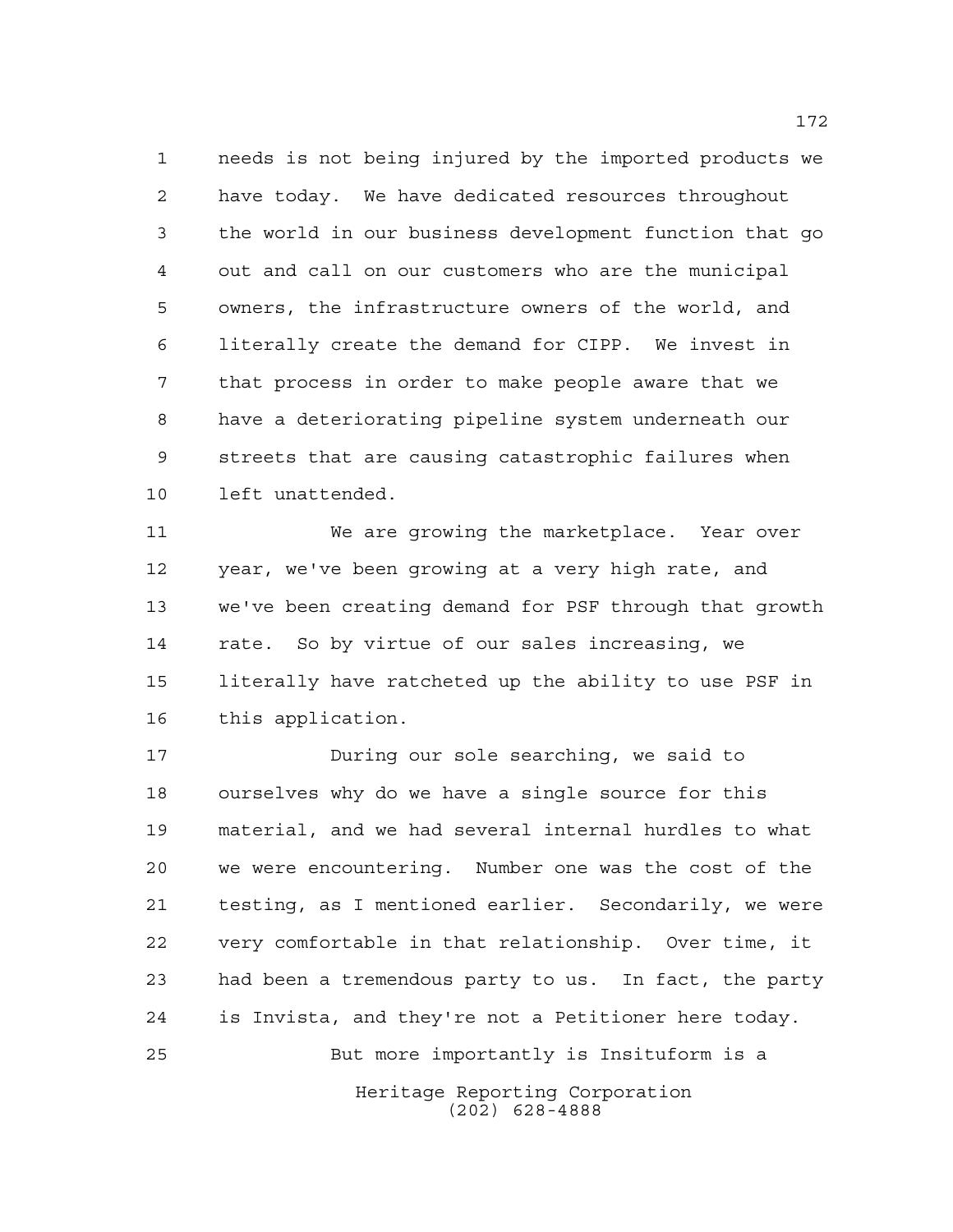company that's based our reputation upon quality. We are the preferred provider of CIPP globally. We do so because we pay attention to details. We're an ISO 9000 company, a certified company. And we're recognized by civil engineering groups throughout the world as the persons to go to when they need the job done right 100 percent of the time.

 Price in our minds is one of the very final factors in qualifying our sources for this material. Again, the cost of failure for us is astronomical relative to the small amount of cost savings we might have by importing material. Given the increased volume of what we've done with the CIPP industry and the specialized technical needs for our product, we don't feel we're damaging the North American marketplace. Thank you.

 MS. CRAMER: Good afternoon. My name is Jill Cramer. I'm with Mowry International Group, and we are counsel to Ashley Furniture Industries, an importer of Chinese conjugate PSF and a major U.S. manufacturer of furniture.

 Ashley is appearing today on the issues of critical circumstances. We will also be discussing the quality of the conjugate fiber brought in by Ashley. The Commission should make a negative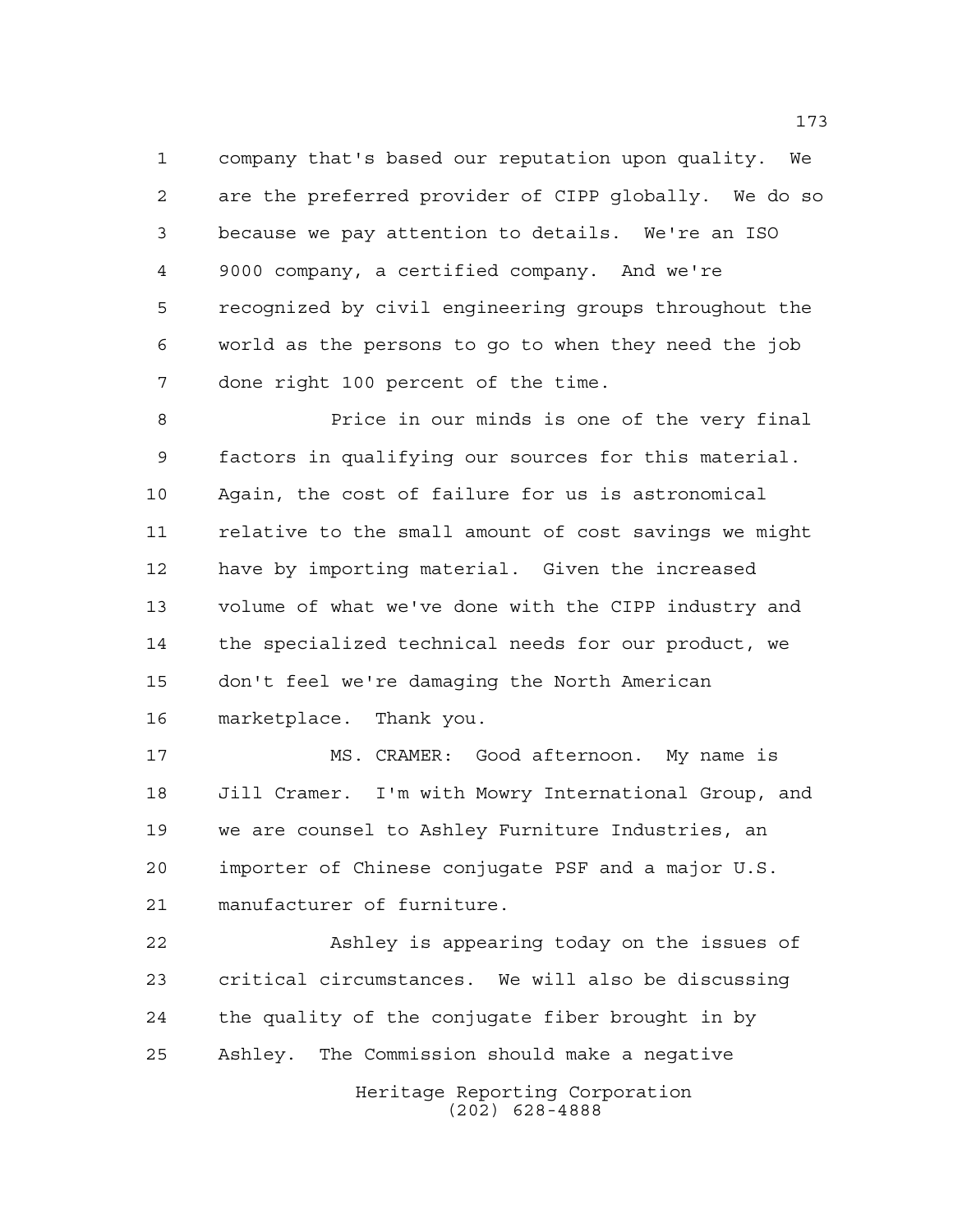critical circumstances determination because the data on the record show that imports from Far Eastern are not likely to seriously undermine the remedial effect of anti-dumping duties if they're imposed in this case.

 Our pre-hearing brief discusses the data on the confidential record regarding volume of imports and inventories. What we will further show here today is that Ashley's imports from Far Eastern had nothing to do with this anti-dumping case, and were instead related to a relationship that began long before the petition was filed. This relationship was developed, as testimony here as of today will show, because Ashley was unable to find the high-quality conjugate fiber it needs from domestic sources.

 Now, regarding the quality of conjugate, and conjugate as a separate-like product: It is in our brief that we think the evidence shows that a separate-like product determination is warranted on the basis of the pronounced physical differences, the distinct production processes, the lack of inter- changeability, the divergent customer- and producer perceptions, and price differences.

 As you heard this morning, it was Nan Ya who admitted that there is a difference in the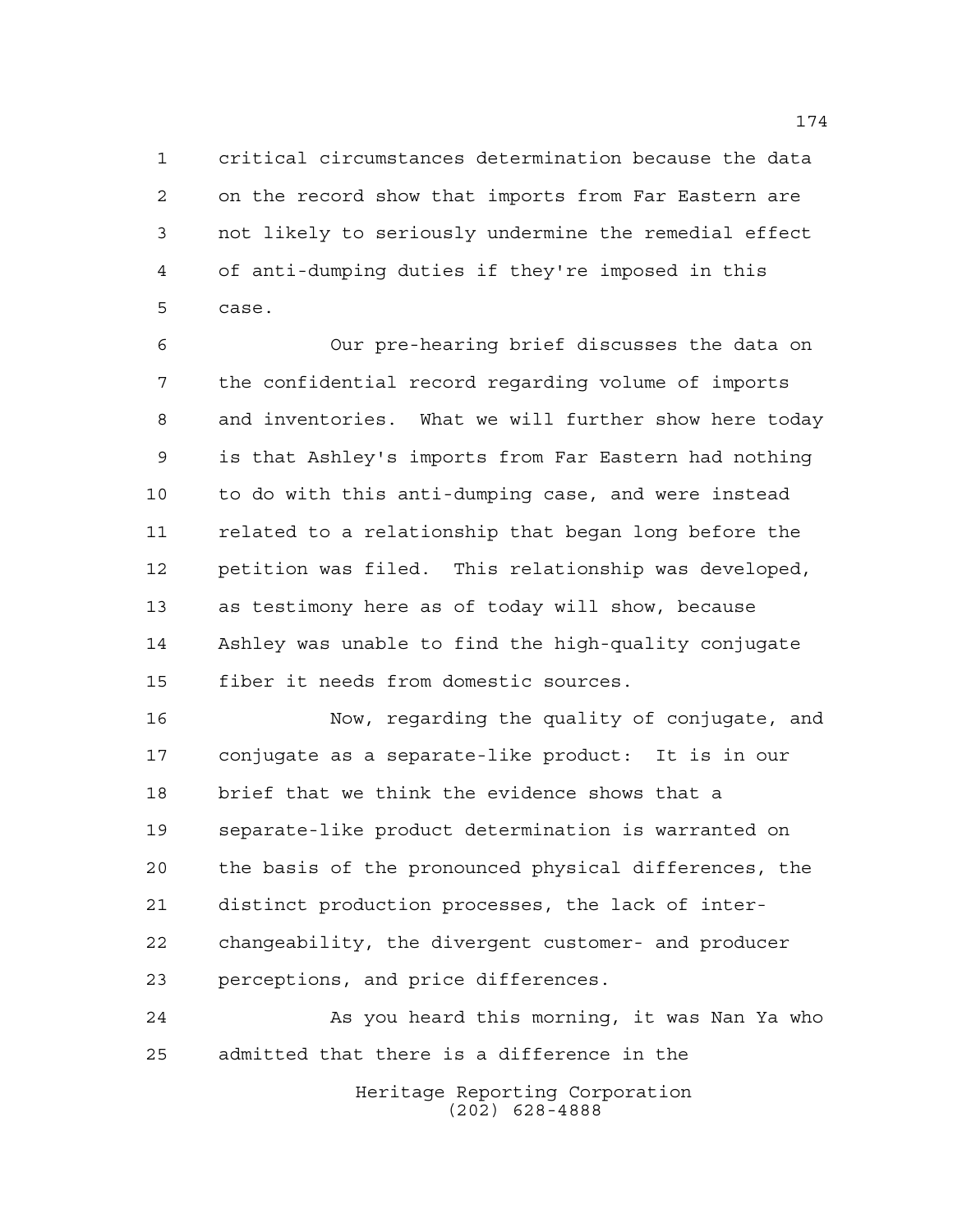technologies used to produce conjugate versus conventional fibers. Also, the testimony here today will show that the availability of conjugate fiber here in the United States is a problem because domestic producers didn't seek out customers like Ashley as a customer base. In fact, that was also talked about this morning.

 So, without further ado, I turn it over to Jay Plummer of Ashley Furniture.

 MR. PLUMMER: Good afternoon. My name is Jay Plummer. I'm the Corporate Vendor and Supply Chain Manager at Ashley Furniture Industries, Inc. I've been at Ashley for thirteen years. It is my responsibility to source our raw materials domestically and internationally.

 I'm here to speak on the issues of critical circumstances, quality of Chinese produced conjugate and job losses. Ashley Furniture is an American, family-owned company based in Wisconsin. Ashley has manufacturing plants and distribution centers in five states: Wisconsin, Mississippi, Florida, California and Pennsylvania.

Heritage Reporting Corporation (202) 628-4888 Ashley also licenses its name to about 200- Ashley Furniture Home Stores located throughout the United States. Ashley currently employs more than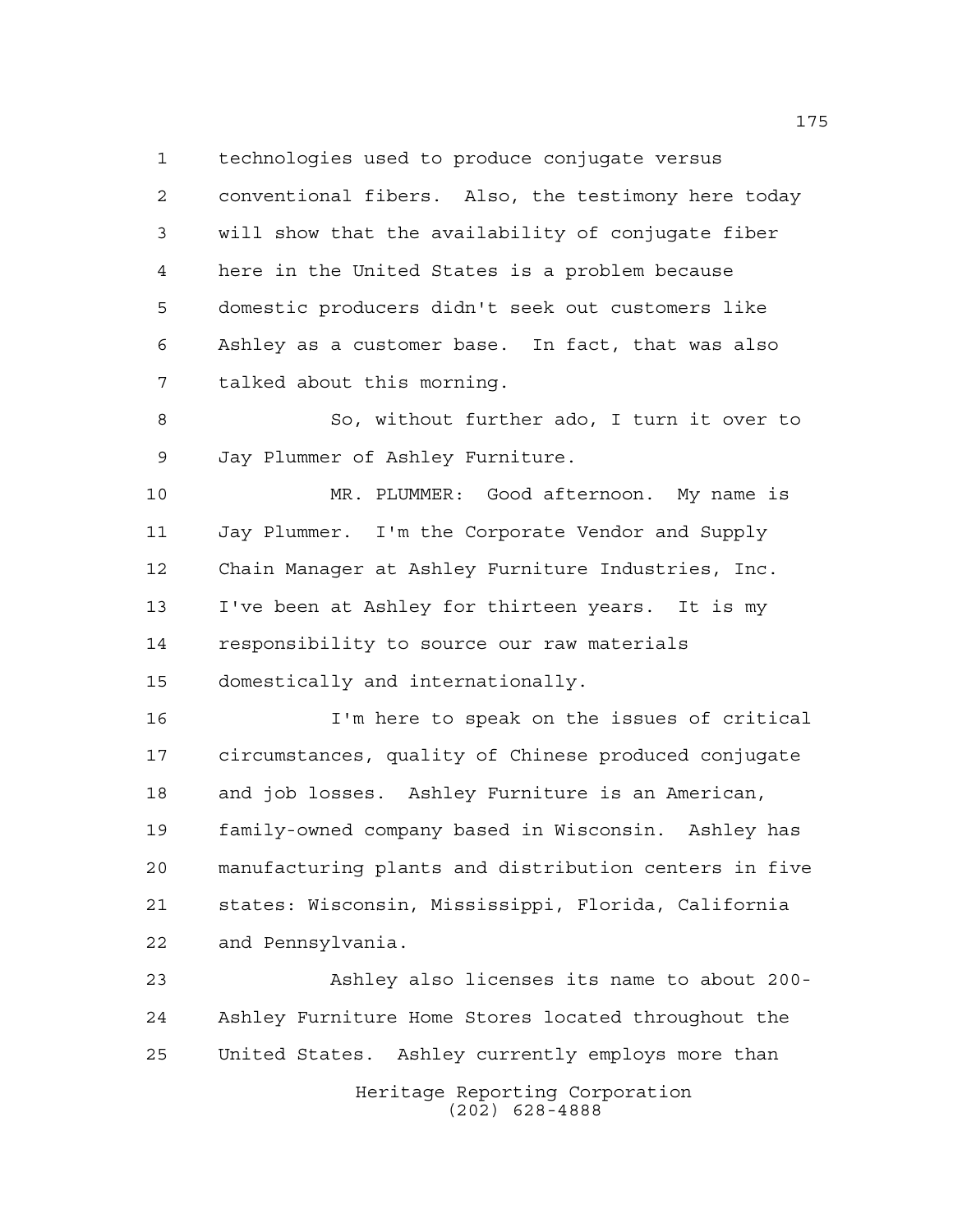10,000 people, including approximately 5,500 to 6,000 people in jobs that are directly related to the use of polyester staple fiber in upholstery operations.

 In our estimation, the U.S. upholstery industry employs over 71,500 people in related jobs. If anti-dumping duties are ultimately placed on imports of PSF from China, Ashley and others will be even further challenged to maintain jobs in this country because our raw-material costs would go up, and it would strain us to maintain our competitive prices while producing in the United States.

 As my testimony today will make clear, we are proud of the jobs that we have created. Of our contributing to the American economy, and of the superb quality of our product. I would like to address the issue of critical circumstances.

 As you know, the Department of Commerce made an affirmative preliminary determination of critical circumstances with respect to Far Eastern. Even if the Commerce Department ultimately makes an affirmative finding, which we think would not be supported by the evidence, the Commission should, nevertheless, make a negative finding on critical circumstances because imports of PSF from Far Eastern are not likely to seriously undermine the remedial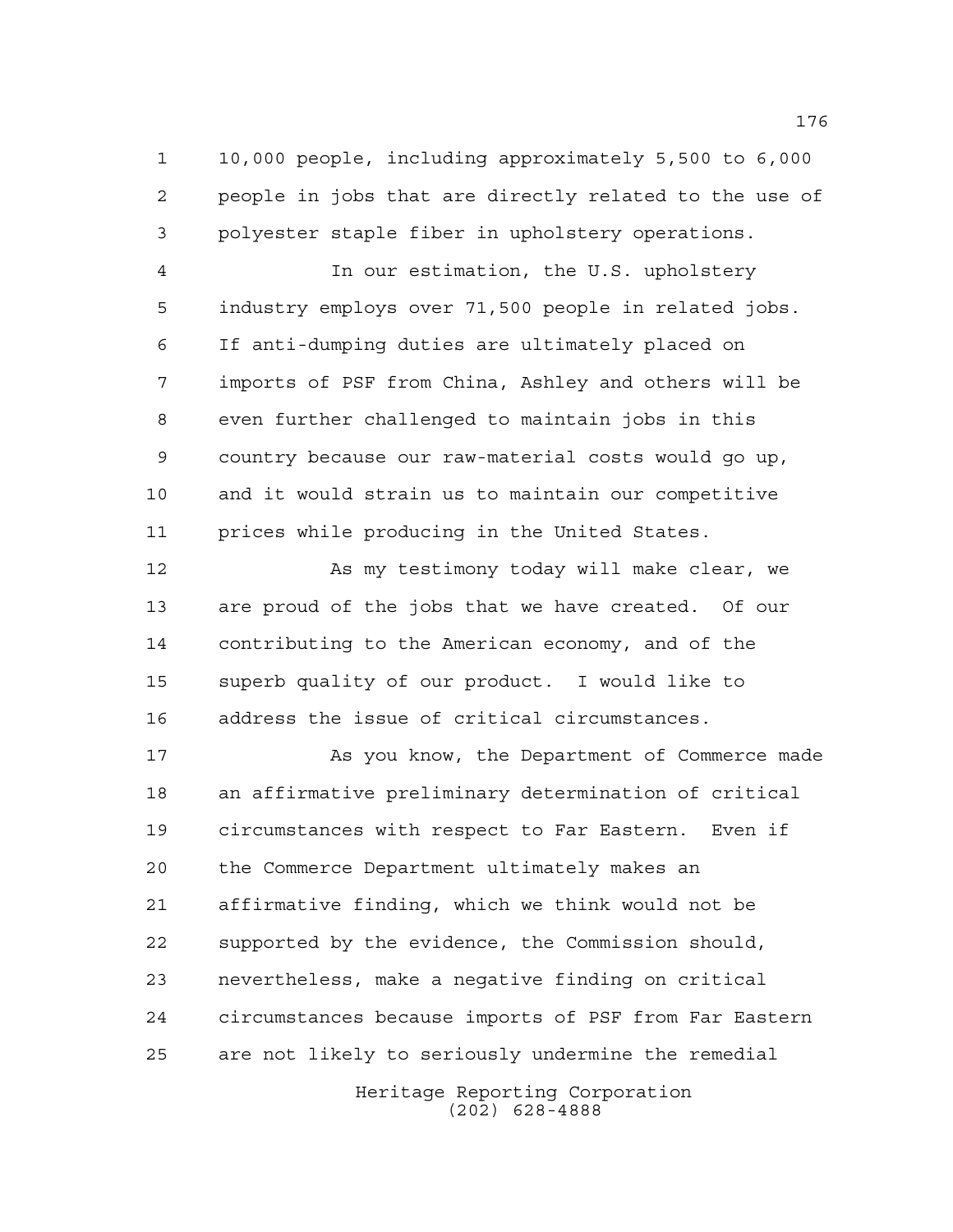effects of anti-dumping duties.

 As I understand it, the Commission examines the following factors in making a critical circumstances determination: One, the timing and volume of imports; two, whether there has been a rapid increase in inventories of the imports; and three, other factors.

 Our case brief addresses the issue of timing and the volume of imports as well as inventories. We demonstrate that the data collected does not support an affirmative finding by the Commission. I would like to speak here today on other factors that further demonstrate that there is no danger of anti-dumping duties being undermined.

 First, a little background: Ashley has long sourced various forms of PSF from domestic sources. In recent years, it has found domestic conjugate PSF to be inferior in terms of quality to conjugate PSF made in foreign countries such as Thailand and China.

 The foreign-made conjugate PSF produces a higher-yield product than domestic-made PSF. Asian suppliers, in particular, have developed a high-void product that gives us significantly better fill power per pound. Believe me, we would much prefer to purchase PSF from domestic sources. The speed of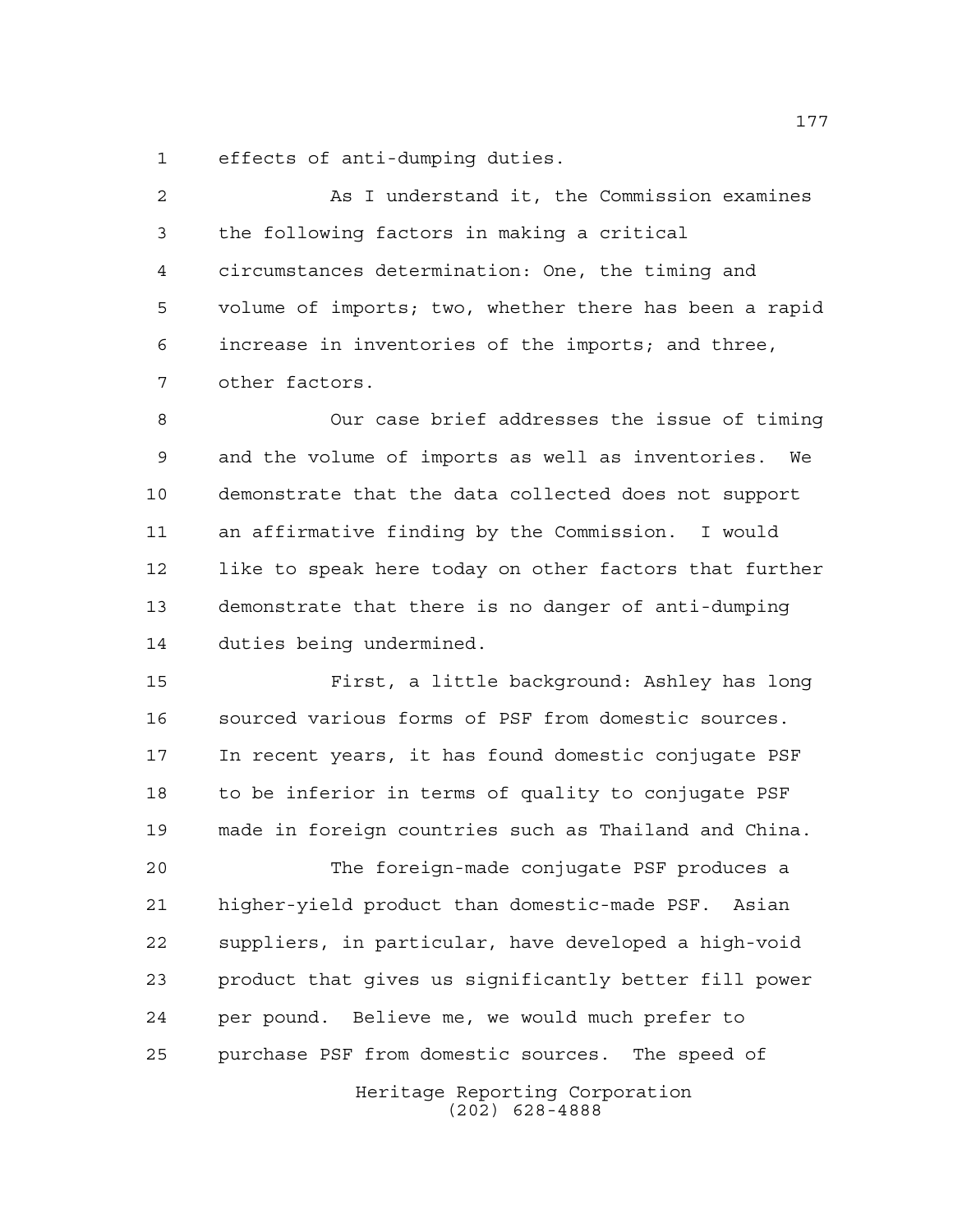delivery, the ability to quickly and effectively communicate issues relating to performance, and the personal relationships that would be built would all weigh in favor of sourcing from U.S. suppliers.

 Just on a delivery alone, I would be able to have product in three days, ordering it, if I sourced it from a U.S. supplier. My orders from China take three to four weeks to arrive at our factories. As the person in charge of supply-chain management, you can imagine that I would much prefer to avoid the headache of unpredictability of sourcing from so far away.

 but there are two reason we do: First, Ashley will not compromise on quality; second, the domestic suppliers have made no effort to supply us with the quality level of product that we need.

17 17 I will touch on this again later in my testimony, but let me please try now to put our company in perspective for you. We purchase approximately sixty million pounds of PSF conjugate per year. If we are not the largest single domestic purchaser of PSF conjugate, we certainly believe that we are among the largest.

Heritage Reporting Corporation (202) 628-4888 given the magnitude of our purchases, you would think that the domestic suppliers of PSF would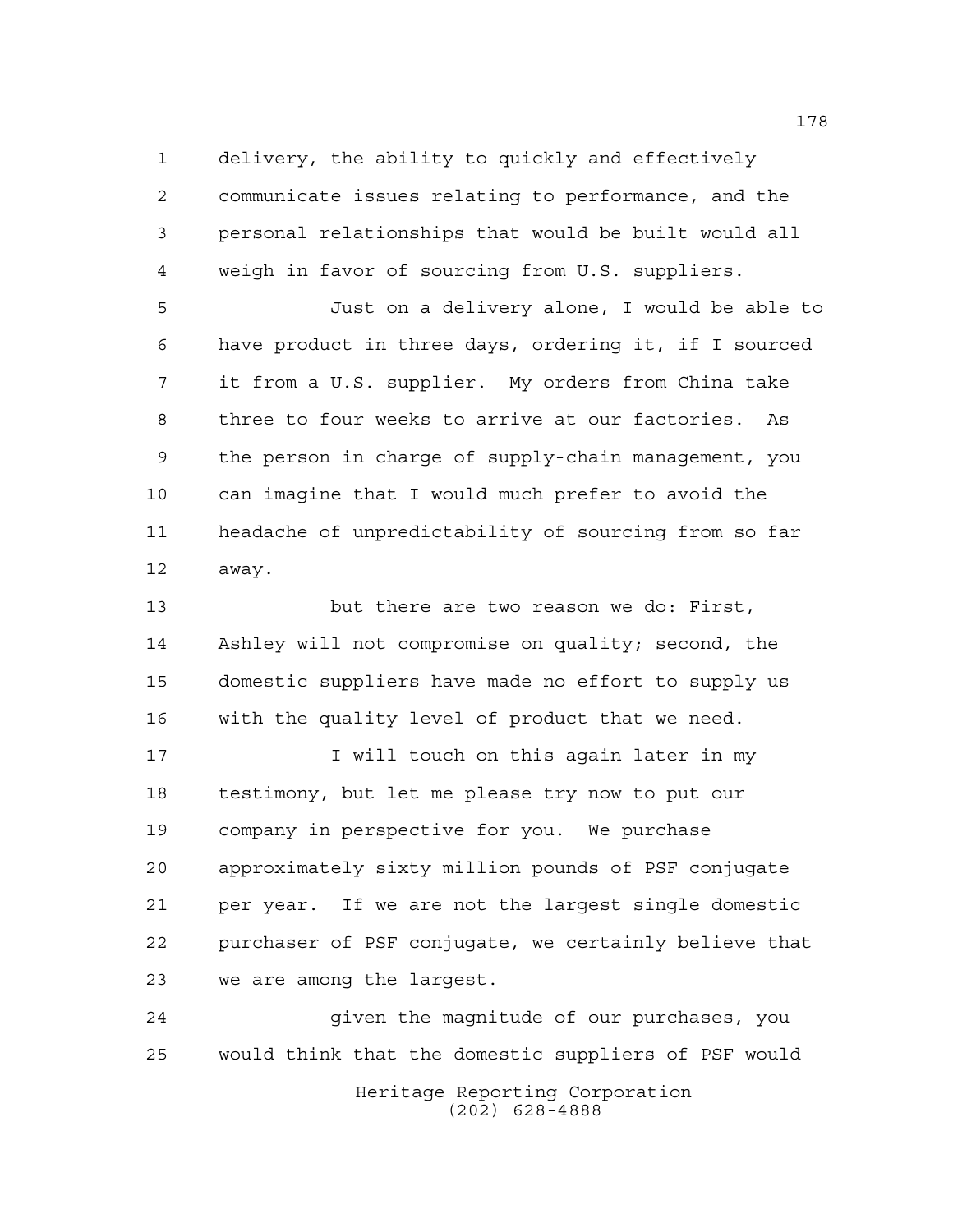be eager for our business and beating down our door trying to sell us their product. Not only have they not done that, they barely return our calls, or prefer to sell through distributors, limiting direct communication.

 So here we were improving our product, growing our business and in need of high-quality PSF conjugate. The increase you see in shipments from Far Eastern is directly related to our purchases that stem from our need for the highest quality, most reliable fiber product available. This is what has led us to Far Eastern.

 It is my understanding, from the discussions with Far Eastern, that Ashley is a significant purchaser from Far Eastern. Our experience is, therefore, instructive. Ashley has never made any purchasing decisions based on any threatened anti- dumping case. Ashley purchases were, instead, made to coincide with demand requirements for the downstream product: upholstered furniture.

 Ashley is a large company with large demand requirements for its upholstery operations. Any increase in Far Eastern's exports during the six months following the filing of the petition, are simply the result of pre-existing orders placed by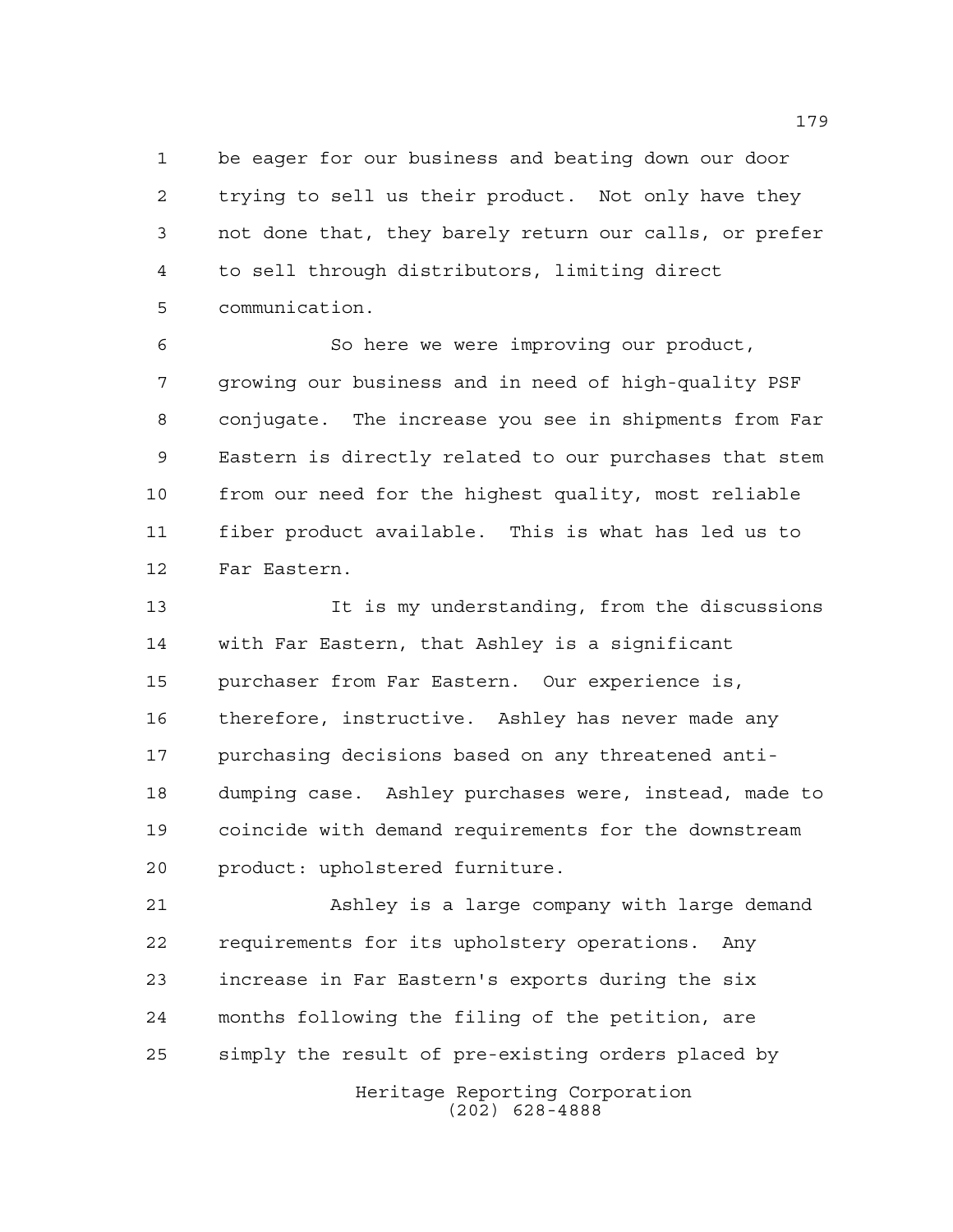Ashley months earlier, well before the filling of the petition.

 Let me elaborate: In late December 2004, Ashley made contact with Far Eastern after doing its own background research into Chinese PSF producers. In February 2005 we visited Far Eastern to meet with company officials and assess their facilities, and Ashley took the internal steps necessary to establish Far Eastern as a supplier.

 After several sample shipments, we finally began importing commercial quantities, and ramping up supply from Far Eastern beginning in October 2005 for one of our plants and then added Far Eastern as a supplier for another of our plants, such that by March 2006, we had begun importing commercial quantities for two of our upholstery plants.

 Again, these imports from Far Eastern were pursuant to a careful, calculated arrangement to meet our quality requirements, and had nothing to do with threatened anti-dumping duties. This critical circumstances' allegation would have the department and the Commission believe that Far Eastern's customers made purchasing decisions in anticipation of the imposition of anti-dumping duties.

Heritage Reporting Corporation (202) 628-4888 We do not maintain excess inventory and do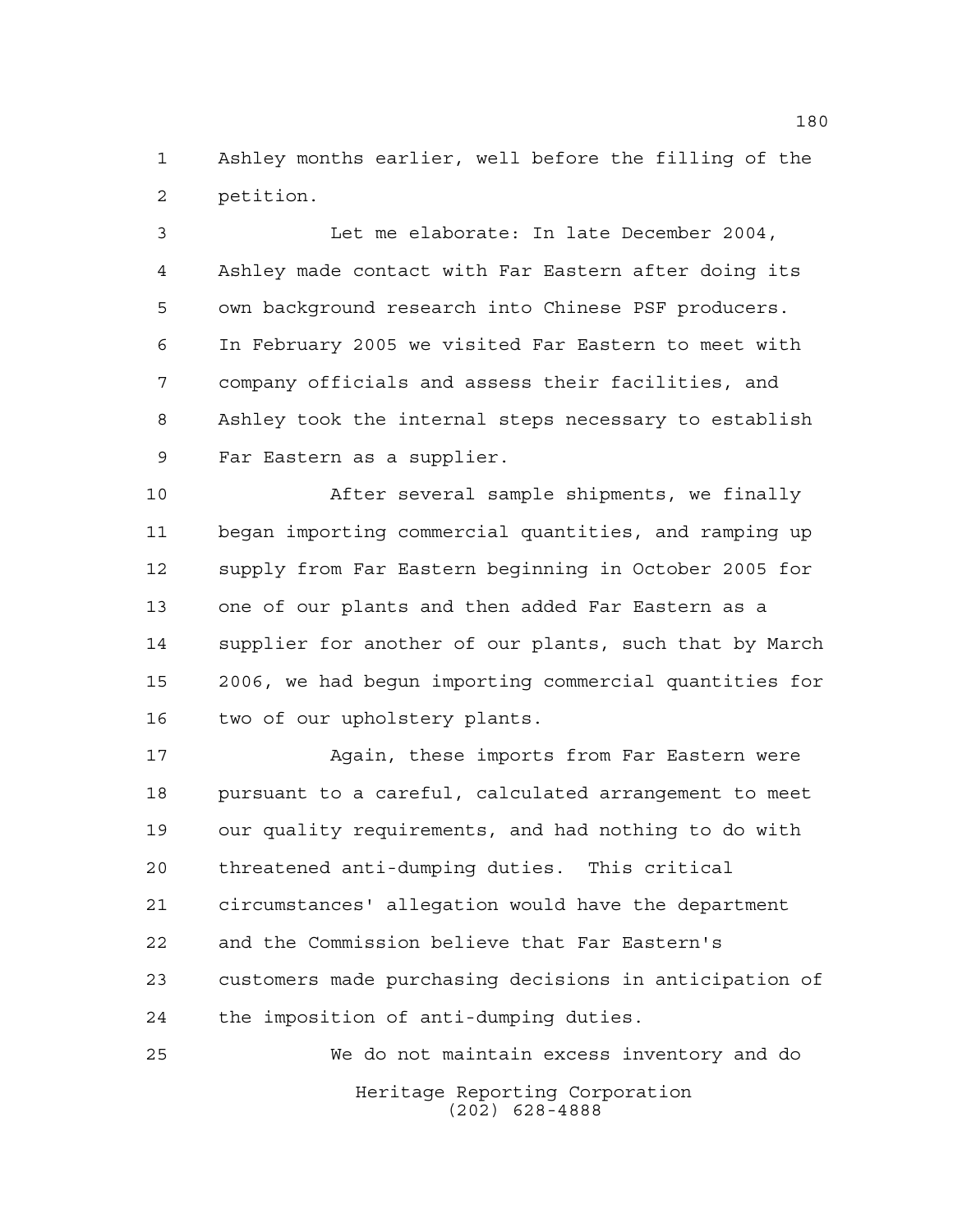not, and did not, make any purchasing decisions in order to undermine anti-dumping duties. I will say it again so that I'm perfectly clear: Ashley does not, and cannot maintain any inventory beyond the projected need of a single month. Quite literally, my job depends on the precise, and accurate, projections of need based on orders of the finished product.

8 1 If I misjudge our needs and order too much raw material, there would be serious implications for the production lines, and there would be literally no place to store it. In short, Ashley, a significant importer of PSF from Far Eastern, did not make any decisions regarding purchases from Far Eastern to undermine the anti-dumping duties.

 Instead, Ashley's ramping up of imports from Far Eastern was pursuant to a calculated plan to get the high-quality conjugate we require; and Ashley did not stock inventories of Far Eastern conjugate at any time. For these reasons, we respectively request that the Commission make a negative critical circumstances determination.

 I next want to talk about the quality of Chinese conjugate fiber as compared to the domestic conjugate product. As I stated before, Ashley prides itself on providing the American consumer with a high-

> Heritage Reporting Corporation (202) 628-4888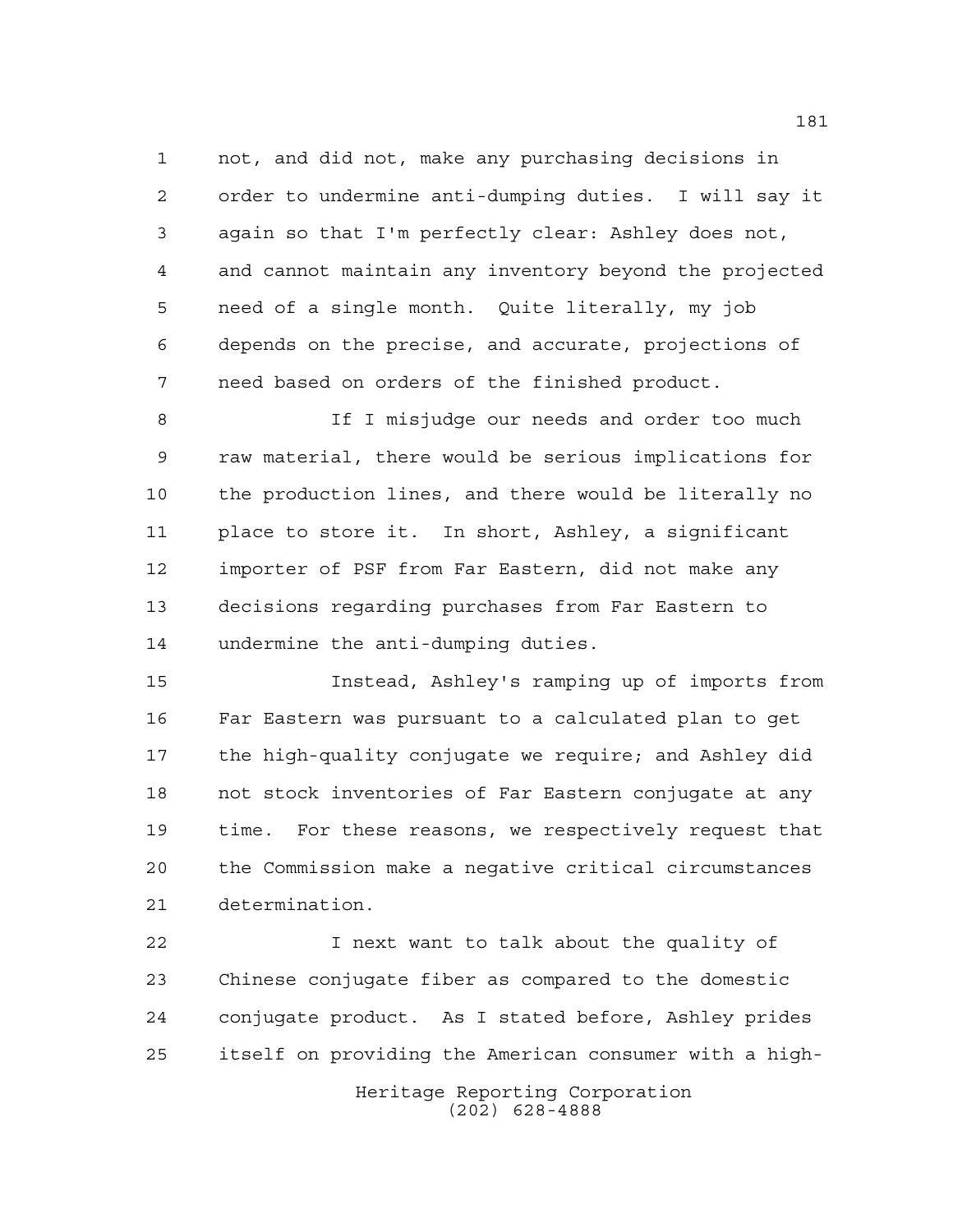quality product at an affordable price.

 One key to our success is that we maintain a very high level of customer satisfaction. In order to do that, we must insure that the quality of our furniture is consistently excellent. For that reason, the quality and performance are crucial elements in our purchasing decisions. Ashley has found that domestic producers are not able to fulfill Ashley's high-quality or yield requirements in a way that Chinese conjugate produces can. Ashley utilizes a rigorous product testing process to determine which fiber best meets its needs in producing upholstered furniture. Due to differences in quality between domestic and Chinese conjugate fiber, Ashley has found that Asian fiber is superior. The differences between the U.S. versus Chinese product can be readily seen. I have here two photographs of the Chinese and U.S. conjugate. These photographs can be found in Exhibit 8 of our pre-hearing brief and do not need to be added to the record here. the first photograph shows the cross-sections of the conjugate fiber produced by the Chinese producer Xianglu. The fibers are consistent in appearance and there is no fracture

int he side wall of the fiber, even with a void or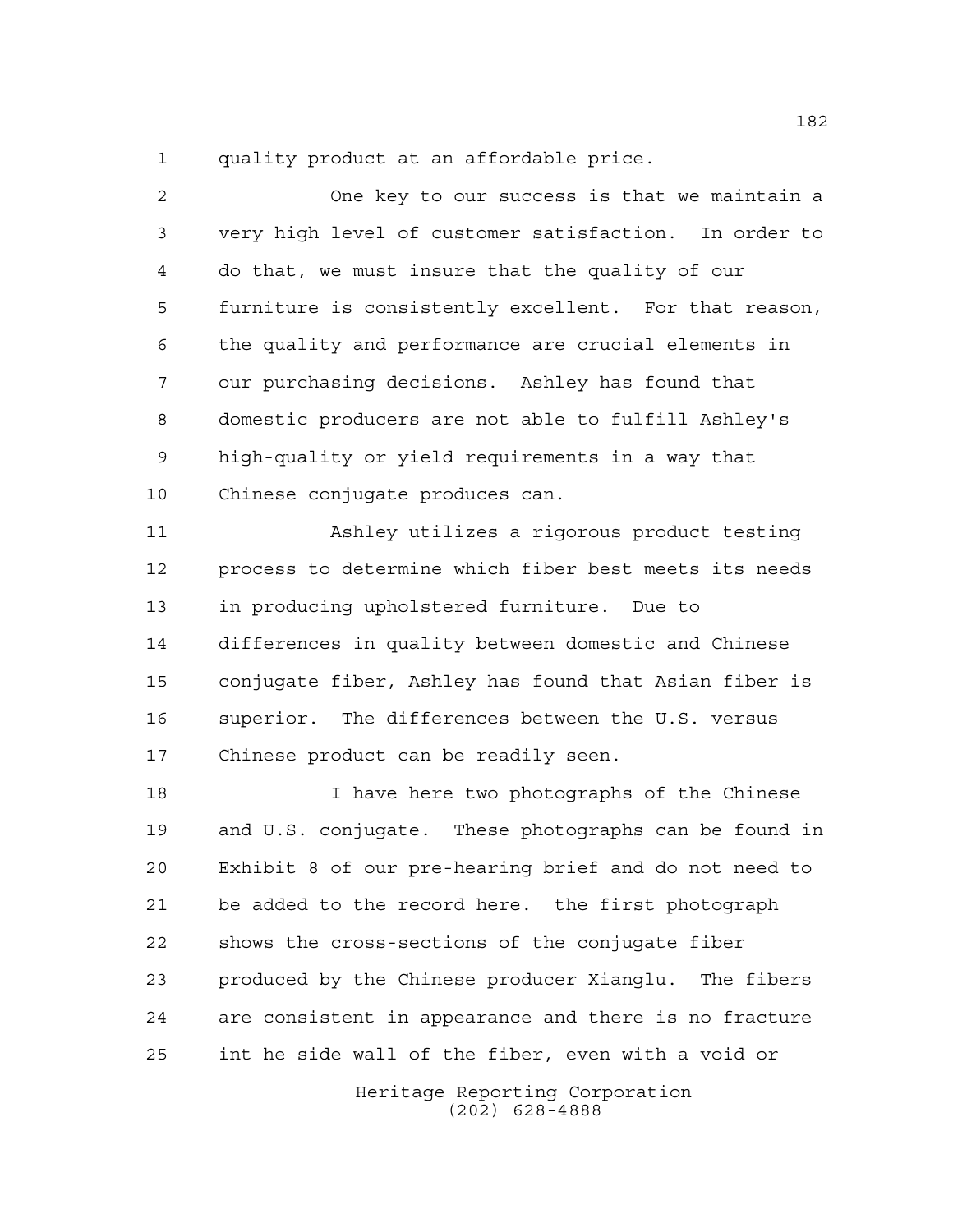open area of 28.8 percent. All marks of a high-quality product.

 by contrast, the other photograph of a conjugate fiber produced by Nan Ya U.S.A. shows a fiber that is inconsistent in appearance and has a void of only 17.8%. This inconsistent void size and fiber shape leads to spotty performance of the fiber in Ashley's processes. The smaller void size leads to a smaller yield or less pillows per pound.

 It is therefore necessary to purchase more of the Nan Ya U.S.A. product than the imported product to perform the same function. What this would mean is that we would have to buy an additional 1.7 truckloads of fiber per week, and our production workers would have to handle a 127 more bales of fiber per week at our Ecru, Mississippi facility to match what the Asian product would provide.

 The superiority of the Chinese-produced conjugate fiber, therefore,limits the competition between the domestic and foreign-like product. price, for one, is not the most important consideration in our purchasing decisions. Indeed, as I understand it, the data collected by the Commission shows that even if price is considered, Chinese produced conjugate cannot reasonably be considered to undersell U.S.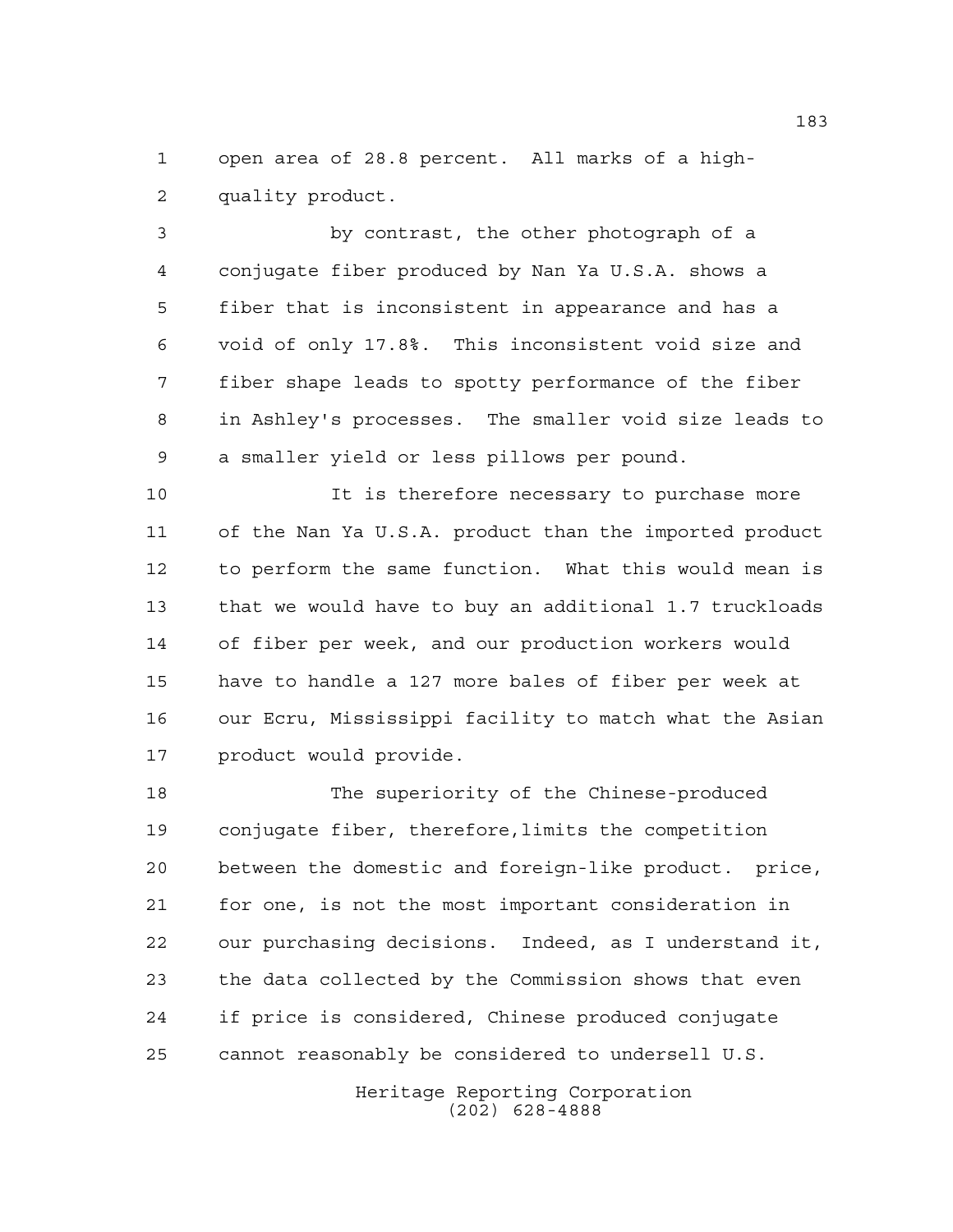produced conjugate fiber when analyzed over the period examined.

 For us, if performance of conjugate can improve its yield, that is a critical factor in our purchasing decisions.

 I wanted to talk again of the availability of U.S. product. As I said earlier, we are a significant purchaser of conjugate PSF, 60 million pounds per year. From my own personal view, I simply cannot understand why the domestic suppliers of PSF have not been banging down our door trying to sell us their production. Even though that has always puzzled me, I'm not too proud to go out and ask to become a customer.

 When seeking supply from U.S. producers, there have been numerous instances where Ashley's attempts to purchase a high-void conjugate fiber were consistently and repeatedly ignored by U.S. producers. How can we source from domestic producers who deal with us like this. We have not had any of these problems with the Chinese products.

 In our experience, then, Chinese conjugate fiber makes up for the lack of quality and availability of domestically produced high-void conjugate fiber.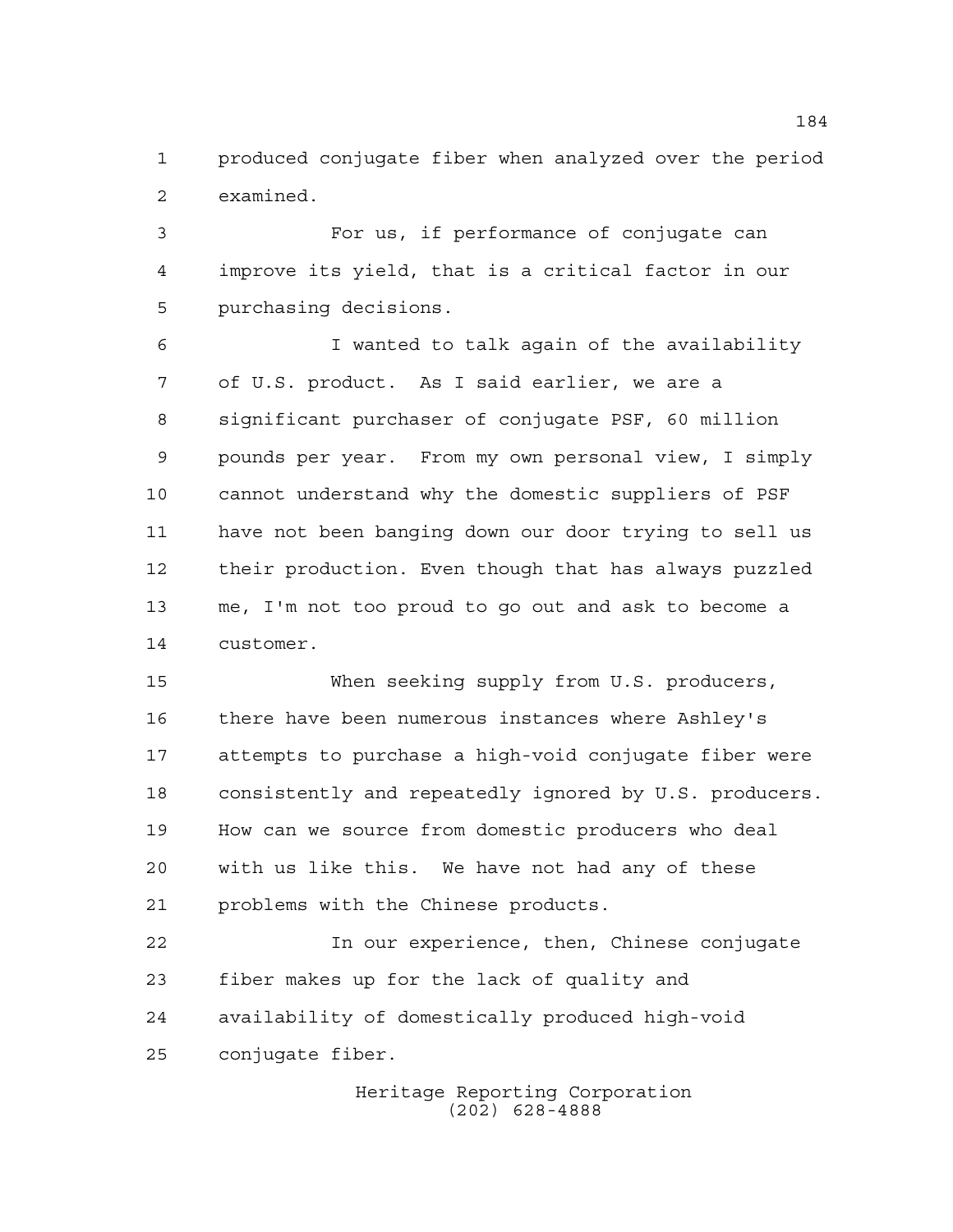Finally, I want to touch on the job losses. An affirmative-injury determination in this case would cause significant job losses in this country. The Commission has reported that there were 1,119 workers in a certain PSF industry in 2006. In our estimation, by contrast, there are more than 70,000 workers involved in production of downstream upholstery products that use PSF as a key to raw material.

 The imposition of anti-dumping duties against PSF from China would further strain U.S. downstream manufacturers, who must maintain every efficiency in order to resist the pressure to move 13 jobs overseas and produce those products competitively.

 The upholstered furniture business must compete globally. In just the last year, there have been over sixteen announcements by domestic upholstery manufacturers stating that they were closing U.S. plants. In many of those announcements the companies have expressly stated that they're moving their productions overseas, but Ashley is holding strong. We want to continue to produce here. If duties are imposed on one of the key raw materials, we would be strained because we would need to compete against foreign upholstered products who do not have to deal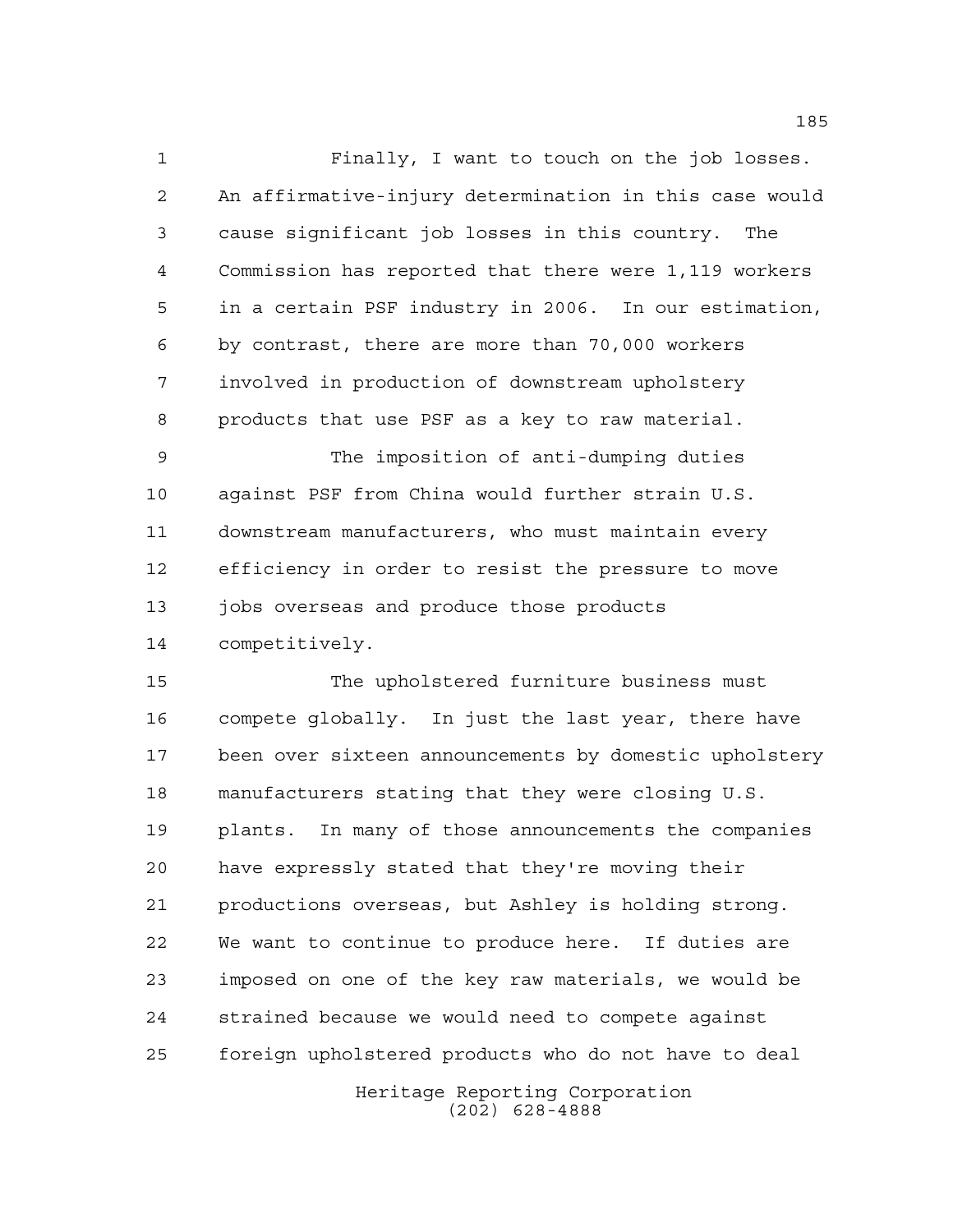with the increased material cost in the way we would. Those asking for duties against Chinese PSF would force U.S. manufacturers like Ashley to subsidize the inefficiencies of the domestic PSF industry, in the face of losing profits and restricted abilities to compete.

 In short, an affirmative finding would eliminate far more American manufacturing jobs than it would preserve. I urge you to make a negative finding on injury. Moreover, there is absolutely no basis on which to make an affirmative critical circumstances finding.

Heritage Reporting Corporation (202) 628-4888 13 As we explained in our pre-hearing brief, and as I elaborated here today, any perceived increase in imports from Far Eastern are not significant are the result of strategic planning by Ashley to improve the quality of the end product. The evidence unequivocally supports the conclusion that the imports from Far Eastern are not the subject of critical circumstances investigation, are not related in any way to an effort to undermine anti-dumping duties. That concludes my testimony. I would be happy to answer any questions you may have. MR. EPSTEIN: Hello, I'd like to thank the Commission for the opportunity to speak today. My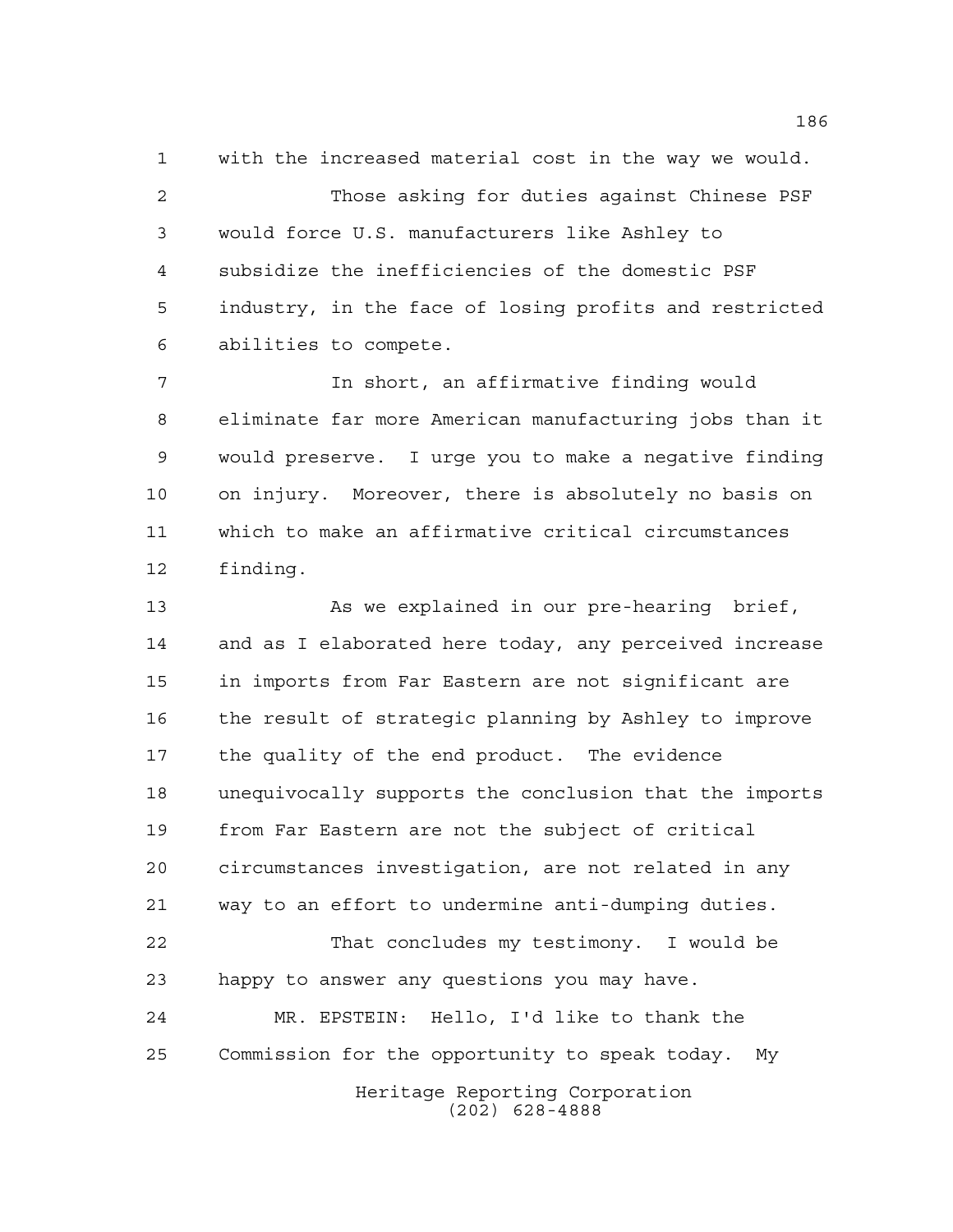name is Rich Epstein. I've spent my life in domestic manufacturing. I was a luggage manufacturer and served on the old industry sector advisory committees for leather and footwear, ISAG (ph), as well as textiles ISAC 15 (ph) during the Uruguay round of trade negotiations.

 I understand fully the difficult task you're attempting to carry out in these proceedings. I did love your questions this morning.

 I speak today for Hollander Home Fashions, Corp., one of our company's largest, if the not the largest producer of pillows for the home furnishings industry, a low-tech industry. We make pillows, comforters, mattress pads, fiber beds and feather beds. This year, we project that we'll make about 50 million pillows.

17 I'm not an attorney; I'm not an economist; I'm not a representative of a representative of any foreign government or entity. I come as a proud employer of nearly 1,000 employees located in manufacturing plants across the United States. Our plants are located in: Pennsylvania with 169 employees; Georgia with 126 employees; Illinois, 120 employees; Texas, we have two plants with 198 employees; and California, two more plants, with 199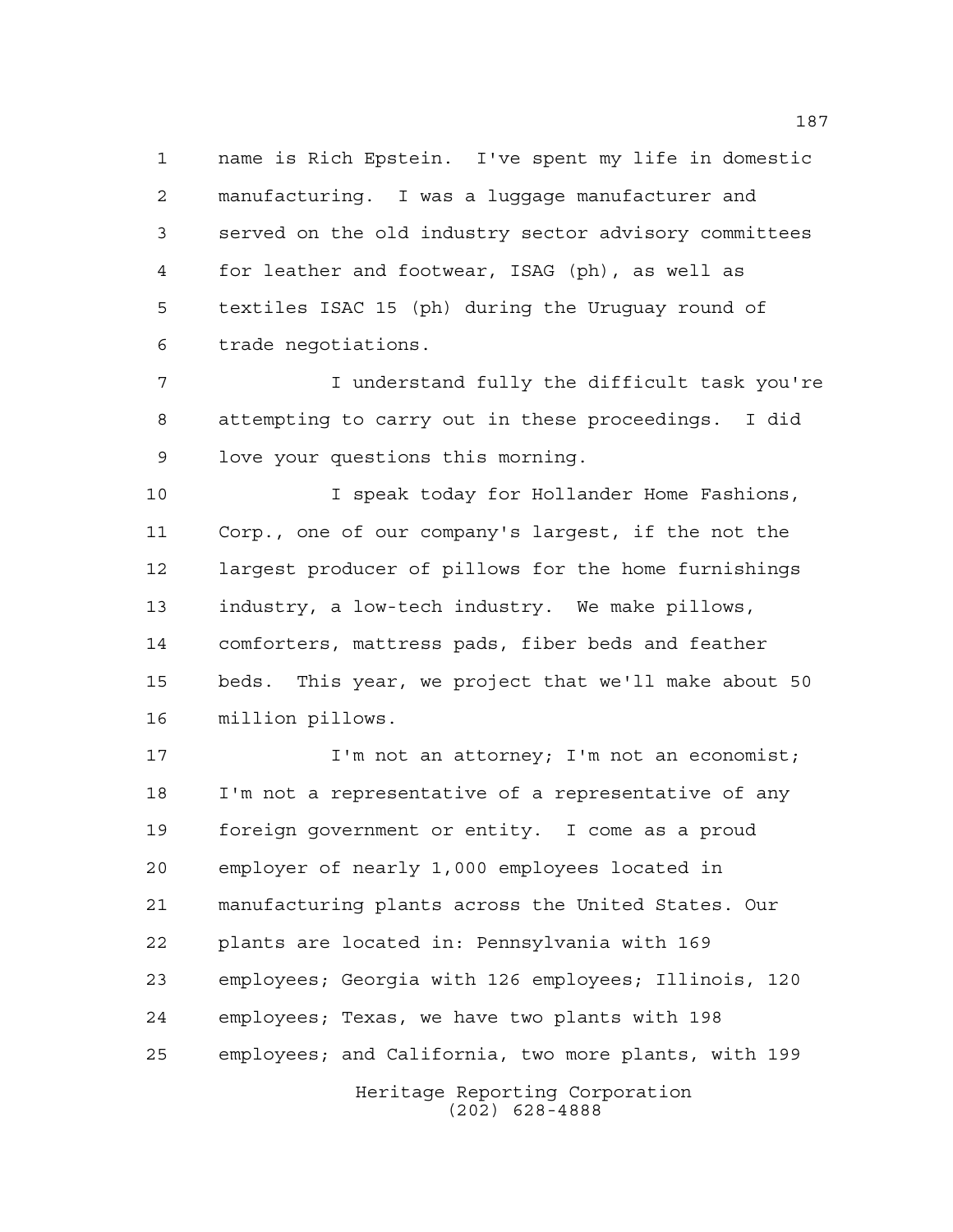employees. Our corporate headquarters in Florida has 78 employees.

 Bernard Hollander founded our company in 1953. A proud man that believed in the American work ethic and understood the technical innovation coupled with superb customer service would bring success. Along with that belief was the supreme directive of philanthropy and the Hollander family has exercised that special command throughout all these years.

 He passed his vision along to his son, Leo Hollander, who guided the company through a major group process until his untimely passing two years ago. The company is ow guided by Leo son, Jeff Hollander, who has been employed at Hollander for over 25 years, and continues to live by his father's and his grandfather's vision. it is Jeff's hope to pass this company along to his children.

 I would like to point out that our major customers are a who who's of the major retailers in the country and abroad. Most likely the members of the Commission have a Hollander product at home. Our award are many, including the Wal-Mart Supplier of the Year Award for the last two years.

 This is a feat of which we are tremendously proud, especially as an American manufacturer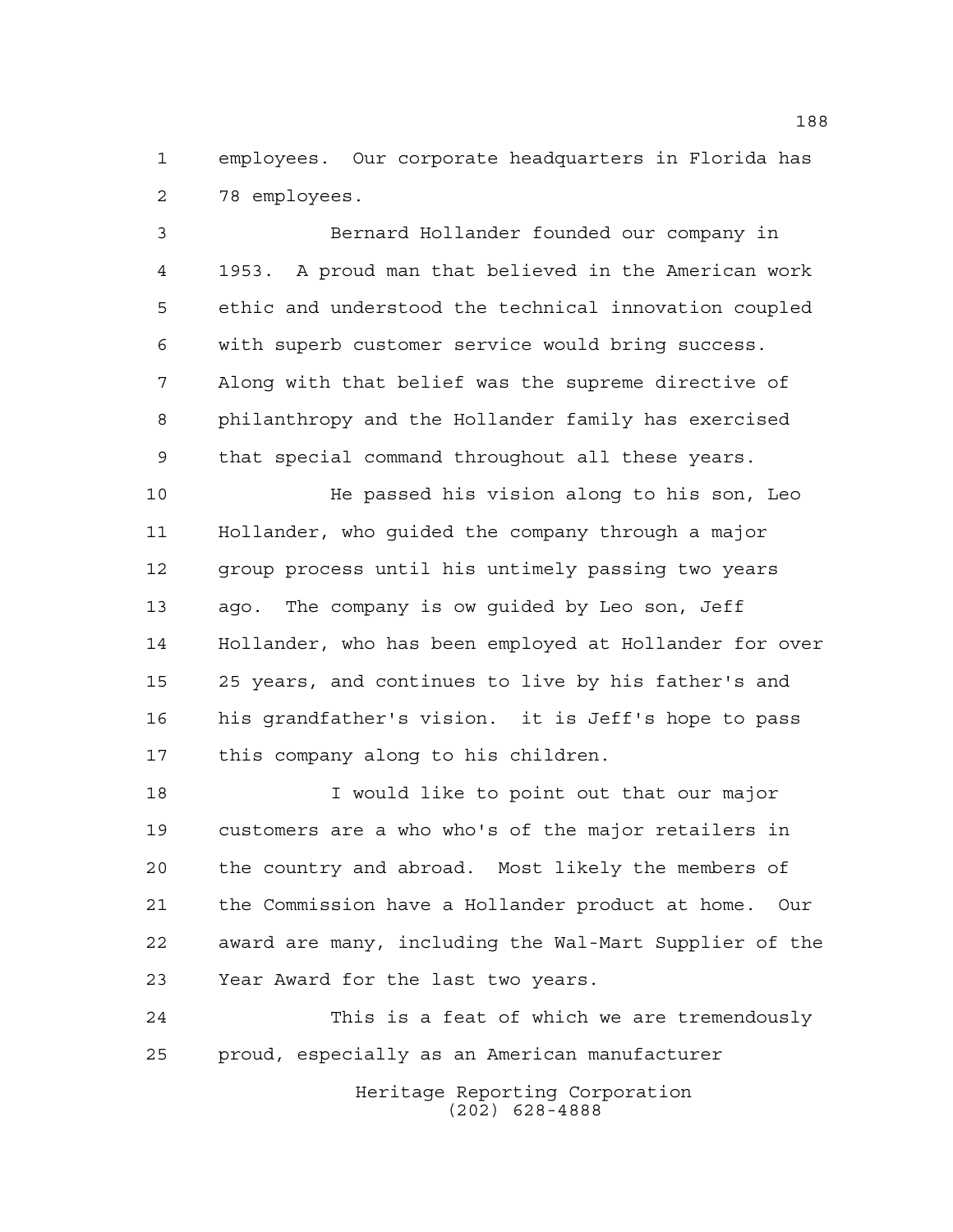surrounded by foreign competition. In a difficult marketplace, our corporate group has been at 27% in 2005; 14% in 2006. We must be doing something right.

 We are a user of the subject product in this action. We've been buying this type of product from domestic suppliers since our inception. I'm intrigued how others can tell you about our own use of the product. The bulk fiber is brought into our plants and put into machines that open the tightly packed fiber, processing it into a lofty product that used as the stuffing in pillows.

 There are many types of this fiber; and, of course, the dense-thickness, staple-length, type-of- twist- or crimp, and the cross-section of the fibers all play a role in determining the loft and support that can be achieved in the ultimate product. The nature of our products demands that pillows remain resilient, lofty, through prolonged use and buoyant after washing.

 In comforters, as an alternative to expensive natural down-fill, we have to create products that provide warmth without weight. Fortunately, everyone here understands our products. Everyone has his or her own particularly preference for the type of pillow desired. We need to meet each

Heritage Reporting Corporation (202) 628-4888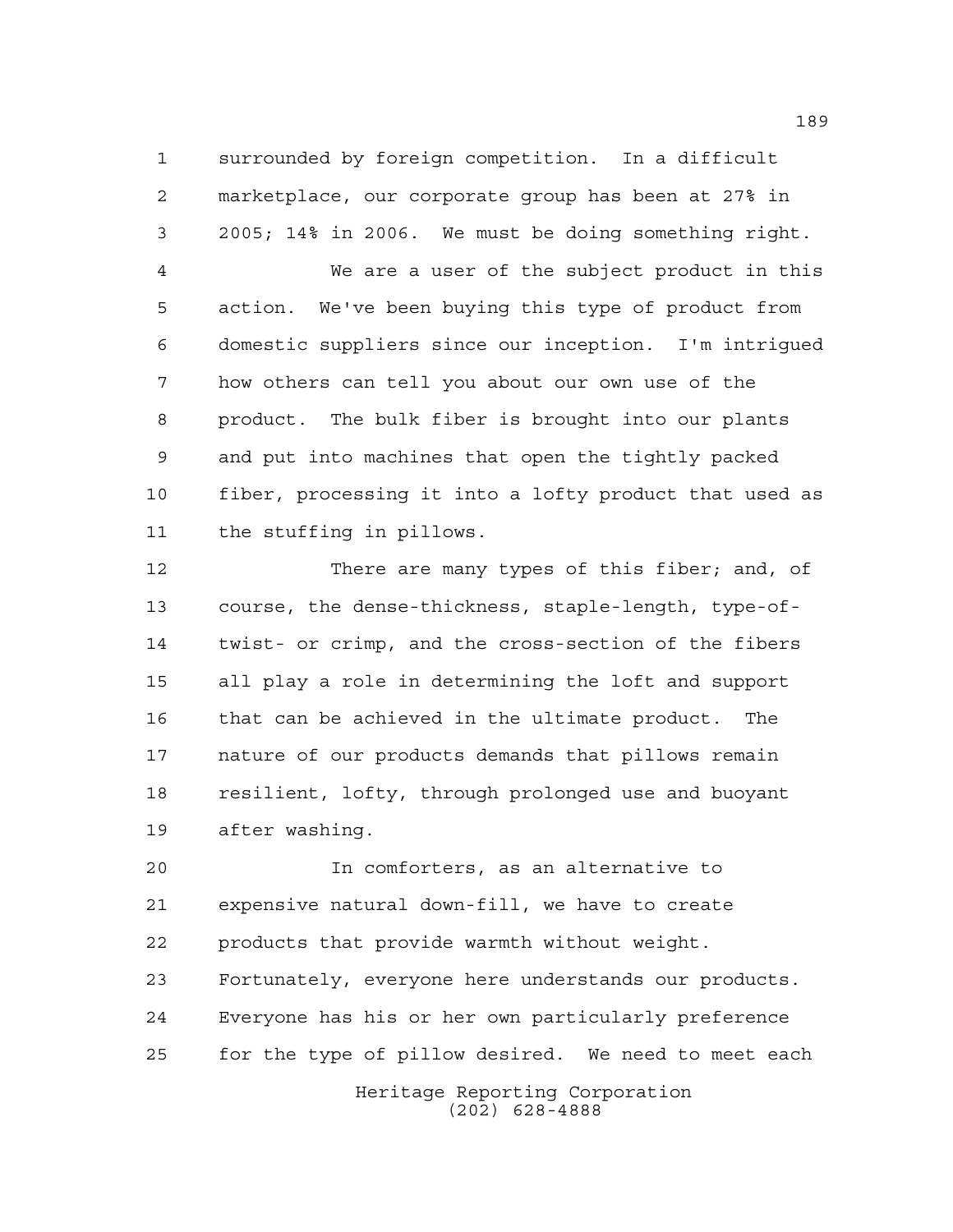consumer's tastes. They're individual tastes. it is possible to create a pillow that's as firm as a brick, but it certainly would be very heavy and not very appealing, as well as too expensive.

 And some of us want very soft pillows, but they need to look good and bounce back when not in use. I bring all of this to you to show you that there isn't one simple answer to making pillows nice and low-tech. There are many different possibilities, permutations and combinations.

 We make pillows where the fiber eventually comes out like a batting, and is folded into the pillow shell and sewn closed. We make pillows with fiber that's processed in special machines where the output is a little ball or cluster of fibers that's blown into the pillow shells and then closed.

Heritage Reporting Corporation each of these processes require different types of machines, different polyester-stapled fibers are necessary in each of these processes. In fact, the machines that produce the little balls of fiber, and I have samples here for you, were purchases from a the Noel (ph) Machine Company in Finland. The products form these production lines are among our fastest-growing category. They're referred to as: puff ball cluster. You can find them in all your

(202) 628-4888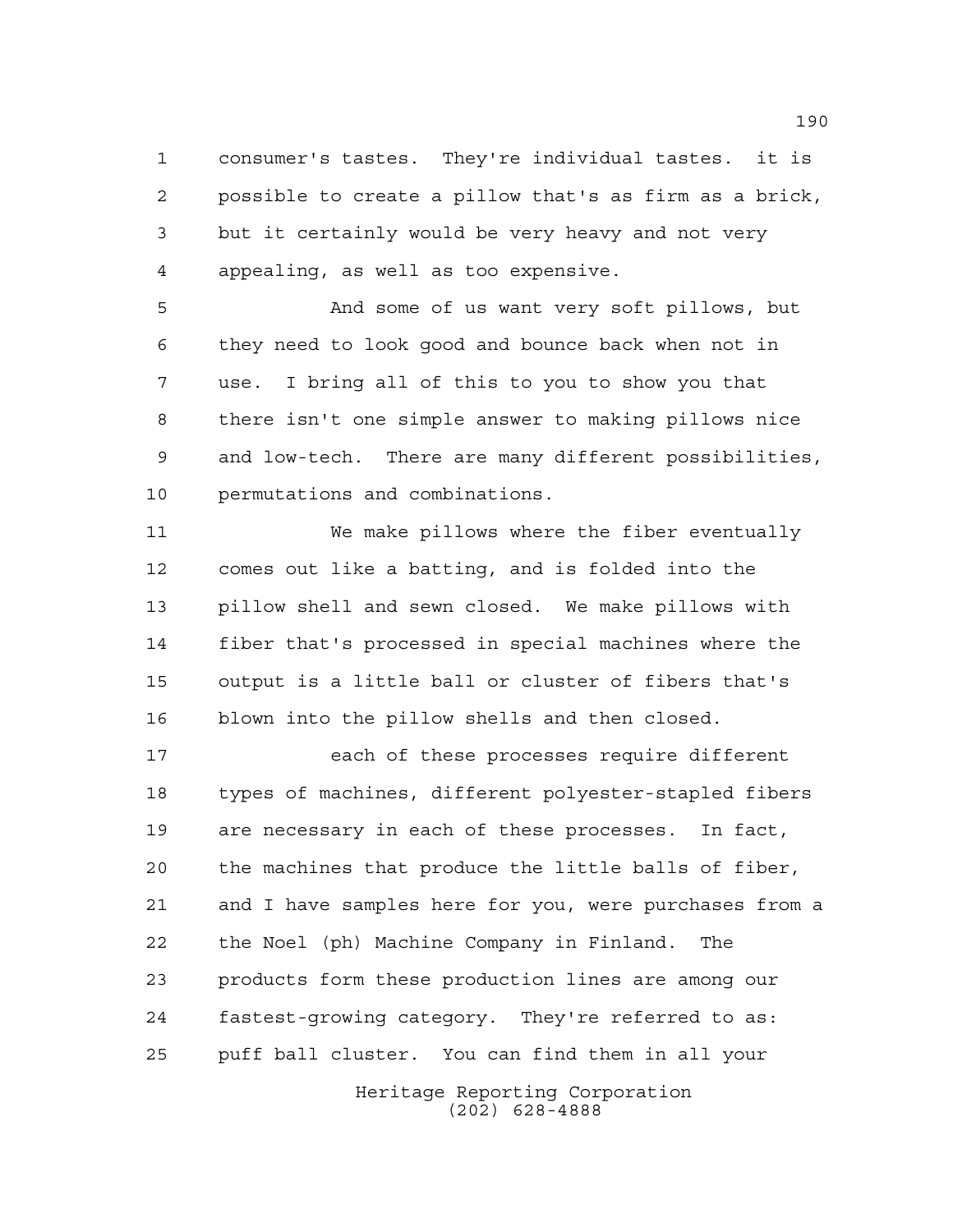retailers.

 Unfortunately, to date, we have been unable to secure a domestic source of PSF that can be used in those machines. Yet, this action seeks to place penalties on these fibers as well. I have samples of cluster; I have samples of fiber that produces a batting or it comes from our garnet machines, you've heard that term before. each of them gives a different type of feel to a pillows. I'd like to -- give that to the Secretary there. You can feel that difference. All

 these details point out that we still have to be efficient in our production lines and manufacturing plants, as this is what separates the successful manufacturers form the less successful ones.

 Plant product efficiency is one of the primary keys of our success. Our plant engineers have managed to increase the efficiency of our machinery continuously over 50 years. We refuse to accept the status quo. We always challenge our people to come up with even better ways to increase the output of our machinery.

Heritage Reporting Corporation (202) 628-4888 Part of this improvement in efficiency, concurrent with an increase in the variations of pillow types that have been created, forces our plants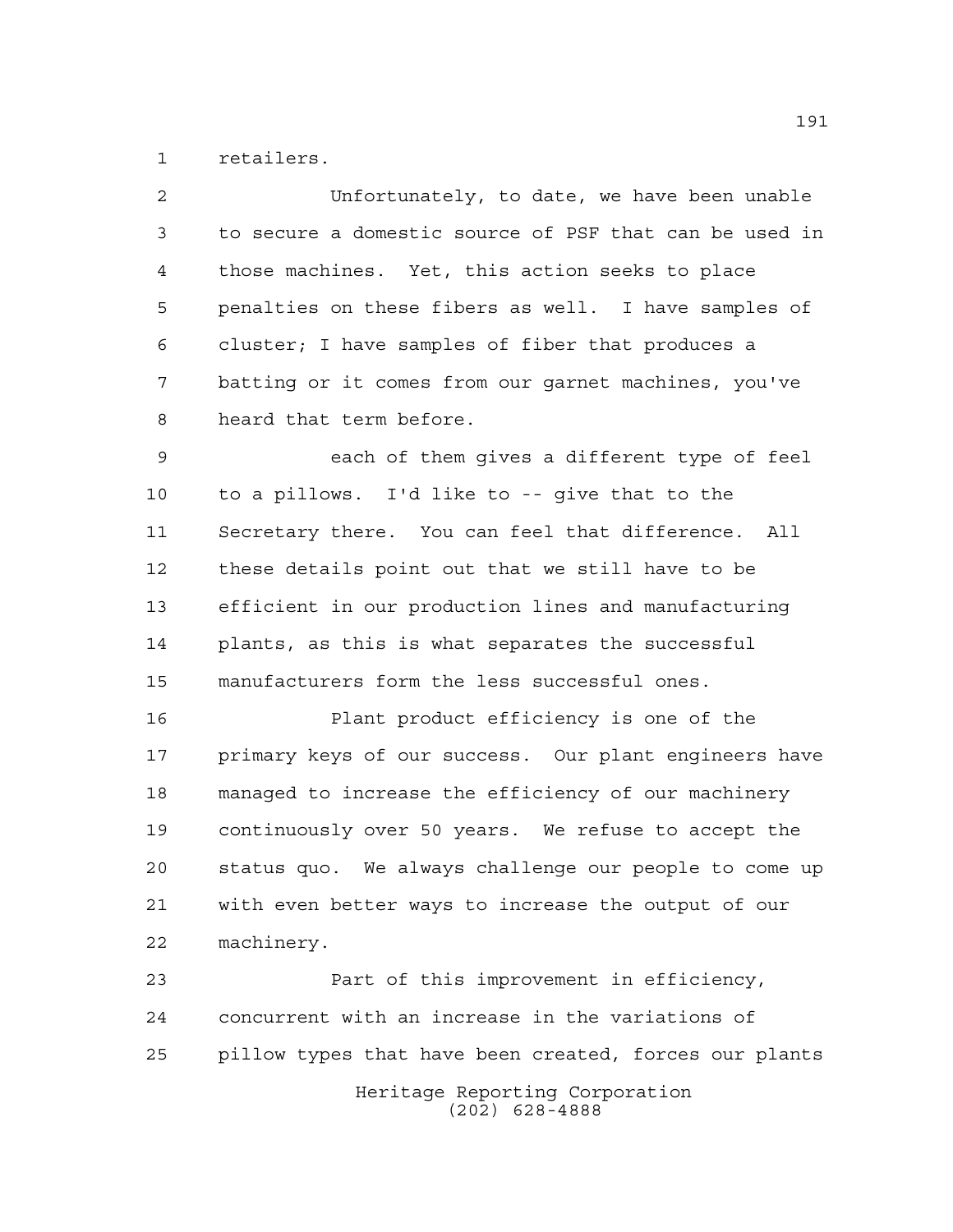to be very demanding with regard to the quality of the product delivered to us as bulk polyester fiber, PSF.

 Our primary demands for the purchase of PSF, as included in this action, are for a high-level of quality that will produce the required type product pillow. There must be level of consistency from one bale to the next, from one shipment to the next.

 furthermore, you need to underhand how our operation works. Each of our plants is set up substantially to produce an identical product. When we receive our orders from our customers, our systems divide those order based ont eh location where the pillows need to be shipped. Since we have customers with stores all over the country, the plants nearest stores, or distribution points, are the plants that are given the work orders.

 In many cases, we have only a couple of days to produce those orders. For Wal-Mart orders received on Monday have to be shipped on Wednesday, or they're canceled on Friday. The nature of our business is that we cannot keep refinished merchandise in stock. All of our products are produced to order. Pillows are extremely bulky and our plants can't keep even a week's worth of product in stock. Some of our plants can only hold three days' worth of finished goods.

> Heritage Reporting Corporation (202) 628-4888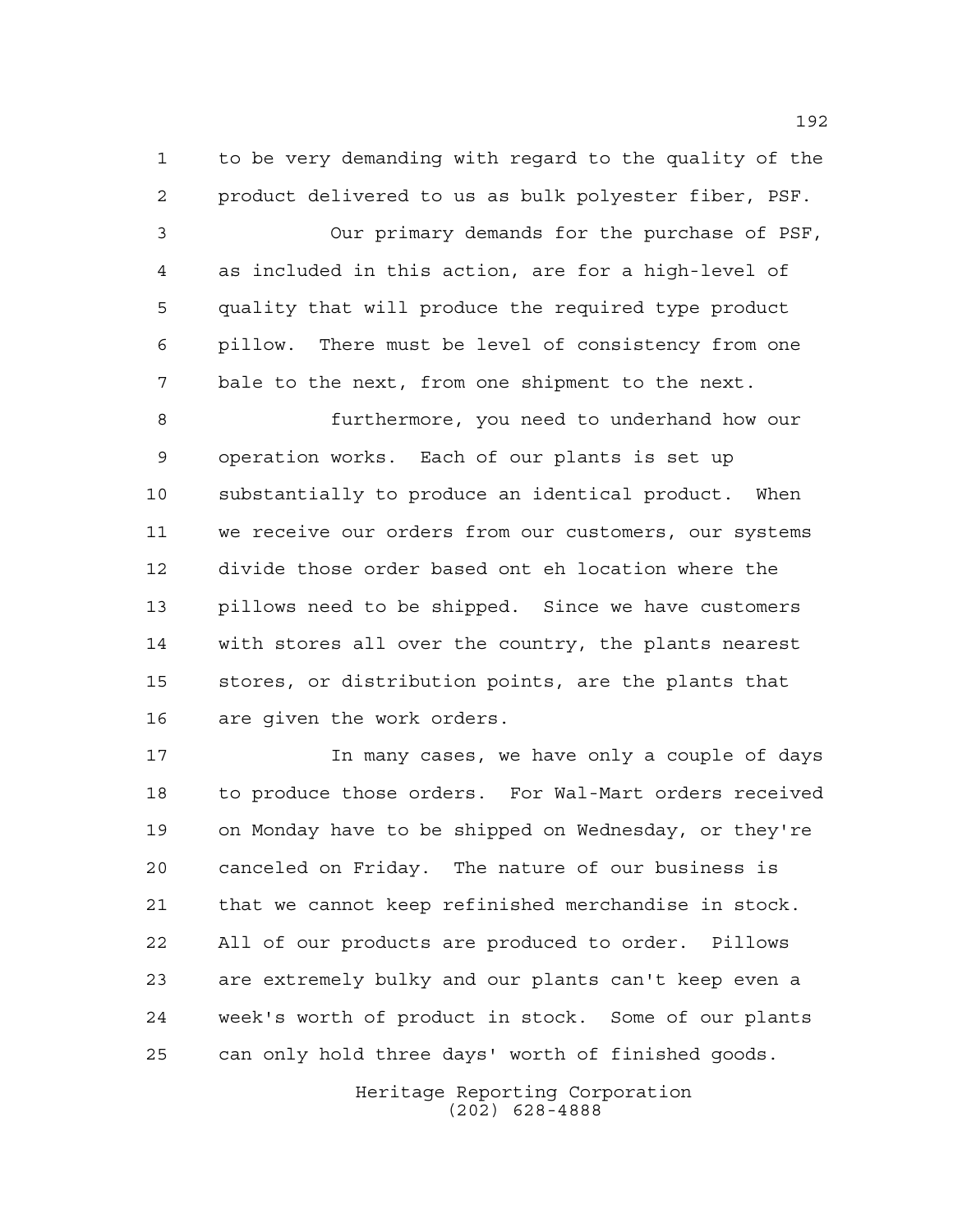Therefore, efficiency of our process, as mentioned above, depends highly upon our ability to process the fiber.

 This fiber needs to run equally, whether it's in California or Texas, whether it's in Georgia or Illinois or Pennsylvania. If it doesn't the cost of inefficiency and the tightness of our production schedule will result in our failure to operate profitably. Remember this: The fiber has to be of the right quality, consistent and available as a constant supply.

 The loss of efficiency in our plants far surpasses any consideration of price and equity. When we talk about consistency, you also need to know that Wal-Mart and most of our other major customers, Penny's and Sears and Costco, they test our products for consistency. And the weight, if a pillow is supposed to have 22 ounces of fiber in it, and they test it and it has 20 ounces, we pay a penalty.

 The result of that is the question of how it runs in our machines. I will tell you this because I've heard it before today: low price does not mean low quality. We produce that low price, but we don't produce low-quality products.

Heritage Reporting Corporation (202) 628-4888 I have internal documents that show how we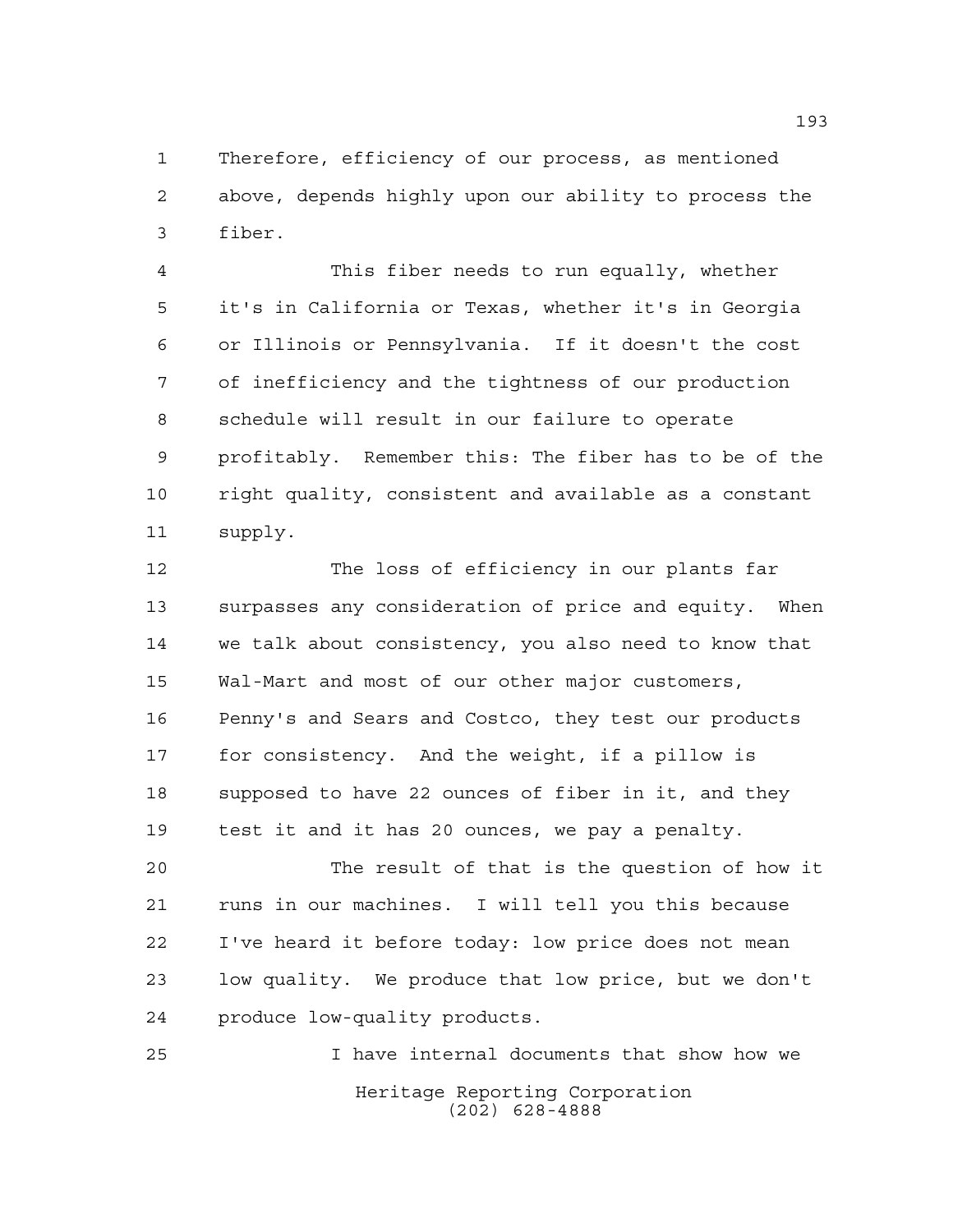evaluate sample products for use in our machines., It's very similar from what you heard today. When a possible PSF product needs to be evaluated, sample bales of fiber, usually about 500 pounds are brought into one or more of our facilities. If there is some success using that fiber, sample orders are placed and multiple bales are shipped to each of our factories. If each plant is able to satisfactorily run that product, we usually when then order a truckload for each plant. That's 44,000 pounds for each plant. So that's 250,000 pounds just to sample something.

 You can imagine the logistics we must go through to determine whether the fiber is acceptable for use in our products across those six manufacturing plants. There are so many variables that must be addressed when dealing with the magnitude of production: temperature, humidity, static electricity, the relative age and types of our machines, all play a role in determining whether we will be able to run that fiber efficiently.

 Fiber is tested on both day shifts and night shifts; consistency from bale to bale must be evaluated. Our plants spend a great deal of time and effort going through the evaluation process. Remember, that these are tested directly on production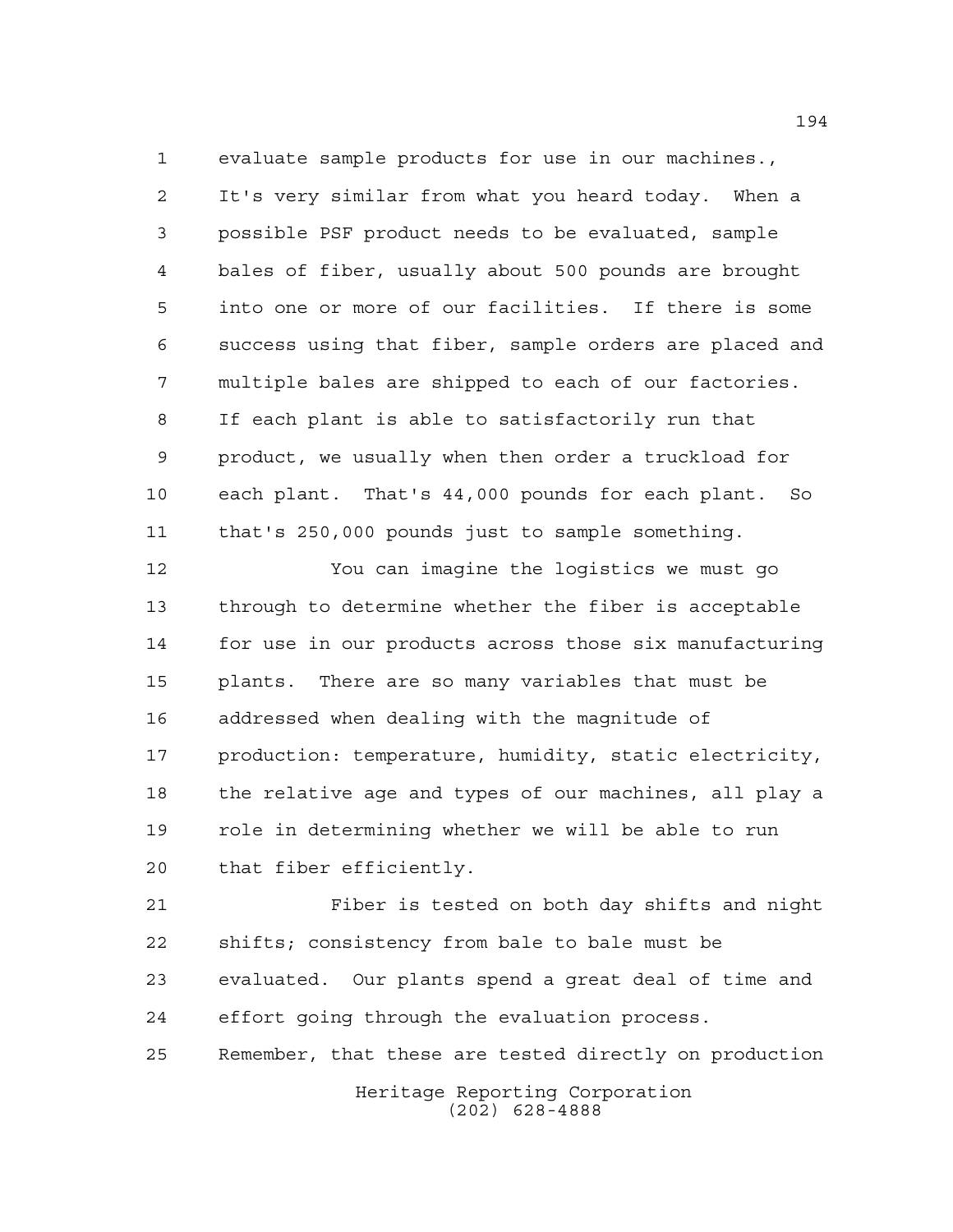machines, not sample machines. Each time we have to go through this process, we lose a small amount of efficiency in our plant. That's the price we have to pay in order to maximize our production in the long run to ensure ourselves an adequate supply of goods to keep our production lines running smoothly.

 Unfortunately, over the years, the level of quality of domestic fiber producers has not kept up with the levels of quality and consistency that's become available from overseas, both subject and non-subject countries.

 Additionally, the domestic industry has not kept up with the development of new fibers that are now available from overseas. That puff ball right there is a perfect example of it. Quite frankly, it's not in our best interest to purchase PSF from overseas. We're forced to carry larger inventories, you've heard that, same for us. We don't have the space for it in our plants. We have logistics problems getting fiber to all our plants from the ports.

Heritage Reporting Corporation (202) 628-4888 Another thing, the reason that it's not in our bet interests, the employees of our domestic suppliers, the PSF suppliers, are our very customers. They buy our pillows too. We don't want to put them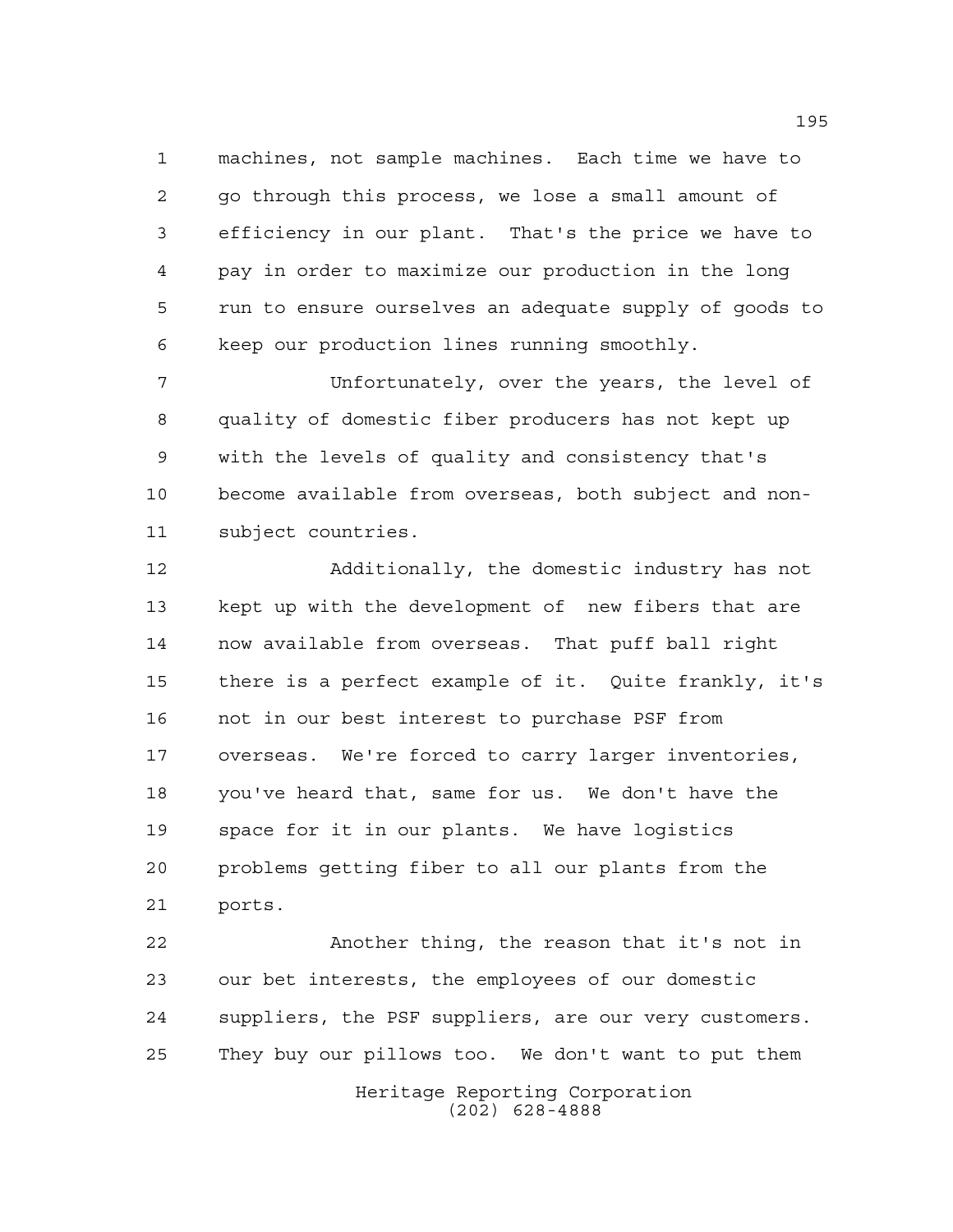of work. We would prefer to do business in the United States. In our questionnaire, we point out that the average prices we pay for PSF fiber from subject and non-subject countries is generally higher than what we pay for domestic supplies.

 But, from a practical approach, the cost of inefficiency and the desire to produce the highest quality products, as mentioned, are much larger than the price variations. In our case, we pay more form overseas in order to get quality, consistency and technical invocation, even though we are low-tech. Our average price for a pound, you have that in the figures o it's not necessary to say.

 At this time, I would like to introduce a copy, or at least read a copy of an e-mail received by Hollander's fiber buyer from the salesman from ne of the petitioners in this case. On February 23rd, three weeks ago, we received this communication from John Helnick of Wellman. It includes the following statement: Duke, as we discussed, we're having problems with our lines running anywhere close to efficiently on hollow and slick items in the 10 to 15 denier range.

Heritage Reporting Corporation (202) 628-4888 We have not been able to keep with orders versus inventory. I'm told it will take months, not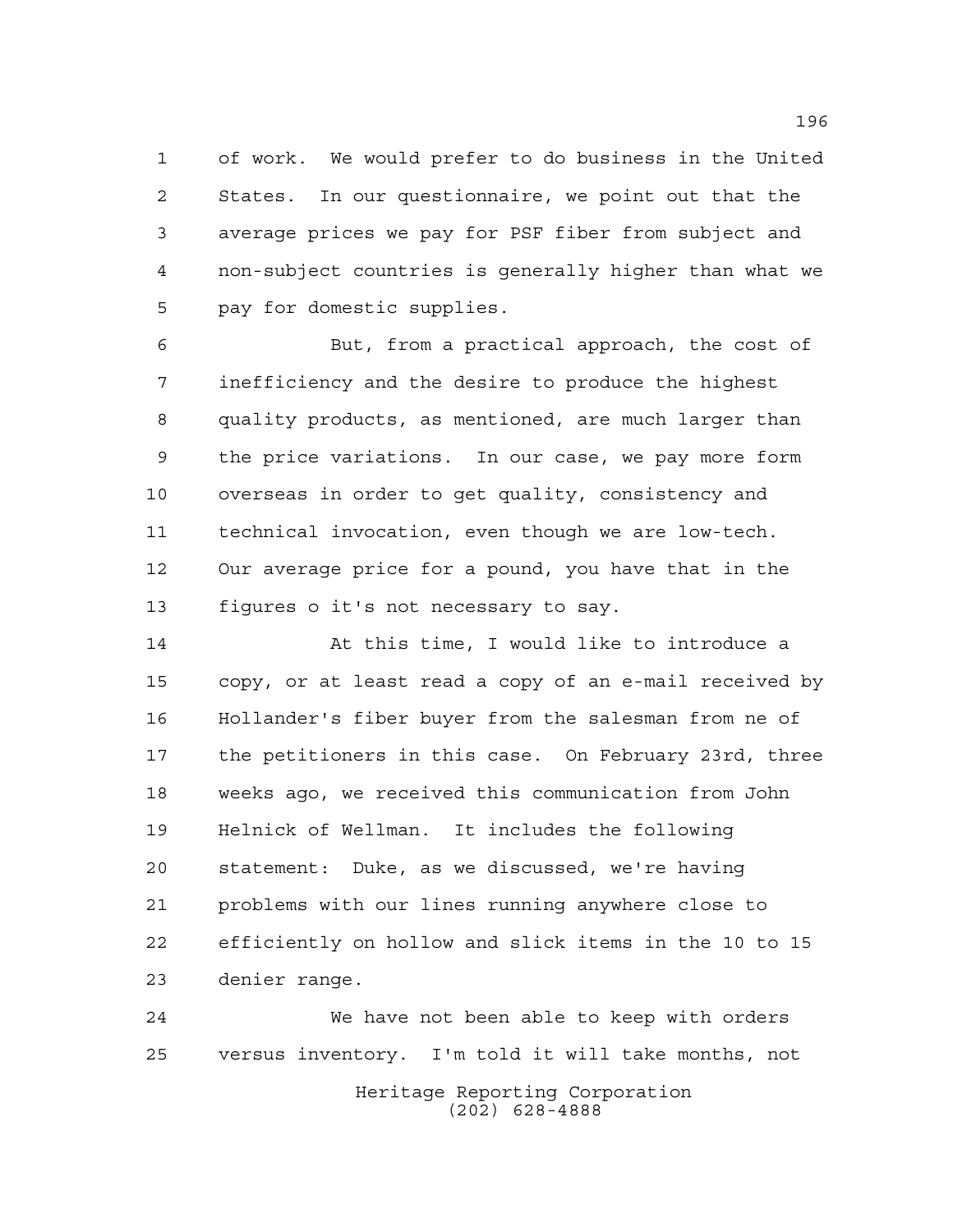weeks, to effectively correct the problems. We need to redesign some lines and they want to do that shortly.

 Then he goes on to say what inventory he has and what of our orders he can fill and when he's cutting us off.

 This communication put our entire purchasing operation in panic mode. As we scramble to replace the expected supply of fiber from Wellman. Hollander has been a loyal customer of Wellman for over 20 years. We bought 17 million pounds of fiber last year. That averages out to over 300,000 pounds a week. You know what? They were offering us that and that's it. Where do you think we had to turn to fill our needs? Yes, of course, we had to go to suppliers in subject and non-subject countries to find addition supply in order to keep our production lines running.

 We cannot obtain our needed supply from domestic suppliers. One of the other petitioners here, DAK, doesn't even call on us looking for business. We're a company that purchased over 50 million pounds of fiber. They didn't call on us. What does that tell you? Please tell me why we're here today? The Petitioners claim they're being injured by imports from China because of price questions., I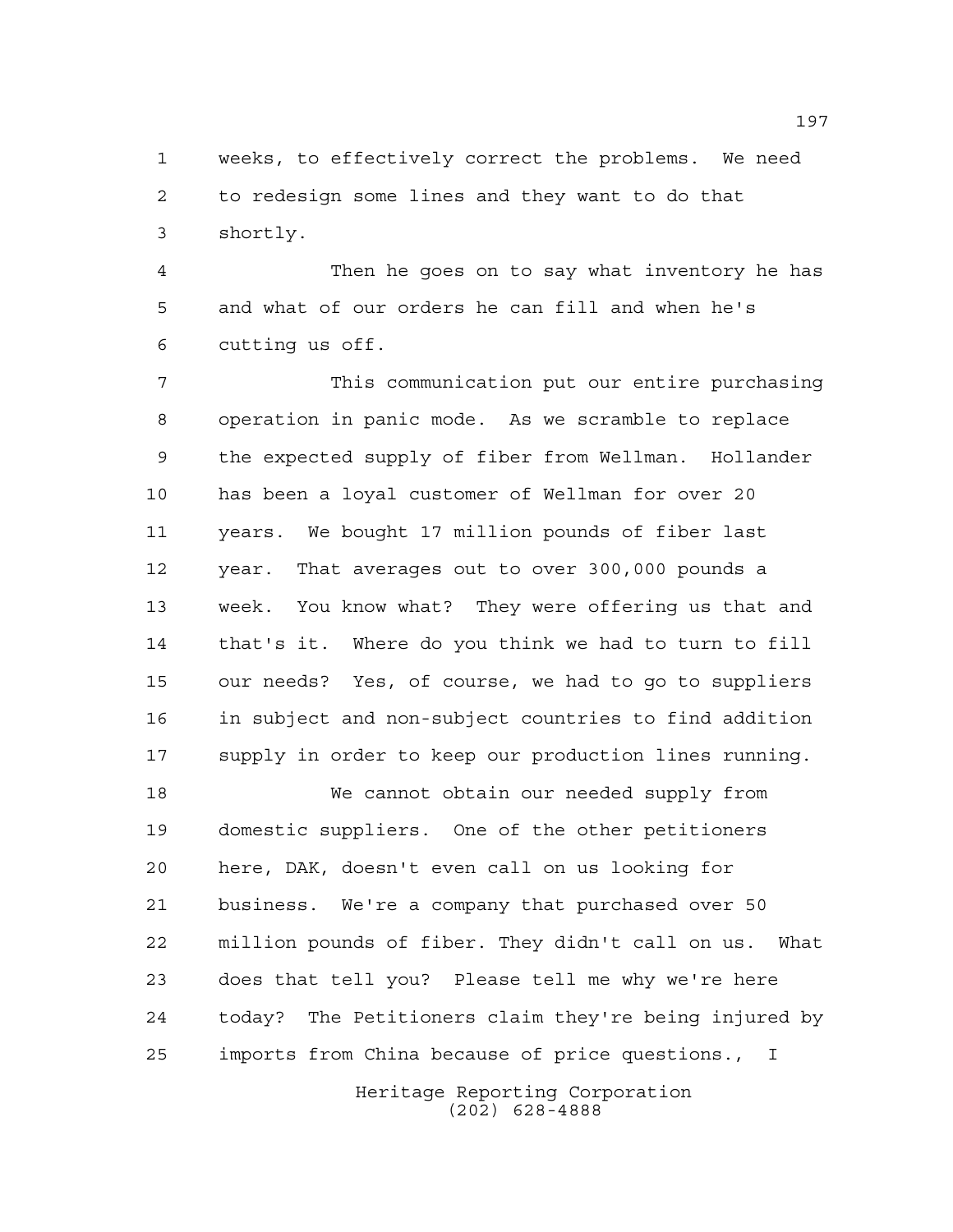submit to you here today that the injury they claim to be experiencing is from their own failure to maintain and upgrade their plants, introduce new technology, and basically invest in their own businesses. Capacity, production, utilization, have all decreased. Is our government now in the position of bailing out companies that have failed to compete in a world economy?

 We, at Hollander Home Fashions, didn't' come to you complaining about Chinese competition. Leo Hollander realized years ago, we had to improve in order to compete. We had to bring a better product to the marketplace in a faster time frame at a better price. We wanted to stay in business and we've succeeded. WE never for government intervention.

 Refer to Table 39 of the Staff Report: Employment seems to be steady, hours are up, wages are up, hourly wages are steady. This is on the PSF producers. From my perspective, it indicates that the domestic suppliers are running more overtime. That's jut from my perspective. From a manufacturing perspective, overtime is a pretty poor way of efficiently meeting demand.

Heritage Reporting Corporation (202) 628-4888 It's further demonstrated in the line productivity. Guess what? Productivity is way down.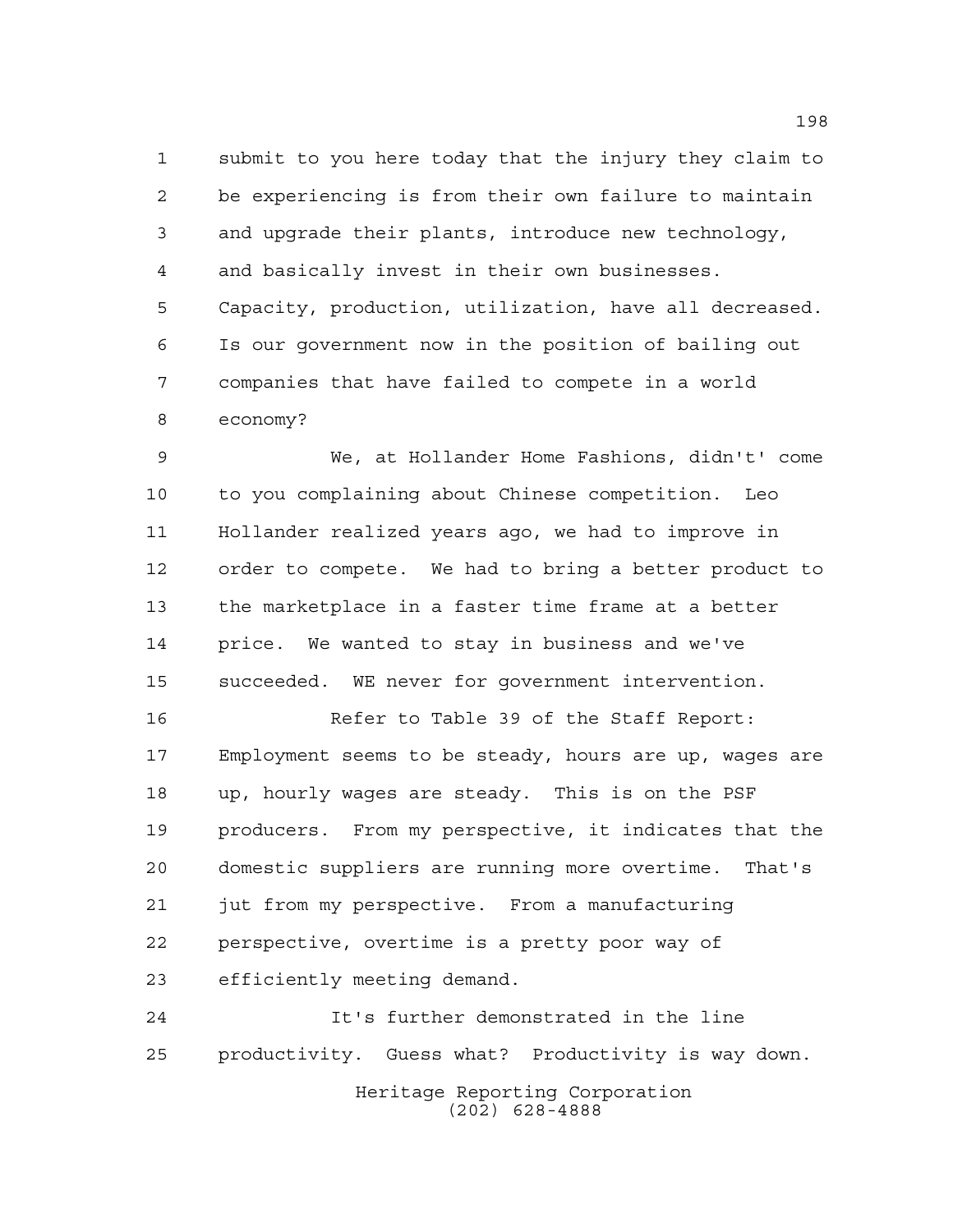Unit-labor costs are way up. Please tell me. I don't get it. What does China have to do with this? You might say they're running under-capacity because of China, but there are things you can do to effectively deal with that. We have. We've had business downturns in the last 50 years. We learned how to address that. Good companies learn that.

 I submit to you that the domestic suppliers are uniquely responsible for this. This isn't a Chinese conspiracy. It's precisely why our business is good. We're efficient. They are not. It"s nobody's fault but they're own. This is completely validated by the aforementioned e-mail from Wellman. Our company operates today in Bernard, Leo & Jeff's vision where sales works directly every day with manufacturing. We maintain a lean operation Without many management layers. Quite honestly, we're really good at what we do. Because of that, we're not coming to you today to ask for assistance. We're here today to let us continue to do what we do best: make quality pillows.

 We don't want to be burdened with additional unnecessary costs that serve to destroy the very underpinnings of what makes our company and our industry successful.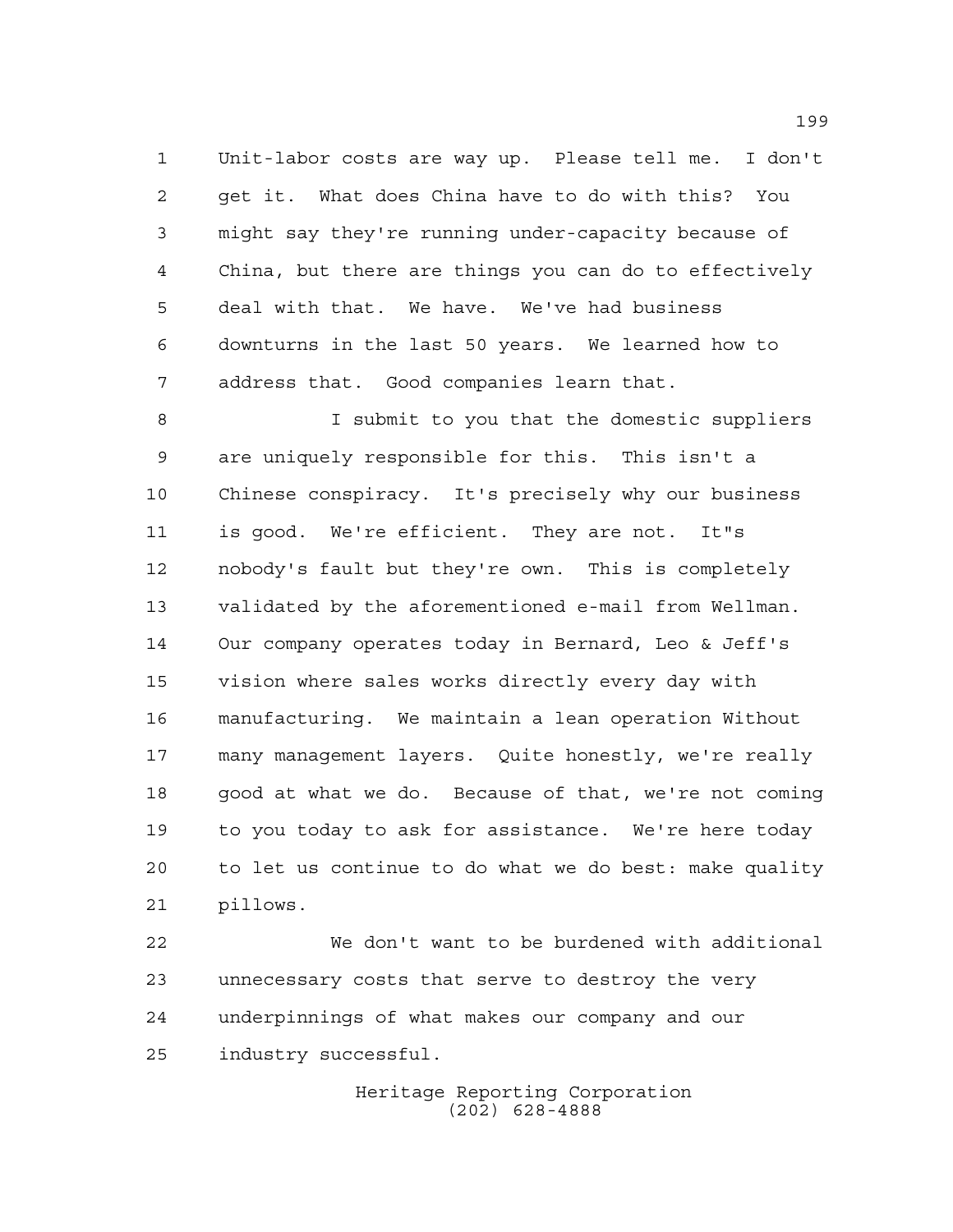Another tenet of our corporate policy is to do everything possible to help our environment. To that end, we have always pushed our suppliers to provide a regenerated product. You've heard about it today. This regenerated product uses non-virgin recycled plastics to produce the PSF. It helps the environment. It doesn't use additional oil. but it requires new plants and equipment to produce the product at the highest quality standards.

 Suppliers in the subject and non-subject countries have made that investment. They produce a product that has good quality, consistency and conserves natural resources. We purchase that product. Our domestic suppliers are behind the curve in that area. They tried to make high-quality regenerated product but it just hasn't worked for our needs. WE tried the regenerated that you hear about: the Johnsonville plant, it didn't work. Yeah, they had to close the plant. It didn't' run for us. It would have been better for us to buy from them. We couldn't. Why can't we get that similar product?

 I need to spend some time discussing the downstream effect of this action. While I have been told the Commission does not consider that issue in your deliberations, I believe there is some kind of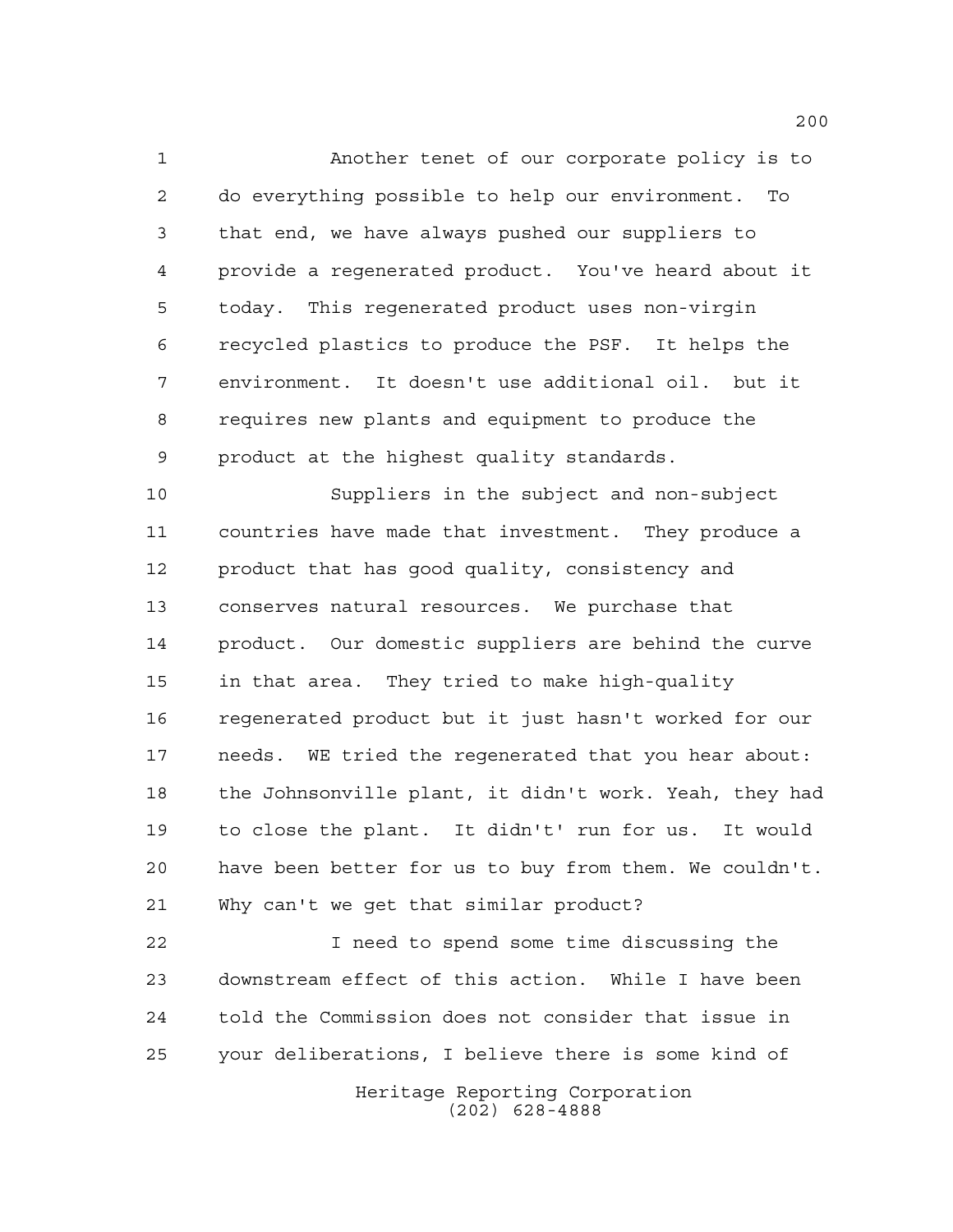test in the case that says: What are we trying to do here?

 After all, the anti-dumping statutes were instituted in order to protect American workers int he world markets. At first glance, you might think that you're protecting the petitioners. Of course, we feel that the Petitioners have been their own worst enemies by not choosing to compete with innovation, investment in American ingenuity.

 But let's take a moment to look at the product that you're considering to protect. Every single purchaser of PSF that you're dealing with in this action is not an end user. Every purchaser of this product is a manufacturer in one fashion or another and you've many different kinds of manufacturers here today. We're mostly in the textile business. We purchase this bulk fiber and produce an end product with a multitude of American employees. by the figures posted in your Staff Report, our company alone has a similar number of employees as some of the respondent domestic suppliers.

 And make no mistake about this, your decision about this issue will have a definite effect on our company's future employment levels. Tomorrow, in a small town in eastern Georgia, the Town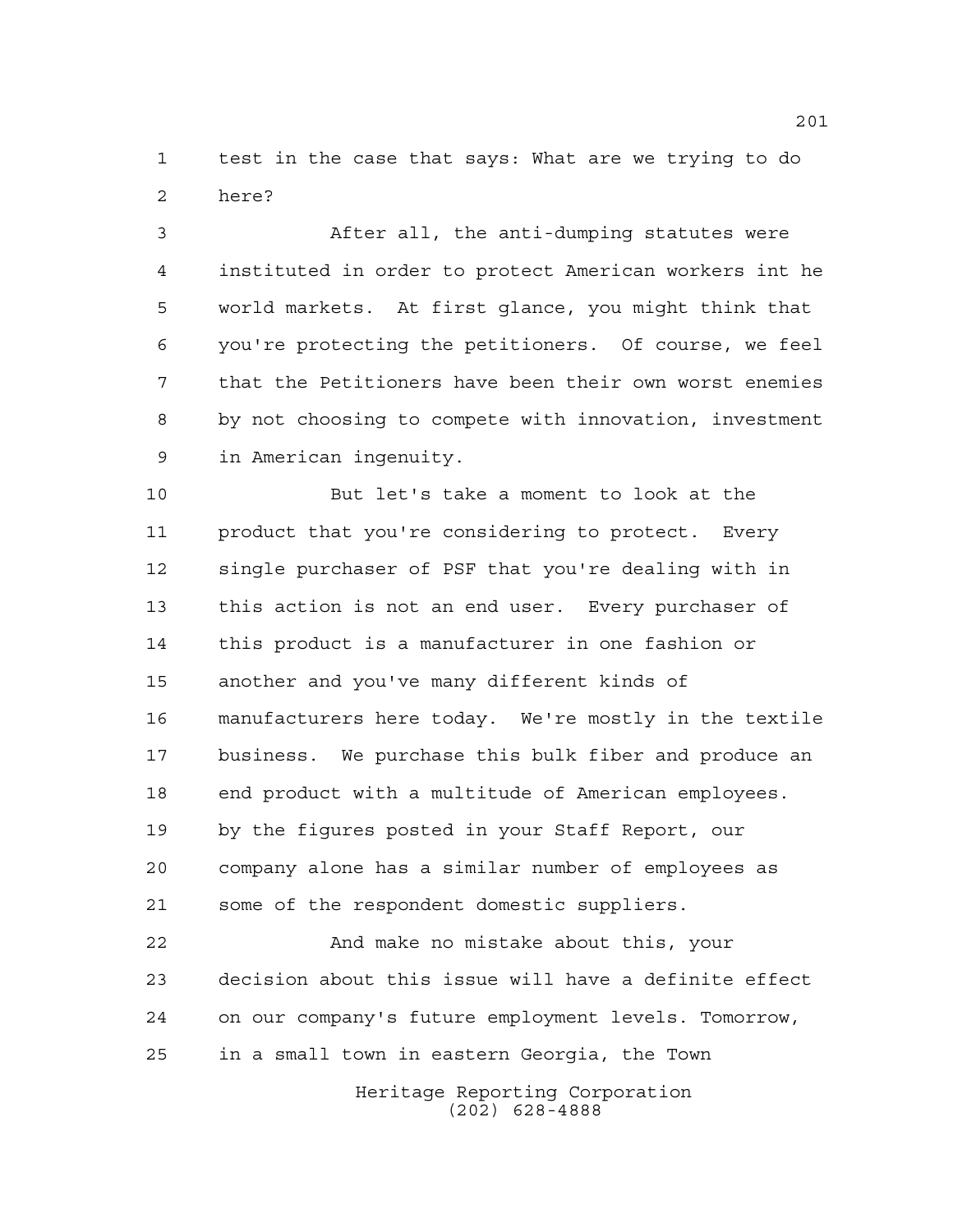council of Tignal, is considering our request to expand our plant where we are by far the largest employer.

 We've been a major employer in that town for over 30 years. Can you imagine having employees with 30-years of tenure. Representatives of the state of Georgia keep asking us: How do you do it? You're in the textile business, yet you're growing. Our answer is the same as I'm saying here today: We're good at what we do. We can beat the imports.

 So tell me why we should be looking at the expansion of our manufacturing capabilities when the Petitioners are trying to increase our costs so as to make us less competitive with the products of the very country you're seeking to take action against?

 You are considering putting a penalty on bulk fiber imported from China that's used by manufacturers in this country, yet there is no such penalty being considered for the same products that are completely finished in China. So you're telling us and every other domestic manufacturer to close our manufacturer to close our manufacturing plants and become importers by buying the completely finished products from China filled with the same PSF, but having no such surcharge.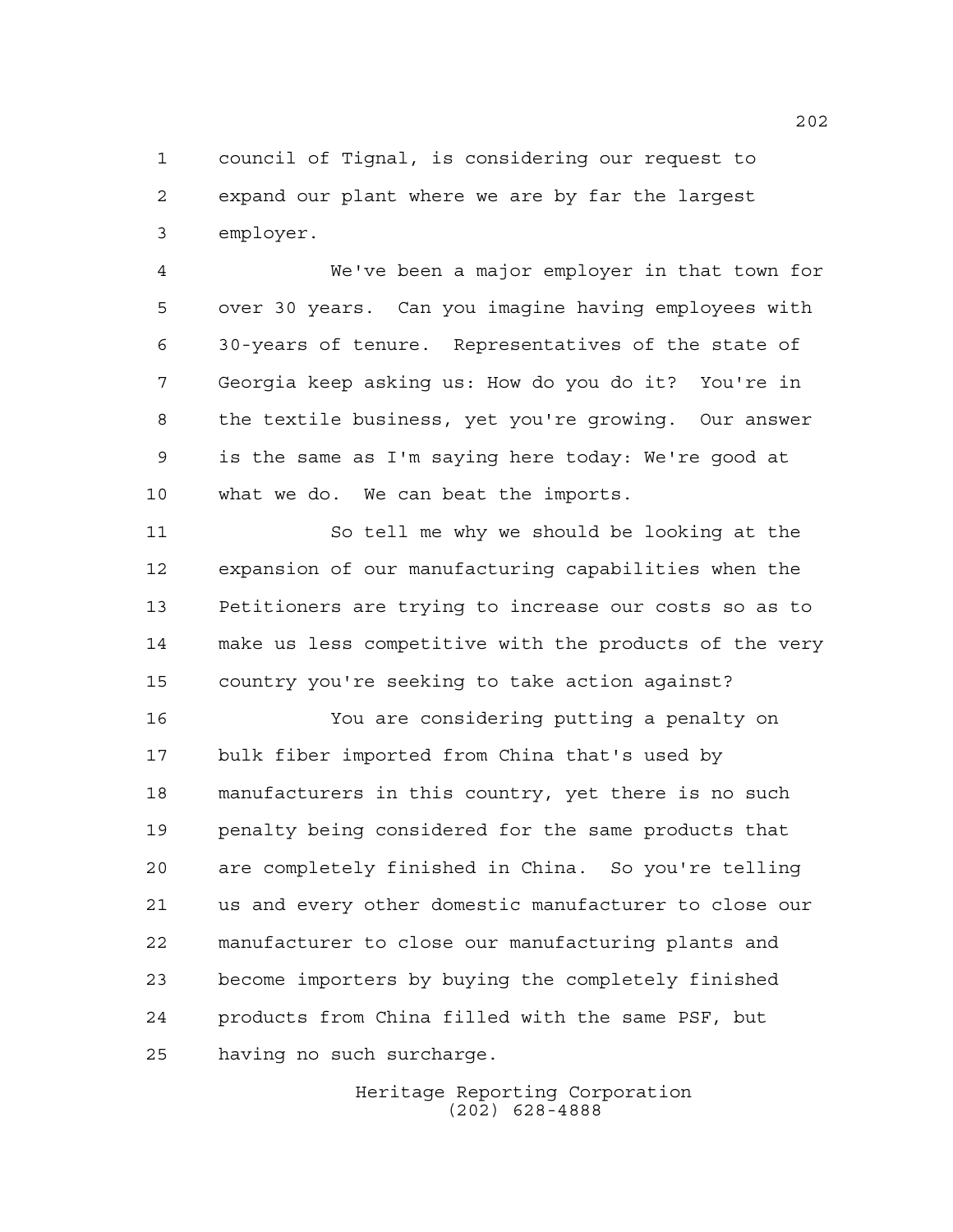May I point out that the average export price that you talked about before of the U.S. PSF supplier shipments is lower than the average of their U.S. shipments. Gee, is that dumping? Now maybe they say it's a small amount, but is that dumping? Or is it simply the idea of trying to meet market demands which I think is more of the case. So they can meet market demands, but not so in the other case?

 Do you wonder the Chinese defend its might not be here today to respond to you, look closely . They're in a win-win situation. They know the domestic PSF industry is not going to grow, invest and survive. They know this action will decrease the number of downstream American manufacturers like us. they know that they will simply provide their bulk fiber to their own market where products will be made and finished completely in China.

 The sum total of their business will not change. They will simply sell more locally, and will then find its way to our market. So you will not only have failed to save what is one ailing industry, you will contribute to the failure of a downstream industry that happens to be successful today. The employment in the domestic pillow industry is certainly at least 10,000 today. this action will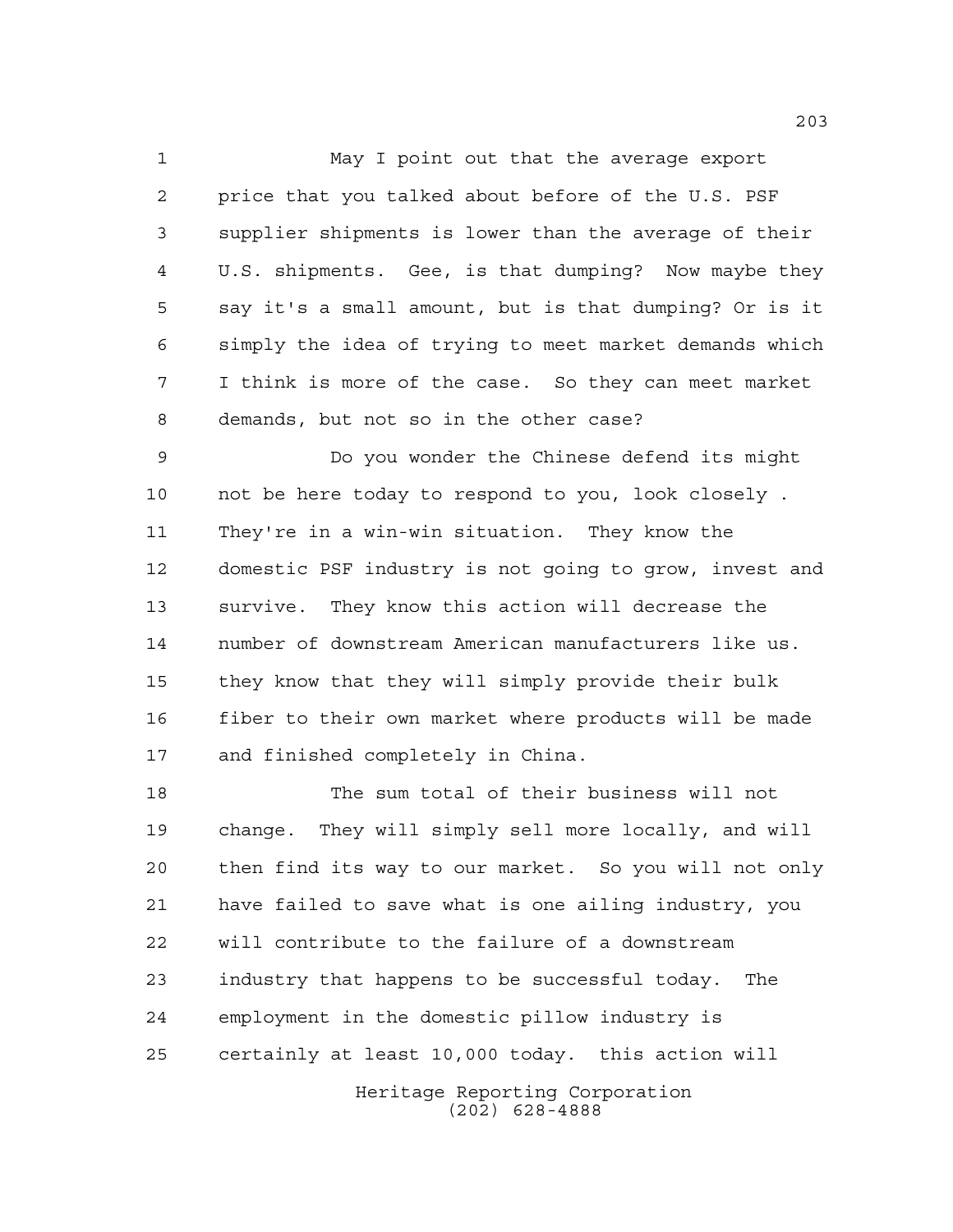almost certainly reduce that number substantially; and the U.S. PSF producers will have lost their jobs anyway.

 What will you have effectively achieved? I respectfully submit to the Commission today that you will have created a much worse situation for the American economic picture, and the original premise of the anti-dumping statues will have been perversely affected.

 In summary, I ask you today to use a good, solid dose of common sense to see the effects of what is being considered in these hearings.

 Is the domestic DSF industry truly harmed due to the price considerations; or could it be, they're simply not as competitive from a manufacturing viewpoint? Operating at efficiency levels far lower than the newer Chinese factories; and yes, I believe with new technology and new plants they do operate more efficiently and then they are able to charge less, despite what you heard today.

 Will the effects of your actions -- CHAIRMAN PEARSON: Mr. Epstein, are your comments concluding? The red light has come on. You can't quite see it.

Heritage Reporting Corporation (202) 628-4888 MR. EPSTEIN: Yes, I got one more paragraph.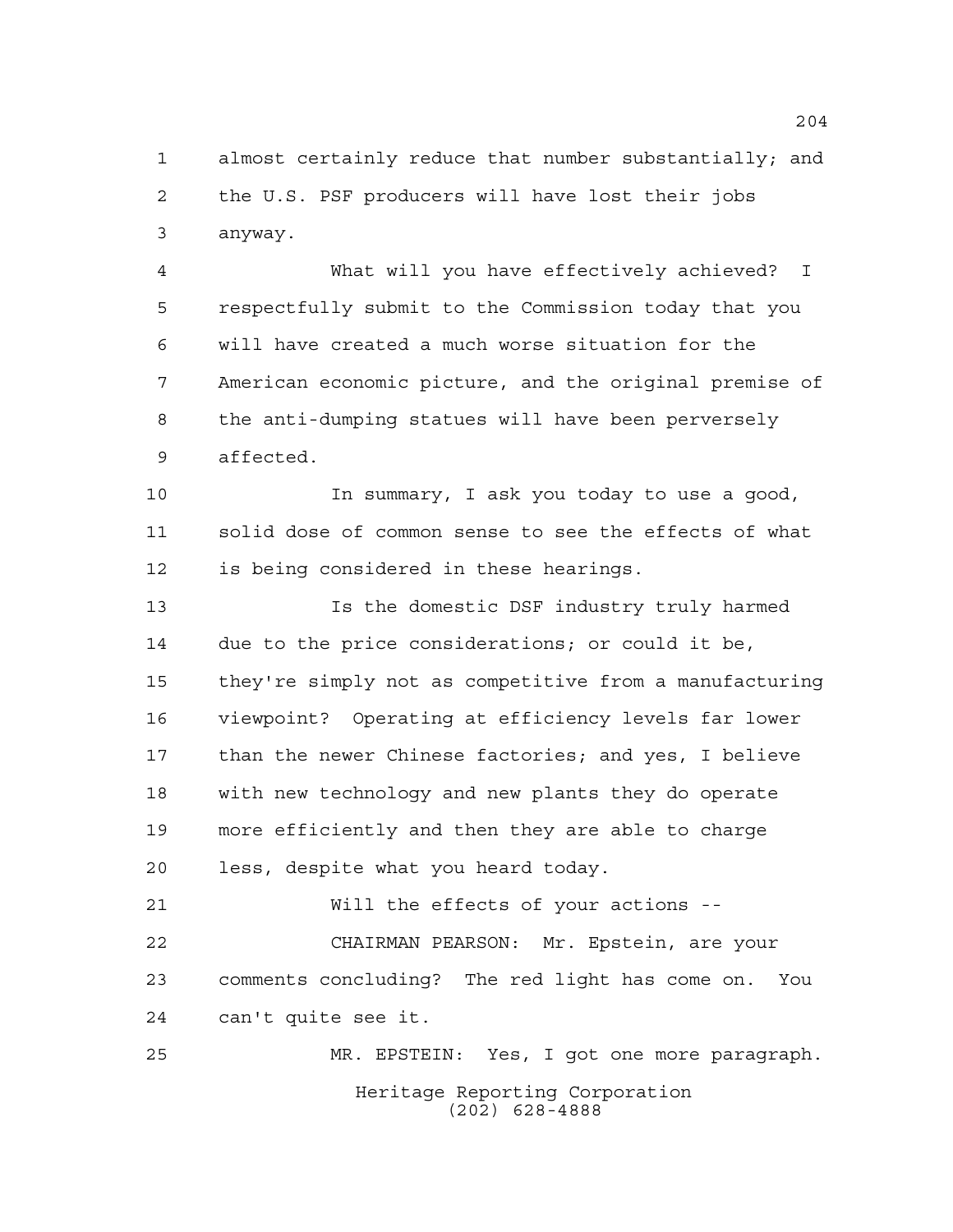You're looking at trying to save a dying industry, and you'll probably end up hurting a downstream one.

 Please seriously consider these questions. We are proud of what we do. We can compete on a world scale. Don't let the Petitioners put road blocks in our way; thank you.

 CHAIRMAN PEARSON: Let me express my welcome to the afternoon panel. We appreciate all of you being here. We know that you, just like the domestic industry, have businesses to run and it's a considerable commitment of your time and effort to come here. We will begin the afternoon questioning with Commissioner Pinkert.

 COMMISSIONER PINKERT: Thank you, Mr. Chairman, and I, too, welcome the panel.

 My first question is for Ashley Furniture. You may recall that Wellman testified that there are no differences between the end uses for conjugant and mechanical crimp PSF. Do you agree that there are no differences in the end uses; or if not, please explain.

 MR. PLUMMER: In our experience, there is a large difference between Wellman's product and the product that we receive from our Asian suppliers in

> Heritage Reporting Corporation (202) 628-4888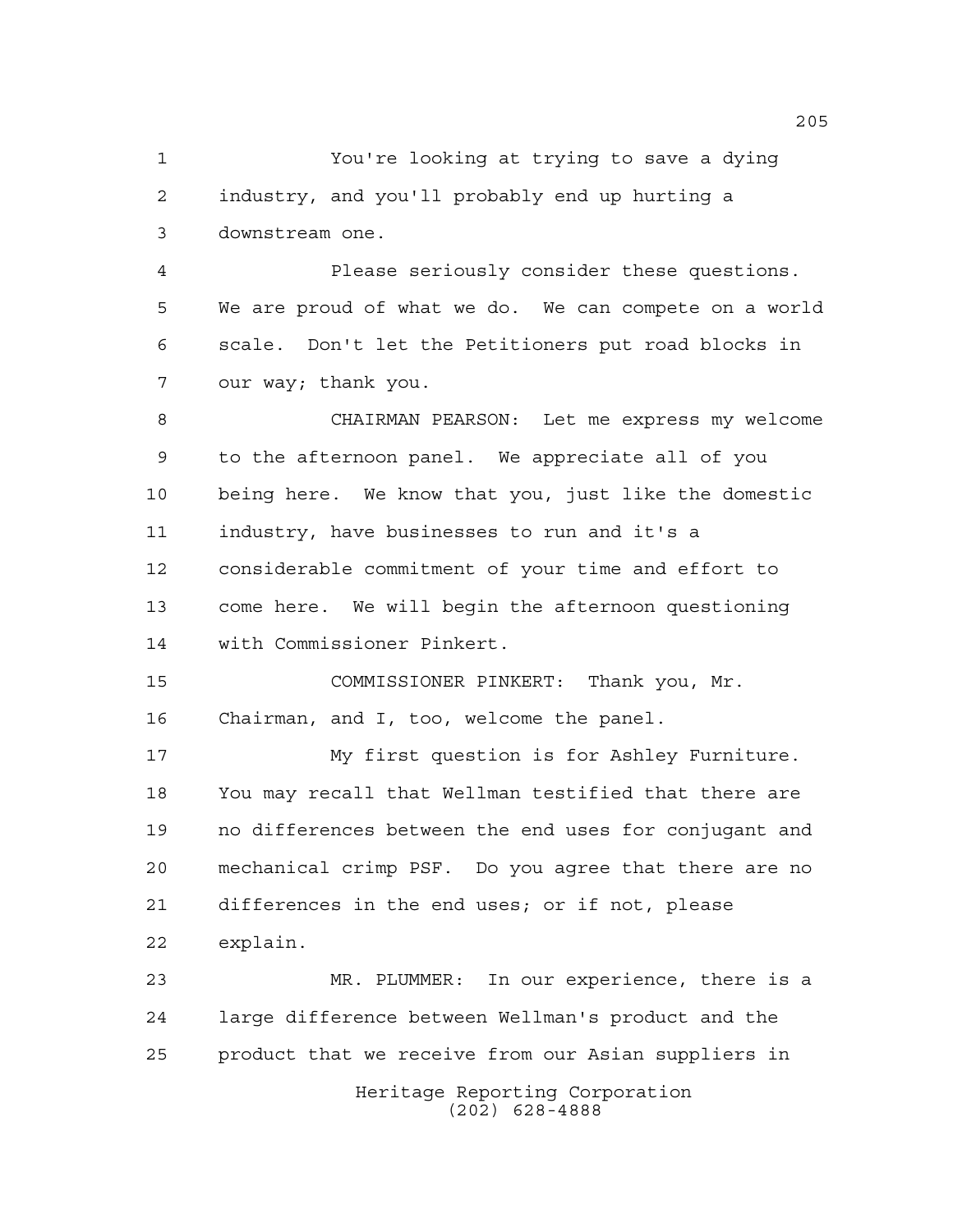terms of the amount of pillows that we can stuff, per pound or per bail of fiber. In application, a true conjugate with the curl that it has adds additional bounce to the pillow and adds additional resiliency so that that pillow doesn't become flat over time.

 COMMISSIONER PINKERT: Now is that just a difference in the product that you have looked at, or are you saying that that it is a difference in the end users for conjugate in general versus mechanical things in general?

 MR. PLUMMER: I can only speak for our end uses, sir.

 COMMISSIONER PINKERT: My next question is for Insituform. My question resolves around the physical description of the merchandise that you have included in your testimony. Can the merchandise that satisfies that physical description be used in other applications, other than the ones that you've described, that you use it for?

 MR. COSTA: I'm honestly not an expert in the other uses for the fiber, so somebody else would have to make that determination if they could use that in another application. We specifically engineer for our application.

Heritage Reporting Corporation (202) 628-4888 COMMISSIONER PINKERT: Thank you, turning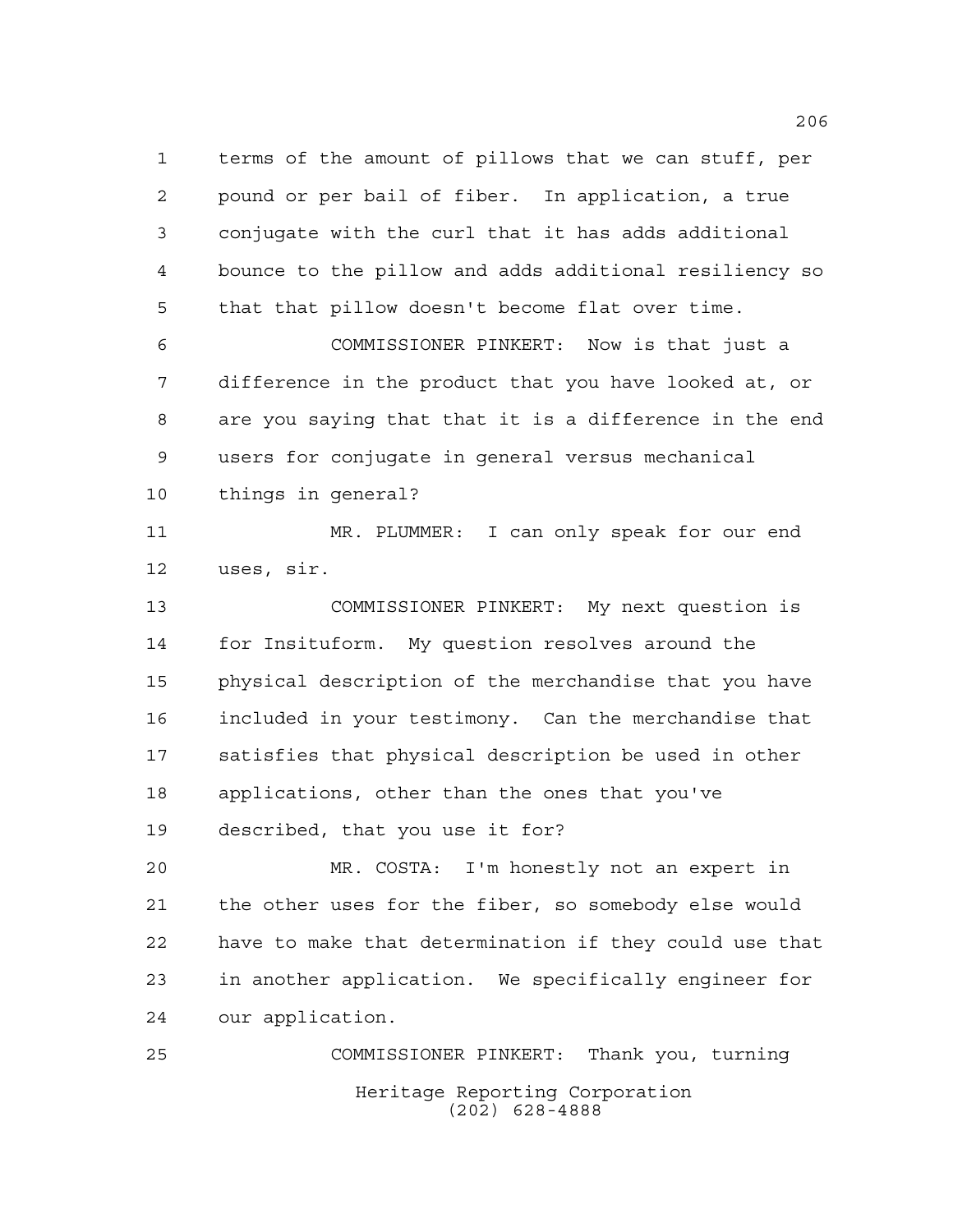back to Ashley for a moment, you maintain in your pre- hearing brief that quality is the number one factor for purchasers in determining from whom to buy PSF. Many purchasers also reported that price is a determining factor. Can you comment on that, or perhaps put those differences into perspective for us? MR. PLUMMER: Sure, if the price is equal,

 or even if the price is more expensive on a product from Asia, in the photos I provided as an example, you can see the void difference in that fiber. That truly produces a better yielding product.

 If you look at the 17.8 percent void, versus a 28 percent void, it means that there's actually less chemicals or less polyester in that product, which gives us an overall higher yield because of the fact that we have to use less polyester, and we can still make the same amount of pillows.

 COMMISSIONER PINKERT: Okay, anybody can comment on this. The staff report states on page VII- 8 that exports of regenerated polyester staple fiber from China to the United States increased by 159.3 percent, measured in quantity over the period of investigation. Why are the Chinese exports in re- generated fiber, and why has there been this increase in exports if apparent U.S. consumption measured by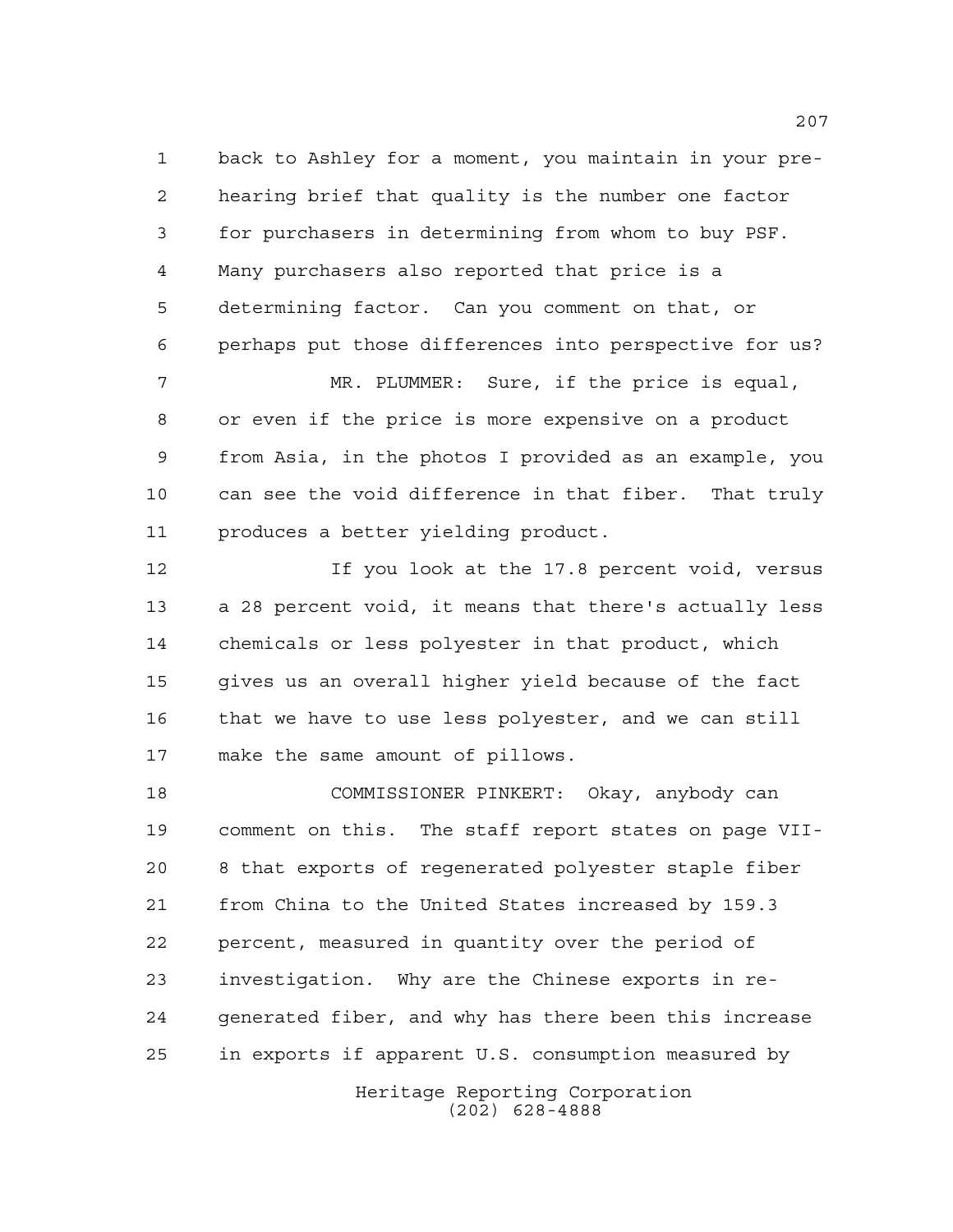quantity has decreased?

 MR. PLUMMER: I'm sorry, I don't know the answer to that. I know that for our purposes, we've tested several regenerated fibers, including Ningbo Dafa, Cixi Wason, et cetera, and they do not provide the same type of performances as the other fibers that we purchase from Asia.

 MR. SHAPIRO: We can address this further in post-hearing. But it strikes me that the regenerated fiber producers aren't subjected to the same global cost of production increases that are related to the 12 raw materials associated with virgin producers; and there is a qualified regenerated producer in the United States that's able to make a product that's similar.

 COMMISSIONER PINKERT: Thank you; this next question would possibly be appropriate for the attorneys to comment on. How do you suggest that we apply the Federal Circuit's decision in Bratsk in this investigation?

 MS. CRAMER: I know from this morning that it was certainly an issue that the Commissioners are very concerned with, and I think our position is that we'd be happy to address it in our post-conference brief.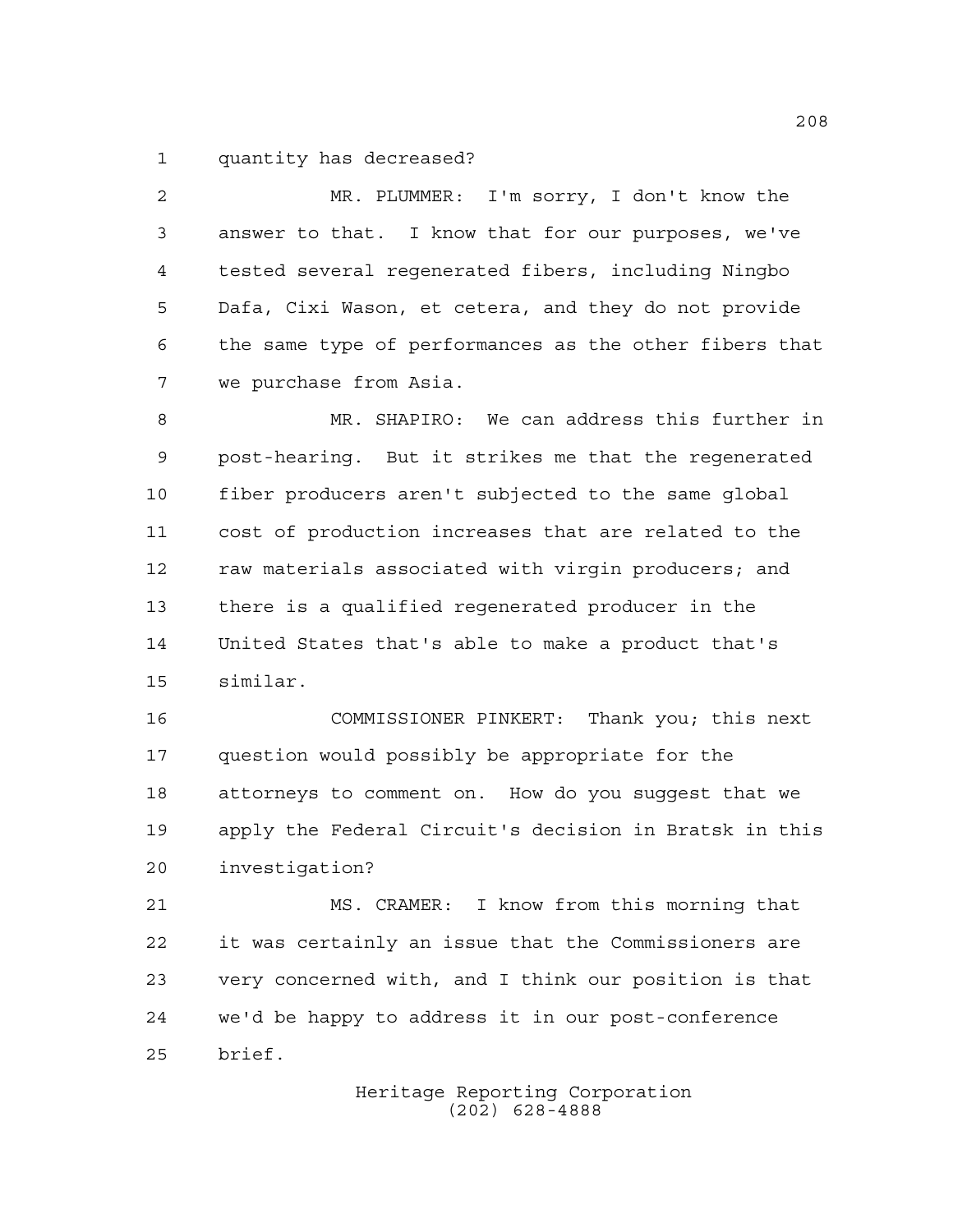COMMISSIONER PINKERT: Thank you; do you agree with the Petitioner's arguments that Chinese producers have large amounts of excess capacity, and that the order on polyester staple fiber from China in the European Union, the order that the European Union has, has caused Chinese producers to direct their production to the United States?

 MR. SHAPIRO: One comment is that the Petitioners stated that the Commission has inadequate information from the Chinese producers, yet they were willing to kind of expand this capacity, it seemed infinitely, for what the Chinese producers had without that information. So that would be our observation. We don't have any additional data on any capacity by the Chinese industry.

 COMMISSIONER PINKERT: You raise an interesting question with your comment on that, Mr. Shapiro. Do you agree that, for purposes of the critical circumstances analysis, that the agency currently does not have sufficient information to determine whether there are high volume and rapid increases in shipments of the merchandise?

 MR. SHAPIRO: I'm actually going to let Ms. Cramer answer that, because we have no real interest in the critical circumstances determination.

> Heritage Reporting Corporation (202) 628-4888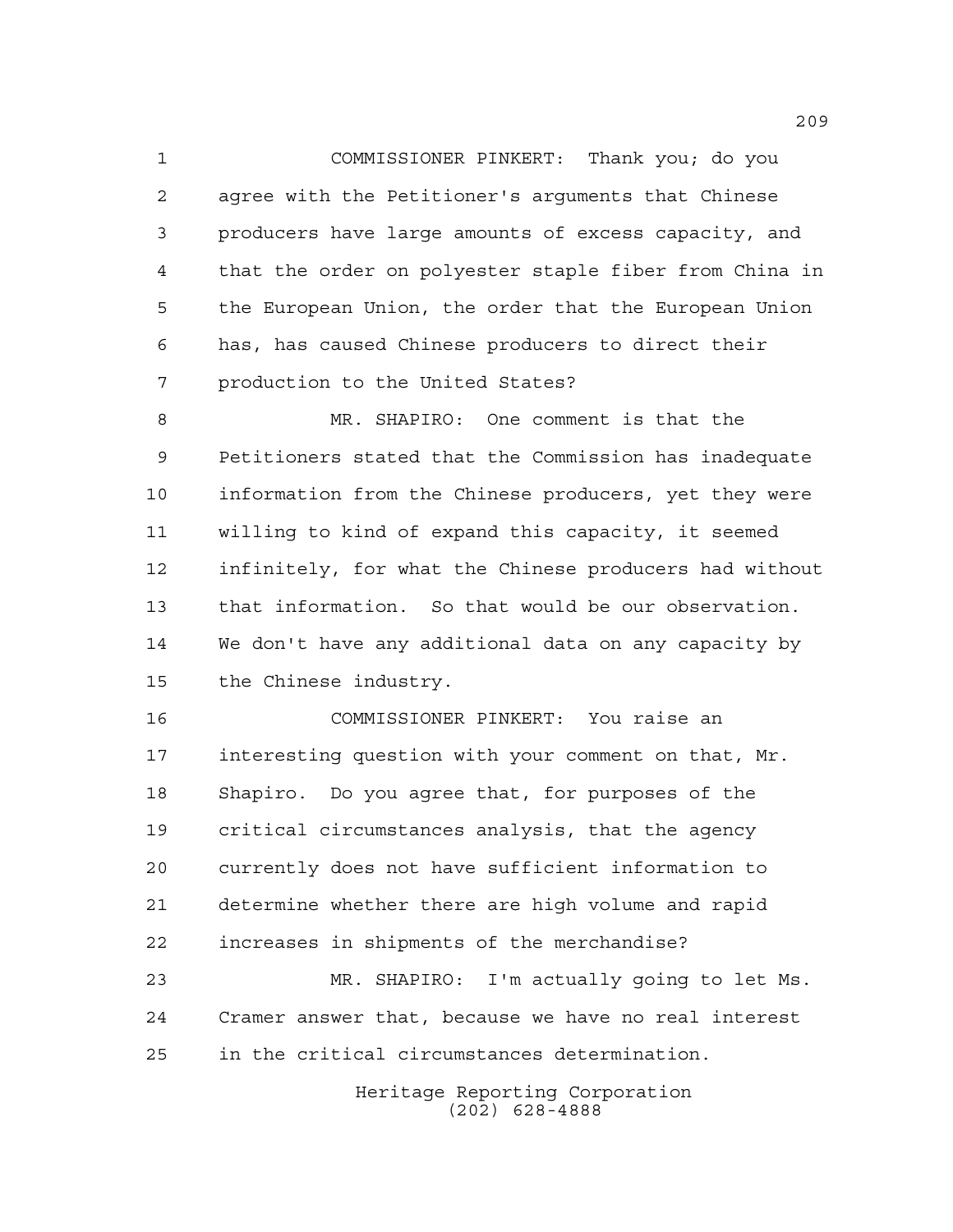MS. CRAMER: Well, I don't think it's uncommon in these types of cases to not have full responses from the foreign industry. Nevertheless, the Commission is able to make critical circumstances determinations.

 But what I would say is that you do have information on imports. Some of this is confidential, so I won't go too far down this road in this public hearing. But you do have information from importers. You do have information on inventories, both in the confidential record and from Ashley here today, talking about how they don't maintain excess inventory. So we think you have enough on the record to make a negative determination.

 COMMISSIONER PINKERT: Another question perhaps again for counsel, can you discuss whether, in your view, any domestic producer should be excluded from the domestic industry? Again, in doing so, if you have to do this in a post-hearing submission, please discuss the confidential data set out in III-7. MS. CRAMER: We will be happy to do that in a post-conference brief.

Heritage Reporting Corporation (202) 628-4888 COMMISSIONER PINKERT: Thank you; now turning to the certification process, you may recall that I had questions about how the certification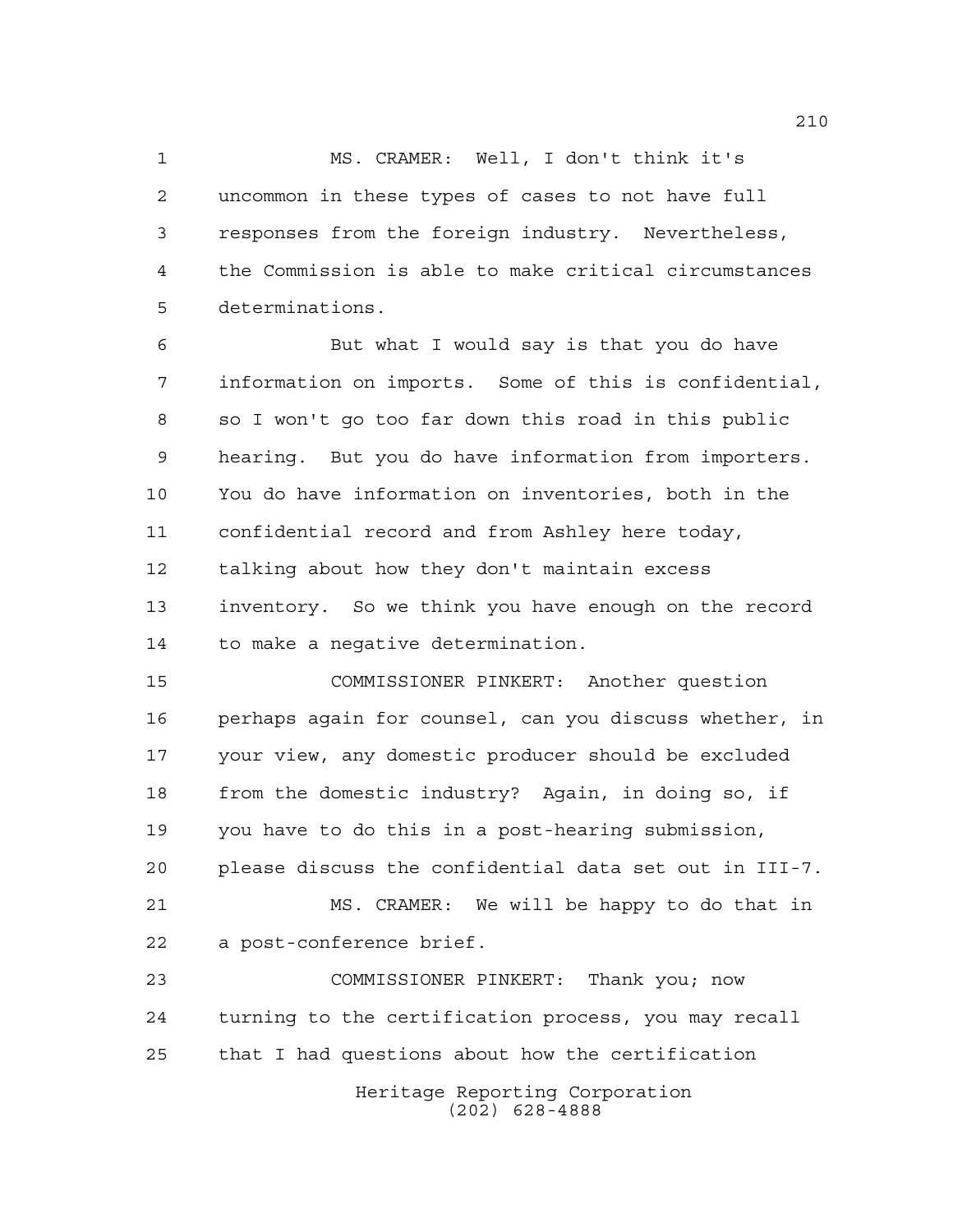process works, and whether the certification process limits or may limit the purchaser's ability to switch suppliers.

 Again, to the extent you can discuss this in your testimony today, I would appreciate any help you can give with that.

 MR. PLUMMER: Basically, we bring in, as Mr. Epstein acknowledges, about a 500 pound or two to three bales of product. We run it through a series of tests, where we check the fill power.

 We check the compression capabilities of that fiber, to see whether or not that fiber is going to break down over time; and we submit it to a series of about 100,000 cycles to make sure that that product will withstand the normal lifecycle or a unit back within an upholstered furniture product. That's our certification process on a new supplier, and in development of new fiber suppliers.

 COMMISSIONER PINKERT: And can you address whether the certification may limit purchasers' ability to switch suppliers?

 MR. PLUMMER: It would limit it in terms of our ability to do a direct replacement. All of our bill of materials are established based on the yield of the particular fiber product. So in order for us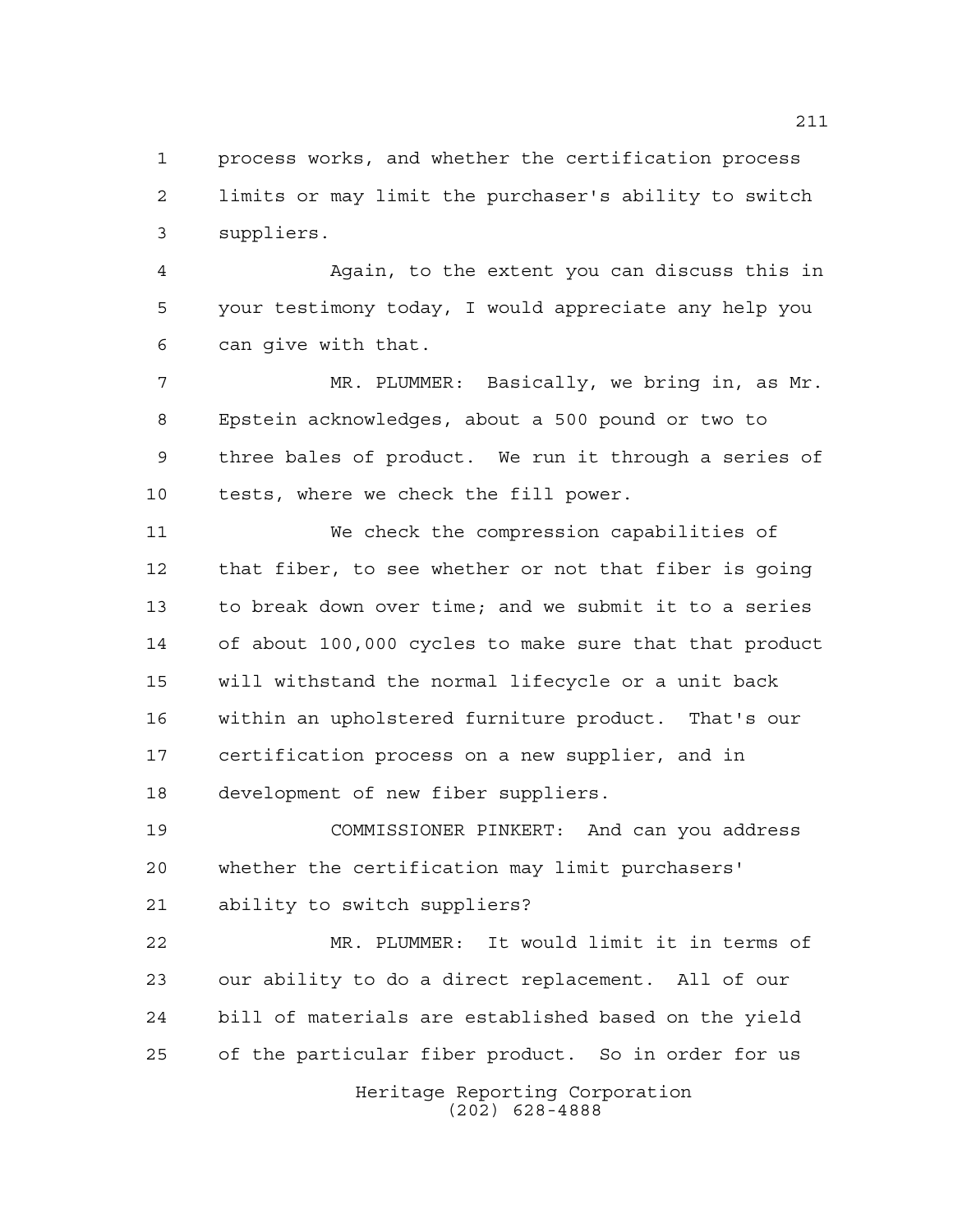to bring in a substitute product, we have to actually create a substitute bill of material process, so that we can calculate out what that new yield is going to be. Then we actually, in some cases, have to add a lot more fiber to get the yield that we need.

 MR. COSTA: Commissioner Pinkert, the process that we go through to qualify a new supplier is very cumbersome. I spoke earlier about actually shutting down our production line. There is no real pilot process that we can employ that mimics what's 11 going to happen in the real world.

 So we literally create the real world situation with our testing. It goes through the felting process. We build a tube. We test at each one of the steps, where we have quality control tests. We then invest by putting resin in the material, and we bring it into the yard at our research and development facility and do an inversion.

Heritage Reporting Corporation (202) 628-4888 We then look at several of the key factors that go into what makes a good tube installation; cut the tube up; do physical property testing. Some of that is, again, tens of thousands of dollars per iteration. So we've got to be fairly convinced that we've got a winner when we say, let's try one. COMMISSIONER PINKERT: Thank you; thank you,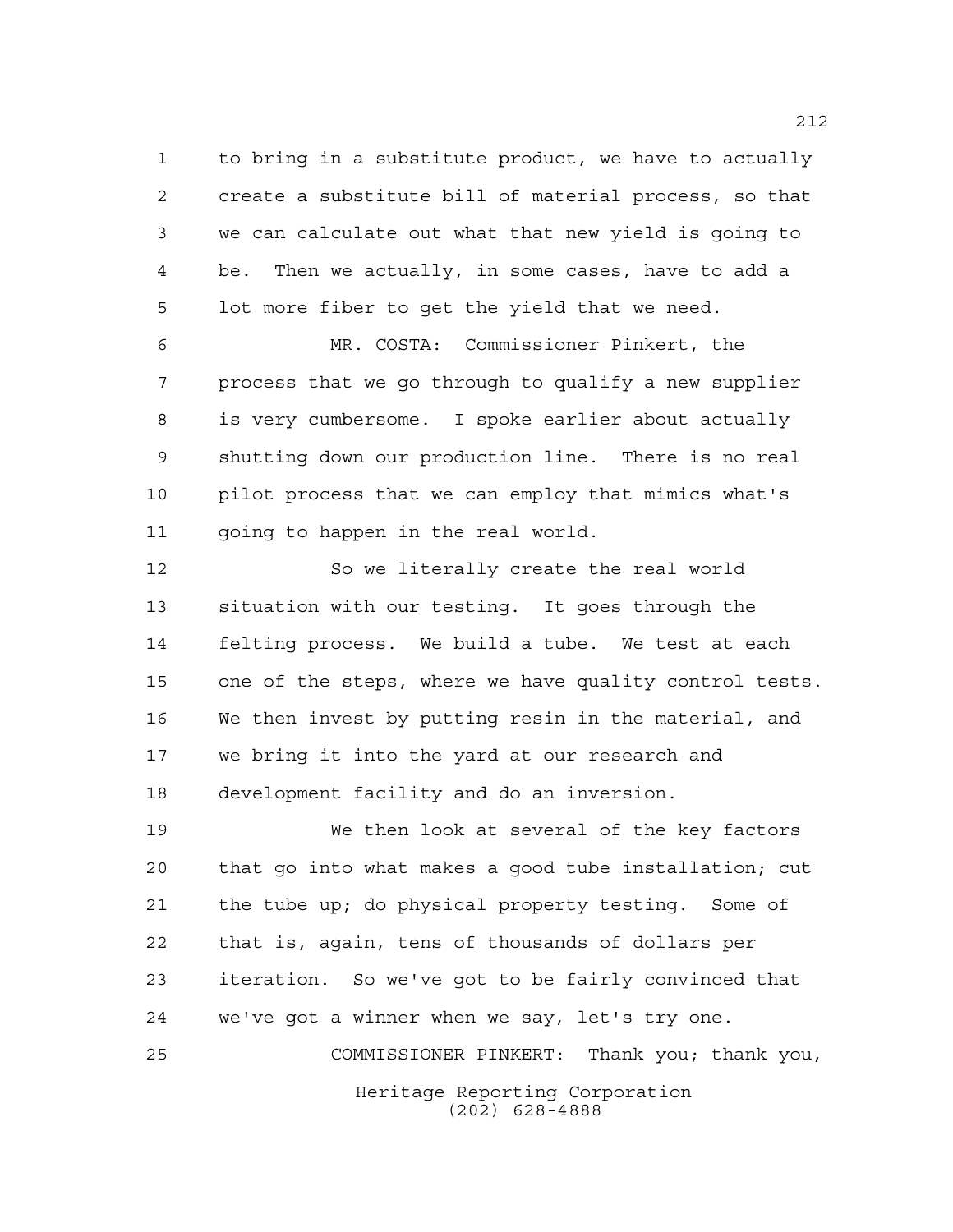Mr. Chairman.

| $\overline{2}$ | CHAIRMAN PEARSON: I recognize that this                |
|----------------|--------------------------------------------------------|
| 3              | panel won't be in a position to speak for all U.S.     |
| 4              | users of polyester staple fiber. But perhaps you       |
| 5              | could say a few words for each of your firms about the |
| 6              | demand prospects, as you see them, for your product.   |
| 7              | Let's, for the moment, make the assumption that        |
| $\,8\,$        | there's no anti-dumping order put in place, so that    |
| 9              | the availability of the materials that you use as      |
| 10             | inputs would remain unchanged. Mr. Costa, how do you   |
| 11             | see the demand?                                        |
| 12             | MR. COSTA: We're very much in a growth mode            |
| 13             | in our business. We see the demand rising, year over   |
| 14             | year, with our customer base, as more and more         |
| 15             | failures occur and critical failures of the            |
| 16             | infrastructure in North America, as well as throughout |
| 17             | the globe. The demand is rising. In fact, there's a    |

huge gap that's created, year over year.

 The typical infrastructure for the pipelines under our streets was approximately a 50 year design life. Much of our infrastructure in North America was built back in the 1950s. So we've reached the point where much of that has hit it's design life and is, in fact, failing due to just simply age.

Heritage Reporting Corporation (202) 628-4888 Right now, the funding gap between what is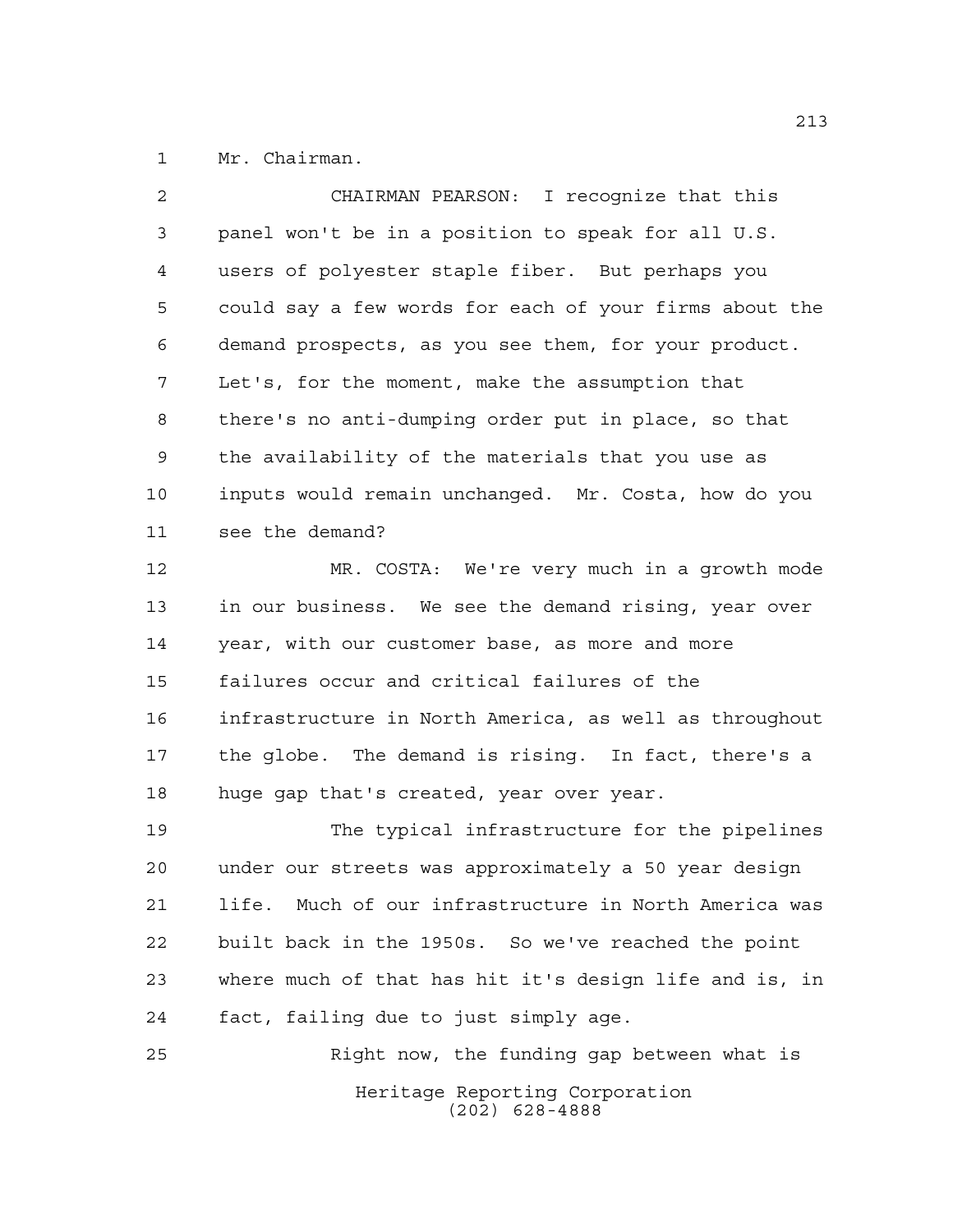failing physically, and the amount of money that's available for solving those problems and rehabilitating is growing, year over year. So right now, we've got the capacity for this particular market that we're in to just grow exponentially without the funding for it. But at some point, we're going to have to come up with the money, and at that point, we've got an explosive growth opportunity.

 CHAIRMAN PEARSON: And when you talk about explosive growth -- and if this is business confidential, you don't need to say it here -- but can you give me some idea? Are we talking 10 percent year on year growth?

 MR. COSTA: We talk about gaps that are in the billions of dollars of need, versus what's funded.

 CHAIRMAN PEARSON: Okay, so it's a little bit unpredictable. But the potential for growth would be very great. That's the point.

 MR. COSTA: Right, and again, like I said, with the critical mass that our infrastructure built in 1950s and 1960s, and that 50 year time bomb that's happening right now.

Heritage Reporting Corporation (202) 628-4888 CHAIRMAN PEARSON: And in the case of Insituform, is it correct to assume that some meaningful percentage of your production is used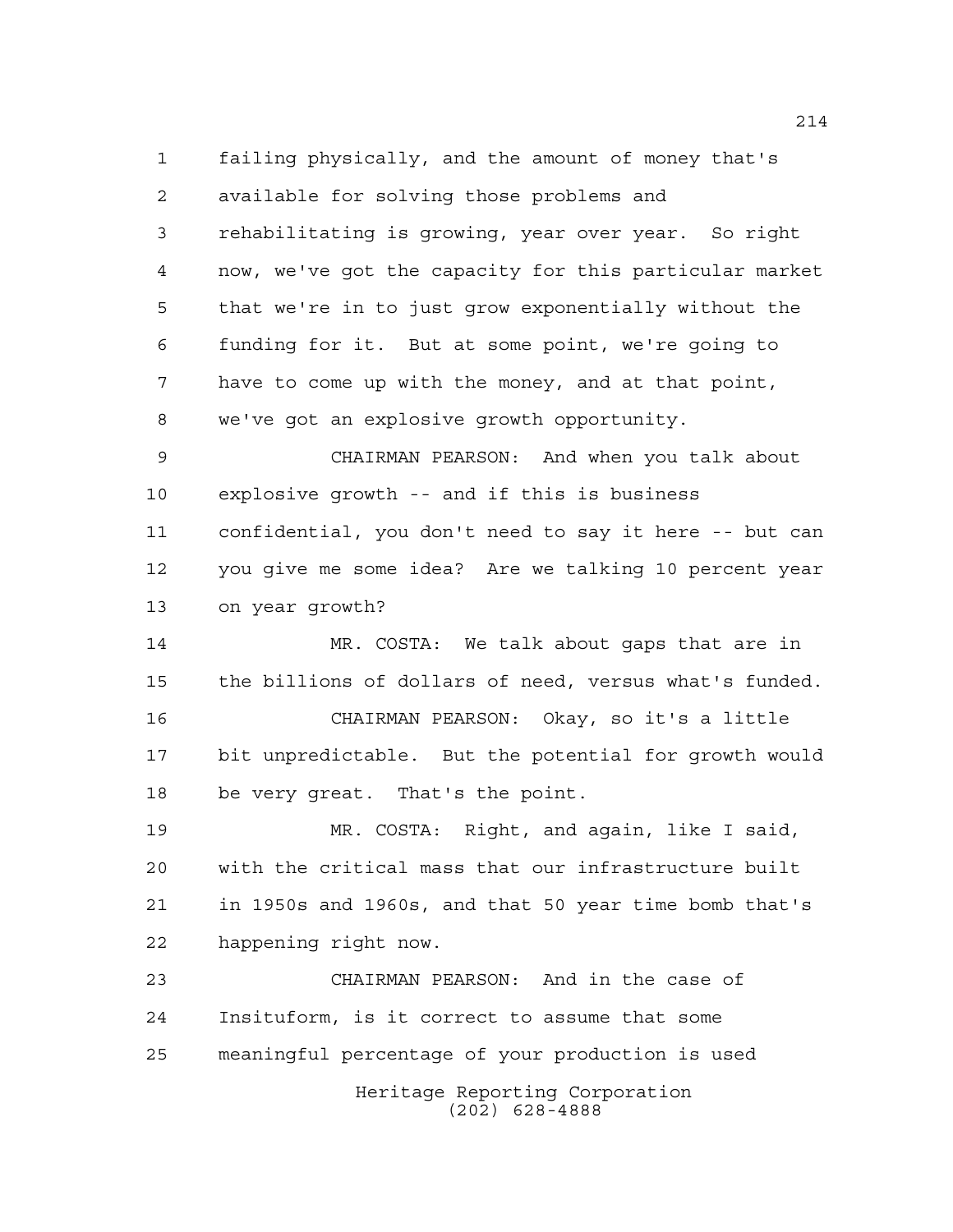Heritage Reporting Corporation overseas; produced in this country and then exported? MR. COSTA: Yes, in fact, we also have a lot of initiatives around, growing our international business, particularly in Eastern Europe and in Asian. CHAIRMAN PEARSON: Do you also produce offshore, or are you producing everything here? MR. COSTA: We produce primarily in the United States. We do have a sewing facility in the U.K. CHAIRMAN PEARSON: Are you able, on the public record, to say anything about what percentage of your total production is utilized overseas, just to give me some idea? MR. COSTA: We'll hit it in the post- hearing, yes. CHAIRMAN PEARSON: Okay. MR. COSTA: It's public. MR. SHAPIRO: Chairman Pearson, the record does show a positive trend with regard to Insituform's purchases of polyester staple fiber. CHAIRMAN PEARSON: Okay, and I should infer that there would be some relationship between the impetus of polyester staple fiber and their actual sales of product. MR. SHAPIRO: Right.

(202) 628-4888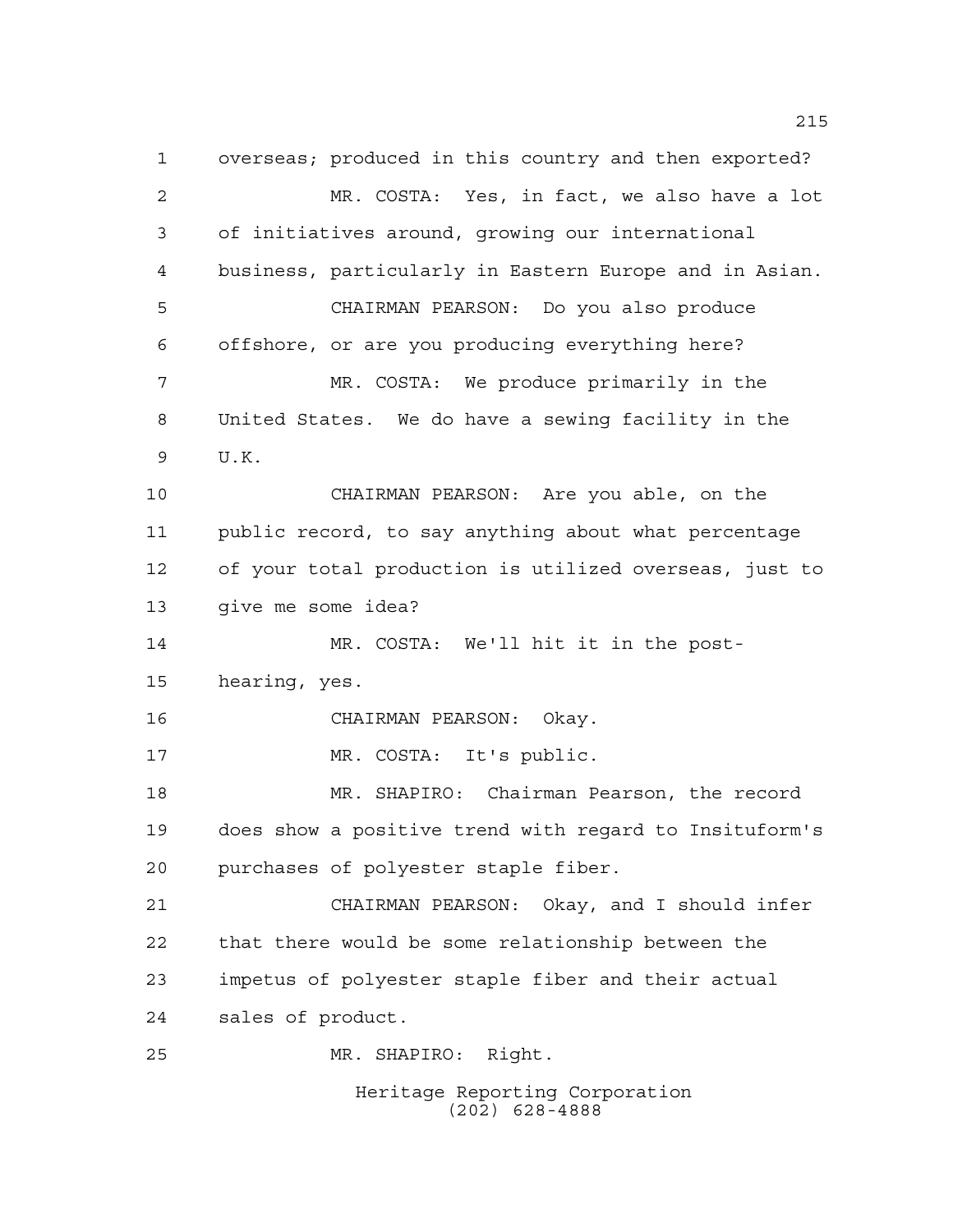Heritage Reporting Corporation MR. COSTA: Correct, that's what we do. The fact that we have a revenue is based upon the fact that we built that product. CHAIRMAN PEARSON: Okay, Mr. Plummer, for your firm, how do you see demand? MR. PLUMMER: Demand for our firm has been growing dramatically, sir. Part of the reason for that is, we've gone directly into retail, so we control a little bit more of our own destiny. In terms of the overall furniture industry and upholstered furniture, in specific, in the U.S., lately, within the last year, there's been a lot of competitive pressure from China, and about 16 firms have decided not to continue. CHAIRMAN PEARSON: Okay, so for the U.S. furniture, upholstered furniture industry overall, it might be correct to say that one would expect to see big increases in demand? MR. PLUMMER: No. CHAIRMAN PEARSON: Or no increases in demand? MR. PLUMMER: Yes. CHAIRMAN PEARSON: And Mr. Epstein, do you have a sense for Hollander, the extend to which demand prospects might be positive or negative?

(202) 628-4888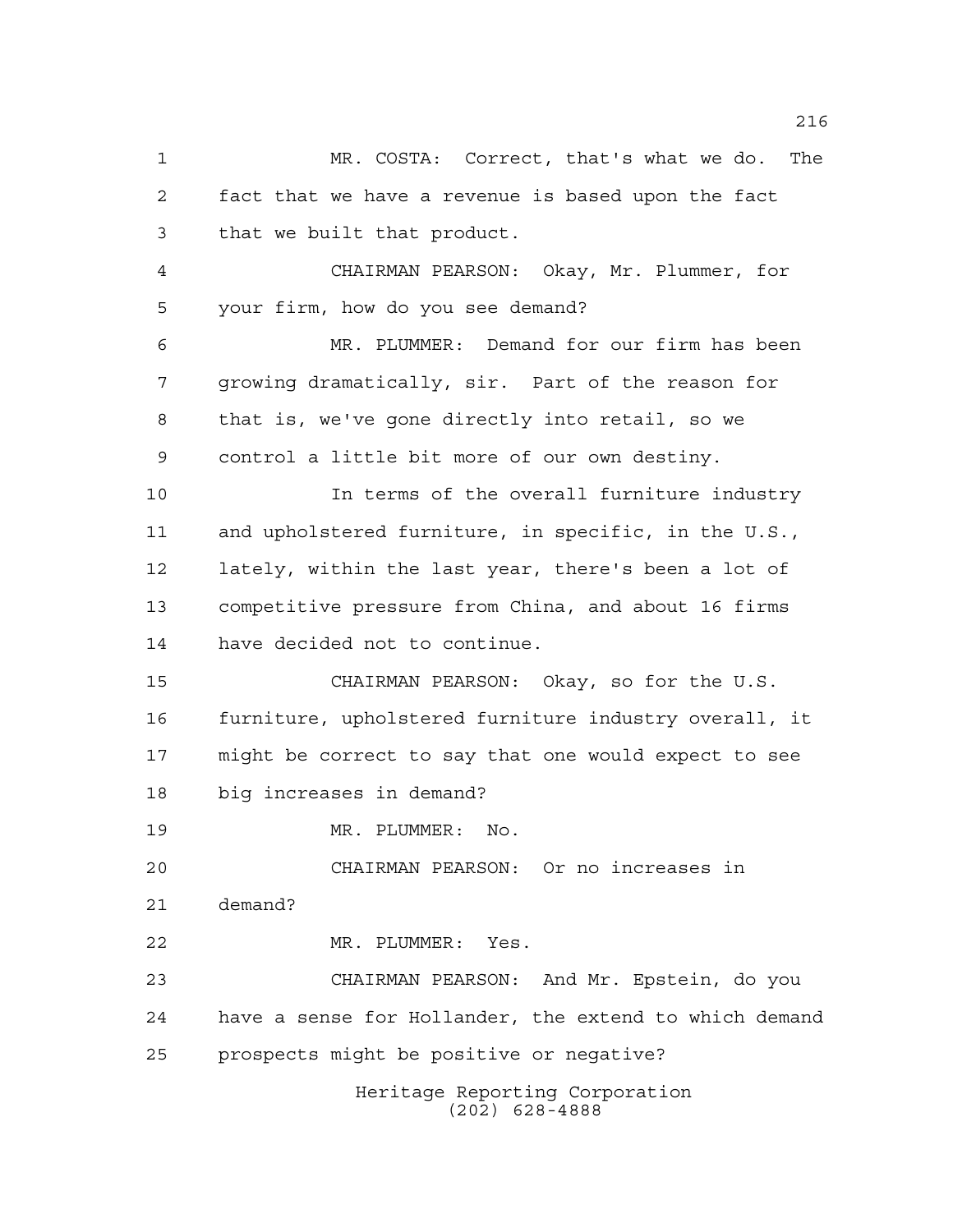MR. EPSTEIN: For our part of the home furnishings industry, demand hasn't been strong. It is reflective of the retail environment.

 But our particular business has been strong. We have captured a larger share of the pie. We are efficient. We are good at it. We're creative. We're constantly bringing new product to our retailers, and I guess it's just grabbing more market share and getting better at what we do. That's part of it.

 It's not a strong industry, at this point. We're also faced with a great deal of competition of finished product coming in from overseas, a tremendous amount. Our customers go directly for a larger and larger segment of the industry.

 CHAIRMAN PEARSON: Okay, and the segments of the industry that your firm is in, that's very closely related to housing starts or housing completions, in terms of the demand for the products, or not so closely related to it?

 MR. EPSTEIN: It is, but it isn't. If people buy new houses, they generally buy new bedding. But then, again, if they don't move, sometimes to make up for the fact that they're not moving, they buy new bedding. So it isn't necessarily the case. CHAIRMAN PEARSON: Okay, a question that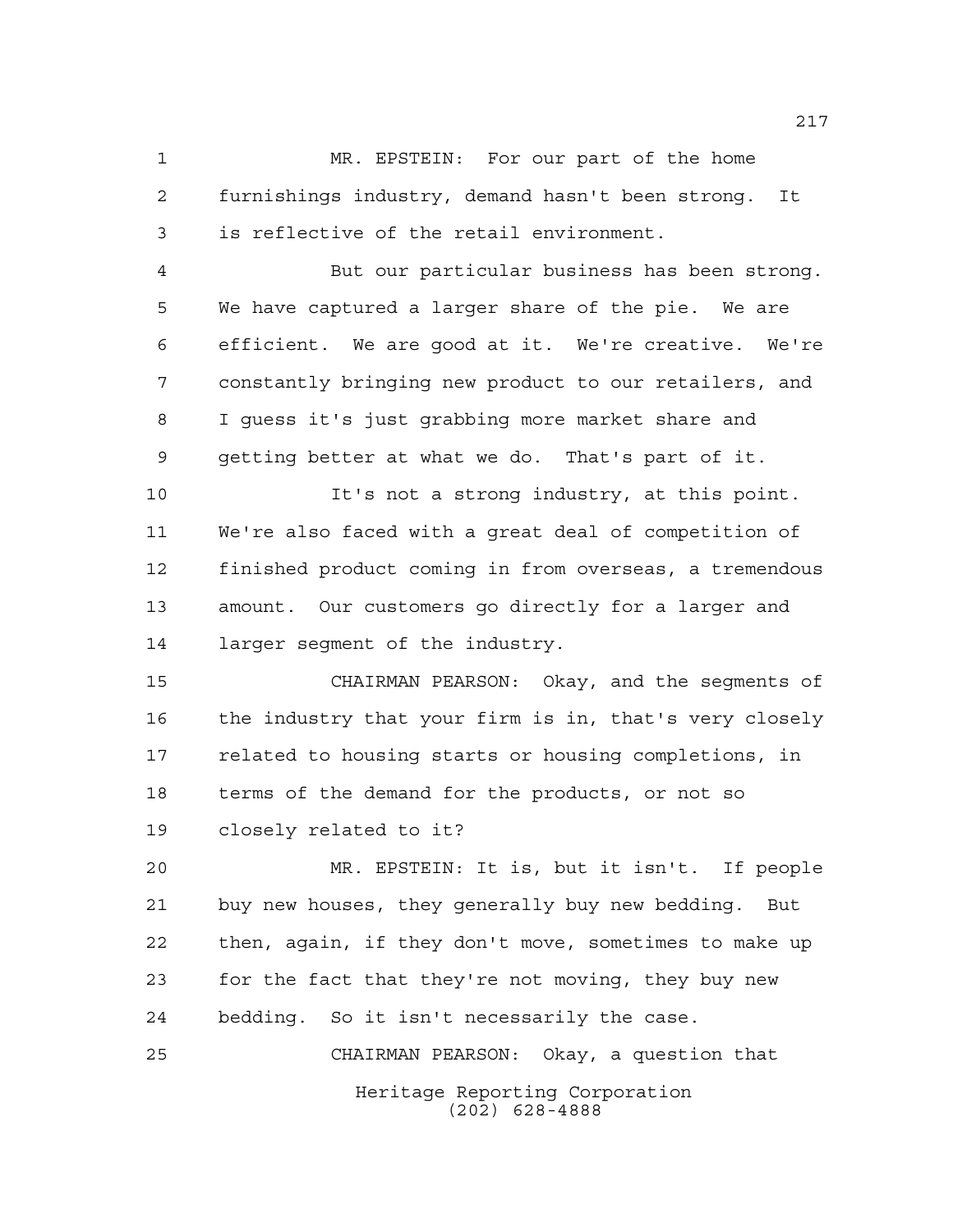relates to this then, if an anti-dumping duty order does go into effect, where would your firms obtain the polyester staple fiber that they need? Let me start with you, Mr. Costa, because I think you were indicating that that would be a particular problem. MR. COSTA: Well, the fact that we're

 limited by the number of qualified suppliers right now doesn't give us much opportunity. So unless we qualify additional sources, we're left with our long- standing supply agreement, which puts us into a tenuous position. Obviously, we're not in a negotiating position with single sourcing.

 CHAIRMAN PEARSON: But you have, at this point, no business relationship with a non-subject supplier from off-shore, for instance.

 MR. COSTA: No, no, we don't have it with the non-subject supplier, no. Our current supplier is not a party to this hearing today.

 CHAIRMAN PEARSON: Okay, I'm sorry, I've been listening to too much today. Did you indicate that you currently work with one U.S. supplier and one Chinese supplier?

MR. COSTA: Yes.

Heritage Reporting Corporation (202) 628-4888 CHAIRMAN PEARSON: So in the event of the Anti-Dumping Duty Order going into effect, do you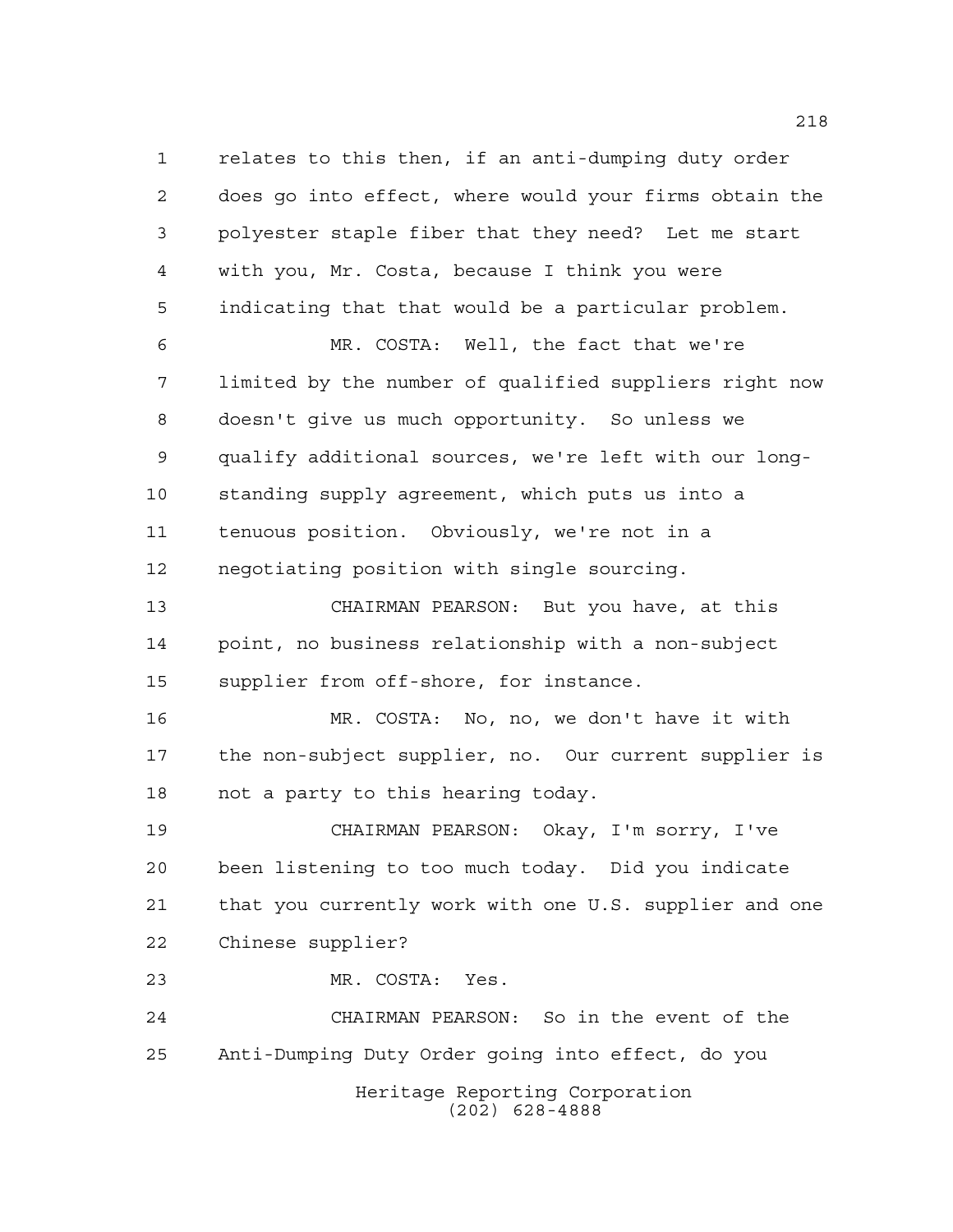expect that you would continue to purchase at least some product from that supplier, or would you likely find the duty to be prohibitive?

 MR. COSTA: I guess we would look at it from all standpoints. Obviously, we need a back-up source. We've got to look at what the quality of that product is and make sure that we've got a good supply chain from both sides and make that decision as a business decision going forward. But we're not going to stop in terms of qualifying additional vendors.

 CHAIRMAN PEARSON: You would be out scrambling to find additional sources.

 MR. COSTA: And honestly, the reaction to the North American Request For Proposal that we put out last year, the initial response from our current supplier was, oh, here's a new price for you, and it was obviously lower, and they went into a scramble mode. So there is profit in our business for people in all walks of the world for supplying us.

 CHAIRMAN PEARSON: Okay. Mr. Plummer, how would you respond?

Heritage Reporting Corporation MR. PLUMMER: I'd respond that our primary supplier is from a nonsubject country right now. They provide actually the product that we benchmark all of our products against. And we're also working on

(202) 628-4888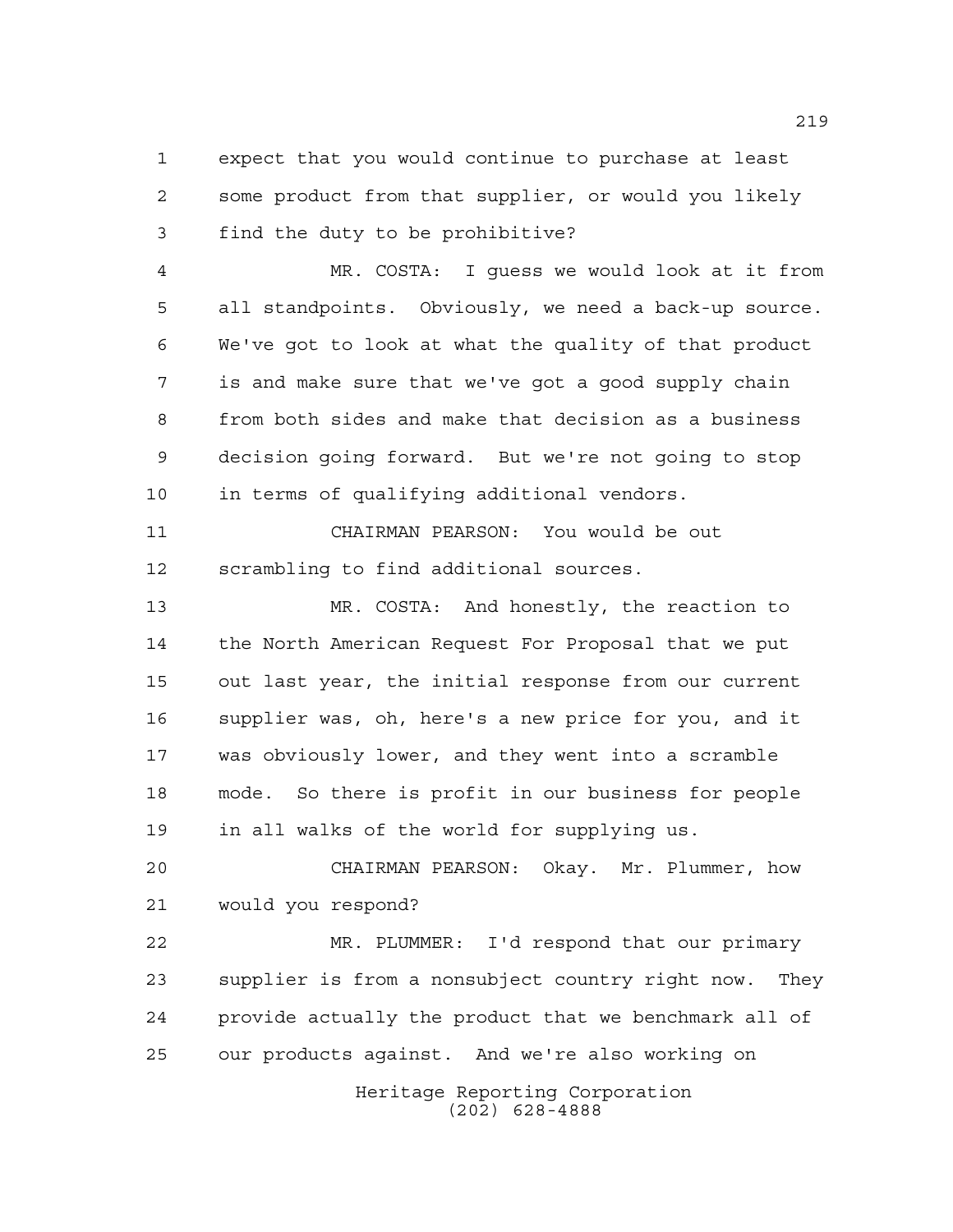development with another company out of a nonsubject country also.

 CHAIRMAN PEARSON: Okay. So you would be affected to some degree by the Anti-Dumping Duty Order, but you would of necessity try to find ways to work around it.

 MR. PLUMMER: Yes, and we're currently working with one of the Petitioners, through distribution, to try to develop a product that meets our needs.

 CHAIRMAN PEARSON: Okay; Mr. Epstein? MR. EPSTEIN: In 2006, our purchases were equally distributed between U.S., subject, and non- subject countries. If the anti-dumping order goes into effect, most likely, our company will cease operations making comforters made out of PSF, and mattress pads, and fiber beds, which are the things that lie on top of the mattress, go under the sheets; and we will become an importer of those products, leaving us only with the pillow manufacturing.

 At that point, to tell you the truth, when one of the overseas PSF suppliers comes up with a fiber that has complete resiliency that can be compressed and then uncompressed, which they will develop, by necessity, that will basically put us out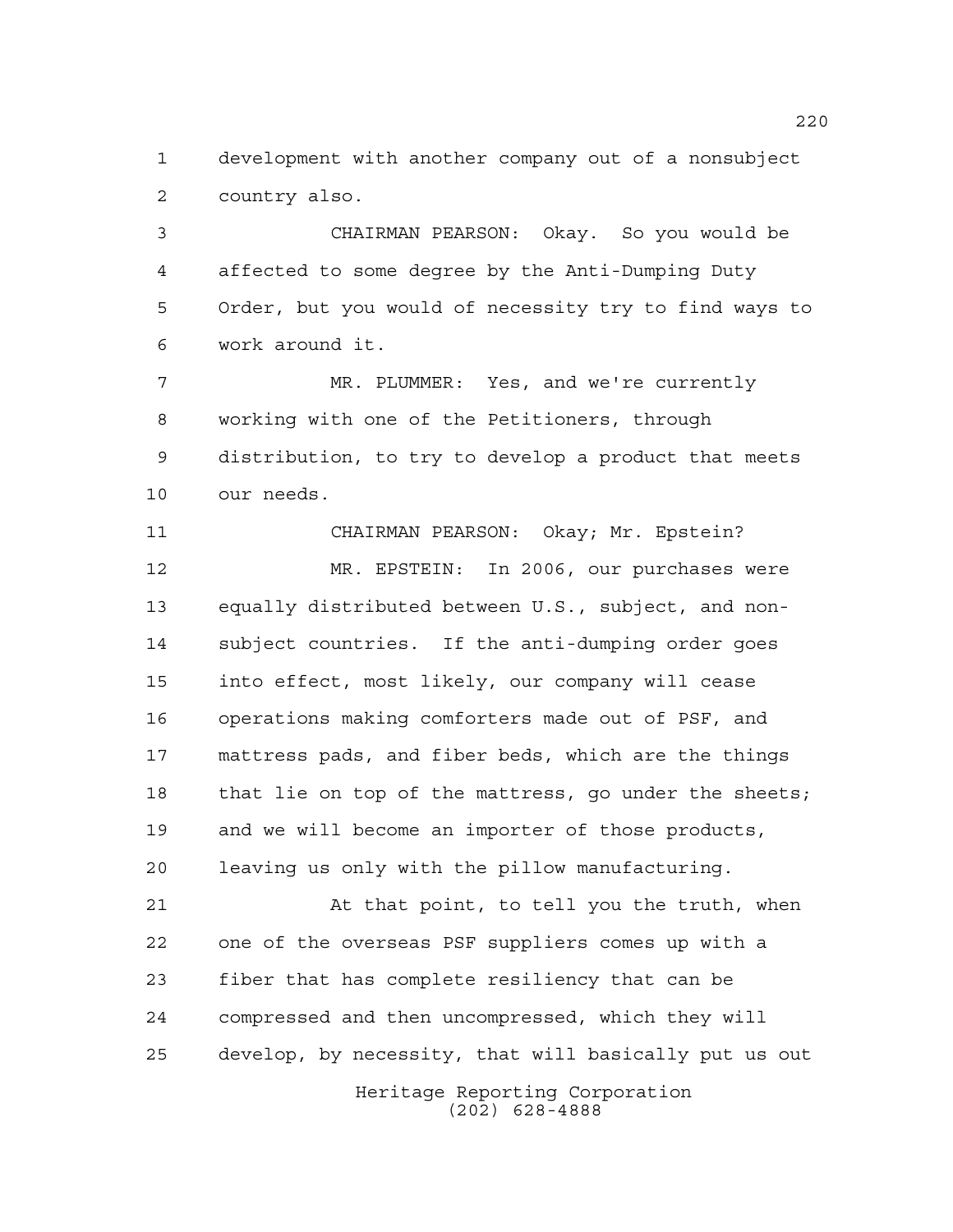of it, if they do that. Because we make pillows here locally.

 So it doesn't speak well for the bedding part of it, and the pillows later on. But it will have a definite chilling effect on our employment. CHAIRMAN PEARSON: Okay, and Hollander would become less of a manufacturer and more of a marketer. MR. EPSTEIN: That's correct, and that's not what we want to do. CHAIRMAN PEARSON: Okay, for purposes of the post-hearing, perhaps you could give us some poundage figure for how much polyester staple fiber might no

 longer be used by your firm, if that adjustment would take place, if you know it off the top of your head. MR. EPSTEIN: Ten to fifteen million pounds. CHAIRMAN PEARSON: Okay, well thank you very much. My time has expired; Madam Vice Chairman? VICE CHAIRMAN ARANOFF: Thank you, mr. Chairman; I, too, want to welcome the afternoon panel. Thank you for your patience in waiting for your turn. Let me start with some questions for Mr. Shapiro and Mr. Costa. Did you pursue an exclusion from Commerce for the product that Insituform is using?

Heritage Reporting Corporation (202) 628-4888 MR. SHAPIRO: We're in the process of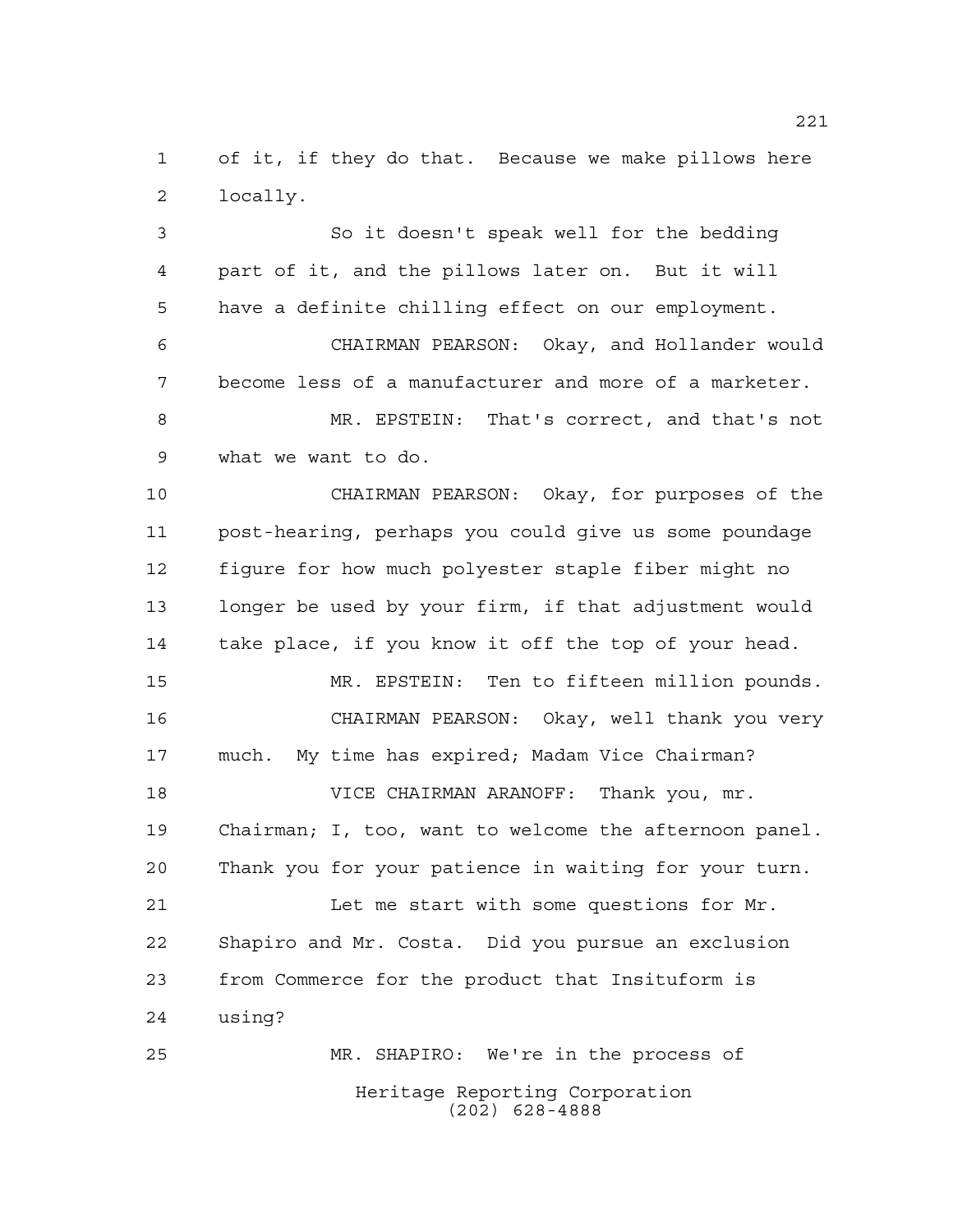preparing that at this time.

| 2  | VICE CHAIRMAN ARANOFF: Okay, because it               |
|----|-------------------------------------------------------|
| 3  | strikes me, in some ways, that it's more of a scope   |
| 4  | argument than it is a like product argument.          |
| 5  | This morning, you heard the domestic                  |
| 6  | industry testify that the product specifications that |
| 7  | Mr. Costa laid out are nothing special, and that they |
| 8  | can make that product. Mr. Costa says they can't.     |
| 9  | But he doesn't know whether anybody else could take   |
| 10 | the product that he's buying and use it for another   |
| 11 | PSF application.                                      |
| 12 | It's sort of a "he said/she said", and I              |
| 13 | don't know where the facts are that are going to help |
| 14 | me determine whether there is, in fact, a clear       |
| 15 | dividing line between this product and other products |
| 16 | produced by the domestic industry.                    |
| 17 | MR. SHAPIRO: I guess there will be two                |
| 18 | sides to this answer. There's two sides to the        |
| 19 | question. We have a sample of what a coated fiber     |
| 20 | that's usually used in a high operation -- you know,  |
| 21 | application versus, this feels like.                  |
| 22 | There's sort of a stickiness to this.<br>It           |
| 23 | doesn't pull apart easy. The fibers stick together.   |
| 24 | That is inherent to what makes it usable to make the  |
| 25 | fill.                                                 |
|    |                                                       |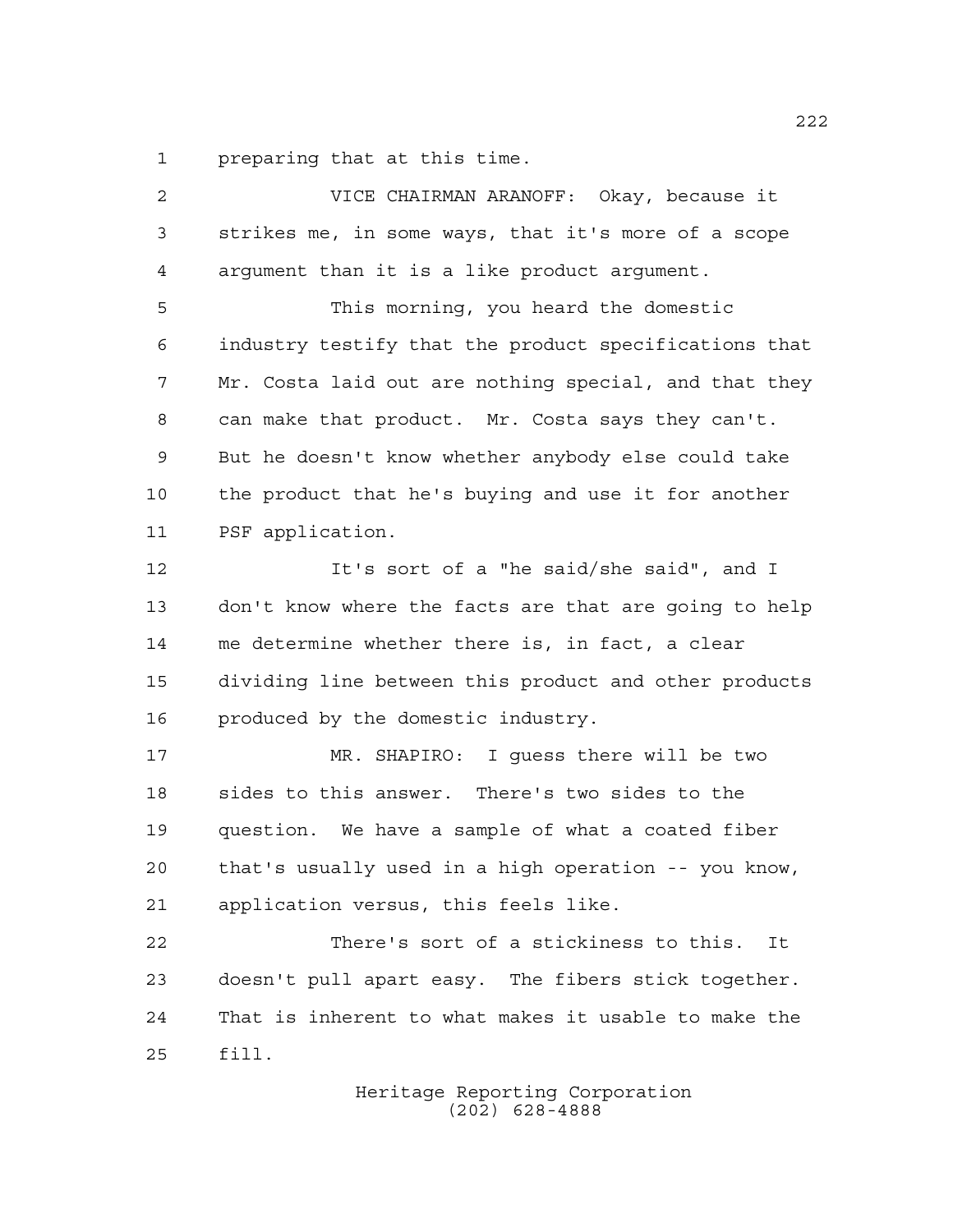Whether there are other non-high loft applications for the fiber, I don't know. The record seems to support that high loft is generally interested in slick fiber.

 The Petitioners, as I mentioned at the opening, talk only about high loft. That's what they're really interested in. In their prehearing brief, they talk all PSF use for high loft. Then PSF that's used for fabric making is excluded from the scope.

 So they've drawn a line on one type of product that they're interested in, and they believe is injurious to them, and one type of product that's not, and that line's largely on its application. Now on the other side, Mr. Costa will address other producers and his experience in testing those.

 VICE CHAIRMAN ARANOFF: Well, let me ask you then, I mean, if you're going to look at getting an exclusion from the scope, are you going to be defining what makes you distinct, based on the physical characteristics of the product, which is what Mr. Costa was telling the Commission, or based on the end use? MR. SHAPIRO: I actually think that they're

Heritage Reporting Corporation (202) 628-4888 both. They're combined. It's very much like the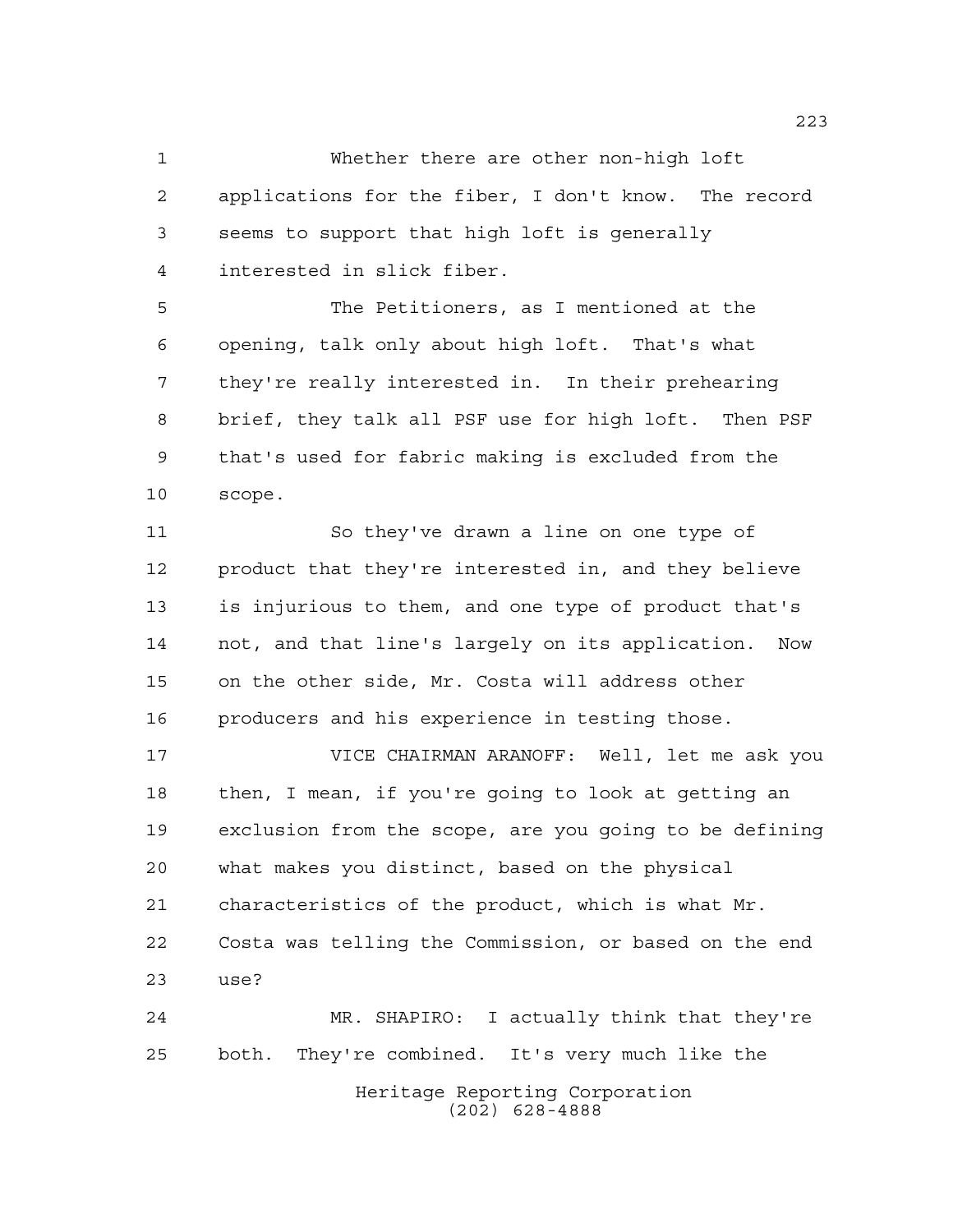language of the petition and the scope of this case; where they define both physical characteristics and the use. So it is fiber that is used in woven products to make apparel; fiber used in carpeting. They'd give physical characteristics of those fibers, too, based on their denier only. But they primarily go to end use.

 What we've tried to do here is give characteristics that are physically objective and could be tested, for example, by a Customs agent at the port -- pulling a sample, take it to the lab, does it have this tenacity, does it have this elongation, does it have this crimp factor?

 VICE CHAIRMAN ARANOFF: Well, just as a sample, to answer the question that Mr. Costa was unable to answer, Mr. Epstein, you make pillows. You heard the description of the product that Mr. Costa is buying with the eight to nine crimps per inch and the tenacity and all those different properties. Could you use that stuff in a pillow; would you? MR. EPSTEIN: I really can't tell you for

 sure. You know, it's like the soup. If it comes out and it tastes good, that's what it is.

Heritage Reporting Corporation We make specifications on our product, on our PSF. But if it won't run in our machines, if it

(202) 628-4888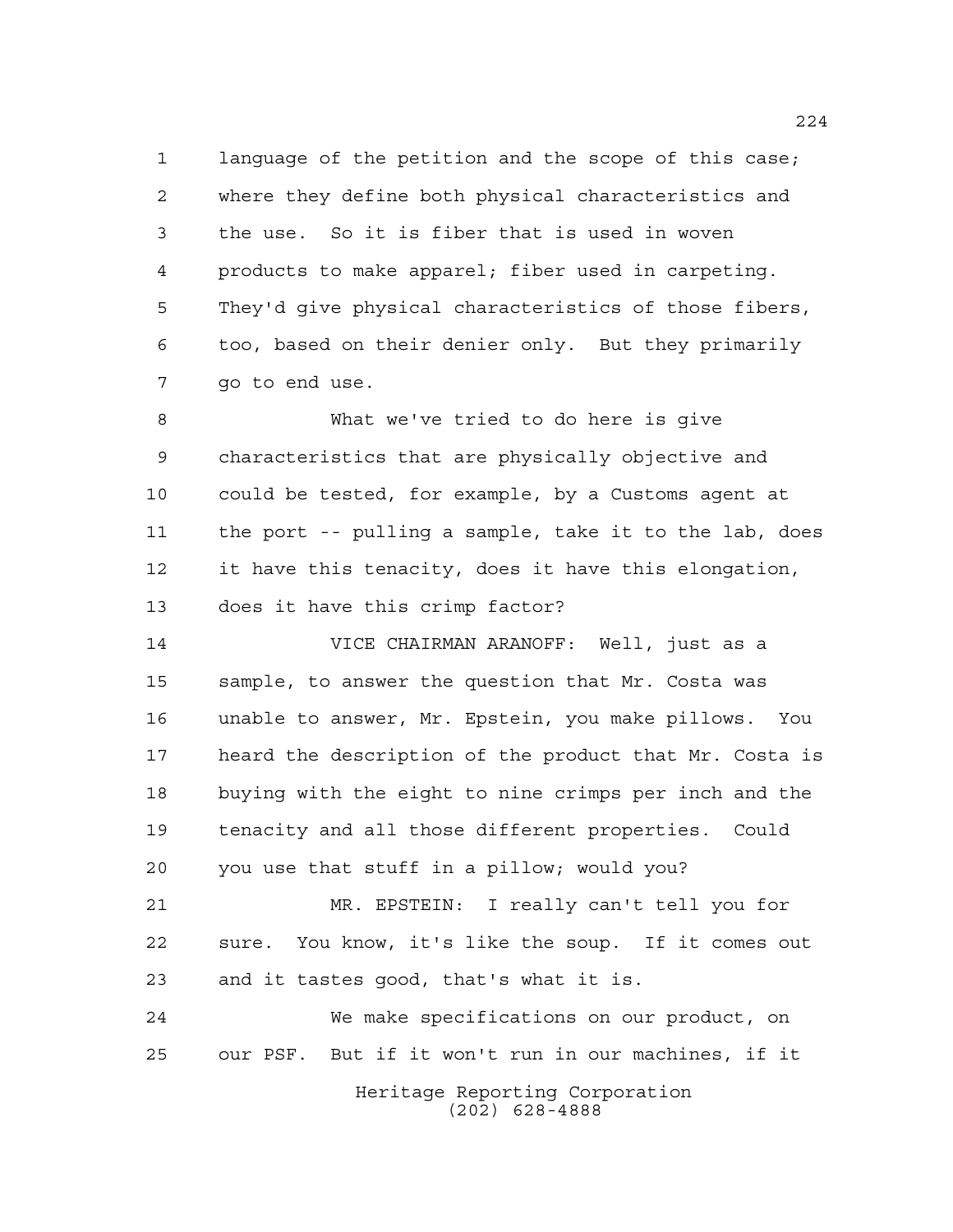Heritage Reporting Corporation won't be consistent, if you've got six machine running in a plant, all possibly of different age and all that; and one can run and two can't run it; this one can and this one slows up, then that fiber doesn't work for us, you see? So everybody has to find something that works for them. VICE CHAIRMAN ARANOFF: Right, I mean, can any of your machines work on coated fiber? MR. EPSTEIN: No. VICE CHAIRMAN ARANOFF: No? So you then you couldn't use it, because his product is uncoated. MR. EPSTEIN: Right. MR. WANG: Commissioner, may I add a little bit more? Based on our understanding, I mean, our fibers cannot be used for their applications, mainly because our fibers, our applications, are for the structural applications. 18 By structural, we mean the material or the felt we make has to take the load. Any pillows, I mean, they do not have to be stretchy. Sometimes, they only have to be pressed, if they want to bounce back to the original loftiness. But for us, sometimes we also compress it, when we want it to keep the same thickness. When we release the load, we don't want the thickness to

(202) 628-4888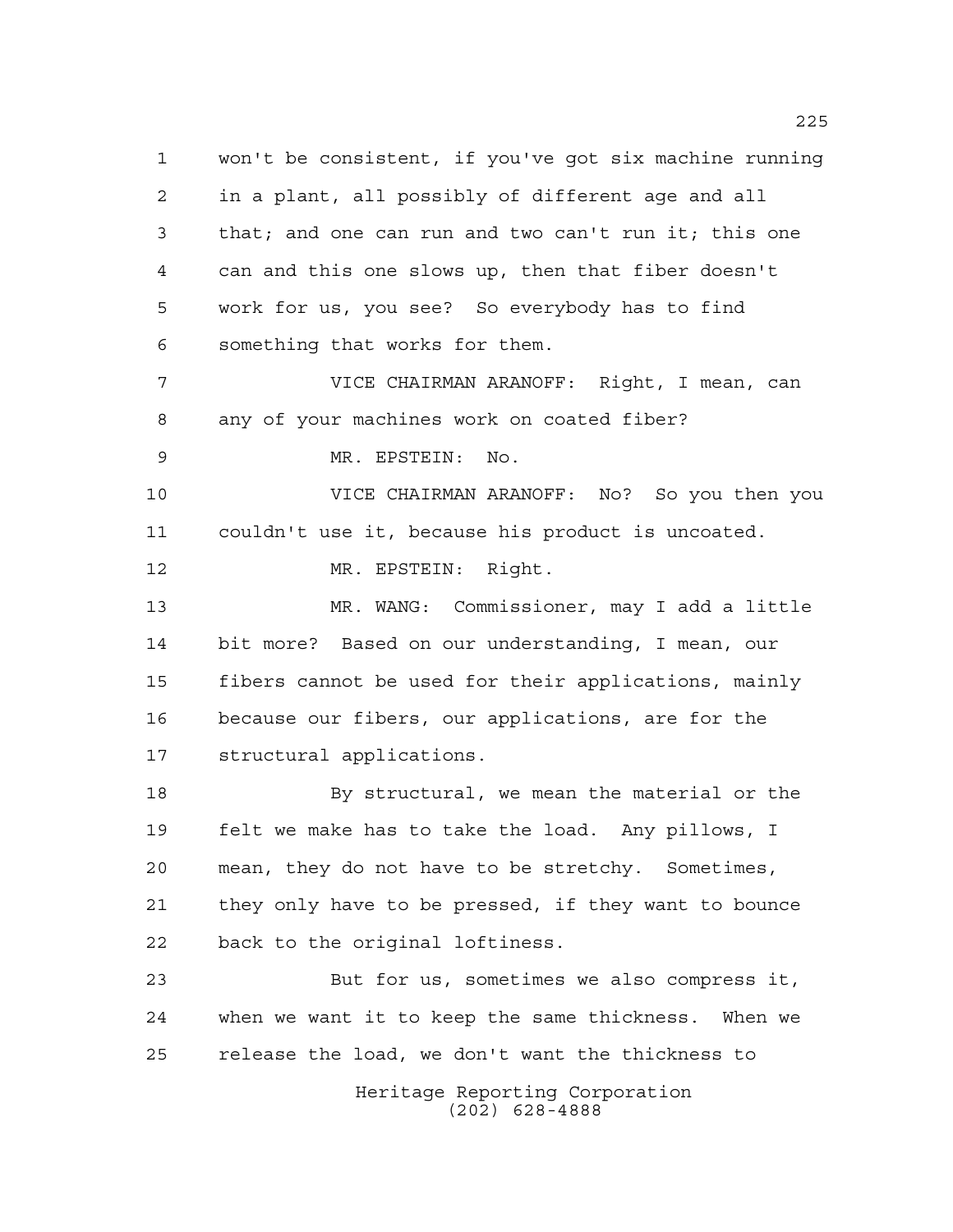bounce back. So that's clearly a difference between our application and their application.

 VICE CHAIRMAN ARANOFF: Well, I take your point, Mr. Wang. But what I don't understand is whether this load bearing ability of your end product is due to the way that you process it, the way that's made together into this fabric and compressed, or whether it's due solely to some quality of the input that would make the input unsuited to other applications.

 MR. WANG: It would depend on both. One is the property of the fibers. The other is a process to make the felt. From the fiber properties, our fibers are clearly not coated with silicon. Silicon makes the surface very slick, and that slickness will reduce the friction and will reduce the interlocking between the fibers, which gives us the strength.

 On the other hand, for them, they want this slickness so the fibers can bounce back easily. We have samples with both silicon coated and non-silicon coated. So anyway, if you just close your eyes and feel it, you can tell the difference.

 VICE CHAIRMAN ARANOFF: Okay, I appreciate those answers. All of you gentlemen who are industry witnesses wouldn't be here if you weren't using some

> Heritage Reporting Corporation (202) 628-4888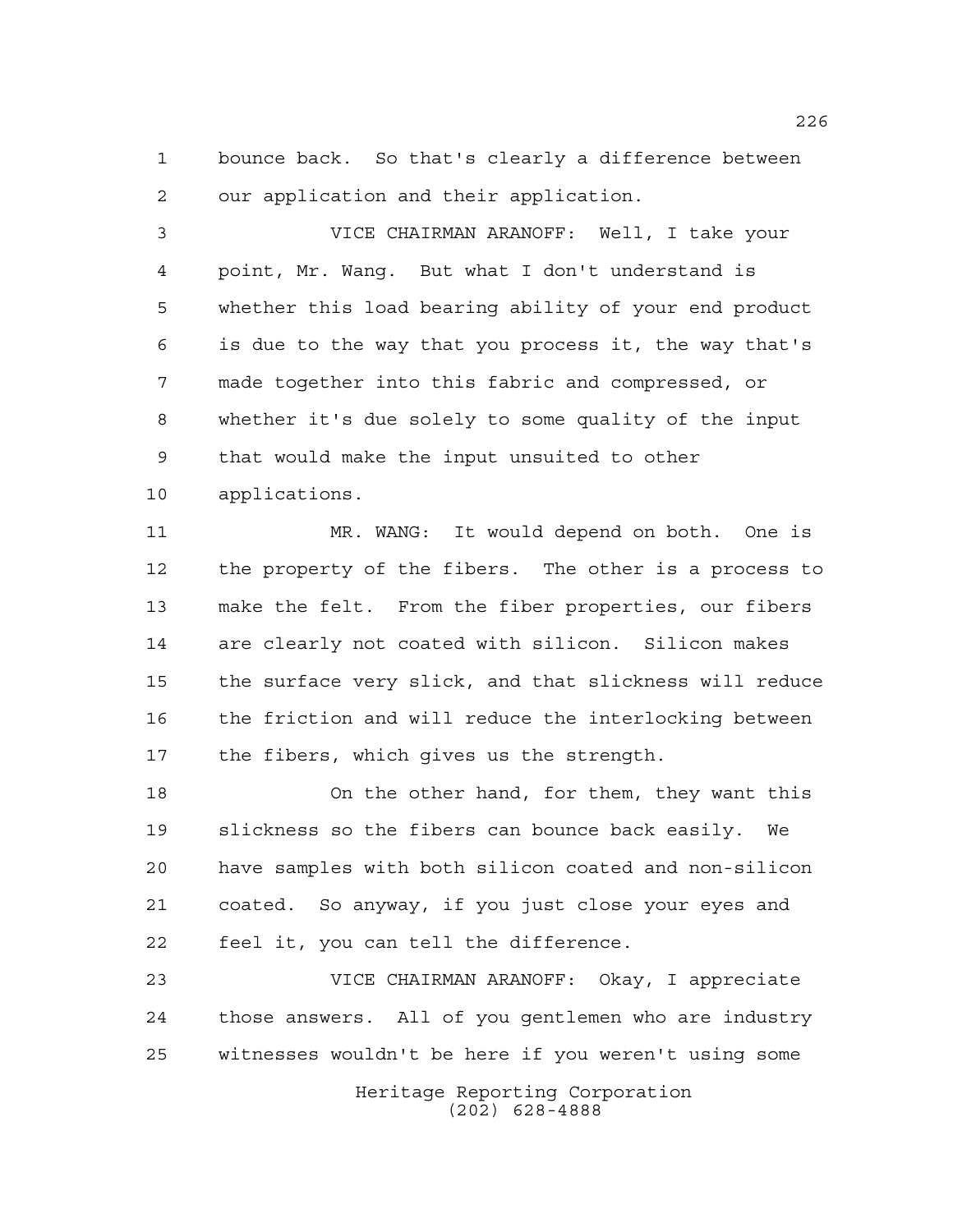Heritage Reporting Corporation (202) 628-4888 product that comes in from China. So I want to ask you all, have you actually been to China? Have you been to plants of your suppliers? Well, have any of you? MR. COSTA: Yes, we have. VICE CHAIRMAN ARANOFF: Mr. Epstein? MR. EPSTEIN: I personally have not, but my people have -- both sales and manufacturing. VICE CHAIRMAN ARANOFF: Okay, in each of your cases, when you first decided to pursue Chinese product, did you go to the supplier or did the supplier come to you, and how many suppliers did you visit with; Mr. Costa, did you want to start? MR. COSTA: Once we failed to qualify a second source in North America, we put out just a broad feeler for who was actually producing similar products in alternative places. We just put out a blanket request for a proposal at that point. VICE CHAIRMAN ARANOFF: Okay, well, this may be confidential, but if you can maybe follow-up in post-hearing with a little bit more detail, you put out a request for a proposal globally, I presume? MR. COSTA: Correct. VICE CHAIRMAN ARANOFF: Chinese producers were the only ones you heard back from?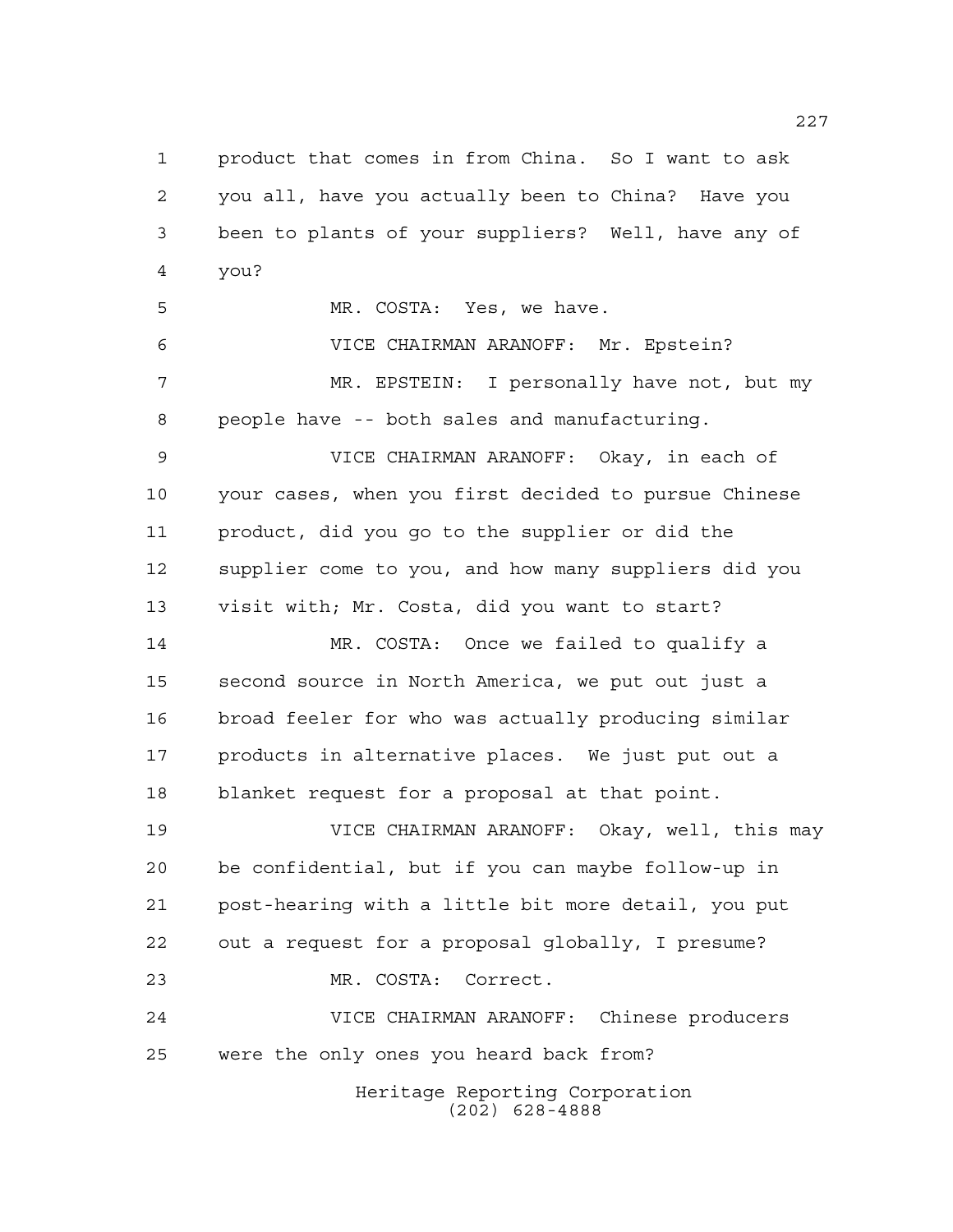Heritage Reporting Corporation (202) 628-4888 MR. COSTA: No, at that point, we had Japanese producers, as well; India. So it wasn't targeted to any one country or venue. VICE CHAIRMAN ARANOFF: Did you test all those products, or you did some kind of decisional -- MR. COSTA: We did a pre-screening at that point, to understand who was going to be qualified, and then we narrowed it down to two or three of the various materials and brought those in. VICE CHAIRMAN ARANOFF: And you did not succeed in qualifying any non-subject product. MR. COSTA: Right. VICE CHAIRMAN ARANOFF: My time is running out, but maybe I can get Mr. Plummer to answer the same question. MR. PLUMMER: We actually sent out RFPs, both domestically and internally. We have offices in several locations and Asia, and we had our Asian offices search for PSF suppliers. At the same time, I was contacting the domestic suppliers. We also researched the polyester industry a little bit to find out who potentially could be the best producer of polyester fiber. In that, we found that a non-subject company or non-subject country was producing what we considered the best polyester fiber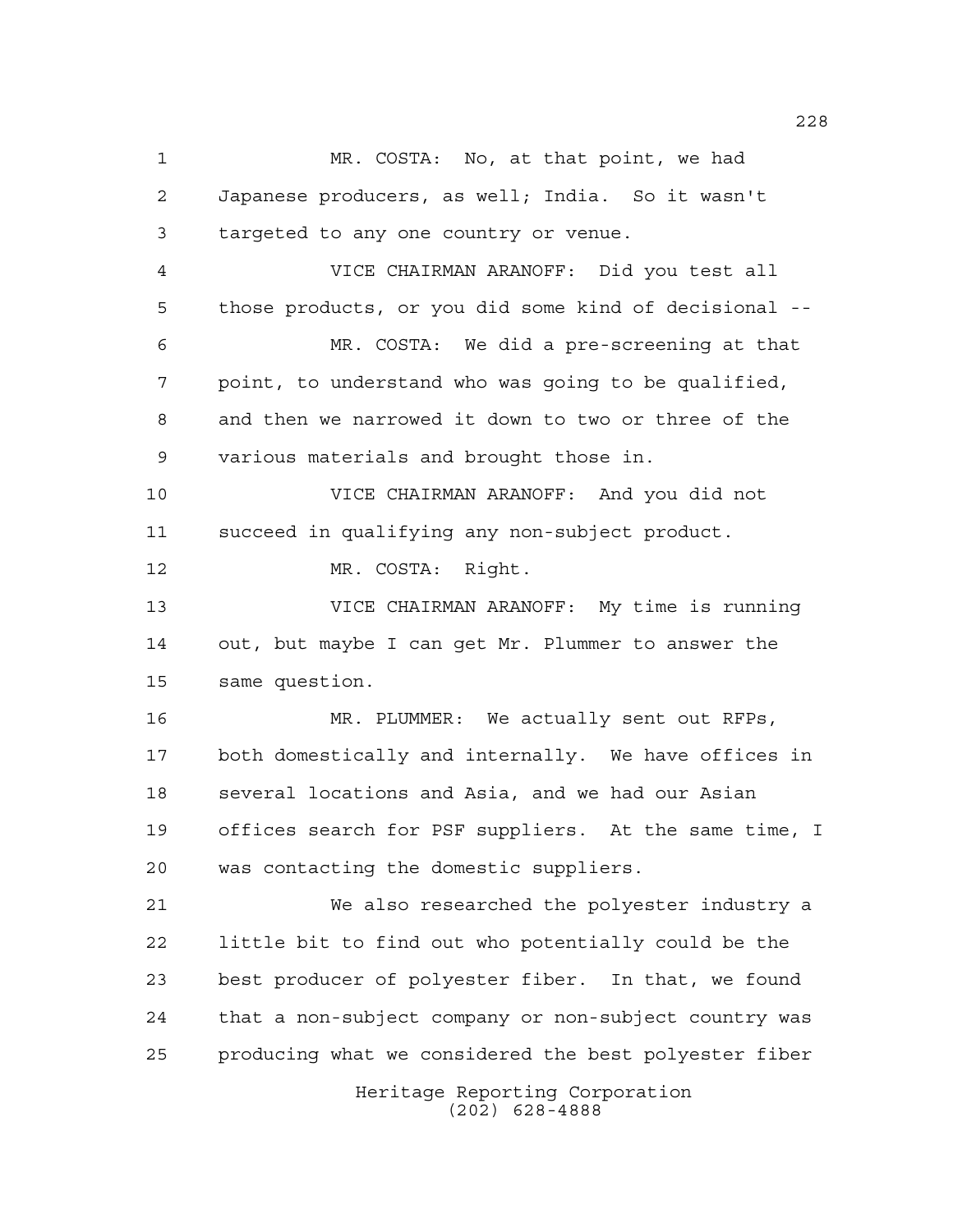in the world.

 We began testing that product, and we set that product as the benchmark for anything that we did, going forward. VICE CHAIRMAN ARANOFF: Okay, I'm going to pursue this more in my next round, but my light has turned red. Thank you all for your answers. CHAIRMAN PEARSON: Commissioner Okun? COMMISSIONER OKUN: Thank you, Mr. Chairman, and I join my colleagues in welcoming this panel here this panel here this afternoon. I very much appreciate your participation. I always find it very interesting to hear from the purchasers and to get their perspective on the market and how the industry works. So I appreciate that. Let me ask, I think, a general question for everyone, which is in the presentation this morning, the Petitioners, in anticipation of the arguments that they heard in the briefs about the quality issues or availability of supply, had prepared charts based on the public data in the staff report; or using the staff report, produced public charts -- in particular, Chart 4, which is this comparison of U.S. and China

looking at availability, product consistency, quality

products and the different purchasing variables,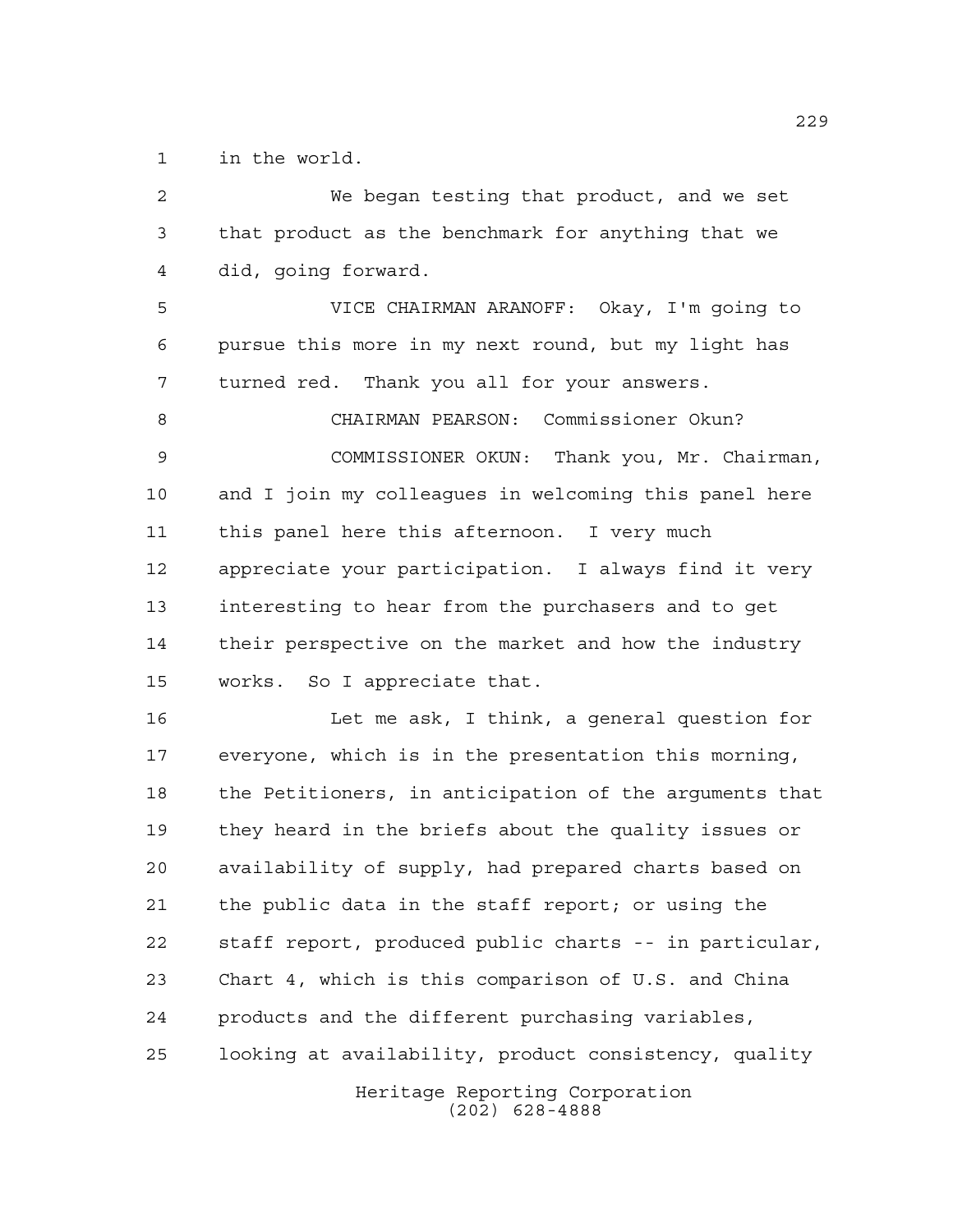exceeds industry standards, reliability, supply, et cetera. I know you all have access to that.

 The point the Petitioner has made -- and again, I can look out at what I've heard from you and say that you make good on one of these particular bars or the other based on what you've said today. But their point being, that if we look at the record that we've developed as a whole, that the only difference between the U.S. industry and the Chinese industry is really based on price, and that explains the very large swing in market share.

Heritage Reporting Corporation (202) 628-4888 So I wanted to give you a chance to respond to that point, and how you think we should evaluate this record. It's kind of a little broader than your own particular points, I know, but it helps me understand, if there's anything else you can say about what's going on in the market that would explain this very large swing in marketshare from the U.S. industry. Who wants to start; back row, Mr. Epstein, do you want to start? MR. EPSTEIN: Are you looking at questionnaire part four? COMMISSIONER OKUN: I'm looking at chart four of these, yes. MR. EPSTEIN: Okay, yes, all right, I can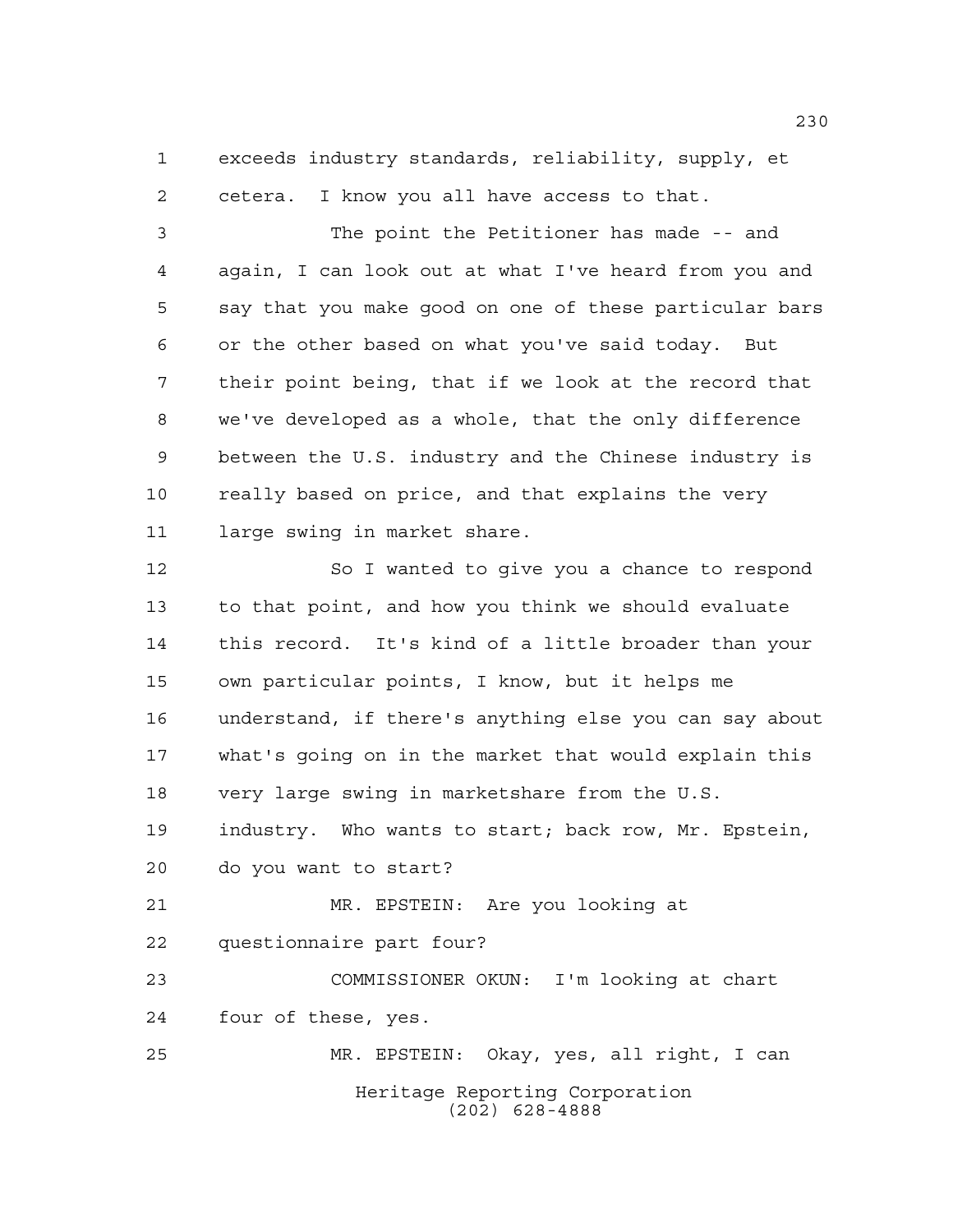read to you what we wrote. We wrote, "We do not know how to provide this information, as there is no way to compare global country pairs, as we only know how to compare individual fibers. In fact, we often compare the same fiber from the same mill made on different production lines within the same facility -- product, product, product. It has nothing to do with where it comes from." That's my answer.

 COMMISSIONER OKUN: Okay, and I want to come back up to the front row. But just help me out in terms of, what I've heard you say about your testimony, trying to paraphrase, but just correct me if I'm wrong -- which is you think that the U.S. industries' prices, they're inefficient and, therefore, their prices are too high.

 MR. EPSTEIN: I said that we pay higher prices from abroad than we do from the U.S.

 COMMISSIONER OKUN: Okay, so help me out. Then I did misunderstand you. If we look at our record as a whole and, again, we can look at individual questionnaires, but we have to make a decision on the record as a whole, including the pricing data. It shows a large degree of under-selling by Chinese product.

Heritage Reporting Corporation (202) 628-4888 So when I look at that, I'm having a hard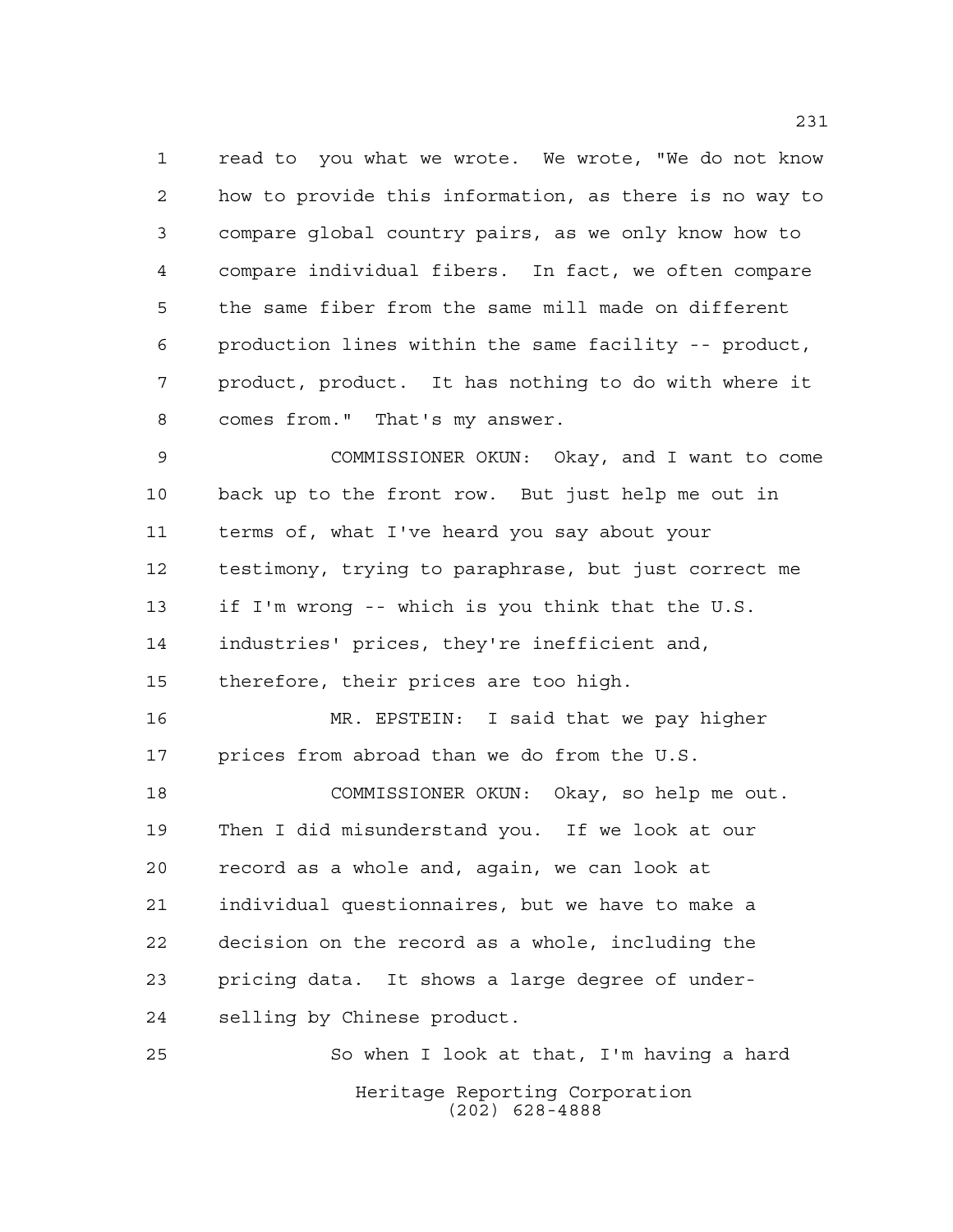time reconciling whether it's just particular cases where Chinese product is going to command a premium, and that the overall record does support that the Chinese product is in here at low prices, and that's one of the statutory factors I need to look at.

 MR. EPSTEIN: Unfortunately, the only thing I could tell you about is what our record has been and is. I will tell you, when you buy 50 million pounds of fiber per year, you tend to have a pretty good idea of where the market is and what it is.

 COMMISSIONER OKUN: All right, so just to follow-up with you, if an order is put in place, if price is not the issue, you've talked about what you had seen happen is a substitution of downstream. It then becomes cheaper for the downstream product. Is that correct? You could still purchase the same product, but you think the different price would make you non-competitive?

 MR. EPSTEIN: If the order comes down and the prices are unnaturally raised, it forces the price of products to go up. Unfortunately, with prices in our industry, in selling to retailers, when retailers can go buy imports directly from overseas, price is an issue.

Heritage Reporting Corporation (202) 628-4888 When you have Targets and Penneys, and when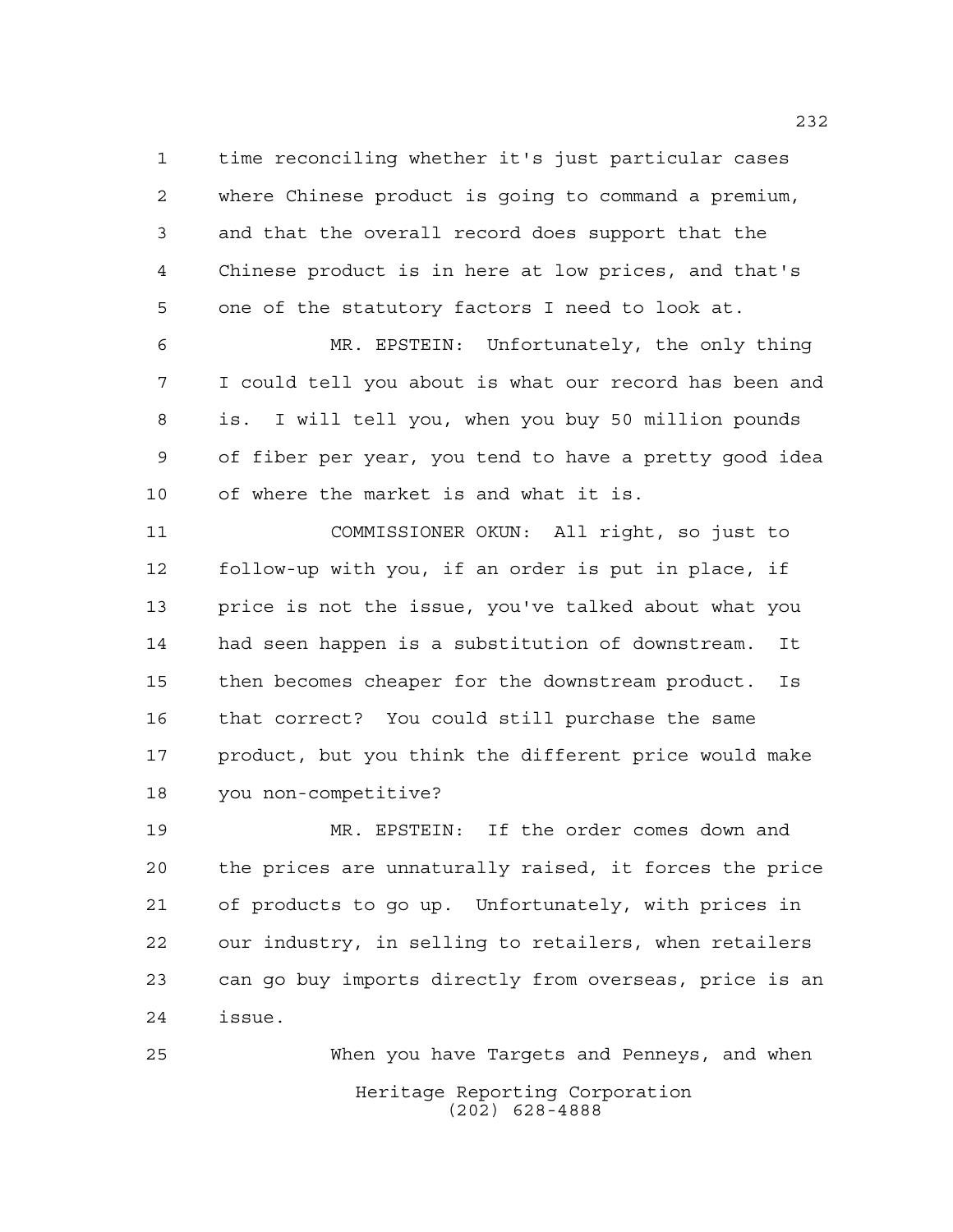you have stores like that, that put goods out goods for auction that are price-based, price-driven, if our prices unnaturally go up, we become less competitive in the overall world marketplace. That's the downstream effect.

 COMMISSIONER OKUN: Okay, well, I buy a lot of pillows. I do see a lot of pillows. We had one dog once who decided that chewing pillows is how it would take out its frustration when it was angry at us. We would sometimes come home and find six pillows chewed up.

MR. EPSTEIN: And we love that.

COMMISSIONER OKUN: You love that.

(Laughter.)

 COMMISSIONER OKUN: She grew out of it. But I did see a lot of pillows at that point.

 Let me come up to you, Mr. Costa. If you, again, can help me put it in perspective. I do share the Vice Chairman's view, in reading the information, that it seems to me it's more of an inclusioner's scope issue for you, as opposed to like product. Because like product, to me, you have a U.S. producer. So I'm not sure that I understand the like product argument. But I understand that you feel like you have limited supply options.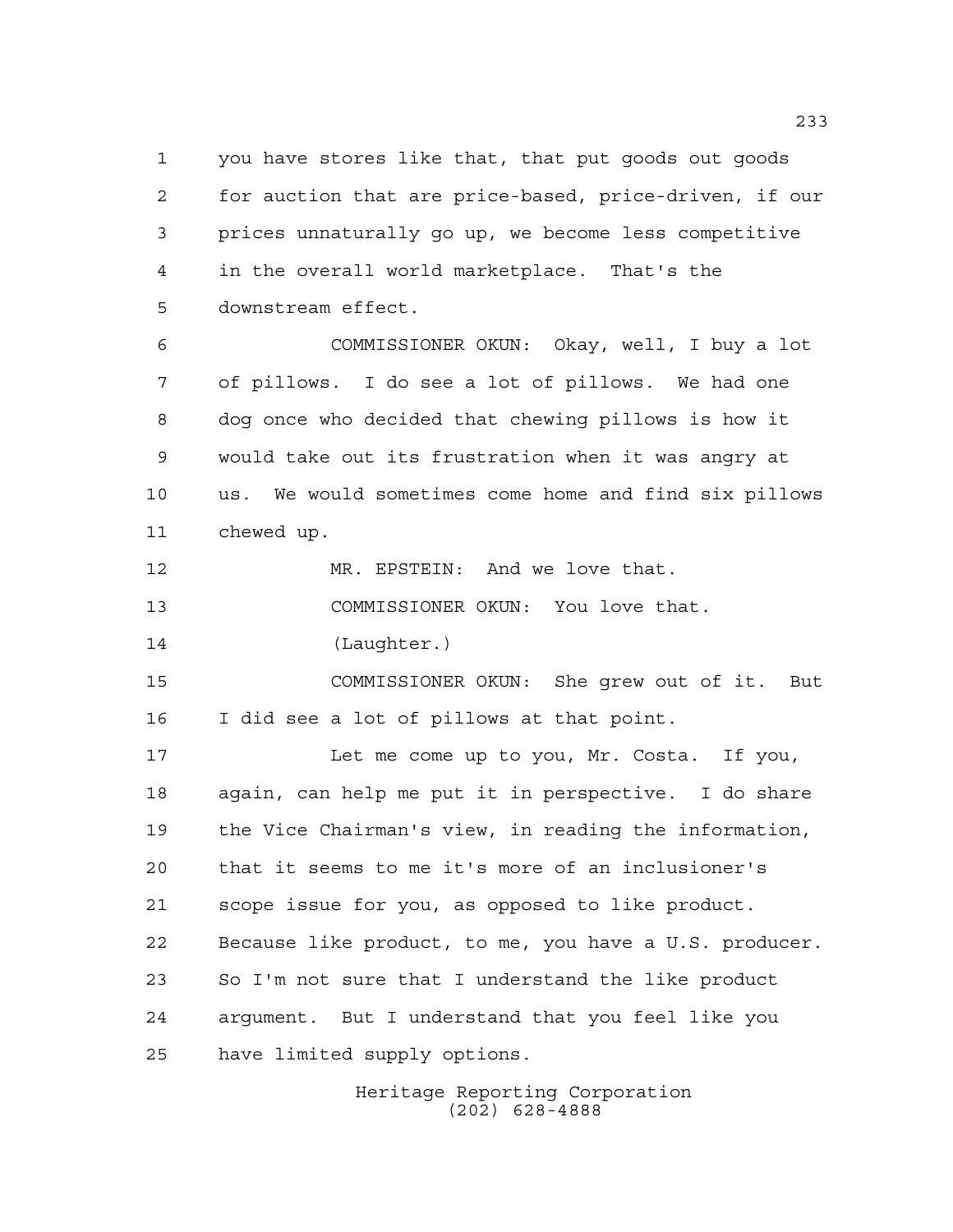MR. COSTA: Well, I think we can draw a fence around the specifications that we can clearly define. There is this element that's called the Finish, which is, I think, some proprietary blends of things that, for some reason, some of the folks seem to hit the mark and the Finish is what it takes to make it through our machines.

 We have that problem. We literally have tried materials that started up the machine, the machine chugged, and it literally wasn't going to go through. We couldn't produce with that particular material.

 It could fall into all of the other specifications, but the Finish, being a proprietary blend from the supplier, could be the enabler or the disabler, if it's incorrect.

 COMMISSIONER OKUN: Well, obviously, Commerce, and not the ITC, does the scope issue and the exclusions.

 But my other follow-up question for you is also with regard to price which is, often when we have purchasers who argue that they have a very specific product, a niche product within the continuum, one would expect to see a price premium in the data. I know that you have argued price premium.

> Heritage Reporting Corporation (202) 628-4888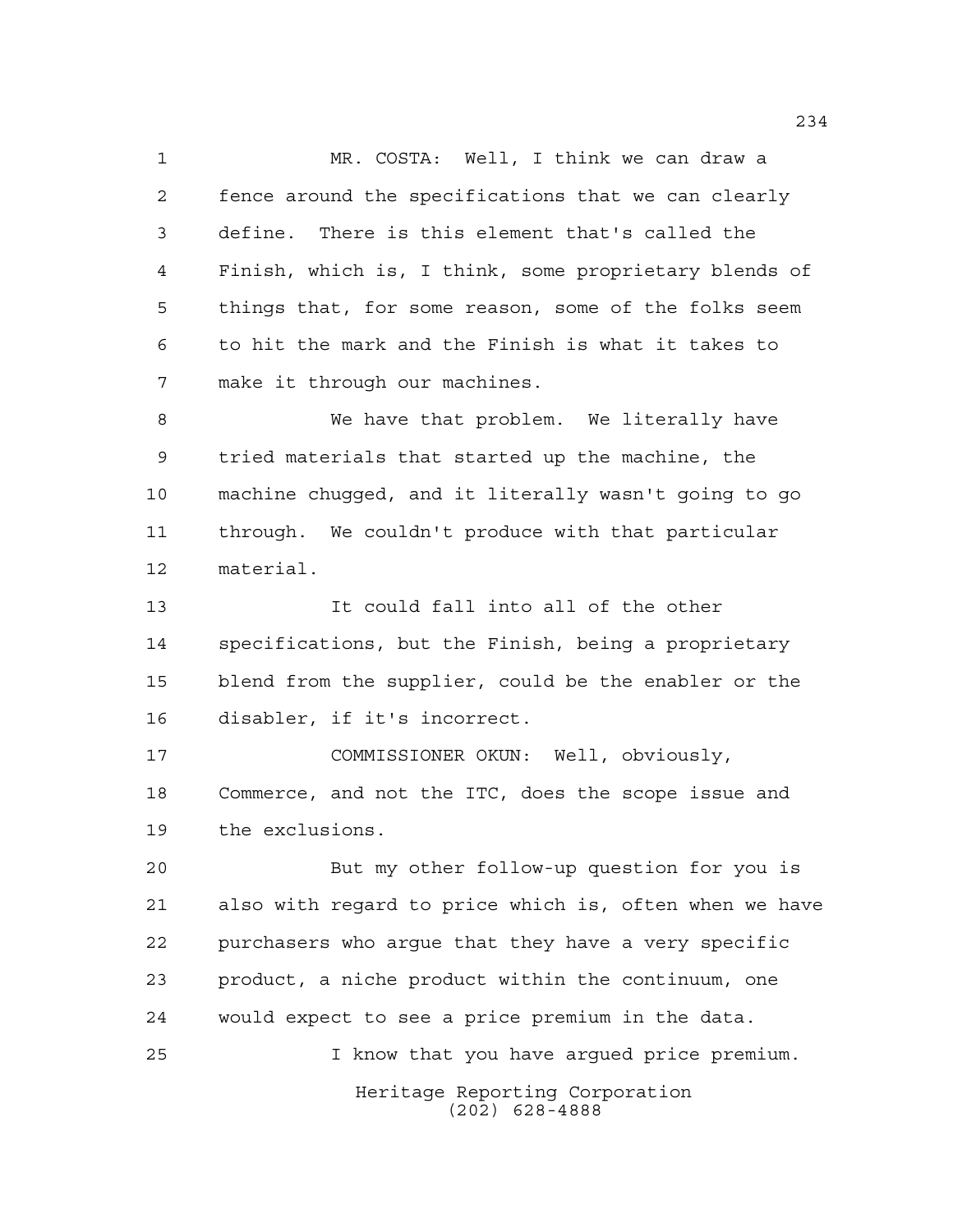I looked at your brief, and at page 13 in particular; and obviously, the information is confidential. But I wondered, if for post-hearing, Mr. Shapiro, you could address kind of my concern that you're not really demonstrating that there's a price premium for the subject product, vis-a-vis, the domestic product? I don't know if I'm reading your data wrong, but I don't want to expose anything confidential.

 MR. SHAPIRO: Right, the Petitioners also stated in their briefs that there is a price premium, even for non-coated product, because it has a smaller market. So there's something also on the record.

 COMMISSIONER OKUN: Well, then maybe I'm misunderstanding. Because again, for me, it would be a price premium of trying to compare the apples to apples, which would be, there is a domestic product being sold and then there's an imported product that you're purchasing. That was the comparison I was trying to make. You're responding with, among this PSF, there are ones that have a price premium.

 MR. COSTA: I'm not sure we've actually struck an equilibrium in our domestic pricing model, because we've only got one source. So we've got no dynamics there to really play as to what the true cost in profit scenario is for that single supplier.

> Heritage Reporting Corporation (202) 628-4888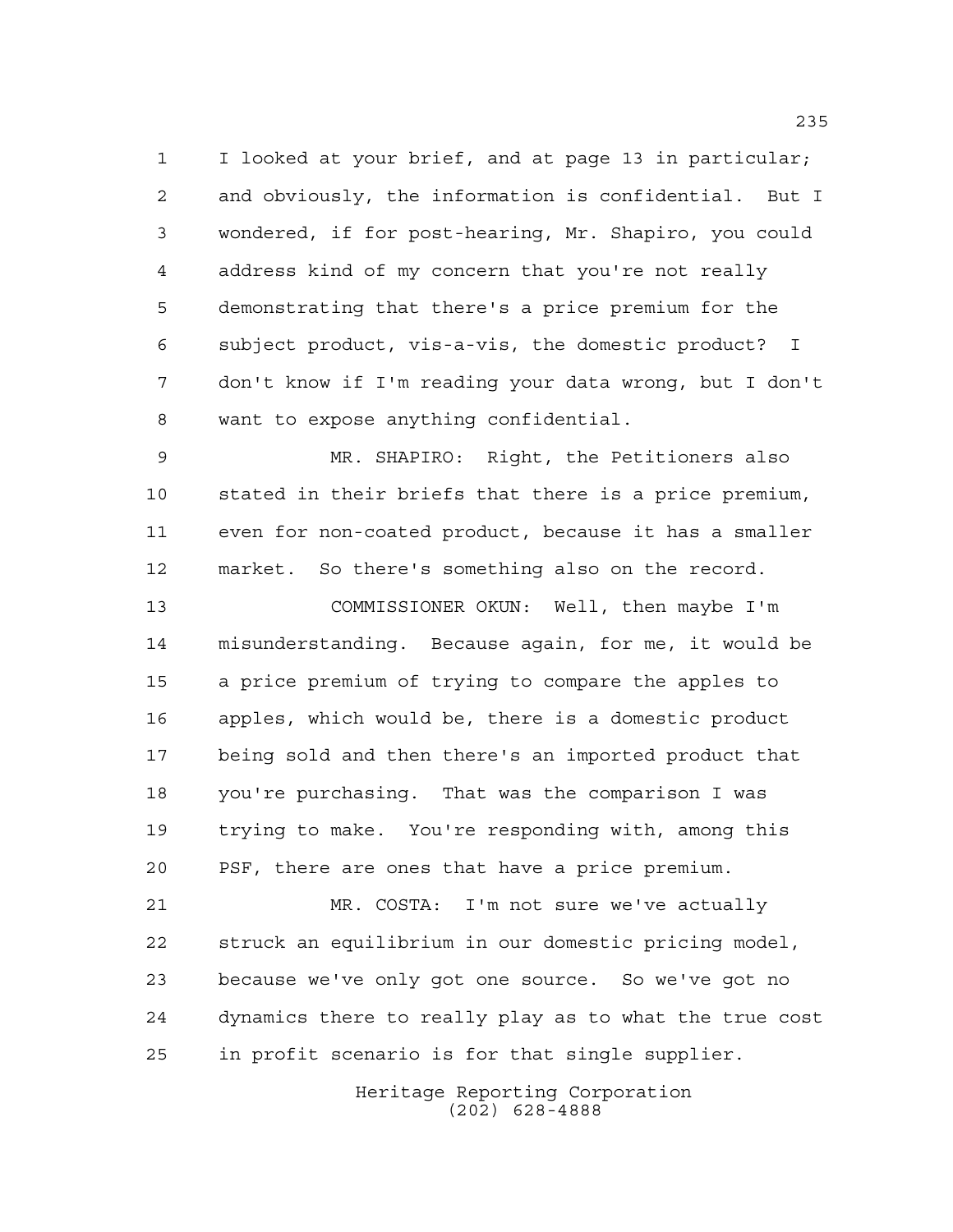1 If at that point, we can qualify the dynamics of supply and demand and equilibrium hitting there, to truly represent what the market price is in North America; but at this point, we can't clearly define that.

 COMMISSIONER OKUN: Okay, I understand that; Mr. Shapiro?

 MR. SHAPIRO: One other comment on the price comparison, the argument has been that there's one product line -- Regenerated and Virginia are the same, which we wouldn't disagree with.

 But the cost structures in producing them are subject to different pressures -- Virgin being subject to the pressures much more closely tied to the petroleum industry; Regenerated being tied to the recycled scrap industry. The data in the staff report combines the two.

 So where you have a Chinese market, where the producers are producing more Regenerated than Virgin, and a U.S. market, where they are producing more Virgin than Regenerated, you have different market structures there, that are based on their costs of production.

Heritage Reporting Corporation (202) 628-4888 COMMISSIONER OKUN: Right, but of course then you'll hear, whenever you come before the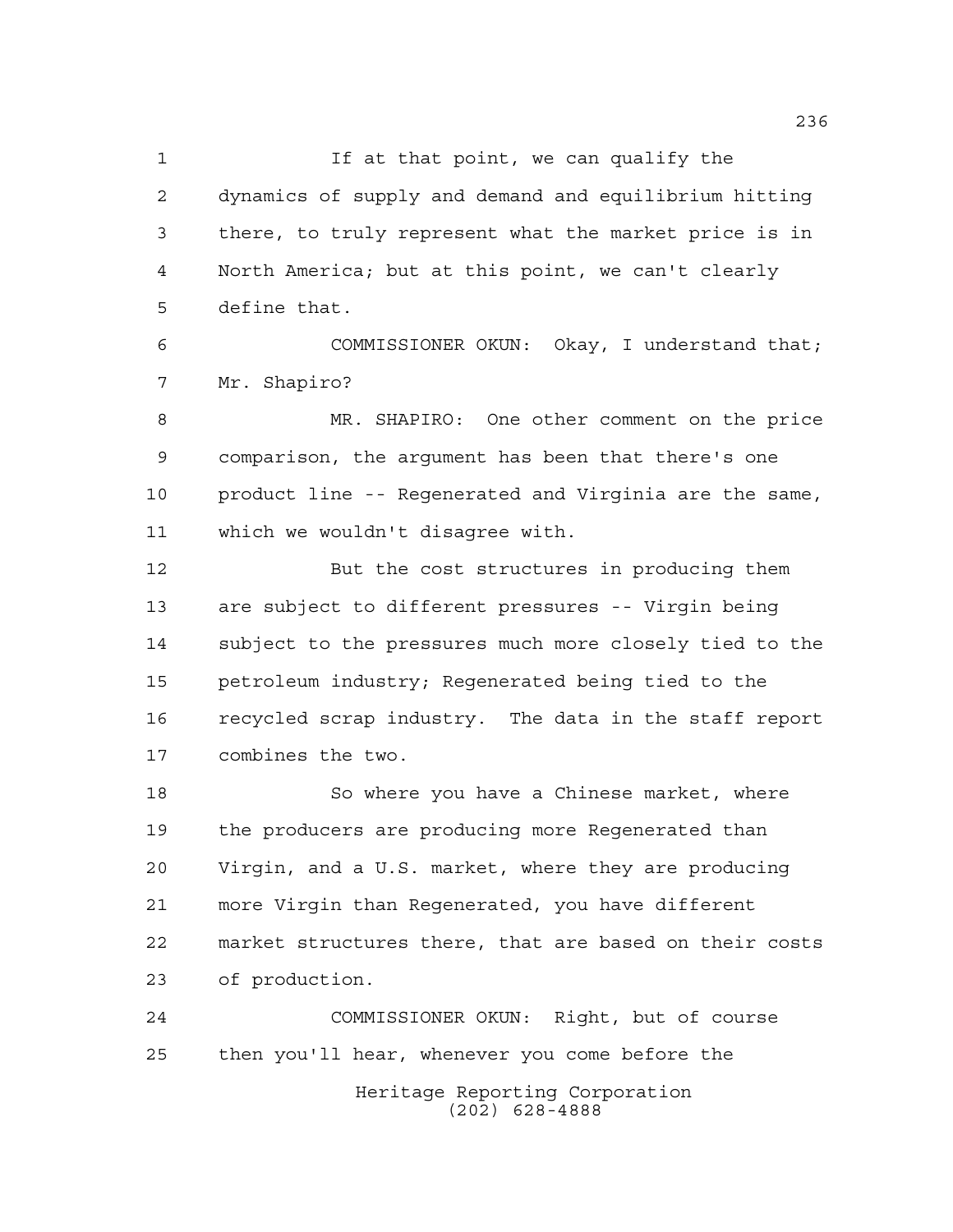Commission, I'm sure, we don't make the margins. They're given to us.

 Mr. Plummer, my yellow light is on. But I don't know if you could comment, just in terms of what I see in the record. What the Petitioners have put forward is generally comparable by purchasers as a whole, and yet there's this huge market share shift. MR. PLUMMER: In terms of speaking from Ashley's standpoint, it truly is a quality issue. But when you try to lump a Regenerated product together with a Virgin product, you come up with an overall cost structure. For us, it's very difficult, because we

 cannot use that Regenerated product. We have to use the Virgin product, so that we don't have the cushion compression issues and unit failure issues that could potentially be a lot more expensive for our company.

 COMMISSIONER OKUN: Okay, I still have a little bit of time left. Then again, in looking at the information on prices, what I don't see in that is a price premium that the Chinese product receives, vis-a-vis, domestic product? Again, I realize that you have an issue about whether it's comparable or not, but just on the record that I see on the record that I see before me.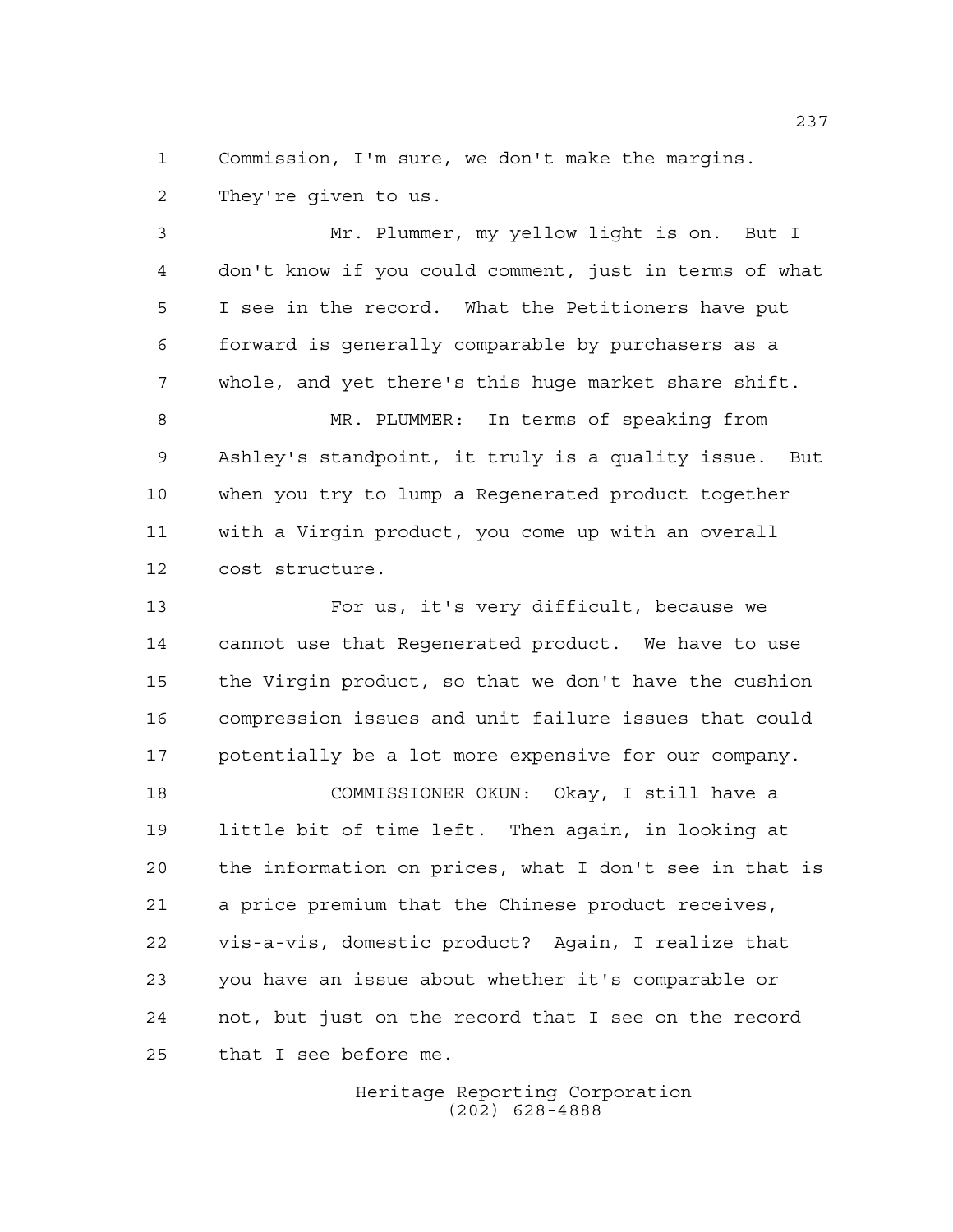MR. PLUMMER: I guess the instance there would be that the Regen and the Virgin are lumped together, and I don't think you're getting a clear picture of Virgin and Regin, in terms of the pricing difference, that's out there between those two products.

 COMMISSIONER OKUN: Okay, I appreciate those answer. Thank you, Mr. Chairman.

 CHAIRMAN PEARSON: Commissioner Lane? COMMISSIONER LANE: Thank you; Mr. Costa, I'd like to start with you. As you heard this morning, the domestic industry has argued that the PSF, which you require, is available from domestic sources, and that that product has multiple uses, including fiber fill applications. Where and to what extent do you disagree with the domestic industry?

 MR. COSTA: Well, none of the Petitioners have qualified any of their products with our process list, to date. So I don't know what particular material they would be referring to, and I can't necessarily say whether that would, in fact, then be a potential for the hollowfill marketplace.

Heritage Reporting Corporation (202) 628-4888 COMMISSIONER LANE: Okay, thank you; now I have questions for all three of the industries that are represented here today. As I understand it, you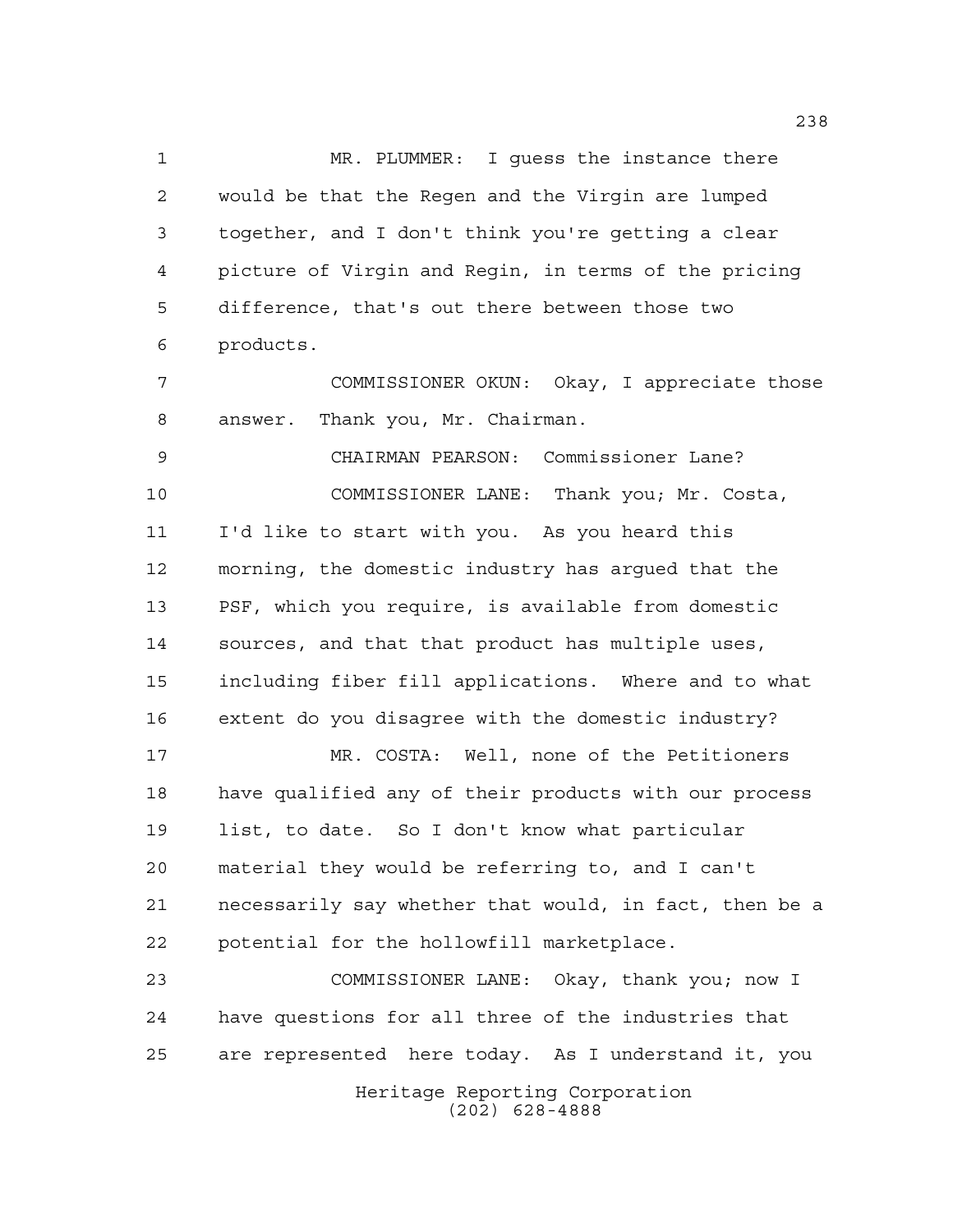Heritage Reporting Corporation (202) 628-4888 all are saying that price isn't really the issue; that quality is the issue; and to the extent that the domestic industry is here today, as Petitioners, you are saying that they are their own worst enemy, and that it is a quality issue that you all are not buying product from them. I mean, I think that's what I understood. So let's start. Was there ever a time that all three of you were sourcing only your product from the domestic industry? MR. COSTA: Yes, that was our historical business motto with this product. COMMISSIONER LANE: Okay, and when did that change? MR. COSTA: Just in the recent past, less than a year. COMMISSIONER LANE: Less than a year. MR. COSTA: We had one supplier at that point -- only one. COMMISSIONER LANE: Okay, and you still have the same supplier? MR. COSTA: Yes, ma'am. COMMISSIONER LANE: And you wanted a second supplier, and you went to the domestic industry, and none of them could qualify.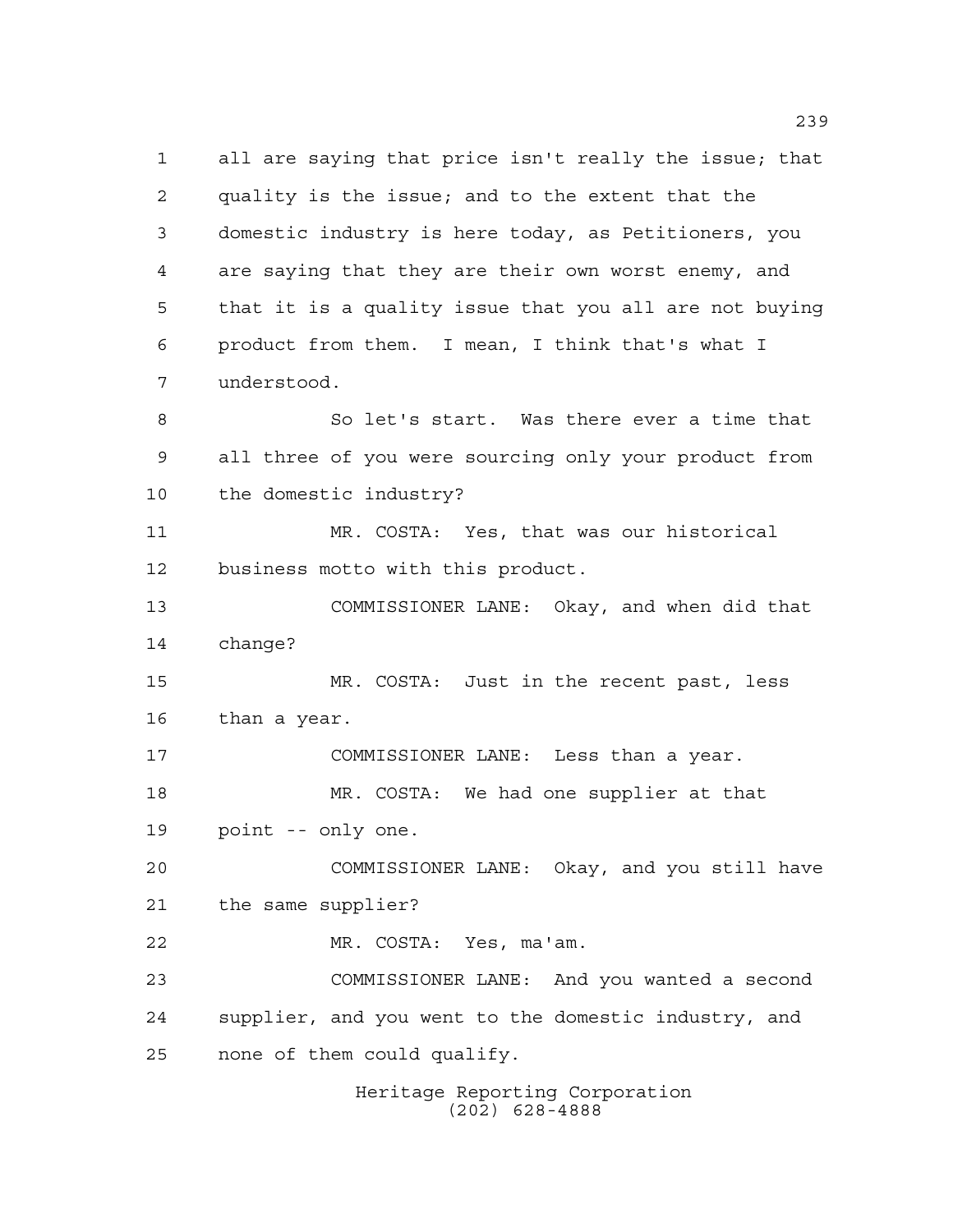MR. COSTA: Correct.

Heritage Reporting Corporation (202) 628-4888 COMMISSIONER LANE: You didn't really consider taking your existing supplier and just getting more product from that supplier? MR. COSTA: They had 100 percent of our business today, and they could supply us, potentially, additional volumes, yes. 8 COMMISSIONER LANE: They couldn't? MR. COSTA: They could. COMMISSIONER LANE: But you didn't want to up the amount that you were getting from them? MR. COSTA: Well, we had some issues that happened around the time of the shortages, and some of the supply discontinuations, when material wasn't available. That really put us behind an eight ball, in terms of keeping our production going. So at that point, we said, we're at risk here. We've got to get a second supplier. COMMISSIONER LANE: So at that point, and that was a year ago, you then -- MR. COSTA: That was a little over a year ago, and we engaged all of the other North American manufacturers to come and look at our business, and see if they could qualify material. COMMISSIONER LANE: And what seemed to be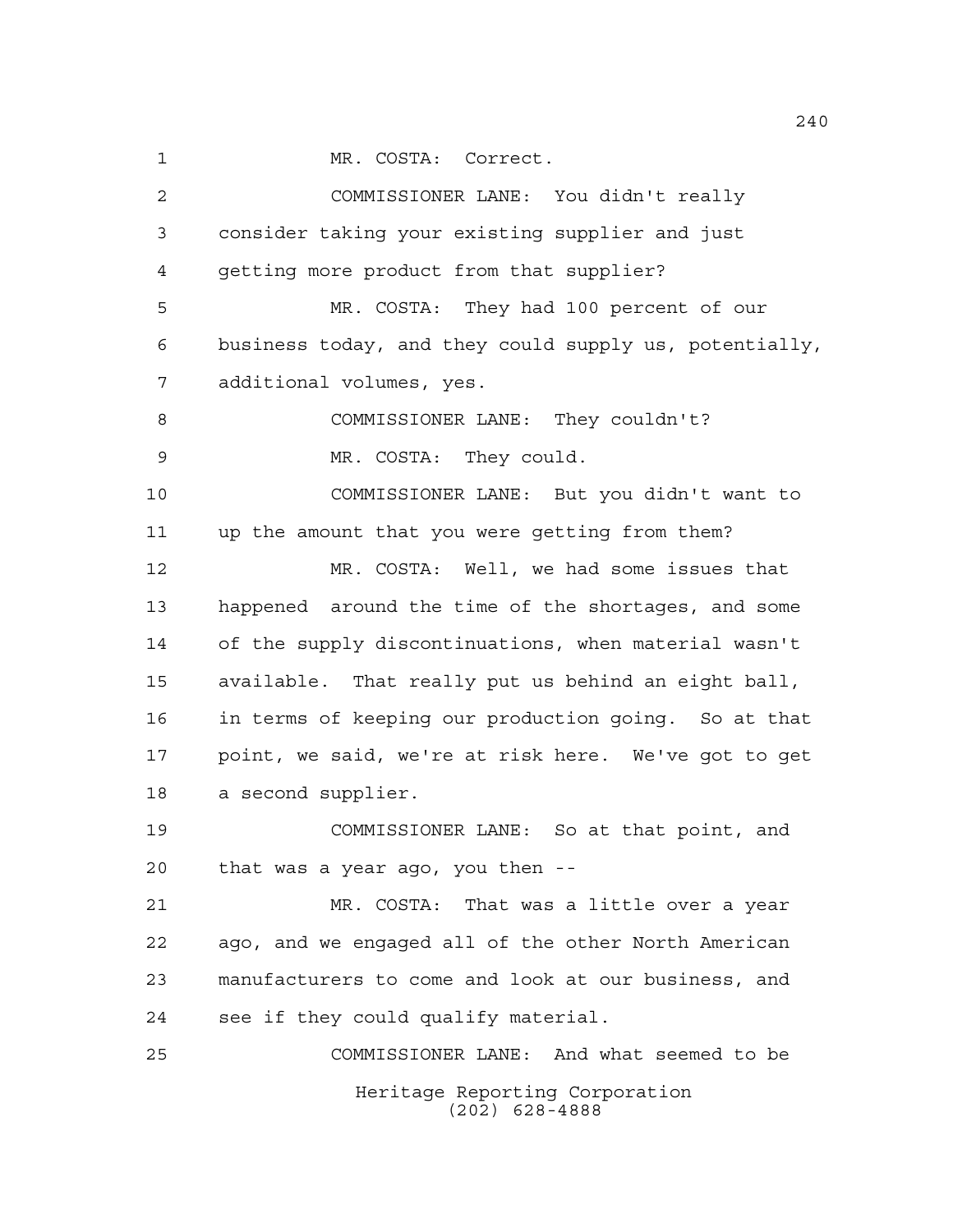the problem that they didn't qualify?

| $\overline{a}$ | MR. COSTA: They didn't qualify for various               |
|----------------|----------------------------------------------------------|
| 3              | reasons. Some of the materials literally wouldn't        |
| 4              | work in our machines. Just like the pillow               |
| 5              | manufacturing machines, we have particular               |
| 6              | requirements for our needle punching operation that      |
| 7              | builds our fabric; and some materials literally would    |
| 8              | get bogged down and wouldn't go through the machines.    |
| $\mathsf 9$    | Other materials created such a cloud of dust             |
| 10             | that they literally would have had a shutting down,      |
| 11             | doing maintenance on our machines, or create a health    |
| 12             | environment, where we had too much dust.                 |
| 13             | Products that did make it through the                    |
| 14             | machining operation then had to qualify from a           |
| 15             | standpoint of the stencil strength and elongations,      |
| 16             | two of the critical factors that we have in our          |
| 17             | fabric. It's actually got to do work, once it's          |
| 18             | produced.                                                |
| 19             | It's not simply there for cushioning and                 |
| 20             | It's got to be able to maintain loads and<br>resilience. |
| 21             | stresses through the installation process in putting     |
| 22             | it into a pipe. So we have very specific                 |
| 23             | specifications around elongation and stencil strength,   |
| 24             | and we had failures in those modes, as well.             |
| 25             | COMMISSIONER LANE: And those failures were               |
|                | Heritage Reporting Corporation<br>$(202)$ 628-4888       |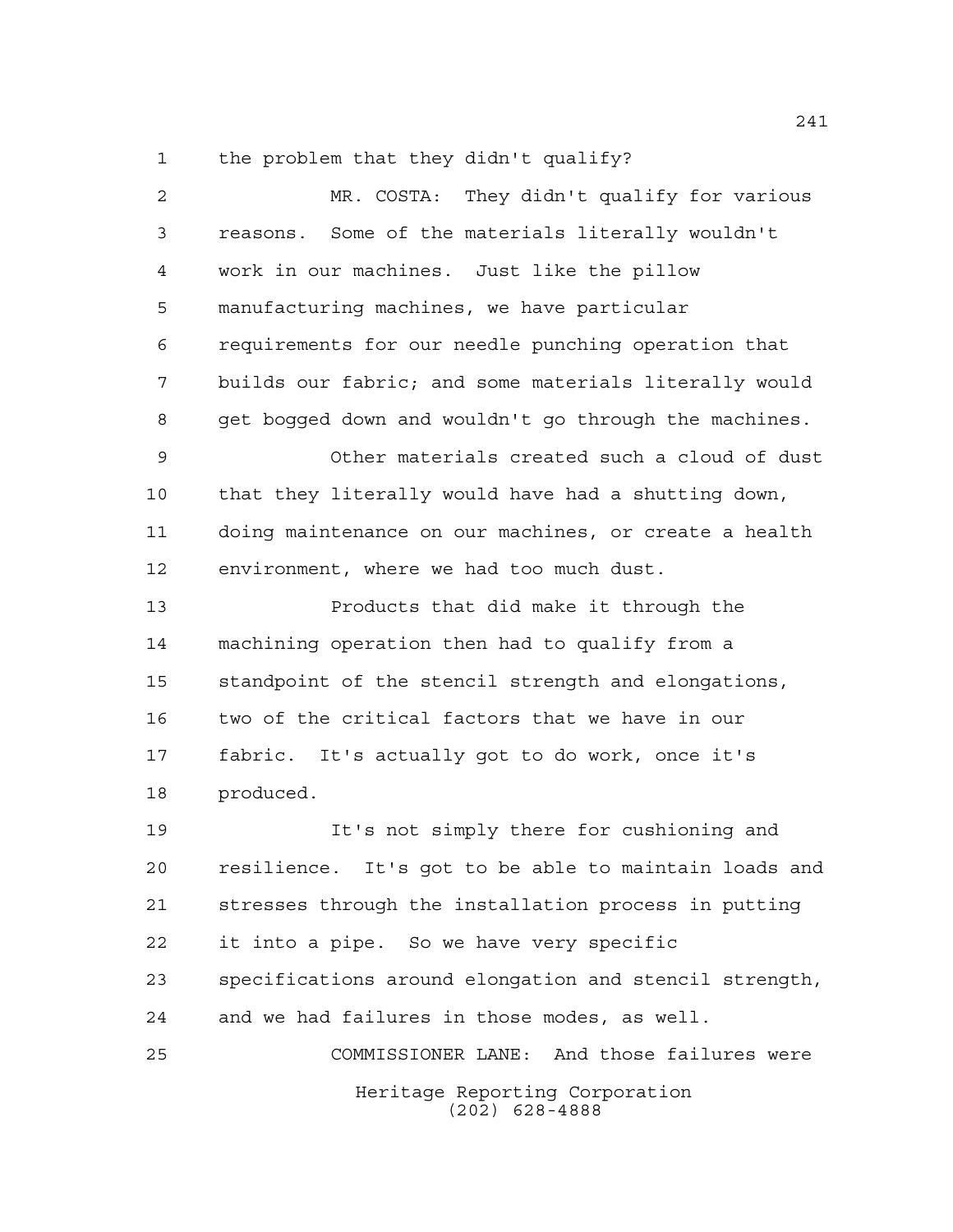Heritage Reporting Corporation (202) 628-4888 from all of the U.S. producers, except for the one that you were dealing with already? MR. COSTA: Correct; they're still our main supplier. COMMISSIONER LANE: Okay, I thank you. Mr. Plummer, Ashley Furniture, did you ever source all of your product from the domestic industry? MR. PLUMMER: No, we haven't. We've sourced both from subject and non-subject countries throughout time, as far as I know. COMMISSIONER LANE: Okay, and I'm correct though that you do get some of your product from the domestic industry? MR. PLUMMER: At this time, yes, we do purchase some through from the domestic industry, through distribution. COMMISSIONER LANE: And would it be fair to say that you get less from the domestic industry that subject and non-subject? MR. PLUMMER: At this point, yes. COMMISSIONER LANE: Do some of the non- subjects have orders from the U.S. against them already? MR. PLUMMER: No. COMMISSIONER LANE: I can be more specific.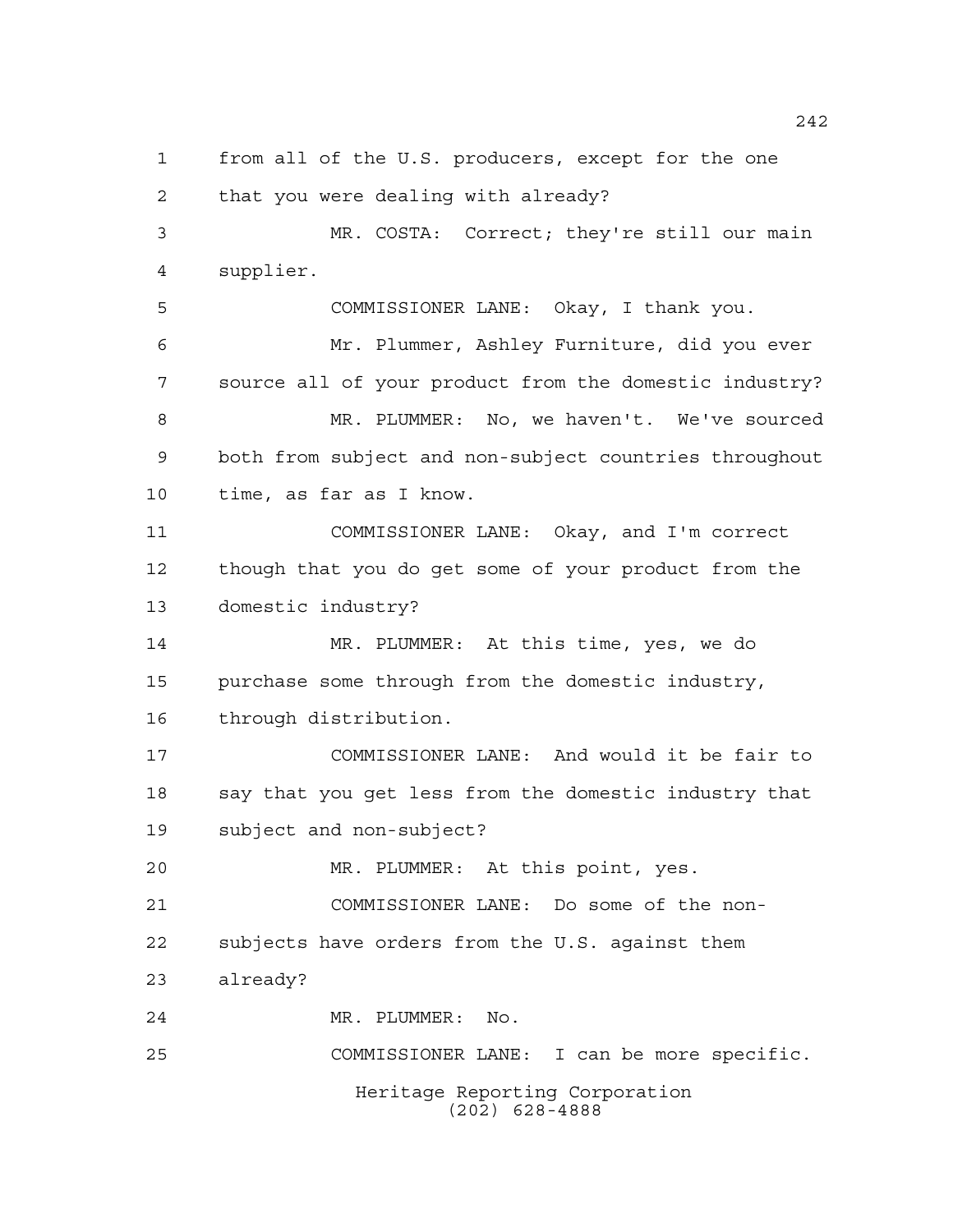Heritage Reporting Corporation (202) 628-4888 Are you getting product from Taiwan and Korea? MR. PLUMMER: Right now, no; we have in the past. COMMISSIONER LANE: You have in the past. Okay, what is the percentage in your finished product that you would attribute to the polyester staple fiber? MR. PLUMMER: About eight percent, ma'am. COMMISSIONER LANE: I'm sorry? MR. PLUMMER: Eight percent. COMMISSIONER LANE: Eight percent, and tell me again why you're not getting from the domestic industry -- MR. PLUMMER: I'd like to clarify that a little bit further. COMMISSIONER LANE: Okay. MR. PLUMMER: That's eight percent of the 18 raw material costs, which are about 50 percent of the total cost of the product. COMMISSIONER LANE: Okay, and I believe you said that the domestic industry won't talk to you. MR. PLUMMER: That's been part of the issue, yes. COMMISSIONER LANE: Have you gone to them and said, I want to buy your product?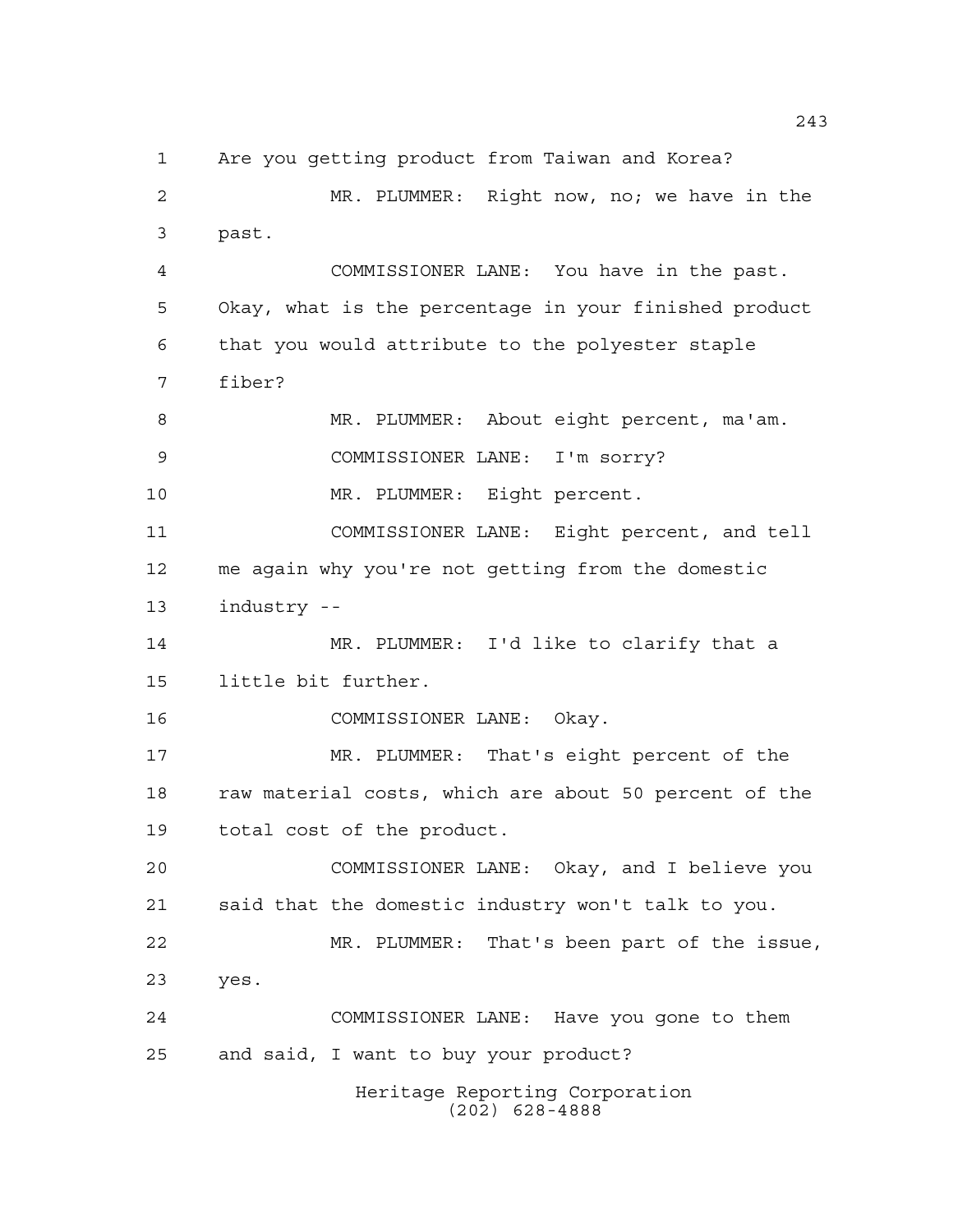1 MR. PLUMMER: Yes, I did. COMMISSIONER LANE: And they just said, we're not interested? MR. PLUMMER: In some instances, they've been interested. In some instances, they've not been able to provide a like product. When I say like product, I'm talking about the high void, high yield product. COMMISSIONER LANE: None of the domestic producers can produce the product that you need for your furniture? MR. PLUMMER: Not that's passed our testing. COMMISSIONER LANE: I'm sorry, what? MR. PLUMMER: Not a product that's passed our testing. COMMISSIONER LANE: Did any of them make multiple tries? MR. PLUMMER: Yes, yes, actually, I've trialed two of the Petitioners multiple times, and I'm in the process of trialing one of the Petitioners now. COMMISSIONER LANE: Okay, Mr. Epstein? MR. EPSTEIN: Yes. COMMISSIONER LANE: Same questions for you - - did you ever get all of your product from the domestic industry?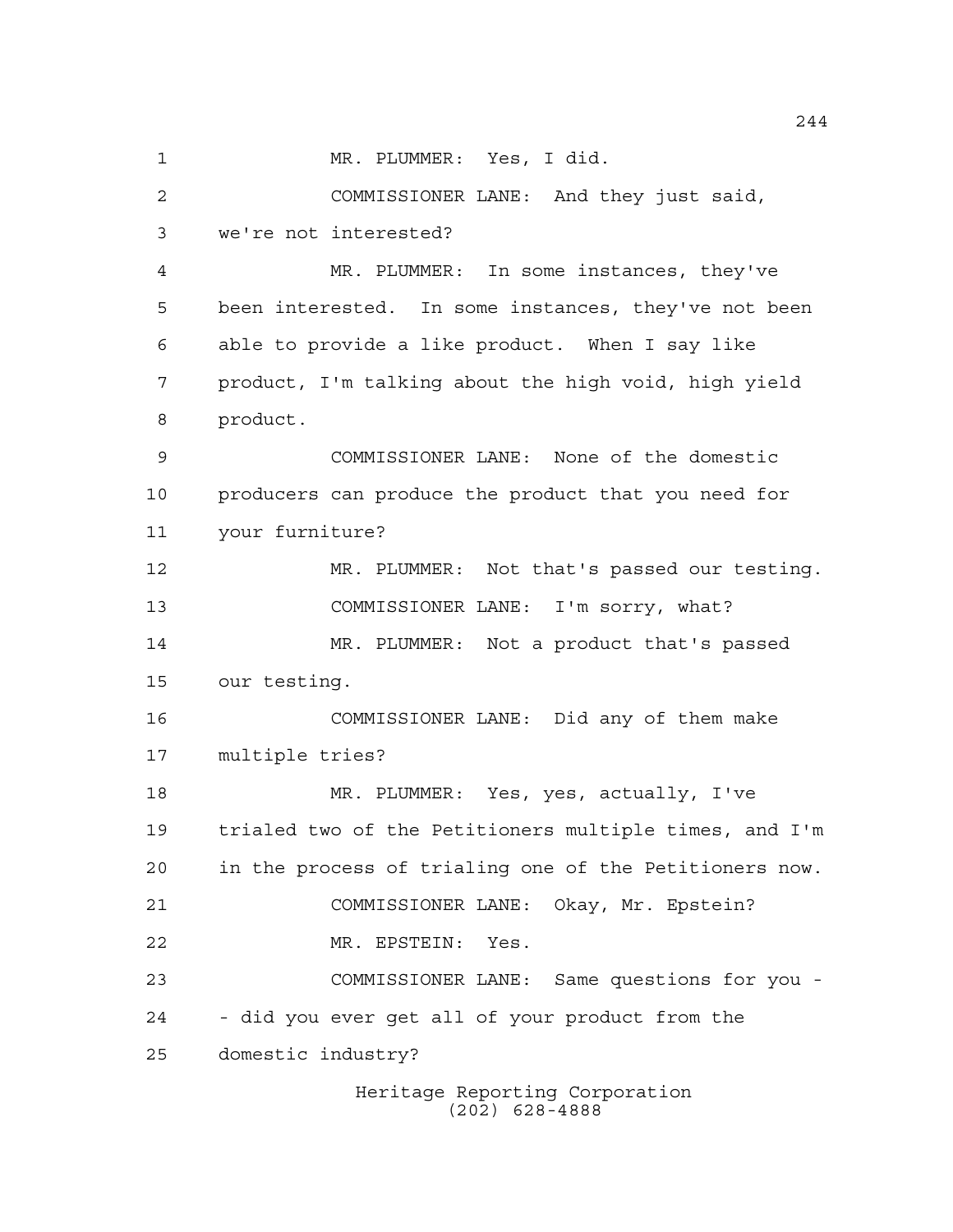MR. EPSTEIN: Yes, we did; we have. We've been in business a long time.

 COMMISSIONER LANE: Okay, right, and when did you change?

 MR. EPSTEIN: I can't give you that. I don't have that information. It was before my time. But I will tell you that Leo Hollander was importing feather and down many years ago into the U.S., and that gave him the knowledge of how to bring in goods from overseas and that just expanded into our importation of fiber from other countries, as well, in regard to that. It's been a slow process of shifting.

 And you did ask the question of why you went overseas; and the simple fact is, we created new products, which our domestic suppliers didn't produce the kind of PSF that were able to produce the kind of products we were able to offer to expand our position in the marketplace with our customers.

 You asked the question about whether you go, whether we sought out fiber suppliers. I'll tell you, our sales forces go to our customers all the time and show them new things. They are always looking,

pushing for new business.

Heritage Reporting Corporation (202) 628-4888 My grandpa taught me an old expression. If you don't go, you don't get. The fact is, that's how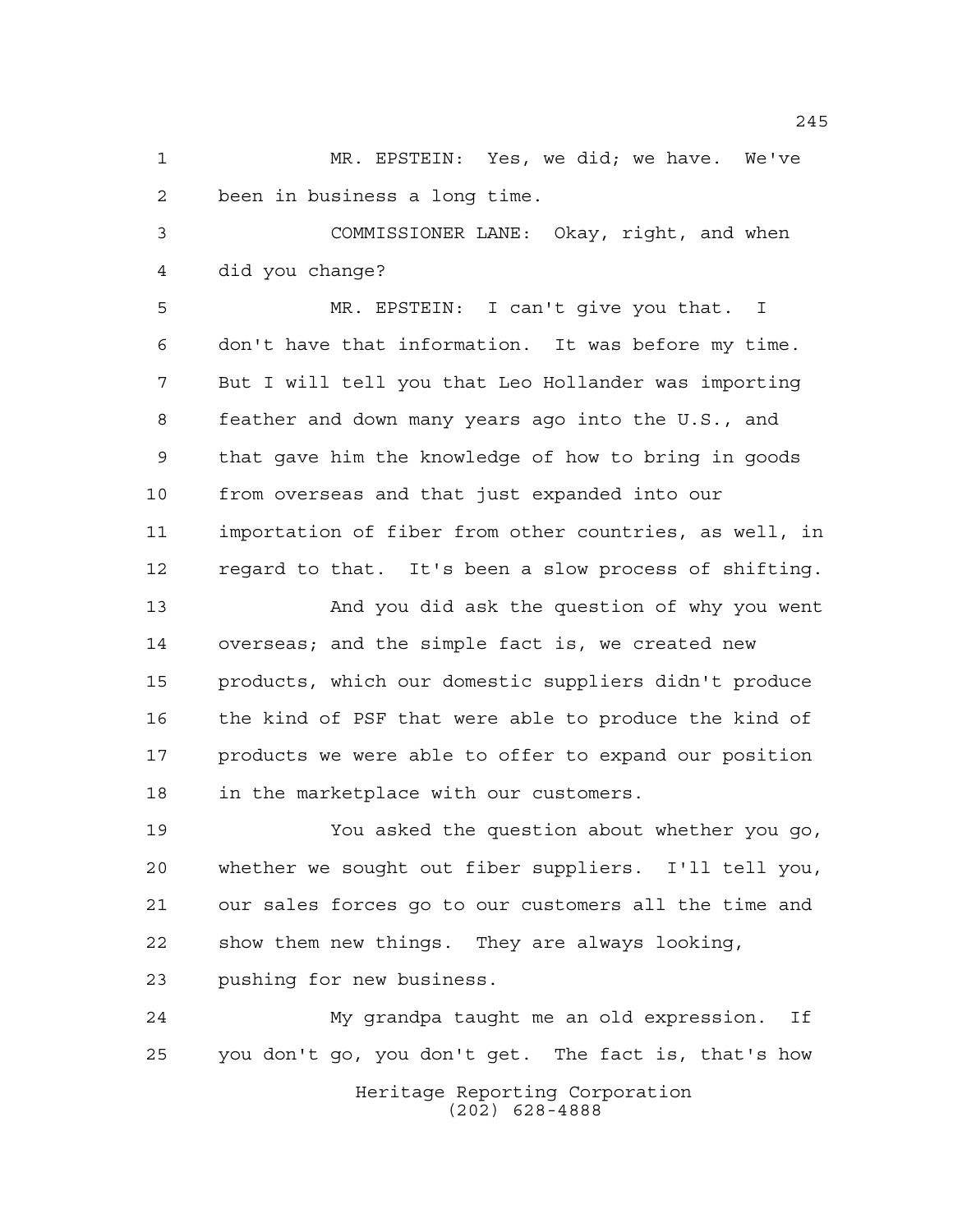it works. You've got to go. You've got to get.

Heritage Reporting Corporation You've got to ask for the order. The subject and non- subject countries, the fiber makers, they ask. They come. They offer. They try. COMMISSIONER LANE: Now are you getting product from Korea and Taiwan? MR. EPSTEIN: We are getting product from Taiwan, and I believe our numbers show -- I had that. I was just looking at that. We are getting product from Korea and we are getting product from Taiwan. We are getting product from Thailand and from Indonesia, and we are even trying product from Saudi Arabia. COMMISSIONER LANE: Okay, thank you; thank you, Mr. Chairman. CHAIRMAN PEARSON: Commissioner Williamson? COMMISSIONER WILLIAMSON: Thank you, Mr. Chairman; I, too, want to express my appreciation to the witnesses this afternoon for being here, willing to answer our questions, and waiting this long. First, I was wondering, are there types or products that are not or cannot be produced in the United States; and if so, where are these products being produced, and why are they not available from the U.S.? You may have answered some of this already, but I would appreciate your brief answers to those

(202) 628-4888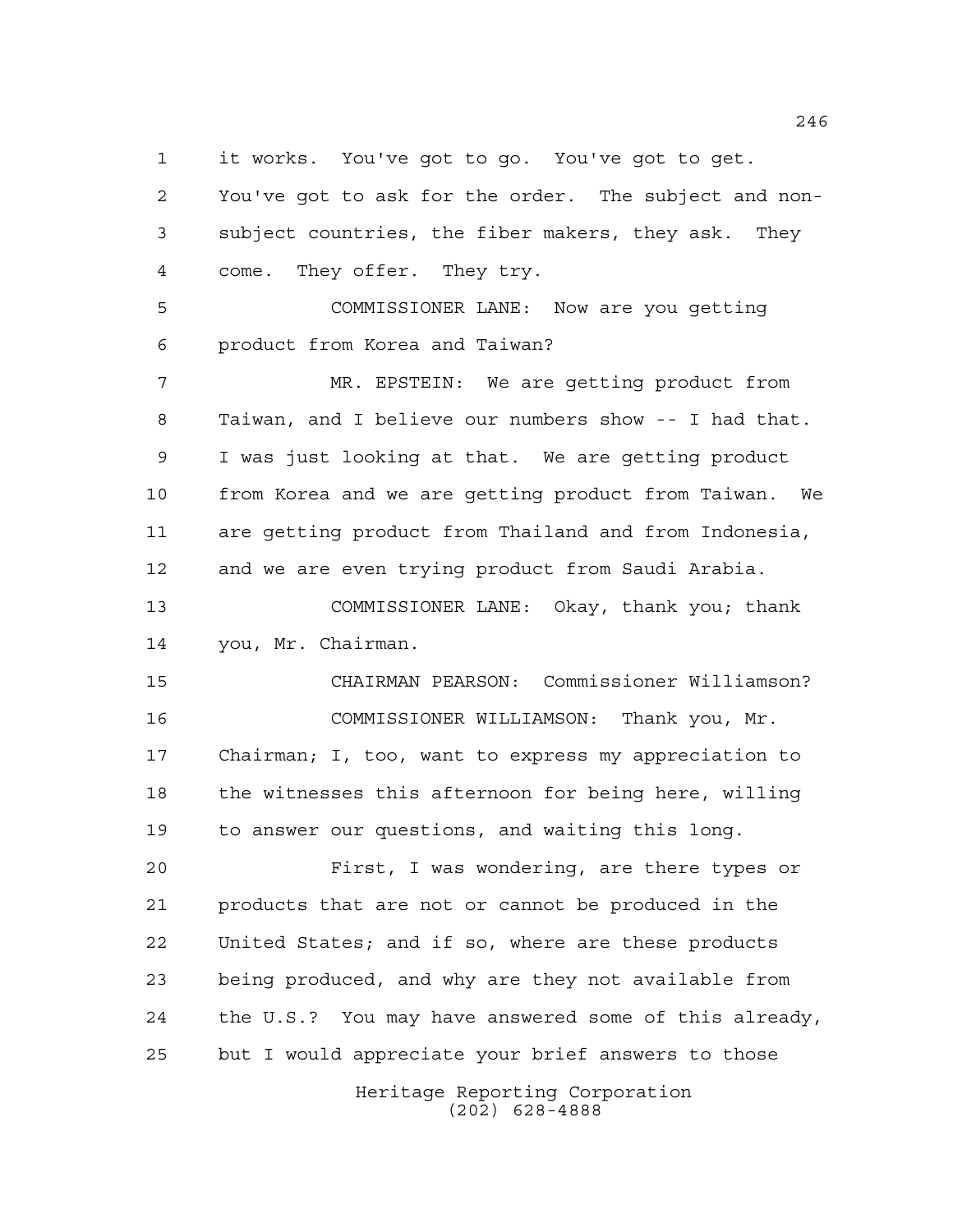questions; Mr. Epstein?

Heritage Reporting Corporation (202) 628-4888 MR. EPSTEIN: Of the sample that I passed around, it that had that little envelope full of what you call puff balls, the little circular stuffy things. We cannot get that domestically. We can get that from China. We can get that from Thailand. We can get that from Indonesia. We can't get it from America. The product isn't available that will run in the machines that we have in every one of our plants, and it's a growing segment of our business. COMMISSIONER WILLIAMSON: Okay, Mr. Plummer? MR. PLUMMER: Our experience has been much the same. The product that is shown here in the photos, it has a 28 percent void in that product. It's a real high yield product. We cannot currently get that product or a similar product from domestic producers that works in all of our equipment, and provides us the same resiliency that we experience from products from Asia. COMMISSIONER WILLIAMSON: Can you explain why that's the case? Is it because the foreign producers have newer factories or invest more in technology? Is there an explanation for it? MR. PLUMMER: I think it's a matter of two issues. I think it could be the newer factories. But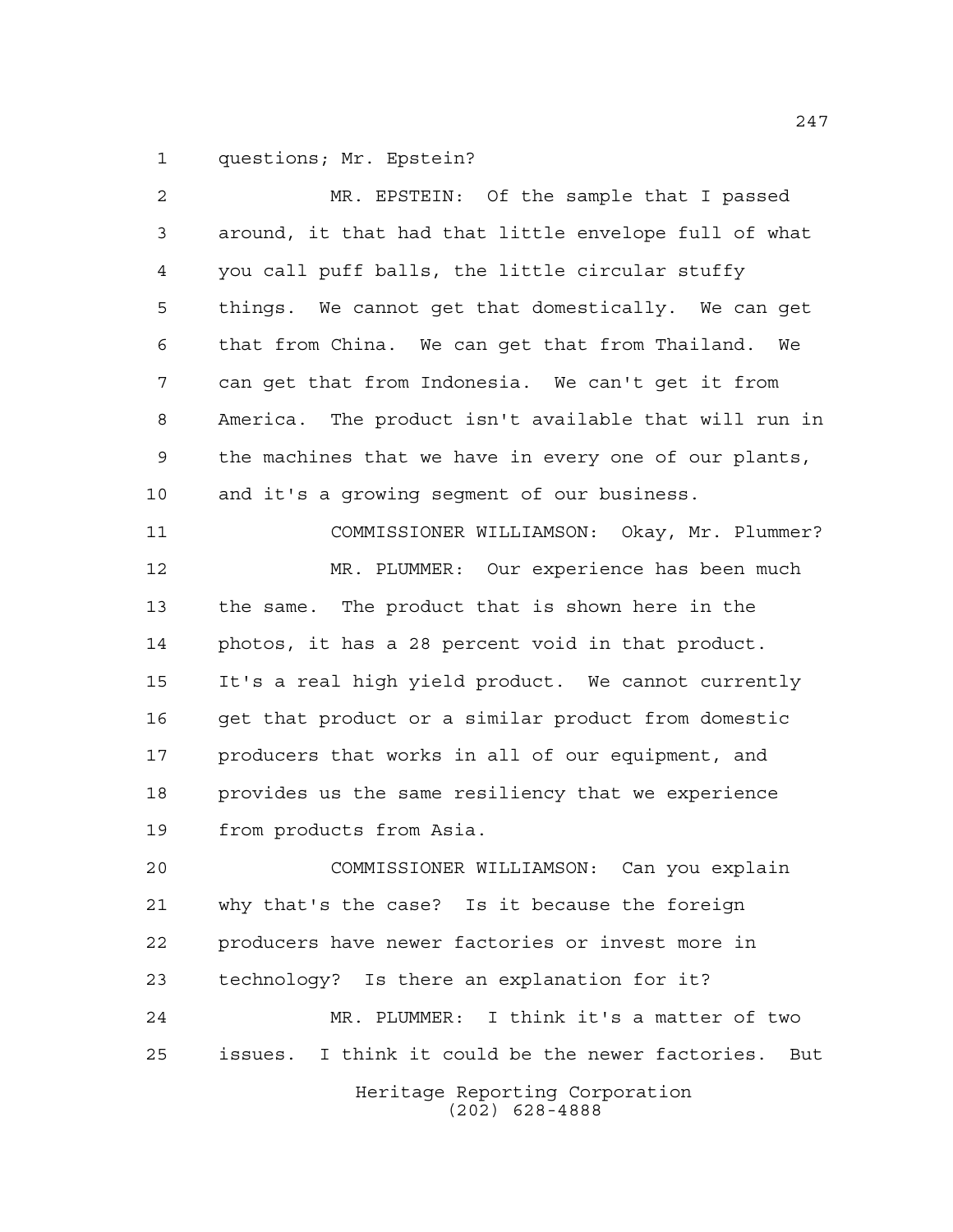I also think it could be a management issue. I think that the creation of this high void product that you see now is really reactionary to the fact that the Asians have already developed a high void product that works good in applications for high end users like Ashley, or high volume users like Ashley.

 COMMISSIONER WILLIAMSON: Mr. Epstein? MR. EPSTEIN: I told you before, I was a luggage manufacturer. Our company was in business for 58 years. We'd go to the marketplace and say to the marketplace, this is what we make, please buy it. The customers would say, no, we want that; but you only make this. That's what we're saying.

 We seem to be getting from the domestic suppliers, this is what we make; buy it. We say, no, no, this is what's selling. Can you make this for us? Well, we can't. Well, we'll try, but we can't.

 COMMISSIONER WILLIAMSON: Okay, Mr. Epstein or Mr. Plummer, both of you seem to indicate that the important thing for your companies is to get the product of the right quality, the right nature, as opposed to the price so much.

 So do you have any objection if the foreign producers are fairly traded, or they're saying they're being penalized for not being fairly traded? Would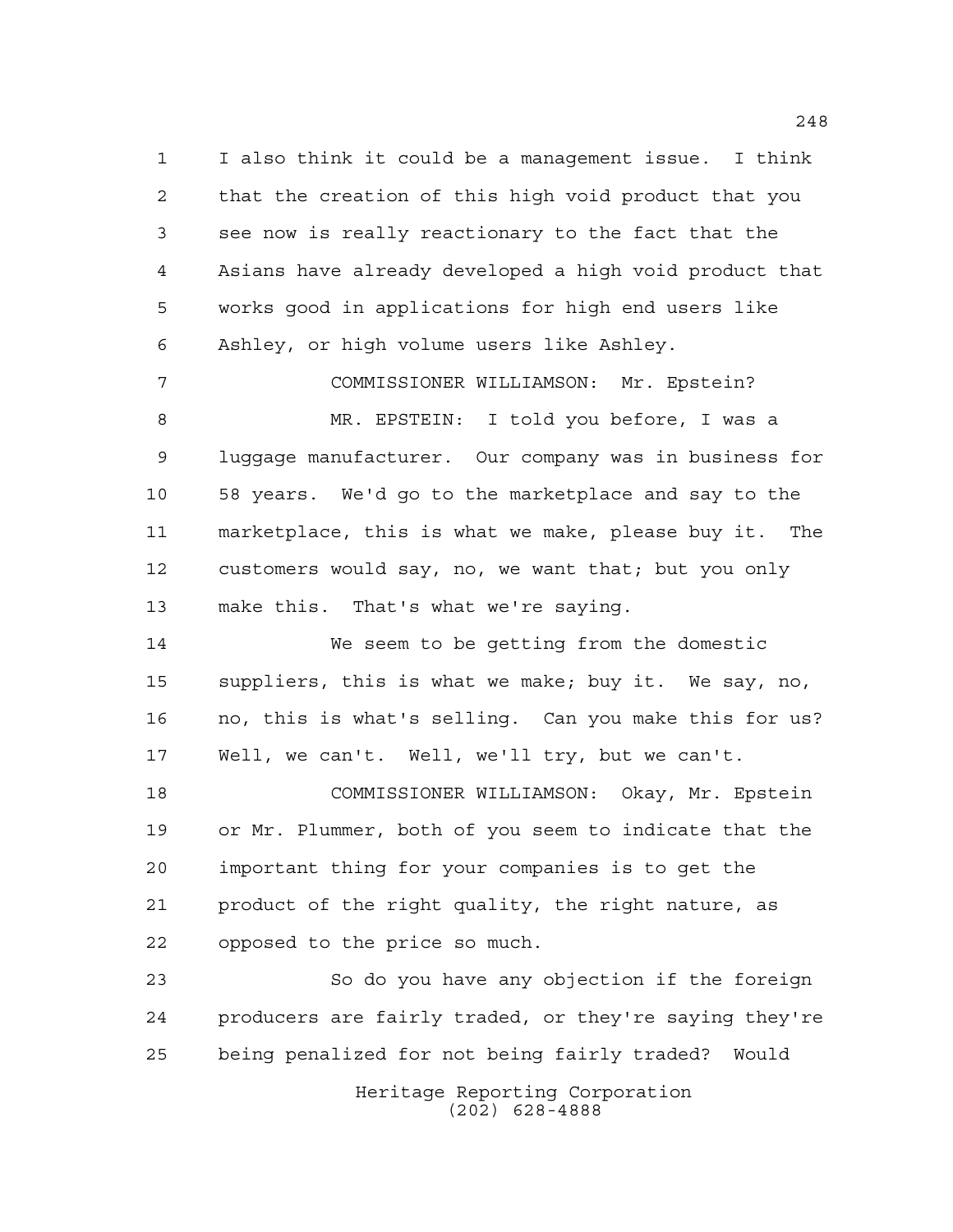you still be getting product from overseas,

 particularly given the preliminary margins that we were seeing before?

 MR. PLUMMER: Yes, and we actually do base all of our costing on what that yield performance gain is. So we look at the cost FOB Asia, the cost FOB the U.S., and then we actually run it through a performance test, to determine exactly what the cost is of that pillow or particular unit back is from each manufacturer, to try to determine what is the best and most cost effective fiber for Ashley to use.

 After these proceedings are done and we can re-calculate our numbers, then we'll recalculate the numbers and see if it makes sense to still bring in products from Asia, from the Chinese suppliers that we've used in the past.

 COMMISSIONER WILLIAMSON: So in a sense, you're saying, you're not objecting to the products being fairly traded?

 MR. PLUMMER: I can't answer that. COMMISSIONER WILLIAMSON: Mr. Epstein?

 MR. EPSTEIN: I'm not necessarily agreeing that they're not fairly traded now. I can't say that our usage will go up. I would probably say our usage will probably go down, as we have to cut employees.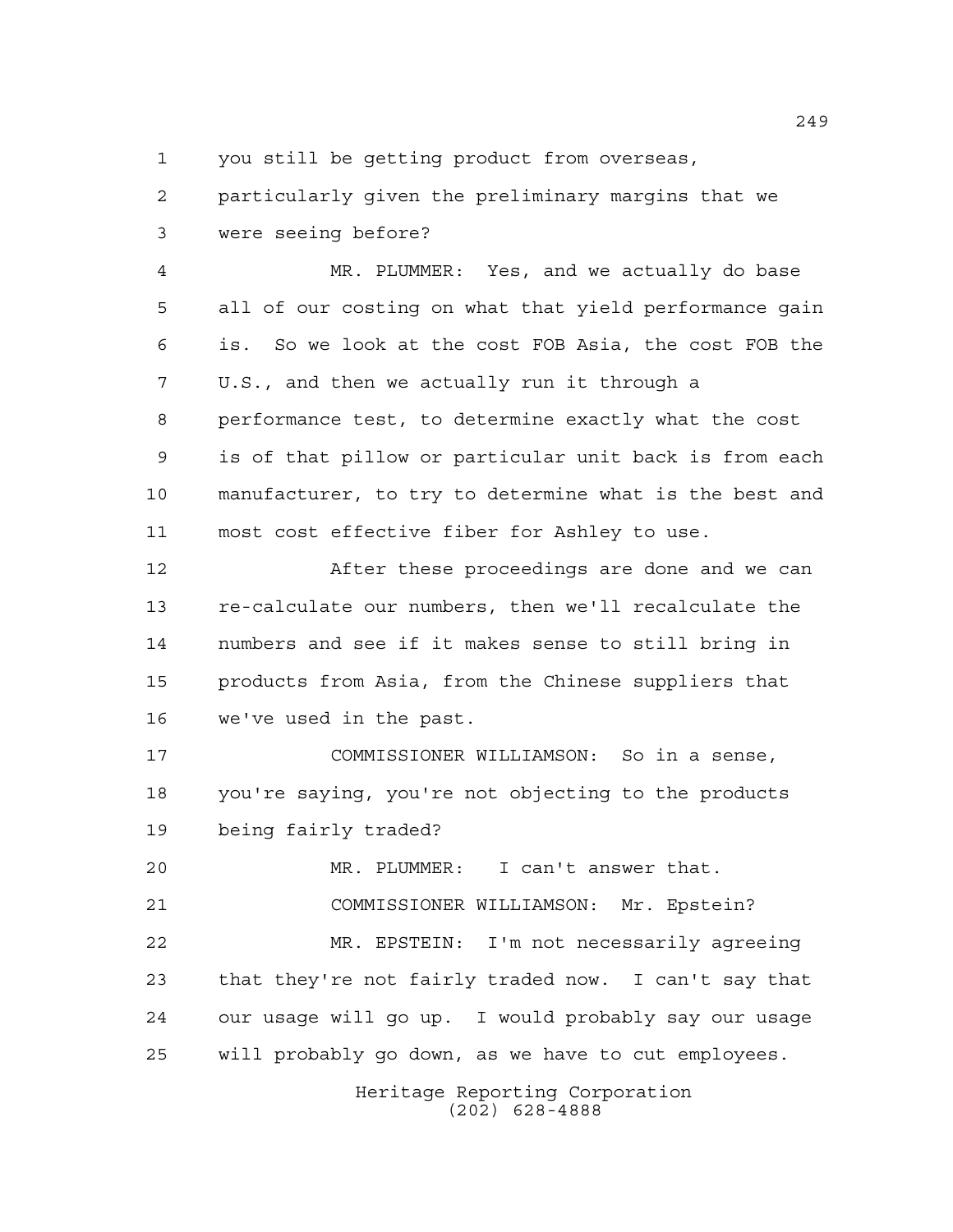Because once again, as you raise the price in China, non-subject countries, the U.S. will raise their price. You're not going to get better product. We'll probably still buy the Chinese product, because it runs better in our factories. But it will make us less competitive in our marketplace and, as I said, we'll probably shut some productions accordingly and become an importer. We have no choice.

 COMMISSIONER WILLIAMSON: Mr. Costa, I was wondering, you seem to make a fairly high tech product. I mean, the processes you described after you get the raw material lead me to believe that. So what is the cost of the PSF, the raw material that you use, as a percentage of the finished costs, roughly?

 MR. COSTA: Well, if I look at it from a percent of revenue, it's in the less than five percent category. It really depends. One of the issues is, really, it's hard to narrow down that number. Because in a small tube, like you had a sample of, the felt material is a small component of what it takes to put that into the ground.

 When we start talking about tubes that are six, seven, eight feet in diameter, and the tubes get very thick. Then the material of that gets very, very large, relative to the overall tube costs. So you've

> Heritage Reporting Corporation (202) 628-4888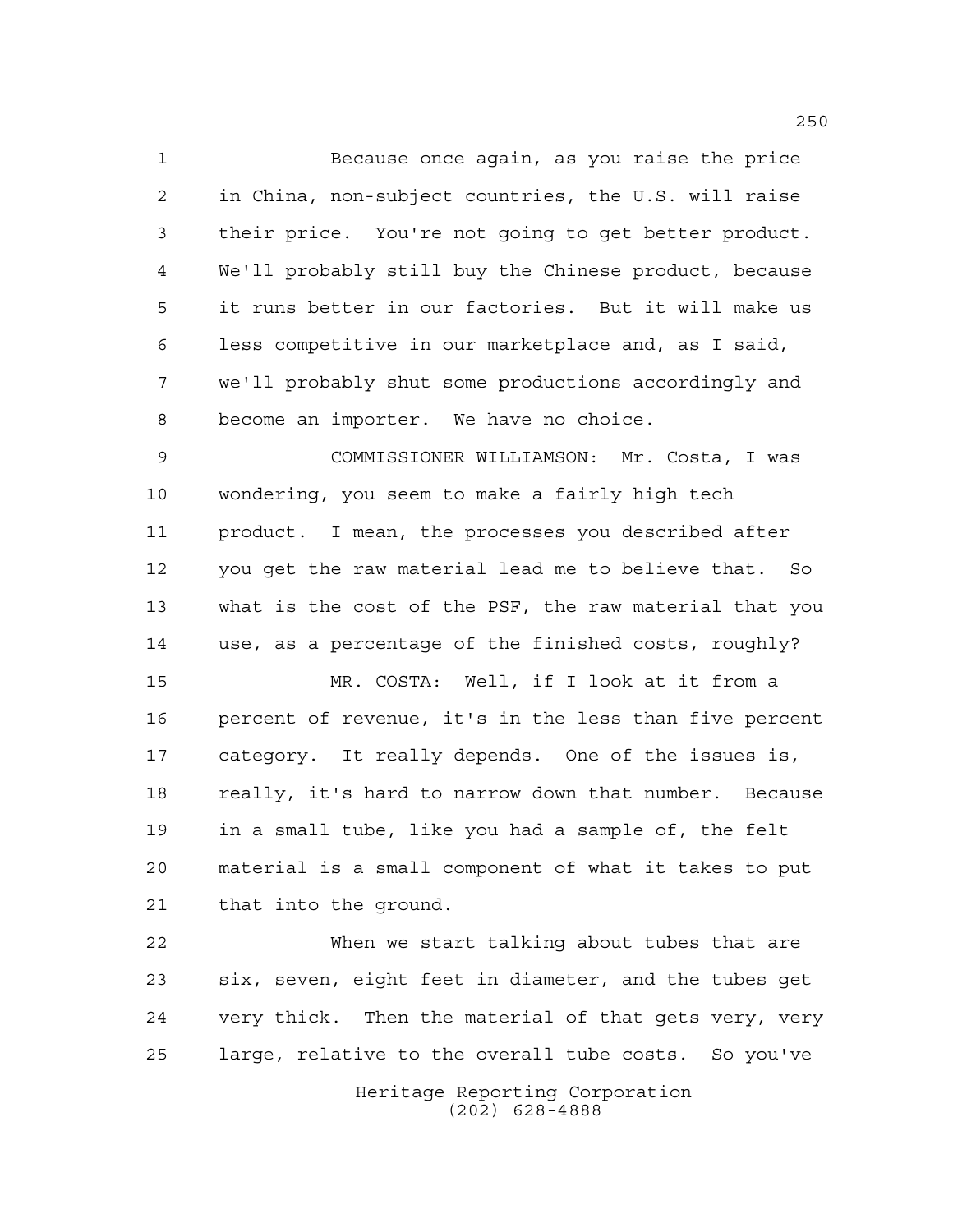got some variance there.

| 2  | But we are a construction company. So that             |
|----|--------------------------------------------------------|
| 3  | takes into account all of the factors that go into a   |
| 4  | whole crew going out onto a street, setting up, just   |
| 5  | like you would see crews doing street work, and        |
| 6  | actually putting our product into place. So there's a  |
| 7  | long cost chain beyond the materials.                  |
| 8  | COMMISSIONER WILLIAMSON: Thank you; this is            |
| 9  | for Ashley Furniture. In its 2000 determination        |
| 10 | regarding PSF from Korea and Taiwan, the Commission    |
| 11 | found conjugated PSF to be of the same like product as |
| 12 | conventional PSF. What is the difference from this     |
| 13 | investigation from the investigation in 2000 that      |
| 14 | would warrant us to take a different conclusion?       |
| 15 | MS. CRAMER: Well, first, I'd say that we               |
| 16 | looked at those cases very closely, but since we       |
| 17 | weren't involved in them, we don't have access to the  |
| 18 | proprietary record. So we know in looking through      |
| 19 | what the Commission did in those cases that so much    |
| 20 | was proprietary, so we think it's necessary as it is   |
| 21 | really in all cases to reexamine like product. And     |
| 22 | there may well have been things on the confidential    |
| 23 | record that we can't prove or disprove here, so we     |
| 24 | want the Commission to look at it anew.                |
| 25 | COMMISSIONER WILLIAMSON:<br>Okay. But are you          |
|    | Heritage Reporting Corporation<br>$(202)$ 628-4888     |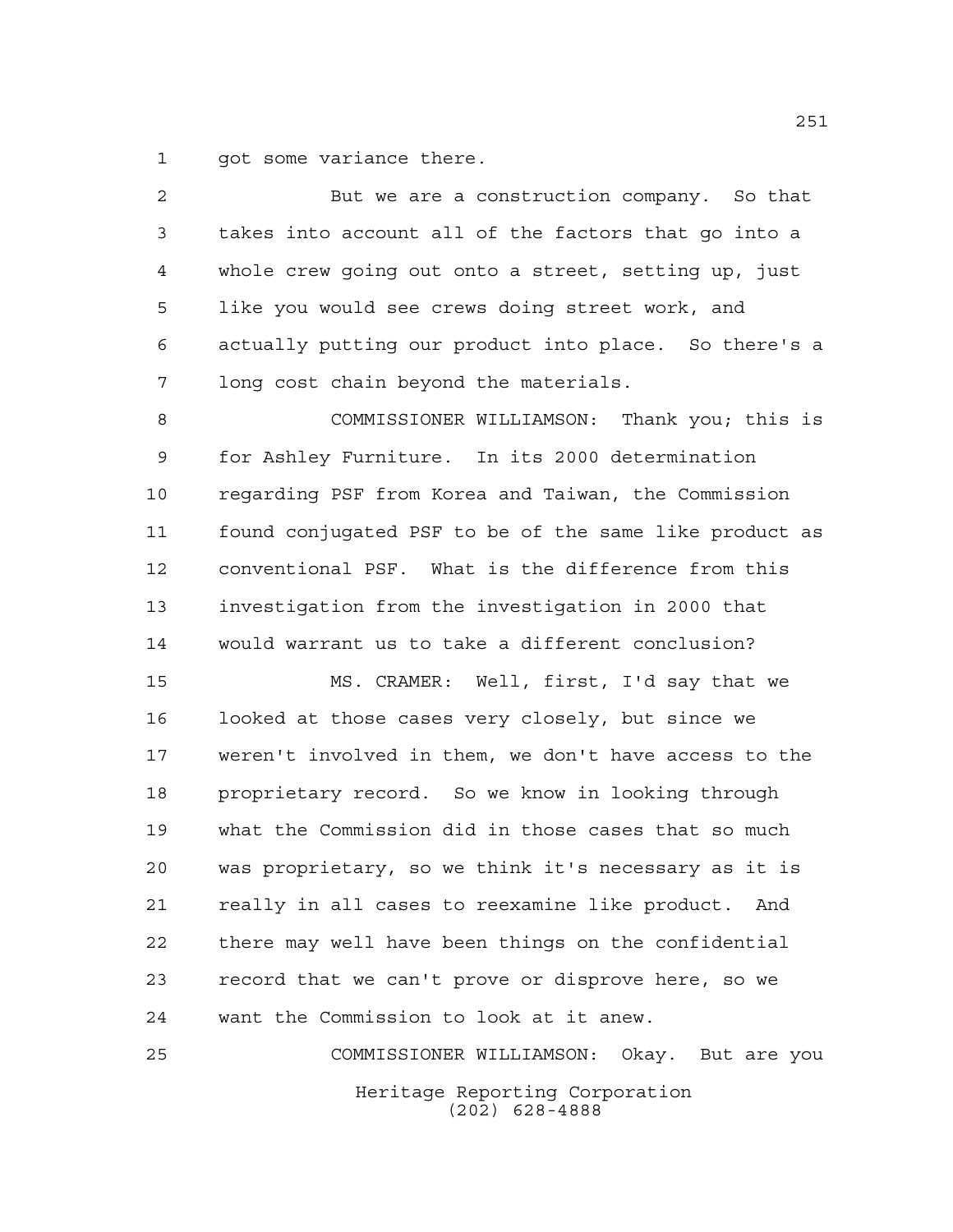aware of any significant changes in the way conjugated is produced or the way it's marketed that might suggest a different result?

 MR. PLUMMER: I think during that time is really where the high void fiber really came into being. Right after that, the whole industry decided that they need to find new ways to compete, especially the Asian suppliers, and I think that's where the high void product came from them as a potential opportunity to get around or get past the issues of the additional cost.

 COMMISSIONER WILLIAMSON: Okay. Okay. Again for Ashley, you argue that there is strong demand in the U.S. for the conjugate PSF and that imports from China are needed to supplement the domestic supply. If demand is so strong, why did Nan Ya shut down its conjugate PSF production line in May of 2006?

 MR. PLUMMER: I can't answer for why Nan Ya would have shut down their line other than the fact that they really didn't have a high void product that would compete with the product that we're getting from a nonsubject company.

Heritage Reporting Corporation (202) 628-4888 COMMISSIONER WILLIAMSON: Okay. Thank you. Okay. This is for Mr. Costa. You claim on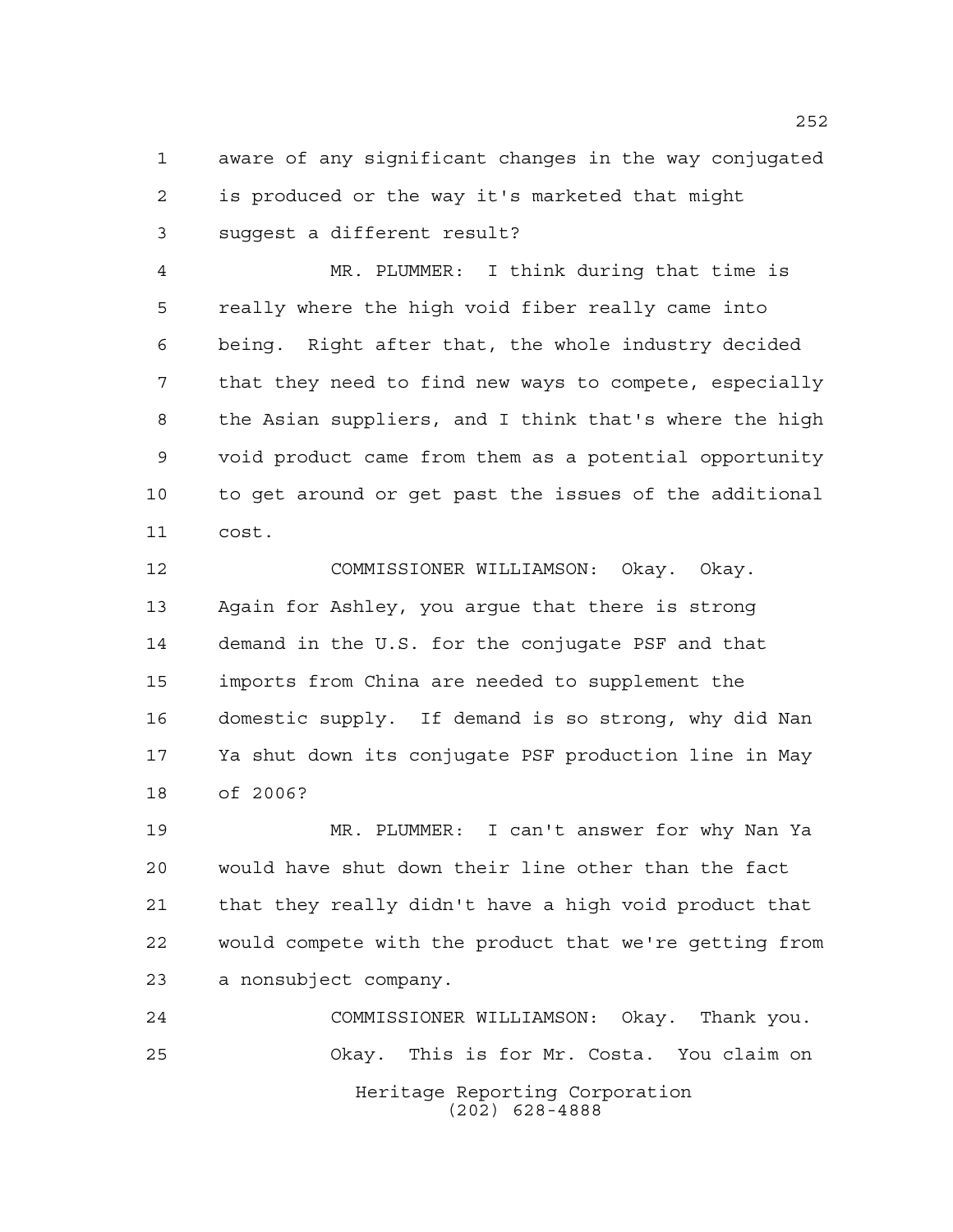page 1 of your prehearing brief that Insituform has found only two PSF producers worldwide that are capable of producing PSF that meets your requirements, yet you sort of acknowledge that the manufacturing process for the PSF that you use and others is similar. So I was just wondering could the PSF producers adjust their equipment to manufacture the type of PSF that you need?

 MR. COSTA: That opportunity is open to them to make those attempts. We've worked with DAK, and they've gotten to the point where we've actually purchased a large batch of material. When that large batch was made relative to the small sample, we failed online. But no, there are opportunities for folks to make the adjustments, and I do believe that somebody can unlock the key to what it takes and we'll have additional vendors.

 COMMISSIONER WILLIAMSON: Okay. Thank you. CHAIRMAN PEARSON: Commissioner Pinkert, before calling on you, permit me to just advise parties that your former colleagues at the Commerce Department have looked with favor on the Commission's request for proprietary data relating to the critical circumstances finding for Far Eastern. We hope that that material may be available for APO pickup by the

> Heritage Reporting Corporation (202) 628-4888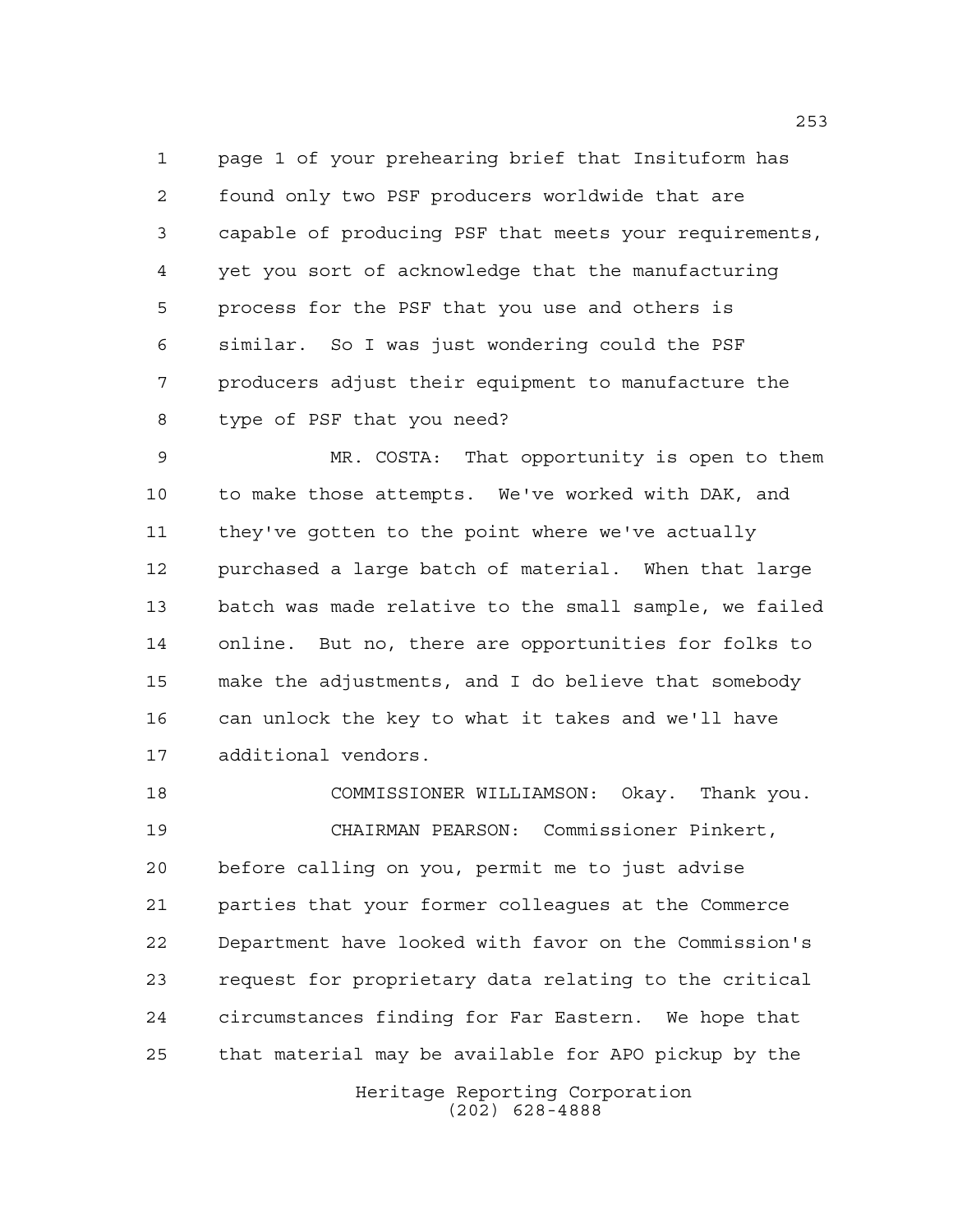conclusion of the hearing. So please proceed.

 COMMISSIONER PINKERT: Thank you, Mr. Chairman. I have a question for Mr. Epstein. Earlier today you commented on the reasons for the absence at this hearing of certain Respondents, and I was wondering whether your testimony on that was based on direct knowledge or whether it was an inference based on the potential impact of an order. MR. EPSTEIN: No. No direct knowledge. Not dealing with them at all. I just felt that and we feel that they're going to get the business anyway. COMMISSIONER PINKERT: Okay. Now, Mr. Epstein and Mr. Plummer, you've both questioned the quality of the domestic like product relative to subject imports, and yet we have data in Table 4 and page II-21 that indicates that quality is comparable, and I'm trying to reconcile these divergent points of view. So I'm wondering whether a possible explanation is that there's a range of quality on the domestic side and that that range would encompass quality that is comparable to the subject imports but also quality that is not comparable. Would you comment on that possibility? MR. EPSTEIN: Up until three weeks ago, we

Heritage Reporting Corporation (202) 628-4888 bought domestic nonconjugate product from one of your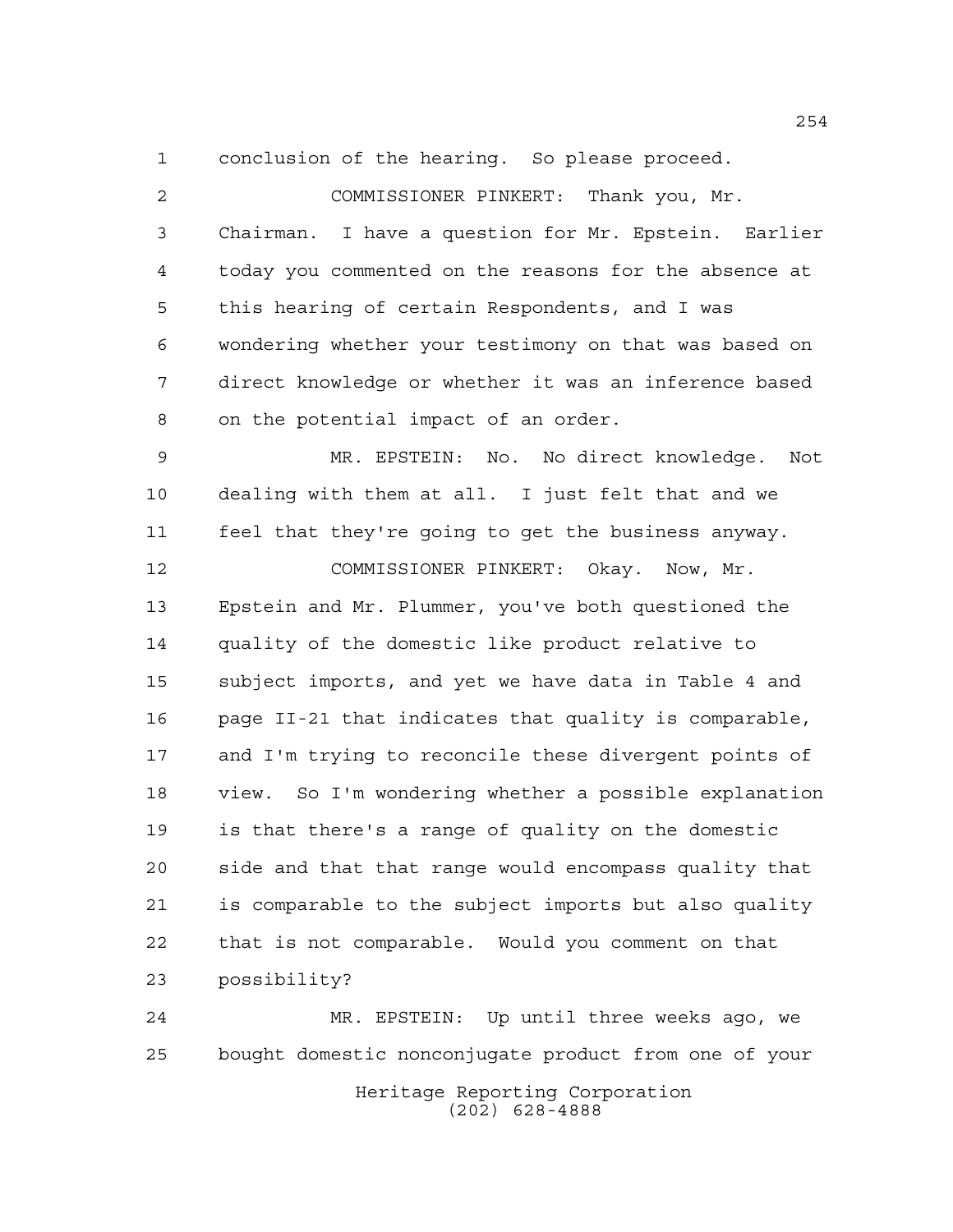Petitioners, and we were very happy to do so, and it ran and it ran in our machines and we've been using it for 20 years. So we don't have any complaints other than the fact that now they can't supply it to us, so we had to go elsewhere.

 There is a range, and it also has to do with our own facilities and our own machinery and our own equipment. All our plants are union, and the union contract calls for the fact that when a machine isn't running and it's the cause, believe it or not, and if it's the cause of the fiber that it's not running well, we still have to pay our employees an equivalent amount of their standard average output.

 So it pays for us to make sure that that fiber runs in that machine, and so if we have to pay more for it and get it from overseas as opposed to domestic where things didn't run, we do. Again, even though it's a very large part of our cost, in terms of productivity, productivity beats all.

COMMISSIONER PINKERT: Thank you.

 Mr. Plummer, would you comment on the range of quality question?

 MR. PLUMMER: I don't think that the range of quality from the domestic producers has quite hit the level that it has from the subject countries right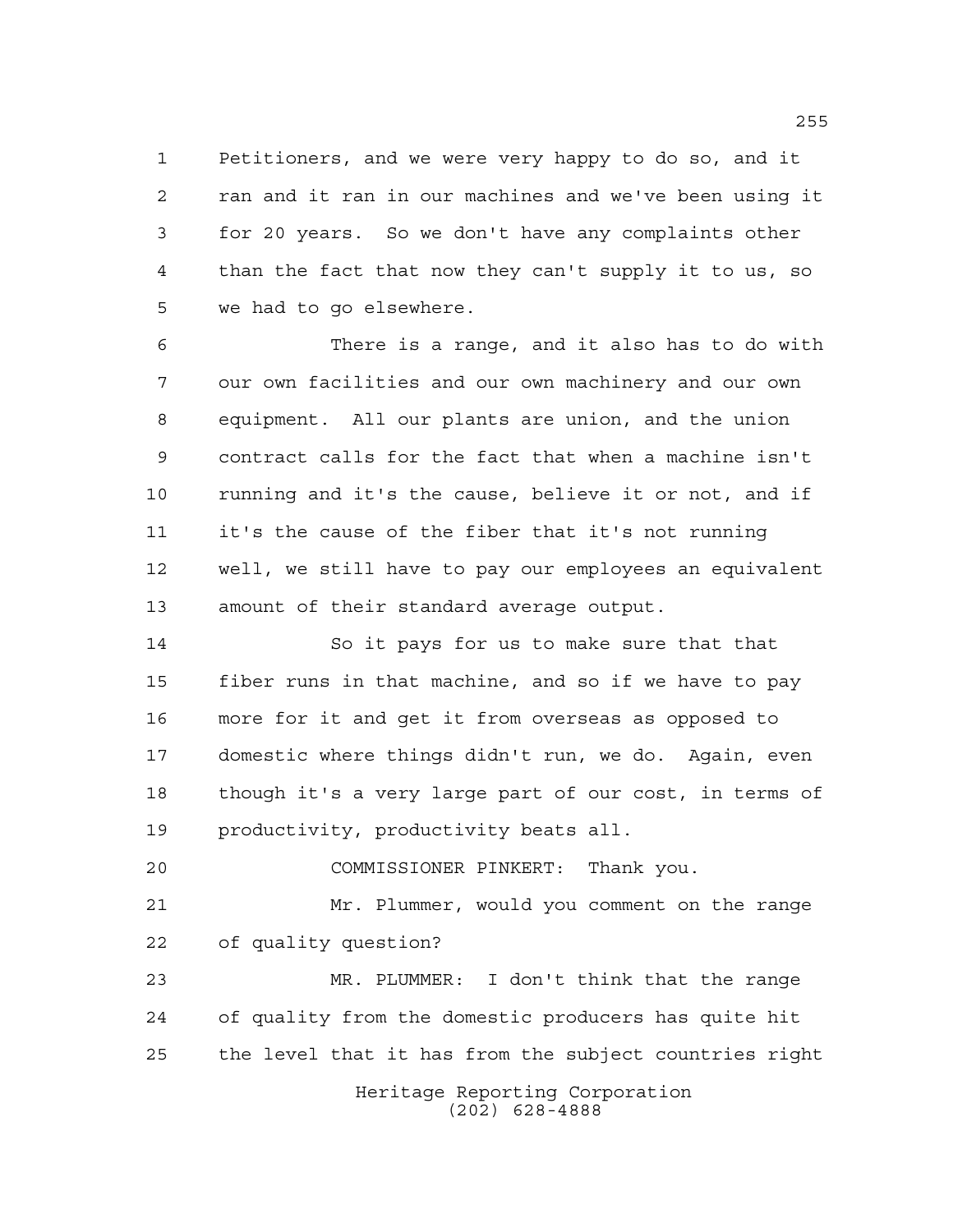now. I think that there's a potential that they can get there, but in our tests, we can't get the yield, nor the resiliency out of the domestic product that we need in order to maintain our cost structures so that we can continue to compete with product coming in from Asia.

 COMMISSIONER PINKERT: Mr. Plummer, what about the product coming in from Asia itself? Would you say that there's also a range of quality there that ranges from insufficient for your needs versus sufficient for your needs?

 MR. PLUMMER: Oh, yes. Yes. We've tested several Asian suppliers and failed several Asian suppliers due to the fact that they can't hit our quality standards.

 COMMISSIONER PINKERT: Thank you. Thank you, Mr. Chairman.

 CHAIRMAN PEARSON: Mr. Epstein had made the case, perhaps others have also, that the domestic industry hasn't done a great job of keeping its factories modern and of providing good customer service. This question might be more for counsel, but how do we deal with that possibility in light of what I understand to be the statutory guidance that we are supposed to assess the domestic industry as we find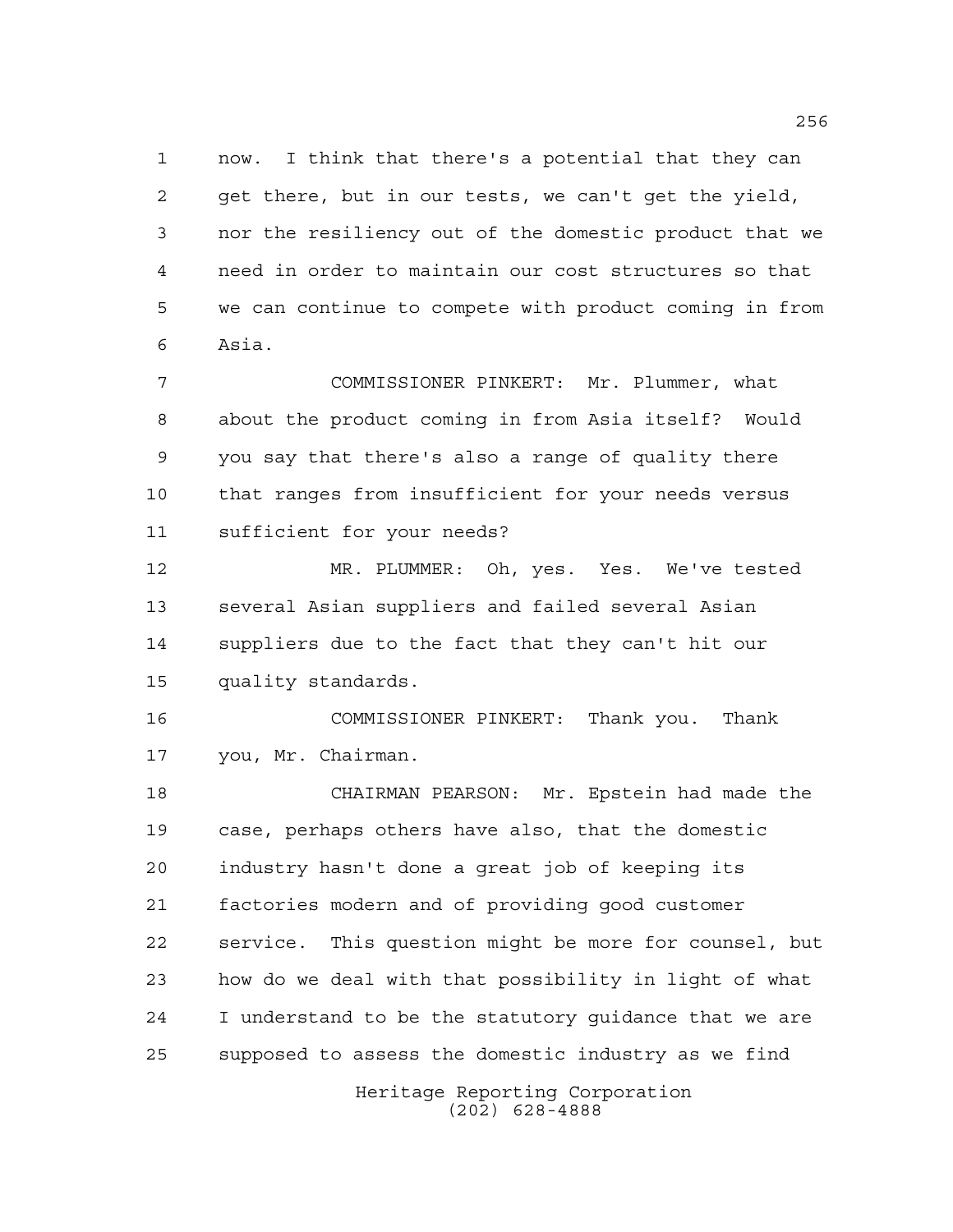it?

 It's not unusual that we find a domestic industry that might not be perfect, and yet I don't know how we're supposed to incorporate information regarding improvements that the domestic industry hasn't made or customer service that it's not providing, how we deal with that in the context of an injury finding. Mr. Shapiro, do you have any thoughts?

 MR. SHAPIRO: We'll deal with it further in the postconference brief, but it seems that that's related to the core issue of injury and causation, that there are several types of trade actions, but one, to allow an industry to catch up to competitive pressures would be a safeguard action, and maybe that's what the industry here should have sought. But that's not the role of an antidumping action.

 The causation of the injury, the imports can't be a primary cause or even an important cause of the injury if the domestic industry isn't doing what it needs to do on its own. They're injuring themselves, and that's a significant additional cause that needs to be accounted for.

Heritage Reporting Corporation (202) 628-4888 CHAIRMAN PEARSON: Well, I would note that the Department of Commerce did find dumping here, and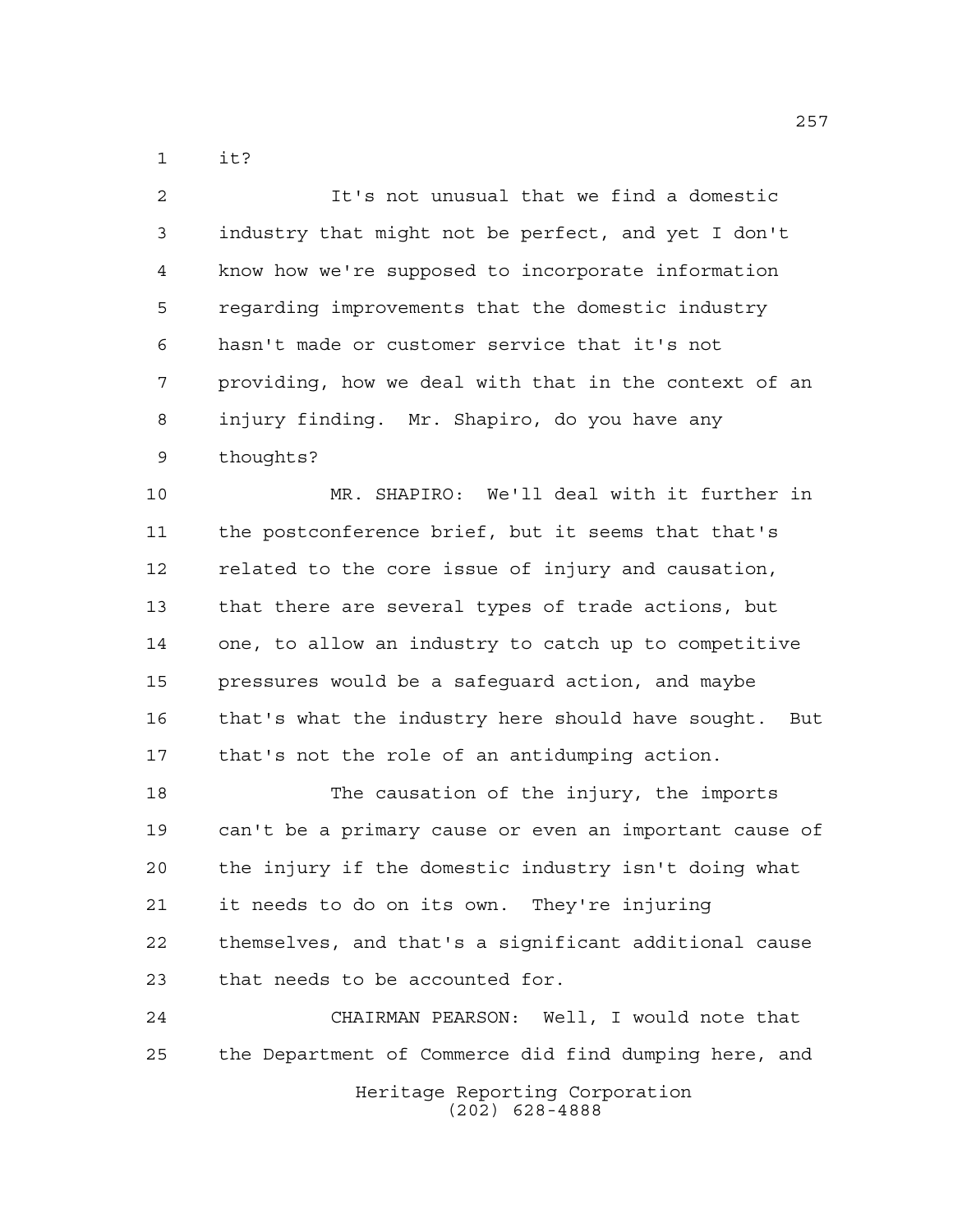so we properly deal with this as a dumping case.

 Whether it could have hypothetically been brought in some other form, I don't know. Ms. Cramer, do you? MS. CRAMER: Yes. I would just echo that. The Commission is tasked with finding whether the domestic industry is being injured by reason of dumped imports, and we would say no, it's by reason of these technological failures and also the management issues that Mr. Plummer was talking about.

 CHAIRMAN PEARSON: Okay. But if you're going to make that argument, are you going to be able to point to something in the record that shows that the domestic industry has somehow gotten worse in the period of investigation in terms of the maintenance and operation of its facilities or in terms of its unwillingness to serve customers? I mean, I hear what you're saying. I'm just not sure the extent to which those arguments are well-documented on the record as it stands now. Mr. Shapiro?

 MR. SHAPIRO: There's a couple things in the record. One is the e-mail that Mr. Epstein read where his major supplier is just saying, look, we've got to do all this work to our equipment, we're going to be out for several months.

Heritage Reporting Corporation (202) 628-4888 Another is while there was some talk in the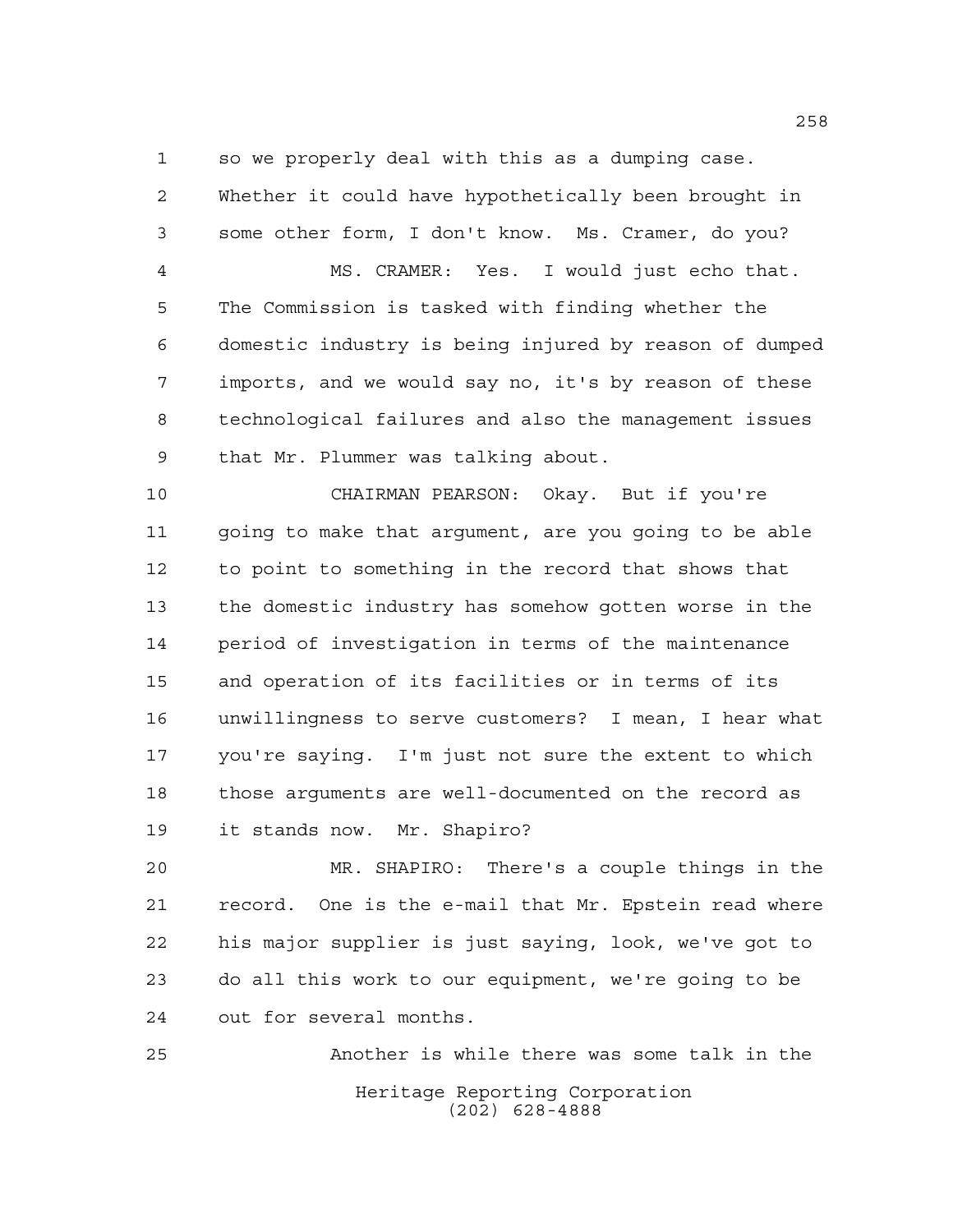Petitioners' panel regarding productivity, the thing that was overlooked was and the thing I actually have trouble getting over is there's an increase in hours worked. I got it with there's no decrease in employment and the change in that, but there was during the period of investigation when you are decreasing capacity and you're complaining of a lack of capacity utilization, there's an increase in the number of productive worker hours worked.

 That's the part that doesn't quite make sense to me. Where does that go? The productivity issue is then tied to not I need the same number of men to run these machines for the same number of hours, but I've increased the hours.

 CHAIRMAN PEARSON: Mr. Epstein, did you have anything?

 MR. EPSTEIN: I hate to bring up clichés, but oh, woe is me. I didn't go ask for the order. I didn't give my customer what he wanted, but give me some money so I can stay in business. I'm sorry. I don't agree with this.

Heritage Reporting Corporation CHAIRMAN PEARSON: And, of course, you're aware that the statute limits us to looking at injury to the domestic producers, and we're not really allowed to consider the potential deleterious effects

(202) 628-4888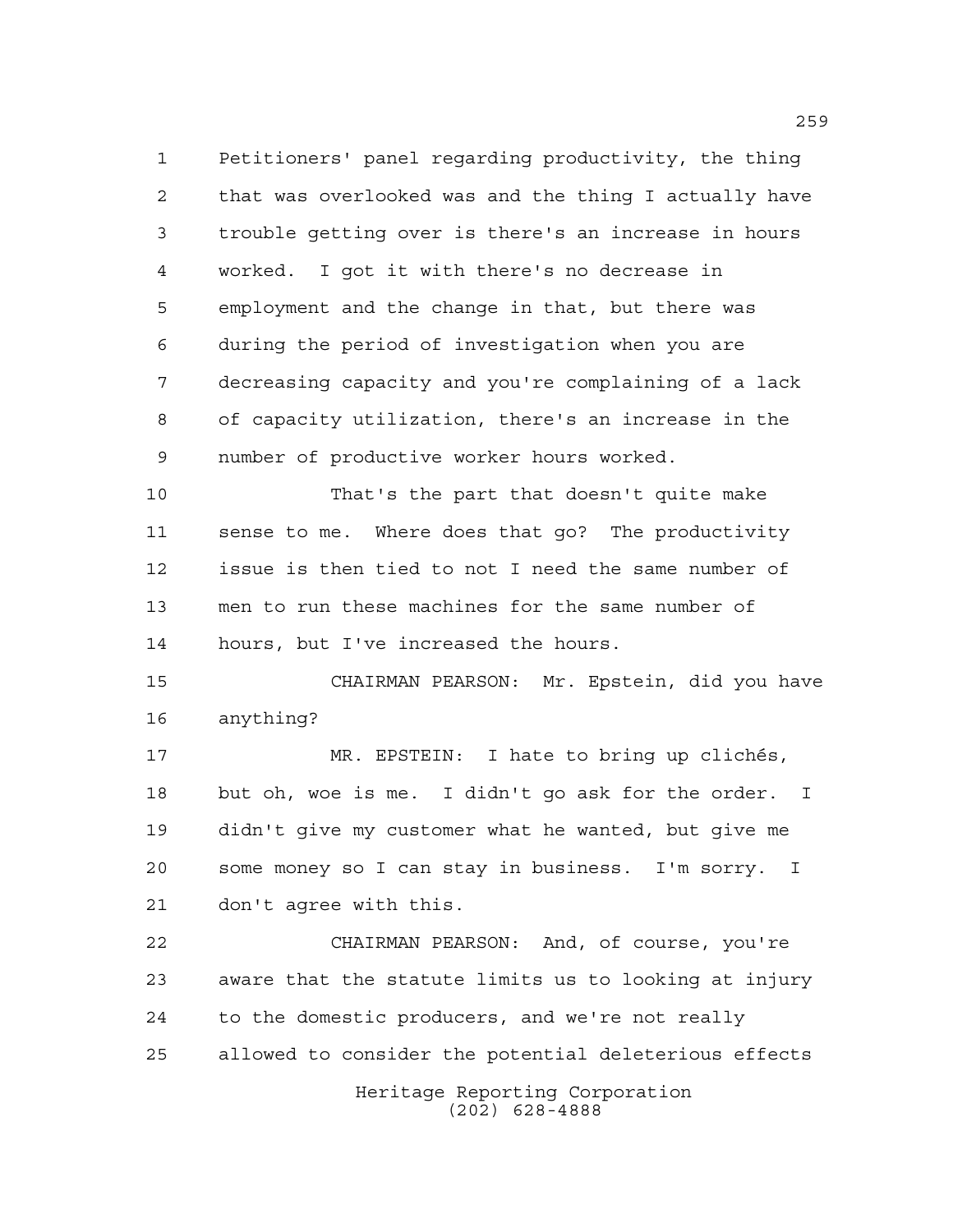of an order on downstream industries.

 MR. EPSTEIN: I understand, but also the question is what caused the injury. I submit to you price did not cause the injury. If they would have come up with products that we could use, we would have bought them, and we did.

 CHAIRMAN PEARSON: Well, if for purposes of the posthearing you're able to put something on the record that would help us understand better why some individual firms in the domestic industry had different results financially than other firms, then perhaps that would speak to this. Maybe there's something there that isn't entirely clear to me yet that could be elaborated on.

 Okay. The Petitioners have made an argument that the European Union's 2005 antidumping measure is having the effect of causing additional excess Chinese capacity to be directed to the United States. In other words, instead of polyester staple fiber from China going to Europe, it's going to come here or is coming here. How do you respond to that argument? In other words, they're arguing that the prospects of injury from Chinese polyester staple fiber have been increased because of the antidumping duty order in the European Union. Mr. Shapiro?

> Heritage Reporting Corporation (202) 628-4888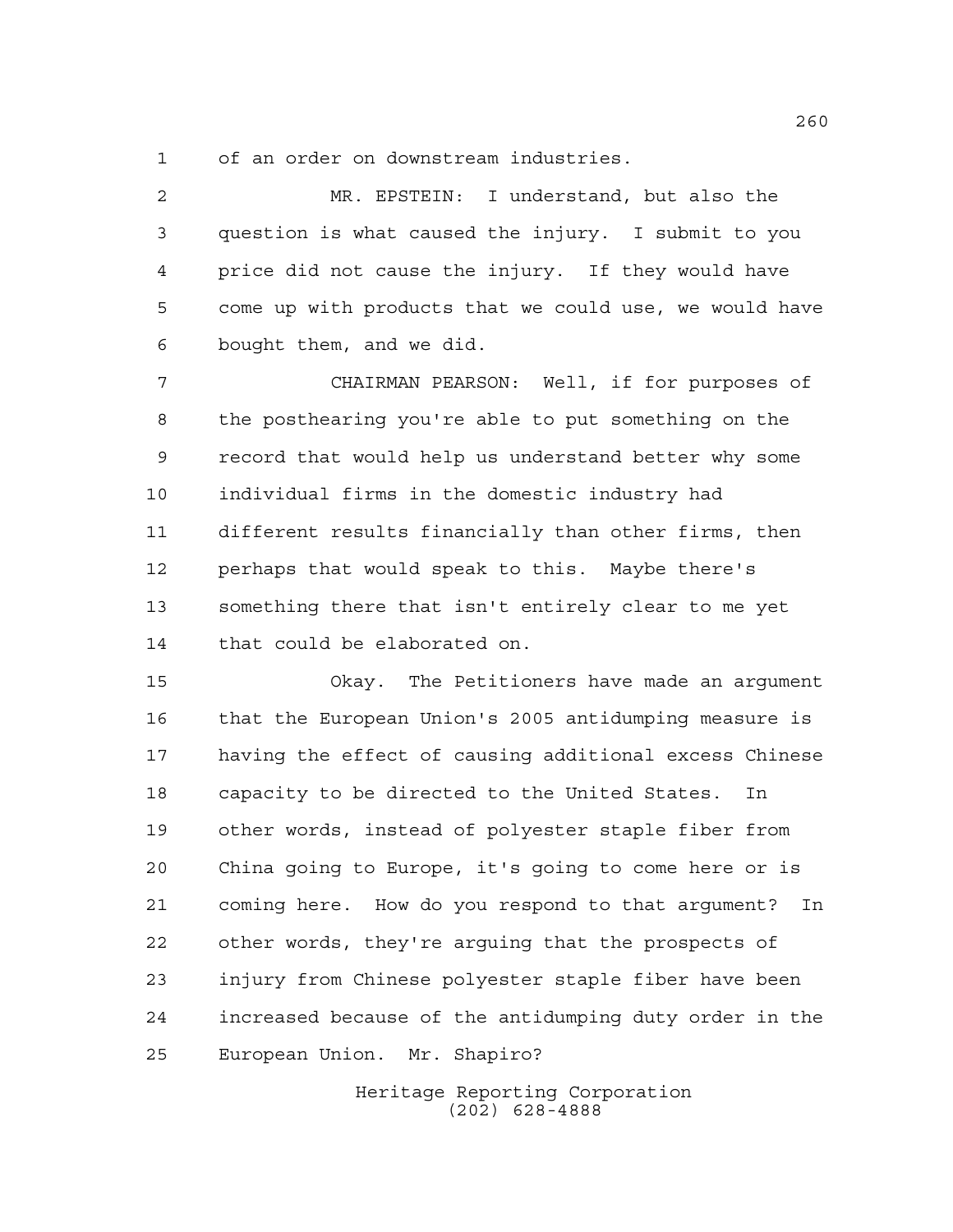MR. SHAPIRO: Actually, our focus is primarily on single different products and uses and not the industry in general, so we can't really speak to that. I'm not sure about the contemporaneousness of that change. We know that we're just looking for a supplier who is able to meet the requirements of Insituform regardless of the global change that may be affected by that.

 CHAIRMAN PEARSON: Okay. Well, perhaps my last question, and this has been touched on before, so there might not be anything new to say, but in your prehearing brief, you are arguing that the domestic industry isn't being injured by subject imports, and you point to rising prices as evidence of this.

 But on the other hand, the domestic industry is arguing that because of rising input costs, their sales prices haven't been able to keep up with that increase, and thus overall, their financial situation has been deteriorating. Can you please address this? Because we have kind of two different views of the effects of price increases. Mr. Shapiro.

 MR. SHAPIRO: Well, I guess, first of all, I think every manufacturer on this panel would love to be able to recover all the rising costs that they incur in producing their products. I wouldn't want to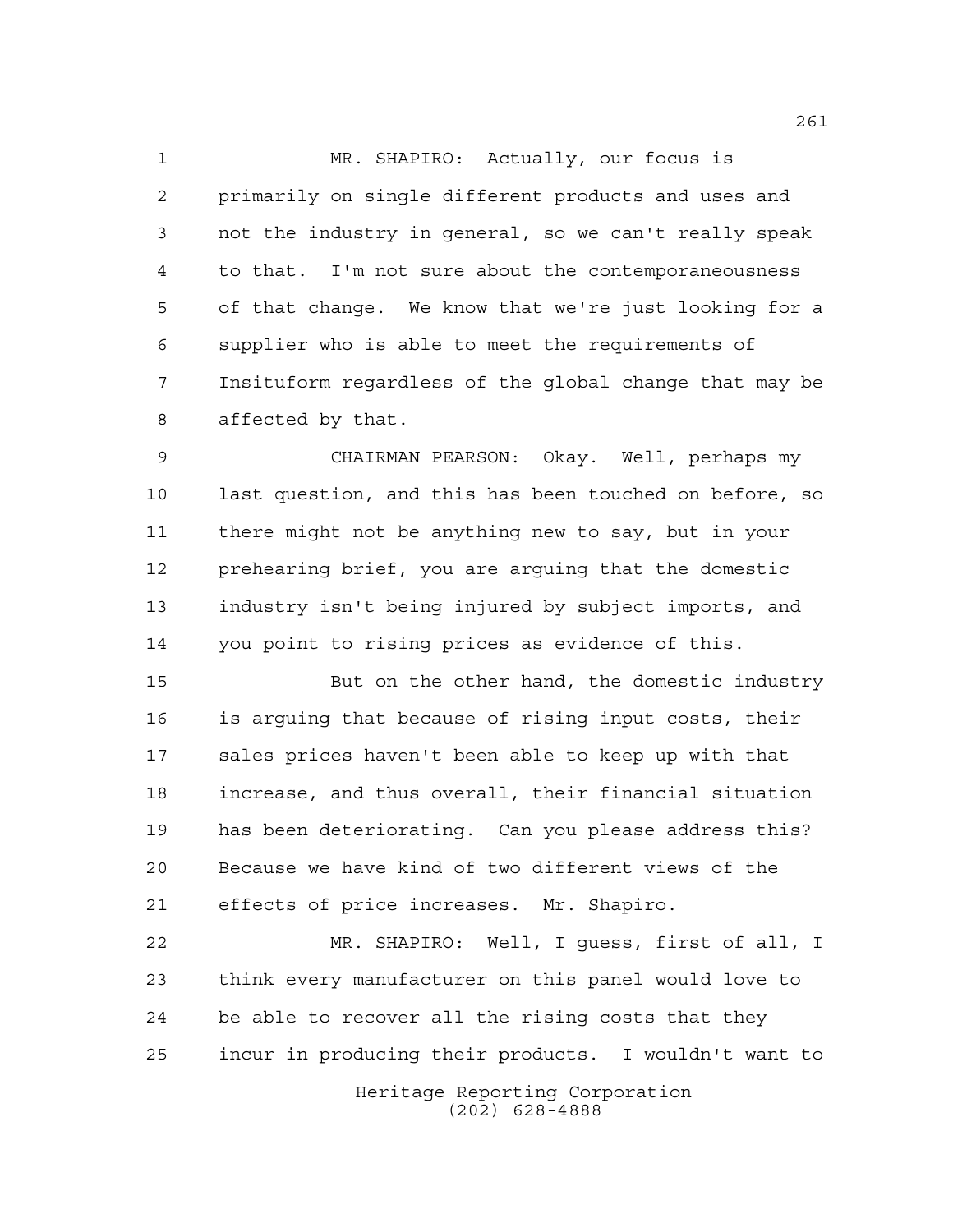speak for Mr. Epstein, but I know that Wal-Mart has serious restrictions on how much you can increase prices to them as a supplier to them and may not be able to recover those increased costs. I'll let him answer that.

 The thing that's overlooked also is to me, it's very interesting that at the time during this period of investigation when costs were relatively low in 2004, the industry was reporting a gross loss, a negative profit, and in 2006, when the costs were at their peak, they're reporting a gross profit. So I have trouble understanding how those things fit together. They must be doing something to make that transition.

 CHAIRMAN PEARSON: Any further comments? Mr. Plummer, do you have something to add?

 MR. PLUMMER: Yes. We're really not in a position to be able to rate pass-on price increases. As a manufacturer, we understand that there's raw material impact that we need to improve our efficiencies on and make a better product or make a more efficient product in order to compete in a global marketplace, and we do that day in, day out, and that's the reason that Ashley Furniture has grown at a rate of 20 to 25 percent for the last 20 years is that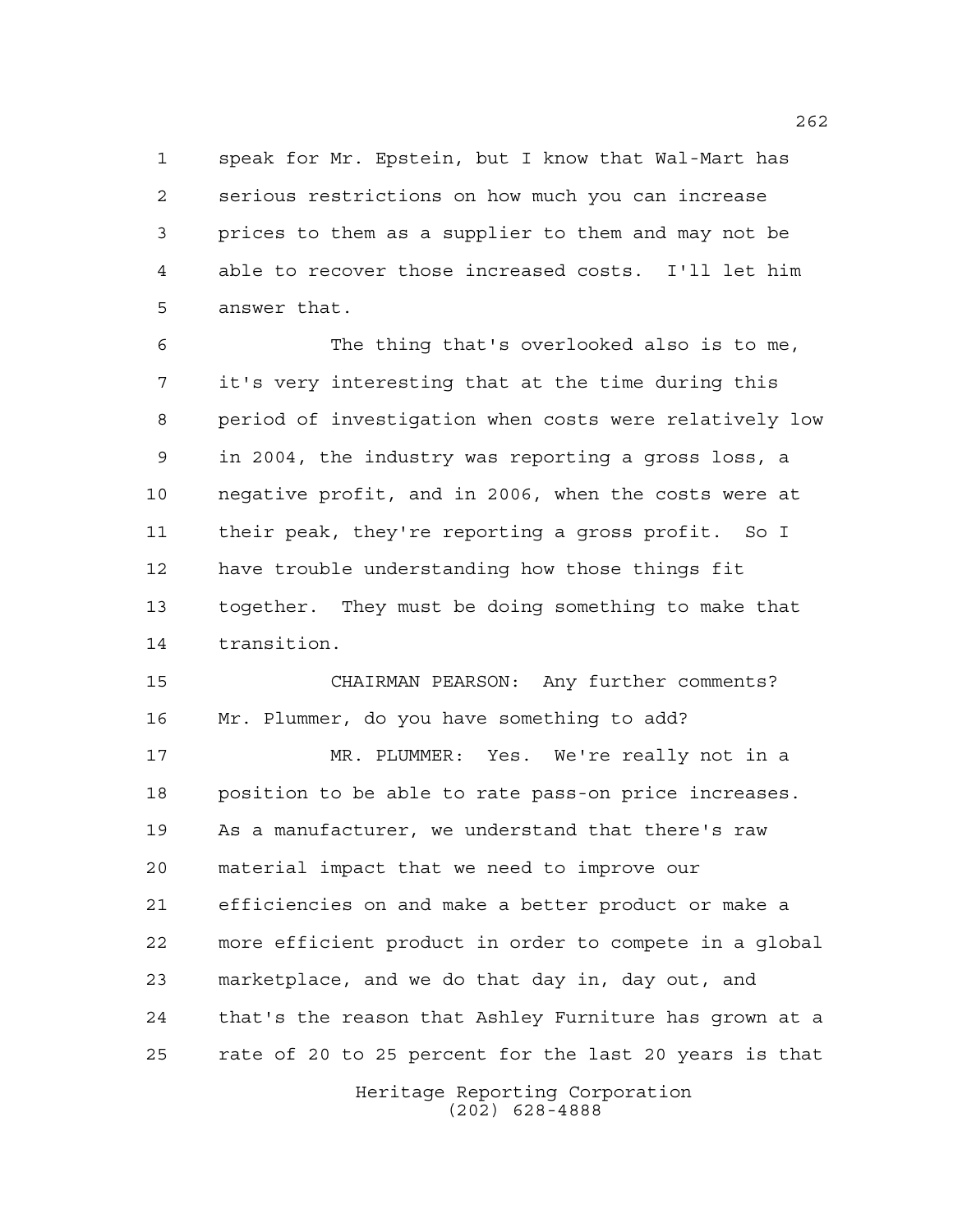we continue to try to reduce the costs and become more efficient at what we do, and that's part of being a world-class manufacturer.

 MR. EPSTEIN: Our approach is that if a supplier brings us a product that will be creative that will create something new and different and allow us to bring it to our customer and get business, we'll buy it even if it costs more. There's no question about that. We do that now. We pay more for goods from subject and nonsubject countries because it's new, it's different, and it sells. So you just have to be creative and you just have to listen and deliver to your customers what they need, what they're asking for.

 CHAIRMAN PEARSON: Okay. Well, thank you very much. My light is changing, so let me turn to the Vice Chairman.

 VICE CHAIRMAN ARANOFF: Thank you, Mr. Chairman. I was exploring in my last round with all of you your experiences in terms of turning to Chinese suppliers, but I've been intrigued by the fact that a number of you have testified that some or all of the domestic producers never call on you to solicit your business, and you've also testified that the Chinese producers didn't call on you to solicit your business.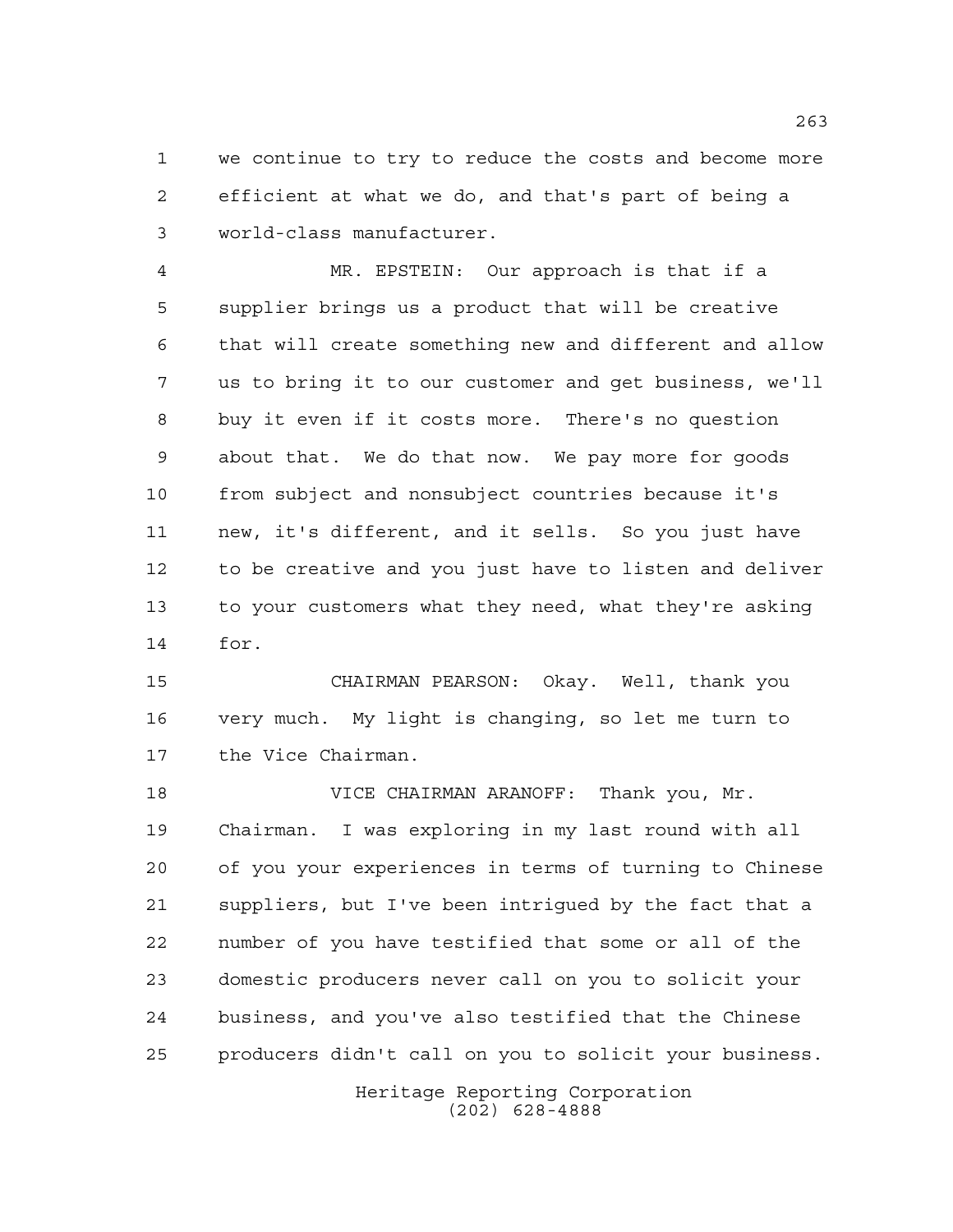You went to them. Is it not the norm in the PSF industry for salespeople to solicit your business? MR. COSTA: Our experience is that, and I've

 been with the company about three years, there's not been a long line at the door of people that wanted to necessarily have our business. When we put out the request for a proposal, we targeted our North American vendors first and gave them first crack at becoming our next supplier.

 VICE CHAIRMAN ARANOFF: Okay. Mr. Plummer? MR. PLUMMER: No, there's not a big difference between the Chinese industry in terms of how it responds to customers or the domestic industry. What they have done is they've responded with a product that makes us more efficient.

 VICE CHAIRMAN ARANOFF: Okay. Mr. Epstein? MR. EPSTEIN: Subject and nonsubject countries solicit our business themselves and through brokers, and it's not necessarily the same for the domestic suppliers.

VICE CHAIRMAN ARANOFF: Okay.

22 Let's see. Mr. Plummer, you indicated that Ashley cannot use regenerated product; that you need a virgin product. The Commission has found consistently the last few times we've looked at this product that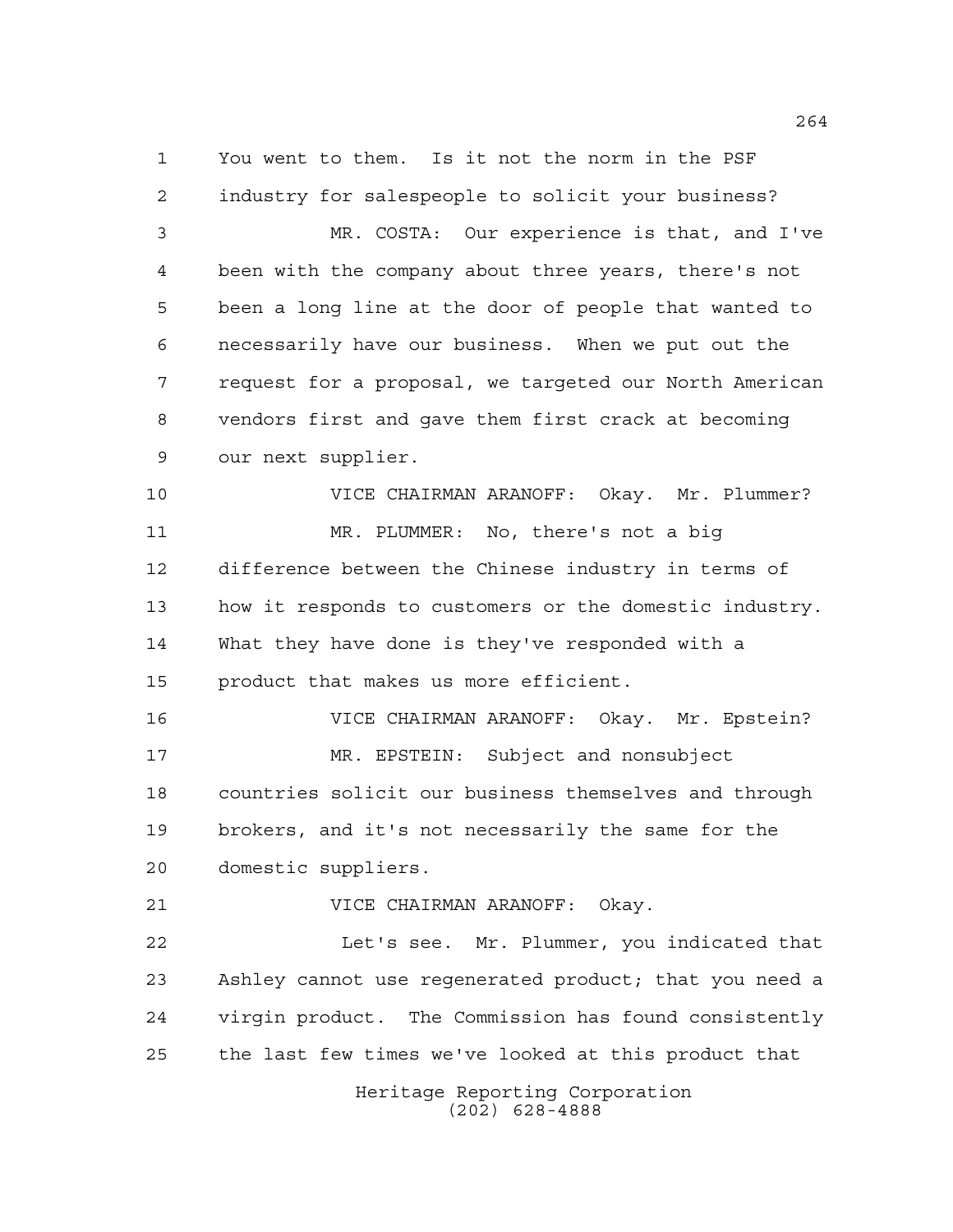regenerated and virgin products are used in the same end uses generally, and we've found them to be part of the same like product and we've gone so far in the current investigation as to collapse our pricing data together into a single category that mixes virgin and regenerated.

 Why do you need to use a virgin product; what is it do to your product that regenerated can't do, or the other way around?

 MR. PLUMMER: The virgin product tends to not break down as quickly as what the regenerated product does. The regenerated product, depending on how it was made and what type of process the regenerated manufacturer went through, may have re- heated that product several times. Basically, what they're using, ma'am, is a ground up bottle like this, and that bottle may have been heated or chipped or re- used several times and some of my applications they actually use clothing. In my experiences you re-heat that plastic several times, the product tends to break down quicker.

 The walls -- if you look at the pictures I've provided you -- the walls tend to have cracks and will tend to fracture very quickly when you send them through several compression cycles.

> Heritage Reporting Corporation (202) 628-4888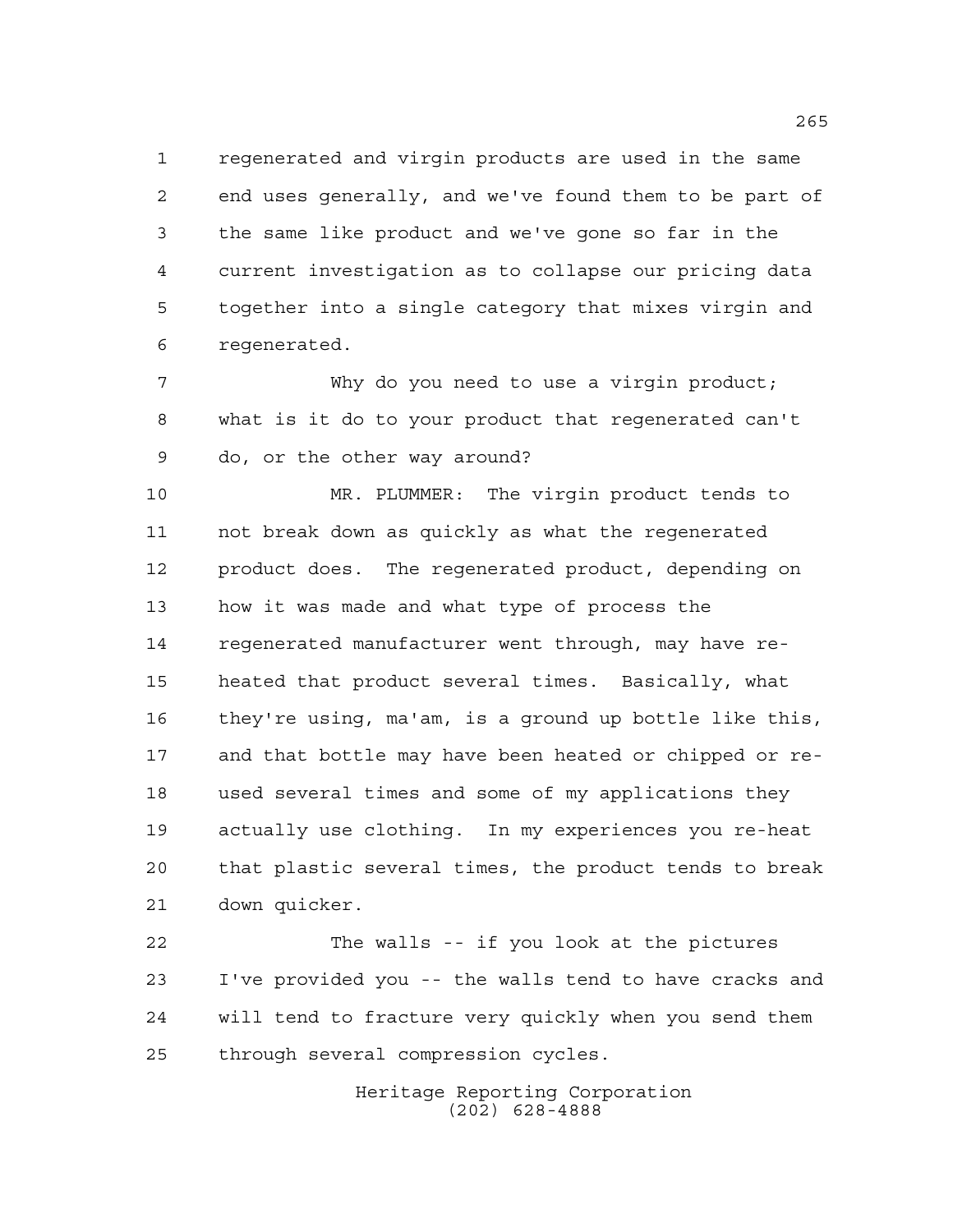VICE CHAIRMAN ARANOFF: Okay, well the Petitioners have testified -- and I'll certainly ask them to address this in a post-hearing brief as well - - that it doesn't matter what raw material you go into the process with, you can eventually process it to come out with the same specifications. So, I guess what I'm trying to understand is, no matter what raw materials go into the recycling process, you're saying they always are not going to come out meeting your specifications for not breaking, or only certain really low end or repeatedly recycled products are going to cause that problem?

 MR. PLUMMER: There's a big range in products in terms of the capabilities of a given supplier within the regenerated market, and there's also a big difference in the capabilities of a supplier within the virgin market, and in our testing of those different products what we do -- and Mr. Epstein's noted it in his discussions, too -- is that it really comes down to the product, that particular manufacturer and that particular period.

Heritage Reporting Corporation If we have an issue with a given product, we relate that information back to the supplier and the supplier runs through their data to see if anything changed within the process. So from given run to

(202) 628-4888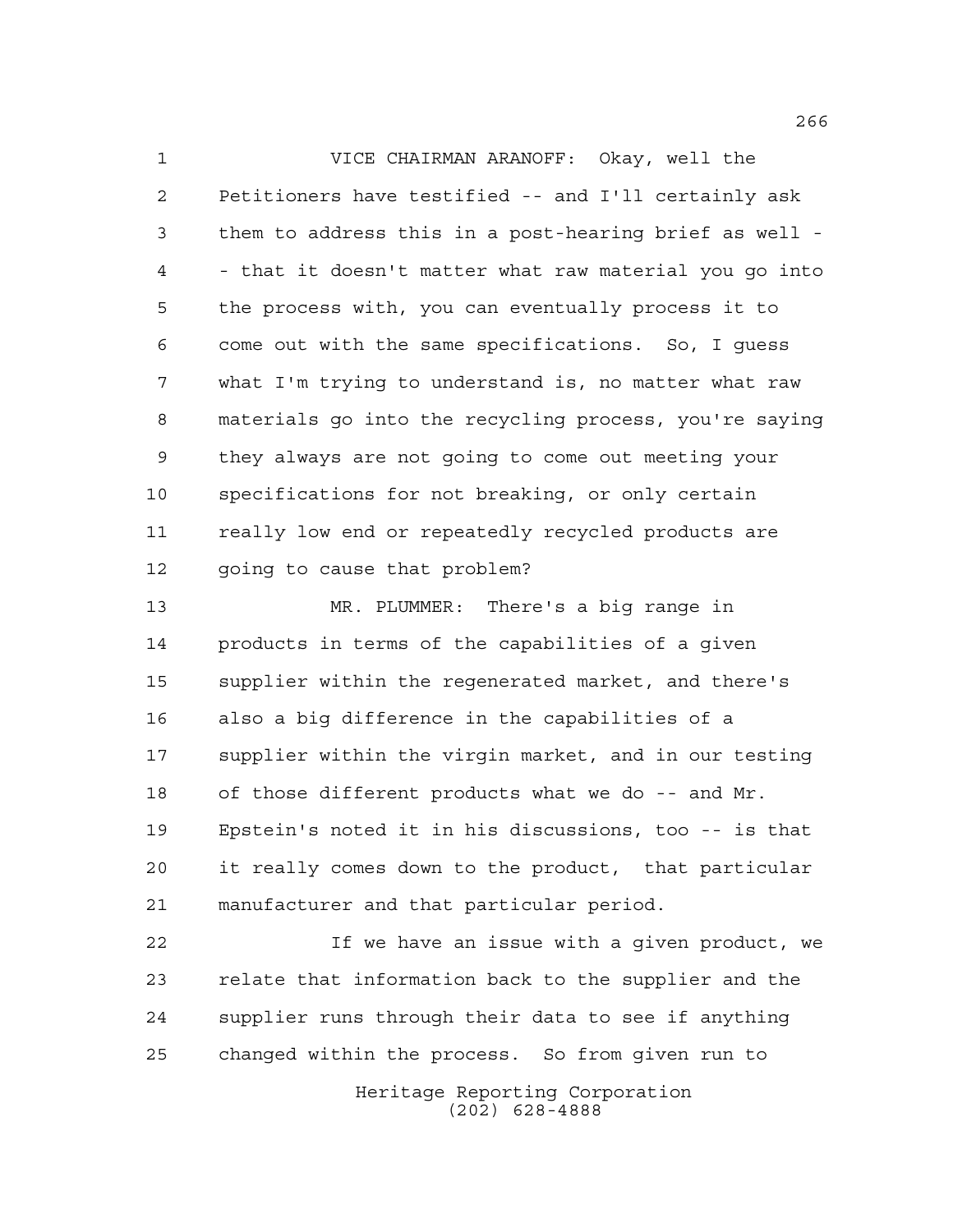given run you have difference in consistencies and from manufacturer to manufacturer you have different capabilities in consistencies also that all impact the testing and the results of that product in our product.

 VICE CHAIRMAN ARANOFF: Right. I guess what I'm trying to establish is whether you really, really can never use a regenerated product or that you've just found a virgin product that works consistently for you and you're happy with is.

 MR. PLUMMER: What it really comes down to, ma'am, is the cost of the product. If I have to use more regenerated product in that application -- in some applications I've had to use an additional 25 percent more regen -- the cost difference between that regenerated product and the product as it goes into a pillow is not enough for me to move my product over into that regenerated product, or my demand over into that regenerated product.

 Then I also have to deal with downstream post-consumer problems with those cushions breaking over time. They don't cycle as well as what a virgin product does, so it's really a cost implication in our whole system.

Heritage Reporting Corporation (202) 628-4888 VICE CHAIRMAN ARANOFF: Okay, I appreciate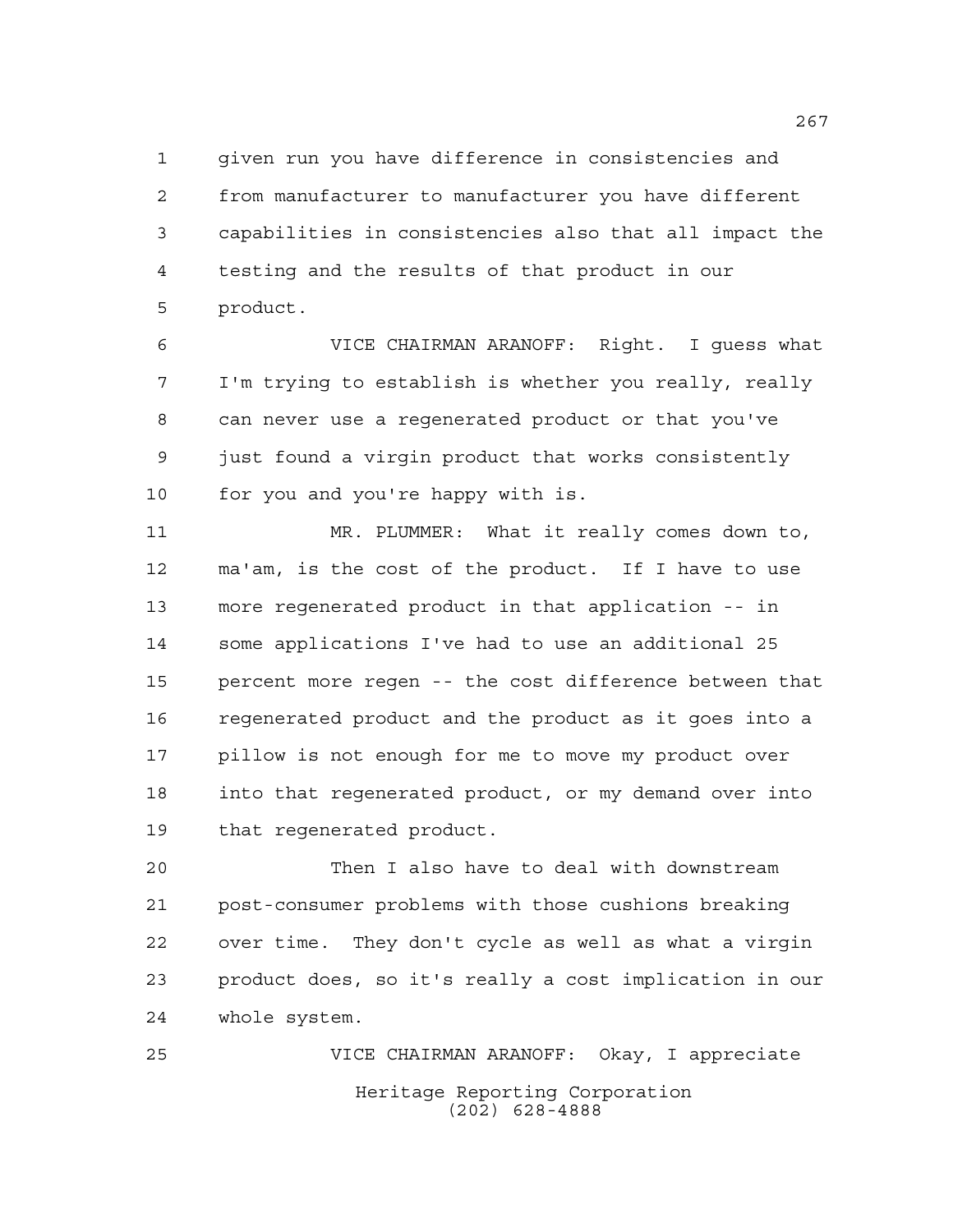all of those clarifications. That's very helpful. Which leads me to the next question and one that I asked the domestic producers, which is the way that we have grouped our pricing products, for those of you who have access to the pricing data in the record -- we identified a few specific products to compare -- how tight are those categories?

 I don't know if Mr. Shapiro or Ms. Cramer, if you want to comment on that.

 Are we comparing apples to apples when we compare Chinese and domestic product within categories that mix regen and virgin, or conjugate and non-conjugate into a single category?

 MS. CRAMER: Well, I'll address many of the specifics of your question in our post-hearing brief, but what I will say is that what we want the Commission to look at is that conjugate product and even when you do collapse virgin and regen, you don't see the kind of underselling that would indicate injury to the conjugate market; that goes into our like product argument. And I'll address the remainder in the post-hearing brief.

Heritage Reporting Corporation (202) 628-4888 VICE CHAIRMAN ARANOFF: Okay. Mr. Shapiro, did you want to comment on that? MR. SHAPIRO: I actually didn't find the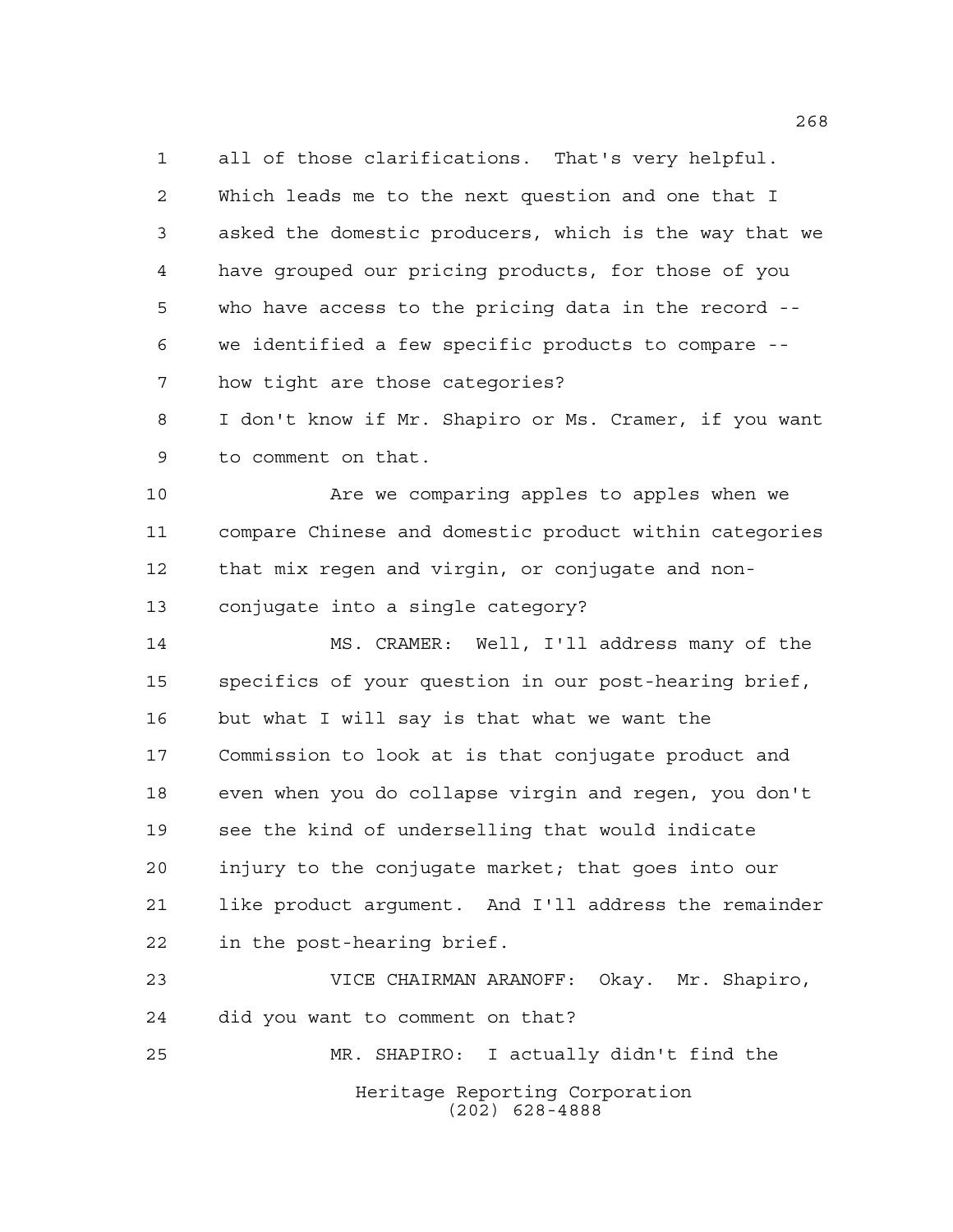chart that quickly, but I think I noticed that it didn't include something on uncoated 15 denier as a separate category. So I noticed that that was absent as one of the price breakdowns which is one of the products that we're interested in. It just wasn't there.

 VICE CHAIRMAN ARANOFF: Okay. Did you comment on our draft questionnaires and suggest pricing products?

 MR. SHAPIRO: We actually joined into the investigation later than that.

 VICE CHAIRMAN ARANOFF: Thanks. Okay, Mr. Chairman, I think that wraps up my questions for now. I do want to thank all of the witnesses in this afternoon's panel for your answers.

CHAIRMAN PEARSON: Commissioner Okun.

 COMMISSIONER OKUN: Thank you, Mr. Chairman. Let's go back to you -- question for you. You talked about in particular providing products to Wal-Mart -- you know, people are always looking for something new and different; I can walk into Target and come out with much more than I went in to get because I see something new and different -- so I understand kind of 24 the retail side of that, or at least have seen that; the one thing that puzzles me about this record is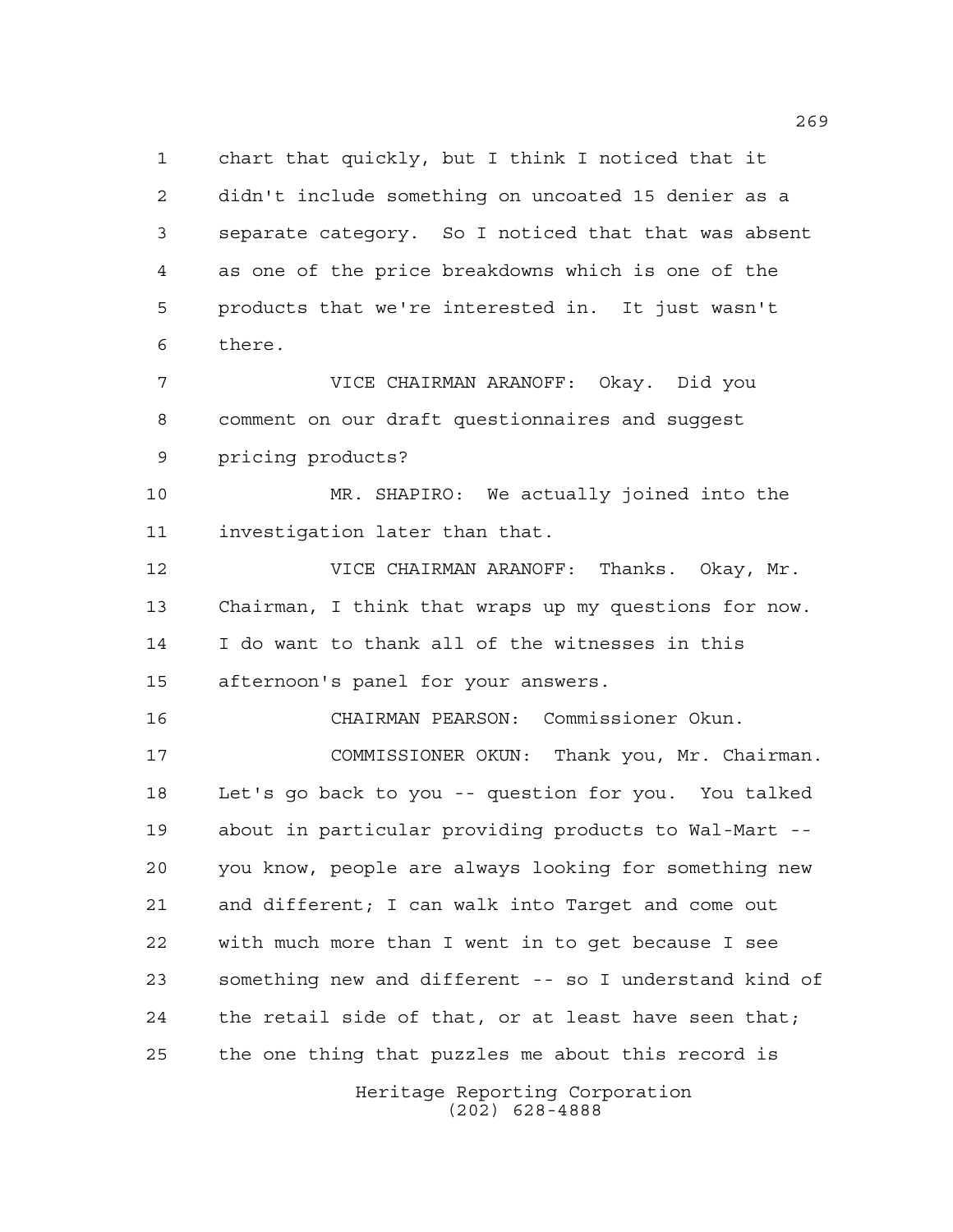sometimes in cases we'll see a market that grows very quickly, where apparent consumption, demand for a particular product goes way up.

 So you have a U.S. industry that's maybe producing the same old stuff and their market share stays pretty flat, and you see a new entrant come in and they capture all that market share, and while -- I can't speak to how different people would vote -- you can sometimes look at that and say, well you may have imports doing something differently or servicing a different market or they have come in with something, and the U.S. industry isn't in that area; when I look at this record I don't see that because you had apparent consumption which was going up and then it goes down and the Chinese, the subject imports continue to capture a growing share and you see the actual market share of the domestic industry go down.

 So I don't see that fact pattern that would usually for me indicate that this really is something that the domestic industry just isn't going to be able to produce, they just haven't changed. I don't know if there's any other information you could provide to help me understand where there really is the subject import products serving something that the domestics either just don't want to do or can't do or -- is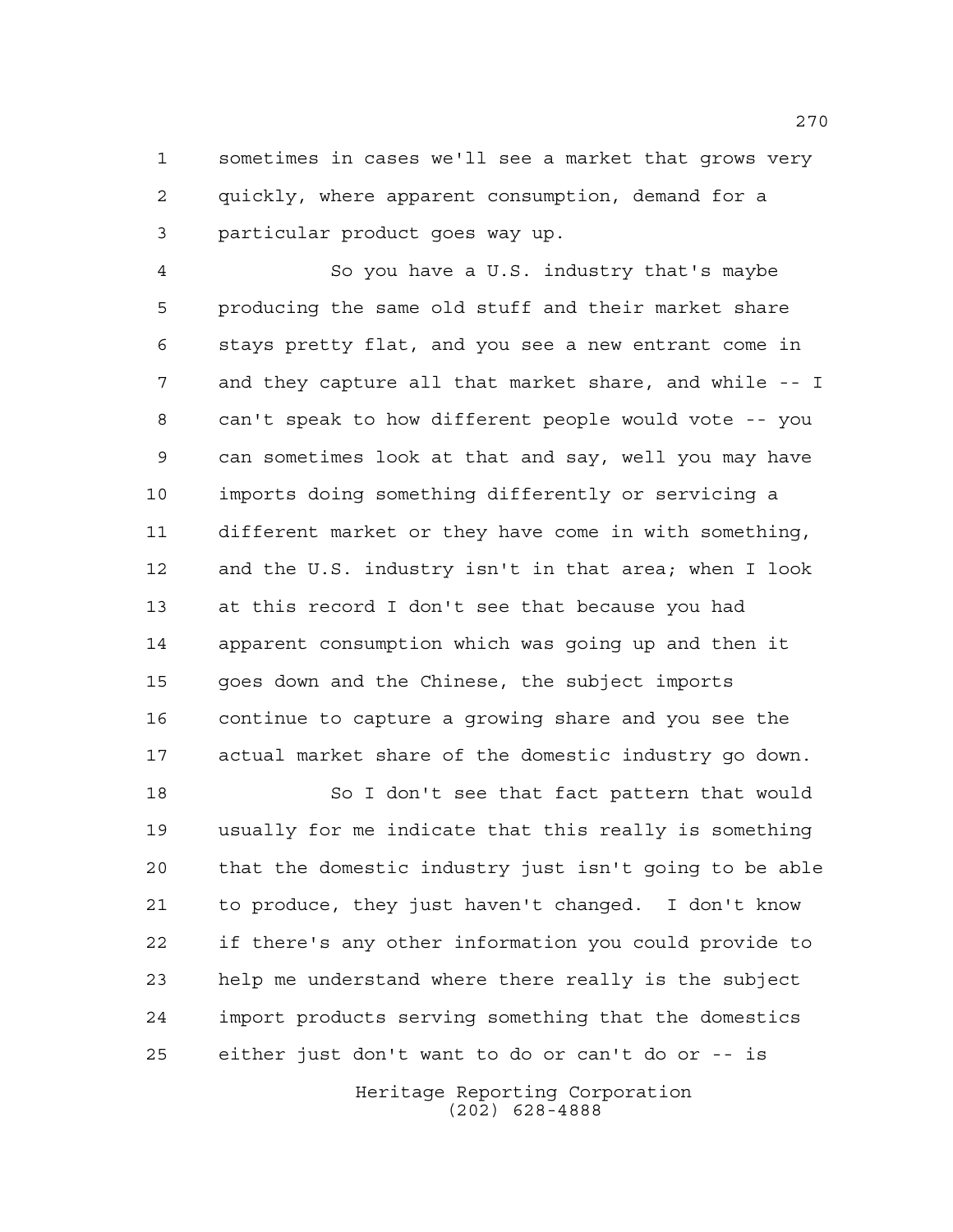there anything else that you have -- I know you've cited this e-mail which we'd be happy to see afterwards -- but if there's anything else from the period of investigation.

 MR. EPSTEIN: Well, the PSF that we've always been buying, that we've been making for many, many years. This is a certain product, you have it in the marketplace, it's sold day in, day out; a staple. I use the word again, it's a standard as you would know. Firm, soft, extra-firm, that type of thing, density pillows, day in, day out, that kind of business. And we've been doing business in that. But remember we have to keep getting more efficient at it because as our costs go up and everything goes up, the prices we can get at the retail marketplace cannot go up as quickly as our costs go up, so we have to just be better at it and we do get better.

 When you get better you have to use the fiber more efficiently, you have to get more pounds per hour running through your machines. So that same old, same old staple you've been running for say, 20 years, you actually have to learn how to run it better, you actually have to get your machines running better, you have to increase your efficiency. We do that. Add to that the newness, the creativity, the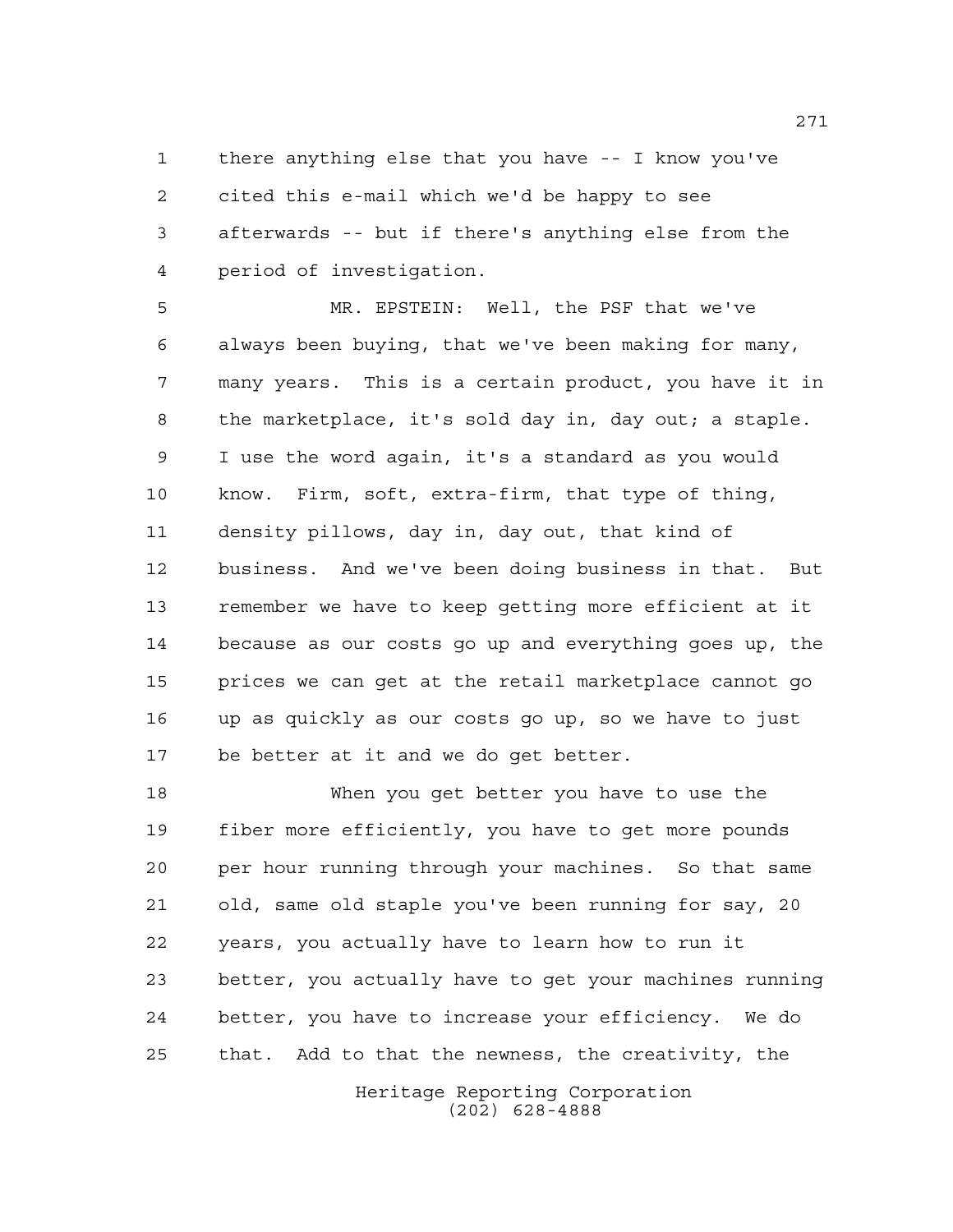new kinds of products that you have to develop to get to the marketplace, to get shelf space and all that. All of the newer type products have not been coming from the domestic side. The newer type products have been coming from subject and non-subject countries.

 There is growth in that end of it, so as you expand your offerings out at retail, you have to expand the types of fiber that you buy.

 COMMISSIONER OKUN: Okay. It's very interesting to hear your testimony. If there's anything that you have for post-hearing that would help support that on the record, because again for me the record -- the thing that I see the most is this market share differential not really being explained by what's on the record in terms of where that product is going or where it's not going. Specifics. So if there's anything more specific you could supply that would be great.

 MR. EPSTEIN: I could send pillows. COMMISSIONER OKUN: I don't know if that would help me. Give them to my dog, no, no. But anyway, anything else specific just about your products, if there's something new that was offered where you asked the domestics and they couldn't supply it, that for me would be helpful.

> Heritage Reporting Corporation (202) 628-4888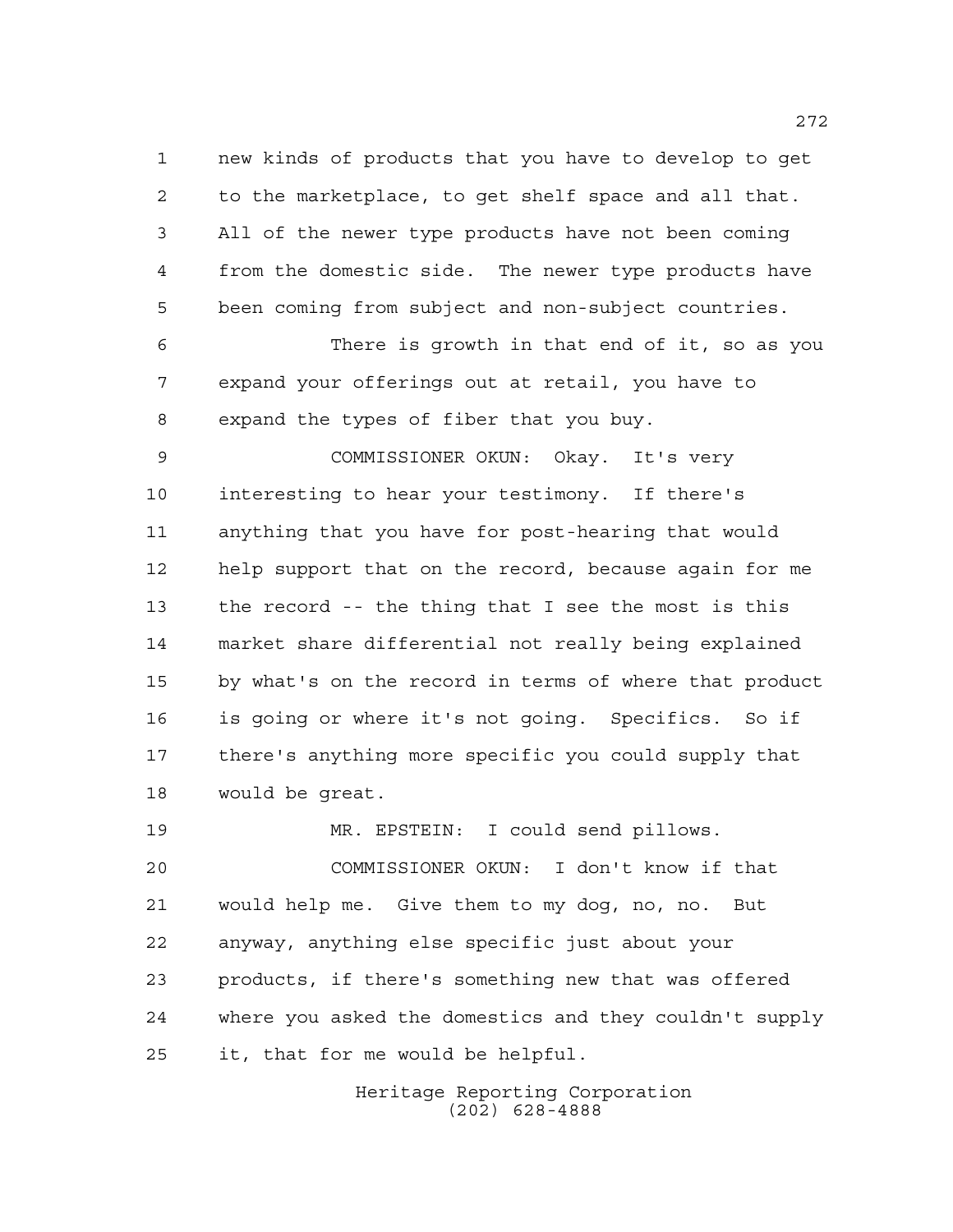Then coming up to Mr. Plummer, and I'm not sure if you had a chance to speak to this; if you have I can look at the transcript, but one of the anecdotal points that Petitioners made this morning is that with respect to conjugate, the demand -- there's been this argument about who's buying conjugate and who's not, what the domestics can produce or not -- the fact that Nan Ya had a plant that shut down but that they were able to bring back on line once preliminary duties were put in place would point us to evidence that if you have fair pricing in the market they are going to have a demand for their product.

 I didn't know if you had a chance to -- if you have any response to that.

 MR. PLUMMER: I really can't respond in terms of why Nan Ya would have brought their plant back up. There's really no change in our purchases and I believe they brought it back up in early July; there were no real changes in our purchases during that timeframe, so I can't respond to why they would have brought their plant back up.

 COMMISSIONER OKUN: Okay, well I appreciate that. And with that, Mr. Chairman, I have no further questions, but I do want to thank all of you for your answers this afternoon. I very much appreciate it.

> Heritage Reporting Corporation (202) 628-4888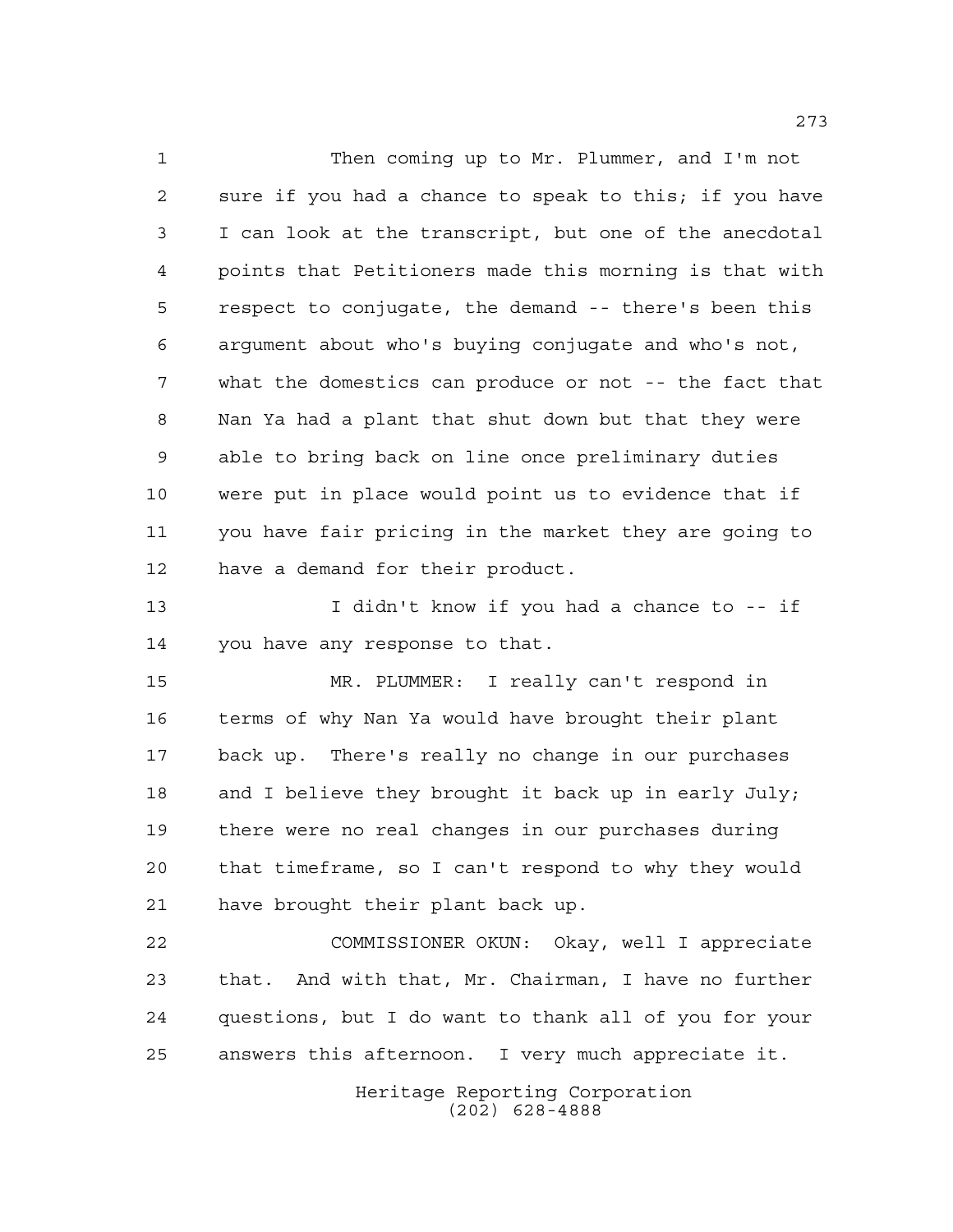CHAIRMAN PEARSON: Commissioner Lane. COMMISSIONER LANE: I have a question for Mr. Costa and I first have to admit that I am not an engineer, never wanted to be an engineer, and so I sometimes have a hard time understanding engineering concepts. So I have a question for you -- is this the form that is actually put into the pipe and then it's treated with heat and it becomes this?

 MR. COSTA: The portion that you don't have in your hand is the polymeric resin, that is a liquid that is actually impregnated into that tube. So the material on the right hand is impregnated with the polymer. It becomes a tube that's full of liquid. At that point it weighs four times the amount that you have in your hand; five times the amount depending on the thickness. We then invert it into place using one of our apparatus we call an inversion unit and put it into the ground. We hold it against the host pipe, add pressure and heat, and then you get the ending result right there.

 COMMISSIONER LANE: Okay, so after you have done this, what is the life expectancy of this in the ground?

 MR. COSTA: We engineer that material for a 50 year life expectancy.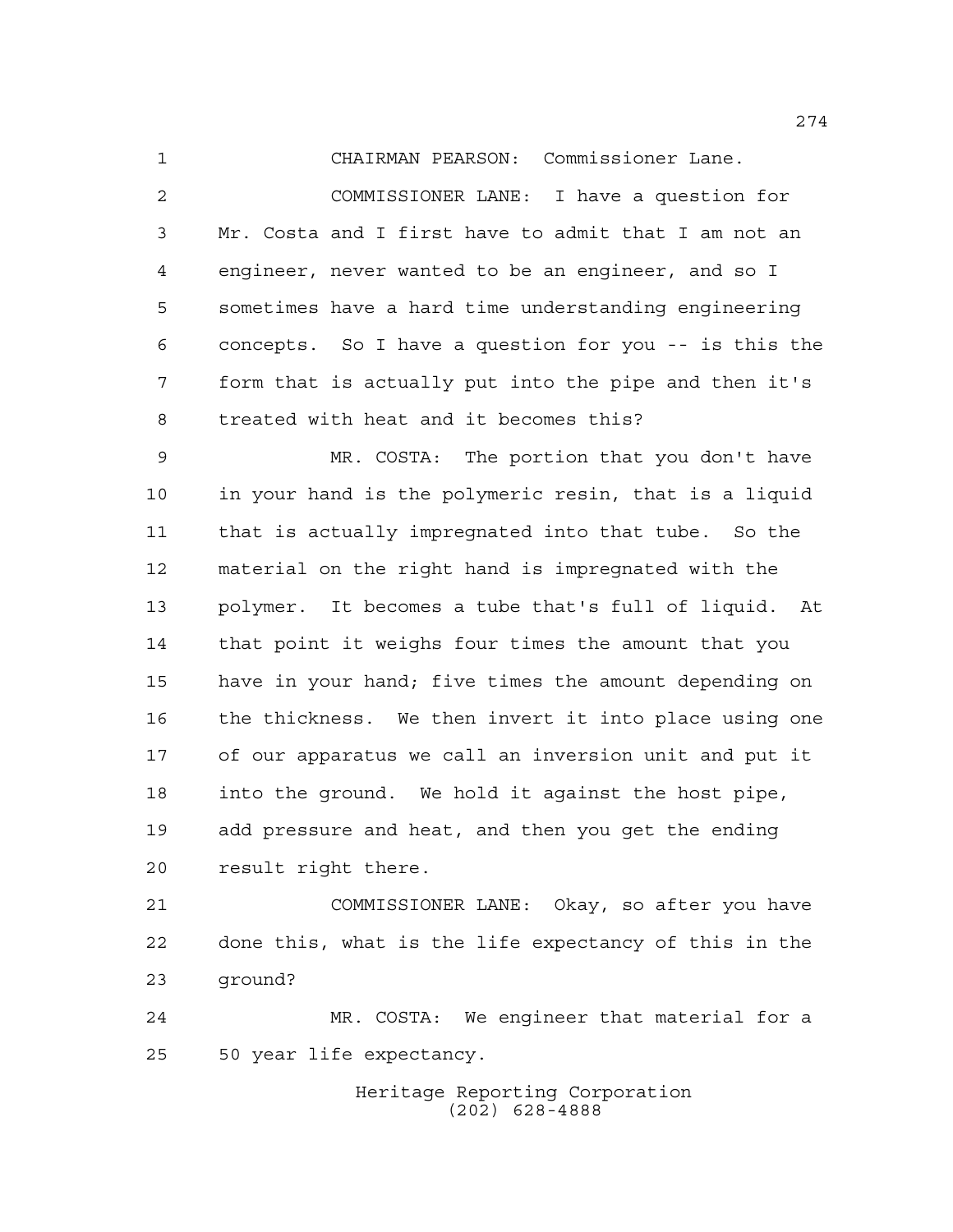Heritage Reporting Corporation (202) 628-4888 COMMISSIONER LANE: And if in year 45 people wanted to be really ahead of the game, could they do this process again? MR. COSTA: To reline additionally? COMMISSIONER LANE: Yes. MR. COSTA: Yes, you could. The only caveat to that is each time you reline a pipe, you literally cut some of your cross-section area out. So as long as you have flow capacity you're still engineering some. COMMISSIONER LANE: And once the pipe has broken in the ground, it's too late for this process? MR. COSTA: Then it's dig and replace. COMMISSIONER LANE: Now, can this be used for natural gas lines also? MR. COSTA: Yes. COMMISSIONER LANE: Do you use it a lot for natural gas? MR. COSTA: No. COMMISSIONER LANE: Is that because it just hasn't caught on in that industry yet? MR. COSTA: There's other product forms that do a better job for natural gas, but in general there are some other difficulties that are encountered by natural gas applications that they typically replace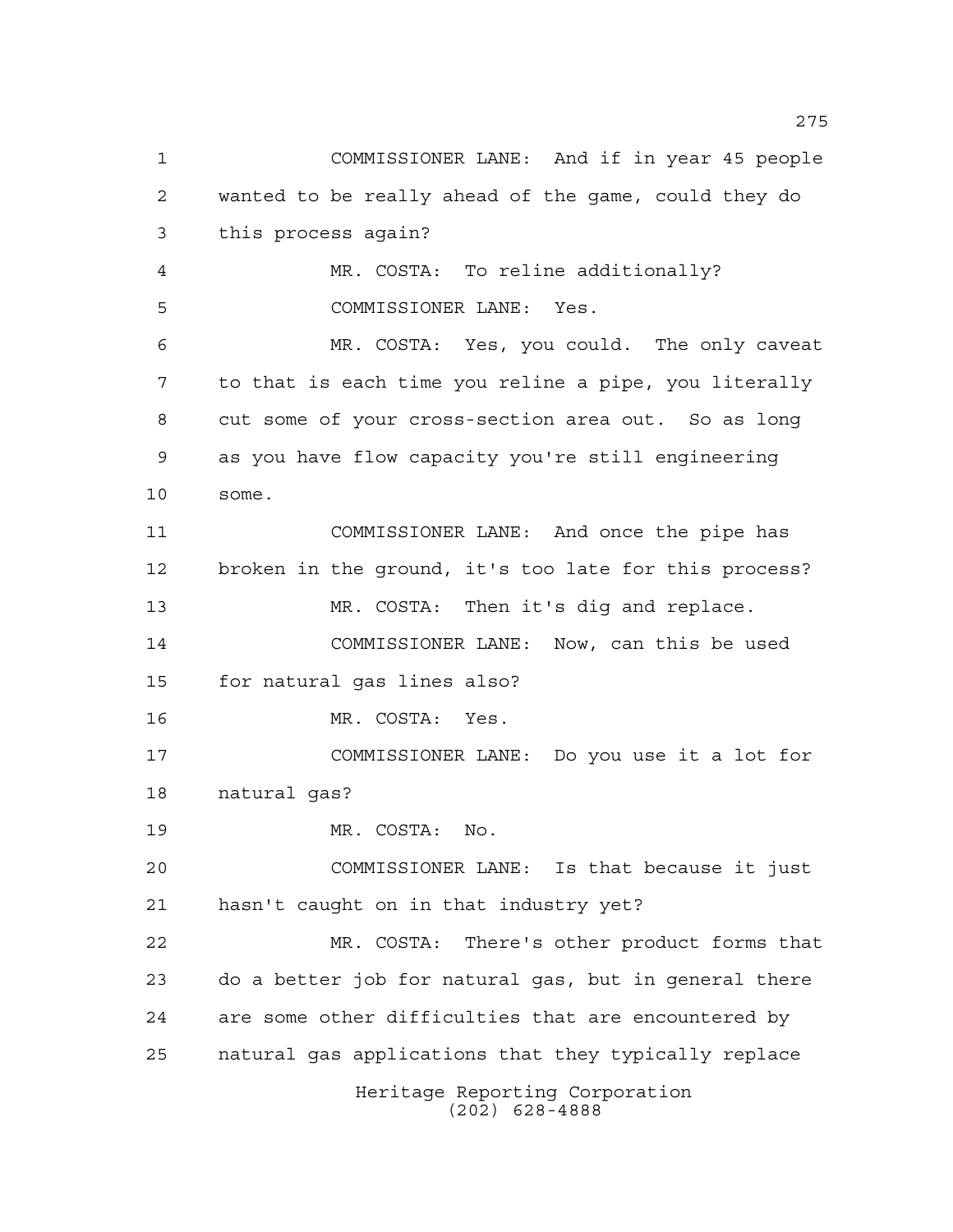those lines at this point.

 COMMISSIONER LANE: Okay. If you believe that the Commission should analyze the particular PSF product that you use as a separate life product, then why didn't you file comments on the Commission's draft questionnaires requesting that the Commission collect separate data on the product? MR. SHAPIRO: Commissioner, we answered that previously. We weren't participating in the investigation at that point. Insituform joined the investigation at a later point than that. They weren't a regular importer of this product, so this all of a sudden hit them and it took a while to process, what's this all about, what's this do, how do we approach this. COMMISSIONER LANE: Okay, I'm sorry. I must

 have missed that answer. Can you get the data so that we can do a separate injury analysis that you all are proposing?

 MR. SHAPIRO: In some ways it's fairly simple, because there's one qualified U.S. producer. Until recently they supplied all of Insituform's needs, and they still supply the vast majority of them and will continue to. As we stated in our brief, they were operating for this product at what appears to be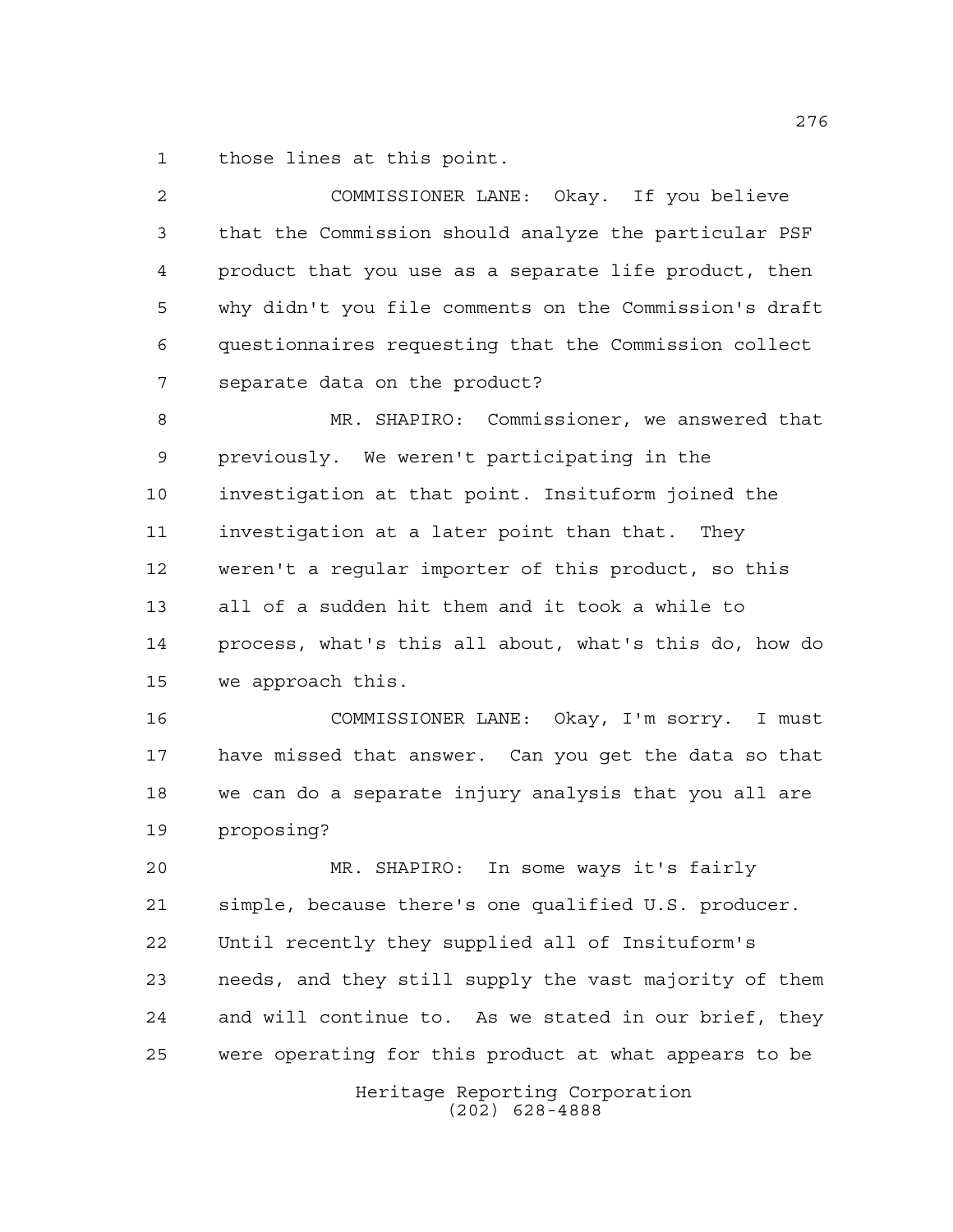a profitable level.

 COMMISSIONER LANE: Okay, thank you. Mr. Epstein for Hollander. Who do you market your pillows to? MR. EPSTEIN: Wal-Mart, Sears, JC Penney, Target, Costco, Kohl's, Belk's; you name the store, we sell to them. COMMISSIONER LANE: And are your pillows the same across the board to all of your customers? MR. EPSTEIN: No, for the most part each customer has their own cover, they have their own fill weight, they have their own resiliency, they have their own desired specs that they want to sell for their customers. That's the way that the buyers specify it. COMMISSIONER LANE: Do any of your customers put pressure on you as to the price and how much they're willing to pay? MR. EPSTEIN: I don't think I have anyone that doesn't. They all do. COMMISSIONER LANE: And does that drive your decision on where you source your product? MR. EPSTEIN: No. COMMISSIONER LANE: Okay, thank you. That's all I have, Mr. Chairman.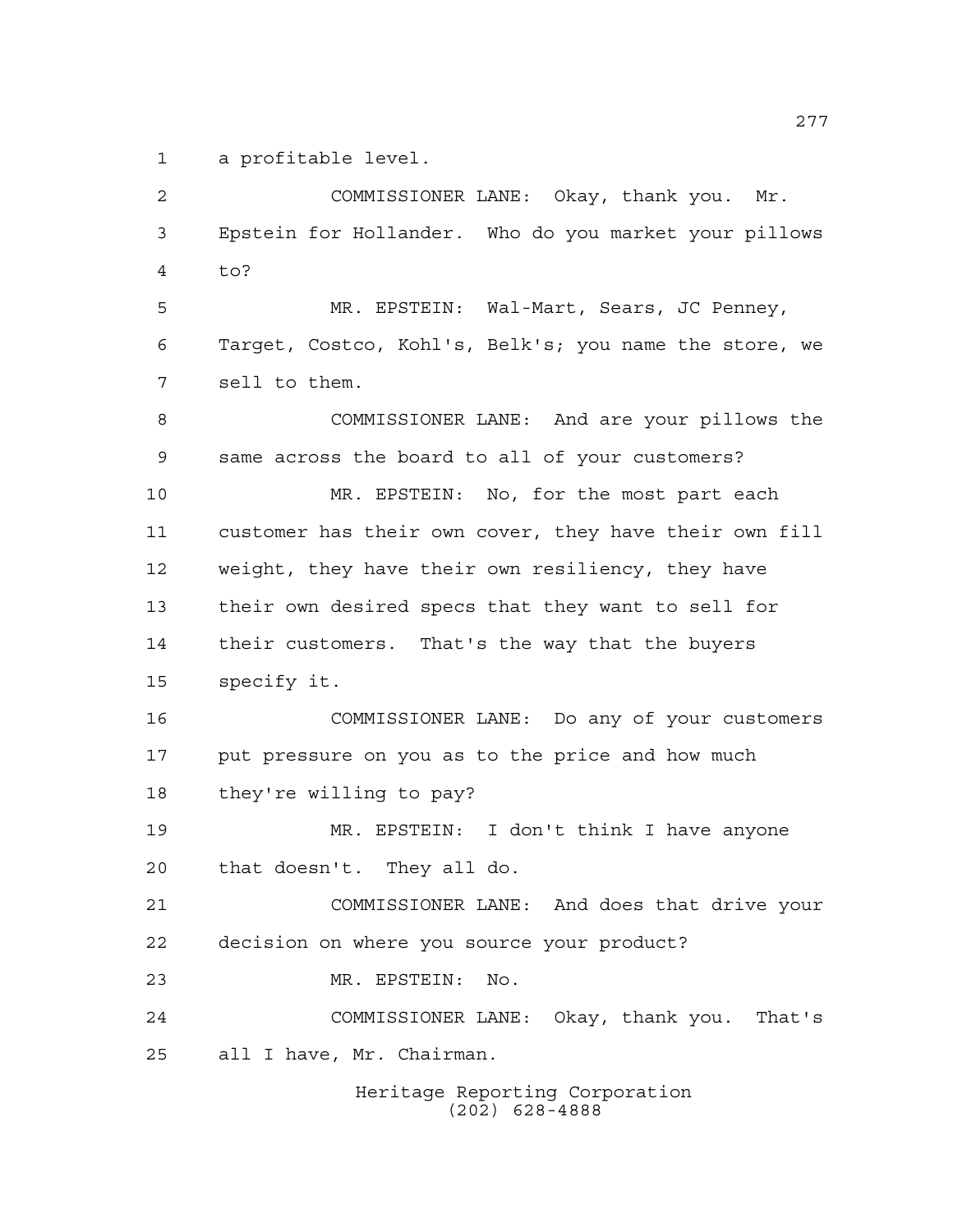Heritage Reporting Corporation (202) 628-4888 CHAIRMAN PEARSON: Commissioner Williamson. COMMISSIONER WILLIAMSON: Thank you, Mr. Chairman. I just have two brief questions for Insituform. You began the conclusion of your brief by stating that the data shows that the domestic industry producing PSF is being injured or threatened with injury by its imports of the subject PSF. You then state that the situation is different for the particular type of PSF that you use. You're now arguing that the industry is not being injured. So which is it? MR. SHAPIRO: I regret that error in our brief. That was a typographical error in that final sentence. I think the whole brief made it clear that we were arguing that the domestic industry was not being injured. COMMISSIONER WILLIAMSON: We were just wondering. Thank you. MR. SHAPIRO: Thank you. COMMISSIONER WILLIAMSON: One other question for you. You've pointed out that you cannot get or are not happy with the situation in terms of what you are getting domestically and I was wondering if you could reconcile that argument with the -- in your post-hearing brief -- with the data in Table 3-3 on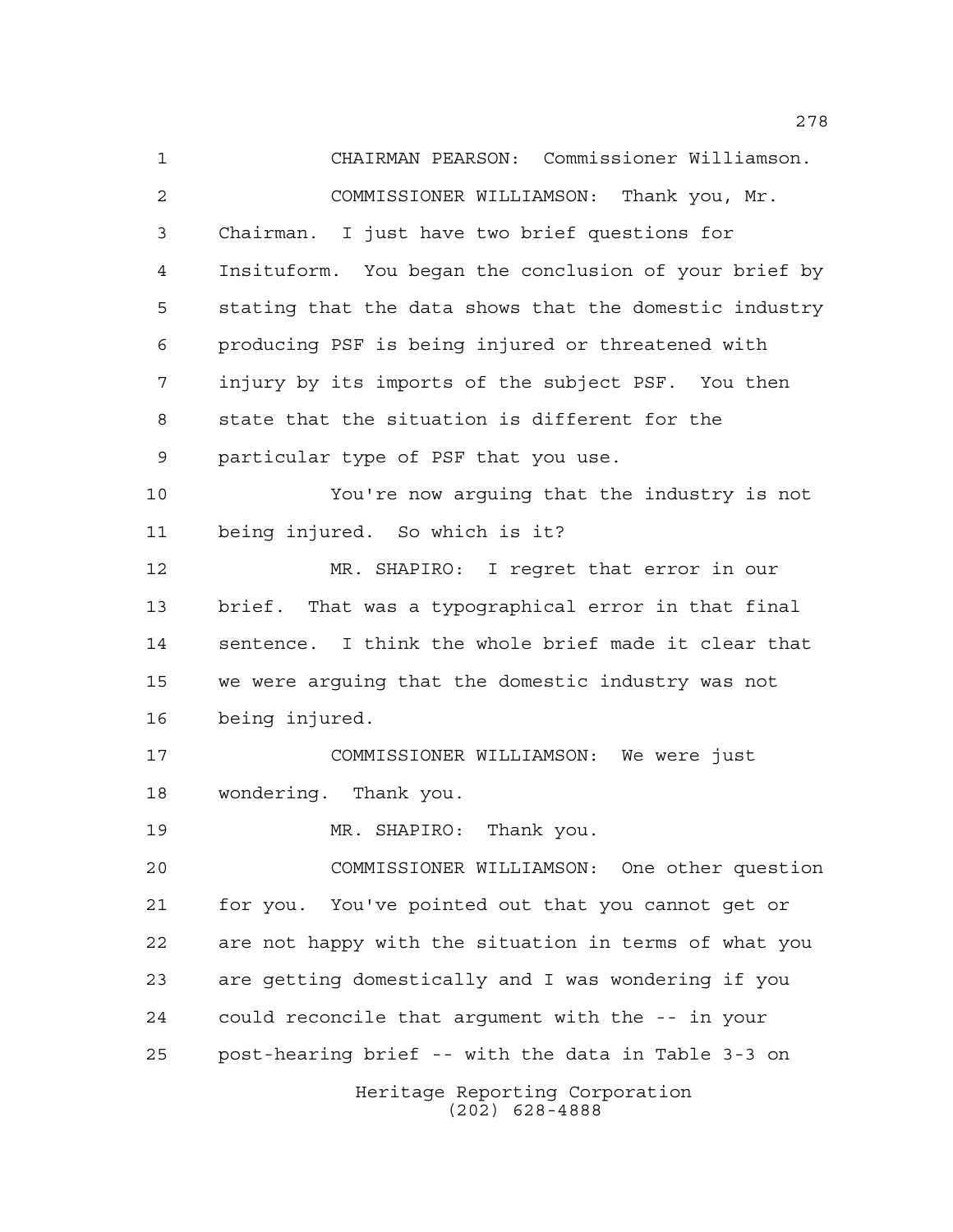page 37 of the pre-hearing report. Thank you, that's all I have.

 CHAIRMAN PEARSON: Commissioner Pinkert. COMMISSIONER PINKERT: I just want to thank the panel this afternoon. Again, I have no further questions at this time.

 CHAIRMAN PEARSON: I also have no further questions. Madame Vice Chairman, any further questions from the dais? Do members of the staff have questions for the Respondents' panel?

 MR. VON SCHRILTZ: Yes, Mr. Chairman, I have one question for Mr. Epstein. Out of curiosity, what is the --

 CHAIRMAN PEARSON: Please identify yourself. MR. VON SCHRILTZ: Pardon me, Mr. Chairman. Karl von Schriltz. Mr. Epstein, out of curiosity, what is the import penetration in the pillow market and approximately what share of Hollander's sales consists of pillows as opposed to other products?

 MR. EPSTEIN: That's a different -- what share of Hollander's sales of --

 MR. VON SCHRILTZ: I'm sorry, let me repeat the question. What is the import penetration rate of the U.S. pillow market; in other words, what share of the U.S. pillow market has been captured by imports of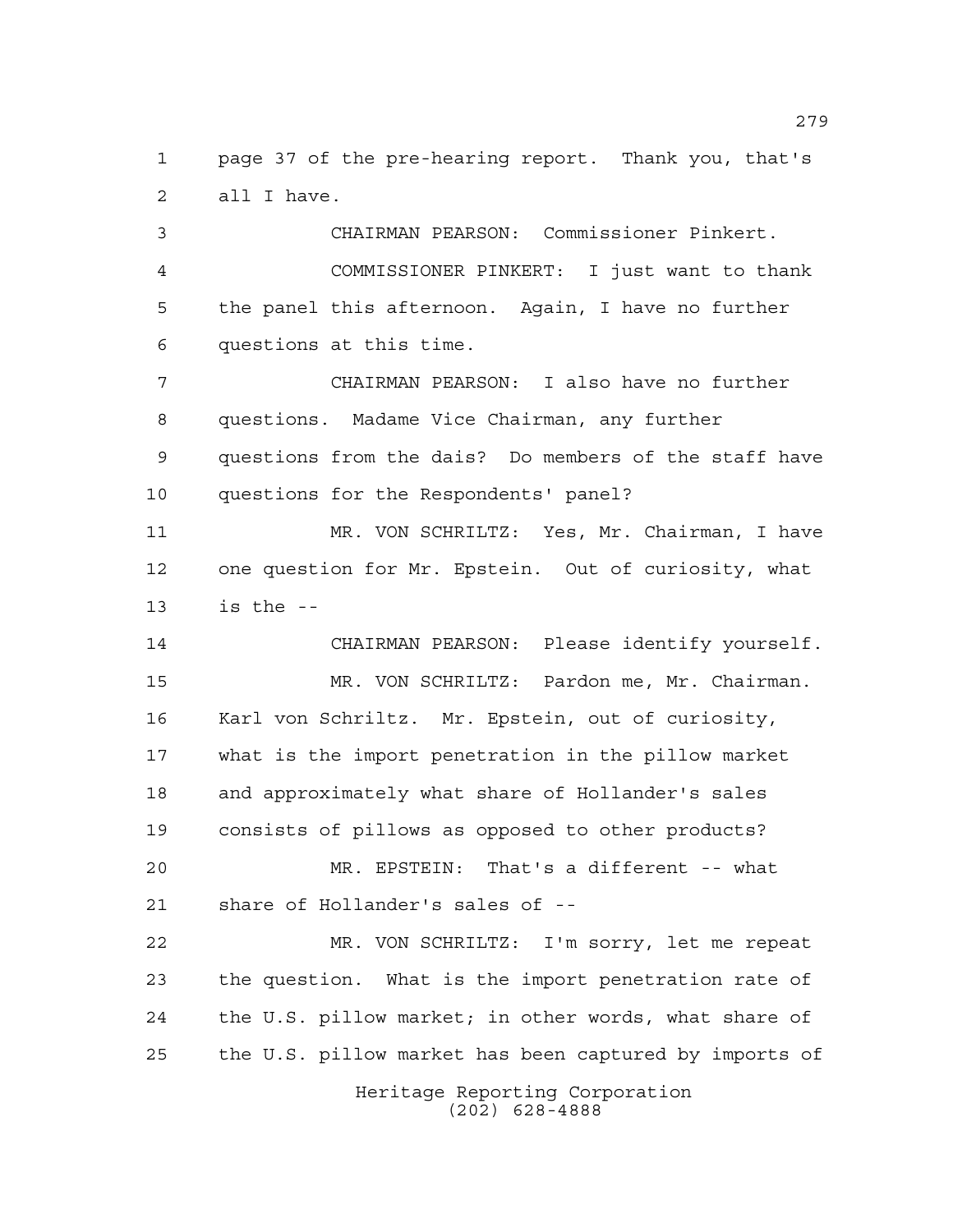pillows?

| $\overline{2}$ | MR. EPSTEIN: I honestly can't tell you. I                |
|----------------|----------------------------------------------------------|
| 3              | can say our pillows right now of both PSF and I will     |
| 4              | say natural fibers, down and feather, is 100 percent     |
| 5              | domestic. In the industry, it's certainly not 100        |
| 6              | percent. Decorative pillows are heavily impacted; the    |
| 7              | fashionable decorative pillows that you see are very     |
| 8              | heavily impacted by import products.                     |
| 9              | MR. VON SCHRILTZ: And what share of your                 |
| 10             | sales is comprised of pillows as opposed to comforters   |
| 11             | and other products?                                      |
| 12             | MR. EPSTEIN: Pillows represent about 70                  |
| 13             | percent of our business.                                 |
| 14             | MR. VON SCHRILTZ: Thank you very much.                   |
| 15             | Staff has no further questions, Mr. Chairman.            |
| 16             | CHAIRMAN PEARSON: Does Counsel for the                   |
| 17             | domestic industry have questions for this panel?         |
| 18             | MR. ROSENTHAL: We do not.                                |
| 19             | CHAIRMAN PEARSON: Okay. Fine. Then, let's                |
| 20             | Let me express my thanks to all the panels; it's<br>see. |
| 21             | been for me a very interesting afternoon. I think the    |
| 22             | other commissioners share that view. It's amazing        |
| 23             | what one can learn in a Title VII hearing. It's been     |
| 24             | a good day.                                              |
| 25             | Let me just review the time remaining.<br>The            |
|                | Heritage Reporting Corporation<br>$(202)$ 628-4888       |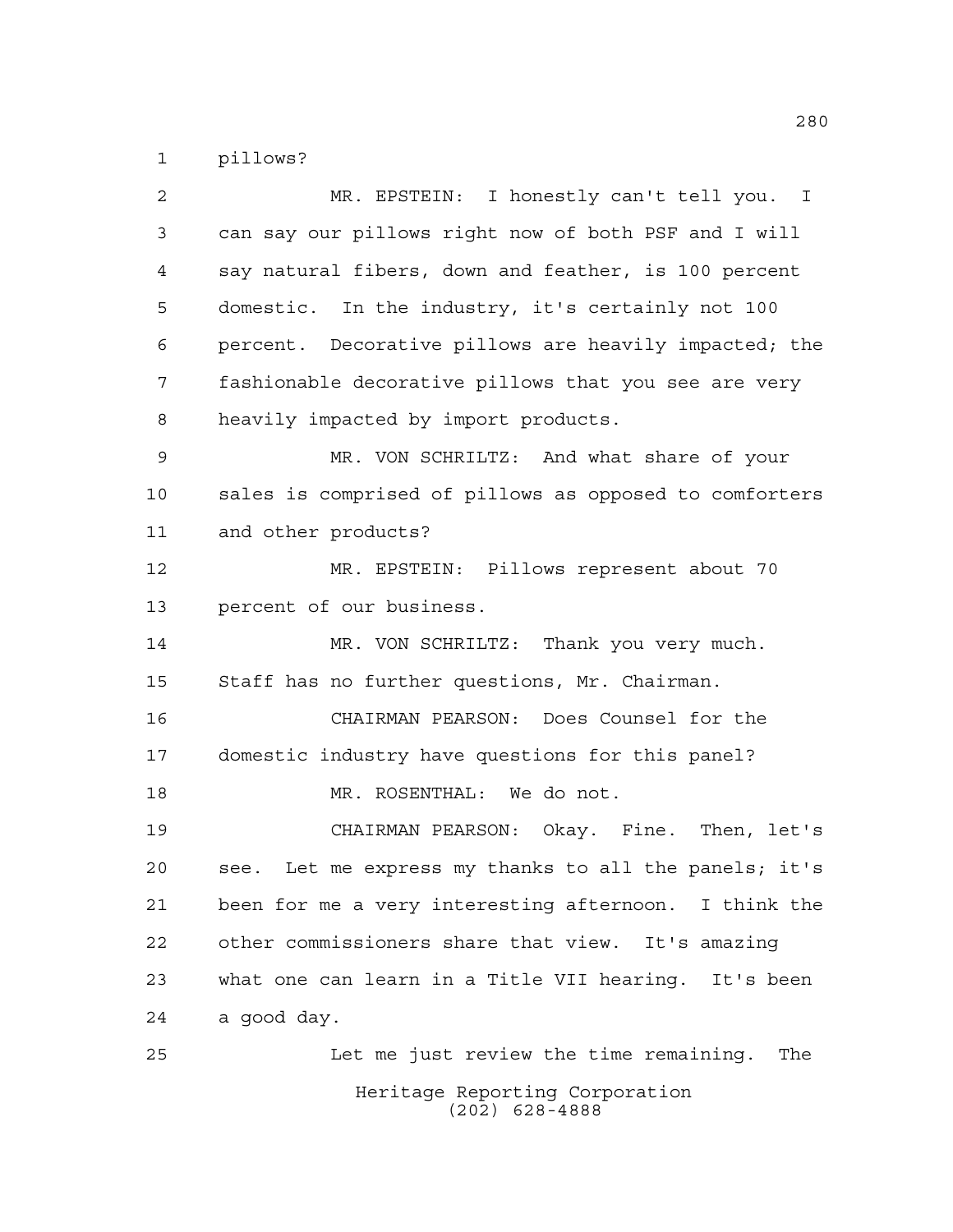Petitioners have five minutes left from their direct presentation plus five minutes for closing, so ten total, and Respondents have five minutes for closing. So with that, we'll dismiss the Respondents' panel and turn it back over to Petitioners. Will you be using your ten minutes consecutively or do you want to break it up somehow? MR. ROSENTHAL: No, we'll use it consecutively, please. CHAIRMAN PEARSON: Okay. Mr. Rosenthal, it appears that you took quite a few notes. 12 MR. ROSENTHAL: I had some help. CHAIRMAN PEARSON: Please proceed. MR. ROSENTHAL: I must have had a big lunch because I was dozing and I woke up and I thought I was watching afternoon tv and a rerun of "That's Incredible." It was very difficult to reconcile these statements by some of Respondents' witnesses with the data in the record and the information that is very clearly logical. Let's start with Mr. Epstein's testimony where he struggled mightily to suggest that at one point price was not an issue, then ultimately I guess Commissioner Aranoff wore him down where he admitted that price was an issue and that if costs rise his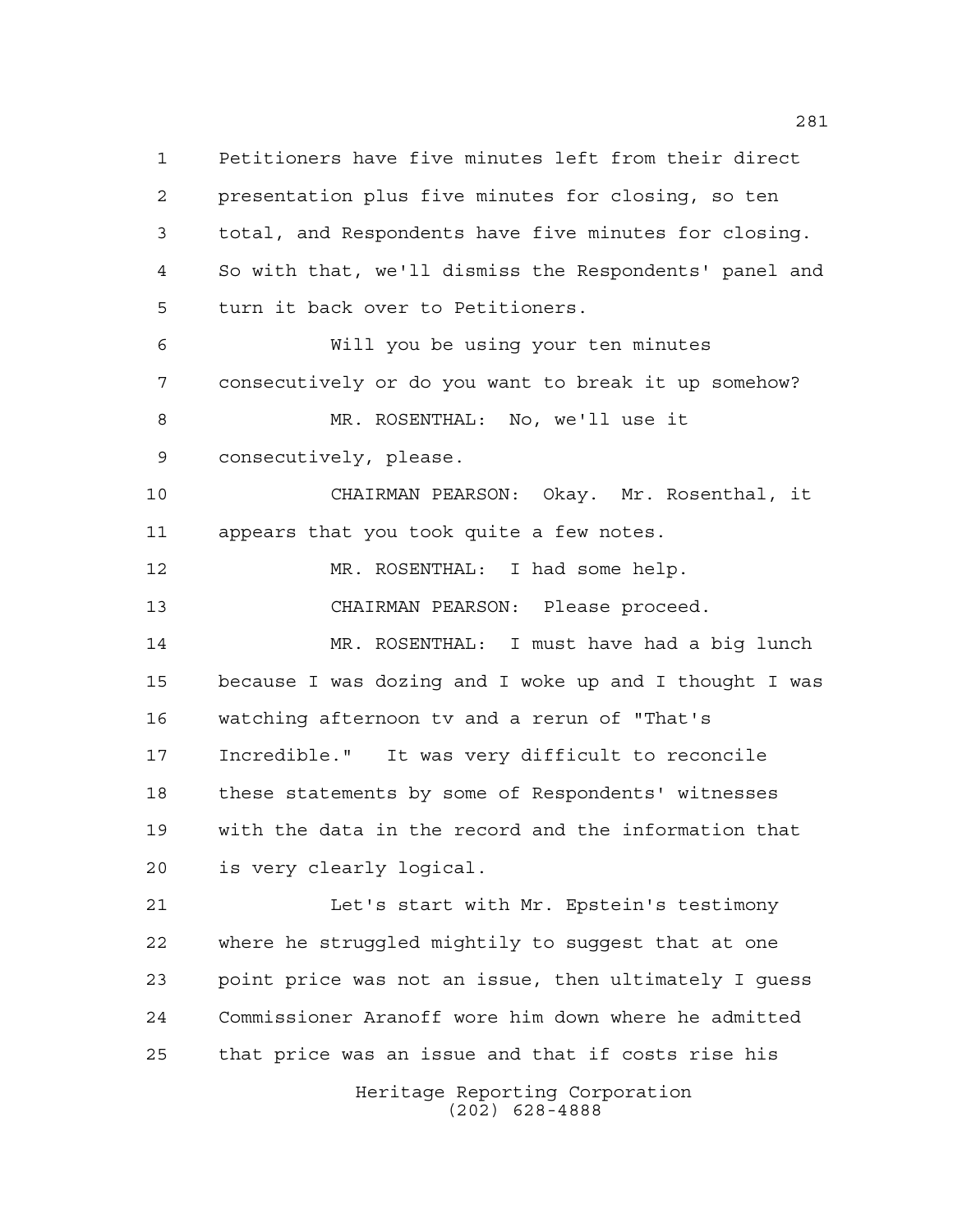company would be uncompetitive, then in response to an inquiry by Commissioner Lane he suggested that of course costs don't matter; he'll buy something even at a higher cost than the domestic industry. But then again he's selling to Wal-Mart and Penney's and of course he can't expect them to pay more in costs.

 I can't go back to this transcript and try to track the contradictions in that testimony. It is truly incredible testimony. He goes on and says, gee the domestic industry never solicits Hollander, yet then he says Wellman's been a supplier

 for 20 years. Then he says, gee I'd love to continue buying from the domestic industry.

 He failed to mention of course that because of Hollander's low end customers, he is probably the least willing to pay a reasonable price for domestic industry product.

 The e-mail he read to you -- February of 2007 which is outside the period of investigation -- was from Wellman essentially saying, you know we're closing down our Johnsonville facility so we have to transition our production over to the Palmetto plant. We have some issues there and by the way, parenthetically, you're not going to be first in line for our sales because you're willing to pay the lowest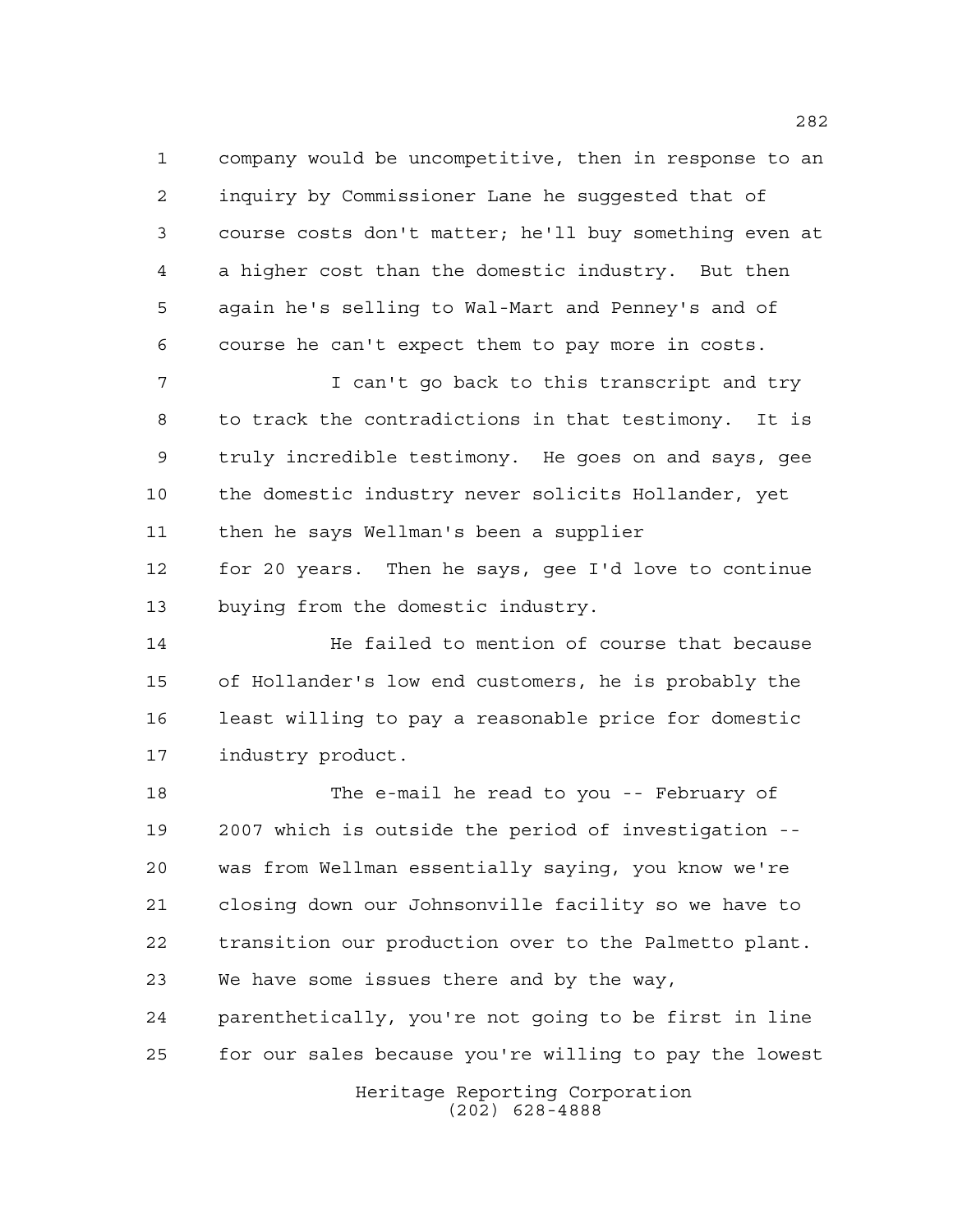prices; we will transition you when we can but when you're not willing to pay us a reasonable price, it's hard to put you first.

 There's so much of the testimony by the other witnesses that is inherently contradictory as well. Normally, my clients get very upset when I get up and I contradict their customers in public. It's hard to let some of these statements go, however and I have to mention some of these things that we've just heard earlier. We will address a lot of the other contradictory statements by the Respondents in our post-conference brief, because we don't have a lot of time today.

14 I will tell you that while Mr. Costa tried mightily at times to suggest when he referred to Petitioners not supplying product that Insituform can use, he did ultimately admit that his main supplier was a domestic producer. It's not as if he can't get the product here. He does get the product here. He wants an alternative supply and it's not as if other companies in the U.S. can't supply that or are unwilling to. They are.

 The same is certainly true of Ashley Furniture and what is incredible about that testimony was how Ashley's supposedly demanding this high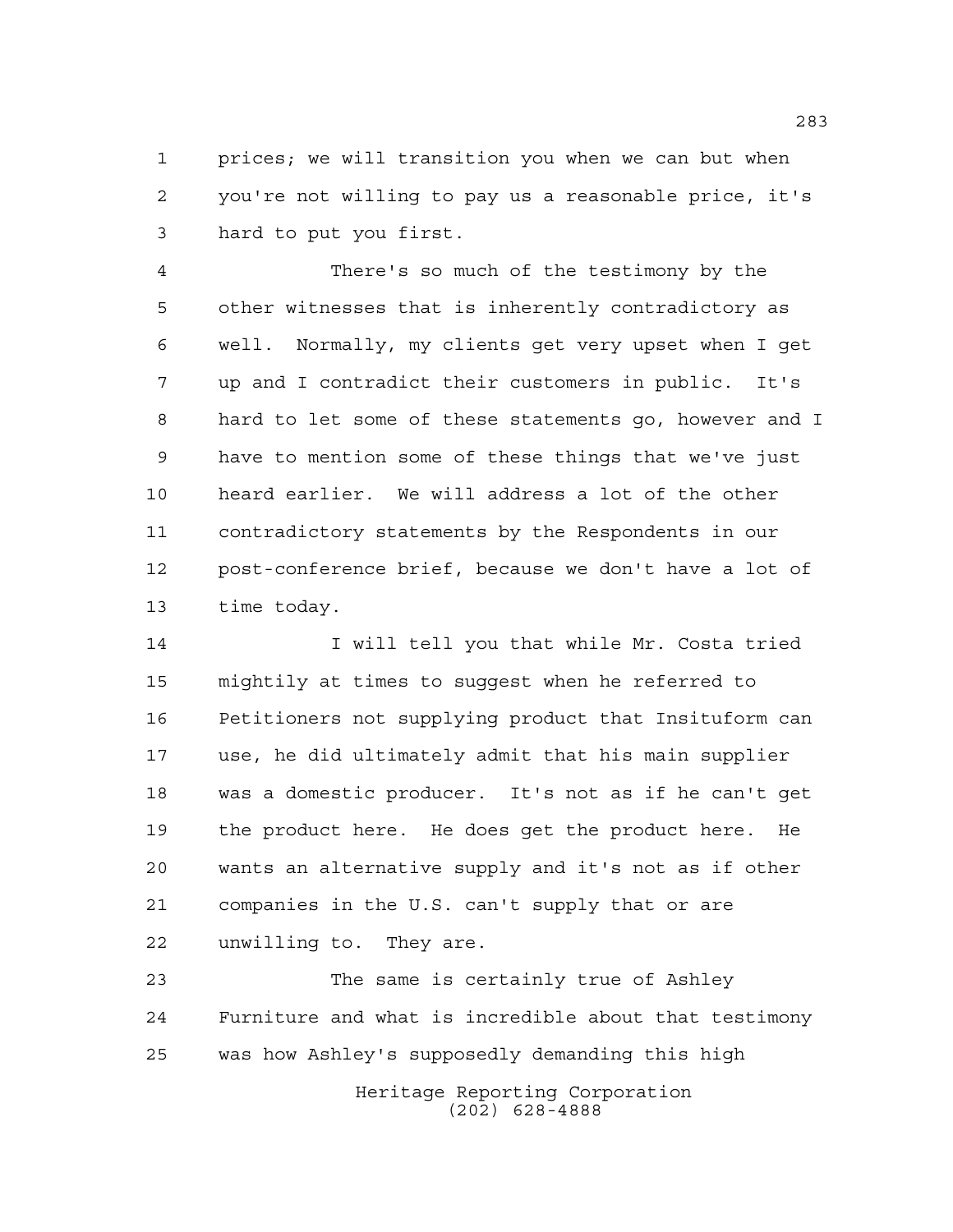quality product again for their low end customer uses. I don't mean to insult anybody but let's face it, they are not supplying the high end of the market. What ultimately was elicited as an admission was that what Ashley does and what everybody else in this industry does is -- look at the product they get, they want a high-void product; they'll take a lower-void product if the price is lower. They're looking at this as a total value proposition.

 So price is very important to them. You don't think that they have used and will use product that doesn't have the exact void that they have shown you in that piece of paper that they passed up? Of course they have, and of course they will. If they could get that product at a lower price than the one they're paying now, they will do it in a heartbeat. Of course they will. Indeed, a couple of commissioners asked, quite appropriately, if this product is so much better, why aren't you willing to pay more for it? Why don't you pay more for it? Why don't you get a premium for it?

 The obvious answer is that the reason why they're buying that product is they can get it for less. You all recognize this. The commissioners saw what the purchasers had to say -- rarely do purchasers

Heritage Reporting Corporation (202) 628-4888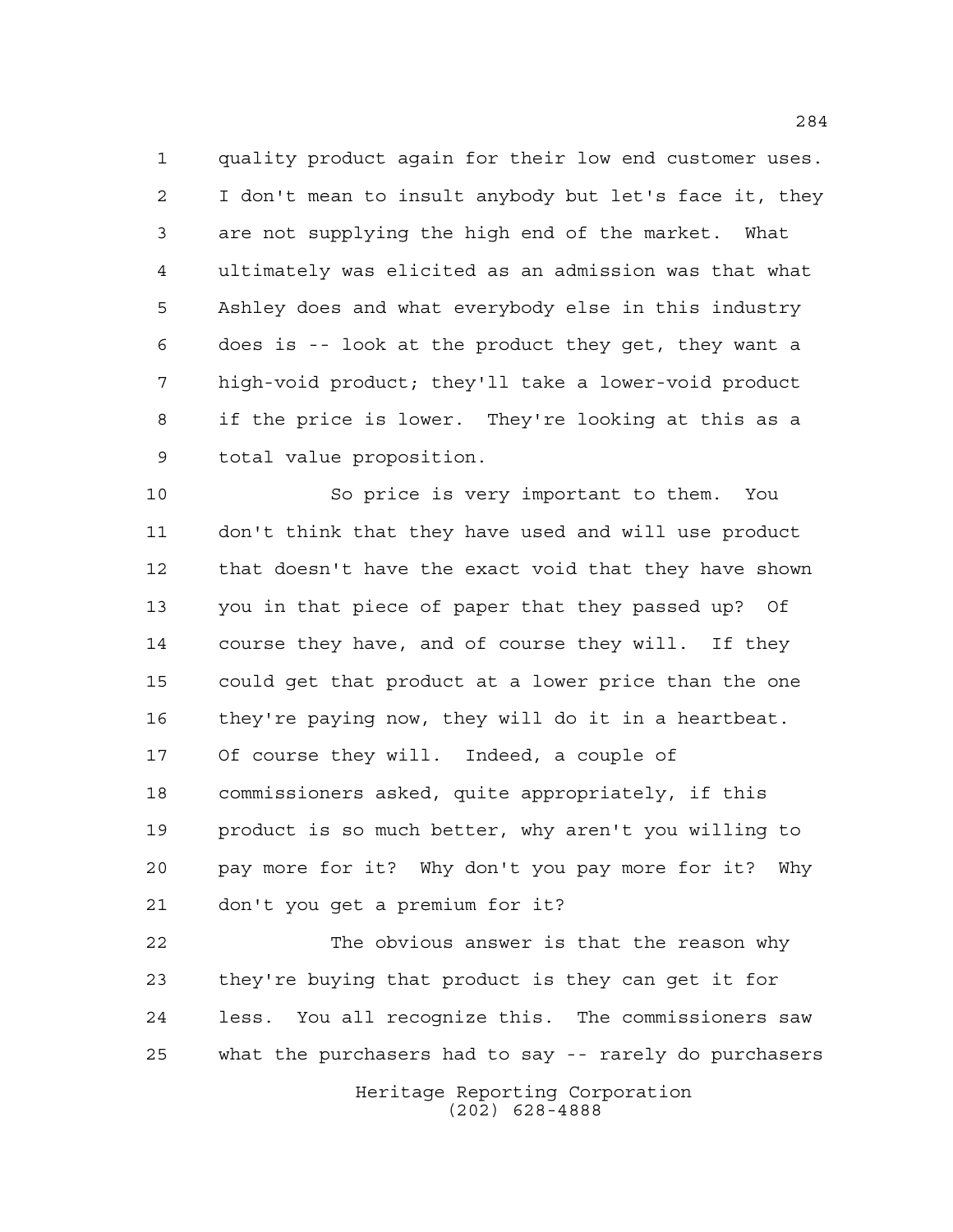willingly provide information that will drive up their costs -- but in this particular case it is so obvious that price is the key variable that drives the change in market share. It's not all of a sudden that Commissioner Okun's dog has been driving up demand for pillows and that's why Hollander is doing so well.

 Price is driving the decisions by the purchasers 8 here. A couple of other quick points. What you have before you are three companies who represent a small fraction of this market. You are seeing, in essence, a small bump on the elephant. They do not represent the total marketplace by any stretch of the imagination. Certainly that's true of the specialized product by Insituform. I can't pronounce it, I'm sorry.

 Commissioner Okun is the only commissioner who was here for the original investigation and she may recall that we had similar testimony by some companies who wanted to focus on what was clearly the most irrelevant arguments you could possibly imagine. I shouldn't say irrelevant, but did not go to the heart of the case. They wanted to focus, you may recall, I said on the hole rather than the doughnut, and I think I took a bite out of the doughnut, in fact I know I did. I smuggled the doughnut into the room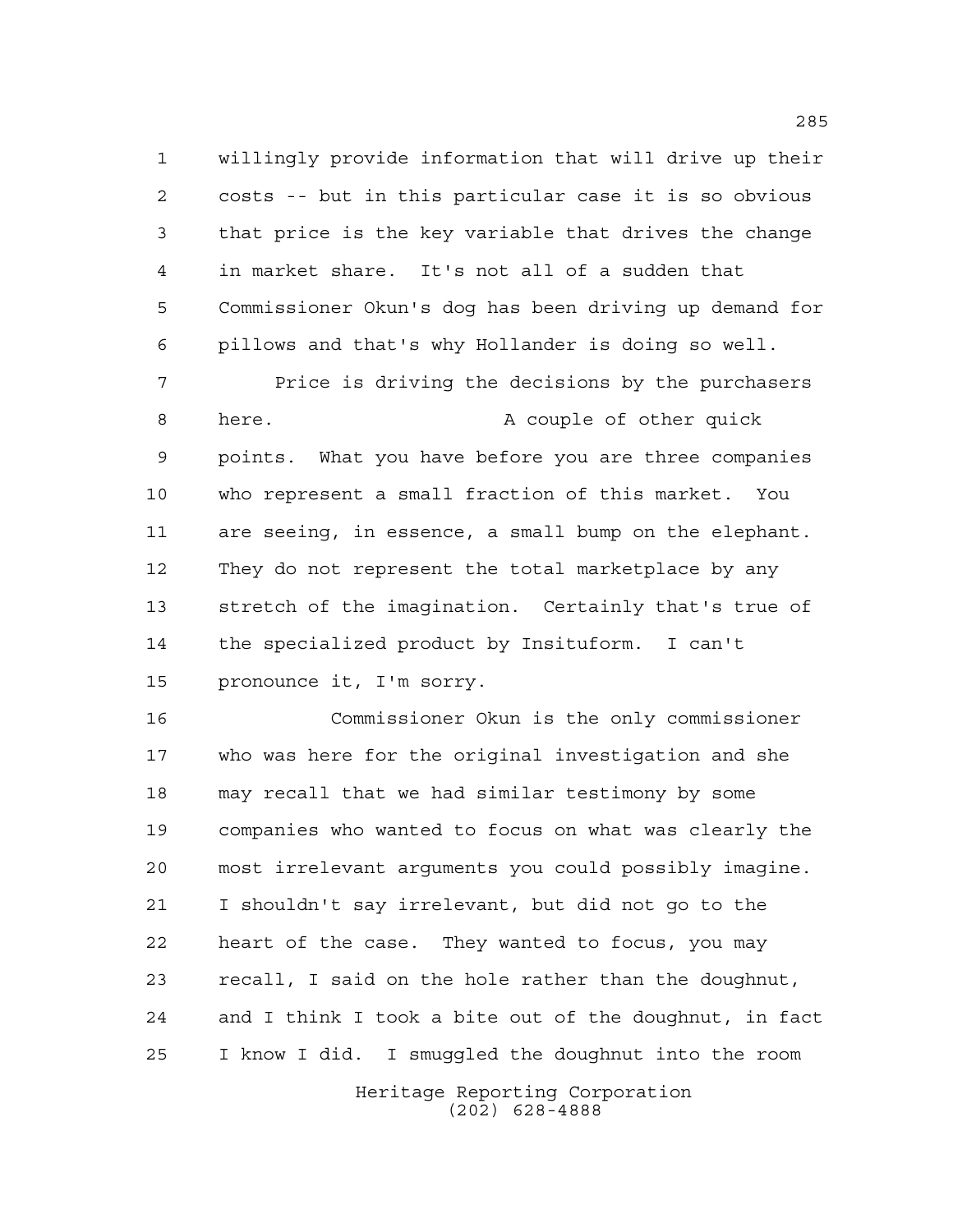here for illustrative purposes only, of course.

 The same pattern was followed here today. The Respondents had you focus on really what was not the heart of the case. You really did not hear any argument about the change in market share. You never got a response to the question about the diversion from the EU to the U.S., Commissioner Pearson. No one ever provided an answer to the question why was the market share shift so great if it wasn't for price? You can search the record and you will not find that answer.

 When you have purchasers coming in here and telling you price isn't important, I'm buying for all these other reasons, yet the market share shift by the Chinese goes from six percent to 22 percent in a couple of years, that's all based on superior quality? Has the domestic industry forgotten how to make this product? Have the Koreans and the Taiwanese not been able to make this product because they hadn't invested in this? Of course that is a story that does not withstand scrutiny.

Heritage Reporting Corporation And as correctly recognized by the commissioners in their questioning, this whole argument about focusing on the downstream industry and the implications of an anti-dumping order on that is

(202) 628-4888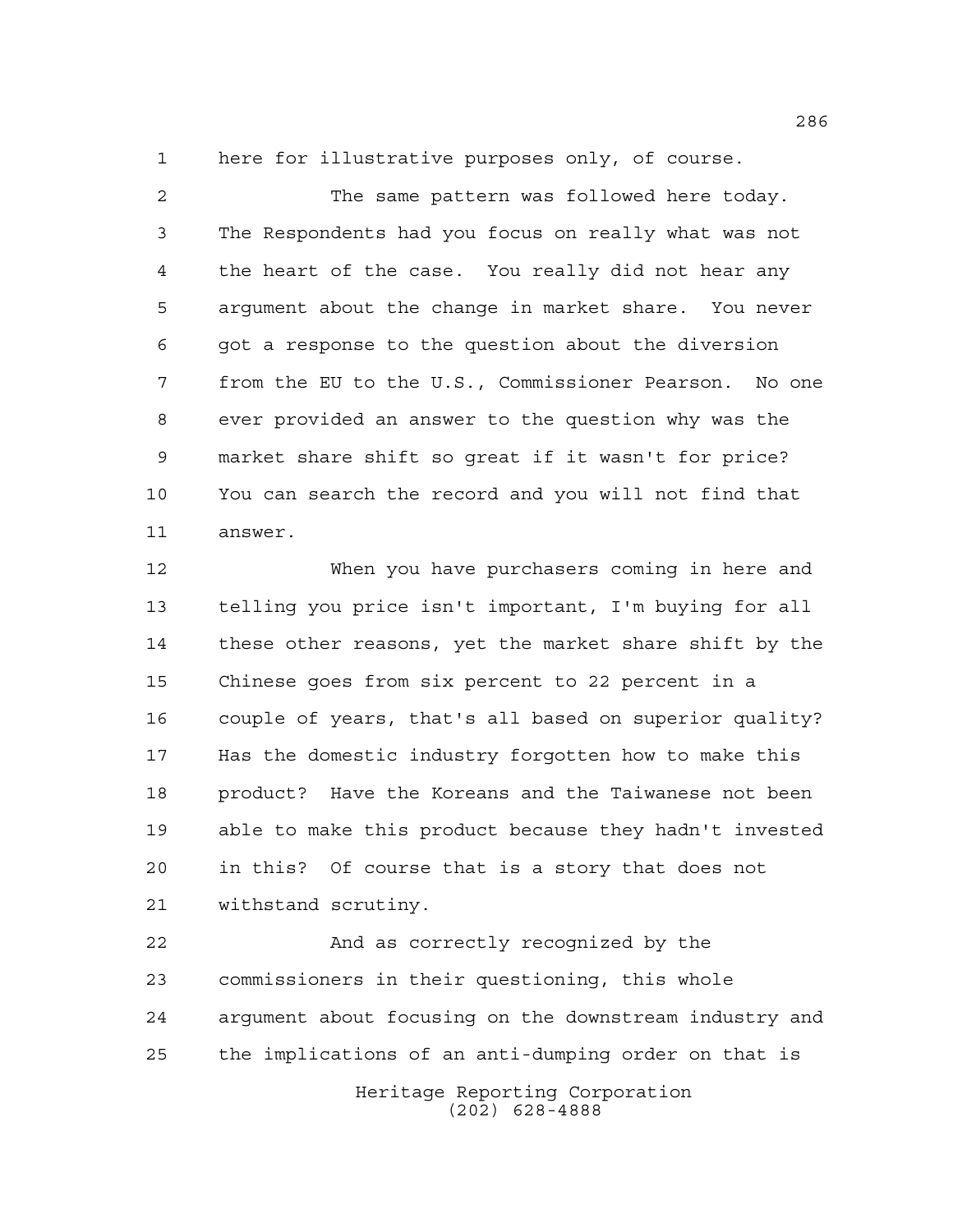irrelevant to your consideration.

 Now, we want these companies to succeed even though I don't believe they were telling you an accurate story today. I want them to succeed because if they're not our customers today, I want them to be the industry's customers tomorrow and frankly I think they can still succeed if they pay anti-dumping duties or if they pay a more reasonable price. But as a practical matter the statute does not allow the consideration of the downstream industry's argument on that score.

 Similarly, the statute and the history of the Commission; going back to the all-terrain vehicles case in the mid-1980s makes it very, very clear domestic industry isn't required to produce every single item and a whole array of products. If the domestic industry can't produce an item, as long as it's not a significant part of the market, it really shouldn't be relevant to your consideration. And no one here has said that the domestic industry can't produce the vast, vast majority of what's needed in the marketplace.

Heritage Reporting Corporation In sum, this case is very, very clear. There is one reason why the domestic industry is losing money, one reason why the domestic industry is

(202) 628-4888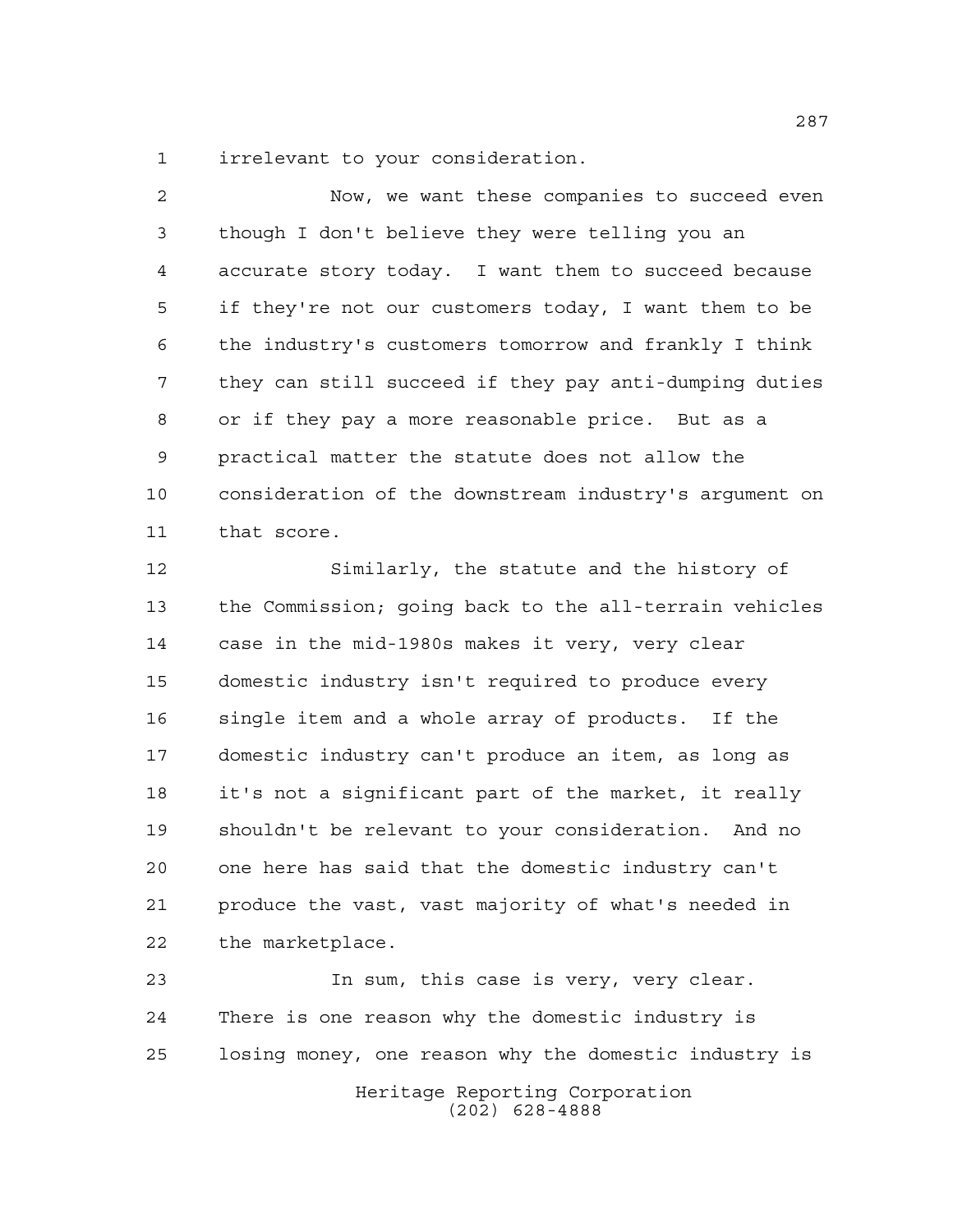shutting down plants, there's one reason why capacity utilization is so bad: that reason is imports from China. I urge you to make an affirmative determination in this case. That's what the record demands, that's what justice demands.

Thank you.

 CHAIRMAN PEARSON: Thank you, Mr. Rosenthal. Mr. Shapiro, am I correct to understand that you will be doing the closing for Respondents? While you're coming forward, I would just mention that I'm advised that the APO release that I had mentioned earlier regarding the critical circumstances determination is now available in dockets.

 MR. SHAPIRO: Would it be okay if we sort of tagged this closing?

CHAIRMAN PEARSON: Absolutely.

MR. SHAPIRO: Thank you very much.

Heritage Reporting Corporation MS. CRAMER: Again, thank you for the opportunity for Ashley to appear here today on the issues of critical circumstances and conjugates. What we think is notable here is that we didn't hear anything from the Petitioners to dispute the fact that Ashley's purchases from Far Eastern are wholly unrelated to anti-dumping duties and are instead related to a calculated effort by Ashley to get the

(202) 628-4888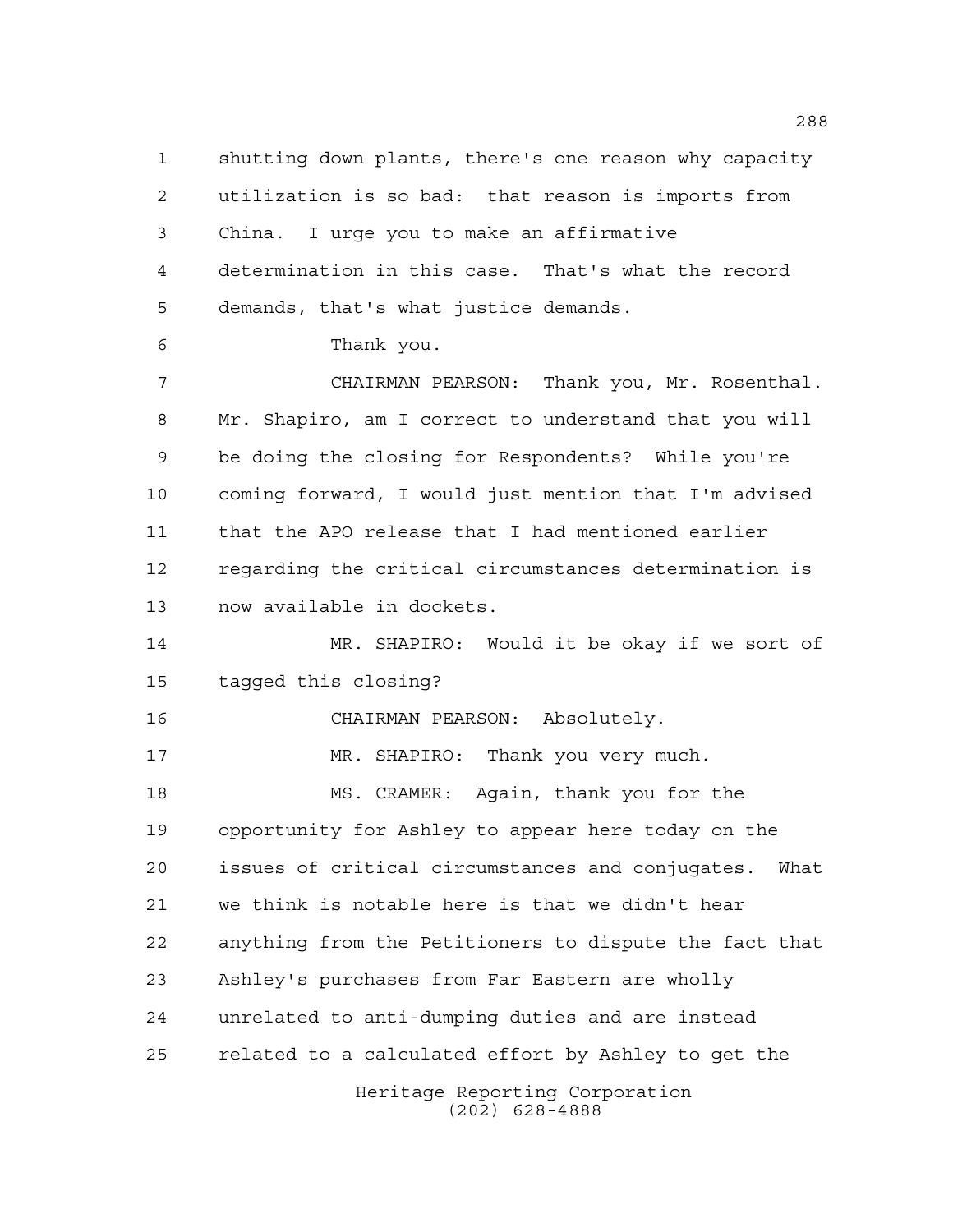high-void fiber that it needs from any source that it could find, and that source was Far Eastern.

 We welcome the opportunity to address the Commerce Department data that Commissioner Pearson has indicated is available and we think what that data will show, regardless of what the import data show, is that the inventory data do not support an affirmative finding.

 Also shown here today was that the quality of the subject and non-subject imports of conjugate have not been met by domestic sources. They say a picture is worth a thousand words and that picture we want to focus you on and that shows the difference between what you can get here in the States and what you can get abroad.

 Finally, let me respond to something that Petitioners keep harping on regarding Ashley. They say Ashley is a low quality producer. Well, no, Ashley is a high value producer and high value/affordable furniture is not the same as low quality and to provide a high value Ashley needs the most efficient raw materials they can get, and that comes from the high-void product that they get from China and other non-subject countries.

Heritage Reporting Corporation (202) 628-4888 MR. SHAPIRO: In an overall setting, it's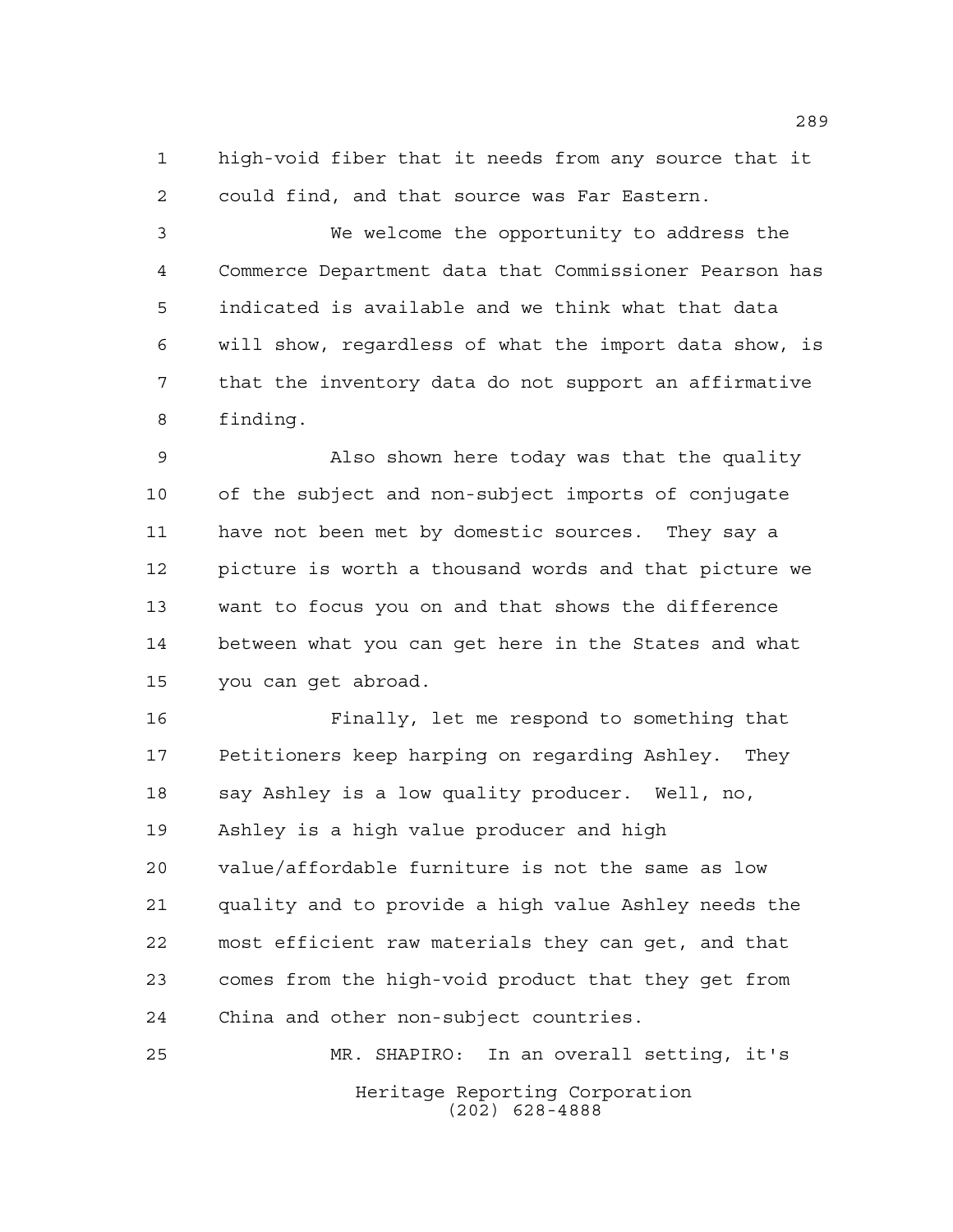interesting to me that this is a case about injury and the domestic industry did not discuss profit, because the record shows a negative gross profit early in the investigation to a positive profit later in the investigation. They harp on costs, that they had increasing costs, but during the increasing costs they received a radical change in gross profit. So, it's really a complaint that they are losing market share. The question then has to be, why?

 They're doing better and they're losing market share. And the answer came from the Respondents who showed there are various products that the domestic industry just isn't able to produce. And these are the newly developed polyester staple products that are serving the industry going forward.

 They are the conjugates, they are the fiber that Insituform needs to build out these tubes. And the domestic industry isn't able to do it. The domestic industry isn't able to get there. They are being injured by virtue of imports. They are being injured by virtue of their own inability to invest and to go after these new types of markets.

 They like to talk about all products being interchangable. The language from the petition was that all PSF is used in high-loft applications. I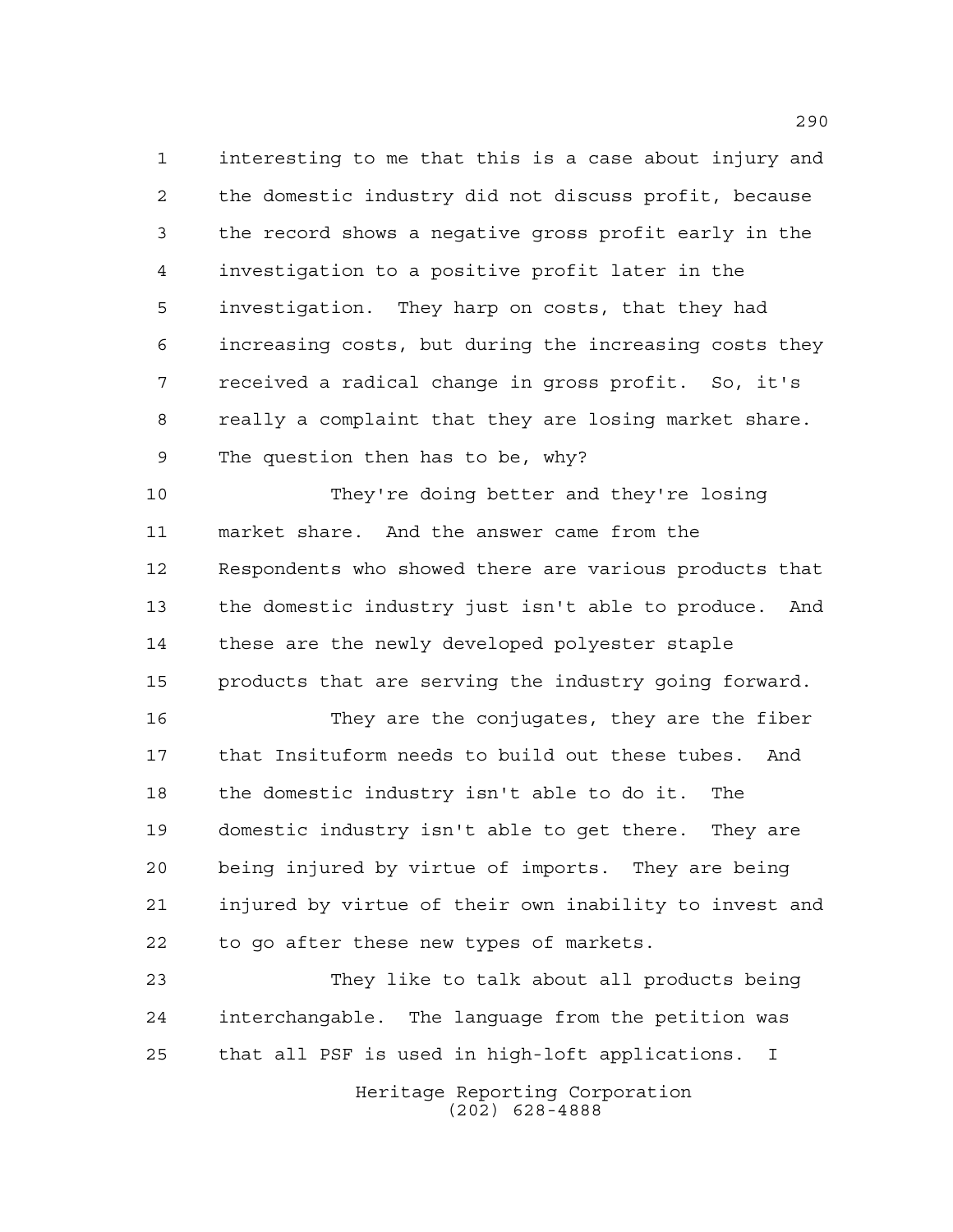know I said this before, but they drew a clear line, and perhaps it is an argument as Commissioner Okun suggested, for an exclusion from scope. But they drew a line that they are interested in products that are used in high-loft and the products used in these fabric operations, in textile operations are not their interest.

 The Petitioners' counsel noted that Insituform referred that the Petitioners here don't make the product that they need, domestic industry does. Insituform acknowledged that they sourced all their product from one single supplier. This is a vital product for their manufacturing operation. Rita and Katrina said that's a dangerous thing for a producer to do, so they began to source other places. They couldn't find it from the domestic industry, they keep trying to find it from the domestic industry, and the domestic industry can't produce it so they had to go abroad,

 The interesting thing is that you're buying from a sole supplier at increasing volume at a good price -- that supplier can't be injured by the imports. They're maintaining an increasing volume, they're subject to a market that is facing growth, that is facing a good price and indeed we note that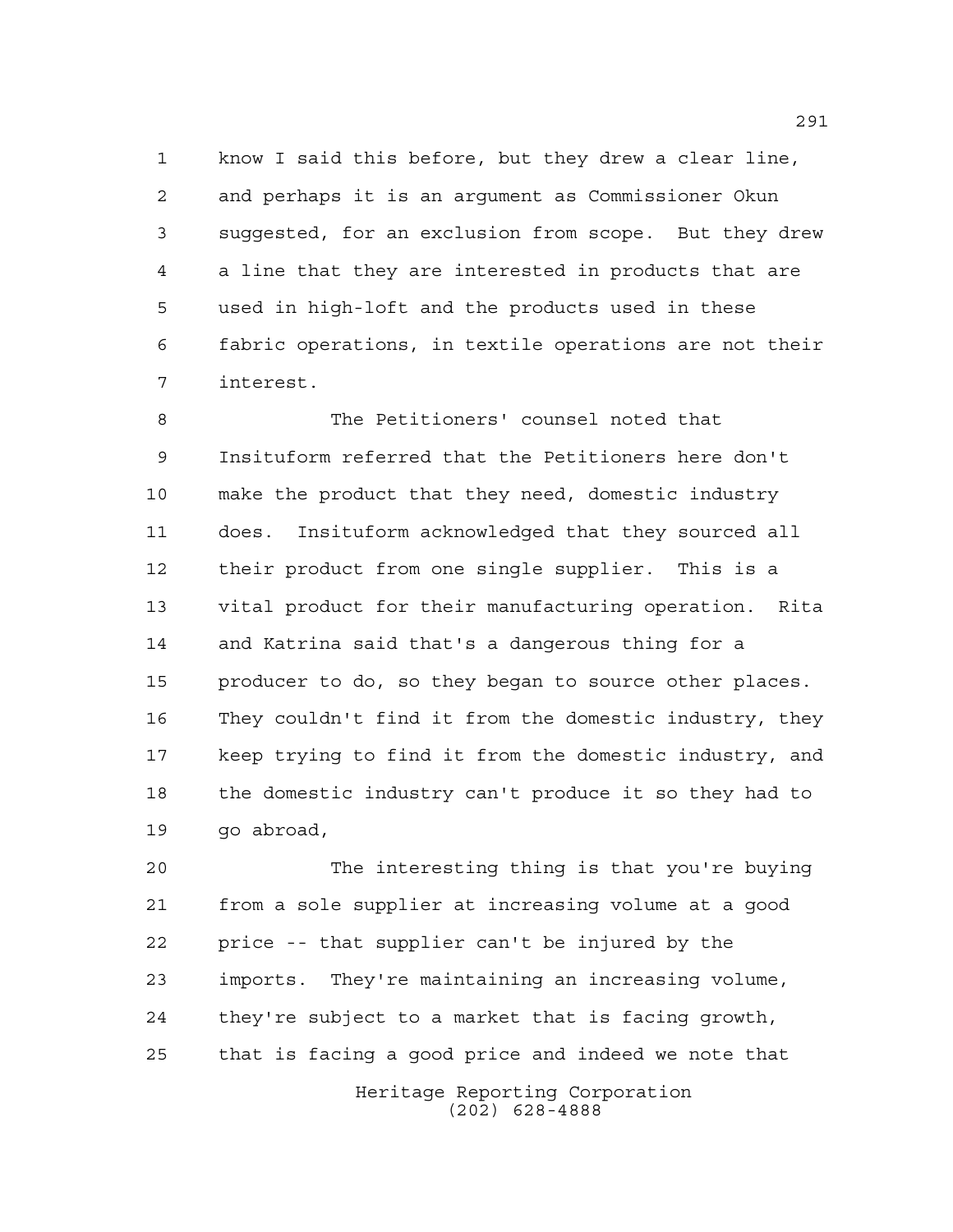that supplier isn't here and wasn't a Petitioner in this case. That can't be a major concern of theirs for the same reason that the Petitioners note that the foreign manufacturers weren't here at this hearing. We thank you very much for your time; it's

 been a long day. I think it's been fascinating, and thank you very much.

 CHAIRMAN PEARSON: Thank you, Mr. Shapiro and Ms. Cramer. Fortunately it hasn't been a terribly long day by the standards of Title VI, because we're getting out of here before 5:00.

12 Let me go now to the closing statement. Post-hearing briefs, statements responsive to questions and requests of the Commission, and corrections to the transcript must be filed by March 22, 2007. In an unusual comment, comments on Congress's final determination of sales at list and fair value, not to exceed five pages, are due on April 16. Closing of the record and final release of data to parties, May 8, and final comments on May 10, 2007. This hearing is now adjourned. (Whereupon, at 4:53 p.m., the hearing in the above-entitled matter was concluded.)  $24 /$ //